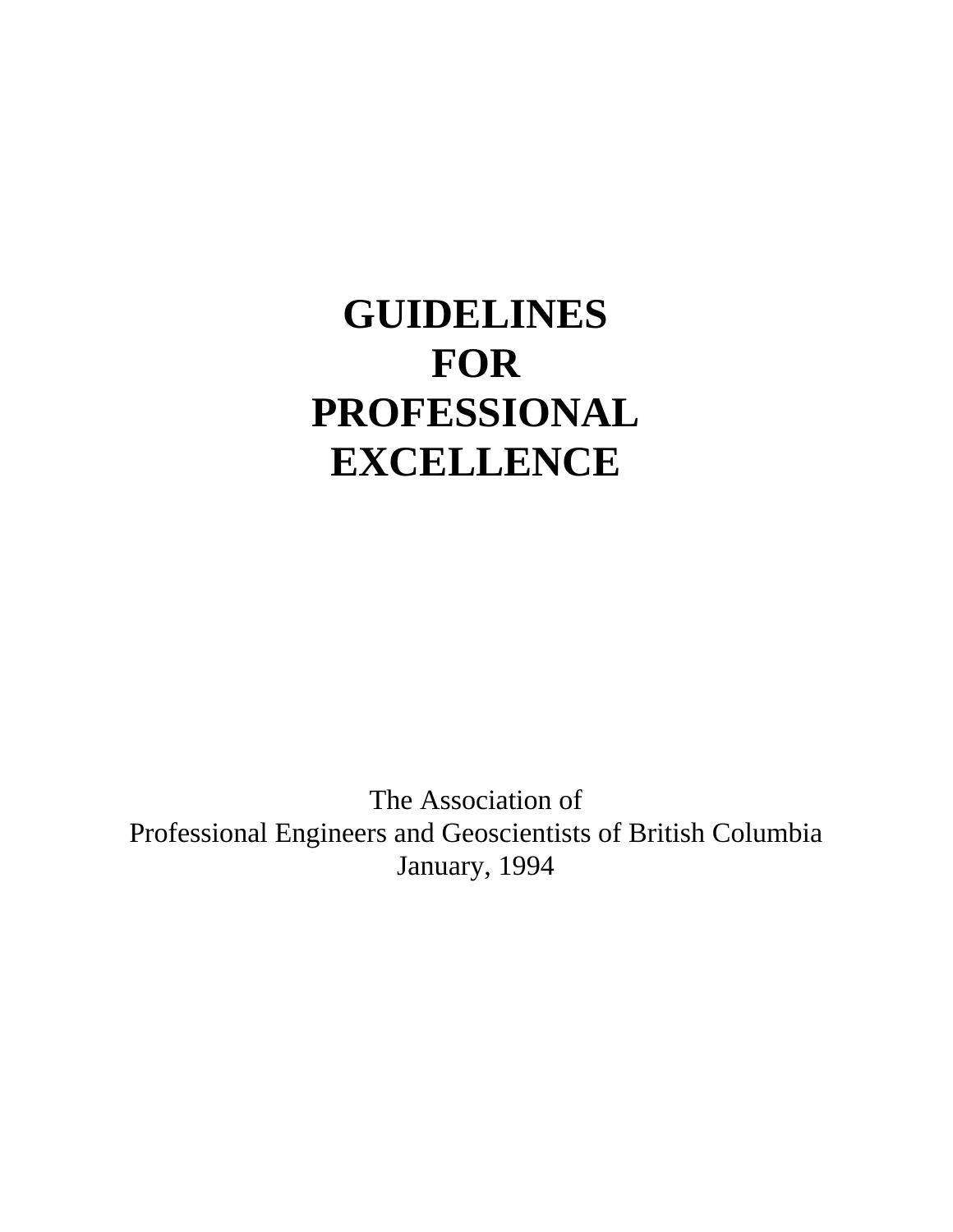# **Contents**

| I                |                                              | <b>INTRODUCTION</b>                 | 1.1                                        |
|------------------|----------------------------------------------|-------------------------------------|--------------------------------------------|
| $\boldsymbol{2}$ |                                              | <b>STATEMENT OF OBJECTIVE</b>       | $2 \cdot 1$                                |
| 3                |                                              | PHILOSOPHY OF PROFESSIONAL PRACTICE | $3 \cdot 1$                                |
| 4                | PROFESSIONAL VALUES                          |                                     | 4.1                                        |
|                  | Competence                                   |                                     | 1                                          |
|                  | <b>Ethical Conduct</b>                       | $\mathbf{1}$                        |                                            |
|                  | Individual Accountability and Responsibility | $\overline{c}$                      |                                            |
|                  | <b>Commitment to Society</b>                 |                                     | $\overline{2}$                             |
| 5                | THE NATURE OF PROFESSIONAL PRACTICE          | $5 \cdot 1$                         |                                            |
|                  | <b>Evolving Technology</b>                   | $\boldsymbol{2}$                    |                                            |
|                  | <b>Social Trends</b>                         |                                     |                                            |
|                  | Relationships                                |                                     | $\begin{array}{c} 2 \\ 3 \\ 3 \end{array}$ |
|                  | Excellence                                   |                                     |                                            |
|                  | <b>Professional Review</b>                   |                                     | $\overline{3}$                             |
| 6                |                                              | <b>THE CHALLENGE</b>                | 6.1                                        |
| 7                | <b>ADMINISTRATION</b>                        |                                     | 7.1                                        |
|                  | Governing Legislation                        | 1                                   |                                            |
|                  | <b>Bylaws of the Association</b>             |                                     | 1                                          |
|                  | Code of Ethics                               |                                     | $\mathbf{1}$                               |
|                  | <b>Organization Charts</b>                   |                                     | $\overline{2}$                             |
|                  | Discipline                                   | $\overline{2}$                      |                                            |
|                  | Appendices:                                  |                                     |                                            |
|                  | A                                            | Engineers and Geoscientists Act     | 3                                          |
|                  | B                                            | Bylaws of the Association           | 13                                         |
|                  | $\mathsf{C}$                                 | Code of Ethics Guidelines           | 19                                         |
|                  | D                                            | Organization Chart                  | 53                                         |
|                  | E                                            | Discipline                          | S <sub>S</sub>                             |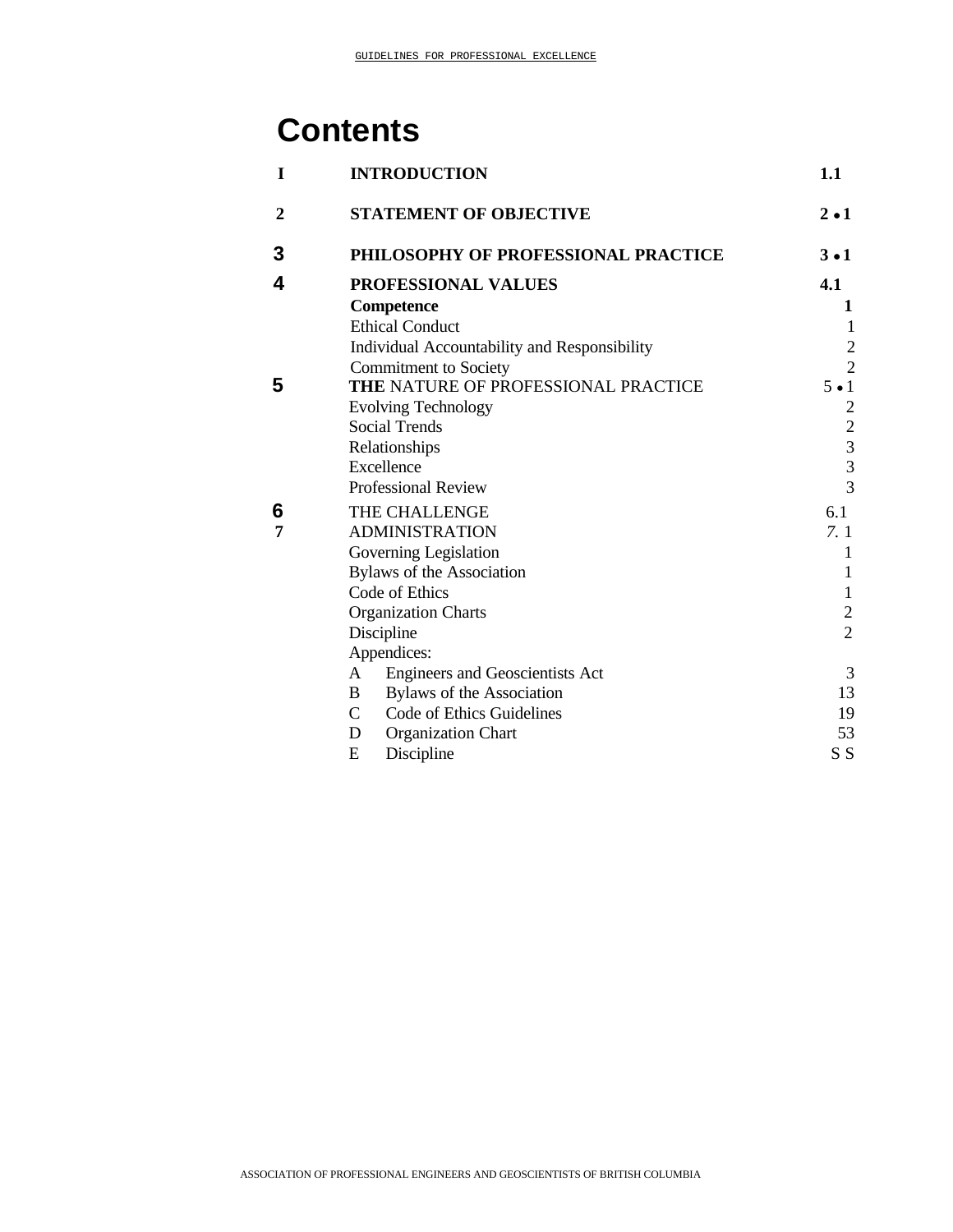| GUIDELINES FOR PROFESSIONAL EXCELLENCE                     |    |  |
|------------------------------------------------------------|----|--|
| <b>PROFESSIONAL PRACTICE</b>                               |    |  |
| Selection of a Consulting Engineer                         | 2  |  |
| Professional Liability Insurance                           | 5  |  |
| General Outline of a Typical Professional                  |    |  |
| Liability Insurance Program                                | 6  |  |
| Choosing a Professional Liability Insurer                  | 15 |  |
| Partial List of Insurance Brokers Handling Professional    |    |  |
| <b>Liability Insurance</b>                                 | 19 |  |
| Use of Seal                                                | 20 |  |
| <b>Engineering Design File Guidelines</b>                  | 29 |  |
| <b>Legal Notes</b>                                         | 33 |  |
| The Engineer as an Expert Witness                          | 33 |  |
| The Role of the Expert Witness                             | 35 |  |
| <b>Exceeding Cost Estimates - Liability</b>                | 39 |  |
| Certificate of Authorization                               | 43 |  |
| Letters of Assurance                                       | 44 |  |
| Association Guidelines for Advertising and Promotion       | 47 |  |
| PROFESSIONAL DEVELOPMENT                                   |    |  |
| Training and Development of the Engineer-in-Training (EIT) |    |  |
| and Geoscientist-in-Training (GIT)                         |    |  |
| <b>ENDNOTES</b>                                            |    |  |
|                                                            |    |  |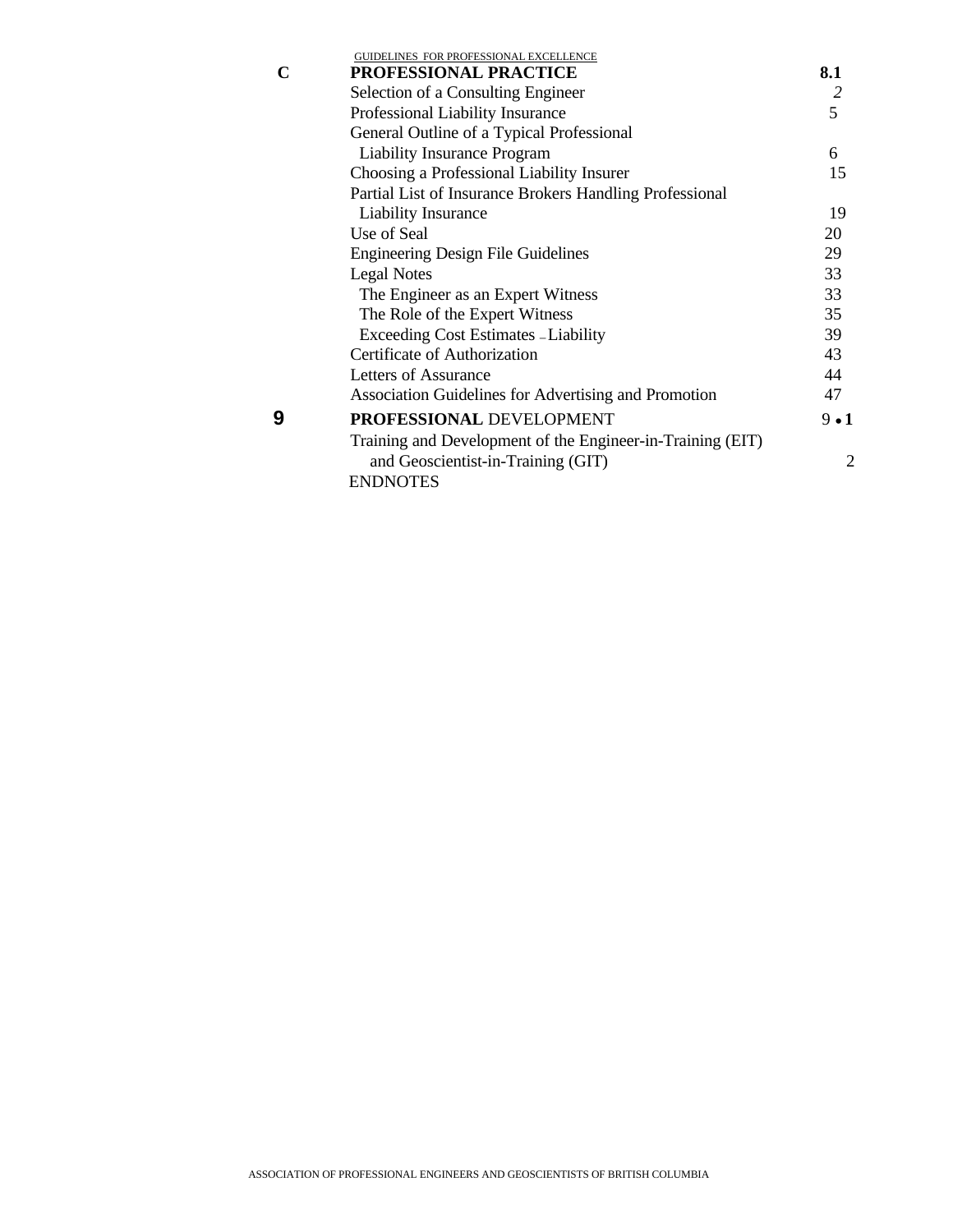# **1**

## **Introduction**

**The Association of Professional Engineers and Geoscientists of B.C. is comprised of 16,000 Professional Engineers and Geoscientists registered in British Columbia. The principal function of the Association is to register and license its membership, as appropriate, to ensure the protection of the public interest.**

The *Association of Profrssional Engineers of British Columbia* was constituted by the *Engineers Act* of 1921 on the primary principle that the formation of a self-regulating profession<sup>1</sup> would protect the public of British Columbia from unqualified and nonlicensed practitioners. Seven decades of quality engineering serve as testimony to the wisdom of that legislation. The Association is continued in the present day as the *Association of Professional Engineers and Geoscientists of the Province of British Columbia* under the *Engineers and Geoscientists Act.*

There is a public expectation that the professional conduct of its Members will be managed by the Association. To meet this expectation, the Association has established a "Code of Ethics"<sup>2</sup> which outlines the principles of honourable conduct and ethical standards to be followed by all Members.

This is consistent with the position of trust and accountability afforded the Engineer and Geoscientist as honoured and respected members of society. At the same time, the Association is cognizant of public scrutiny of professions. Such scrutiny has been increased by Canada\*s Charter of Rights and Freedoms in its recognition of individual freedoms and the accountability of public institutions.

Professional Engineers and Geoscientists make a significant and essential contribution to the socioeconomic life of British Columbia by working in key areas impacting the present and future development of our province. Their fields of professional practice broaden as disciplines diversify and become more specialized.

Pride in our profession is a long-standing tradition. It is based on a commitment to professional competence and quality practice. It is sustained by the fundamental values adopted over many generations by the best Engineers and Geoscientists, and is given public expression in the increasing number of significant works affecting society.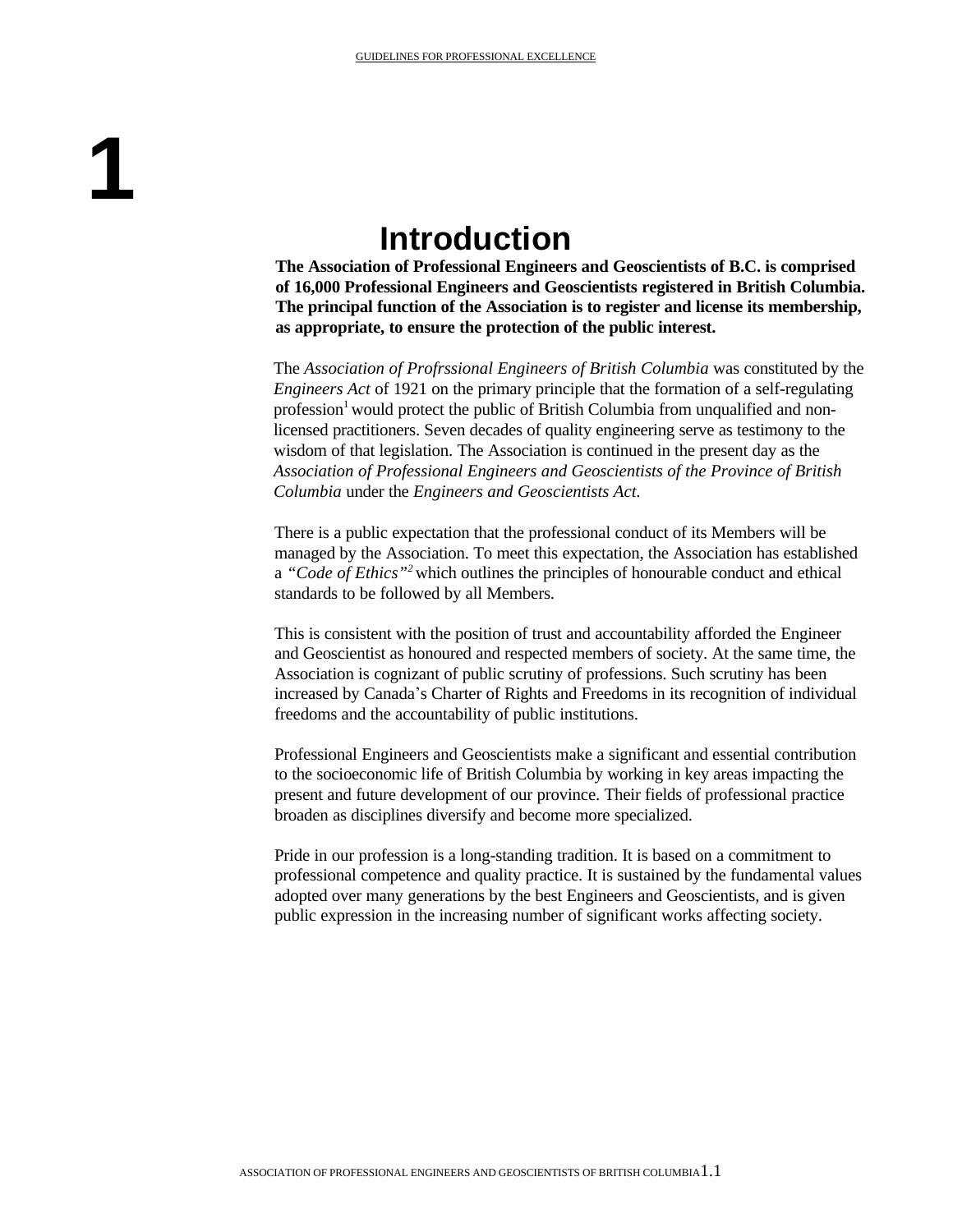**The "Guidelines For Professional Excellence"** is the Association's blueprint for its ongoing quest for excellence. It describes, for the benefit of Members, clients, employers, new members, members in training, educators and the public:

- the objective that each Member strives to maintain;
- $\bullet$  the fundamental values of professional practice;
- the environment within which Members practise;
- the documentation and programs available to assist Members in achieving excellence in professional practice.

In publishing the *Guidelines,* the Association relies on the self-discipline of its Members to ensure their effective implementation. Achievement of excellence will benefit the profession as a whole, enhance its reputation and improve its social standing and influence. A better professional practice inevitably brings a Member recognition, higher status, career advances, the opportunity to work on important projects, and personal, intellectual and material enrichment.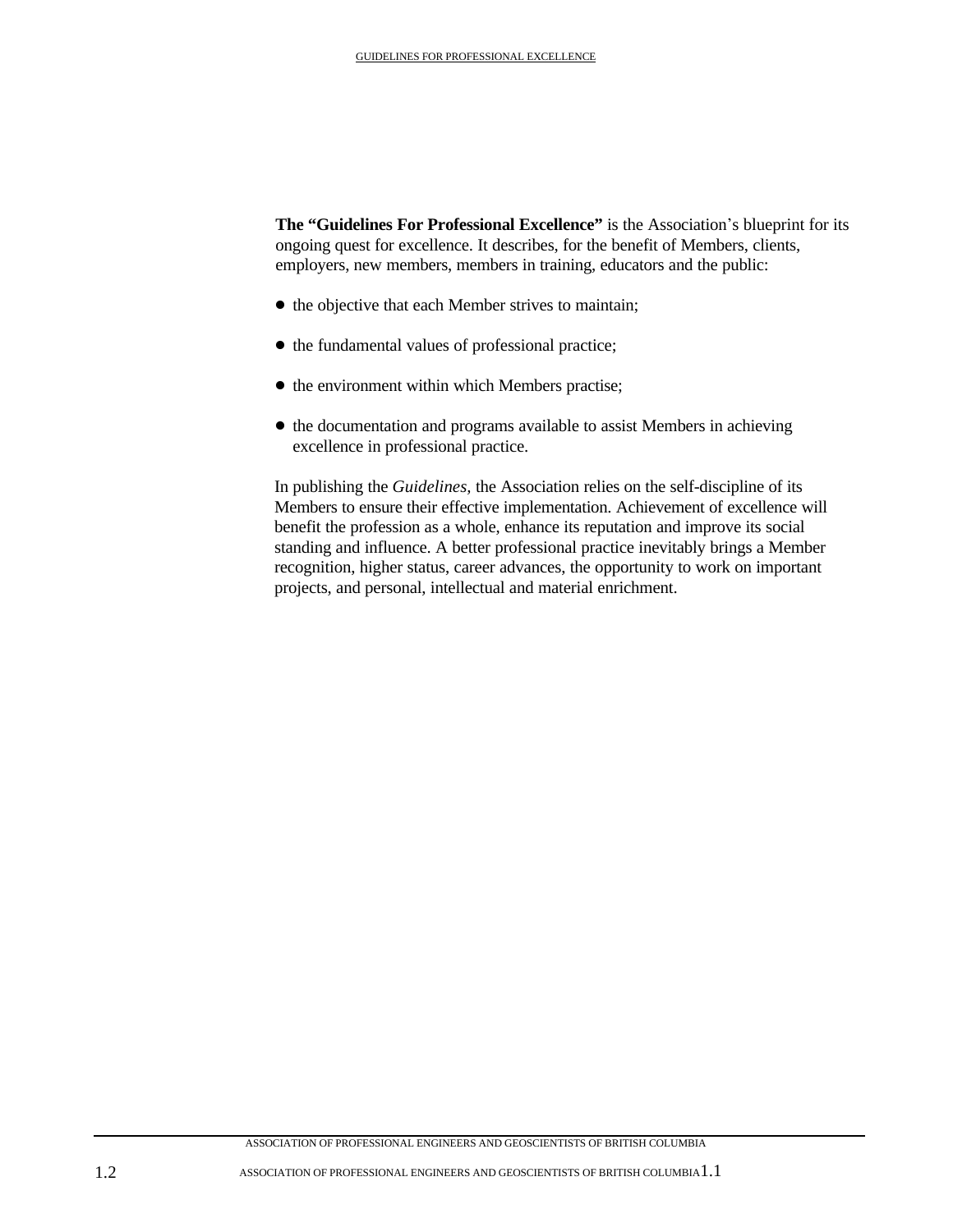# **2**

# **Statement of Objective**

*It is the objective of each Member to provide to society professional service of the highest quality and to foster continuing personal competence and professional development of all APEGBC Members.*

> The objective provides focus to Members on their individual responsibility to **maintain excellence** in the practice of engineering and geoscience with due regard to:

- The health, safety and well-being of the public;
- The protection of the environment;
- ! The fair administration of the Act and the *Code of Ethics-,*
- ! The enhancement of the engineering and geoscience professions.

In achieving this objective, Members will maintain a position of respected prominence in society world-wide, and be recognized for their valuable contributions.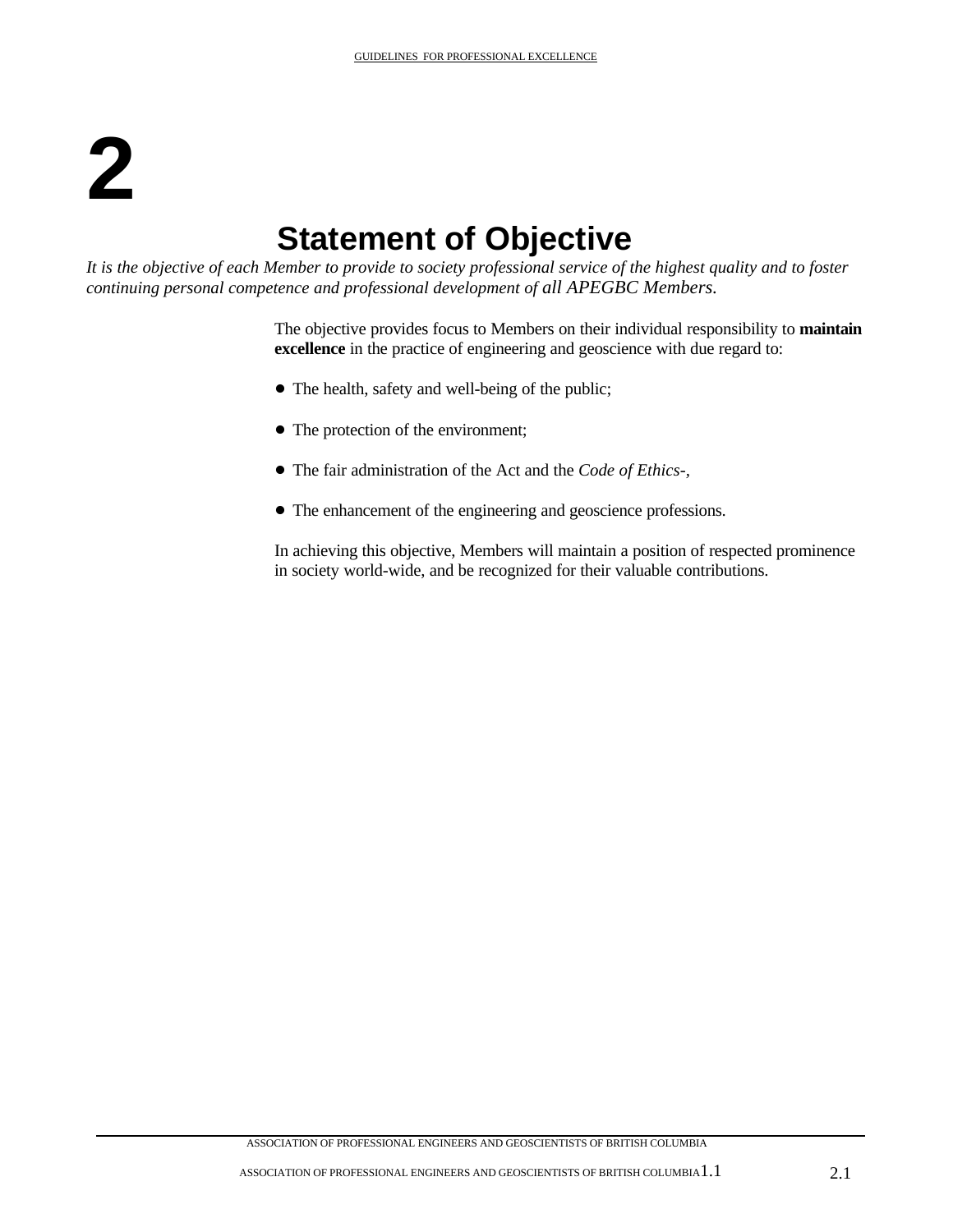**I**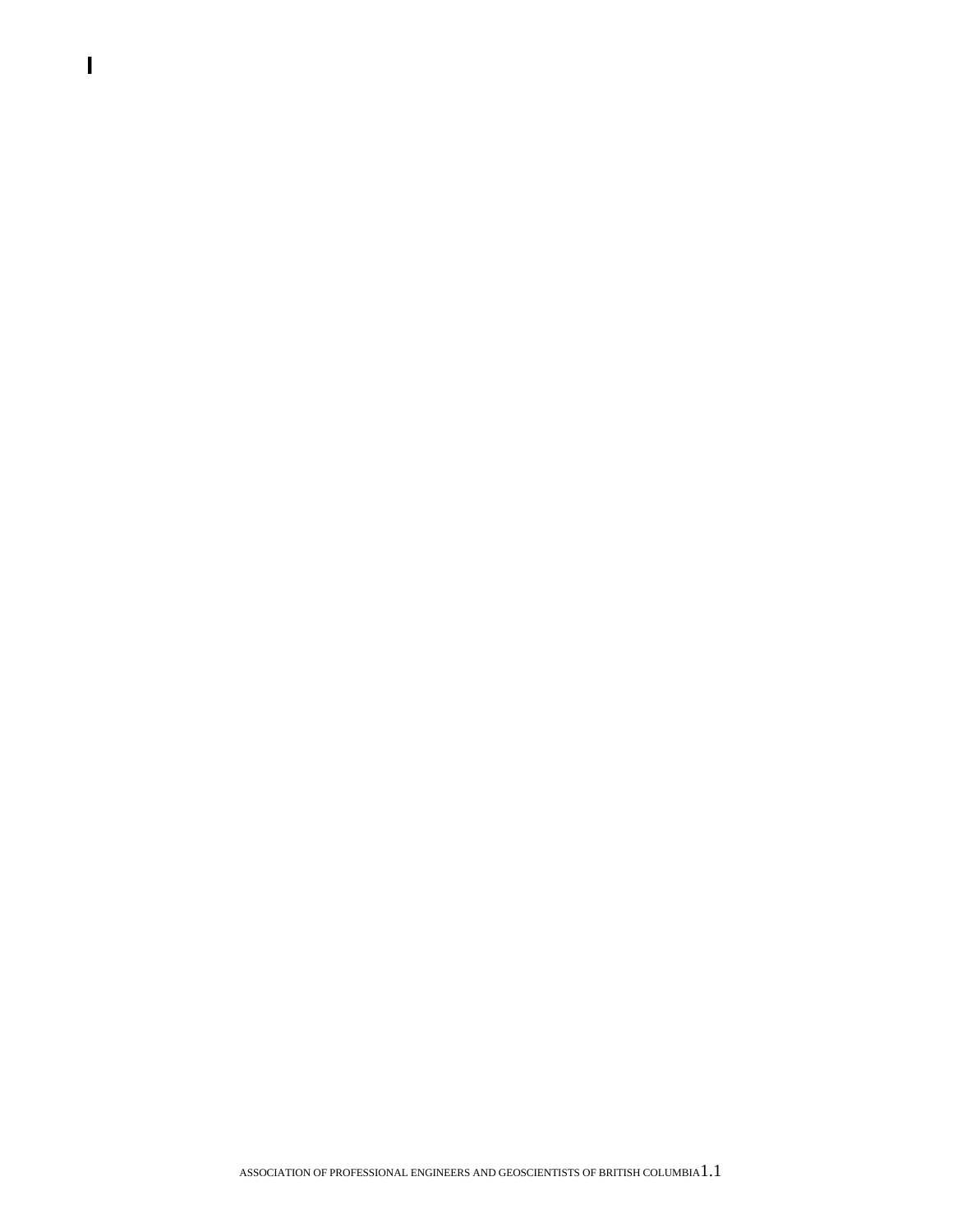# **4**

# **Professional Values**

*"A profrssion is a learned calling which requires advanced intellectual knowledge, understanding and abilities gained from intensive and specialized education, training and practical experience."<sup>3</sup>*

> Members of a profession practise within their areas of knowledge and experience, doing so out of commitment to serve and protect the public. Professional practitioners also ensure that their competence is maintained throughout their careers. They are committed to higher education, objective analysis and reasoned judgement based on scientific principles.

**The Association has identified four** values **fundamental to professional practice:**

### **competence**

*Competence includes knowledge of the field, welldeveloped skills and experience.*

> Competent Engineers and Geoscientists are dedicated to mastering the knowledge and skills necessary for their professional practice.

Competence is the ability to apply scientific principles and proven concepts. It demands the strict and constant application of high standards of practice.

Competence is also a question of art. It demands practical judgement and the wisdom to use knowledge effectiveh~ It involves respect for the human and environmental elements at every stage of professional practice.

# **Ethical conduct**

*The interests of clients, employers and society as a whole are key considerations.*

> Ethical conduct requires a Member to place the highest priority on the safety, health and welfare of the public followed by protection of the environment, the interests of clients or employers, and personal interests.

> Ethical conduct requires dedication to the principles set out in the *Code of Ethics.* In *<sup>4</sup>* the search for technical and scientific success, within the limits of legislation, regulations and good practice, Members' actions are guided by their professional conscience.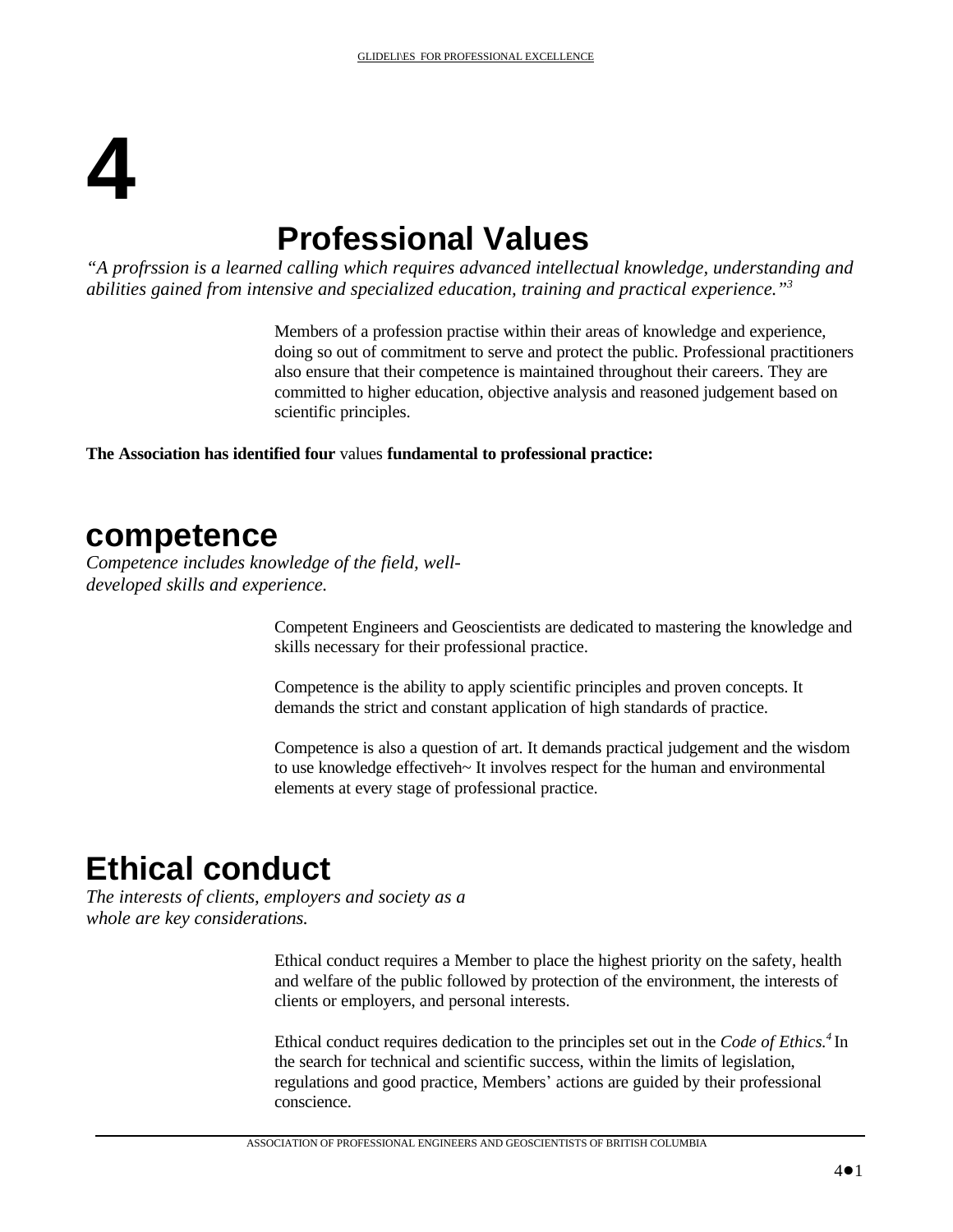# **Individual Accountability and Responsibility**

*Members are personally accountable and responsible for their work and their professional opinions.*

> Responsible Members accept only those assignments for which they have the necessary competence.

The Association grants individual Members professional status and an exclusive right to practise. Professional status entails obligations towards clients and employers who engage the services of a Member.

Members must assume total responsibility and accountability for the consequences of their professional actions. Members are personally accountable to society as a whole, their clients and their employers for the work they do.

Members must act with integrity in their activities and must balance the demands of society for scientific development with the obligation to protect society from significantly adverse effects of those demands.

Throughout their working careers Members are responsible to assign the time and energy necessary to ensure individual scientific, professional and personal growth. The Association promotes excellence in professional practice by encouraging continuing education and other self-improvement programs for its Members. In this regard, the Association will provide Members xvith information about educational services, resources or tools available to assist them.

## **commitment to Society**

*Helping society make the best choices for today and the future.*

> Members should demonstrate their commitment to society by maintaining and promoting a high level of professionalism and excellence in their activities.

Through their many professional and private activities, Members guide society in making choices. Given that these choices can have far-reaching consequences for society, Members must explore and promote economic, social, political and environmental solutions and directions that promote a broad concept of "sustainability".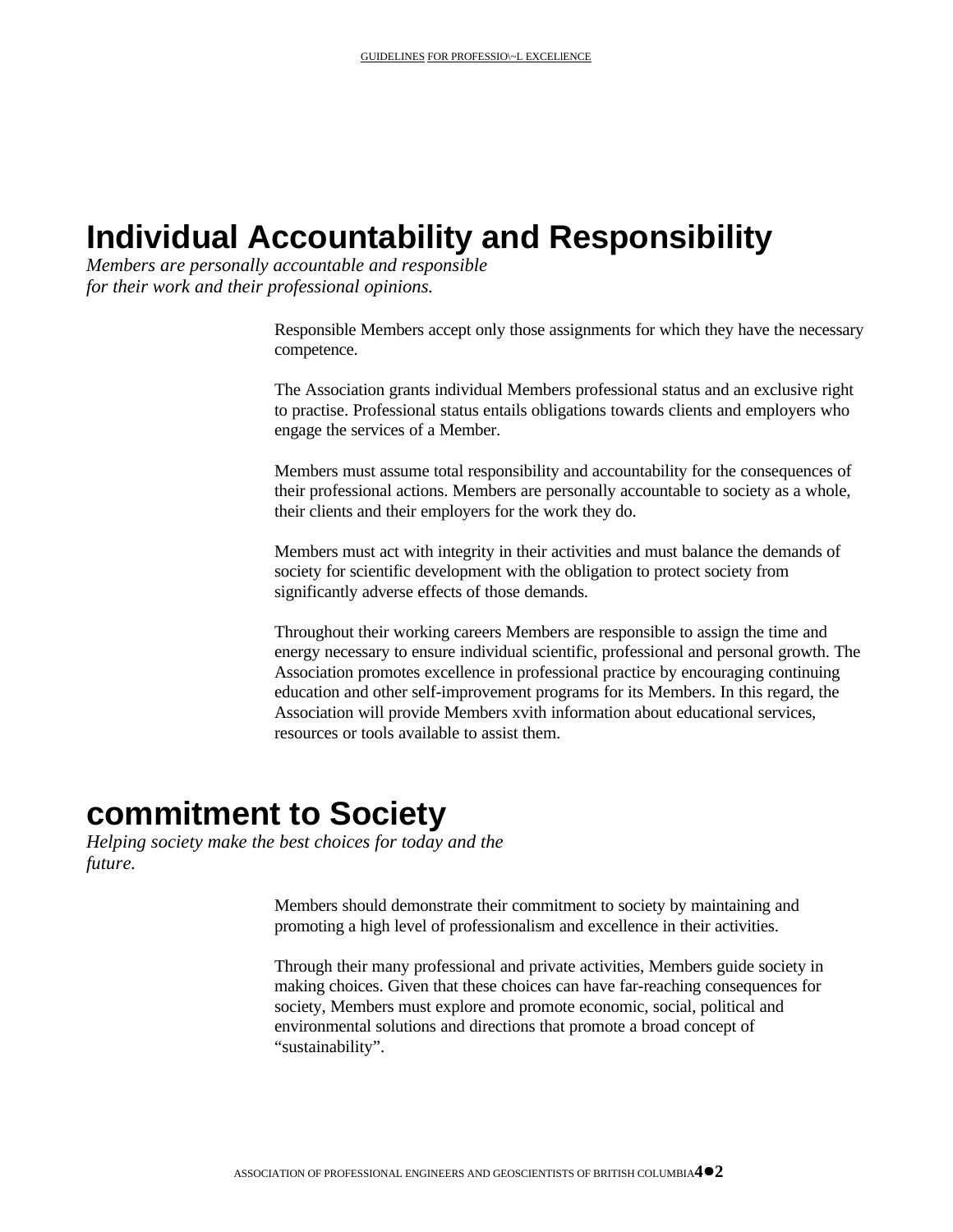# **5**

# **The Nature of Professional Practice**

*Engineers and Geoscientists must consider the consequences of their work on the safety and health of the public, the environment and property in today\*s changing world.*

> The *Codc of Ethics* requires Members to consider the consequences of their work on the safety, health and welfare of the public and protection of the envlronment.

Indisputably, the human element is a primary concern of the profession. It is beneficial for Members to be able to identii~T, understand and evaluate the social, political, economic and environmental issues dominant in their socierx~ These issues affect the organizations in which Members work, their daily tasks and the projects for which they are responsible. Some examples of such issues include: our aging population, multiculturalism, sharing of the job market by men and women, the aspirations of native peoples and protection of the environment.

To understand the many concurrent influences on the organizations for which Members work and the projects they undertake, Members must be aware of the setting in which their professional activities are conducted.

#### *The Province of British Columbia has undergone many significant changes during the last two decades.*

Many profound changes have engendered new social issues. The information age has provided tools that make available to Engineers and Geoscientists relevant and current knowledge of all aspects of their endeavours.

The political environment has changed significantly at the international, national and provincial levels. The role of governments and people\*s expectations of government in our complex society have increased dramatically, influencing the day-to-day lives of all citizens to an extent never before contemplated.

National and international forces, which are moving the country to a world economy, have a momentum of their own, and are so powerful as to challenge the ability of provincial and local governments to manage their destinies.

Members must understand the significance of a rapidly changing world on their profession, the environment and the economy, and take those steps necessary to continually and progressively adapt to these changes as they have done so successfully in the past.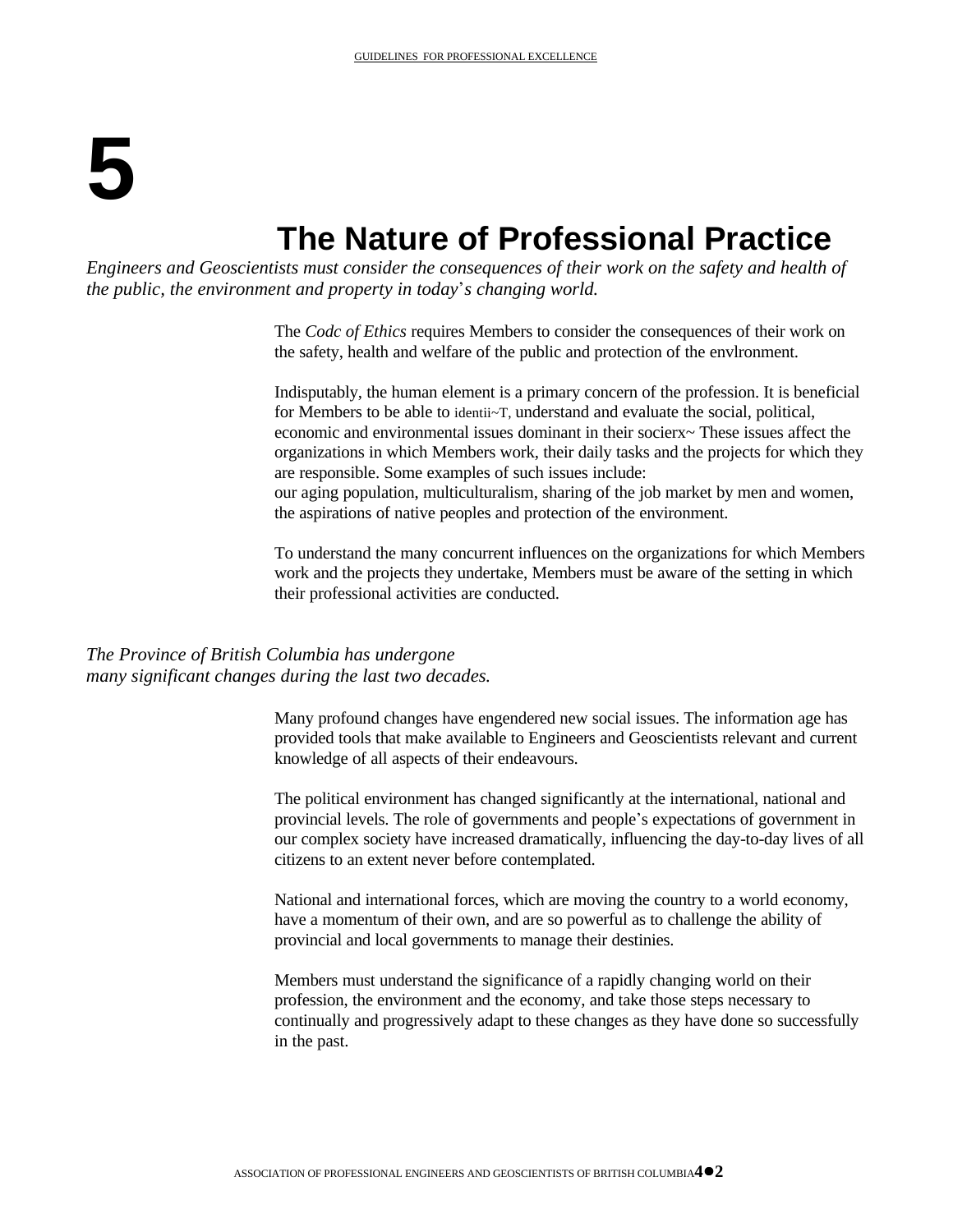ASSOCIATION OF PROFESSIONAL ENGINEERS AND GEOSCIENTISTS OF BRITISH COLUMBIA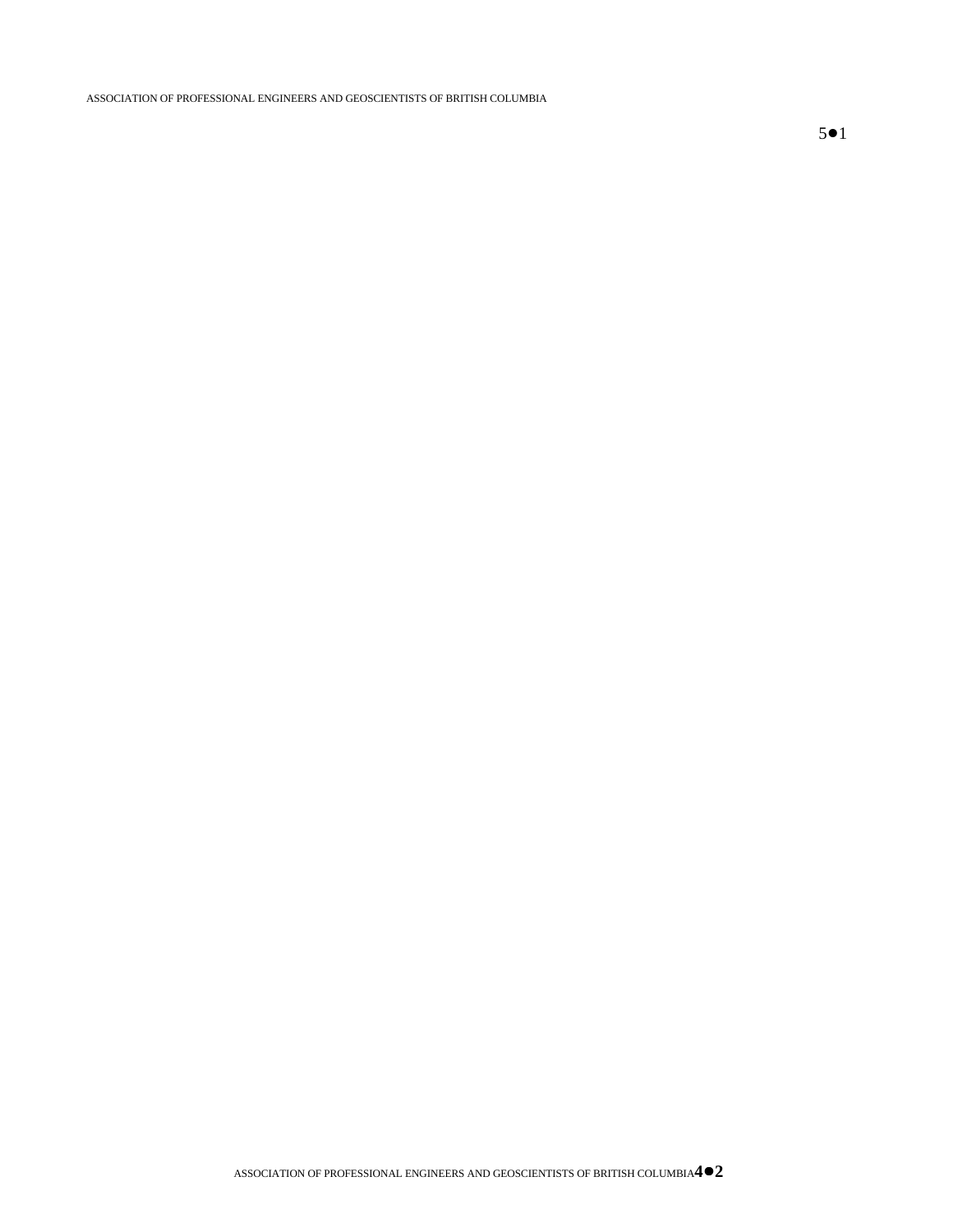In recent years, the environment has become a significant public issue which is reflected by the sentiment that environmental degradation should be minimized. Public concerns for the environment tend to promote a greater emphasis on pollution control and abatement programs and reclamation. Members must be aware of, and adapt to, the resulting shift of emphasis from growth-related industry and commerce to regulatory and environmentally focused reclamation activities.

#### *A Member\*s role is determined by a wide variety of interacting parties.*

Engineering and geoscience activities can be very diverse, given the wide variety of parties that may interact in planning and executing a project. These might include: elected officials, public servants, community organizations, pressure groups, the media, employers\* associations, trade unions and the public. Work is not the only project dimension to be considered. The social, political, economic and environmental setting within which participants interact can also influence the success or failure of a project.

# **Evolving Technology**

Technology is rapidiy changing and all Members must continue to strive vigorously to stay current in their field of expertise. In addition to formal continuing education instruction, Members should update themselves in all the informal ways available, particularly by reading technical journals and magazines and by discussion with experts and peers. Members have a duty to advance knowledge and to transfer knowledge to other Members and the appropriate scientific community.

## **Social Trends**

Members must have a strong awareness of the social, environmental, political and fiscal settings in which their professional decisions are made. They must have an understanding of social trends and be sure that their decisions take into consideration the aspirations of appropriate elements of society. There has been much social change in the past three decades and it appears likely to continue at an ever-increasing rate.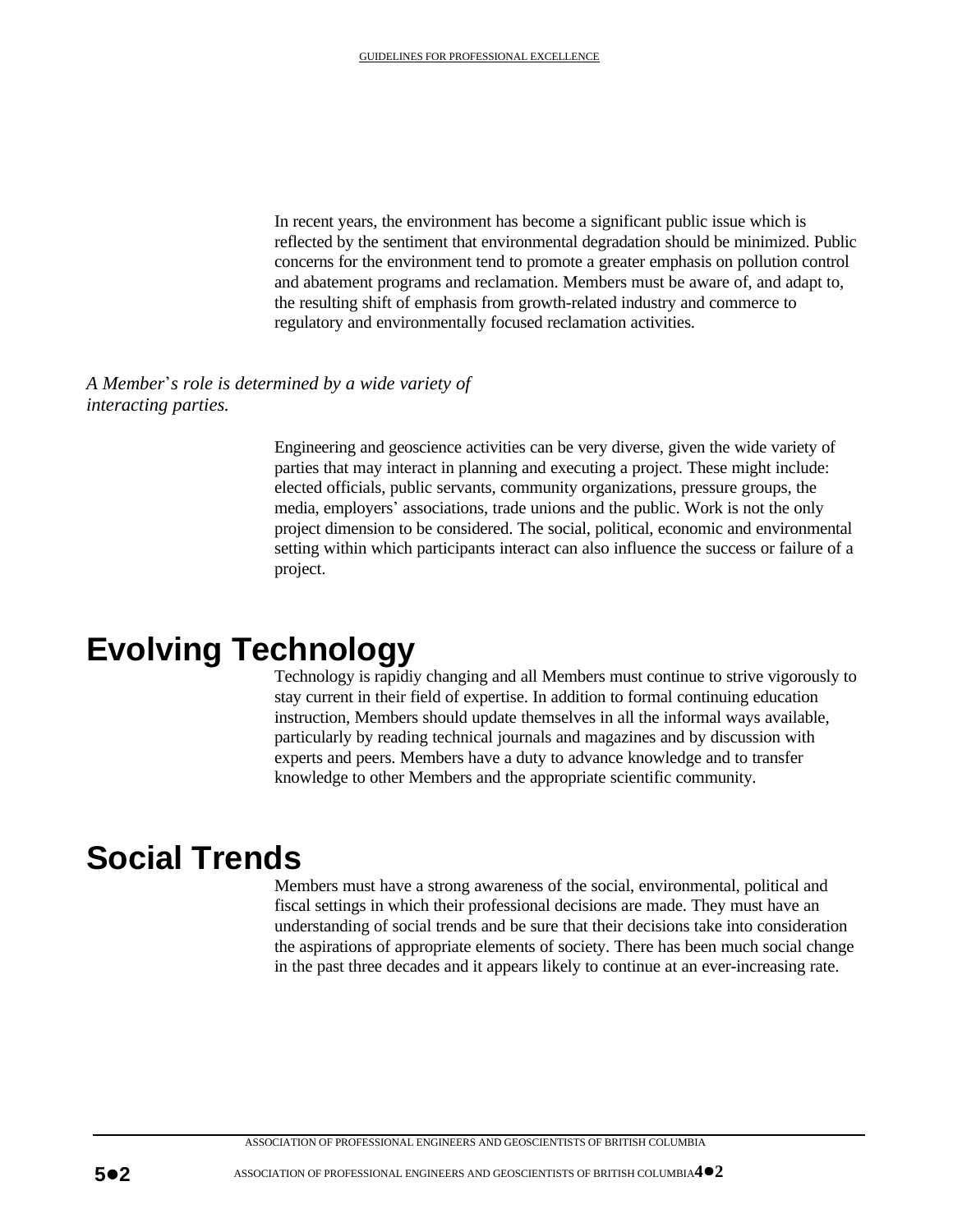Engineers and Geoscientists must not only focus on the technical competence of their endeavour but, at the same time, must be sure that exemplary business practices will promote and inspire confidence in those with whom the~\* do business.

## **Relationships**

Members should promote good relationships with the public, employers and employees, clients and colleagues. They must hold the public interest in priority over their clients' and employers' interests, and both interests in priority over their own.

## **Excellence**

The people of British Columbia have, through the *Engineers and Geoscientists Act,* vested Members with certain responsibilities and privileges. In return, they have a right to expect competence and ethical behaviour from Engineers and Geoscientists. Members must strive for more than adequate or sufficient technical skills. Their goal must be professional excellence.

## **Professional Review**

Members must seek review of their work as a basic element of quality management. Association Bylaw 14(b), entitled "Quality Management", requires that all designs undergo an "in-house" check. The extent of the check will depend on the circumstances; for example, a complex design may necessitate a full formal, detailed review of project methodology, calculations and recommendations, whereas a design utilizing basic, well-established principles could be a simple review of the documents and/or discussion of the salient points of the work with a colleague.

However, all structural designs must undergo a concept review to determine that the structural concepts are complete, consistent and in general compliance with appropriate codes. Representative samples of the individual elements must be checked to evaluate the analysis, design and detailing procedures used by the design engineer.

Bylaw 14(b) also requires field review by Members during the construction of their projects.

ASSOCIATION OF PROFESSIONAL ENGINEERS AND GEOSCIENTISTS OF BRITISH COLUMBIA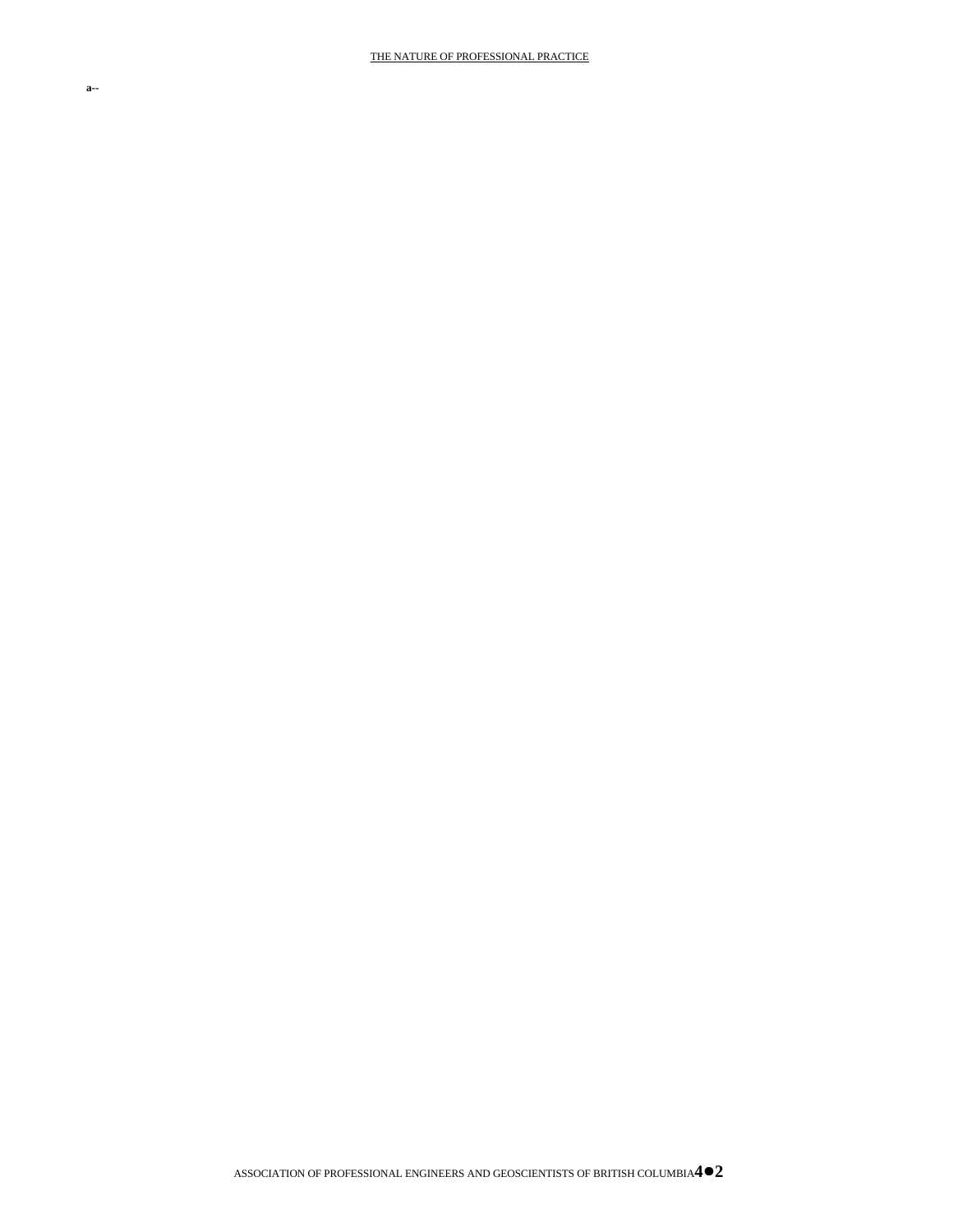# **6**

# **The Challenge**

*The challenge is to achieve excellence* **—** *meeting all objectives and applying everything learned* **—** *and to do it consistently.*

> The *Guidelines* present value statements for the quality service every Engineer and Geoscientist should strive to achieve. The goals of excellence are within reach of every Engineer and Geoscientist. The challenge is to achieve excellence **...** meet all objectives and apply everything learned ... consistently.

The achievement of excellence is the consequence of the dedicated work of many Members working in industry, the civil service, construction and private consulting firms. It can be achieved by the application of the professional values that have been designed for all Engineers and Geoscientists to use, adopt and make their own. The challenge is **to make them work for you!**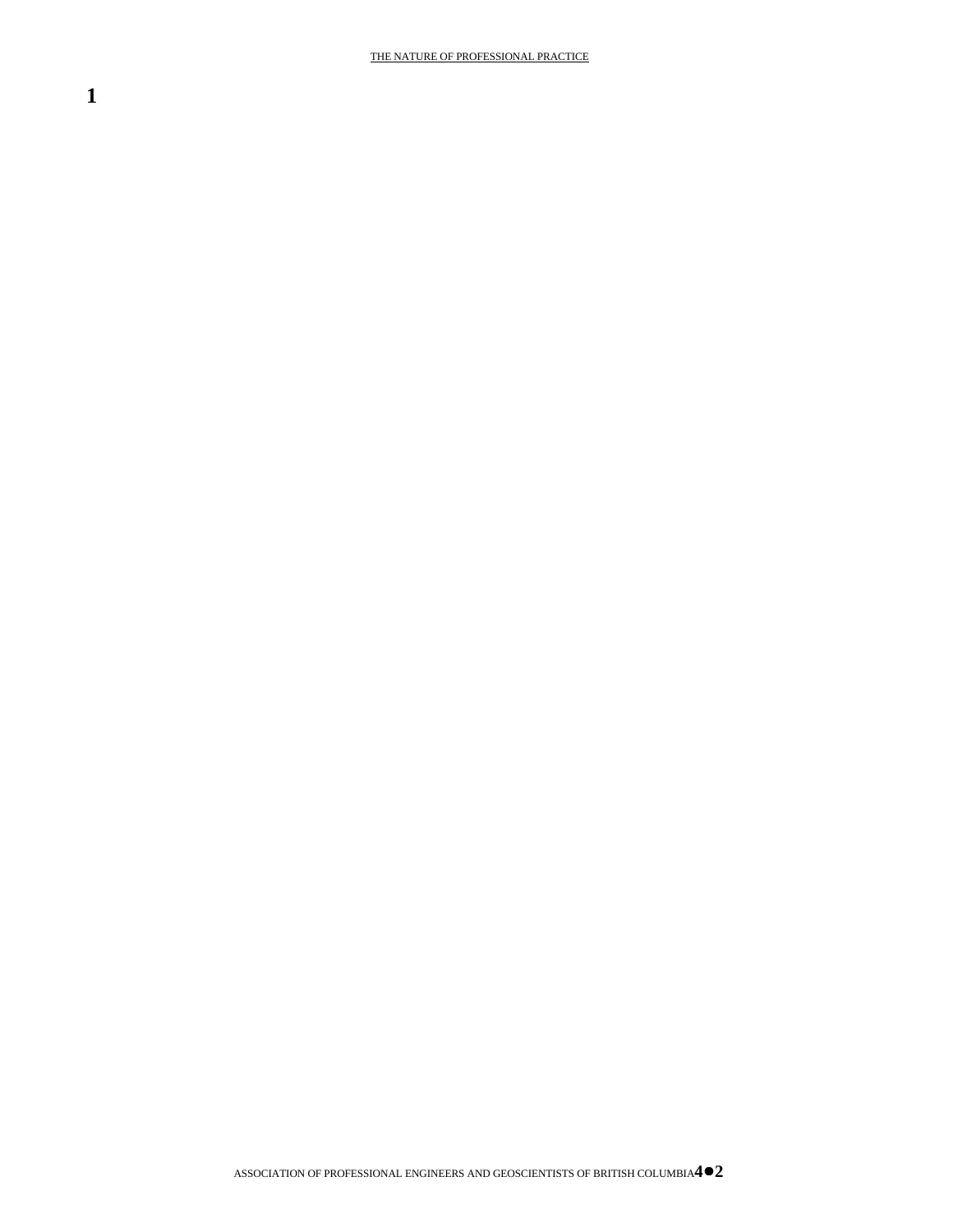# **7 Administration Governing Legislation**

In British Columbia, the governing legislation regulating the engincering and geoscience professions is the *Engineers and Geoscientists Act.* This Act:

- ! Defines the practice of professional engineering and professional geoscience;
- ! Creates the Association of Professional Engineers and Geoscientists of British Columbia;
- ! Assigns to the Association the responsibility for examining and accepting applicants for registration;
- ! Restricts the practice of professional engineering and professional geoscience to Members;
- ! Assigns to the Association the task of enforcing the Act, including the disciplining of Members in accordance with the procedures set forth in the Act;
- ! Empowers the Association to make bylaws for its own management and to set forth a code of ethical behaviour for its membership.

This Act is one of the fundamental building blocks supporting a Member's professional activity.

The Act is attached as Appendix A to Section 7.

## **Bylaws of the Association**

The Council of the Association may pass bylaws pursuant to the *Engineers and Geoscientists Act.* These bylaws provide procedural guidance regarding the administration of the Act. They provide for the election of a Council, examination of applicants for membership and licensing, and a *Code of Ethics.*

The bylaws are attached as Appendix B to Section 7.

## **Code of Ethics**

A profession assigns its highest obligation to society.

ASSOCIATION OF PROFESSIONAL ENGINEERS AND GEOSCIENTISTS OF BRITISH COLUMBIA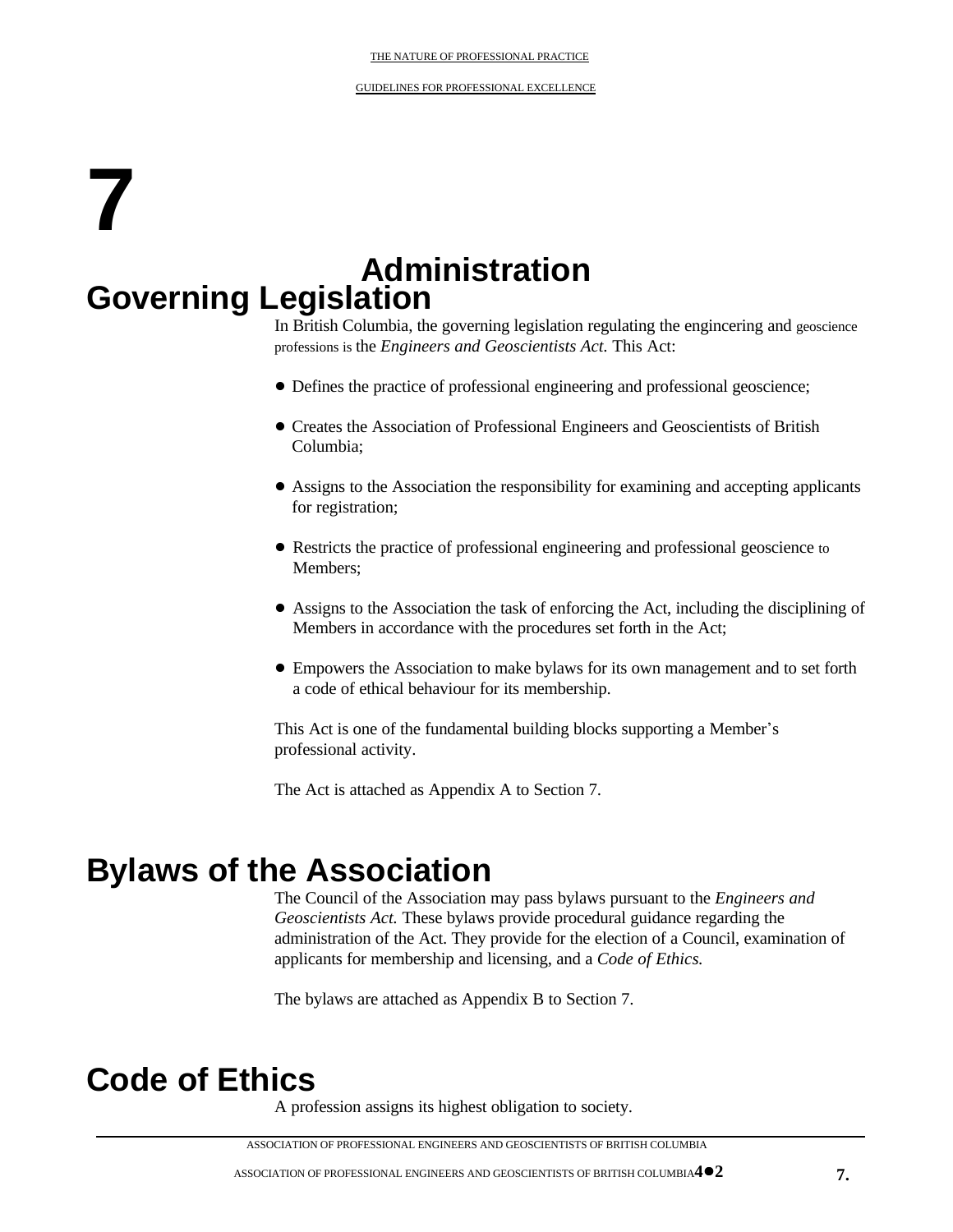#### THE NATURE OF PROFESSIONAL PRACTICE

"Adherence to a code of ethics ensures an adequate standard of competence and conduct based on a relationship of responsibility and trust between the profession and the public, while maintaining respect, integrity, and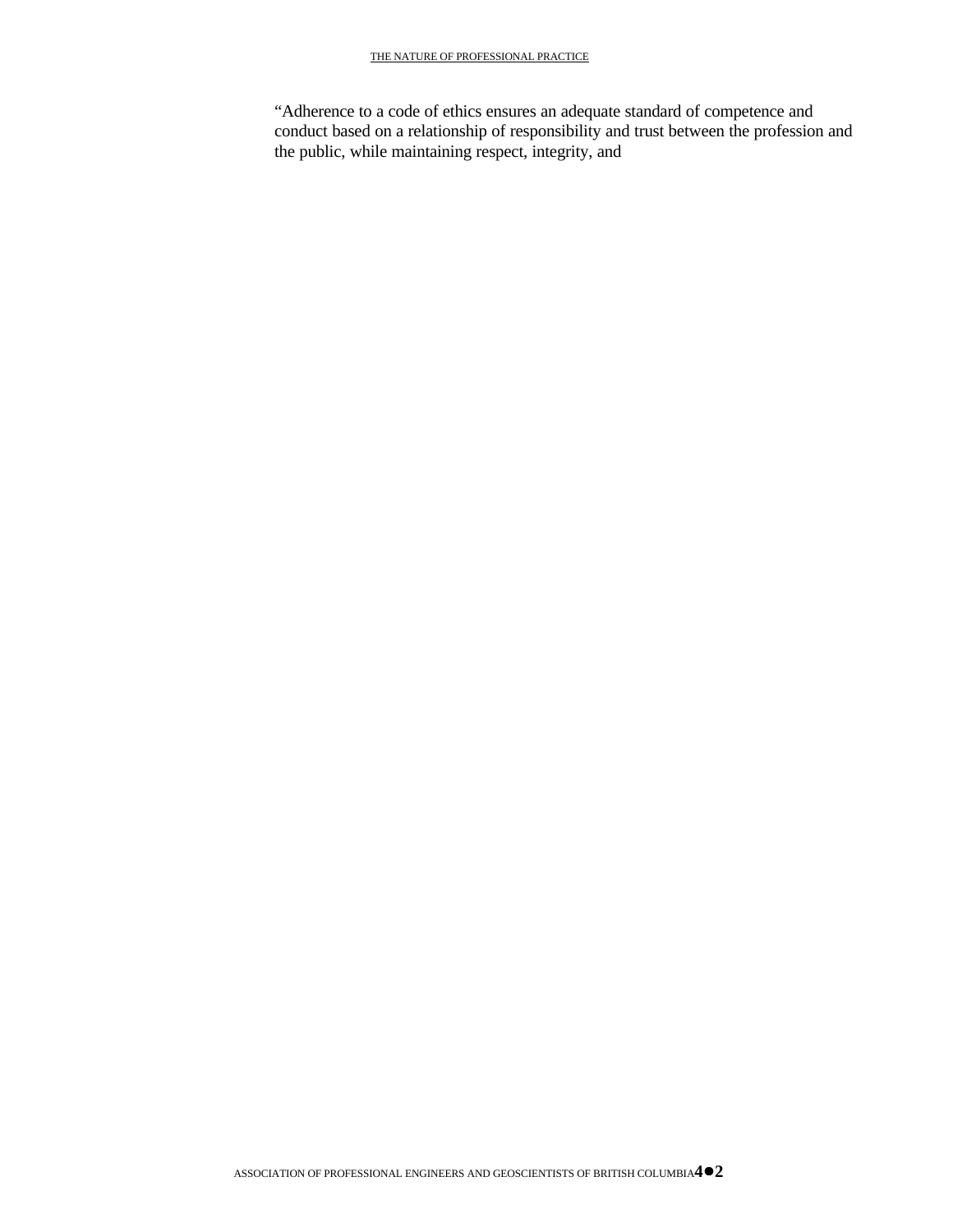confidentiality between practitioner, employer, and client. But the highest obligation of a profession is to society, which it serves: the members of a profession shall protect the interests of society in the areas of the profession's specialized expertise. This obligation rises above all others when there are conflicting responsibilities. As part of this 'social contract', the recognized professions in Canada have been given the authority and responsibility to be selfregulating under their respective provincial or territorial legislation, and to ensure that only qualified professionals are licensed to practice."<sup>5</sup>

The Association\*s *Code of Ethics* deals with Members\* relationships with the public, colleagues, employers, employees and clients. Adherence to the Code ensures a high standard of competence by placing an obligation on Members to exercise responsibility, respect, integrity and confidentiality between themselves, the public, employer and client.

The *Code of Ethics* prescribes principles of ethical behaviour for Members. These are in addition to the obligations of the ordinary citizen and thus dictate a higher level of honourable conduct. The manual to the Code provides guidelines to the application of the principles and also offers some anecdotal examples of hypothetical failures in ethical conduct.

The *Code of Ethics* and *Code of Ethics Guidelines* are attached as Appendix C to Section 7

## **Organization charts**

The Association has organized its many functions as outlined in the charts attached as Appendix D to Section 7.

Each of the many component parts of the Association and a description of their responsibilities and functions is described.

## **Discipline**

The publication of these *Guidelines* is part of the Association's strategy to enhance its "Excellence in Engineering and Geoscience" program, focused on supervision through selfdiscipline. (A number of relevant Association publications have been or will be published as noted in Section 8.)

In order to carry out the intentions of the Act, Bylaws and the *Code of Ethics,* the Association developed a structure to provide for the discipline of its membership. This structure is outlined and explained in detail in Appendix E to Section 7.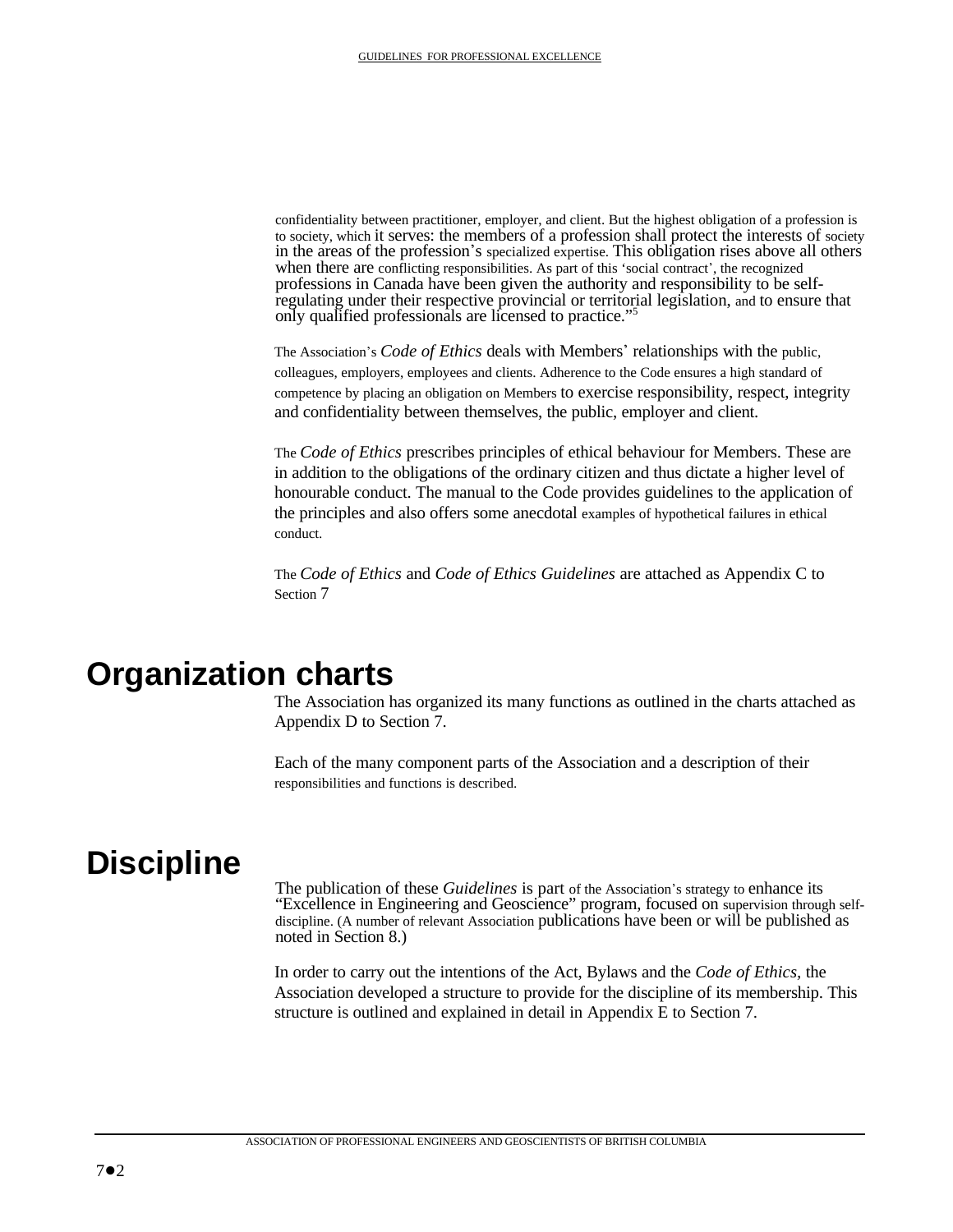#### EXCELLENCE

**Appendix A** GUIDELINES FOR PROFESSIONAL

#### **Engineers and Geoscientists Act** a--

a--

### 19 **(As amended September 1993)**

### RS CHAPTER 109

#### **Interpretation**

1. In this Act

"association" means The Association of Professional Engineers and Geoscientists of the Province of British Columbia

"board" means the Board of Examiners of the association;

"certificate holder" means the corporation, partnership or other legal entity that holds a valid certificate of authorization;

"certificate of authorization" means the authorization given under the seal of the association that permits corporations, partnerships or other legal entities to practise professional engineering or professional geoscience through employees who are members or licensees;

"council" means the council of the association;

"direct supervision" means the responsibility for the control and conduct of the engineering or geoscience work of a subordinate;

"executive director" means the executive director of the association;

"former Act" means the *Engineering Profrssion Act,* **R.S.B.C.** 1948, c. 110, and amending Acts;

"licence" means the official authorization given under the seal of the association that permits a nonresident person who meets the requirements of section 10 (4) to practise professional engineering or professional geoscience;

"licensee" means a nonresident engineer or geoscientist licensed under this Act or the holder of a limited licence under this Act;

"limited licence" means the official authorization given under the seal of the association that permits a person to practise professional engineering or professional geoscience within the scope specified in the limited licence;

"member" means a registered member of the association;

"practice of professional engineering" means the carrx'ing on of chemical, civil, electrical, forest, geological, mechanical, metallurgical, mining or structural engineering, and other disciplines of engineering that max\* be designated by the Council and for which university enginecring programs have been accredited by the Canadian Engineering Accreditation Board or by a body which, in the opinion of the Council, is its equivalent, including the reporting on, designing, or directing the construction of any works that require for their design, or the supervision of their construction, or the supervision of their maintenance, such experience and technical knowledge as are required by or under this Act for the admission by examination to membership in the association, and, without restricting the generality of the foregoing, shall include reporting on, designing or directing the construction of public utilities, industrial works, railways, bridges, highways, canals, harbour works, river improvements, lighthouses, wet docks, dry docks, floating docks, launch ways, marine ways, steam engines, turbines, pumps, internal combustion engines, airships and airplanes, electrical machinery and apparatus, chemical operations, machinery, and works for the de

velopment, transmission or application of power, light and heat, grain elevators, municipal works, irrigation works, sewauc disposal works, drainage works, incinerators, hydraulic works, and all other engineering works, and all buildings necessary to thc proper housing, installation and operation of the engineering works embraced in this paragraph; but the performance as a contractor of work designed by a professional engineer, the supervision of construction of work as foreman or superintendent or as an inspector, or as a roadmaster, trackmaster, bridge or building master, or superintendent of maintenance, shall not be deemed to be the practice of professional engineering within the meaning of this Act;

"practice of professional geoscience" means reporting, advising, acquiring, processing, evaluating, interpreting, surveying, sampling or examining related to anx' activity that

- (a) is directed towards the discoverx' or development of oil, natural gas, coal, metallic or non-metallic minerals, precious stones, other natural resources or water or the investigation of surface or sub-surface geological conditions, and
- requires the professional application of the principles of geology, geophysics or geochemistry.

"president" means the president of the association;

"professional engineer" means a person who is registered or licensed as a professional engineer under this Act;

"professional geoscientist" means a person who is registered or licensed as a professional geoscientist under this Act;

"register" means the register kept by the registrar under this Act and formerly kept under the former Act;

"registrar" means the registrar of the association;

"registration" means entry in the register of the name of the person admitted to membership in the association.

RS1960-128-2; 1987-22-1, effective July 17, 1987 *(B.C. Rcg. 220/87); 1990-41-2.*

#### **Exemptions**

2. (1) Nothing in this Act shall prevent a person registered as an architect under any Act relating to the practice of architecture from practising the profession of architecture or require him to be registered under this Act where his practice is confined to architecture. Nothing in this Act applies to a British Columbia or Canada land surveyor practising his profession,. except that he shall not style himself nor hold himself out as a professional engineer unless he is registered or licensed under this Act.

(1.1) This Act does not apply to a professional forester as de-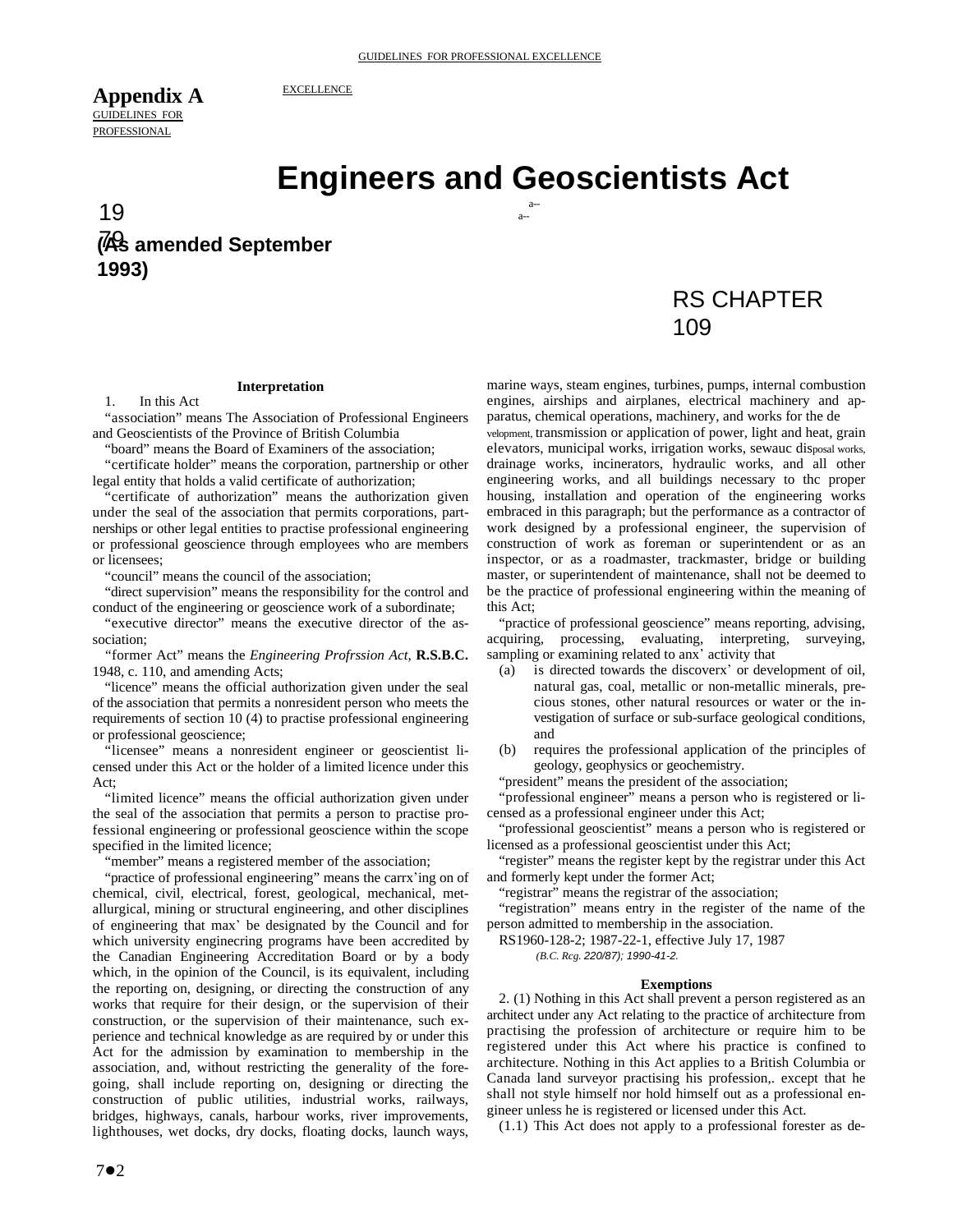fined in the *Foresters Act* provided that the professional forester Canadian forces while actually employed on duty.<br>does not hold himself or herself out as a professional engineer or (3) This Act does not affect the righ does not hold himself or herself out as a professional engineer or professional geoscientist.

(2) This Act does not apply to any member of Her Majesty\*s

person under the *Power Engineers and Boiler and Pressure* 

ASSOCIATION OF PROFESSIONAL ENGINEERS A ND GEOSCIENTISTS OF BRITISH COLUMBIA

 $7 \bullet$ 3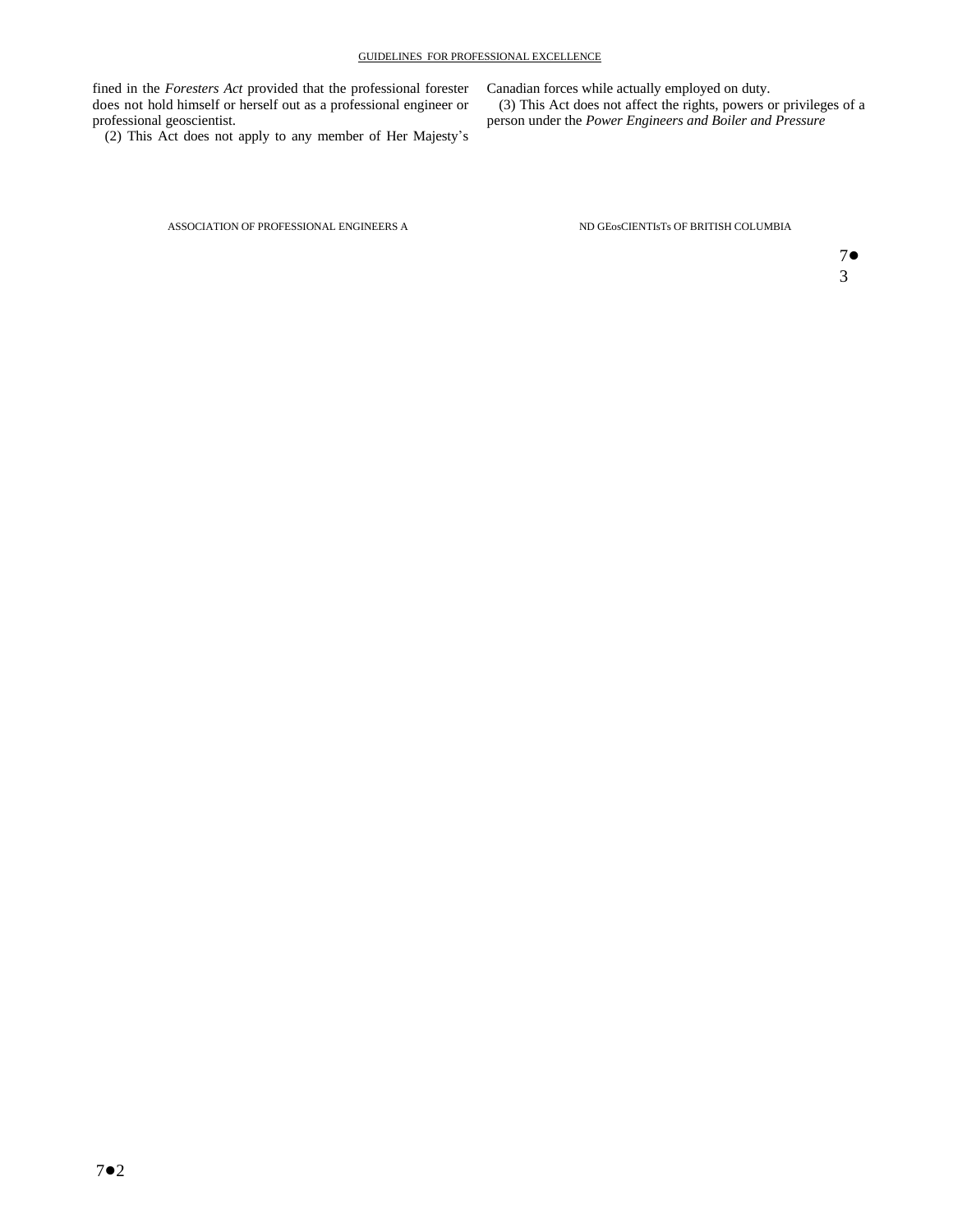#### **a--**

*Vessel Safety Act or* the *MinesActor* under a registration, licence or certificate under those Acts.

(4) [Repealed].

(5) Nothing in this Act shall prevent a person from assisting in the performance of any professional service or work of the kind described in the definition of "practice of professional engineering" in section 1 where a professional engineer directly supervises and assumes full responsibility for such service or work.

(5.1) Nothing in this Act shall prevent a person from assisting in the performance of professional service or work described in the definition "practice of professional geoscience" in section 1 where a professional geoscientist directly supervises and assumes full responsibility for the service or work.

(6) [Repealed].

(7) [Repealed].

(8) Work as a contractor of work designed by a professional engineer or professional geoscientist or as a foreman, superintendent or inspector supervising construction or as a superintendent of maintenance is not deemed to be the practice of professional engineering or the practice of professional geoscience.

(9) This Act does not apply to prevent persons from acquiring mineral titles or from performing work on mineral titles required under the *Mines Act* or the *Mineral Tenure Act* to maintain those titles in good standing provided that these persons do not hold themselves out as professional engineers or professional geOsciennsts.

#### **Incorporation of Association**

3. The Association of Professional Engineers of the Province of British Columbia incorporated under the former Act is continued as a corporation under the name "The Association of Professional Engineers and Geoscientists of the Province of British Columbia". *1990-41-4.*

#### **Powers with Respect to Property**

4. The association may acquire and dispose of property as occasion may require.

*RSI 960-128-5.*

#### **Membership**

5. The membership of the association shall consist of all members of the association who are in good standing under the provisions of the former Act at the time of its repeal and all persons admitted to membership by the council under the provisions of this Act and the bylaws of the association as long as they remain on the register.

*RS1 960-128-6.*

#### **Organization**

**6. (1)(a) The powers conferred on the association shall be** exercised by the council.

(b) The council shall govern, control and administer the affairs of the association, and **shall exercise all rights and** powers vested in it by this Act or by the bylaws, and may

pass resolutions necessary for those purposes, subject to

**this Act and the bylaws of the association.**

(2) The coupeil shall consist of the president, all vice presidents, the immediate past president and councillors appointed under subsection (8) and elected under subsection (9).

(3) Notwithstanding subsections (8) and (9), a councillor whose term of office has expired max continue to hold office until his successor is appointed or elected.

(4) All persons who are members of the council when this Act comes into operation shall continue in office until their successors are elected or appointed under this Act.

(5) The president shall be elected annually by the members of the association, and shall hold office until his successor is elected.

(6) The president, if present, shall preside at all meetings of the association and the council, unless he requests the meeting to appoint some other person to preside. He or the person appointed in his place shall vote only when the votes of the members are equally divided.

(7) One or more vice presidents shall be elected annually by the members of the association, one of whom shall be designated by the council to have all the powers and rights of the president during his absence.

(7.1) A vice president may hold office until his successor is elected.

(8) The council includes 4 councillors appointed under subsection (9), a further number, set by bylaw of the association and being not less than 8, of councillors elected by the members under subsection (9.2) and the councillors, if any, appointed under subsection  $(9.3)$ .

(9) The Lieutenant Governor in Council must appoint 4 councillors who are not members of the association and

(a) subject to subsection (12), each serves for a 2 year term,

(9.1) Despite subsection (9), the term of office of councillors appointed under the subsection (8) in force on June 1, 1993 ends January 1, 1994 and

- (a) subsection (9) does not apply to the appointment of their immediate successors in office,
- (b) 2 of the first councillors must be appointed under subsection (9) to serve for a one year term, and
- (c) 2 of the first councillors must be appointed under subsection (9) to serve for a 2 year term.

(9.2) The association must conduct a letter ballot of members each year to elect the councillors to be elected by the members and

- (a) each year the election must be for half the number of councillors to be elected by the member~,
- (b) in the event of a tie vote, the winner must be the candidate with greater seniority as a member, and
- (c) each councillor elected by the members must, subject to subsection (12), serve for a 2 year term.

(9.3) If no member of a Faculty of Applied Science, Engineering or Geoscience in British Columbia or no professional geoscientist is elected under subsection (9.2), then the council must appoint a member of a Faculty of Applied Science, Engineering or Geoscience in British Columbia or a professional geoscientist, as the case may be, to the council for a 2 year term.

**and**

<sup>2</sup> must be appointed each year.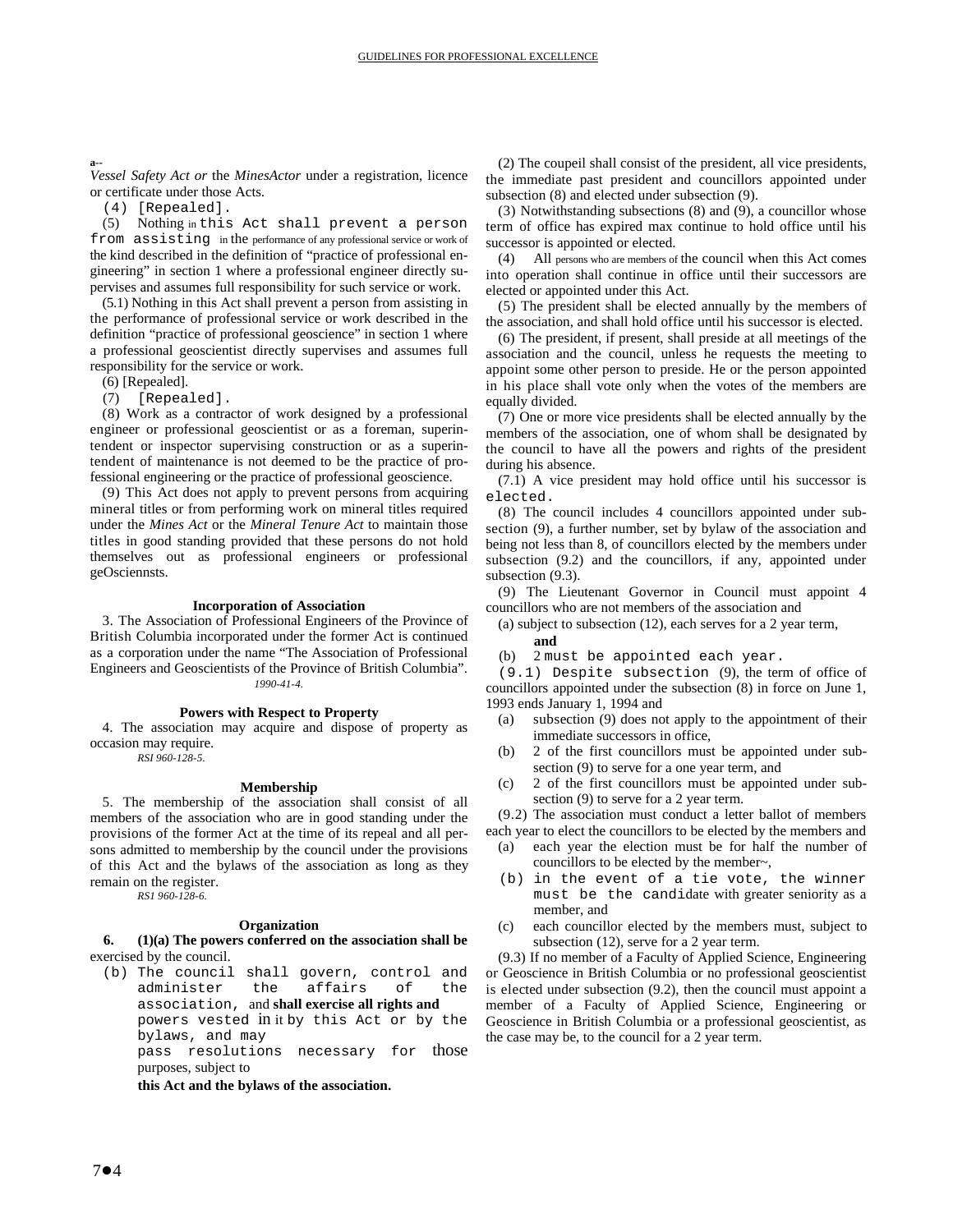${\large\bf AND}\ {\large\bf GEOSCIENTISTS} \ {\large\bf OF BRITISH}\ {\large\bf COLUMBIA}$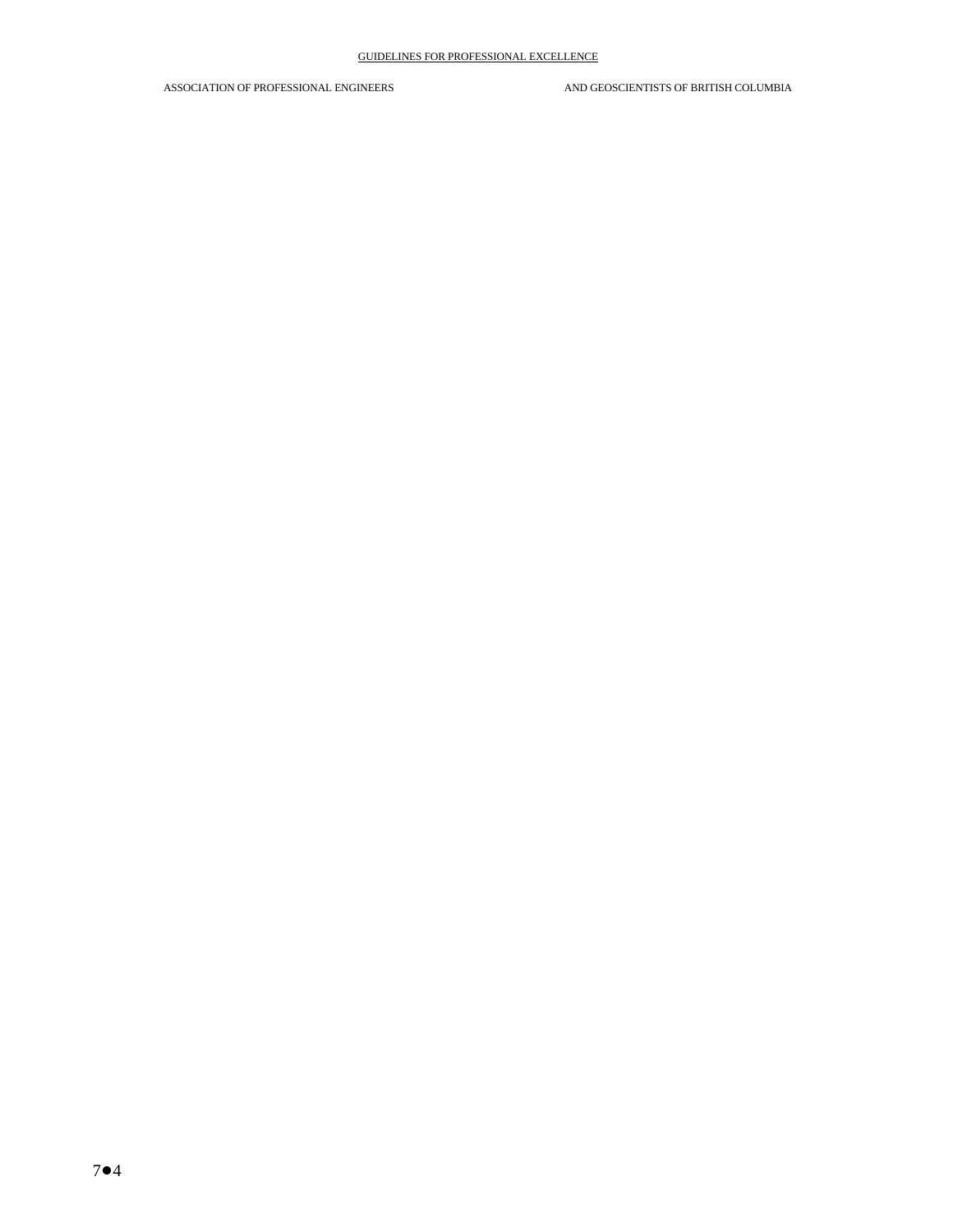(10) The council shall appoint a registrar, who must be a standards of training and experience required for limember of the association, and an executive director and both censees, and the enrollment and qualifications for a limthese offices shall be held at the pleasure of the council and may ited licensee, including limited licences for applied scibe held by the same person.  $\blacksquare$ 

(12) In the case of the incapacity, resignation or death of a (j) the calling and conduct of meetings of the association and member of the council, the necessary quorums, voting, the ap-

- council shall appoint a member of the association to fill of balloting, and other matters in that connection; the vacancy; and (k) the assistance, pecuniary or otherxvise, to be given to in-
- Council.

*RS1960-128-7, 1987-22-2, effrcrivrJidv 17, 1987 ~'B.C. Reg. 220/8 7.); 1990-41-5.*

#### **Bylaws**

7. (1) The council max\* pass, alter and amend bylaws, not lnconsistent with the provisions of this Act, providing for

(a) the election of the council;

- (b) the government, discipline and honour of the members, licensees and certificate holders of the association, including the establishment of a code of ethics;
- (bi) the establishment of quality management programs for members, licensees and certificate holders;
- (b.2) the establishment by the council of a professional practice review program for members, licensees and certificate holders, including the creation of a practice review committee to conduct practice reviews as directed by the council;
- (b.3) the cfrcumstances and manner in which the members, licensees and certificate holders must disclose that errors and omissions liability insurance is not held or is not applicable;
- (c) the management and maintenance of the association and its property, both real and personal, the investment of its funds, banking, the borrowing of money, the appointment of staff and their remuneration and generally for the carrying on of the general business of the association;
- (d) the fixing of an annual fee and other fees, including fees on admission;
- (e) the levying, payment, remission and collecting of annual and other fees;
- (f) the establishment and regulation of standards of admission to membership and the enrolment and qualifications of candidates for admission to membership;
- (fl) the establishment and enforcement of standards for certificate holders;
- (g) the classification of the different disciplines of professional engineering and professional geoscience and the designation of the different grades of membership in the association and limitation of the rights of members within the different disciplines and grades;
- (h) the subjects of study, the examinations to be passed, the experience required and the fees to be paid as a preliminary to or on application for membership in the assocIation, or for a licence issued pursuant to this Act;
- (h. 1) the establishment and monitoring of compliance with

- (11) [Repealed 1990-41-5]. (i) the resignation of members;
- (a) if he is an elected member, the other members of the pointment of committees and their powers, the method
- (b) if be is a government appointee, his place shall be filled dividuals and organizations where, in the opinion of the by appointment made by the Lieutenant Governor in council, the assistance will be of benefit to the pu council, the assistance will be of benefit to the public, the association or its members;
	- (I) the promotion of better public relations in the manner and by the means the council sees fit, including, without limiting the generality of the foregoing, the publication of books, papers and periodicals;
	- (in) the creation of divisions, committees and regional groups, and the delegation to them of those powers and authority the council sees fit;
	- (m.1 **)** the establishment, development and administration of ancillary bodies and the qualifications for admission to these bodies;
	- (n) all other purposes reasonably necessary for the management, regulation and well being of the association.

(2)

No bylaw shall come into force until the expiration of 30 days fixed by section 8(3) and the other provisions of section 8 have been complied with.

*RS1960-128-8; 1974-87-12; 1 987-22-3, rffecrive July 17, 1987 (B.C. Reg. 220/87); 1990-41-6.*

#### **Ratification of Bylaws**

8. (1) No bylaw passed shall come into force unless ratified by at least 2/3 of the votes cast by letter ballot taken under section 9(6).

(2) The executive director shall file with the minister a true copy of each bylaw, duly certified under the seal of the association, within 14 days after ratification.

(3) Any bylaw may be disallowed by the Lieutenant Governor in Council within 45 days after the filing of it under subsection (2).

*RS1960-128-9; 1990-41 -7.*

#### **Meetings of Association**

9. (1) An annual meeting of the association shall be held at the time and place appointed by the council at least once in every calendar year and not more than 15 months after the holding of the last preceding annual meeting.

(2) If default is made in holding any annual meeting, the **Supreme** Court, on the application of a member of the association, may call or direct the calling of an annual meeting of the association.

(3) The council, at any time of its own motion, may call a general meeting of the association.

**(4)** The council, on the written request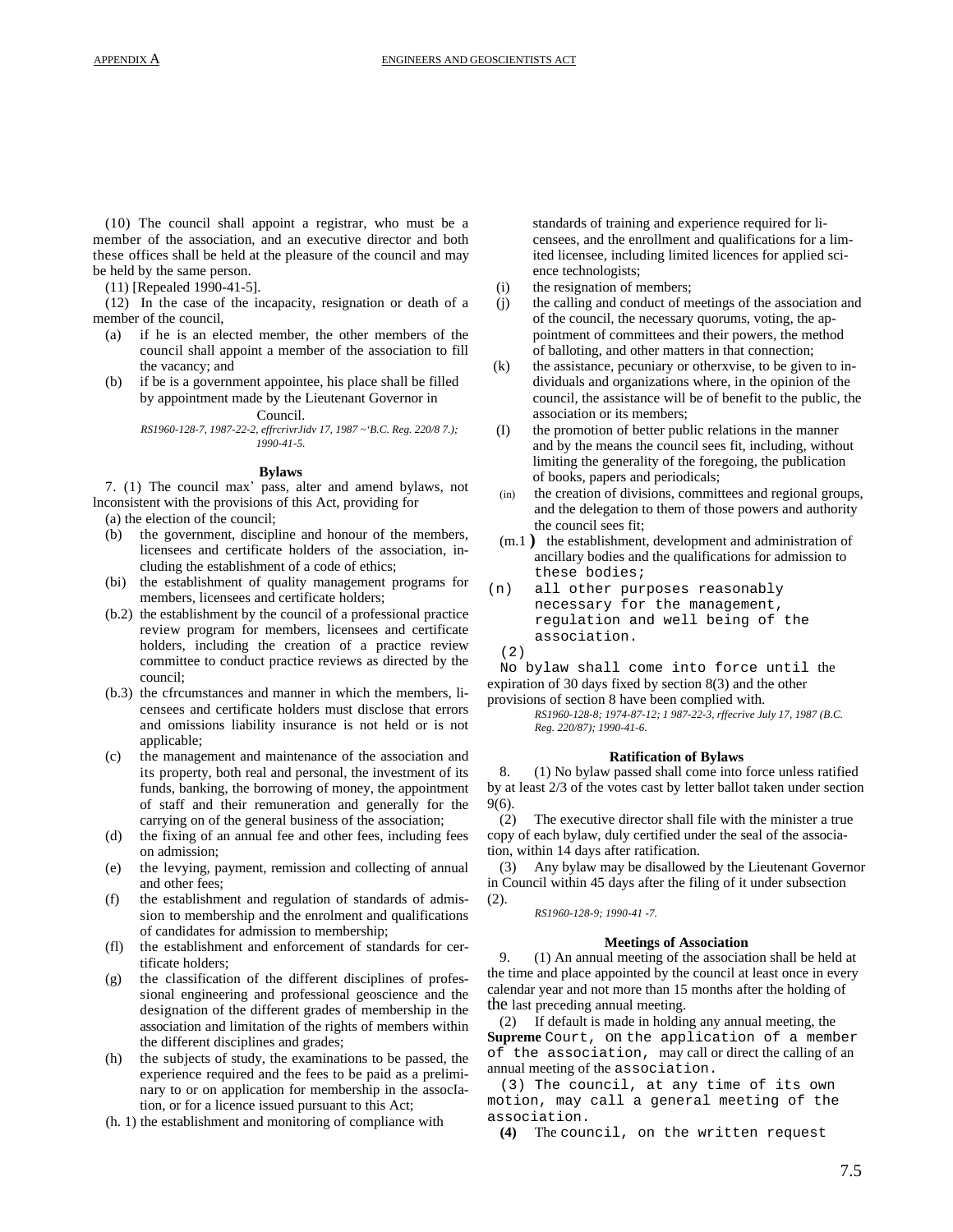of25 members of the association or of 5 members of the council, shall call a general

ASSOCIATION OF PROFESSIONAL ENGINEERS A ND GEOSCIENTISTS OF BRITISH COLUMBIA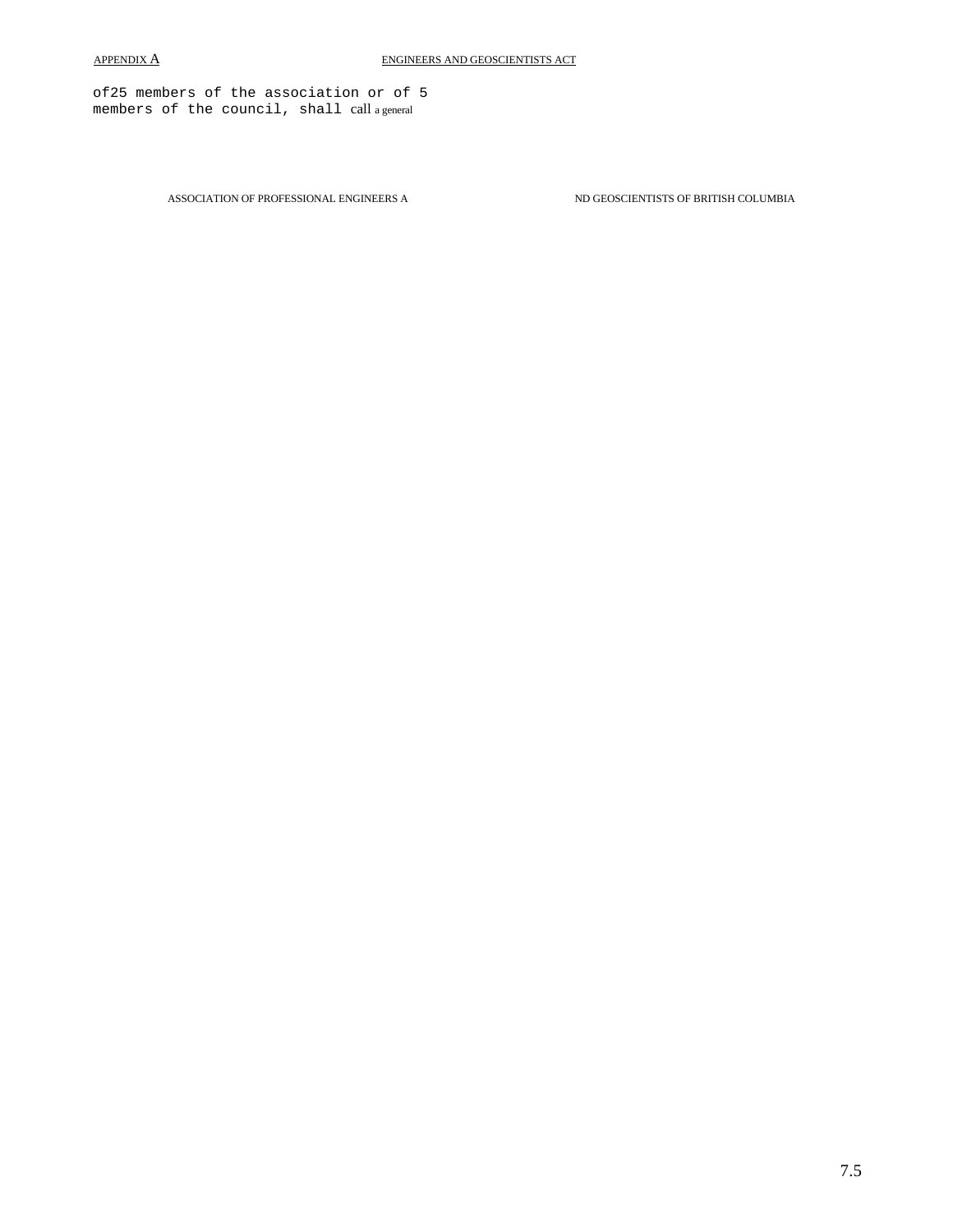meeting of the association, and such meeting shall be held within professional geoscience in the Province, shall first obtain a licence

taken has the same force as if the vote had been taken at a general professional geoscientists. meeting of the association.

*RS1960-128-10; 1 990-41-7.*

#### **Admission to Membership**

10. (1) The council shall admit an applicant to membership in the association who is a Canadian citizen or permanent resident of Canada, and who has submitted evidence satisfactory to the council

- (a) that graduation in applied science, engineering or geoscience from an institute of learning approved by the council in a program approved by the council has been achieved or that examinations established by the bylaws of the association or examinations, requiring special knowledge in branches of learning specified by the council, of an association or institute approved by the council have been passed,
- (b) that the applicant has passed special examinations required by the council,
- (c) that the experience in engineering or geoscience work established by the bylaws has been obtained,
- (d) that the applicant is of good character and good repute, and
- (e) that all examination and registration fees have been paid to the association.

(1.1) Notwithstanding subsection (1) or (4), the council may refuse registration or a licence to a person where the council has reasonable and probable grounds to believe that the person has been convicted in Canada or elsewhere of an offence that, if committed in British Columbia, would be an offence under an enactment of the Province or of Canada, and that the nature or circumstances of the offence render the person unsuitable for registration or licensing.

(2) A person desiring to become a member shall comply with the provisions of all bylaws relating to application for membership, and, if he is required to qualify by examination, shall also comply with section 12(4).

(3) [Repealed].

*1987-22-4, effrcczve July 17, 1987 (B.C. Reg. 220/8 7).*

(4) Any person who is not a citizen or a permanent resident of Canada whose qualifications are those required by paragraphs (a) to (d) of subsection (1), and who desires to engage temporarily in the practice of professional engineering or

6 weeks after receipt of the request by the executive director. from the council which will entitle him to engage in the practice of (5) Twenty-one days\* written notice of the time and place of any professional engineering or professional geoscience in respect of a meeting of the association shall be sent by prepaid post to every particular work or for a temporary period, or both, as the council decides. On member of the association in good standing at his last producing evidence satisfactory to the council of his qualifications recorded address. and on payment of the prescribed fees, he shall be granted the licence.

(6) The council may, and on written request of25 members of (5) Neither corporations nor partnerships as such max- bethe association shall, take a vote of the members of the association come members of the association. XVhere professional engineers bx' letter ballot in the manner provided by the bylaws of the or professional geoscientists are employed by corporations or are association on any matter that, under this Act and the bylaws, can members of partnerships, thex' individually shall assume the be voted on at a general meeting of the association, and a vote so functions of and be held responsible as professional engineers or

*RS1960-128-11; 1983-10-21. effrcti;\*e October 26, 1983 (B.C. Rcg. 393/83); 1985-68-27, effective December 13, 1985 (B.C. Rtq. 392/85); 1987-22-4, effective lu/v 17,1987 (B.C. RAq. 220/87), 1990-41-8.*

#### **Issue of Certificates of Authorization**

10.1 (1) The council must issue a certificate of authorization to a corporation, partnership or other legal entity for the practice of professional engineering or for the practice of professional geoscience if the council is satisfied that the corporation, partnership or other legal entity

- (a) has on its active staff members or licensees who directly supervise and assume responsibility for the practice of professional engineering or for the practice of professional geoscience undertaken by the corporation, partnership or other legal entity, and
- (b) has satisfied the requirements of this section and the bylaws of the association.

(2) An application for a certificate of authorization, on a form provided by the council, must be filed, together with the application fee specified by the council, with the registrar and, to remain valid, the certificate holder must pay all fees specified by the council for certificate holders.

(3) If the practice of professional engineering or the practice of professional geoscience is carried on by a certificate holder as permitted under subsection (1), the estimates, specifications, reports, documents or plans prepared and delivered must

- (a) be signed and dated by, and sealed with the stamp of, the member or licensee of the association who is responsible for them and who supervised the preparation of them, and
- (b) show in a manner specified by the council the words "APEGBC CERTIFICATE OF AUTHORIZATION",

together with the certificate number and expiry date.

(4) A certificate holder engaged in the practice of professional engineering or in the practice of professional geoscience in its own name as permitted under subsection (1) must keep the association advised of the names of the members or licensees of the association who are on the active staff of the certificate holder and who are directly supervising and assuming responsibility for the practice of professional engineering or for the practice of professional geoscience.

(5) The members or licensees named for the purposes of subsection (4) by a certificate holder are the authorized representatives of the certificate holder for all purposes under this Act and the bylaws, are subject to any inquiries under the Act and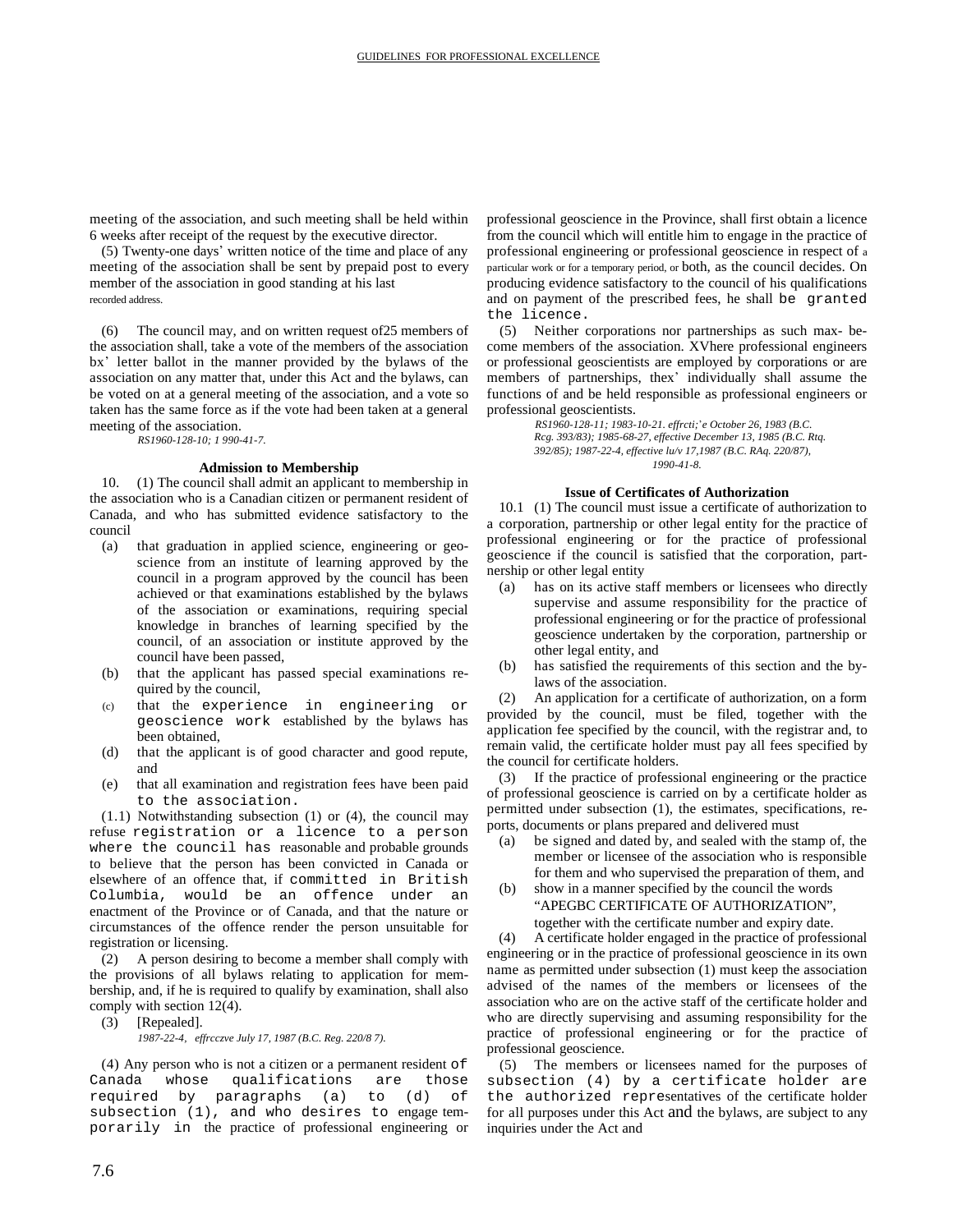ASSOCIATION OF PROFESSIONAL ENGINE ERS AND GEOSCIENTISTS OF BRITISH COLUMBIA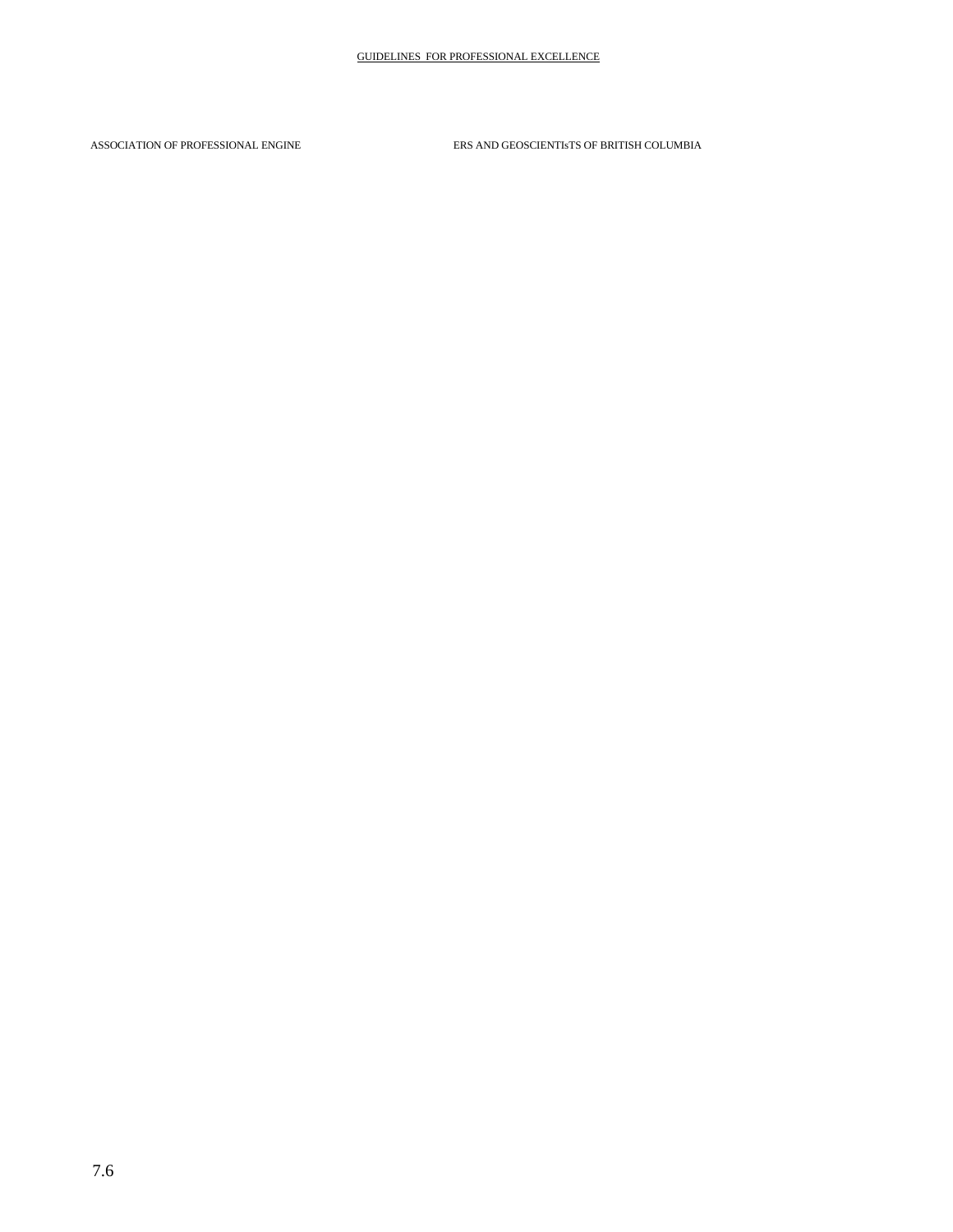must immediately advise the registrar on relinquishing for any the board who have conducted the examination shall make and reason, this responsibilin- for the certificate holder. file with the registrar a certificate showing the results of the

**(6) A certificate** of authorization issued to a corporation, partnership or examination, the council other legal entity is valid for the calendar year for which it was shall then notift each candidate of the result of the examination and of its issued provided the certificate holder complies with this Act and decision on his application. the bylaws governing certificate holders.

(7; A corporation, partnership or other legal entity holding a *(6)* The board shall also file with the registrar the examination certificate of authorization must be registered by the registrar as a certificate papers submitted to the candidates, together with the answers of holder but not as a member or licensee. each candidate, and shall attach to them a certified copy of its report

newal withheld, by the council for failure to comply with this Act these documents shall remaIn on file in the office of the rel3iStrar, and shall be

committed in British Columbia, would be an offence for the practice of professional engineering or for the examination.

- (b) contravenes this Act, the bylaws or the code of ethics of the association, or
- (c) has demonstrated incompetence, negligence or unprofessional conduct.

**(9)** The council must inform the Registrar of Companies if a certificate of authorization is cancelled.

#### **Boards of Examiners**

11. (1) The council shall appoint a board of examiners annually, and shall fill vacancies in it as they occur.

(2) The board shall examine all candidates for admission to membership when an examination is required by this Act or by the bylaws.

*RS1960-128-12.*

#### **Examinations**

12. (1) Regular examinations of candidates for admission shall be held at places and times decided by the council, and the examinations shall be held within the Province at least once in each year.

(2) Special examinations, at the discretion of council, may be held if the candidate or candidates for them deposit in advance xvith the registrar a sum sufficient to defray the expenses of the special examinations and also the appropriate examination fees established by the bylaws.

(3) The council shall establish the scope of and procedure at examinations.

(4) Each candidate for examination shall give at least 2 months notice in writing to the registrar of his intention to present himself for examination, and with the notice shall forward the fees established bx\* the bylaws for the grade of examination **to be taken. In the event of passing the final examination, the**

candidate, before receiving his certificate of registration, shall by t pay the remainder of the admission fees established **-** he bylaws.

(5) As soon as possible, and not later than 21 days, after the close of each examination, the members of

(8) A certificate of authorization may be revoked, or its re- with the marks awarded to each candidate in each subjLct of the examination, and or the bylaws or if the certificate holder open to inspection by any candidate, or by any person authorized in writinG on his<br>(a) is convicted in Canada or elsewhere of an offence that, if behalf, during regular office hou (a) is convicted in Canada or elsewhere of an offence that, if behalf, during regular office hours for a period of at least **6** months following the examination.

under an enactment of Canada or the Province and, in the  $(7)$  If the candidate fails in his examination, he may, on payment circumstances, renders the certificate holder unsuitable of the established fee, present himself at any subsequent regular

practice of professional geoscience,  $(8)$  Where a candidate has failed his examination 3 times, he max<sup>\*</sup> only present himself under subsection (7) with the permission of the council.

> *RS1966-128-13; 1983-10-21. effrchve Ocrob~r 26, 198.3 (B.C. Rca. 393/83); 198-~-~ ejfcctn\*eJulv 17 198 (B.C. Rt-a. 220/8Th 1 990-41-9.*

#### **Investigation of Certificates**

13. The council shall cause the examination of all degrees, diplomas, certificates and other credentials presented or given in evidence for the purpose of obtaining registration, and max require the holder of the credentials to attest by oath or affidavit any matter involved in his application.

*RS1960-128-14~ 1987-22-6, cJftcriv lu/v 17, 19W\* ;B.C. Rn~. 220/87).*

#### **Central Examining Board**

14. The council may establish conjointly with the council or any other association similarly constituted, in one or more of the other provinces, a central examining board, and may delegate to the central examining board all or any of the powers possessed by the board respecting the examinations of candidates; but anx' examination conducted by the central examining board shall be held in at least one place within this Province, if so requested by the council.

*RS1960-!28-15.*

#### **Register** 15. The registrar shall

(a) continue the register of members kept under the ft)rmer

Act,

- (b) enter in the register the flaIl name and address of each member and the date of issue of each registration,
- (c) make the register available for public inspection during normal business hours, and
- (d) keep a record of licensees, certificate holders and members of each grade of membership in the association. *1990-41-10.*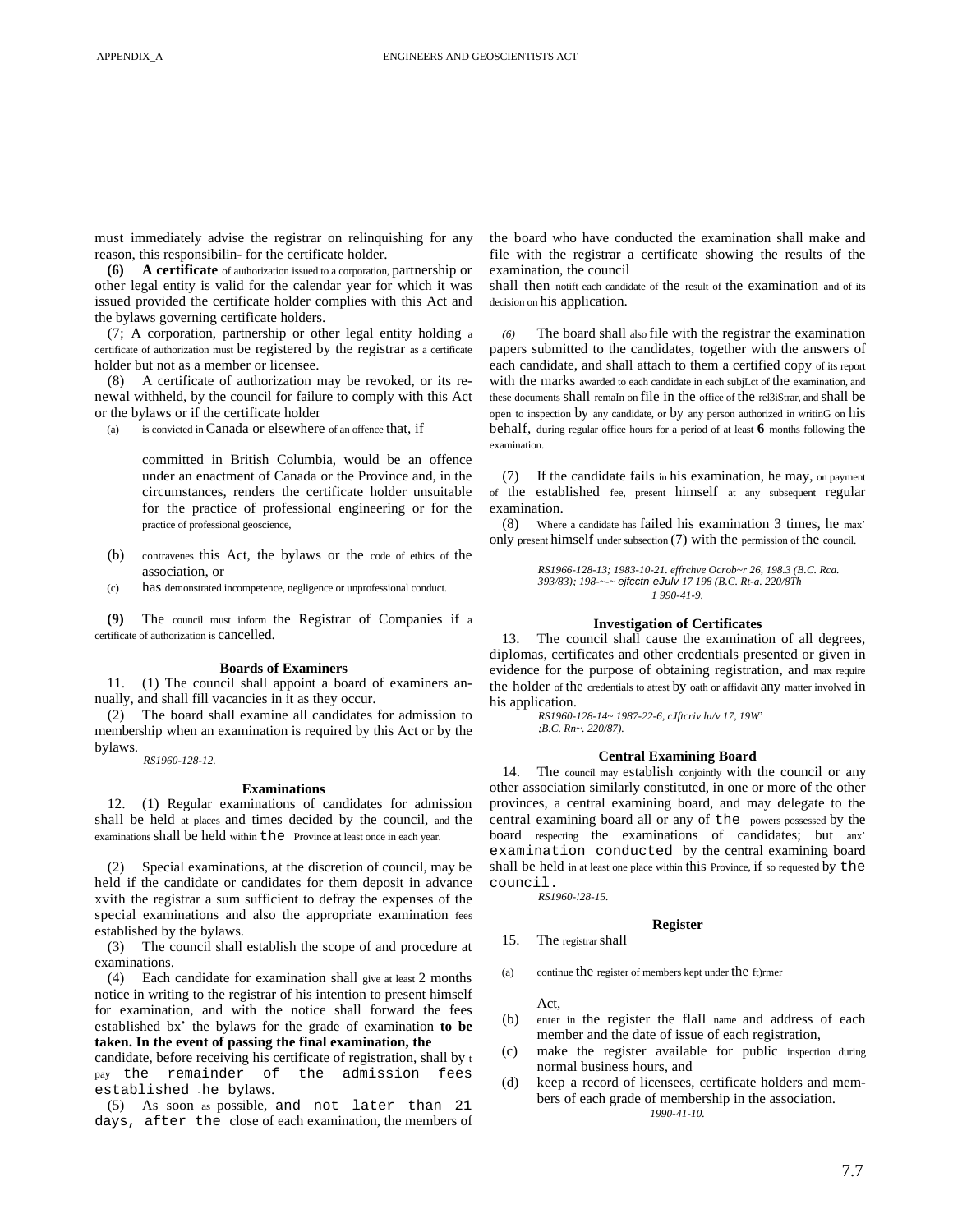#### **Certificate and Seal**

- 16. (1) The registrar, on direction of the council, shall issue
- (a) a certificate of registration to each member of the asso-

ASSOCIATION OF PROFESSIONAL ENGINEERS A ND GEoSCIENTISTs OF BRITISH COI,UMBIA

ciation on registration of that member, and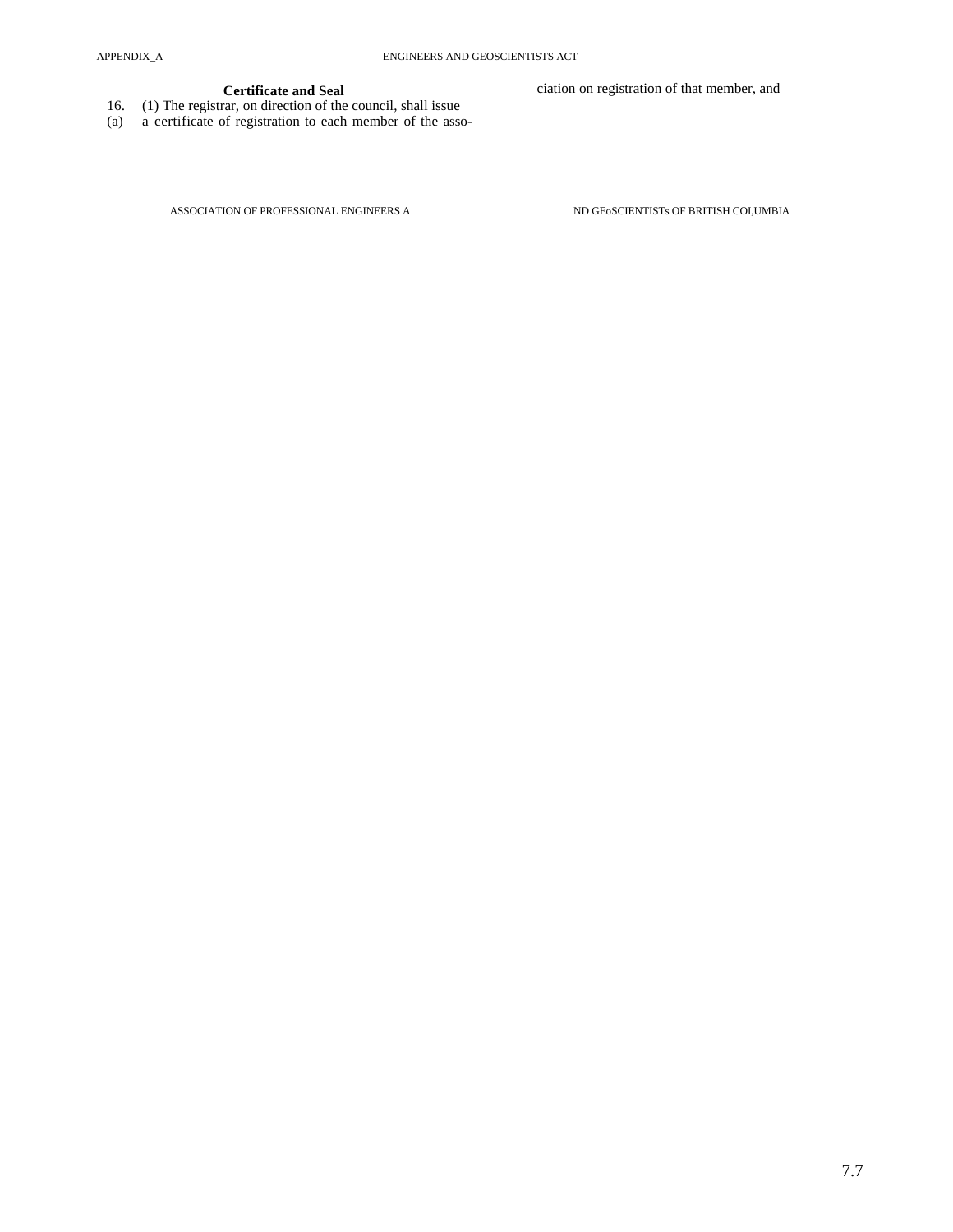#### each licensee,

(2) A certificate of registration shall show the signatures of the president and the registrar and shall bear the seal of the association, and the certificate constitutes evidence of registration at the date of issue, and on receipt of the annual fee in each subsequent year the registrar shall furnish the member with evidence of its renewal.

(3) A member shall display the member's certificate of registration and a licensee shall display the licensee's certificate of licence or limited licence in a prominent place in the office or other place of business of the member or licensee.

(4) On receipt of a certificate of registration or a certificate of licence, a professional engineer is entitled to use the title "professional engineer" or an abbreviation of this title approved by the council, and shall be provided with a seal or stamp by the association with which the engineer's name, the words "Professional Engineer, Province of British Columbia" and other designation required by the bylaws may be impressed.

 $(5)$  On receipt of a certificate of registration or a certificate of licence, a professional geoscientist is entitled to use the title "professional geoscientist" or an abbreviation of this title approved by the council, and shall be provided with a seal or stamp by the association with which the geoscientist's name, the words "Professional Geoscientist, Province of British Columbia" and other designation required by the bylaws may be impressed.

(5.1) On issuance of a certificate of limited licence, the association must provide the licensee with a seal or stamp impressed with the licensee's name, the words "Limited Licensee" and any other information required by the bylaws.

(6) A member or licensee receiving a seal or stamp under this section must use it, with signature and date, to seal or stamp estimates, specifications, reports, documents, plans or things that have been prepared and delivered by the member or licensee in the member's or licensee's professional capacity or that have been prepared and delivered under the member\*s or licensee's direct supervision.

#### **Annual Fee**

17. (1) Every member of the association and every licensee shall pay in advance to the executive director, or any person deputed by the council to receive it, the annual fee fixed by the bylaws, which fee shall be deemed to be a debt due by him to the association, and, in addition to any other remedy, is recoverable with costs by the association in any court of competent jurisdiction.

(2) If a member of the association omits to pay the established annual fee before March 1 in any year, he is liable to have his name struck off the register. If he is still in default one month after notice in writing has been sent by registered mail to him at his last recorded address, demanding payment, the registrar, on direction of the council, shall strike his name off the register svithout further notice. He then ceases to be registered and

(b) a certificate of licence or a certificate of limited licence to shall not be registered again except at the discretion of the council and on payment of the arrears and reinstatement fee that the council directs.

> *RS1960-128-18; 1983-10-21. eft~cth\*e Ocrobrr 26, 198.3 (B.C. Rcq. 393/83). 1987-22-8, efficriveJuI¶\* 1 19W\* (B.C. Req. 220/8Th 1990-41-11.*

#### **Prohibition on Practice**

18. (1) Except as permitted under this Act, no individual or corporation, partnership or other legal entity shall

- (a) engage in the practice of professional engineering or professional geoscience,
- (b) assume, verbally or otherwise, the title of professional engineer or professional geoscientist or advertise or use, or permit to be advertised or used, in any manner whatsoever, in connection with his or its name or other~~-ise, the title of professional engineer or professional geoscientist or any word, name, title or designation mentioned in the definition of practice of professional engineering or professional geoscience, or any combination or abbreviation thereof, or any other word, name, title, designation, descriptive term or statement implying, or calculated to lead any other person to believe, that he or it is a professional engineer or professional geoscientist or is reads' or entitled to engage in, or is engaged in, the practice of professional engineering or professional geoscience as defined in section 1 of this Act,
- (c) act in a manner which leads any person to believe that he or it is authorized to fill the office of or act as a professional engineer or professional geoscientist, or
- (d) advertise, use or displax\* a sign, card, letterhead or other device representing to the public that the individual, corporation, partnership or other legal entity is a professional engineer or professional geoscientist or an individual, corporation, partnership or other legal entity ready or entitled to engage in the practice of professional engineering or in the practice of professional geoscience or holding out the individual, corporation, partnership or other legal entity to be a professional engineer, professional geoscientist or certificate holder,

unless

- (e) in the case of an individual, he is a member of the association or holds a licence other than a limited licence issued by the association, or
- **(f)** in the case of a corporation, partnership or other legal entity, it has on its active staff members or licensees who directly supervise and assume responsibility as this Act provides for the practice of professional engineering or professional geoscience undertaken by the corporation, partnership or other legal entity.

(2) An individual holding a limited licence must not engage in the practice of professional engineering or the practice of professional geoscience except in a manner consistent with the scope

ASSOCIATION OF PROFESSIONAL ENGINEERS AND GEOSCIENTISTS OF BRITISH COLUMBIA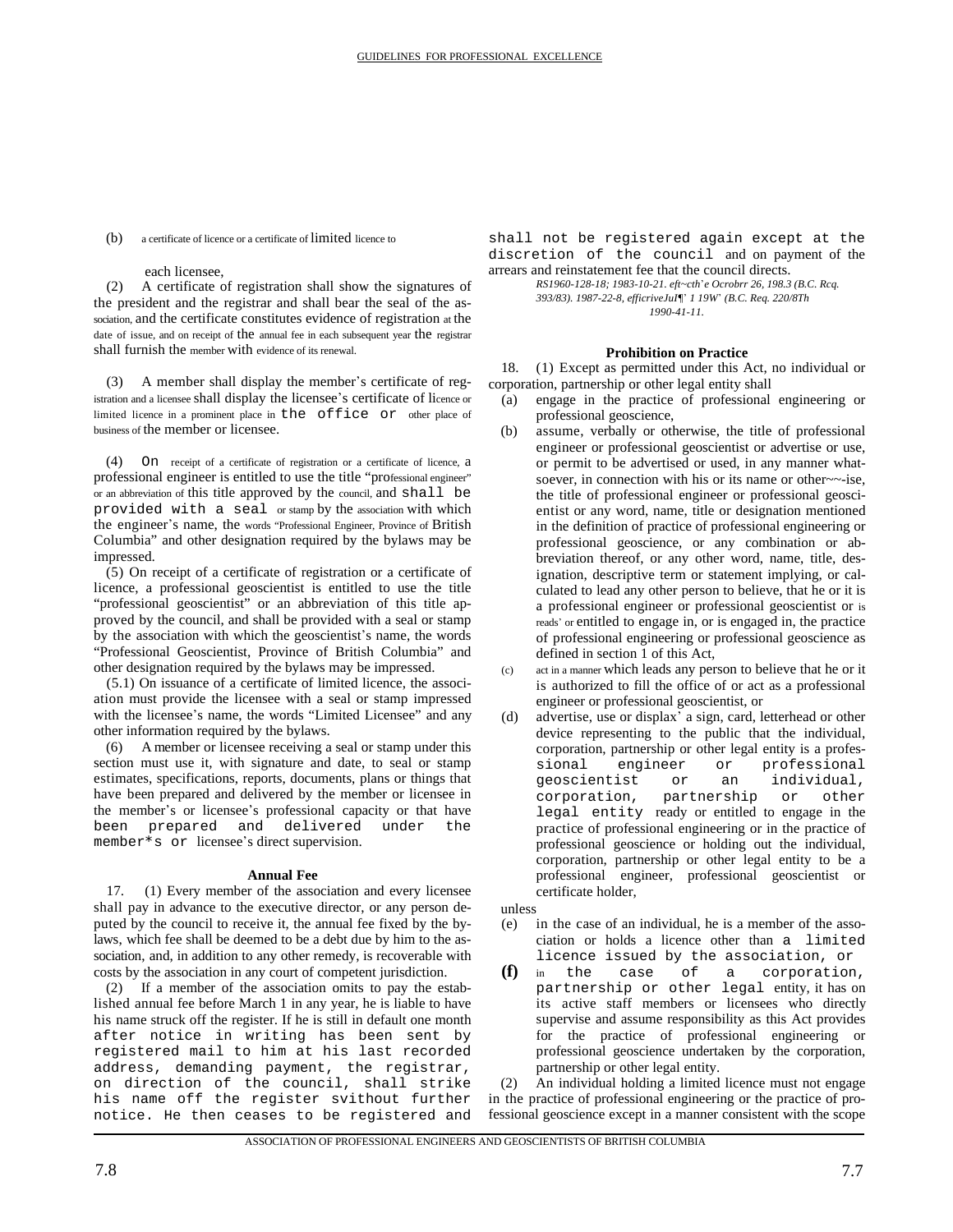of the limited licence and according to the provisions of that lim- **19. [Repealed].** ited licence.

*1987-22-9, effective July 17, 1987 (B.C. Re8. 220/87).*

*1987-22-10, effective Jul-v 17, 1987 (B.C. Reg. 220/87).*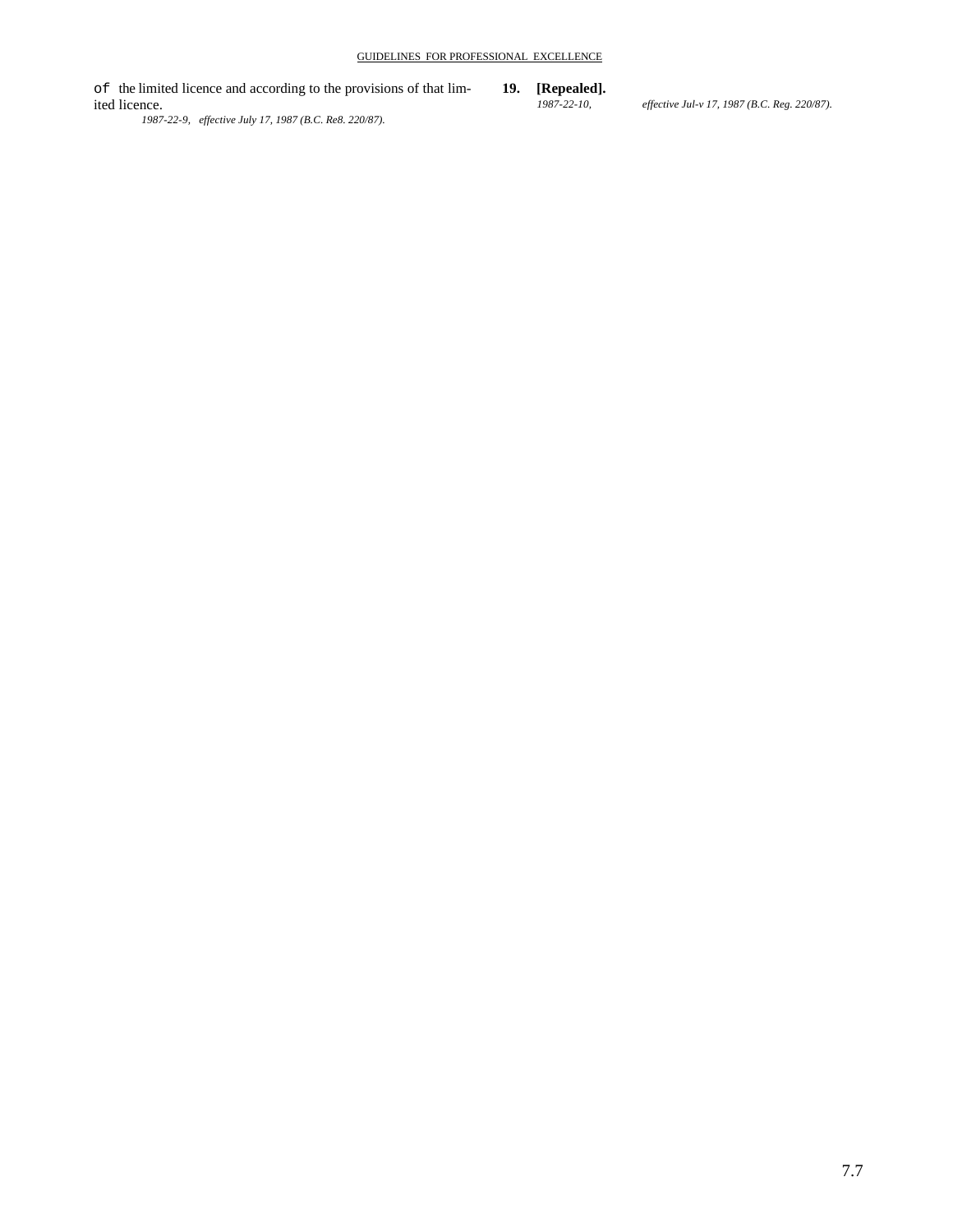#### **Injunction**

20. In the event of a breach or threatened breach by any percorporation, partnership other legal entity of a

son or **a** or **a** nx<sup>\*</sup> pro vision of this Act, the association is entitled, in an action brought for that purpose, to an injunction to restrain the person or corporation, partnership or other legal entity from continuing or committing the breach. Pending the trial of the action and adjudication on it, the court, on being satisfied that there is reason to believe that the person or corporation, partnership or other legal entity has committed or is likely to commit a breach of this Act, shall grant an interim injunction.

*RS1960-128-21; 1976 -33-84.*

#### **No Unregistered Person to Recover Fees**

21. (1) Except as provided in this Act, no person is entitled to recover anx' fee or remuneration in any court of law in the Province for anx' work done or service rendered which is comprised in the definition of "practice of professional engineering" or of "practice of professional geoscience" unless he is a member of the association and holds a certificate of registration or is licensed under the provisions of this Act at the time the work is done or service rendered.

(2) Except as provided in this Act, no corporation is entitled to recover anx\* fee or remuneration in any court of law in the Province for any work done or service rendered which is comprised in the definition of "practice of professional engineering" or of "practice of professional geoscience" in this Act.

*RS1960-128-22; 1963-42-6.*

#### **Penalty for Falsification to Register**

22. If the registrar makes or causes to be made any wilful falsification in any matters relating to the register, he commits an offence and is liable on conviction to a penalty of not more than \$2,000.

*RS1960-128-23; 1987-22-11, effrccive lu/v 17, 1987 (B.C. Reg.220/87).*

#### **Fraudulent Registration**

23. No person shall obtain or attempt to obtain registration under this Act for himself or for another person by intentionally making or causing to be made any false representation, either verbally or in writing.

*1987-22-12, effecnve lu/v 17, 1987 (B.C. Req. 220/87).*

#### **Exemplary Damages**

23.1 (1) An act prohibited in section 18 or 23 is a tort actionable by the association without proof of damage.

(2) An individual, corporation, partnership or other legal entity that contravenes section 18 or 23 is liable to pay exemplary damages not exceeding \$10,000 to the association whether or not the individual, corporation, partnership or other legal entity has been convicted of an offence arising from the same circumstances.

(3) In an action under subsection (1), it is sufficient proof of the contravention if it is proved that the defendant has committed a single act of the kind prohibited. *1987-22-13, effective Jul-v 17, 1987 (B.C. Reg220/87)*

**Extended Definitions** 24. In section 24.1 to 24.7

"certificate holder" includes a former holder of a certificate of authorization under this Act;

"discipline committee" means the discipline committee appointed under section 24.3;

"investigation committee" means the investigation committee appointed under section 24.2;

"licensee" includes a former licensee, a holder of a limited licence and a former holder of a limited licence;

"member" includes a former member, a registered member and a person holding any grade of membership in the association specified in the bylaws.

#### **Complaints and Investigations**

24.1 (1) If the association receives a complaint against a member, licensee or certificate holder, the registrar must designate a member to reviexv the complaint.

(2) If after the review the member designated under subsection (1) considers that further investigation is warranted, the member must submit a report stating this as a recommendation with reasons to the investigation committee.

(3) If an inquiry under section 24.4 is not held in response to a complaint, the council must have the complainant, and the member, licensee or certificate holder against whom the complaint was made, informed of the reasons. *1987-22-15, effecti cc lu/v 17, 1987 (B.C. Reg. 220/8 7).*

#### **Investigation Committee**

24.2 (1) The council shall appoint an investigation committee of not less than 5 persons, of whom one may be a non-memher of the association, to hold office for a term determined by the council.

(2) The council may terminate an appointment to the investigation committee and may fill a vacancy on the committee.

(3) The investigation committee or a subcommittee composed of one or more of its members appointed by the investigation committee may, on receipt of a report under section 24.1 or whenever it considers it appropriate, investigate a member, licensee or certificate holder regarding any matter about which an inquiry may be held under section 24.4.

(4) A member, licensee or certificate holder that is being investigated under subsection (3) must provide the committee or subcommittee conducting the investigation with any information or records in the possession or control of the member, licensee or certificate holder that the committee or subcommittee may require.

(4.1) No member, licensee or certificate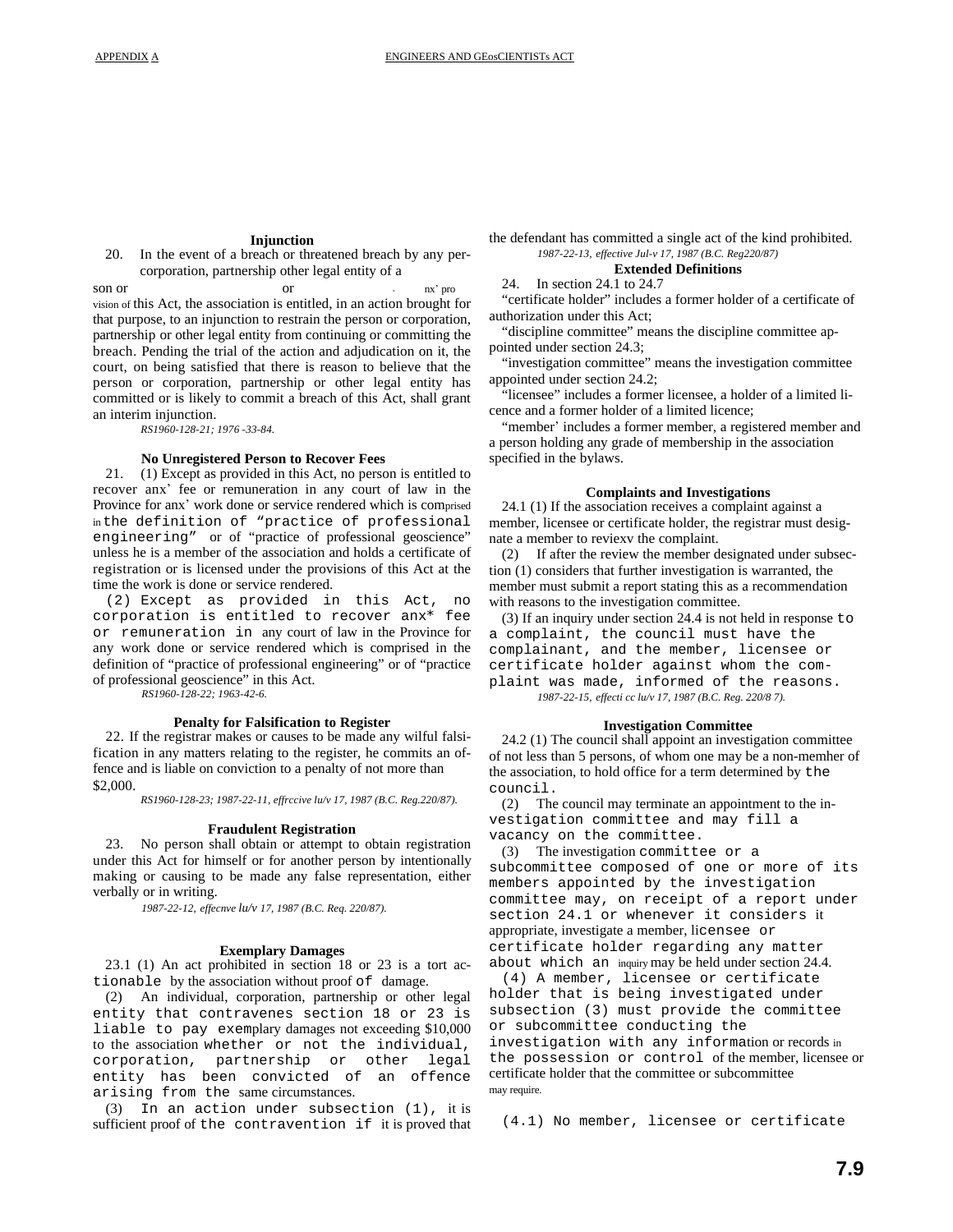holder may refuse to comply with this (6) The investigation committee or subcommittee section on the grounds of confidentiality. may make recommendations to the member, section on the grounds of confidentiality.<br>
(5) Where the investigation is being conducted by a sub-

committee under subsection (3), the subcommittee shall prepare a (a) following an inversion of its findings and recommendations for the investigation subsection (3), or report of its findings and recommendations for the investigation committee.

licensee or certificate holder that was investigated (a) following an investigation under

ASSOCIATION OF PROFESSIONAL ENGINEERS A ND GEosCIENTIsTs OF BRITISH COLUMBIA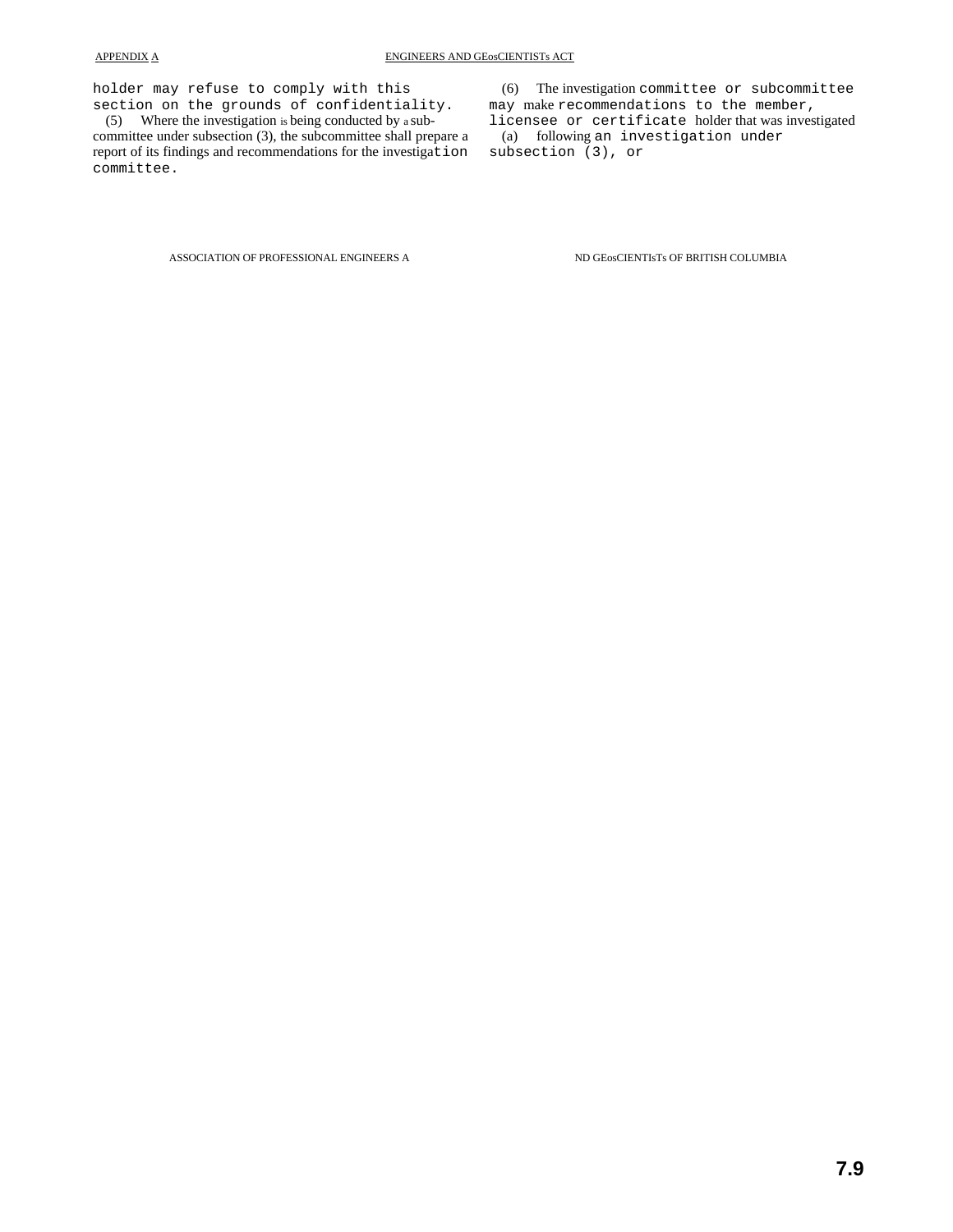GUIDELINES FOR PROFESSIONAL EXCELLENCF

**a--**

*1987-22-15. elfecriec lu/v F. 1987 (B C Req 220/87,*

#### **Discipline Committee**

24.3 (1) The council shall appoint a discipline committee of nor less than S members of the association to hold office for a term determined by the council.

2 The council may terminate an appointment to the discipline committee and may fill a vacancy on the committee.

(3) The discipline committee may establish one or more panels composed of at least 3 members of the discipline committee and, on matters referred to a panel bx- the discipline committee, a panel has the power and authority of the discipline commIttee.

(4) The discipline committee may refer a matter that is before the committee to a panel or a matter that is before a panel to the discipline committee or another panel, and max terminate an appointment to a panel and fill a vacancy on a panel before the commencement of the hearing of evidence.

(5) A person who has participated in a review or an investigation of a matter shall not participate as a member of the discipline committee in an inquiry under section 24.4 concerning that matter.

(6) If the discipline committee considers that a delay in holding an inquiry under section 24.4 concerning a member, licensee or certificate holder would be prejudicial to the public interest, the discipline committee, without giving the member, licensee or certificate holder an opportunity to be heard, may suspend the membership, licence or certificate of authorization, or restrict the scope of practice, of the member, licensee or certificate holder, pending an inquirx' and decision under section 24.4.

(7) If the discipline committee decides to act under subsection (6), it must give written notice to the member, licensee or certificate holder of its decision, of the reasons for it and of the right of the member, licensee or certificate holder to apply to the Supreme Court to have the suspension or restriction removed.

(8) The suspension of a membership, licence or certificate of authorization, or restriction of the scope of practice, ordered under subsection (6) is not effective until the earlier of

- (~) the receipt bx\* the member, licensee or certificate holder of the written notice, or
- (b) 3davsafter the day xvrittcn notice is mailed to the member, licensee or certificate holder at the last address of the member, licensee or certificate holder on file with the association.

(9) An affidavit of the officer or employee of the association that sent the notice under subsection (8)(b) is proof the notice was sent as required under subsection (7) in the absence of evidence to the contrary.

 $( \qquad \qquad 1 \qquad \qquad 0 \qquad \qquad )$ A member, licensee or certificate holder whose membership, licence or certificate **of authorization is** suspended, or xx'hose scope of practice is restricted, under subsection (6) may apply to the Supreme Court to

(b) on receipt of a report under subsection (5. have the suspension or restriction removed, and the court may make any order respecting the suspension or restriction that it considers appropriate.

(11) A discipline committee member who takes part in the decision under subsection (6 must not sit on any inquiry or appeal svith respect to any matter that s~as the subject of the decision taken under subsection (6 **(.**

*1987-2~-/i ~-fr;-cn"c July F. 1987 B.C. Rca. 220 5Th,*

#### **Disciplinarx**\* **Inquiry**

24.4 (1) Where the investigation committee has reasonable and probable grounds to believe that a member, licensee, or certificate holder

- (a) has been convicted in Canada or elsewhere of an offence that, if committed in British Columbia, would be an offence under an enactment of the Province or of Canada, and that the nature or circumstances of the offence render the person unsuitable for registration ot licensing,
- (b) has contravened this Act or the bylaws or the code of ethics of the association, or
- (c) has demonstrated incompetence, negligence or unprofessional conduct,

the investigation committee shall cause its recommendation for an inquiry, without reasons, to be delivered to the discipline committee.

(2) Upon receipt of the investigation committee\*s recommendation for an inquiry, the discipline committee shall cause an inquirx' to be held before it bx' causing syritren notice of an inquirv to **be** personally served on the person who is the subject of the inquirx' or, failing personal service, bx' leaving the notice at, or by mailing it bx registered mail to, the person\*s last address on file xvith the association.

(3) Notice under subsection (2) shall be given at least 14 days before the inquirx' unless this requirement is waived by the person who is the subject of the inquirx-.

- (4) The notice shall include
- (a) a statement of the time, place and purpose of the inquiry,
- (b) a reference to the statutory authority under which the inquirx' will be held, and
- (c) a statement that if the person  $-x^*$ ho is the subject of the inquirx does not attend the inquiry, thediscipline committee max' proceed xvith the subject matter of the inquirx' in that person's absence and make findings of fact and its decision without further notice to that person.

(5) In the event of nonattendance of the person who is the subject of the inquirx', the discipline committee, on proof of service  $\circ$  f the notice under subsection (2), which proof max' be made by affidavit, may proceed with the subject matter of the inquirx\* in that person\*s absence and make findings of fact and its decision without further notice to that person.

(6) The discipline committee or anx\* member of the discipline committee max' issue a subpoena for the attendance of a witness at an inquirx' and for the production of records by the witness at the inquiry.

**(7)** Failure of a witness to attend or produce the required records makes the witness, on application by the association to the Supreme Court, liable to be committed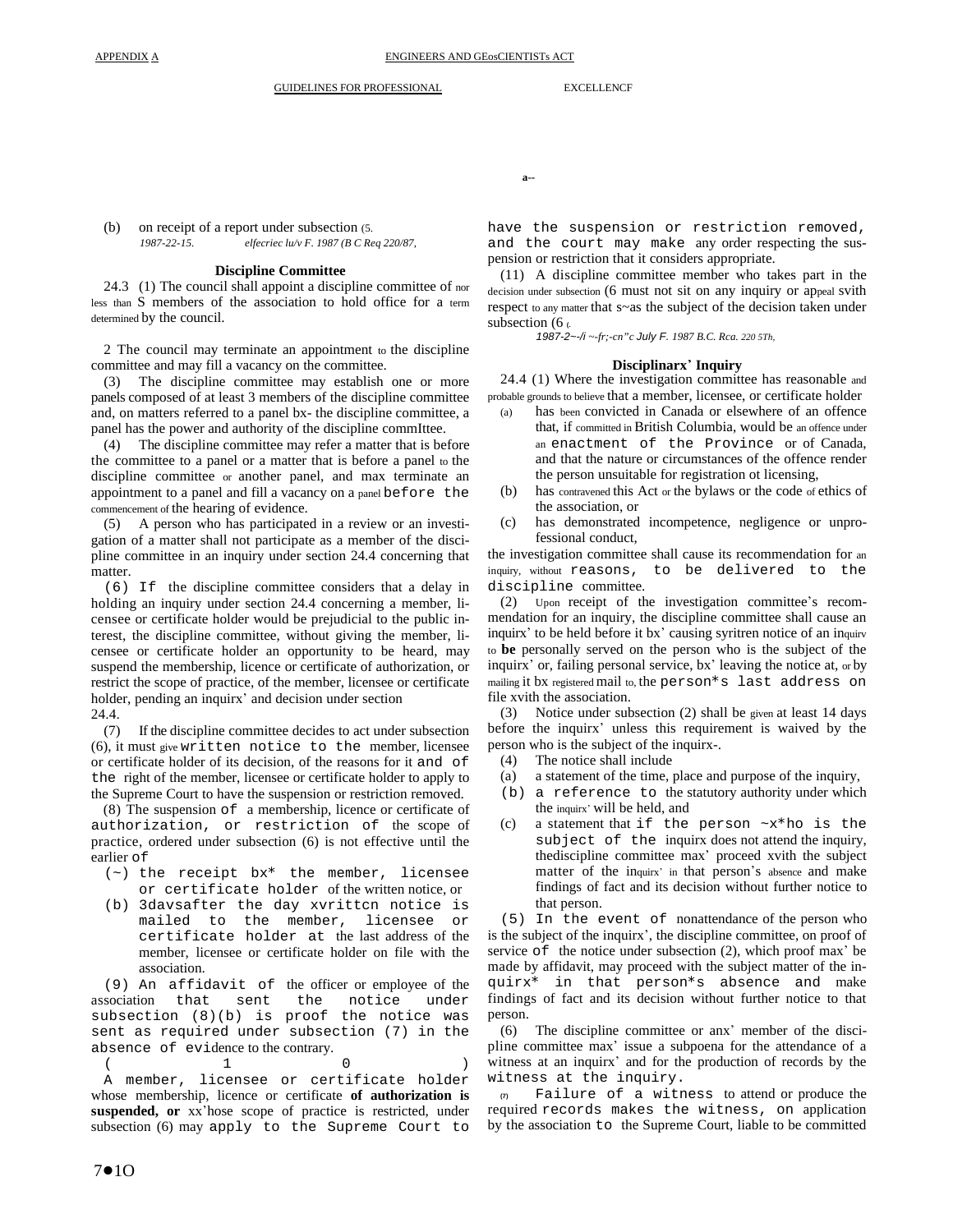for contempt as if in breach of an order or a *1987-22-15, effective July 17, 1987 (B.C. Req. 220/87).* judgment of the Supreme Court.

ASSOCIATION OF PROFESSIONAL ENGINEERS AND GEOSCIENTISTS OF BRITISH COLUMBIA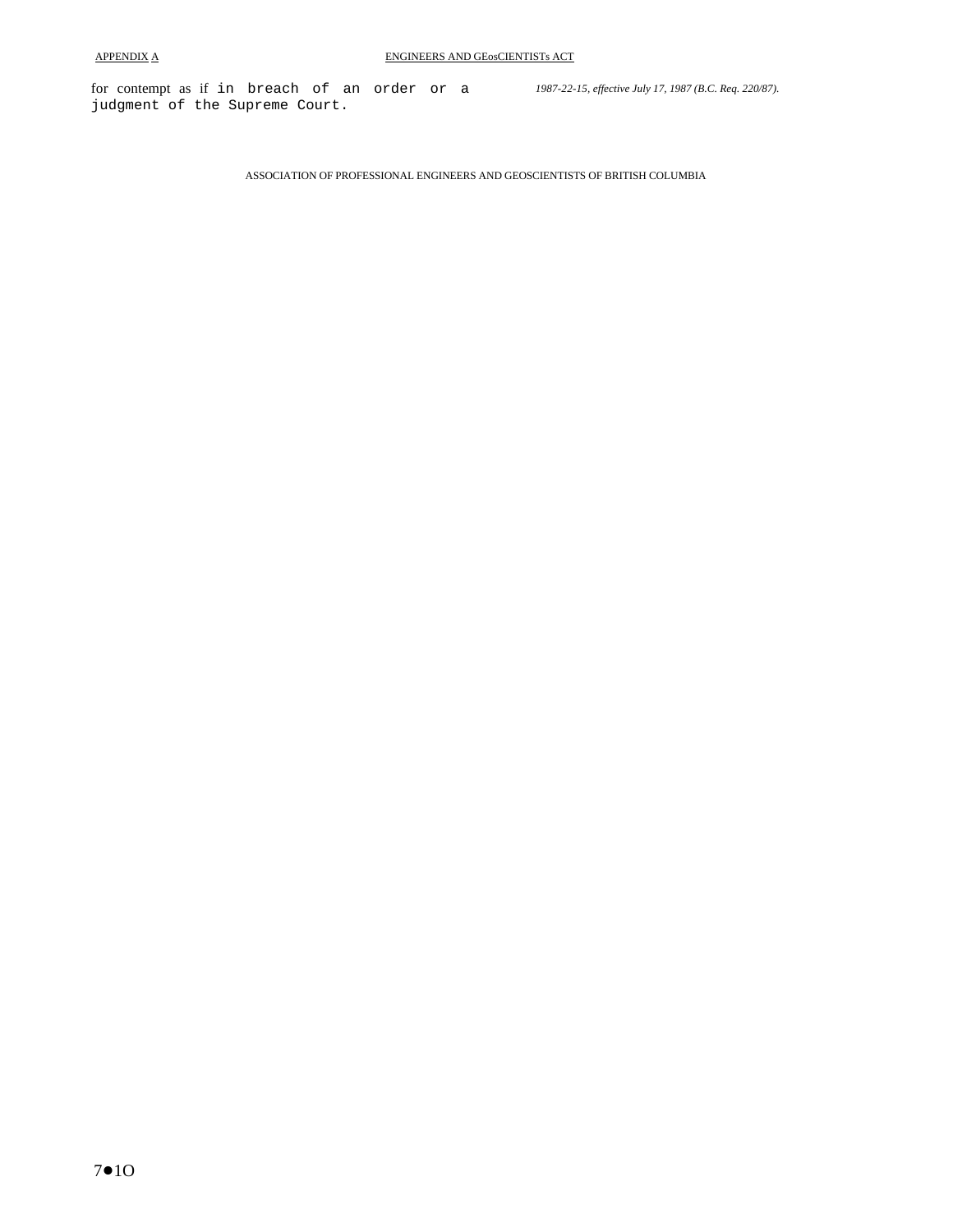#### **Court Ordered Production**

2 4 . 4 1 On application  $bx^*$  the council to the Supreme Court, the Supreme Court max' order that a person produce to an officer, committee or subcommittee of the association or a person designated bx' the council any record or thing if the court is satisfied that it is relevant to and reasonablx' required by the officer, committee or subcommittee for an investigation of the conduct of a current member, licensee, or certificate holder or for a reyIe~v of the professional practice of a current member, licensee or certificate holder.

#### **Confidentiality**

24.42 (1) Every person acting under the authority of this Act or the bylaws must keep confidential all facts, information and records obtained or furnished under this Act or the bylaws or under a former enactment, except so far as public du~ requires or this Act or the bylaws permit the person to make disclosure of them or to report or take official action on them.

(2) Except in a proceeding under this Act or the bx\*laws, a person to whom subsection  $(1)$  applies must not in anx<sup> $\cdot$ </sup> civil proceedings be compelled to give evidence respecting anx~ facts, information or records obtained in the course of the person's duties.

#### **Disciplinary Actions**

24.5 (1) The discipline committee may, after an inquiry under section 24.4, determine that the member, licensee, or certificate holder

- (a) has been convicted in Canada or elsewhere of an offence that, if committed in British Columbia, would be an offence under an enactment of the Province or of Canada, and that the nature or circumstances of the offence render the person unsuitable for registration or licensing,
- (b) has contravened this Act or the bylaws or the code of ethics of the association, or
- (c) has demonstrated incompetence, negligence or unprofessional conduct.
- If the discipline committee makes a determination under subsection (1), it may, by order, do one or more of the following:
	- (a) reprimand the member, licensee or certificate holder;
	- (b) impose conditions on the membership, licence or certificate of authorization of the member, licensee or certificate holder;
	- (c) suspend or revoke the membership, licence or certificate of authorization of the member, licensee or certificate holder;
	- (d) impose a fine, payable to the association, of not more than 525,000 on the member, licensee or certificate holder.

(3) The discipline committee shall give written reasons for any action it takes under subsection (2).

(4) Where a member, licensee or certificate holder is suspended from practice, the registration or licence shall be deemed cancelled during the term of the suspension and the suspended member, licensee or certificate holder is not entitled to any of the rights or privileges of membership and shall not be considered a member while the suspension continues.

#### *1987-22-15, effective lu/v 17, 1987 (B.C. Reg. 220/8 7,); 1990-41-15.* **Conditions Not Met**

#### 24.6 (1) If the discipline committee imposes conditions

under section  $24.5(2)(b)$  and the discipline committee subsequently' is satisfied that these conditions have not been met, it may propose, in addition to any order under Section 24.5(2), one or more of the following:

- (a) imposition of further conditions;
- (b) suspension or revocation of the membership, licence or

certificate of authorization;

- (c) imposition of a fine, payable to the association, of not more than S25,000 on the member, licensee or certificate holder.
- (2) Notice of the proposal in subsection (1) and the reasons

for it shall be given in the manner set out in section 244(2 to the person on whom the conditions were imposed, setting forth the proposal and giving the person at least 28 days from the date that notice is given to deliver to the discipline committee any written submissions the person wishes to make.

(3) After the time for delivering written submissions has elapsed, if no submissions have been made, or

(a) after submissions have been made and reviewed by the

discipline committee, and

(b) the discipline committee remains satisfied that the conditions have not been met, the discipline committee max' take the proposed action without a further inquiry. *1987-22-15, effective July 17, 1987 (B.C. Req. 220/87).*

#### **Costs**

2 4 1 7 (1) Where the discipline committee makes a determination under section 24.5(1), the discipline committee may direct that reasonable costs of and incidental to the investigation under section 24.2 and the inquiry under section 24.4, including reasonable fees payable to solicitors, counsel and witnesses, or any

part of the costs, shall be paid bx' the person, and the costs may be determined by the committee.

(2) If the allegations that were the subject of an inquiry under section 24.4 are not proven, the discipline committee may direct that reasonable costs of and incidental to the inquiry and any further inquiry, including reasonable fees pax'able to solicitors, counsel and witnesses, or any part of the costs, shall be paid by the association, and the costs max<sup>'</sup> be determined bx' the committee.

**(3) Where** the discipline committee directs that costs be paid and determines the amount under subsection  $(1)$  or  $(2)$ , the amount may be taxed under the Supreme Court Rules, as nearly, as they are applicable, by the registrar or district tegistrar of the Supreme Court, in the judicial district in which the inquiry under section 24.4 takes place, on the scale provided in Appendix B of the Supreme Court Rules, as nearly as they are applicable, and where the certificate of the registrar certifying the amount of costs awarded is filed with the court, it

ASSOCIATION OF PROFESSIONAL ENGINEERS AND GEOSCIENTISTS OF BRITISH COLUMBIA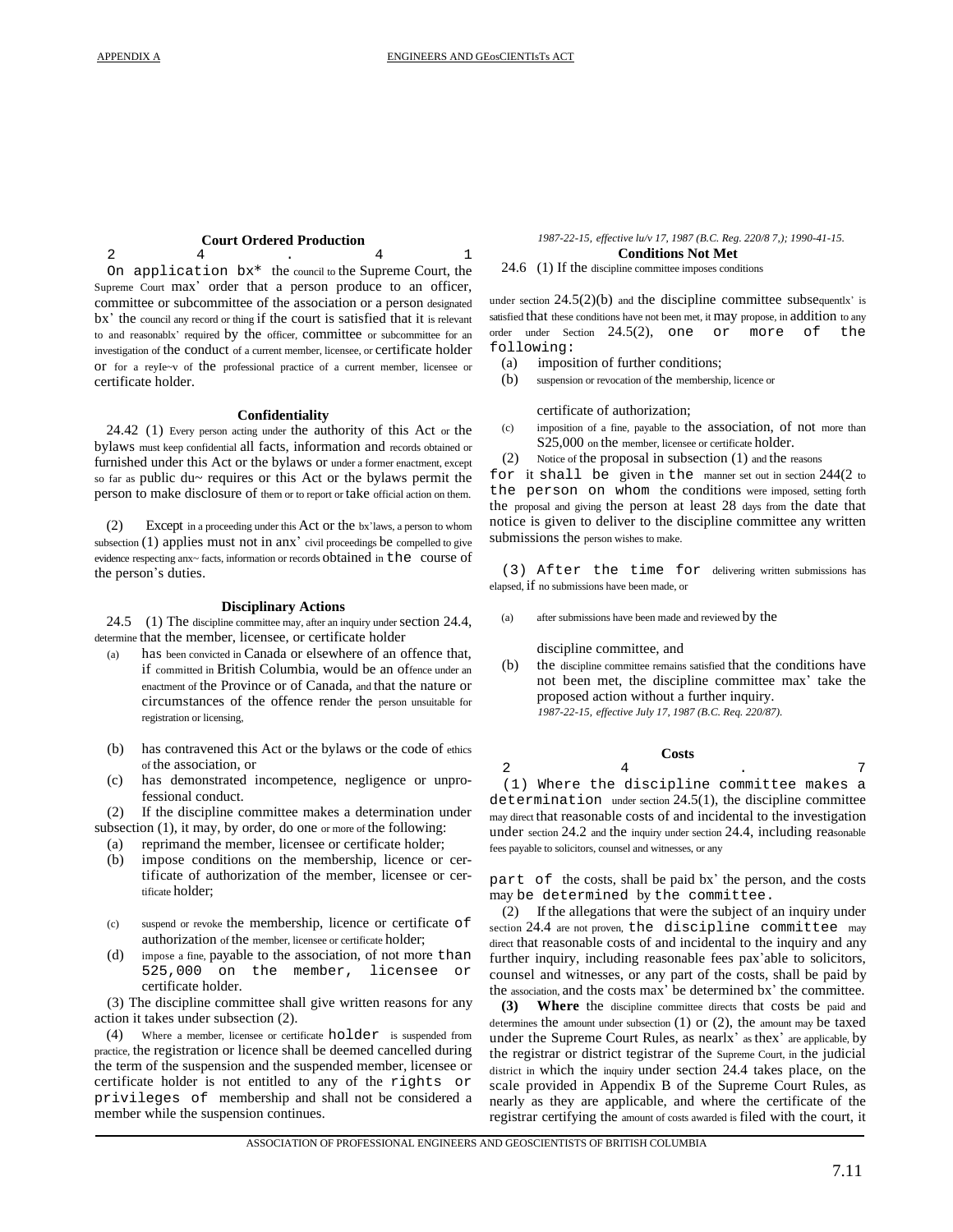max' be enforced as if it were an order of the court. the discipline committee may order that, without a

(4) Where the discipline committee has directed costs against a person under subsection (1) and these costs have not been paid,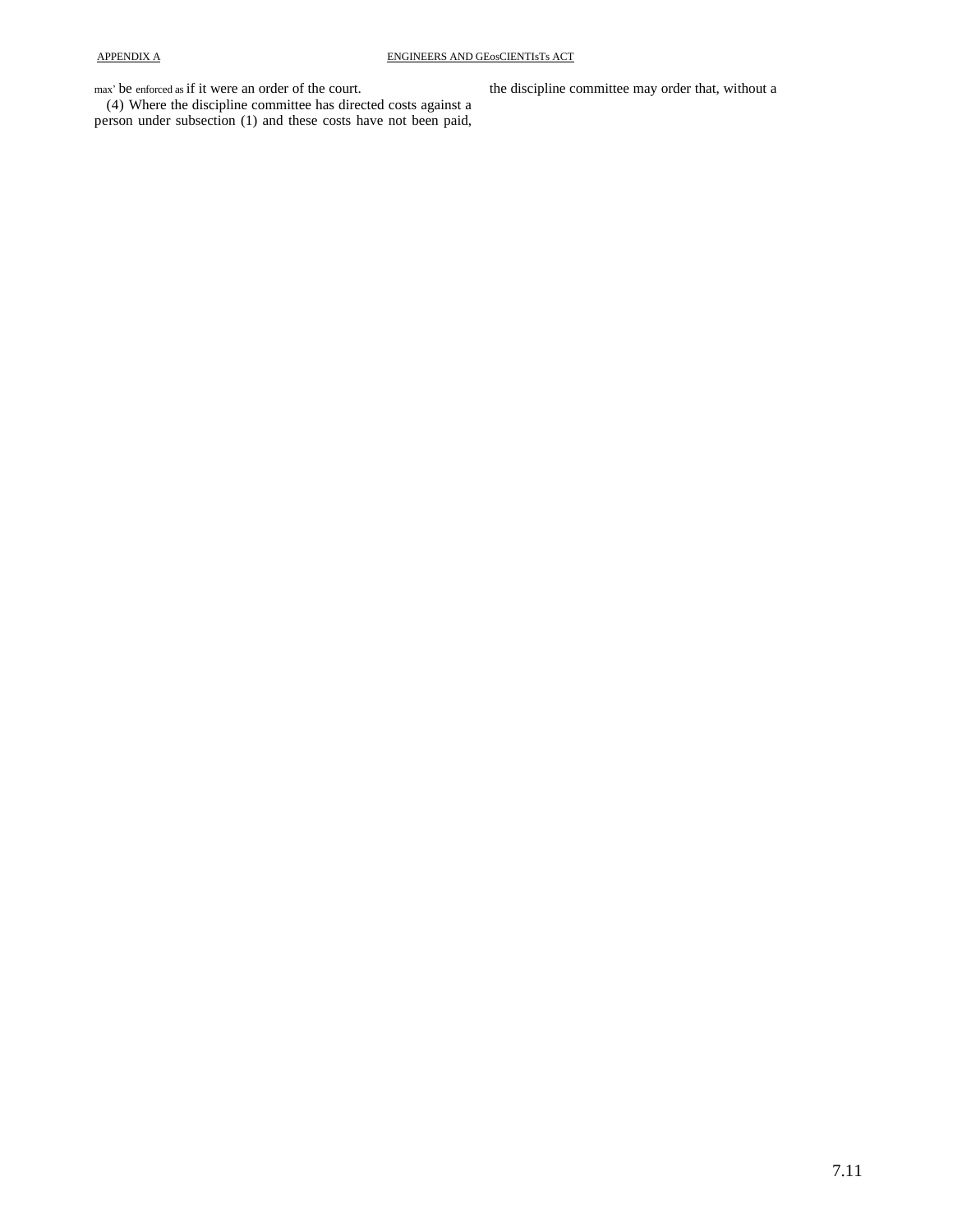further inquiry, the membership or licence of that person be suspended or revoked until such time as the costs are paid.

*1987-22-15, effeenve JuN17, 1987 (B.C. Reg. 220/87).* Sections 25 to 28 are repealed. *1987-22-14. effecuve Jul-v 17, 1987 (B.C. Req. 220/87,.*

#### **Legal Assistance**

29. The council, for the purpose of carryinE out its duties under this Act, max employ, at the expense of the association, legal counsel or assistance the council thinks necessary or proper. A person whose status or conduct is the subject of inquiry also has the right to be represented by counsel.

*RS1960-128-30.*

#### **Testimony Under Oath**

30. The testimony of witnesses shall be taken under oath which a member of the discipline committee may administer.

*1987-22-16, effective JuN17, 1987 (B.C. R~g. 220/87).* 31. Repealed.<br> $1987-22-16$ 

*1987-22-16, effective July 17, 1987 (B.C. Reg. 220/87).*

#### **Appeal**

32. (1) Anx' person who feels himself aggrieved bx' an order of the discipline committee under section 24.5(2), or whose application for membership in the association has been refused under section  $10(1)$   $(d)$  or  $10(1.1)$ , may appeal from the order or refusal of the application for membership to the Supreme Court within 42 days from the date of the order or the refusal, as the case may be.

(1.1) A corporation, partnership or other legal entity, other than an individual, who is aggrieved by an order under section 24.5(2), or whose application for a certificate of authorization is refused under section 10.1(1), may appeal the order or refusal to the Supreme Court within 42 days of the making of the order or refusal.

(2) The appellant shall appeal bx\* filing in the Vancouver Registry of the Supreme Court a notice of appeal setting out the ground on which the appeal is based.

(3) With the notice of appeal, the appellant shall also file a copx\* of the proceedings, the evidence taken, the order of the council or discipline committee in the matter, and the reasons, if any, certified by the registrar of the association.

(4) The appellant shall cause to be served on the registrar of the association a copy of the notice of appeal.

(5) The notice of appeal shall state a place and time, not less than **<sup>7</sup>**clear days after the service of it, on which the appeal shall be heard.

(6) On hearing the appeal, the court may sustain, reverse, alter or amend the order, or remit the matter to the council or discipline committee for rehearing, or may make any order as to costs or otherwise in the premises as to the court seems right.

**(7)** Every appeal shall be heard and determined on its merits, and shall not be defeated by reason of any technical defect in the proceedings.

(8) The registrar of the association, on the request of any person desiring to appeal, shall furnish him, upon payment by that person of the costs of the transcripts provided, with a certified cOpx\* of all proceedings, reports, orders, reasons and the papers on which the council or discipline committee has acted in making the order complained of.

*RSI9SO-128-33, 1987-22-1 7, effective lu/v U. 1987 )B.C. Rca 220/87).*

#### **Evidence of Registration**

33. In any proceedings or prosecution under this Act in which proof is required that anx person is or is not a member of the association, a certificate purporting to be signed by the registrar and under the seal of the association that the person is or is not a member of the association, as the case may be, is proof in the absence of evidence to the contrary of the fact so certified, without proof of the signature or of the seal or of the person signing being in fact the registrar.

*RS1960-128-34.*

#### **Protection Against Action**

34. No action shall lie against the council or any member of the association for anx' proceedings bona fide taken or enforced or attempted under a bylaw of the association or for anything done in good faith and pursuant to this Act.

*RS1960-128-35; 1983-10-21, effective October 26, 1983 (B.C. Req. 393/83).*

#### **Bylaw Continuation**

35. The bylaws passed under the former Act shall remain in force and effect until new bylaws or amendments are passed and approved under this Act.

#### **Offence Act**

**36. Section 5 of the Offence Act does not apply to this Act** or to bylaws made under this Act.

#### **Practice Review Committee**

37. If a practice review committee is created under section

7(1)(b.2),

- (a) a member, licensee or certificate holder must, on request, provide the practice review committee with any relevant information, record, document or thing, and
- (b) no member, licensee or certificate holder max refuse to complx\* with a request under paragraph (a) on the grounds of confidentiality.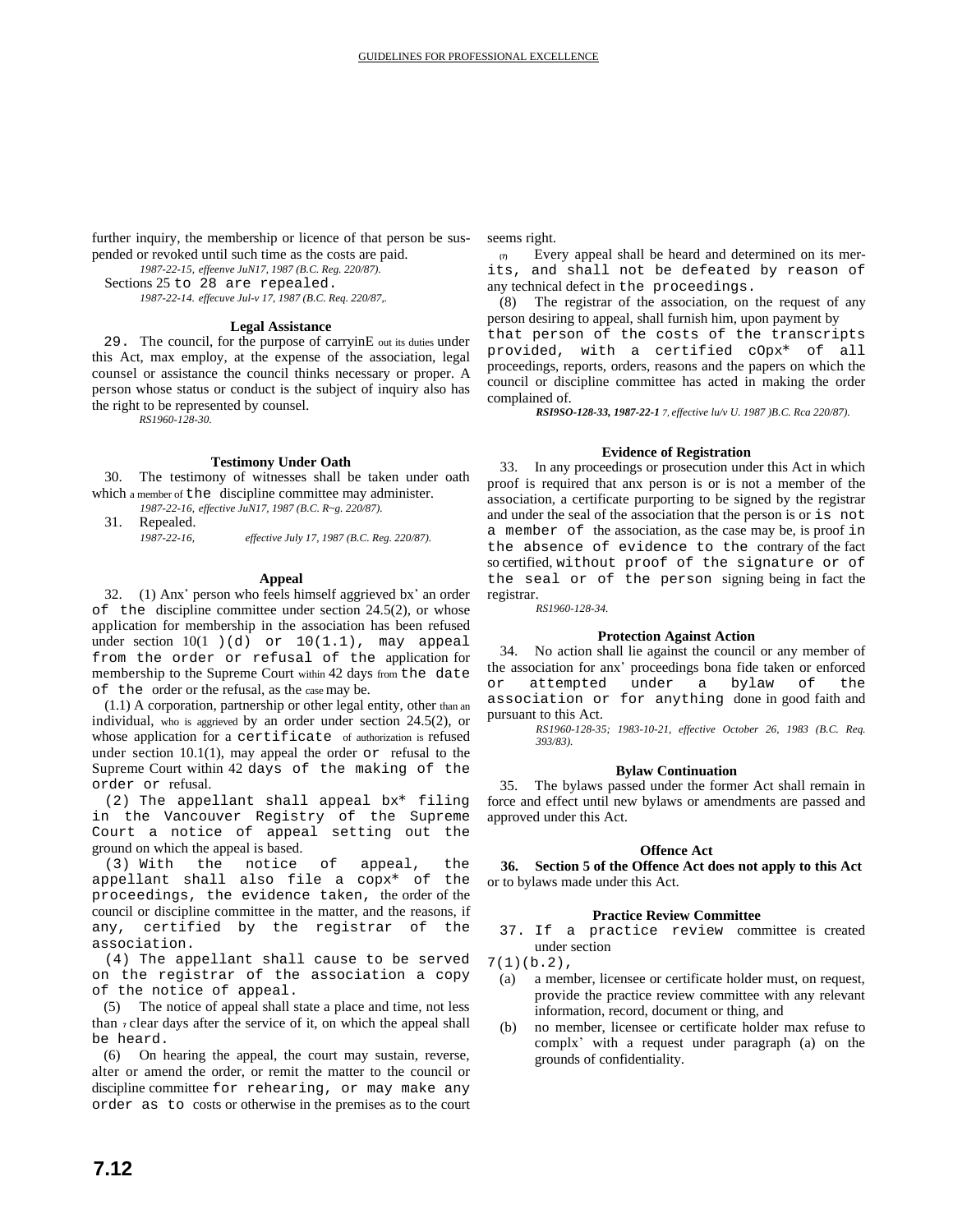${\large\bf AND GEOSCIATION OF PROFESSION AL ENGINEERS} {\large\bf AND GEOSCIENTISTS OF BRITISH COLUMBIA}$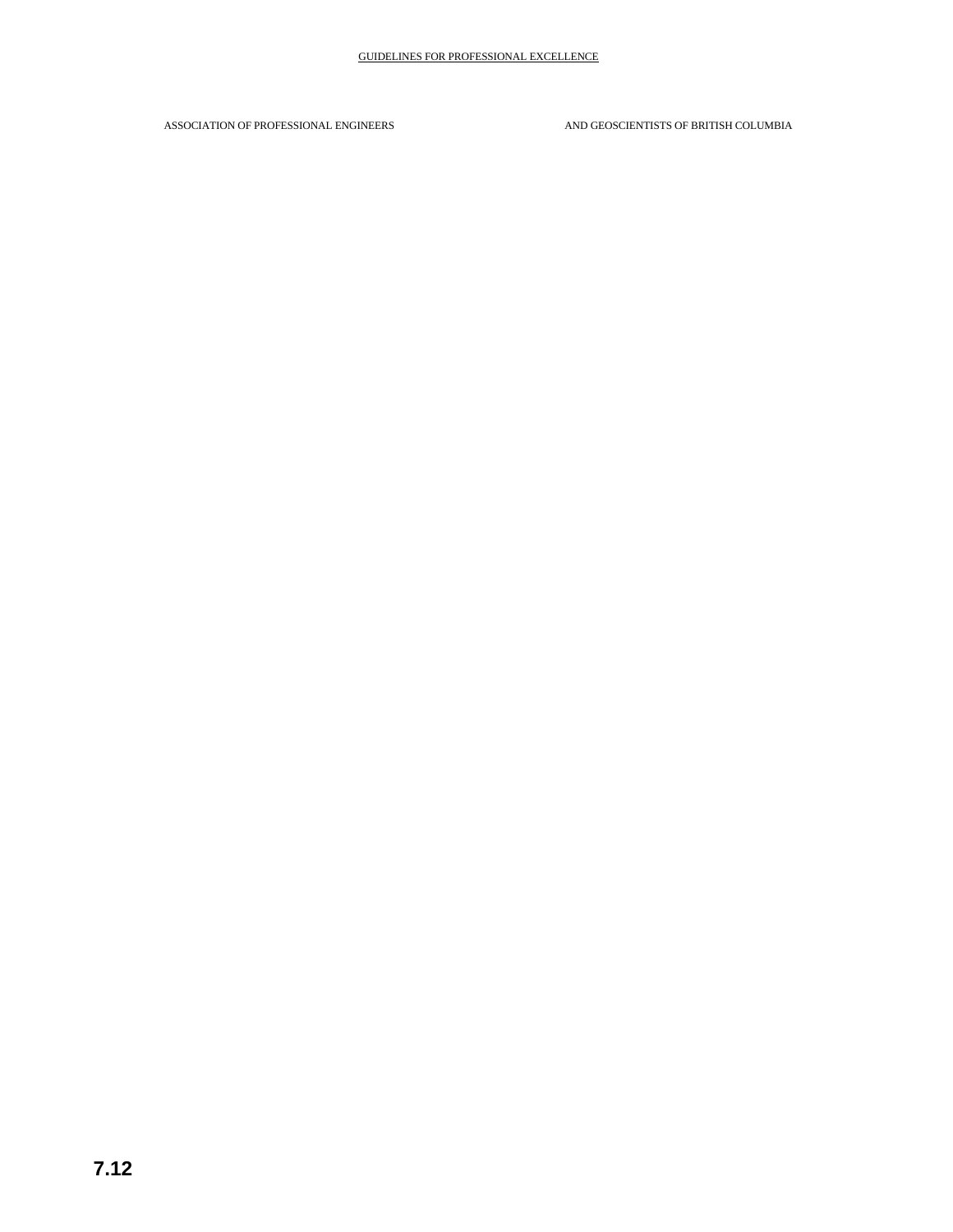**Appendix B GUIDELINES FOR**

**Bylaws**

**PRO**

## **(Amended November 1993)**

## **Associat**

1 of the Association shall be held between 15th day of September and the 15th das of Decemher of eac cal xear and the actual date of the meeting shall be set b Council according to the provisions of the Act.

2 (a) All General Meetings of the Association shall be held i manner 0

2 If neither the President nor any of the Vice-Presidents ar applicabl and in which they are not inconsistent with the bylaw present 15 minutes after the time appointed for holding the meeting, or if neither the President nor anx of the Vice Pres are willing to act as Chair, then the members presen shall choose someone of their number to be Chair.

d) The Chair ma~ with the consent of any meeting, and shall, so di o

 and from place to place, but no business shall be transacte at  $\cdot$  adjourned meeting other than the business left unfinishe at the meeting from which the adjournment took place.

 Sav it shall not be necessary to give notice of a adjourn or of the business to be transacted at any adjourne meeting.

 $\epsilon$ ting shall be decided on a show of hands, a ballot is 3 member before show of hands

Unless allot is so demanded the Chair shall declare that resolut has, on a show of hands, been carried or lost. An entr to that effect, made in the book of the proceed e

ociation, shall be conclusive evidence of without proof of the number or proportion of th vo e

2 If a ballot is duly demanded it shall be taken in such manner e

 to a which the ballot was demanded.

| stered |                                   |        |
|--------|-----------------------------------|--------|
|        | Chair of any                      | whethe |
|        | th President, a Vice-President or | e      |
| ointed |                                   | in th  |

**case of an equality of votes.**

If required a letter ballot in such form as the Coun the state of the state  $\mathbf s$ 

ed) cide shall be mailed to each registere membe at the member s last recorded address. Ballots receive by days **the** mailing of the ballots not be counted.

 vote shall be counted under the supervision the meeti

\* **-** which

the vote was authorized and the result of the votes shall be com 2 A written request that Council cal m nicated by the Council to the members of the soon Gen pursuant to Section 9(4) of the Ac as possible after the ballots are counted. In the case of a sh be accompanied by a notice setting out specificalix the equality equality equality equality equality equality

vote. 2 (i) The rules contained in the latest edition of Rober \* Rules of Order shall govern th uct all cases to which they ar

## **. Election of Council**

(i)

e l

l

Pres the immediate Past President, 10 elected councillor and councillors appointed by the Lieutenant Governor i councillors appointed by the Lieutenant Governor i Council.

Nomina Vice and for members of the Council shall be made bx a Nominating Committee.

— The Immediate

 Committee. In the event that the Immediate Pas President is unable to act then a Chair shall be appointed b Council or failing that the Chair shall be elected bx the member present

No member of Council may serve on the Nominating Com mittee, except in the capacity of Chair.

(1) yea f

y constituted geographical Branch appoint one member the Nominating Committee.

The Council shall appoint additional members to th committee to bring the total number of members to 15.

**In event that a Branch Executive fails to make** n pointment, then Council shall make such an appointment. names of persons appointed by s

placed in the hands of the Registrar.

3 e Nominating Committee shall nominate one or mor candidates e idate .

**—**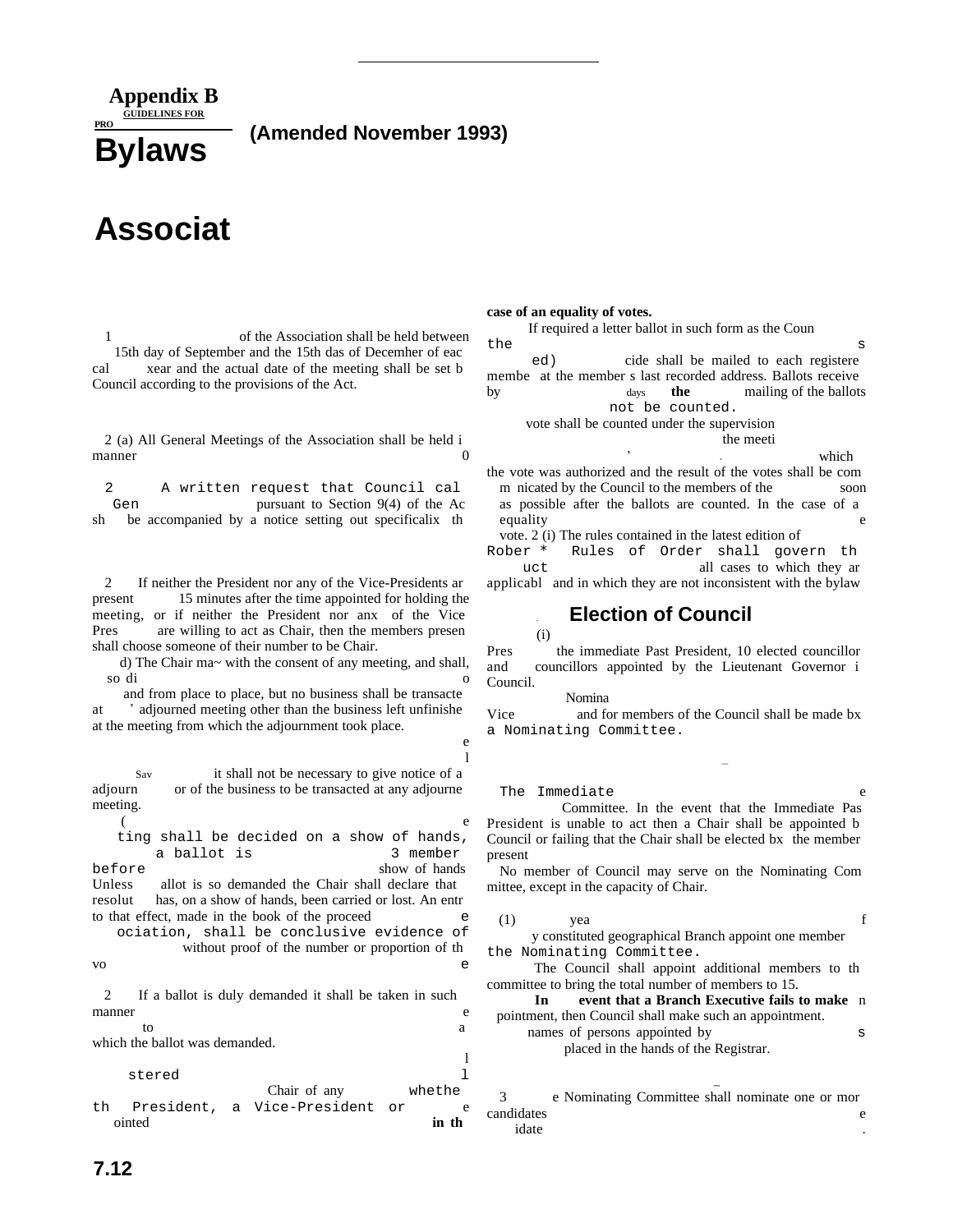Such nominations shall be made, in the case of President, from members who shall have served for at least 2 full years as a Councillor prior to the date of taking office and, in the case of Vice-President, from members who shall have served for at least one full year as a Councillor prior to the date of taking office, provided that in each case such members are available.

**3 (c) Providing that** in each case candidates are available, the Nominating committee shall nominate at least 3 more candidates than there are vacancies to be filled on the Council, with at least one candidate from each of the groups of disciplines of:

**(1) Engineering:**

**ASSOCIATION OF PROFESSIONAL ENGINEERS** AND GEOSCIENTISTS OF BRITISH COLUMBIA

**7.13**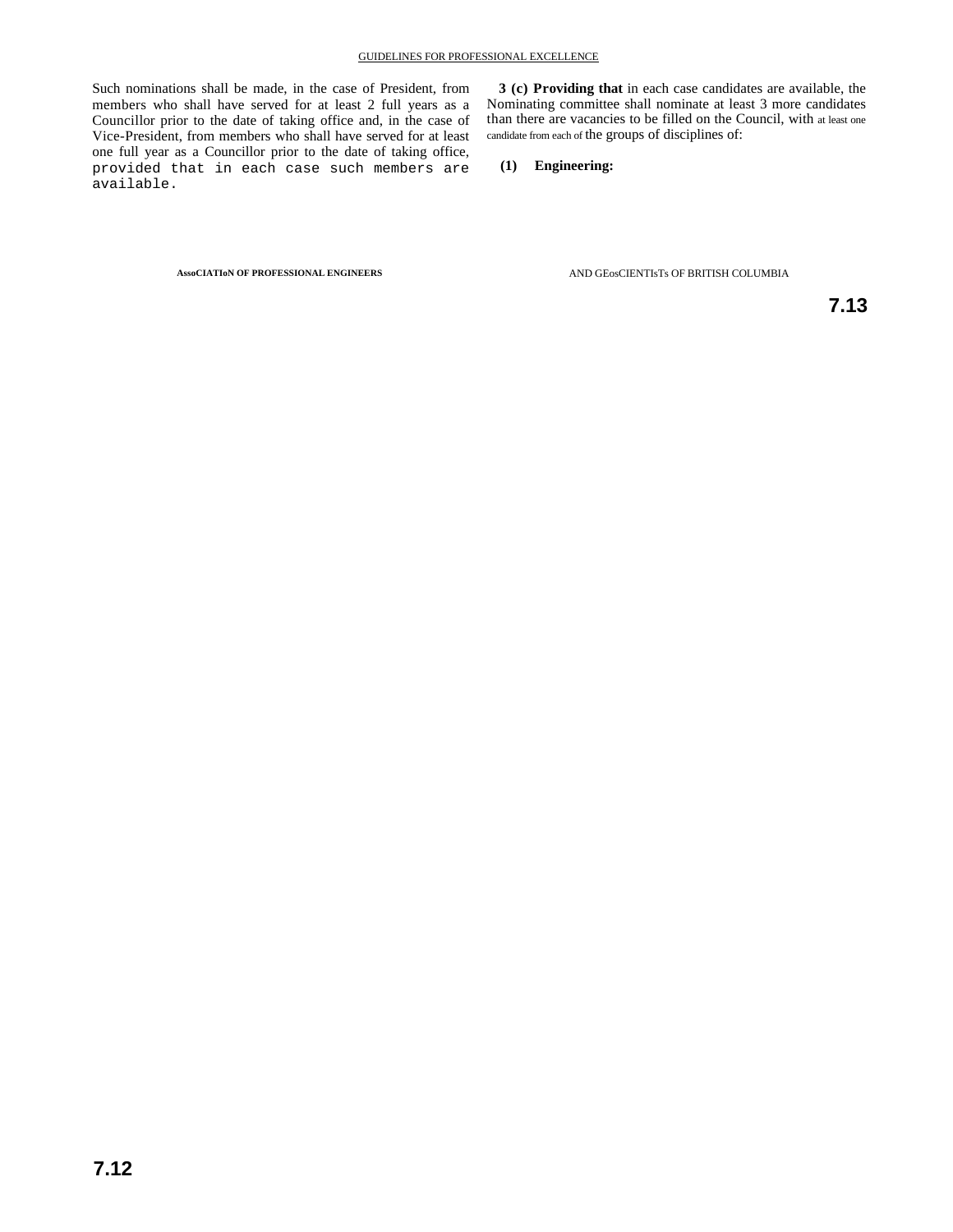Civil and Surveying

## **(ii)** (iii) Mechanical, Industrial, Naval and Marine, and

(iv) Mining, d Metallurgical Chemical, Forest, Agricultural and Bio-Resource Biomedical, Structural and Environmental -

(i) Geology, Geophysics and

Nominees in any discipline that is not listed shall be assigned to If there are any vacancies one of the 6 groups of disciplines at the discretion of Council. candidate or candidates receiving the no

the case of a vacanc~ in the Council due to the incapacity, resignation r event of a tie vote benveen 2 or more candidates, the person or

 of Council shall appoint a member of the Association to fill y of the Association.

**Com signed** bx the Chair of the Nominating Committee an Registrar the results of the poll, together with the ballots and

Nomination By 25

 $3 \qquad \qquad ,$ and ncillors max<sup>\*</sup> 25 or members. Such nominations, signed by members **making** the nomination and accompanied by the writte consent extent of the consent of the consent of the consent of the consent of the consent of the consent of the consent of the consent of the consent of the consent of the consent of the consent of the consent of the conse Registr not later than 30 days after publication of the list of

#### **Ballot**

3 \*) The Registrar shall prepare a ballot containing the name of a d

those nominated bx 25 or more members.

3 (g) The election of President, Vice-Presidents, and the

Councillors shall be bx' idents hall be elected for a 1 year term. Half of the elected shall be elected each x ear for a 2 xear term except as

provided under subsections (c) and (k). (h) In a procedure to be determined by and in the sol

discretion of the Registrar all necessary ballot papers shall be prepared \*s las recorded address at least 42 days prior to the Annual Meeting Ballots returned to the Registrar shall b

placed the ballot box which shall be closed at noon on the day prior to the Annual Meeting. Ballots received after tha time shall not be counted.

3 votes for the election of officers and members of the shall be cast by making a mark on the ballot against the of the officers to be elected and against the names of th

Councillors f offic or Councillors to be elected shall render that part of the

lot invalid. Voting for less than the full slate of candidates shall not invalidate the ballot.

 $\sim$  Ballots shall be opened and counted at least 10 dax s prior to the Annual Meeting under the supervision of 3 members

3 (k) The successful candidates for the offices of President, and Vice-President and for members of Council shall be those who

**largest number of votes. 'When there is more** than

Vice-President, the the largest number of ~otes shall be elected first Vice- President and the candidate receiving the **largest number of votes** shall be elected second Vice-

candidate or candidates receiving the next highest number of votes

On Completion of the counting of the ballots, the Chair of the 3 ) The list of candidates, nominated by the Nominat**in** ballot-counting committee shall deliver to the President or to the

accompan bx the written consent of the nominees shall be  $\cdot$  sheets. The President or the Registrar shall inform each can-<br>in the hands of the Registrar and shall be published at least didate in the election of the result didate in the election of the results and the results shall be announced at the Annual Meeting bx the Chair of the meeting.

close of the Annual Meeting.

## **Assistance to Individuals and**

4 The Council may by resolution:

\* or

where in the opinion of the Council such

its members.

4 (b) Create divisions, committees, and regional groups (such

powers and authority as the Council may see fit. 4 (c) Provide for the promotion of better public relations in such

without limiting the generality of the foregoing, the publication of books, papers and periodicals.

the

management, regulation and Association.

Association Funds

\* retain such portion of the funds of the

current purposes on deposit in a chartered bank in Canada. 5 (b) The Council may acquire and hold

and sell, lease or otherwise dispose of it.

S (c) The Council may borrow money for the purposes of the

**ASSOCIATION OF PROFESSIONAL ENGINEERS AND GEOsCIENTISTS OF BRITISH COLUMBIA**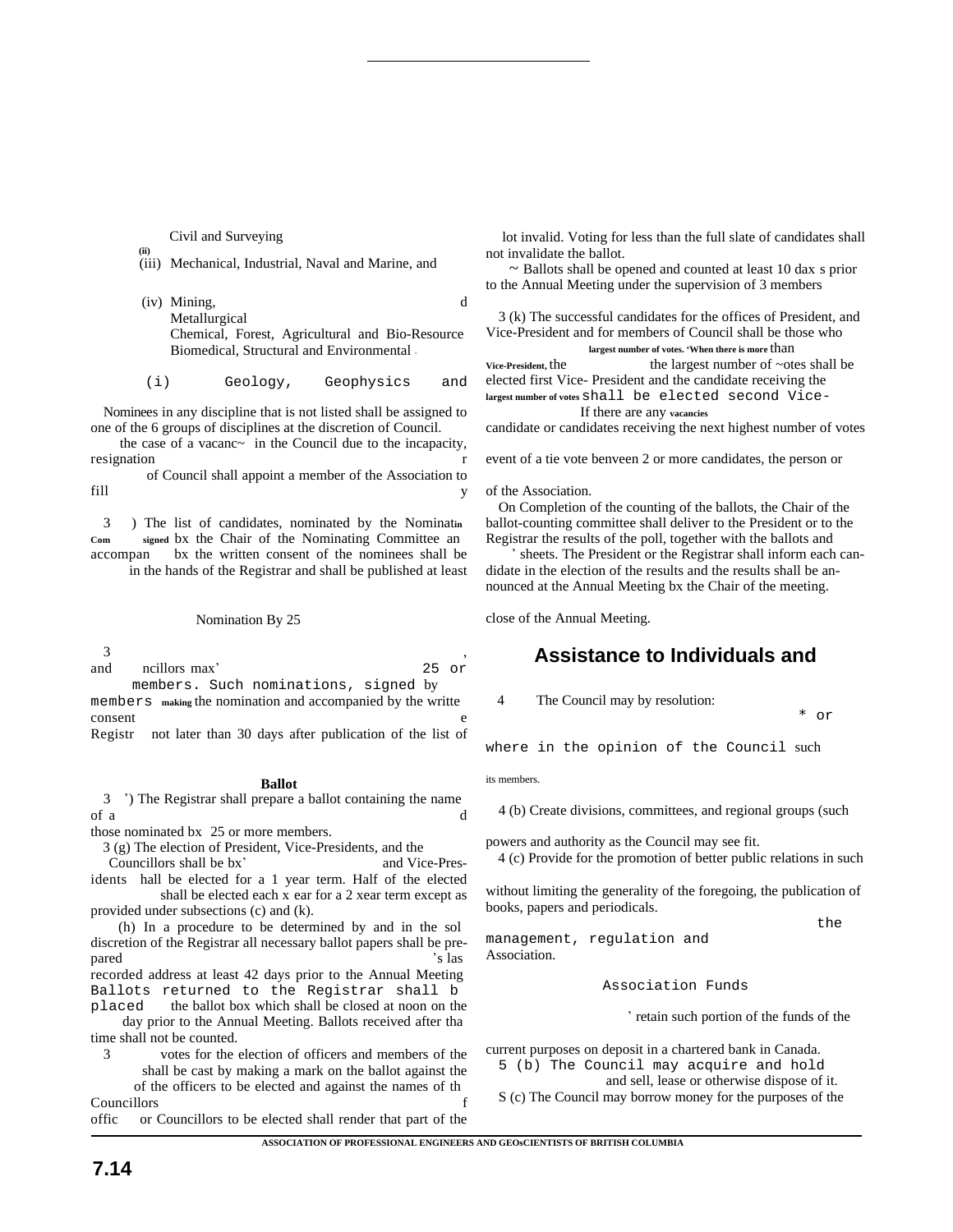5 (d) The Council shall manage and conduct **the** business and affairs of the Association, shall appoint staff and decide their remuneration, and exercise the powers of the Association in the name of and on behalf of the Association.

the Association or its sources of funds as security. 5 (e) The Council shall from time to time invest such of the funds of the Association not deemed by Council to be re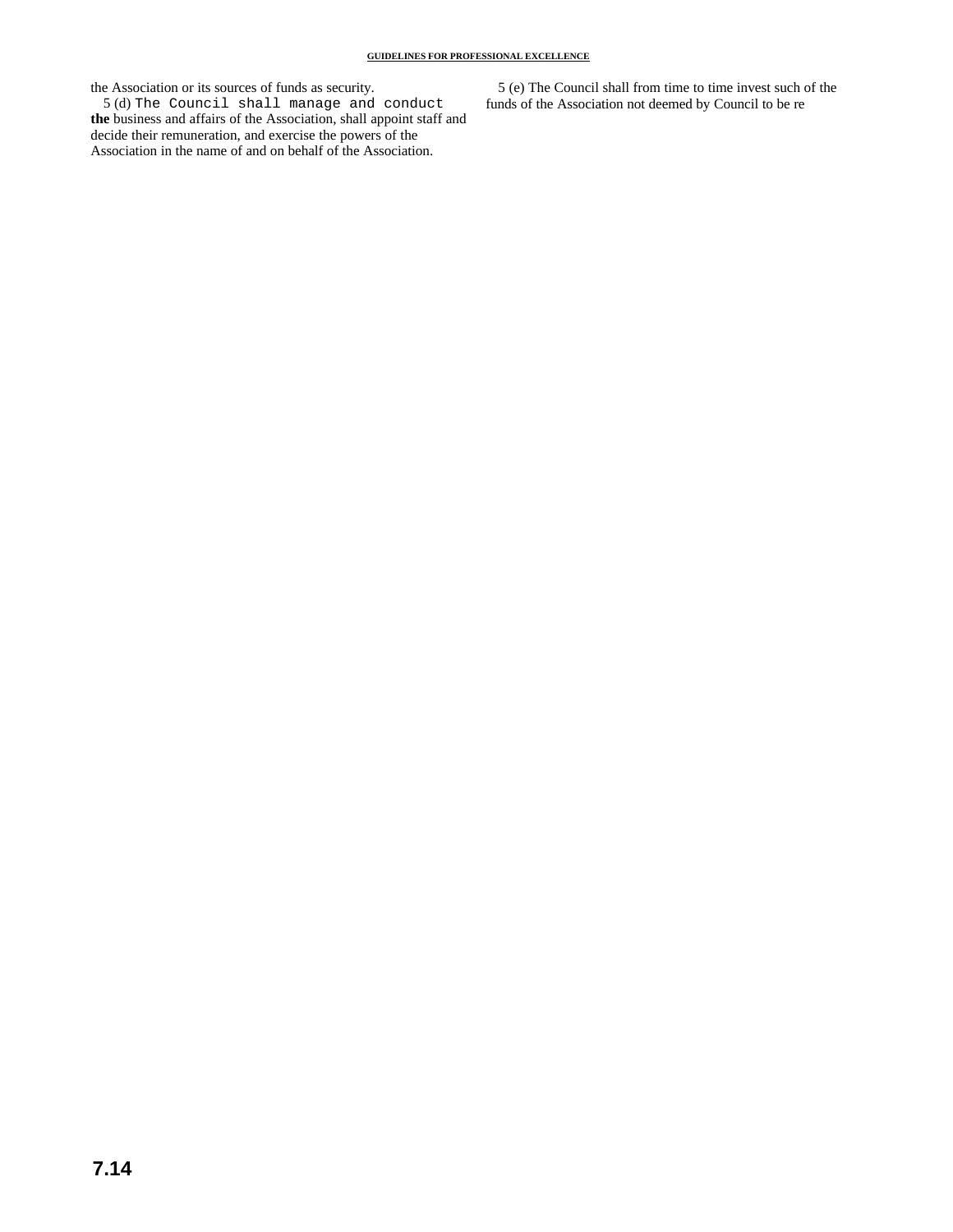**a--**

quir

by Council.

## **Proceedings of Council**

**together for** the **dispatch of business, adjourn, and otherwise** it Questi arising at any meeting shall be decided a majority o votes. In case of anx equality of have a casting vote. 3 Councillors max at a f the Council, giving 7 days notice to all members o the date, hour and place and purpose of

6 e quorum necessary for the transaction of the busines of the Council shall be 9 members.

| $(c)$ A re |                                   |                                           |
|------------|-----------------------------------|-------------------------------------------|
|            |                                   |                                           |
| eting,     |                                   | bee                                       |
|            | duly passed at a Council meeting. |                                           |
| $(d)$ T    |                                   |                                           |
| gs         |                                   |                                           |
| fir        |                                   |                                           |
| ent.       |                                   | e                                         |
| sident     |                                   | n                                         |
|            |                                   | both the President and the Vice-President |
| the        | ncillors present                  |                                           |
| tο         |                                   | shall exercise                            |
| the        |                                   | n                                         |
|            |                                   |                                           |

6 e) The Council max delegate of its powers t Comm

power so delegated conform to any regulations that max b imposed on it by the Council.

The state  $\mathbf f$  f cil the contract of the contract of the contract of the contract of the contract of the contract of the contract of the contract of the contract of the contract of the contract of the contract of the contract of the contra of their number as Chair. If at any meeting the Chair is no present after the time appointed for holding the

,  $\hspace{1.6cm}$   $\hspace{1.6cm}$   $\hspace{1.6cm}$   $\hspace{1.6cm}$   $\hspace{1.6cm}$   $\hspace{1.6cm}$   $\hspace{1.6cm}$   $\hspace{1.6cm}$   $\hspace{1.6cm}$   $\hspace{1.6cm}$   $\hspace{1.6cm}$   $\hspace{1.6cm}$   $\hspace{1.6cm}$   $\hspace{1.6cm}$   $\hspace{1.6cm}$   $\hspace{1.6cm}$   $\hspace{1.6cm}$   $\hspace{1.6cm}$   $\hs$ 

6 A Committee max meet and adjourn as it sees fit Questi arising at any meeting shall be determined bx a ma jority he members present, and in the case of an equality o votes, the Chair shall have a casting vote.

 (h) The Council shall cause Minutes to be made in book provided for the purpose of recording:

> All appointments of Officers, Examining Board, an Staff made by the Council.

> The es of the Councillors present at each meeting o the Council and of any Committee o the Council.

> **All resolutions and proceedings of all meetings of the** ociation e

## **Board of Examiners**

#### **provided in Section 11(1) of the Act, the Coun** l l **Board o**

**Examiners with sub-groups of engineering and geo**

 in which the sub-groups max operate separately at th discretion the Council. The shall **for each of the following disciplines:** mical, al, s

|        | ncil                |     | sub-group for geoscience                                                                                                            | includ |
|--------|---------------------|-----|-------------------------------------------------------------------------------------------------------------------------------------|--------|
| rep    |                     |     |                                                                                                                                     |        |
|        | hysics.             |     |                                                                                                                                     |        |
|        | deem                | All | shall be remunerated as the                                                                                                         |        |
| $\sim$ | $\sim$ 1. $\sim$ 0. |     | $\mathbf{1}$ and $\mathbf{1}$ and $\mathbf{1}$ and $\mathbf{1}$ and $\mathbf{1}$ and $\mathbf{1}$ and $\mathbf{1}$ and $\mathbf{1}$ |        |

Council sees fir, whether basing such remuneration on the number

7 ) Notices of the holding of examinations shall be sent to al candid at least 3 months before the date of the examinations Candidates at least 2 months-

e to writ the latter than  $\frac{1}{2}$ xvritten notification, the examinatio fee set Council.

8 seal of the Association shall only be affixed to an instrument bx authority of a resolution of the Council. otherwise provided by resolution

be aff

or a Vice-President of the Association, and the Registrar, and such icers \* \* e

The istrar may, howex er, sign and affix the seal of the As socia to a statement certifying that member and in good standing, without an formal resolution as noted above

## **Ac Financial Statements an Audit**

| the         | ∗ |  |
|-------------|---|--|
| Association |   |  |
| ceipt       |   |  |

The books of account shall be kept at the office of the Associ ation d

Th Council shall from time to time determine whether and t what extent and at what times and places and r tions or regulations the accounts an books of the Association or any of them shall be open to th inspection ,

|   |    | $\overline{O}$ |
|---|----|----------------|
|   |    | ,              |
|   | as | $\mathbf n$    |
|   |    |                |
| 9 |    |                |
| t |    |                |

an such Financial Statements, together with the books of th Association, shall be audited annually by an accountant appointe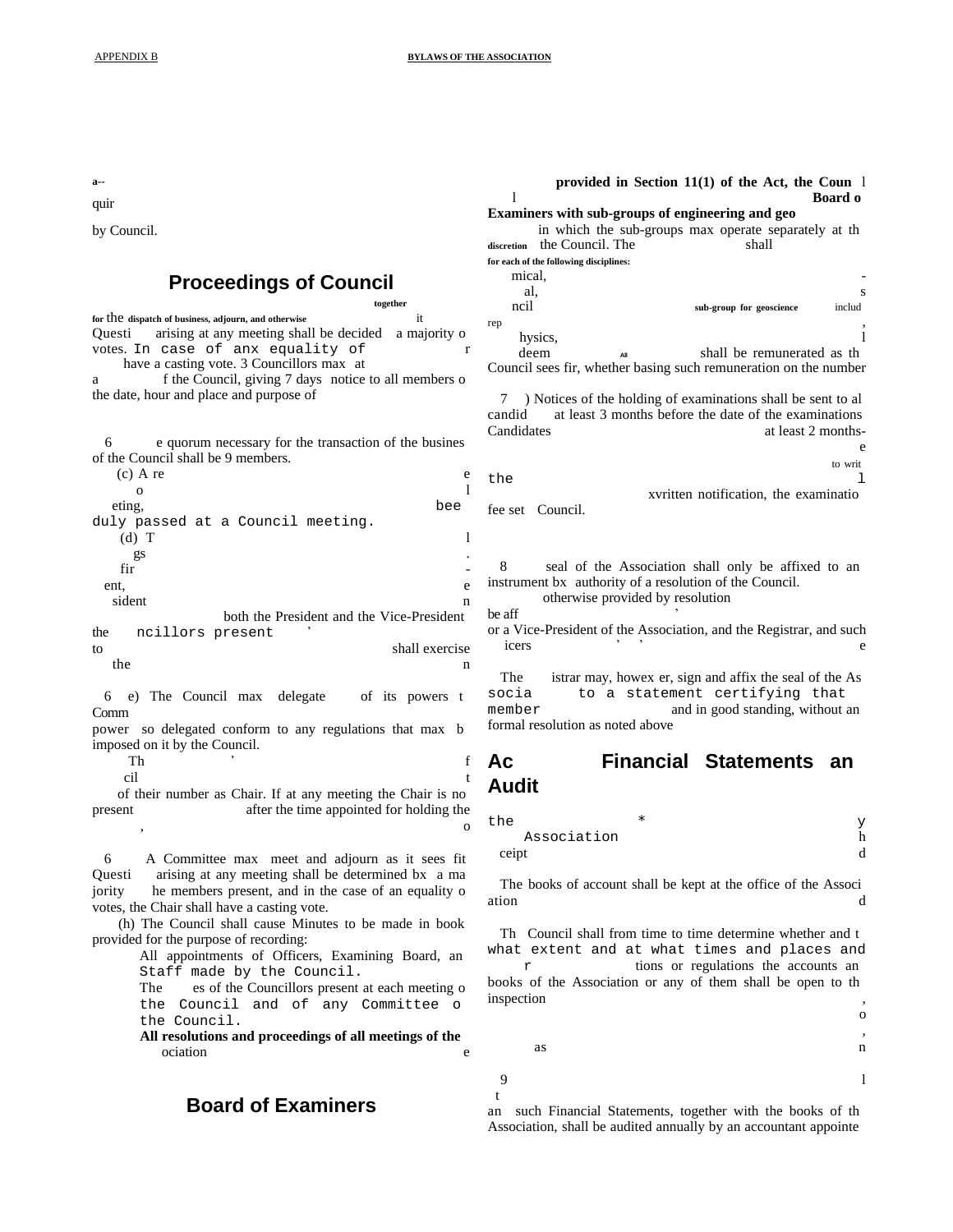by the members. A report duly signed by such auditor shall be sent to all registered members at least presented to the members, and Council shall cause such report, together with the Financial Statements of the Association, to be

**ASSoCIATION OF PROFESSIONAL ENGINEERS AND GEosCIENTIsTs OF BRITISH COLUMBIA**

**7.1 5**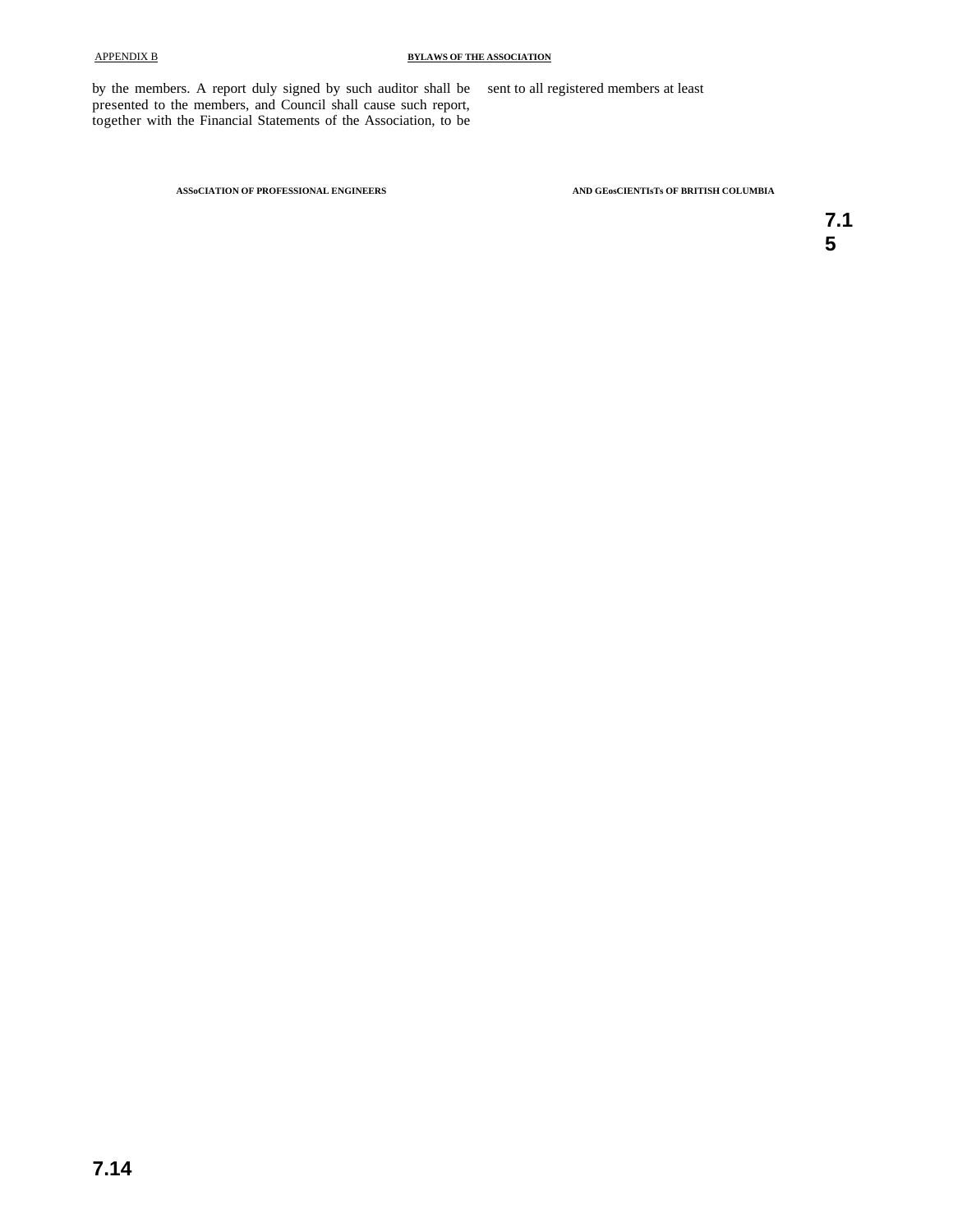days prior to the Annual Meeting. These reports shall be ac (ii) is at l a panied **by f c** mber **example the contract of the example of the example of**  $\mathbf{r}$  **and**  $\mathbf{r}$  **and**  $\mathbf{r}$  **and**  $\mathbf{r}$  **and**  $\mathbf{r}$  **and**  $\mathbf{r}$  **and**  $\mathbf{r}$  **and**  $\mathbf{r}$  **and**  $\mathbf{r}$  **and**  $\mathbf{r}$  **and**  $\mathbf{r}$  **and** 

## **Application, e**

10 **a~** by an En **<sup>r</sup> ntist-in-Training** by a non residen and everx ap ien (except by a Pupil in good standing) an every **app** for enrolment as a Pupil (except by a student at uni or college in British Columbia) shall be accompanie bx

an examination of credentials fee as set

When egistration is granted an administrative fee as set b Council and additional fees shall be paid as follows:

- Members r
	- $\ln$  fee.
- Eng In-Training or Geoscientists-in-Training a additional second second second second second second second second second second second second second second second second second second second second second second second second second second second second second second s in e
- $(3)$  ot l

In ent of anx application for a licence by a non-residen being approved, an additional fee to be set by the Council shall be

In e event of an application for enrolment as an Engineer-In Training,  $\qquad \qquad \text{or} \qquad \qquad \text{or} \qquad \qquad \text{or} \qquad \qquad \text{or} \qquad \qquad \text{or} \qquad \text{or} \qquad \text{or} \qquad \text{or} \qquad \text{or} \qquad \text{or} \qquad \text{or} \qquad \text{or} \qquad \text{or} \qquad \text{or} \qquad \text{or} \qquad \text{or} \qquad \text{or} \qquad \text{or} \qquad \text{or} \qquad \text{or} \qquad \text{or} \qquad \text{or} \qquad \text{or} \qquad \text{or} \qquad \$ 

If licant for registration is required to submit an engi neeri

Byl  $11(e)(2)$ , and the report or thesis so submitted is rejecte as not being satisfactory to the Council, then on any subsequen su of a report or thesis in support of the application, th applicant

#### **Annual Fees**

 (b) The amount of the annual fee for registered member shal to e

Th annual fee for enrolled Engineers-in Tr Geoscien d

#### **Life Membership**

 **(c) Council, in its discretion, may confer life member** p the Association upon any member

who has served as President of the Association, or

Association or any

Council of Professional Engineers for a total of 20

who then shall be entitled to enjoy the rights and privileges of

#### **Honorary Membership**

honorary life membership in the Association, ~vithout payment of

professions of Engineering or Geoscience.

10 (e) On written application, and for due and sufficient cause, fee.

10 a member desires to resign, notification must the Registrar. Upon resignation being approved bx the Council,

## **Grades of Membership**

examinations required for all grades of

#### **Pupils**

max apply to the Council to be enrolled as a Pupil and to write are

(1) gineering, geoscience, science, or technology, applicable

> amined; Presentation of credentials from 2 citizens showing the

professional capacity.

\*

within 6 years of the granting of such status, and the professional mental examinations.

are registered as full undergraduates in an engineering or

#### **Engineers-in-Training**

11 (c) Status as Engineer-In-Training or Geoscientist-in-

citizen or permanent (1)

l

(3)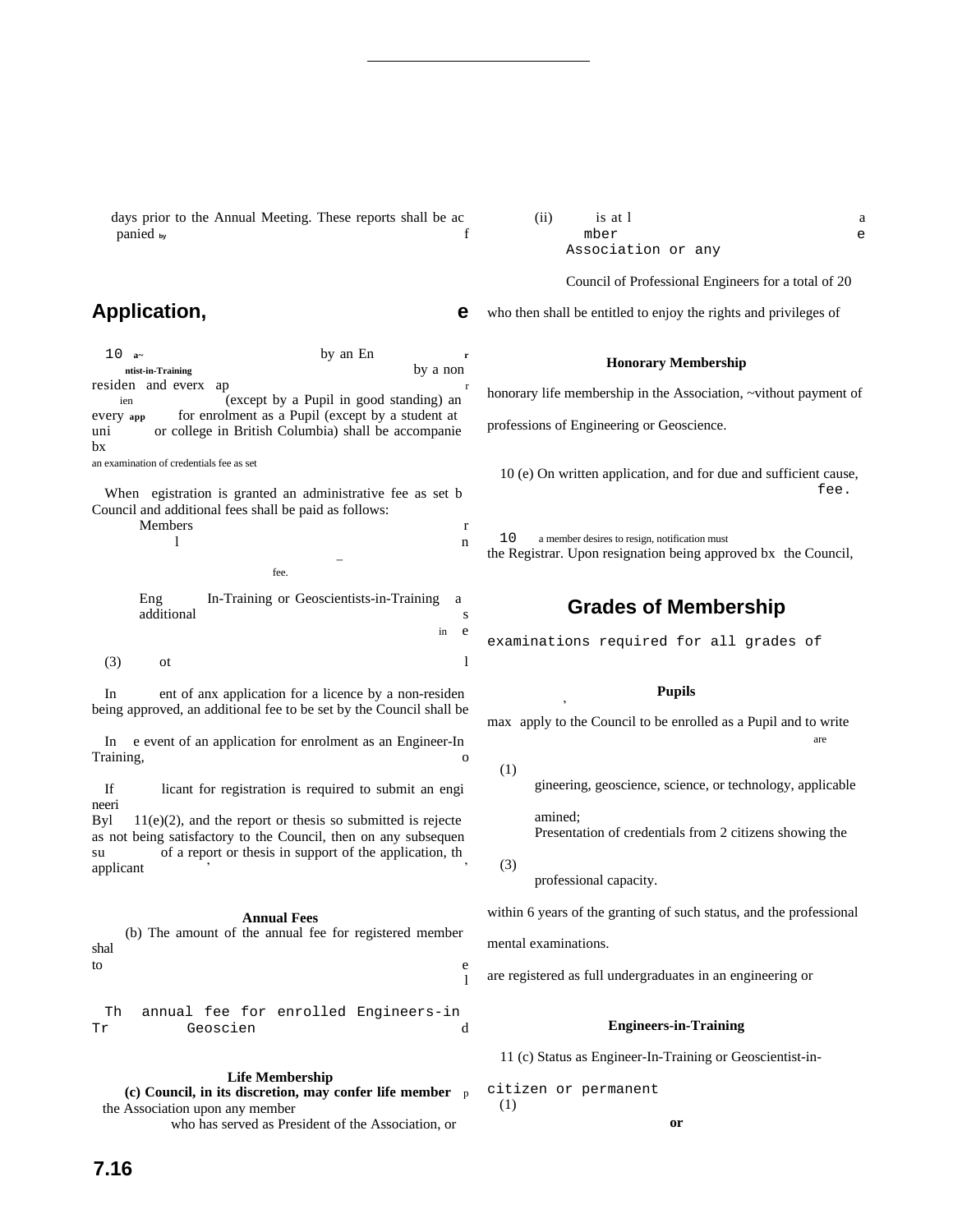(2) Completed all the examinations required bx\* the Council. not remain in that status for a period of more than Engineers- In-Training or Geoscientists-in-Training may

**ASSOCIATIoN OF PROFESSIONAL ENGINEERS AND GEOSCIENTISTS OF BRITISH COLUMBIA**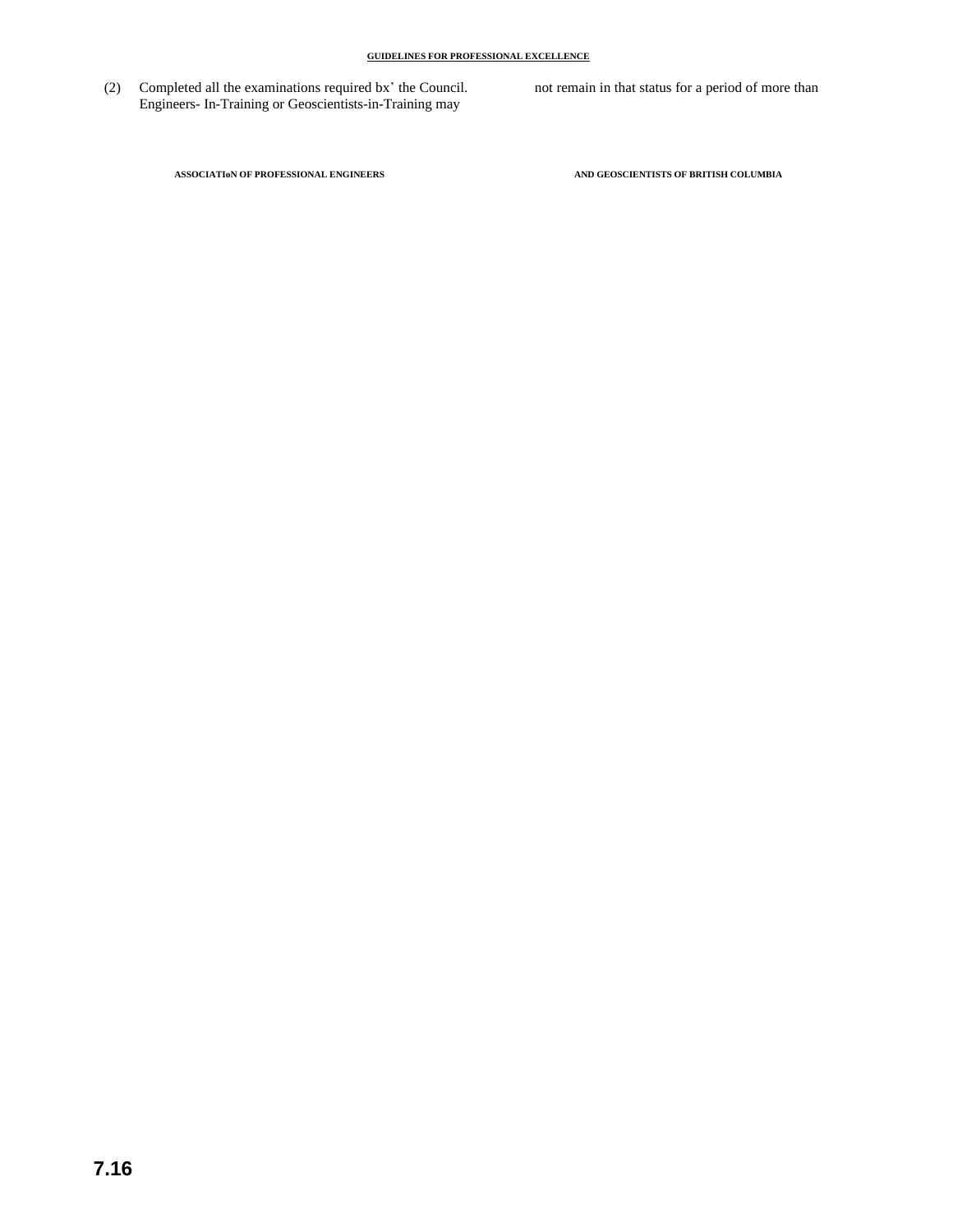sented to the Council. considered as a mandate to the Council.

11 d Anx enrolled Pupil, Engineer-In-Training or Ceo-scientistin-Training who does not conform to the requirements outlined in the Act and in the Bylaws of the Association, shall be liable to forfeit standing in the **Association and erasure from** the roll of the Association.

#### **Registered Members**

11 (e) Registration as a full member of the Association max\* be granted when Council is satisfied that the applicant is of **good character and repute** and:

- (1) Has graduated in applied science, engineering or geo**science from an institute of learning in a course ap**proved by the Council and in addition has had 4 years' experience in engineering or geoscience satisfactory to the Council, or
- (2) Has passed the examinations required by the Council or the equivalent examinations of an association or institute approved by the Council requiring special knowledge in branches of learning as may be specified bx\* the Council and in addition has had 5 years' experience in engineering or geoscience satisfactory to the Council and has submitted as partial evidence of this experience an engineering or geoscience report or thesis satisfactory to the Couiicil, or
- (3) Has passed the examinations required by the Council or the equivalent examinations of an association or institute approved bx\* the Council requiring special knowledge in branches of learning as may be specified bx\* the Council and in addition has had 8 years of experience in engineering or geoscience satisfactory to the Council.

## **Seal of Member of the Association**

12 Persons admitted to membership in the Association prior to the passing of the *Engineering Profession Act, 1955* may continue to use their seal or stamp designating the discipline of engineering in which thex' were accepted.

## **Change of Bylaws**

13 (a) The introduction of new Bylaws and the amendment or repeal of existing Bylaws shall be effected in the manner prescribed in Sections 7 and 8 of the Act.

13 (b) Anx' request bx' a member or members of the Association for the introduction of a new bylaw, or the amendment or repeal of an existing bylaw, shall be given in writing to the Registrar and shall be considered by the Council within 60 days of the receipt of such request. If necessary a letter ballot shall be taken as provided in Section 9 of the Act, and if the proposed new bylaw, amendment or repeal of existing bylaw is approved by a

8 x'ears unless satisfactor'. reasons for doing so are pre- t~vo-thirds majority of the votes cast, such action shall be

### **Quality Management**

14 (b) Members and licensees shall establish quality management processes for their practices which shall include, as a minimum;

- **(I) retention of complete design and re\**\***iew files for their projects for a minimum period of 10 x'ears;**
- **(2)** in-house checks of their designs as a standard procedure:
- (3) concept reviews of their structural designs by members or licensees not originally involved in the designs;
- (4) field reviews, by members or licensees, of their projects during construction.

Concept reviews under (3) above shall be in addition to any checks which are undertaken under (2) above. These reviews shall evaluate the structural designs to determine if the structural concepts appear complete, consistent, and in general compliance with the appropriate codes. Representative samples of the individual elements shall be checked to evaluate the analysis, design

#### by the desi

and detailing procedures used **procedure** gn engineer.

#### **Practice Review**

14 (c) Bx' means of a practice review process, the details and implementation of which shall be authorized by Council, Council max' cause the professional practice of members and licensees to be reviewed.

### **Interpretation**

15 In the event of any dispute as to the meaning or intent of these Bylaws, the interpretation of the Council shall be final, subject to the right of Appeal as contained in Section 32 of the Act.

Where the word "Act" appears in the foregoing Bylaws, it shall include the Engineers and Geoscientists Act and all subsequent Amending Acts, unless the context otherwise requires.

Where reference is made in the masculine gender it shall be interpreted as both masculine and feminine.

## **Repeal of Old Bylaws**

16 Upon the coming into force of the foregoing Bylaws, all the Bylaws of the Association previously in force shall stand revoked.

## **Professional Practice**

**Code of Ethics** 14 (a) See Appendix "C".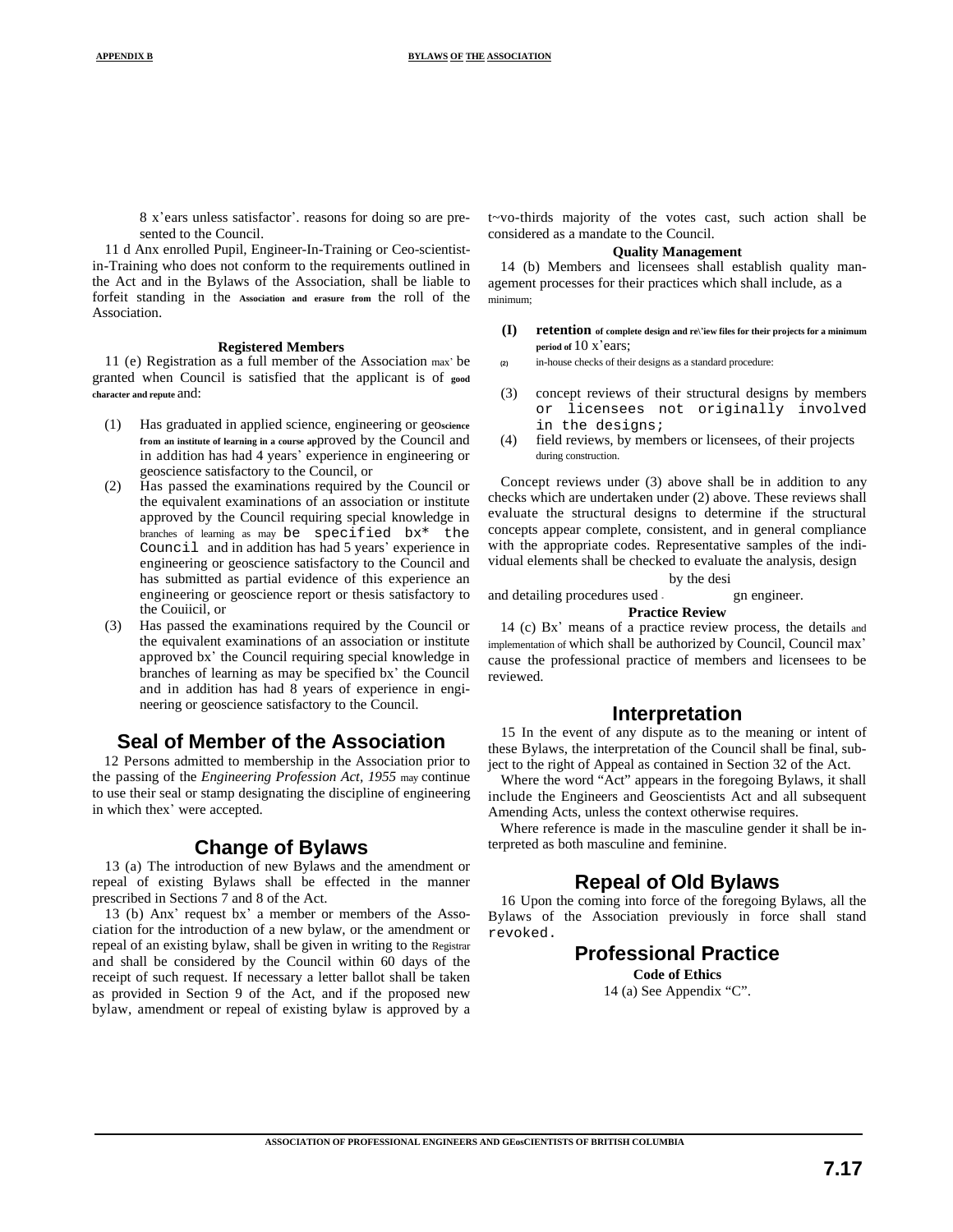**I**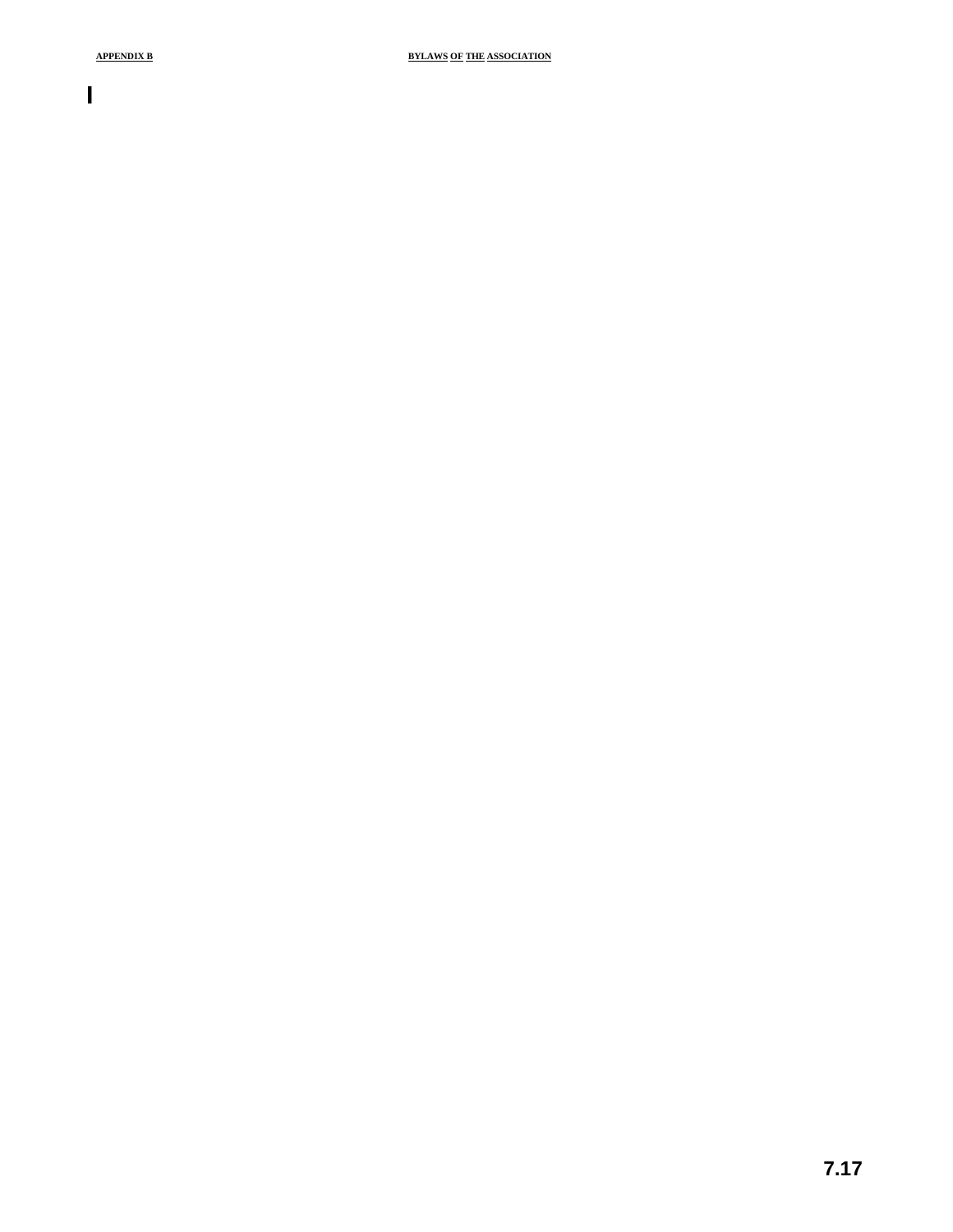**Appendix C GUIDELINES FOR PROFESSIONAL EXCFLLE\CE** 

# **Code of Ethics Guidelines**

## **Foreword**

The *Code of Ethics* for the Association of Professional Engineers and Geoscientists of British Columbia (APEGBC) consists of a Preamble and 10 brief principles of conduct. The Code is included in the Bylaws of the Association and was approved by the membership in 1991.

These Guidelines and Commentary on the *Code of Ethics* are intended to assist APEGBC members in dealing with ethical situations and to assist others in their understanding and application of the Code.

Hypothetical examples are also included.

The *Code of Ethics* defines a mandatory conduct for professional engineers and geoscientists. This document is intended as a guide only, and should not be considered as giving mandatory instruction. Each member of APEGBC is expected to exercise individual judgment at all times and in all situations.

The *Code of Ethics* applies to all APEGBC members whether they are actually engaged in engineering or geoscience work or are working in other areas.

## **The Professions**

A profession is a learned calling with specialized skills, distinctive functions and recognized social obligations and has unique characteristics.

- ! It renders services based upon advanced knowledge, skill and judgment.
- ! It is charged with a substantial degree of public obligation and performs its services largely in the general public interest.
- ! It is bound by a distinctive ethical code in its relationships with clients, employees, colleagues and the public.
- ! It assumes responsibility for actions related to professional services provided in a personal or supervisory capacity.

Professions such as engineering and geoscience are generally highly organized; they have definitive standards of admission (which are minimum standards only and make no distinction between the least competent persons and the outstanding leaders of the profession); they regulate the activities of their members; they promote the advancement of knowledge, skill and experience; and they encourage the formulation of standards. While professionals should be fairly remunerated for their services, they are expected to put service above gain, excellence above quantity, rewards of self-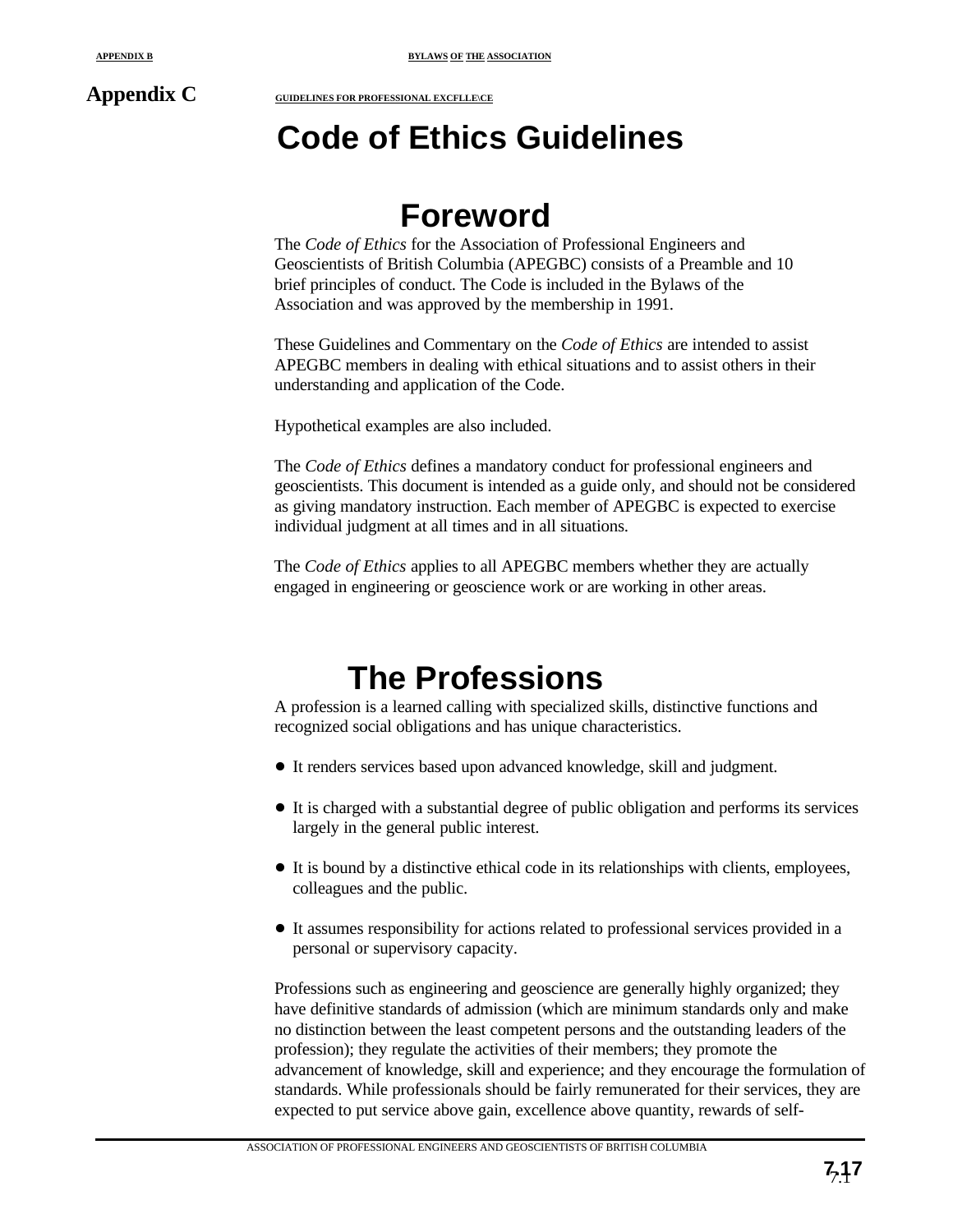## **APPENDIX B BYLAWS OF THE ASSOCIATION**

expression above any pecuniary incentive, and a code of honour above competitive spirit.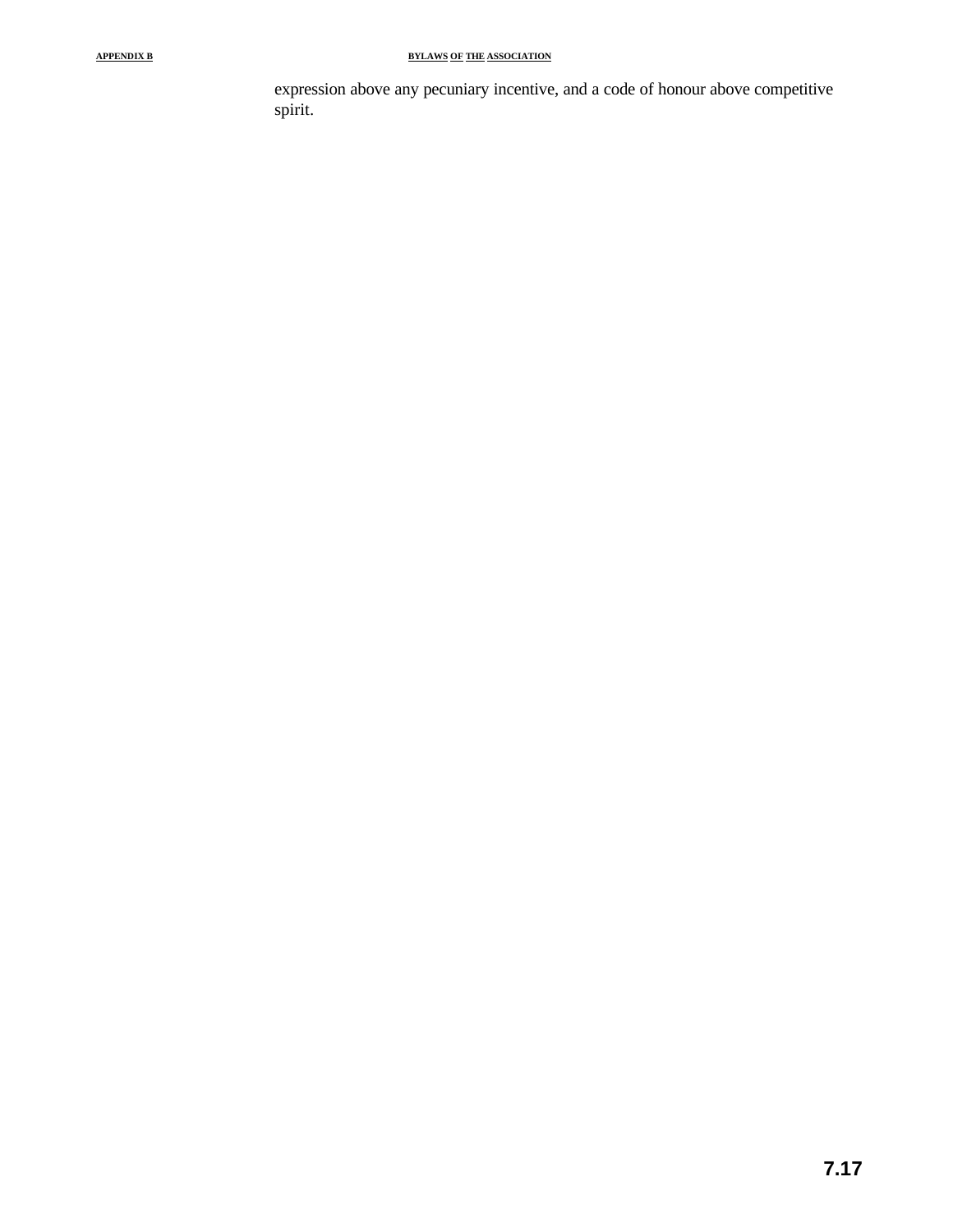Professional engineers and geoscientists should be accountable for their profession generally, their own professional practice and for the professional practice of those under their supervision. The~<sup>\*</sup> also have an obligation to conduct themselves and practice their professions in accordance with ethical standards. Professionals depend on confidence of tw-o kinds for effective pursuit of their work **—** the personal confidence of the client or employer in the technical competence of the engineer or geoscientist and the confidence of the public at large in the integrity and ethical conduct of the professions as a whole. This, in turn, imposes a correlative duty and responsibility upon both the professions and the individual engineer and geoscientist to justifi\* the trust they enjoy from the public, the client or the employer.

The accountability and responsibility accepted by professionals are a15() a part of their obligations to society. In their practice they are concerned about maintaining the physical environment so as to ensure the ~vell-being of future generatlons.

# **Ethics**

The word "ethics" comes from the Greek word "ethos" and is defined as the study of standards of right and wrong; that part of science and philosophy dealing with moral conduct, du~ and judgment. Ethics deals with voluntary actions specifically taken by an individual with sufficient knowledge of the options available to him or her.

Codes of ethics are drawn up to express the expectations of a group of persons of common vocation with regard to their conduct.

The professional engineer or geoscientist has specific privileges and responsibilities which have meaning and substance in our society only when they are coupled with a sense of ethical behaviour. Because society is changing rapidly, a high level of ethical beha~\*iour on the part of the professional is increasingly important.

The professional engineer and geoscientist should apply the *Code of Ethics* not in passive obserx\*ance but as a set of principles dynamically guiding his or her professional conduct. The true professional will then incorporate ethics into his or her daily decision-making situations.

The APEGBC *Code of Ethics* serves several purposes. It designates the standard of conduct expected of engineers and geoscientists in easily understandable terms. It distinguishes appropriate professional conduct from that which fails to meet a required standard. The Code also provides a basis on which allegations of unprofessional conduct are adjudicated by the Discipline Committee or other groups charged with responsibilities related to the conduct of members.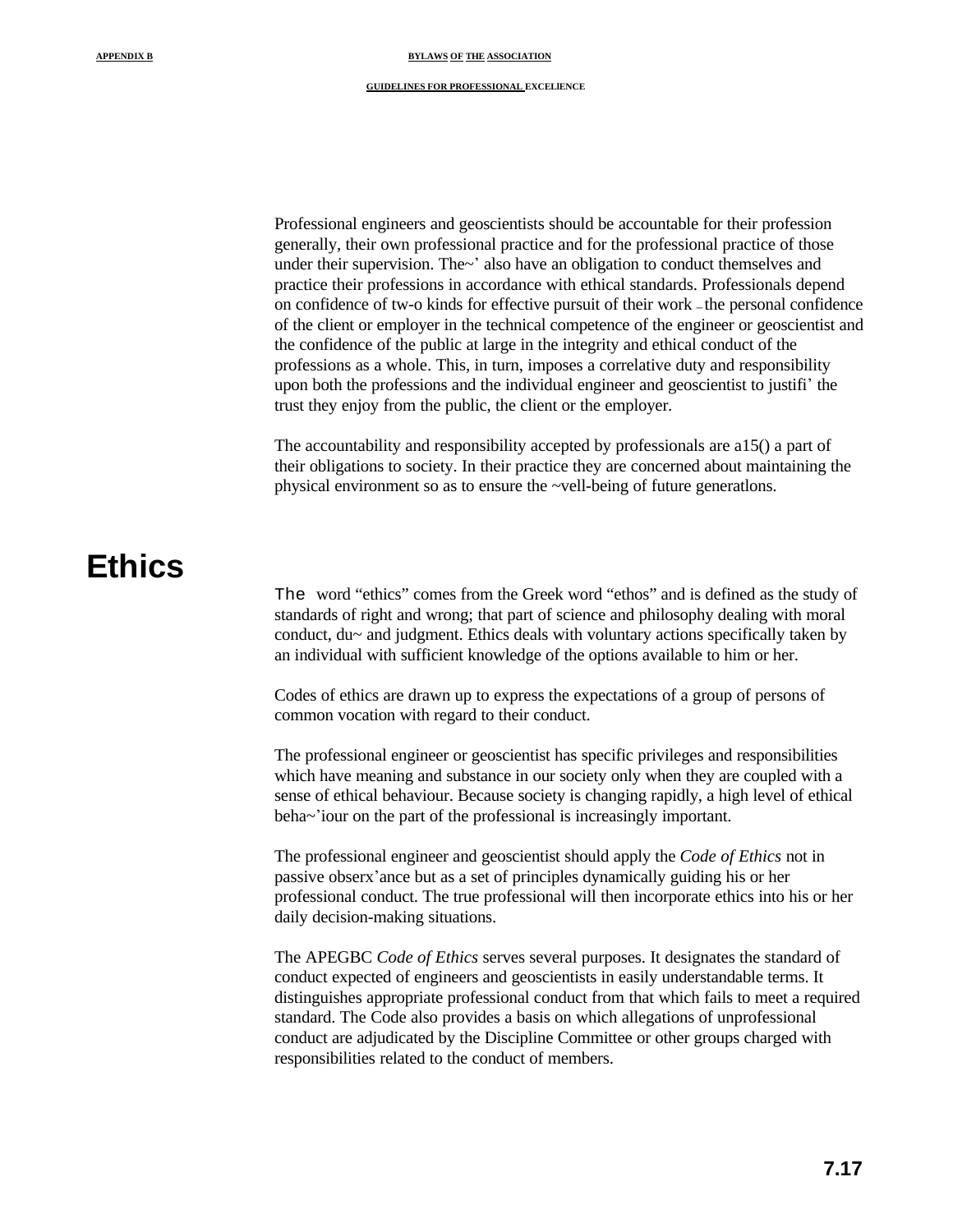ASSOCIATION OF PROFESSIONAL ENGINEERS AND GEOSCIENTisTS OF BRITISH COLUMBIA

## **7** ! **20**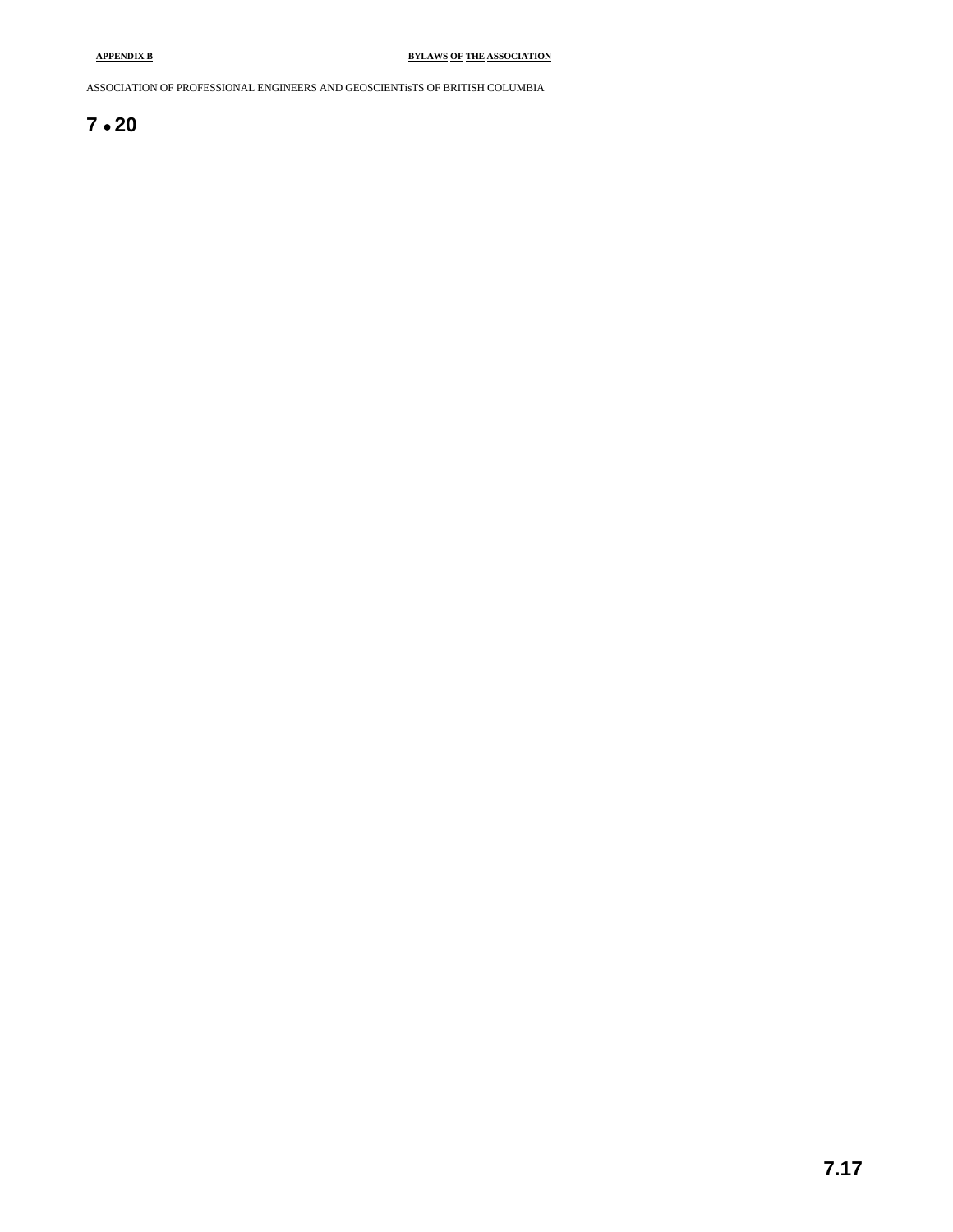## **Discrimination**

The Association's *Code of Ethics* reads, in part:

"14(a) Professional Engineers and Professional Geoscientists shall:

**a--**

(7) *conduct themsch\*es with flu irn ess, con rtcsv and qood fri ith town rds clients, colleagues and others, give credit wherc it is duc and accept, as well as give, honest a ndfa ir professional comment,"*

The requirement of fairness, courtesy and good faith towards others dictated by the Code of Ethics implicitly prohibits discrimination, while the following passage, part of the Canadian *Charter of Rights and Freedoms,* is a clear statement that explicitly prohibits discrimination:

## **Equality Rights**

*15.(1) Every individual is equal before and under the law and has the right to the equal protection and equal benefit of the law without discrimination and, in particulal, without discrimination based on race, national or ethnic origin, colour, relljjion, sex, age or mental or physical disability.*

This section of the Charter, together with the *Code of Ethics* requirements, rules out discrimination by members of the Association, in their business life as well as in their public life, and any discrimination by a member could result in charges of unethical or unprofessional conduct under the *Engineers and Geoscientists Act.* Furthermore, violation of the discrimination provisions of the Charter could result in charges under the British Columbia *Human Rights Act,* on a much wider basis than is available under our Act.

Discrimination can be defined as:

*cc Treatment or consideration of or making a distinction in favor of or*

*against, a person or thing based on the group, class or category to which that person or thing belongs rather than on individual merit. Webster\*s Encyclopedic Unabridqed Dictionary of the Enq/ish Lanquage (1989)*

Obviously, distinctions are regularly made, for or against individuals, in many work situations, but it is the basis of the distinction that is important. If the distinction is based on merit, discrimination is not a factor; however; if the distinction is based on the race, national or ethnic origin, colour, religion, sex, age or mental or physical disability of the individual, discrimination is a factor.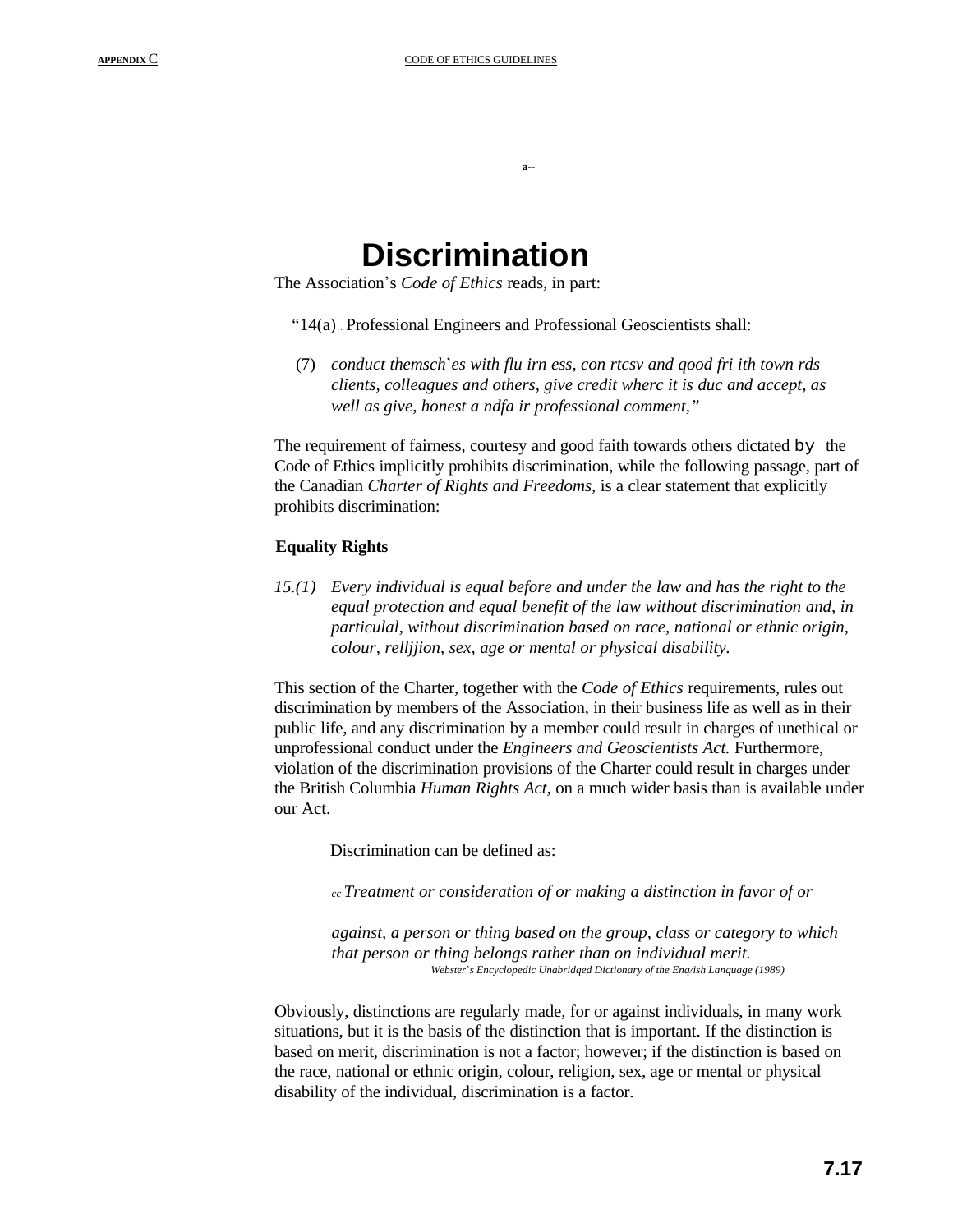**ASSOCIATION OF PROFESSIONAL ENGINEERS AND GEosCIENTIsTs OF BRITISH CoLUMBIA**

**7** ! **21**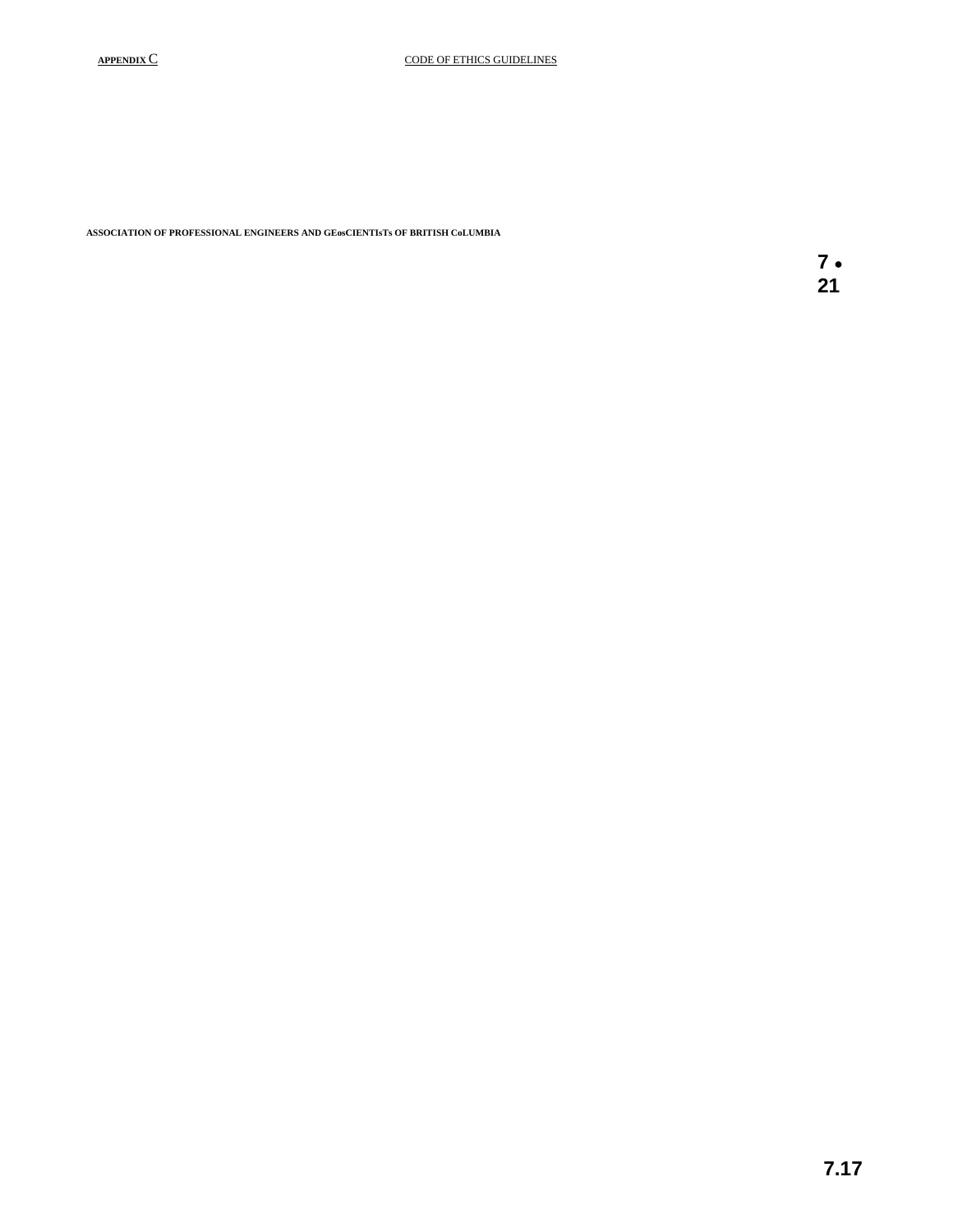**GUIDELINES FOR PROFESSIONAL EXCELLENCE**

**a--**

Similarly, the treatment or consideration of indi~'iduals in a work situation must be based on their merits and on their ability to perform the work, not on incidental or extraneous factors that have no bearing on their capabilities. By extension, the attitude and demeanour of members towards others should not be influenced by distinctions based on the race, national or ethnic origin, colour, religion, sex, age or mental or physical disability of the individual.

This is the standard by which members' conduct towards others, whether intentional or unintentional, must be measured to determine if they have acted in a discriminatory manner that resulted in another individual feeling harassed, threatened or intimidated, that created a hostile or offensive work environment or affected the work performance or the condition or term of employment of another individual.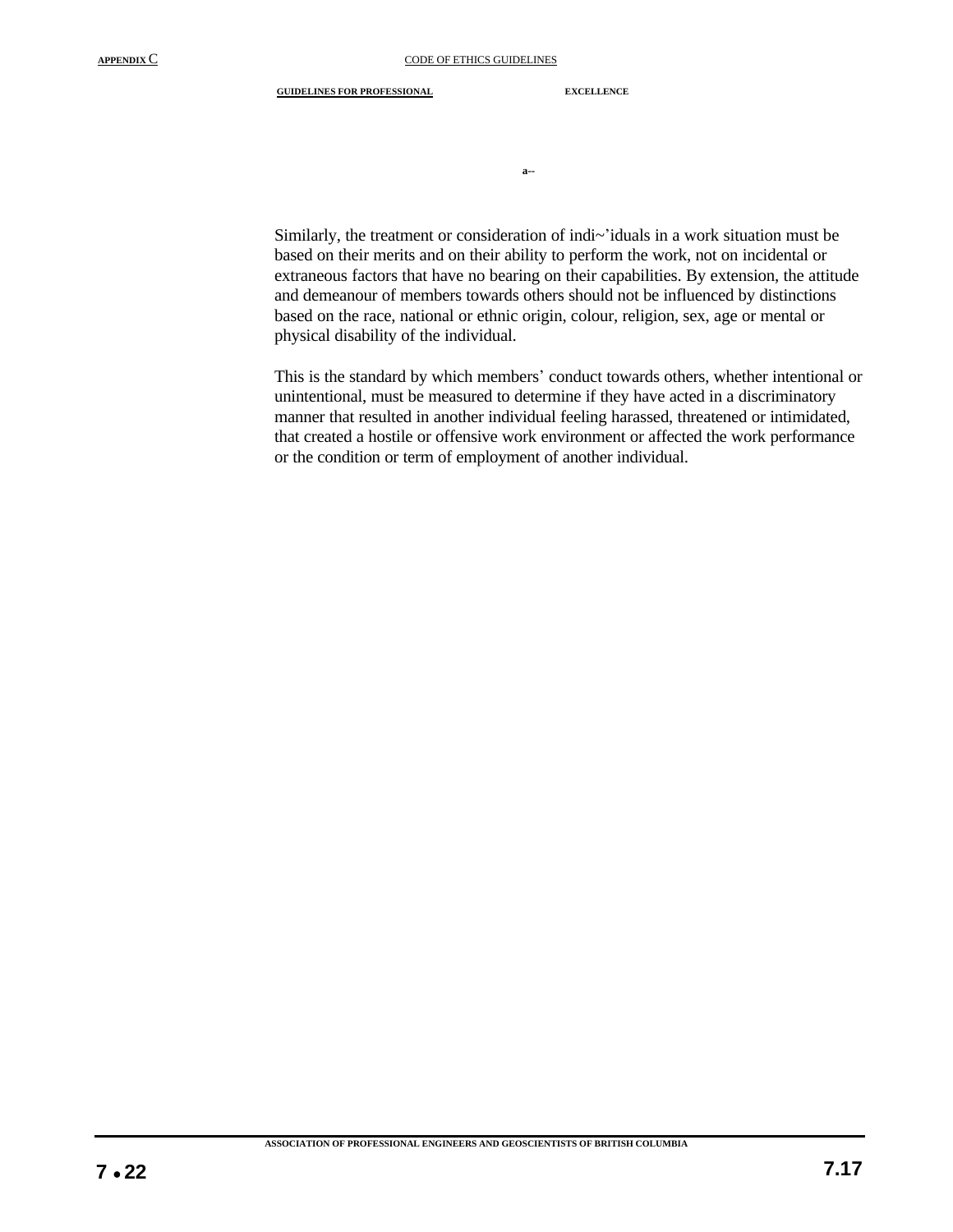APPE\DI\ C CODE OF ETHICS GUIDELINES

## **code of Ethics**

The purpose of the *Code of Ethics* is to gi~'e general statements of the principles of ethical conduct in order that Professional Engineers and Professional Geoscientists may fulfill their duty to the public, to the profession and their fellow members.

Professional Engineers and Professional Geoscientists shall act at all times with fairness, courtesy and good faith to their associates, employers, employees and clients, and with fidelity to the public needs. They shall uphold the values of truth, honesty and trustworthiness and safeguard human life and welfare and the environment. In keeping with these basic tenets, Professional Engineers and Professional Geoscientists shall:

- **(1)** hold paramount the safety, health and welfare of the public, the protection of the environment and promote health and safety within the workplace;
- (2) undertake and accept responsibility for professional assignments only when qualified by training or experience;

### **(3) provide an opinion on a professional subject** only when **it** is founded

upon adequate knowledge and honest conviction;

- (4) act as faithful agents of their clients or employers, maintain confidentiality and avoid a conflict of interest but, where such conflict arises, fully disclose the circumstances without delay to the employer or client;
- **(5) uphold the principle of appropriate and adequate compensation for the** performance of engineering and geoscience work;
- **(6)** keep themselves informed in order to maintain their competence, strive to advance the body of knowledge within which they practice and provide opportunities for the professional development of their associates;
	- (7) conduct themselves with fairness, courtesy and good faith towards clients, colleagues and others, give credit where **it** is due and accept, as well as give, honest and fair professional comment;
- **(8)** present clearly to employers and clients the possible consequences if professional decisions or judgments are overruled or disregarded;
- (9) report to their association or other appropriate agencies any hazardous, illegal or unethical professional decisions or practices by engineers,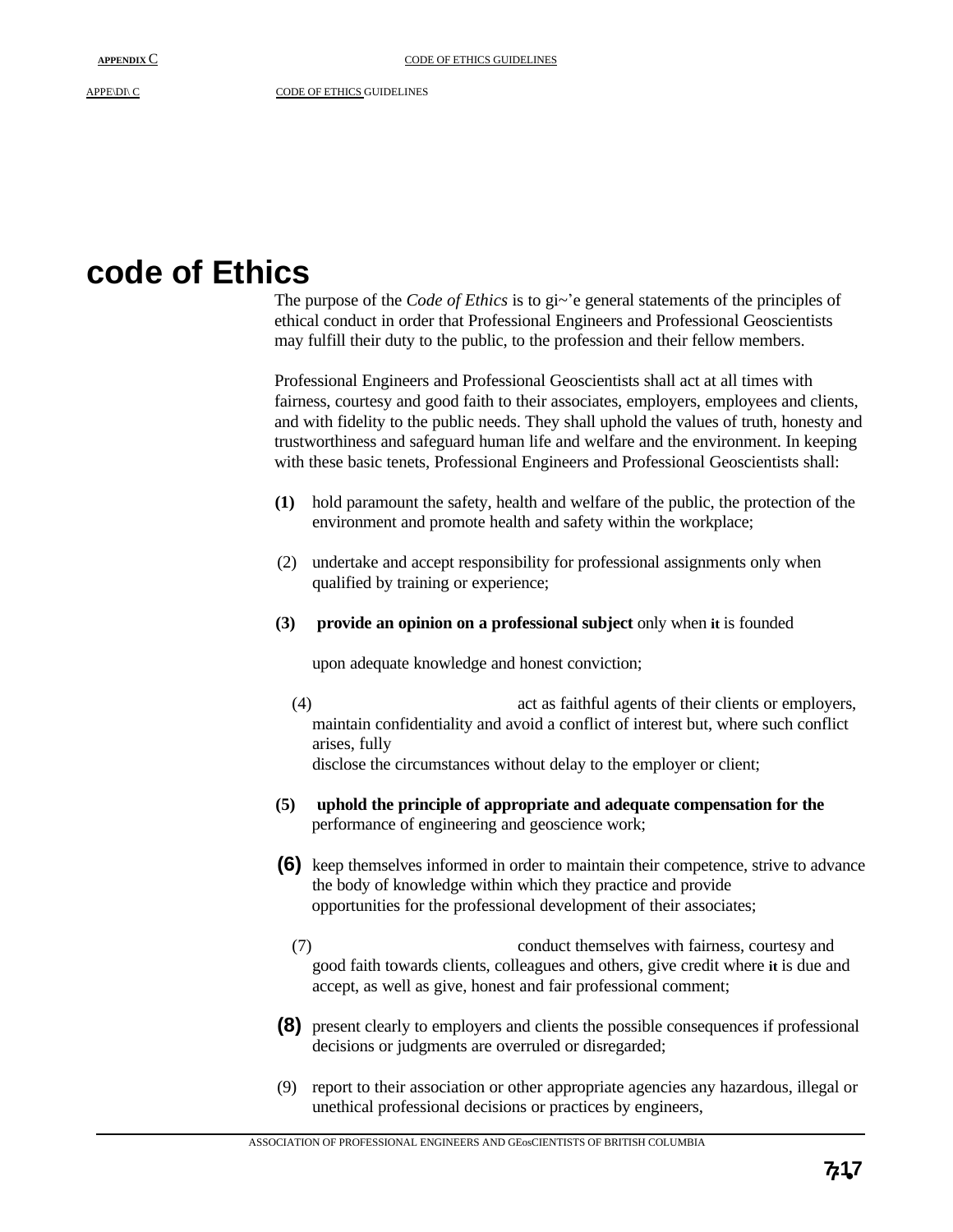geoscientists, or others; and

(10) extend public knowledge and appreciation of engineering and geoscience and protect the profession from misrepresentation and misunderstanding.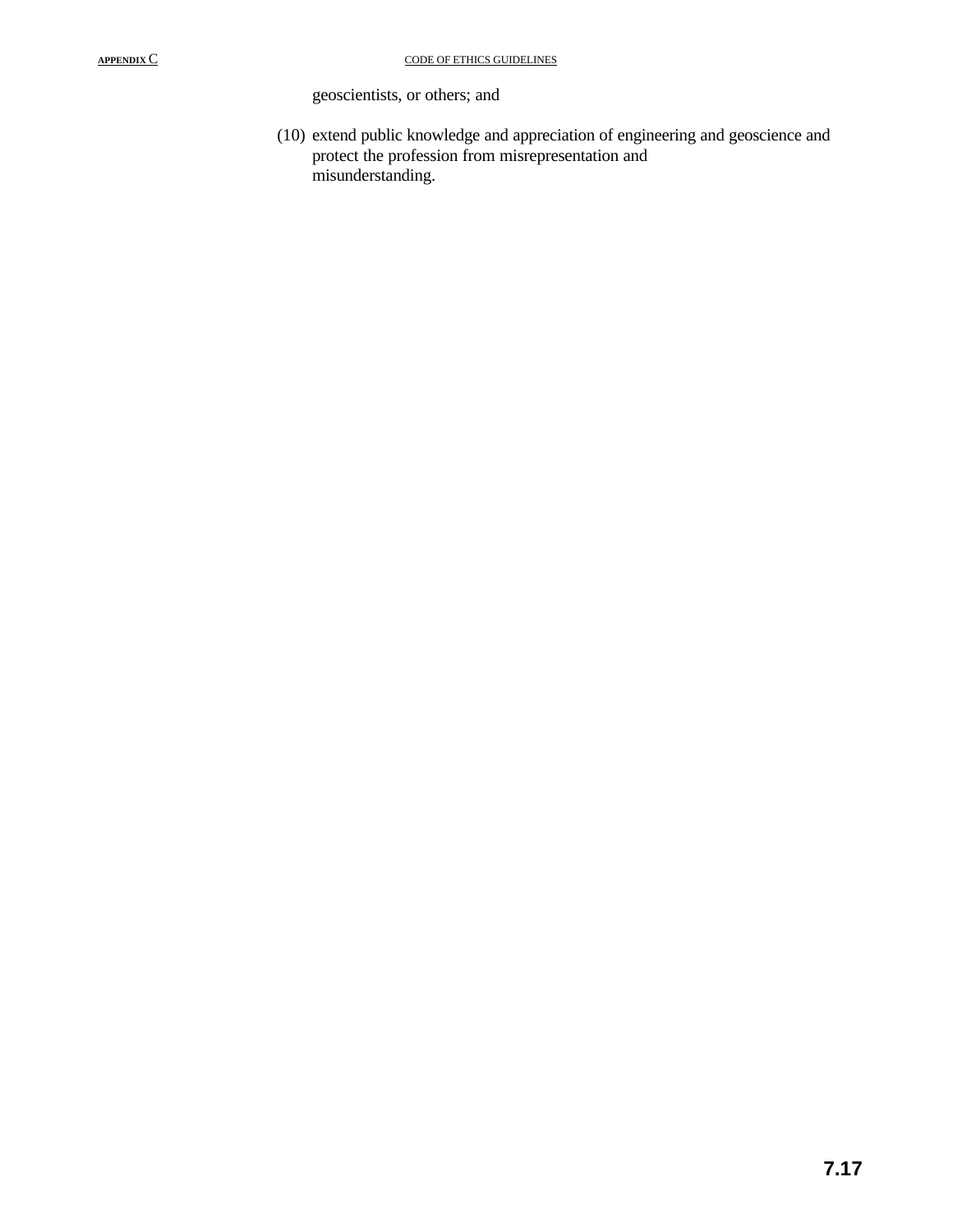**GLIDELINES FOR PROFESSIONAL EXCELLENCE**

## **code of Ethics Guidelines**

*Principle 1: hold paramount the safety, health and welfare of the public, the protection of the environment and promote health and safety within the workplace.*

### **Guidelines:**

- (a) This principle o~\*errides all other requirements of the *Code of Ethics.* The principle should, howe~\*er, be interpreted in recognition of the reality that any action or construction undertaken necessarily involves some risk to safety, health, and welfare, and some impact on the environment. To "hold paramount" in this context means to give diligent regard to; to stand ahead of the other nine principles; and to rank ahead of either expediency or economic gain to either client or self.
- (b) Members should take appropriate action or notifr proper authorities of any instance where, in their professional opinion, they believe that public safety or welfare is endangered or the physical environment may be adversely affected (see also Principle 9).
- (c) Members should not complete, sign or seal plans or other documents that, in their professional opinion, would result in conditions detrimental to human ~velfare, would have significant adverse effects on the environment or would not conform to current engineering or geoscience standards. If the clients or employers insist on such conduct, and the member is unable to dissuade them, then the commentary regarding Principle 8 should be followed.

### **Commentary:**

Members should understand their obligations with respect to the many external regulations bearing on the public safety and welfare, including industrial and construction safety acts and current building codes. They should be aware that the use of modern technology may create situations that endanger the long-term safety and welfare of the public and the environment.

Members should maintain a responsible interest in both the immediate and long-term effects of the application of practices and technologies that affect public welfare and, if necessary, advise corporate management accordingly.

Members have obligations both to their clients/employers and to the public. Occasionally these obligations will be in conflict. On one hand, the member is obliged not to disclose confidential information of the client/employer and should avoid the use of such information to the disadvantage of the client/employer. On the other hand, failure to report a situation that the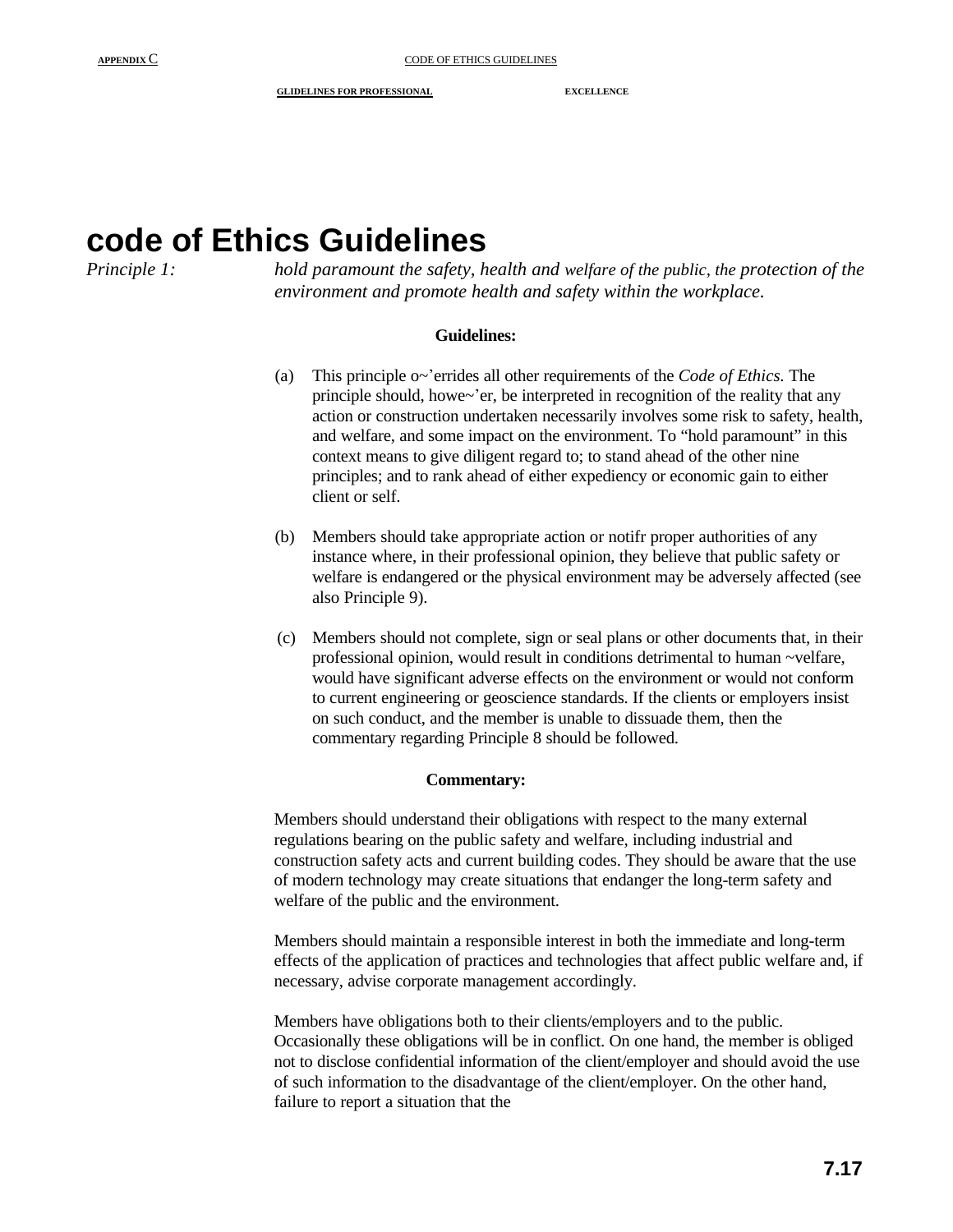ASSOCIATION OF PROFESSIONAL ENGINEERS AND GEOSCIENTISTS OF BRITISH COLUMBIA

## **7** ! **24**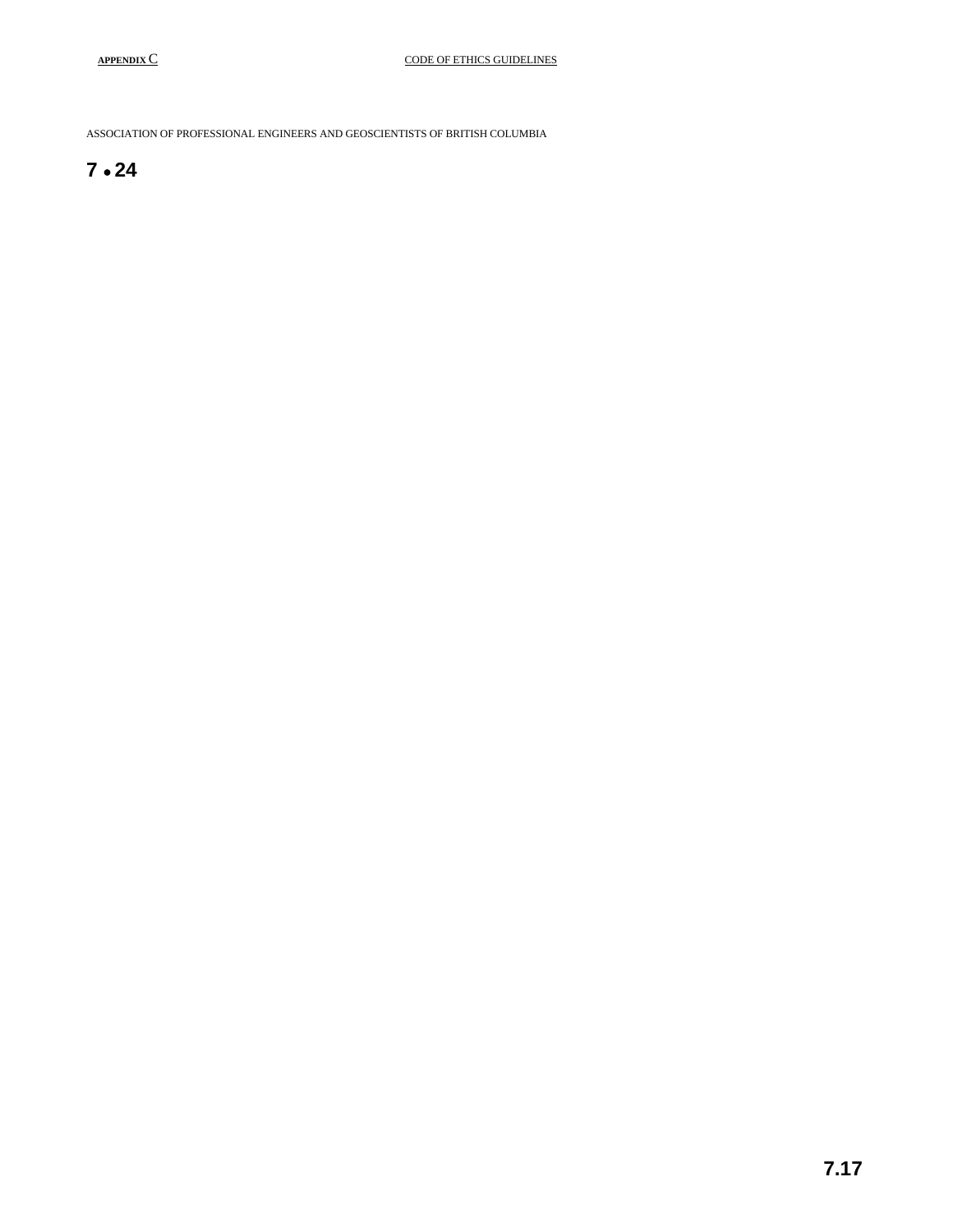|              | member believes may endanger the safety or welfare of the public and<br>environment would be contrary to this paramount principle.                                                                                                                                                                                                                                                                                                                                                                                             |
|--------------|--------------------------------------------------------------------------------------------------------------------------------------------------------------------------------------------------------------------------------------------------------------------------------------------------------------------------------------------------------------------------------------------------------------------------------------------------------------------------------------------------------------------------------|
|              | Members, like ever~' member of society, are bound by the general rules of litigation,<br>including rules of privilege and disclosure. These rules do not permit members to<br>disclose information received or developed when retained as an expert in litigation<br>cases unless permission is given by the client or the information loses privilege after its<br>use in litigation. Members face a dilemma when information they have poses an<br>imminent danger to the public but is bound by solicitor/client privilege. |
|              | There should be no doubt, however, as to how the member should act. The member<br>should regard duty to the public welfare as paramount.                                                                                                                                                                                                                                                                                                                                                                                       |
| Principle 2: | undertake and accept responsi bility for professional assignments only when<br>qualified by training or experience.                                                                                                                                                                                                                                                                                                                                                                                                            |
|              | <b>Guidelines:</b>                                                                                                                                                                                                                                                                                                                                                                                                                                                                                                             |
|              | Members should not sign or seal plans, specifications, reports or parts thereof<br>(a)<br>unless actually prepared by them or prepared under their direct supervision.                                                                                                                                                                                                                                                                                                                                                         |
|              | Members should be cognizant of the differences between the professions of<br>(b)<br>engineering and geoscience and should restrict practice in accordance with their<br>professional registration.                                                                                                                                                                                                                                                                                                                             |
|              | <b>Commentary:</b>                                                                                                                                                                                                                                                                                                                                                                                                                                                                                                             |
|              | Members should offer services, advise or undertake professional assignments only in<br>areas of their competence by virtue of training and experience. This includes exercising<br>care and communicating clearly in accepting or interpreting assignments and in setting<br>expected outcomes. It also includes the responsibility to obtain the services of a<br>specialist or an expert if required or, if the technique is uncertain, to proceed only with                                                                 |

fullest disclosure of the experimental nature of the activity to all parties involved. Hence this requirement is more than simply duty' to a standard of care; it also involves honesty with one's client or employer and oneself.

In this age of rapidly expanding technologies and new concepts and theories, members cannot be expected to be conversant with every new development of knowledge. Thus, members have increased personal responsibility to employ the services of others who have expertise to supplement their own capabilities. This responsibility is most important when adopting new processes like computer software to ensure the programs are site specific to the member's project (see also Principle 6).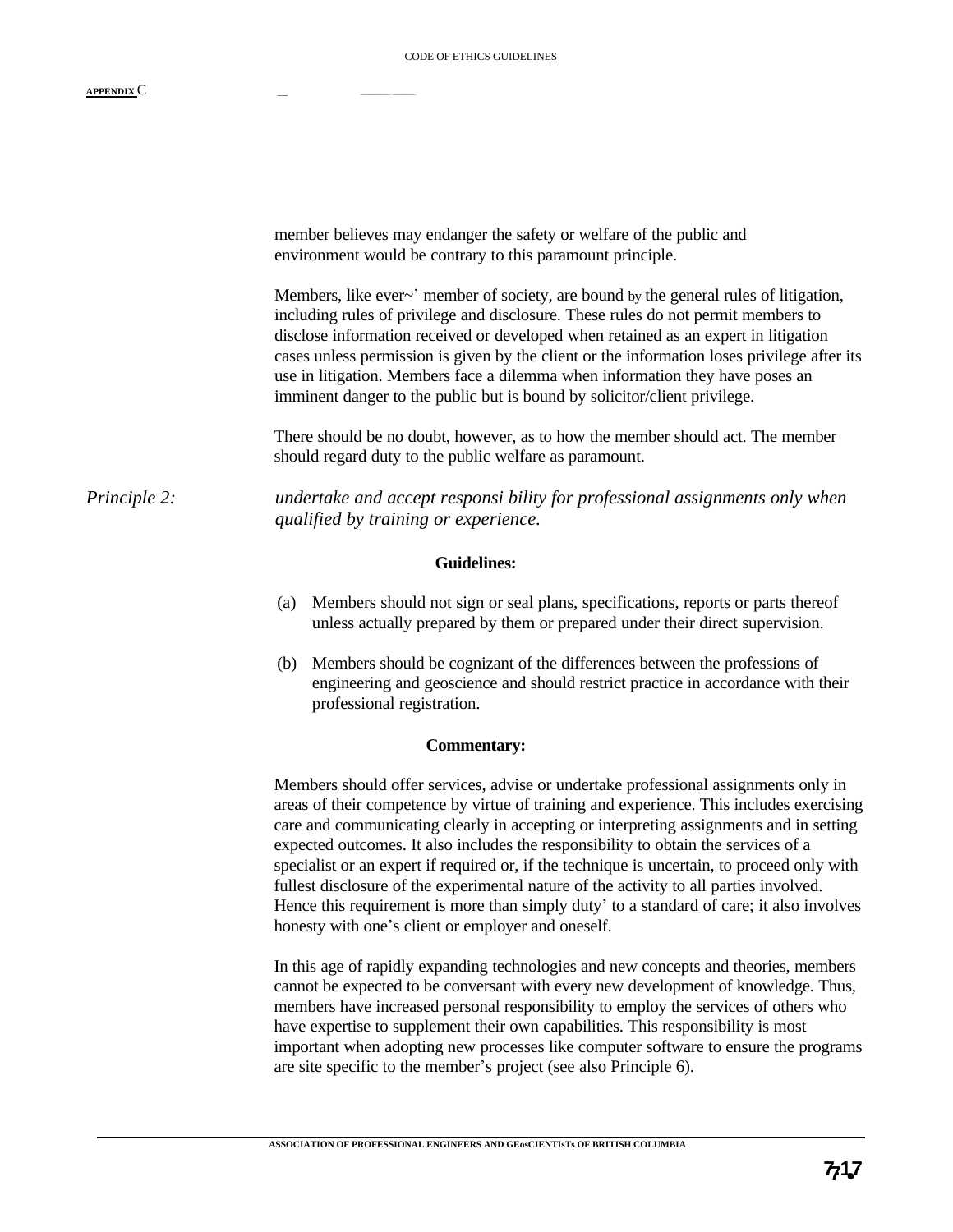#### CODE OF ETHICS GUIDELINES

#### **GUIDELINES FOR PROFESSIONSL ENCFLIFNCE**

Members are registered either as Professional Engineers (P.Eng.) or Professional Geoscientists (P.Geo.) and sometimes both. The professions are distinct and registration in one does not give a member the right to practice in the other.

*Principle 3: provide an opinion on a profrssional subject only when it is founded upon adequate knowledge and honest conviction.*

## **Guidelines:**

- (a) Members should clearly distinguish berween facts, assumptions and opinions in reference to engineering or geoscience in the preparation of reports, in discussion with clients and colleagues, in statements to the media, in the publication of papers and articles and in discussion in a public forum.
- (b) Members should not make statements, criticisms or arguments inspired or paid for by private interests on matters relating to public policy, unless they indicate on whose behalf the statements are being made.
- (c) Members should ensure, to the best of their ability, that statements on engineering or geoscience matters attributed to them properly reflect their professional opinion.
- (d) Members should not misrepresent their qualifications to their clients or their employers.
- (e) Members should engage, or provide advice on engaging, experts and specialists when in their judgment such services are in their client's or employer's best interest.

### **Commentary:**

It is incumbent upon members to express the results of their work clearly and accurately; when a matter is only partially resolved, to place an appropriate qualification on the result; and to avoid bias due to political, economic or other nontechnical factors. In both corporate and societal settings, they should focus discussion on the facts of the issue and do their best to ensure that their professional opinions are accurately represented. When presenting complex issues to a non-technical audience, members should simplify their discussion without losing the critical elements, in order to avoid misinterpretation by the audience.

Members who are called upon to provide opinion evidence for the purpose of litigation should be careful not to take an adversarial position. As has been expressed by our B.C. Supreme Court, the member is there to assist a judge with technical matters which are beyond the expertise of the judge. The member is not an advocate and should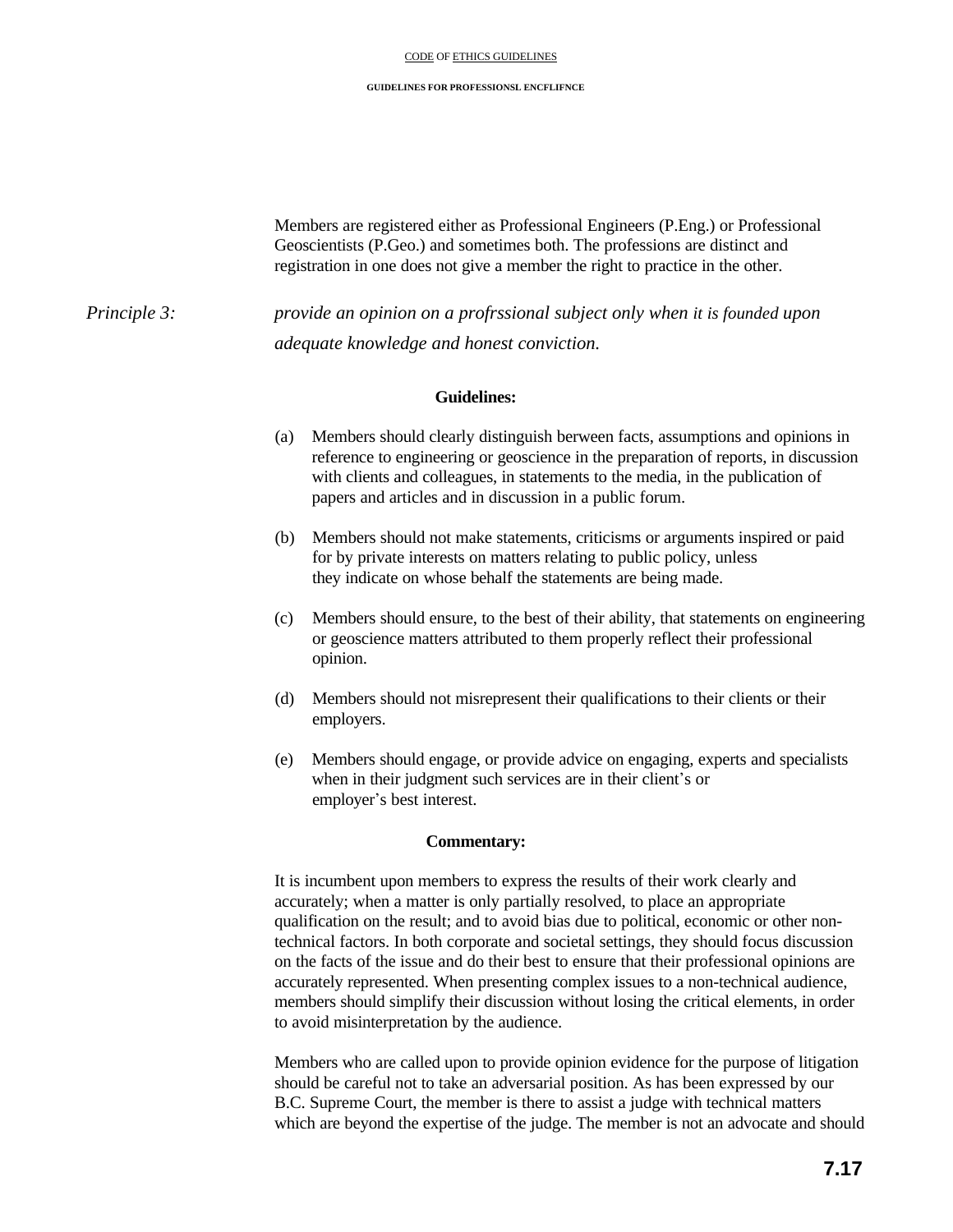## CODE OF ETHICS GUIDELINES

## be willing to present the same opinion

ASSOCIATION OF PROFESSIONAL ENGINEERS AND GEOSCIENTISTS OF BRITISH COLUMBIA

## **7** ! **26**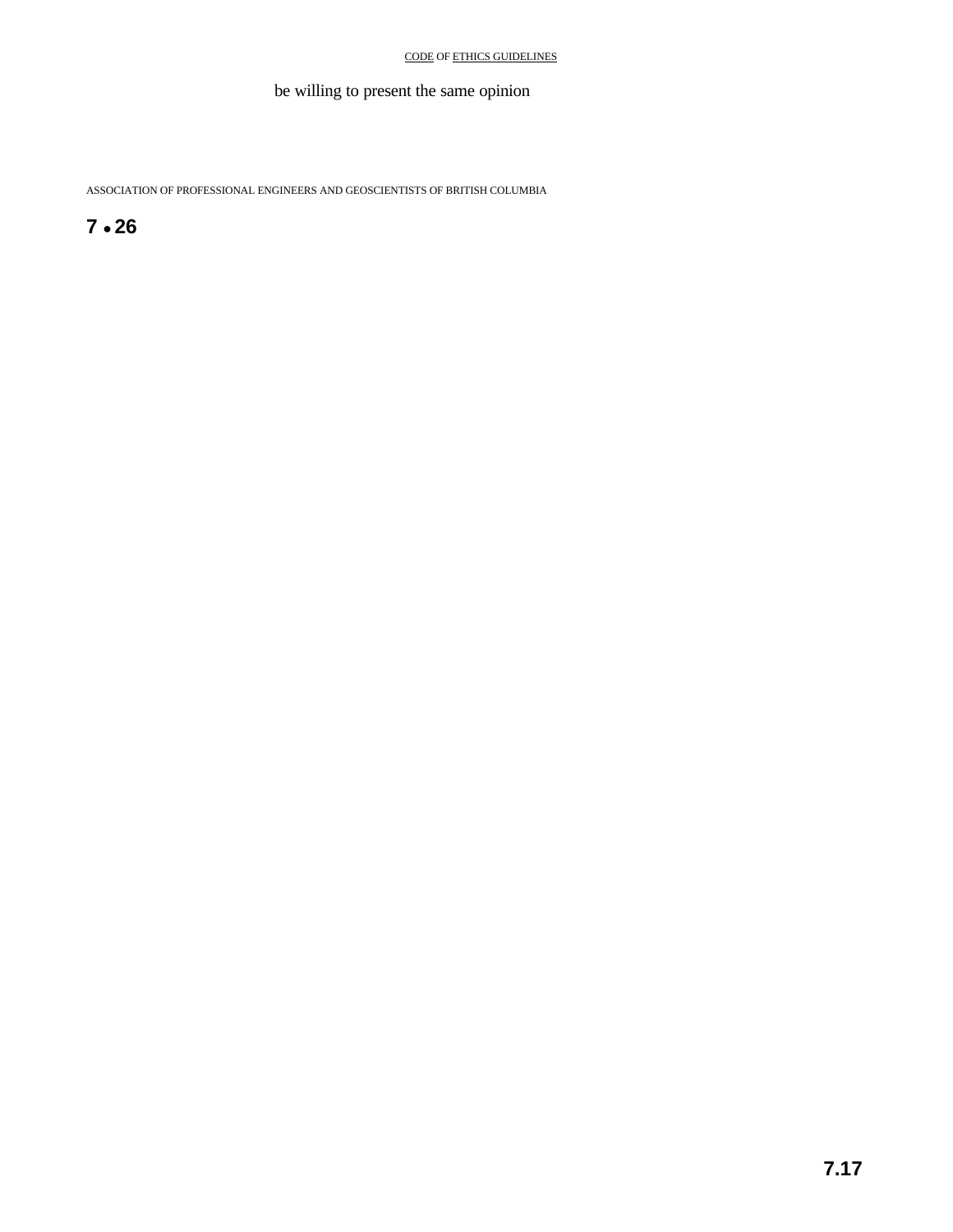|              | $a-$                                                                                                                                                                                                                                                                                                                                                      |
|--------------|-----------------------------------------------------------------------------------------------------------------------------------------------------------------------------------------------------------------------------------------------------------------------------------------------------------------------------------------------------------|
|              | regardless of which side in a dispute has hired him (or her). Prior to providing an<br>opinion, the member should consider advising the client that payment of the account<br>will be required regardless of whether or not the client likes the opinion expressed.<br>Members need not be devoid of personal or political interests; rather; they should |
|              | separate their personal views from their professional activities and be impartial and<br>factual when expressing professional opinions.                                                                                                                                                                                                                   |
| Principle 4: | act as faithful agents of their clients or employers, maintain confidentiality<br>and avoid a conflict of interest but, where such conflict arises, fully disclose<br>the circumstances without delay to the employer or client.                                                                                                                          |
|              | <b>Guidelines:</b>                                                                                                                                                                                                                                                                                                                                        |
|              | Members should act with fairness and justice to all parties when administering a<br>(a)<br>contract on behalf of their client or employer.                                                                                                                                                                                                                |
|              | Members should be realistic and honest in all estimates, reports and statements.<br>(b)                                                                                                                                                                                                                                                                   |
|              | Members should not use information coming to them confidentially, in the course<br>(c)<br>of their assignments, for personal gain.                                                                                                                                                                                                                        |
|              | Members should not divulge specific confidential information, acquired during<br>(d)<br>the course of an assignment for a client or while employed by a former employer,<br>to either another client or new employer, unless permission is obtained from the<br>previous client or employer.                                                              |
|              | When a conflict of interest arises members should reveal the conflict without<br>(e)<br>delay to the client or employer, including interests held by close associates,<br>relatives and companions.                                                                                                                                                       |
|              | If, with the full knowledge of the client or employer, members are instructed to<br>$(f\sim$<br>continue regardless of the conflict, they $\sim$ 'ill keep the<br>interests of the client or employer in priority over their own interests.                                                                                                               |
|              | Members should not engage in any outside activity likely to adversely affect their<br>(g)<br>employers' businesses (legal job action excepted).                                                                                                                                                                                                           |
|              | <b>Commentary:</b>                                                                                                                                                                                                                                                                                                                                        |
|              | In providing services to a client, members should consider themselves part of the<br>client's organization or team, with high regard for the client's interests. This is implicit<br>in the term "faithful agent" and should be the basis of the member/client relationship.                                                                              |

**ASsoCIATIoN OF PROFESSIONAL ENGINEERS ANI) GEoscIENTISTS OF BRITISH CoI.UMIIIS**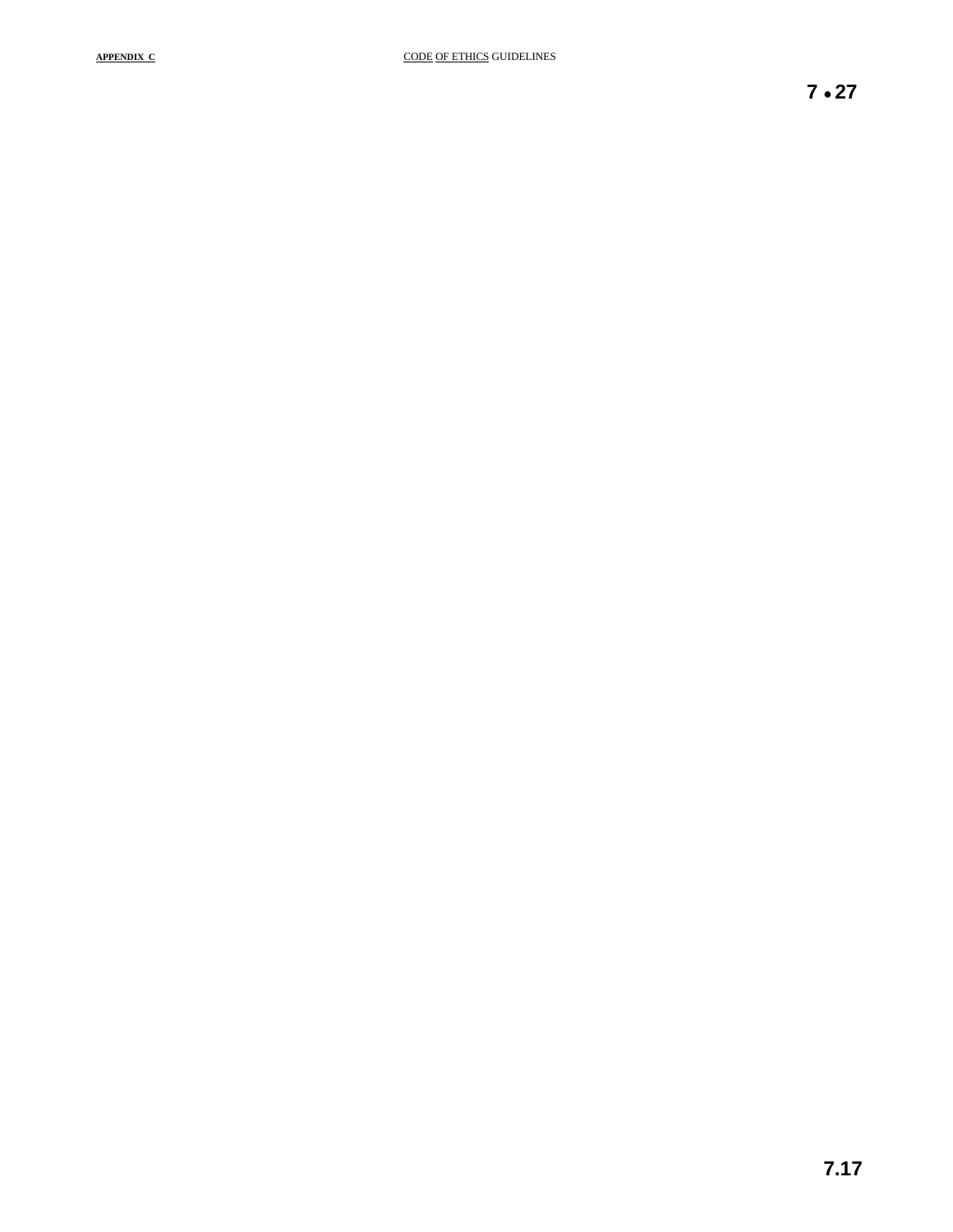**a-**

**a-**If members become a~vare of errors or

omissions in their ser~\*ices, the~\* should

report these to their superiors or clients immediately and work positively to remedy such errors and omissions.

Members have an obligation to provide timely notification and advice to their clients and employers when the~' believe a project ~~-ill not be successful.

Members involved in project management, contract supervision and field services should spend sufficient time on the job site and at subcontractor and suppliers' plants, to ascertain that the work is proceeding properly and expeditiously and with due regard for safety and the environment. Reports and progress estimates should reflect actual site conditions and progress. The interpretation of agreements and contract documents should be undertaken with fairness and impartiality.

The relationships of members with their associates should be friendly but independent and free from obligating gratuities.

All information received from a client or employer should be considered as confidential unless such information is in the public domain. Confidential information is privileged and proprietary and is loaned to a member only to facilitate the work. All confidential information received during professional services should be considered the exclusive property of its owner and should not be disclosed to others or used by the member except with the owner s specific approval. Particular care should be taken regarding trade practices that may be unique and identify the owner's special attributes.

When members use designs supplied by clients, the designs remain the property of the clients and should not be duplicated by the members for others without express permission from the first client.

Technical knowledge gained by an individual through exposure to the work environment is part of the member's experience and may be freely used in subsequent projects without consent from other parties.

Most but not all conflicts of interest arise out of business activities. Members should be careful in their business relationships in order that potential conflicts within their control are avoided. For example:

! **a member with** authority to recommend purchase of vehicles ought not own

stock in an automobile manufacturer.

! **a geoscientist in a management position in the exploration division of a** major oil company ought not hold stock in a seismic contractor.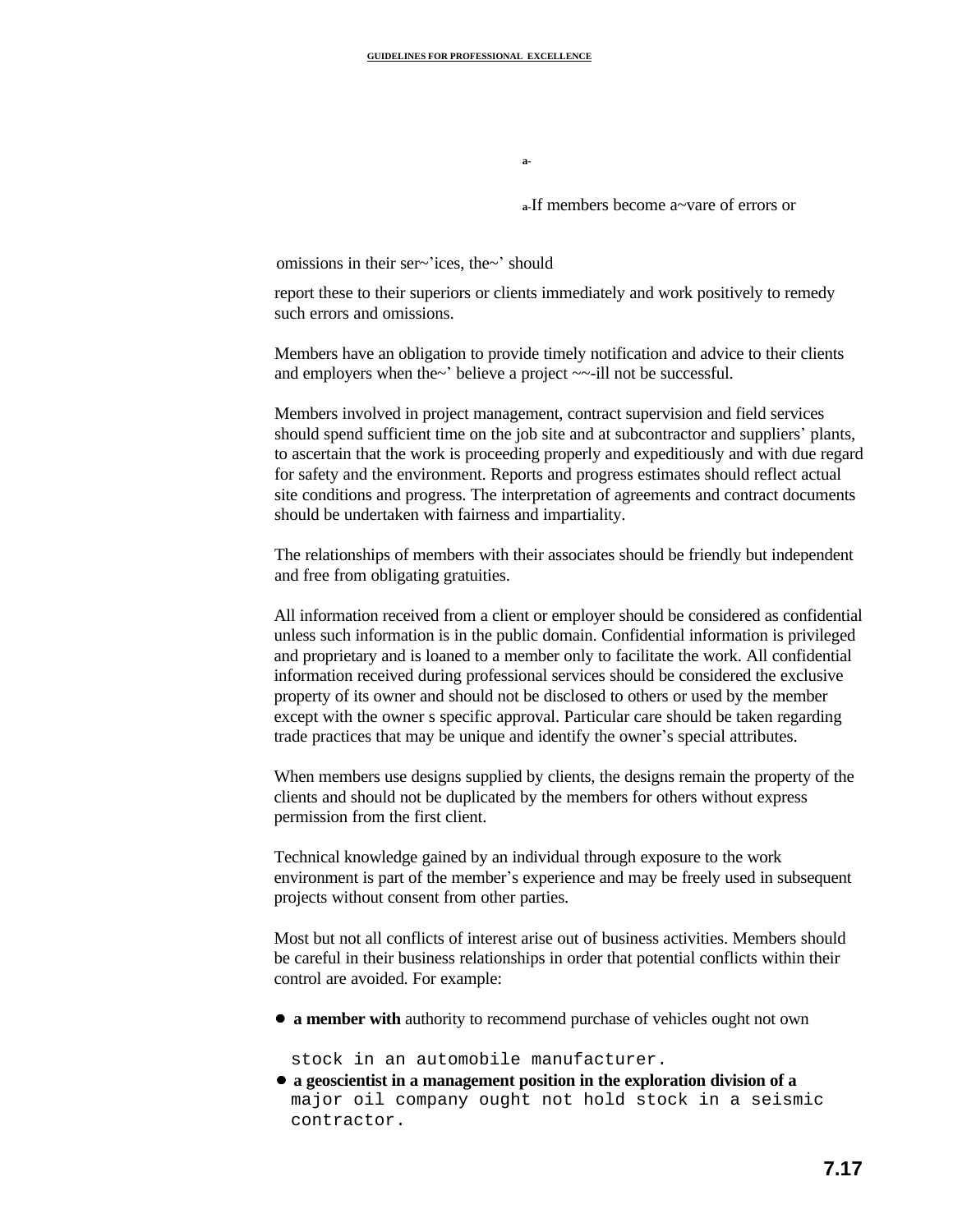$\bullet\,$  an engineer employed by a municipality ought not have an interest in a land developer operating in that municipality.

ASSOCIATION OF PROFESSIONAL ENGINEERS AND GEOSCIENTISTS OF BRITISH COLUMBIA

**7** ! **28**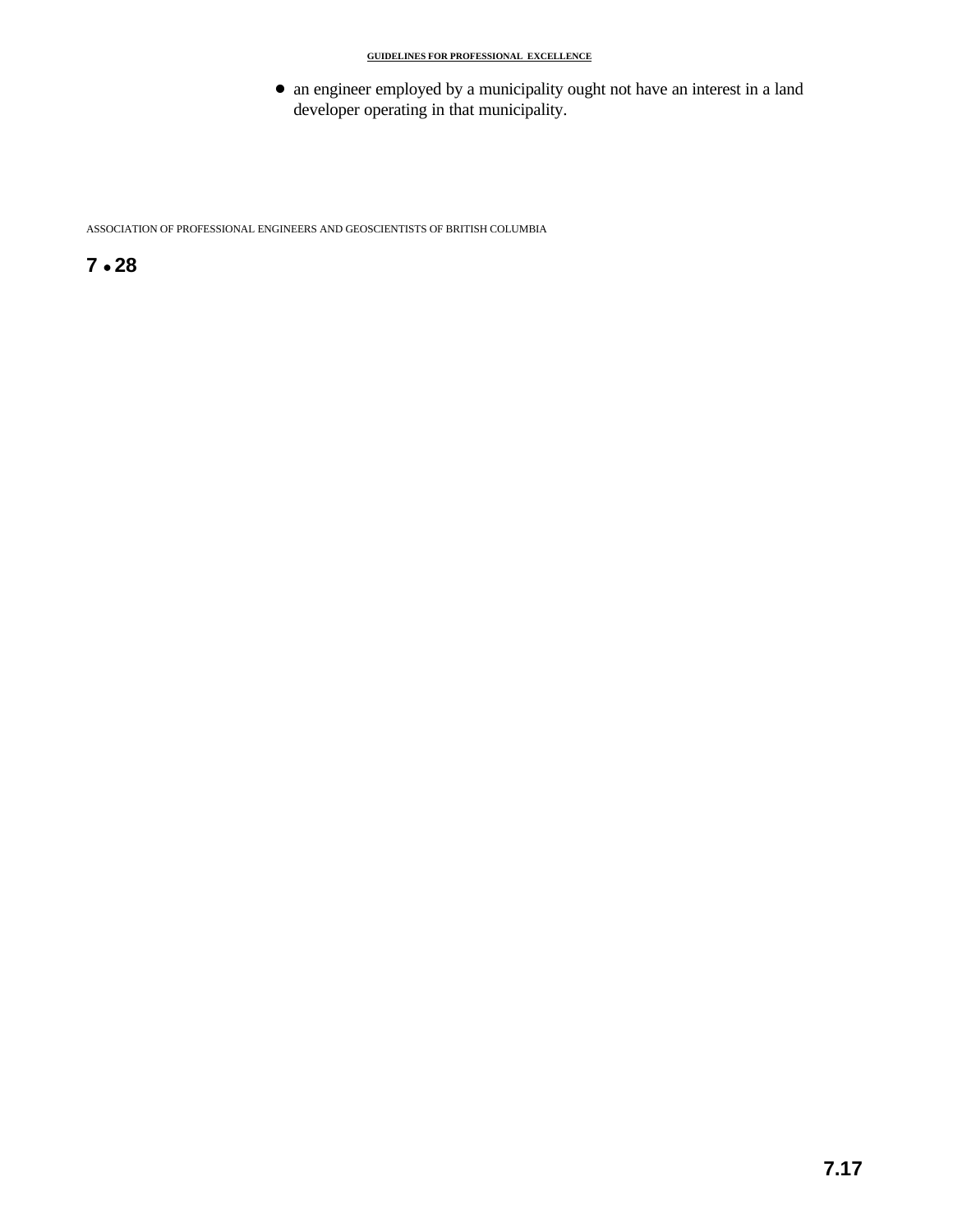**APPENDIX** C CODE OF ETHICS GUIDELINES

|              | • a member ought not actively participate in organizations, lobby groups or voluntary<br>committees detrimental to the employer's image and competitive position.                                                                                                                                                                                                                                                            |
|--------------|------------------------------------------------------------------------------------------------------------------------------------------------------------------------------------------------------------------------------------------------------------------------------------------------------------------------------------------------------------------------------------------------------------------------------|
|              | Conflict of interest extends to holdings of associates and to members of the<br>professional's immediate family including common-law spouse or companion. Where a<br>conflict exists a member should take steps to mitigate it, including recommending<br>the engagement of another professional to oversee the work. Such mitigation does not<br>however erase the conflict – the best conduct is avoidance.                |
|              | As long as an outside activirx' (moonlighting) does not conflict in anx' wax' with the<br>employer or the member's ability to perform his/her duties in either occupation,<br>notification to the employer is voluntary. If conflict arises then notification is<br>recommended and a decision regarding continuance or adjustment should be made.                                                                           |
|              | Precise rules in conflict of interest are not possible. Members should use their<br>conscience and sense of honour for guidance. In any Inquiry the Discipline Panel will<br>seek to knoxy the total circumstances surrounding the alleged conflict in order to<br>adjudicate and will give weight to any signs of subterfuge.                                                                                               |
| Principle 5: | uphold the principle of appropriate and adequate compensation for the                                                                                                                                                                                                                                                                                                                                                        |
|              | performance of engineering and geoscience work.                                                                                                                                                                                                                                                                                                                                                                              |
|              | <b>Guidelines:</b>                                                                                                                                                                                                                                                                                                                                                                                                           |
|              | While they should be fairly remunerated for their services, members are expected<br>(a)<br>to put serx'ice above gain, excellence above quantity, rewards of self-expression<br>above any pecuniary incentive, and a code of honour above competitive spirit.<br>Notwithstanding the foregoing, members in a supervisory role over other<br>professionals should strive to ensure that compensation is appropriate and fair. |
|              | Members should not undertake an engineering or geoscience engagement on a<br>(b)<br>contingent fee basis.                                                                                                                                                                                                                                                                                                                    |
|              | Members should not submit any proposal to secure an engagement or assignment<br>(c)<br>with a firm price or estimated cost lower than the realistic<br>expected full estimated cost of the proposed engagement.                                                                                                                                                                                                              |
|              | Members should not offer to pay or agree to pay, either directly or indirectly, any<br>(d)<br>commission, political contribution, gift or other                                                                                                                                                                                                                                                                              |

considerations in order to secure work. **ASSoCIATIoN OF PROFESSIONAL ENGINEERS AND GEosCIENTISTs OF BRITISH COLUMBIA**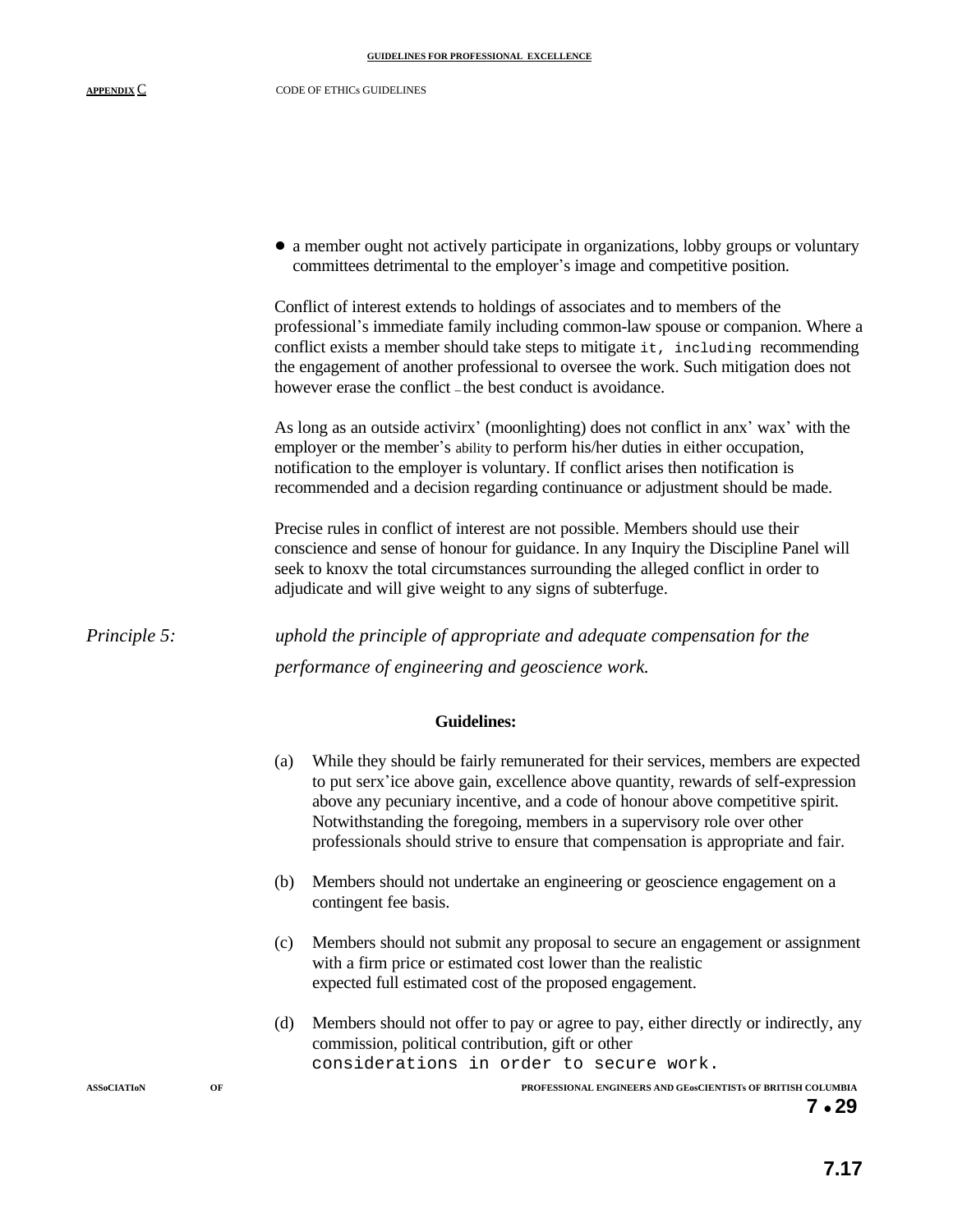**GUIDELINES FOR PROFESSIONAL EXCELLENCE**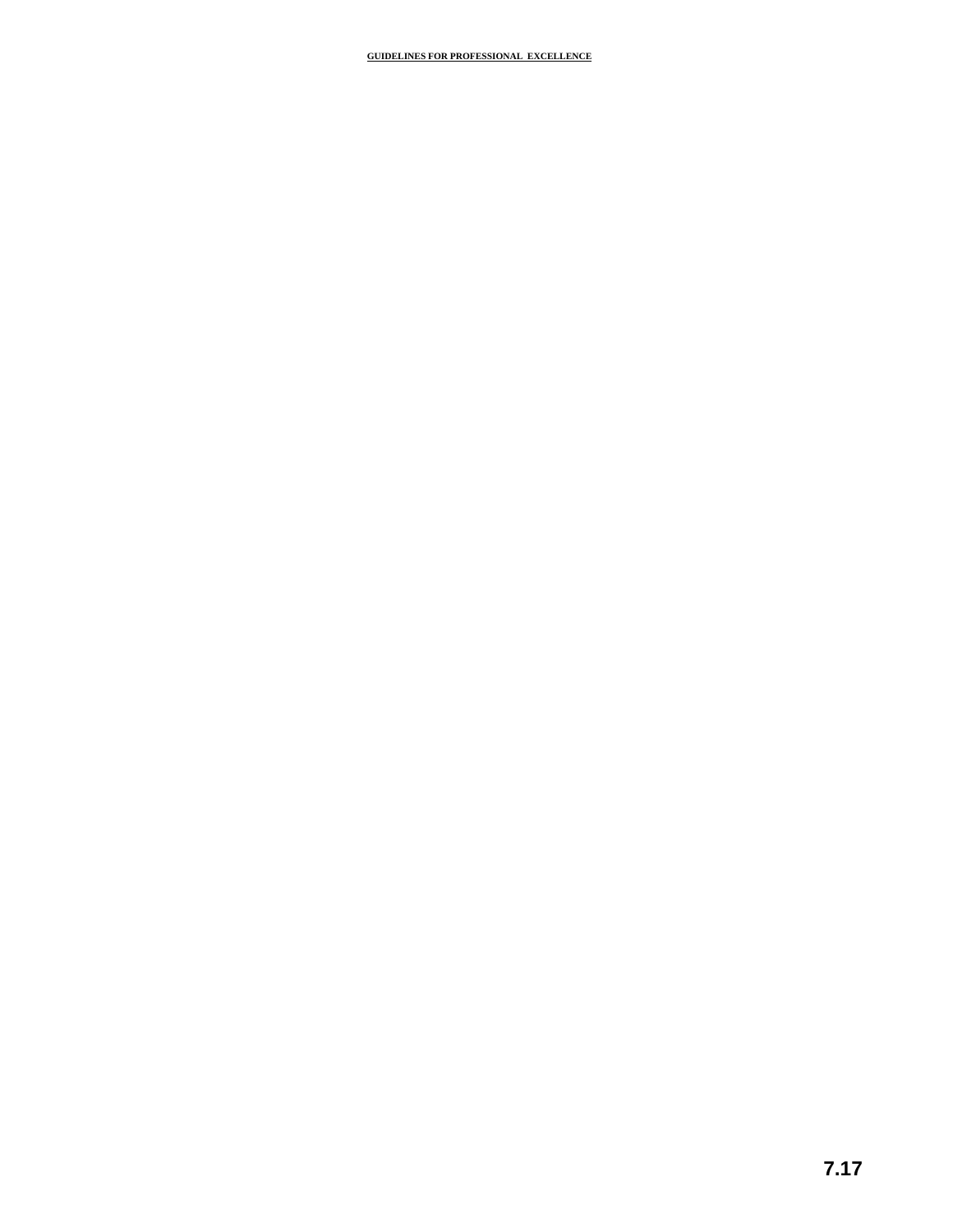|              | (e) | Members should not accept compensation, financial or otherwise, from more than<br>one interested party for the same ser~'ice, or for services pertaining to the same<br>work, unless there is full disclosure to, and consent of, all interested parties.                                                                                                                                      |
|--------------|-----|------------------------------------------------------------------------------------------------------------------------------------------------------------------------------------------------------------------------------------------------------------------------------------------------------------------------------------------------------------------------------------------------|
|              | (f) | Members should not accept financial or other considerations, including free<br>services, from material or equipment suppliers as a reward for<br>specifying their product.                                                                                                                                                                                                                     |
|              | (g) | Members should not accept commissions or allowances, directly or indirectly,<br>from contractors or other parties dealing with their clients or employers in<br>connection with work for which they are responsible.                                                                                                                                                                           |
|              |     | <b>Commentary:</b>                                                                                                                                                                                                                                                                                                                                                                             |
|              |     | Members should determine fees by reference to the scope of work and level of service<br>required to perform the task satisfactorily. Cutting fees to an extent that would result in<br>the rendering of an incompetent or dangerous service is unethical.                                                                                                                                      |
|              |     | Contingent fee arrangements are inappropriate as the judgment of the member may be<br>affected by the size of the fee; e.g. zero in the case of an unsatisfactory conclusion or<br>disproportionately high in other situanons.                                                                                                                                                                 |
|              |     | Services offered at less than cost as a "loss leader" in order to secure future work is<br>strongly discouraged, particularly where the services might have an effect on quality of<br>the work and the feasibility of the future project. If a "loss leader" is offered, the<br>potential client should be made aware of this together with the member's expectations<br>for the future work. |
| Principle 6: |     | keep themselves informed in order to maintain their competence, strive to<br>advance the body of knowledge within which they practice and provide<br>opportunities for the profrssional development of their associates.                                                                                                                                                                       |
|              |     | <b>Guidelines:</b>                                                                                                                                                                                                                                                                                                                                                                             |
|              | (a) | Members should ensure that their competence is maintained throughout their<br>careers by remaining abreast of developments and knowledge in their area of<br>expertise. This requires a personal commitment to ongoing professional<br>development and continuing education.                                                                                                                   |
|              | (b) | In addition to maintaining their                                                                                                                                                                                                                                                                                                                                                               |

- own competence, members should endeavour to contribute to the advancement of the body of knowledge within their areas of expertise.
- (c) Members have a special obligation to demonstrate understanding,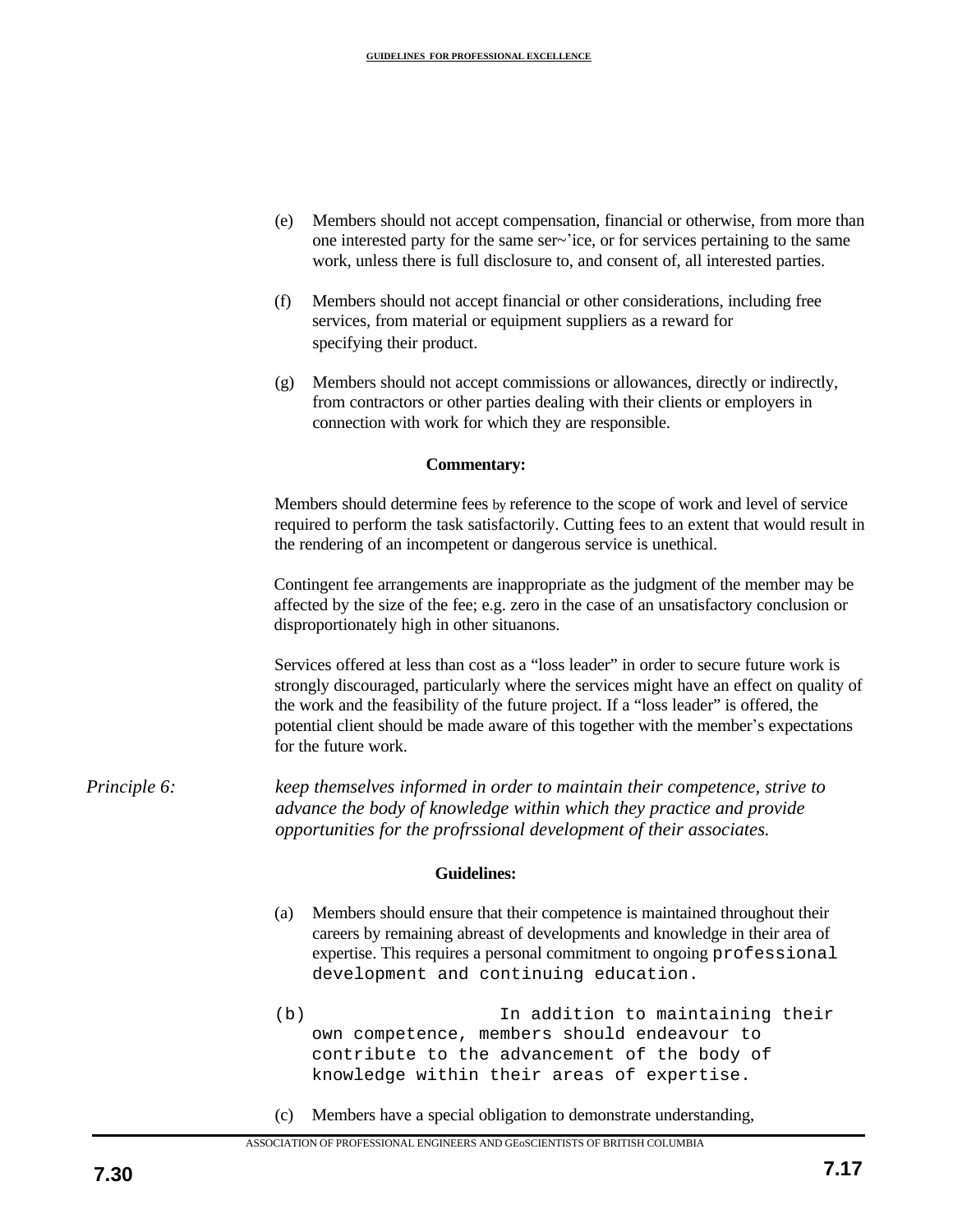professionalism and technical expertise to membersin- training under their supervision.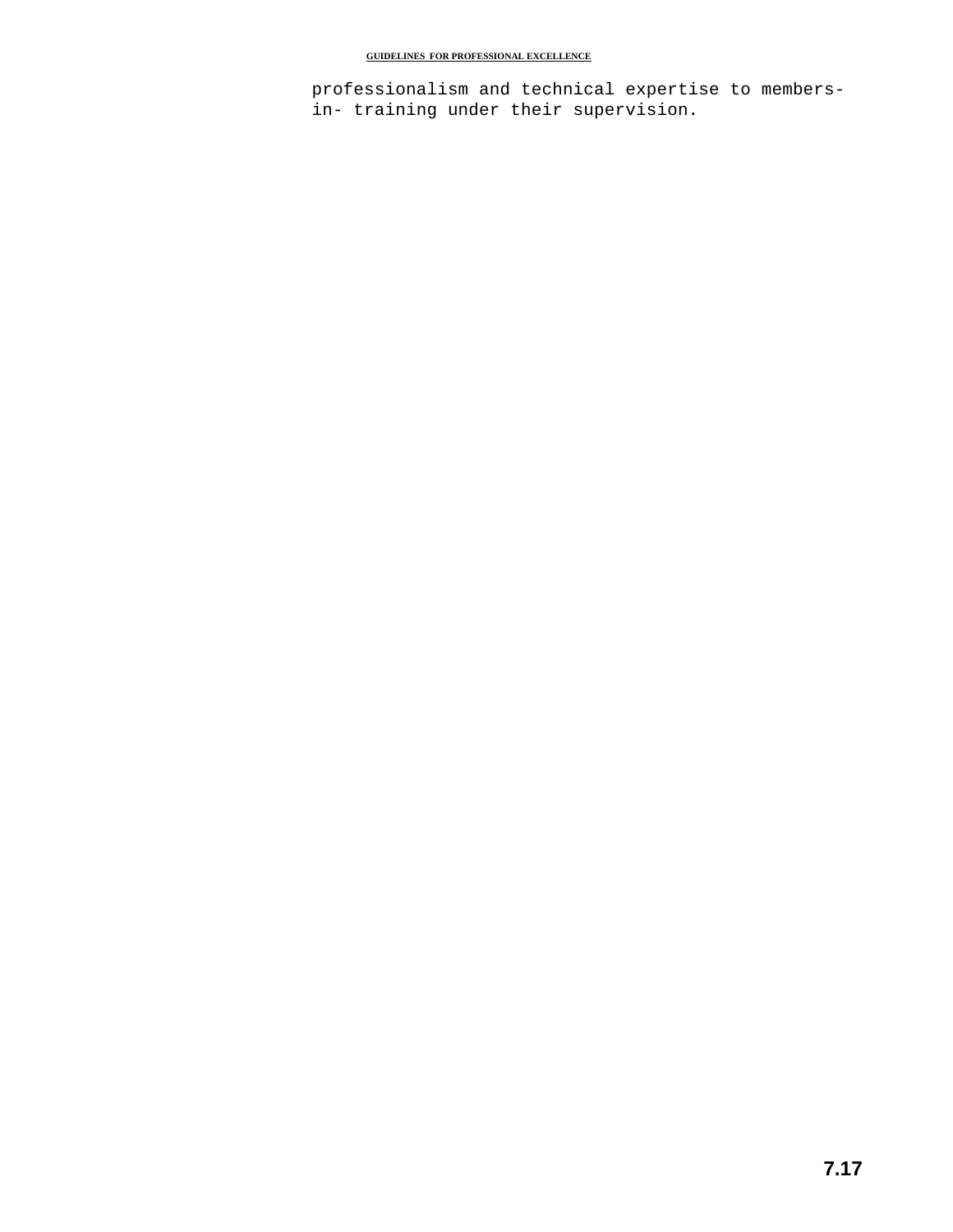**APPENDIX** C CODE OF ETHICS GUIDELINES

(d) Within the framework of the practice of their profession, members are expected to participate in providing opportunities to further the professional development of their subordinates and colleagues.

### **Commentary:**

Should there be a technologically driven or individually motivated shift in the area of technical activity, it is a member\*s duty to attain and maintain competence in all areas of involvement.

Members are free to tackle new challenges and learn new skills through their work as long as successful completion of the assignment is not jeopardized, and honesty is maintained with the client or employer.

Where members render services based on computer programs, they should do so only after taking steps to thoroughly understand the program, its underlying assumptions and its limitations.

Members should actively participate in technical and professional development seminars, continuing education programs and the presentation of papers at professional meetings. They should contribute to the dialogue fostered by their professional journals and support instructional activities in their area of involvement.

Members should contribute to professional growth of members-in-training by asking for, and expecting, the thorough performance of assigned tasks, followed by constructive review of the quality of their work and general performance.

Duties assigned to members-in-training should make use of their training and experience and give them maximum exposure to the knowledge of experienced members, which would include informal discussions with senior members on ethical dilemmas, individual employment interests and professional growth to maintain an upto-date and competitive capability to serve employers, clients and the public.

Members-in-training should be encouraged to participate in professional development seminars, continuing education programs and the presentation of papers at professional meetings.

Members-in-training should be assisted in their advancement through teaching and thoughtful supervision, and encouraged to become registered when they demonstrate adequate qualifications.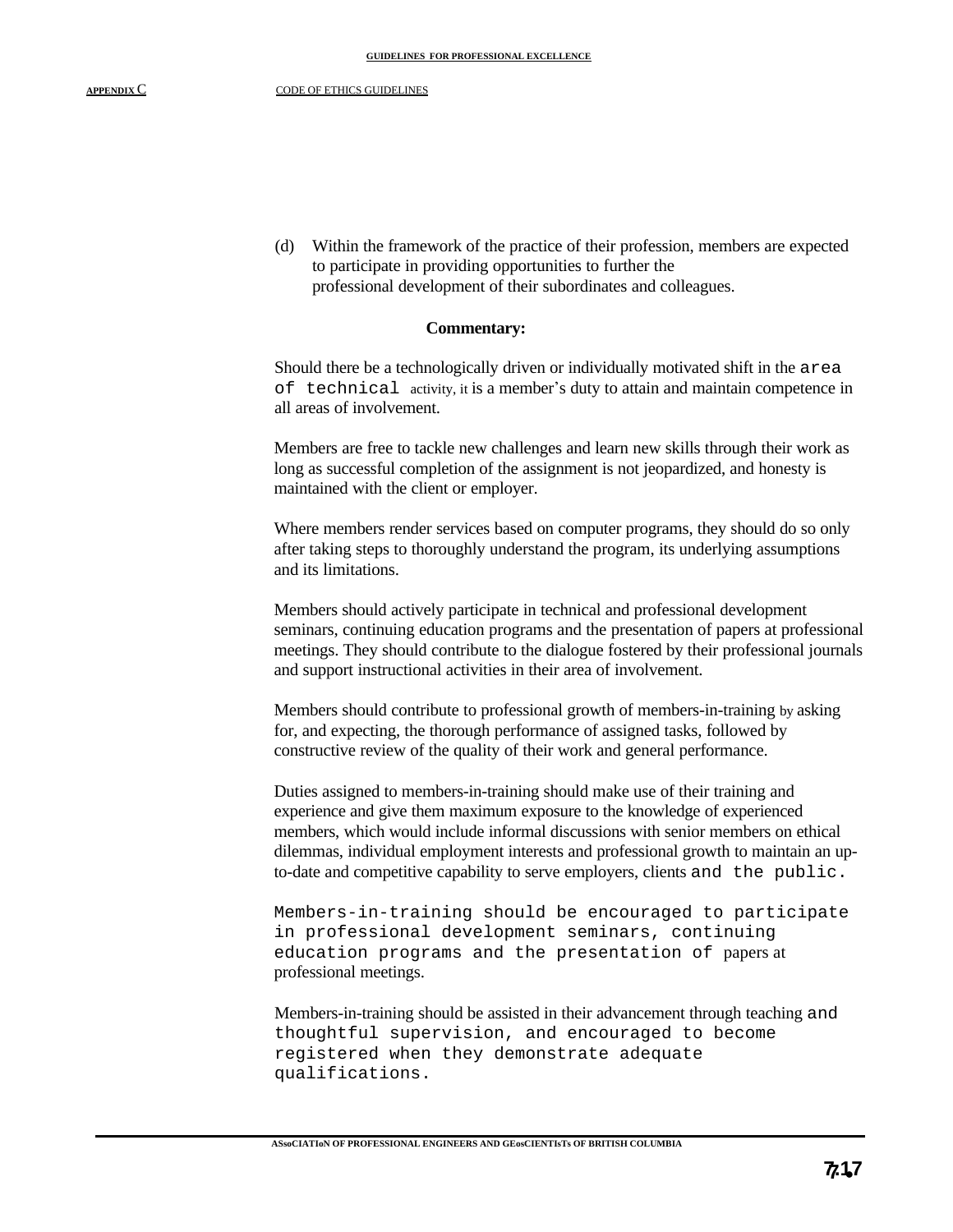*Principle* 7: *conduct themselves with fairness, courtesy and good faith towards clients, colleagues and others, give credit where it is due and accept, as well as give, honest and fair profrssional comment.*

# **Guidelines:**

- (a) Members should not maliciously injure the character or the prospects of business of another member or other individual, being as careful with a colleague\*s reputation as with their own. Unless convinced that responsibility to the community demands it, they should not express professional opinions that reflect on the ability or integrity of another person or organization.
- (b) Members should exercise restraint when commenting upon the work of another member.
- (c) Members should not, except in cases where review is usual and anticipated, evaluate the work of a fellow member without the knowledge of and after communication with that member where practicable.

# **Commentary:**

Contacting a member whose work is to be reviewed is not only a professional courtesy but also provides the opportunity for the exchange of pertinent information that would assist in the review If the results of such a review demonstrate safety or environmental concerns, it is recommended that the member responsible for the work be contacted again to review these concerns in order to provide him or her with an opportunity to comment prior to further action (see also Principle 9). It is recommended all oral communication be confirmed in writing.

If a client requests a review of the work of a member and further stipulates that this member not be contacted, the client should be advised that these instructions are contrary to the spirit and intent of the APEGBC *Code of Ethics.*

Members are entitled to review and evaluate the work of other members when so required by their employment duties and when the experience and knowledge are appropriate. For an adequate review, it may be important to be aware of the nature and conditions attached to the assignment handled by the first member. Open communication should exist between the two members so that underlying assumptions are understood by the reviewing member, and so that the first member has an opportunity to respond to any comments or criticisms.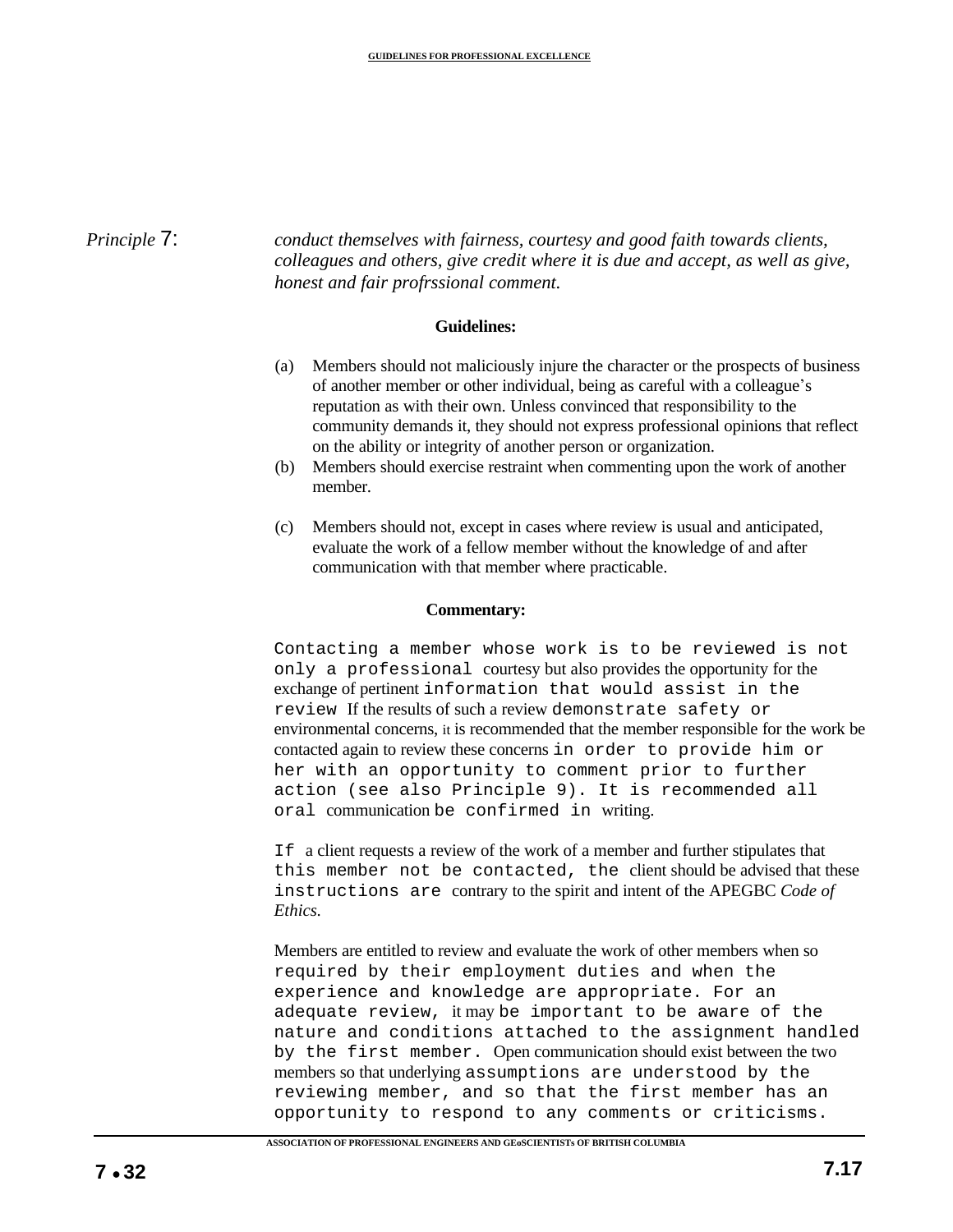If a document is simply being read for information it is not being evaluated. The essence of evaluating is that the document be read in a critical manner and the statements be confirmed or rejected by the reader. This process of criticism is not limited to the obvious formal full techniques of analysis and calculation; it can be quite informal and based simply upon experience.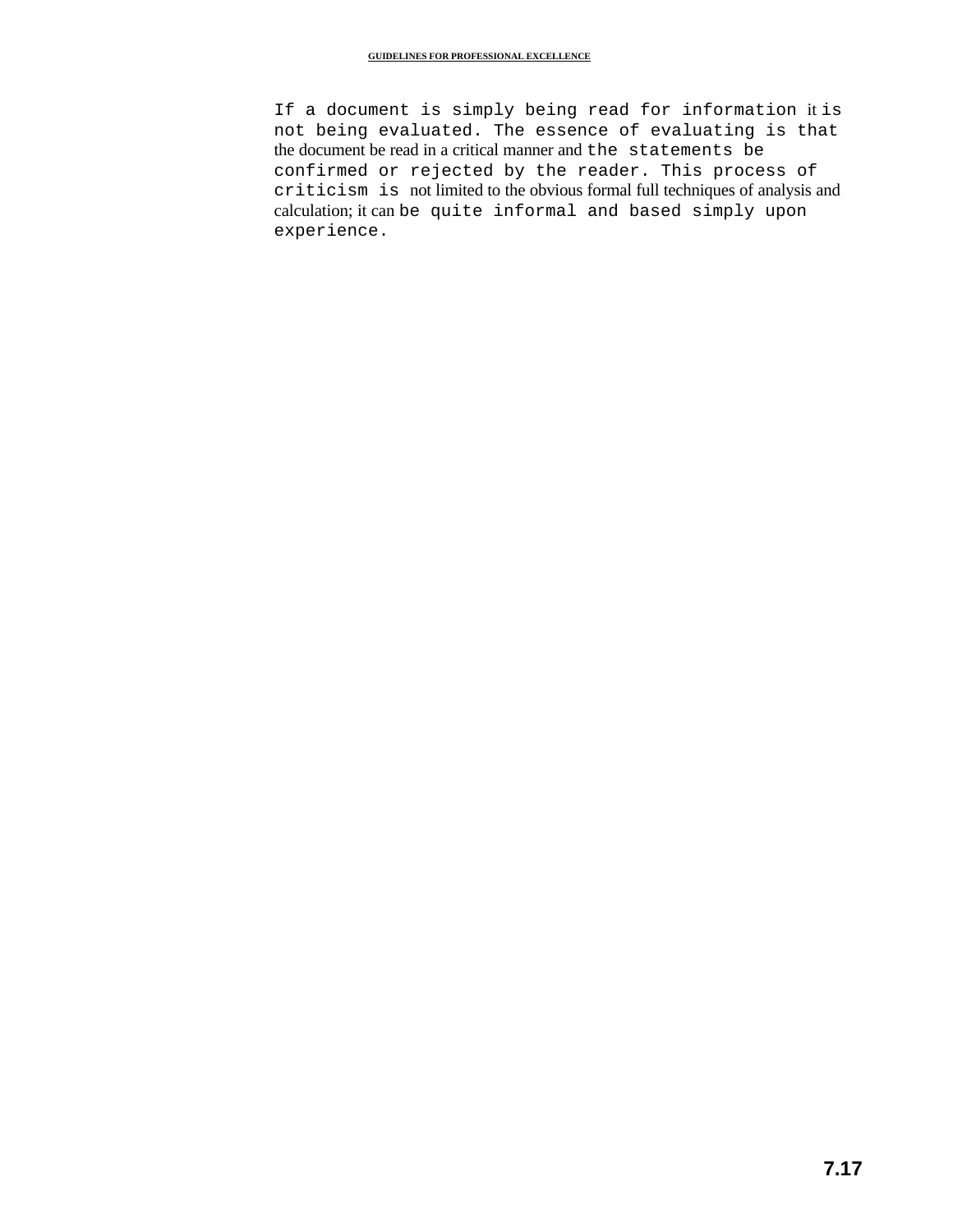#### APPENDIX C CODE OF ETHICS GUIDELINES

# **Guideline:**

(d) Members should not attempt to supplant another member in a particular employment after becoming aware that definite steps have been taken

toward the other's engagement.

#### **Commentary:**

Members, when accepting assignments, should ensure this subject is introduced in pre-contract discussions. The~\* should not continue to seek employment on a specific engagement after being advised that another member has been selected.

#### Guideline:

(e) Members should not use the advantages of a salaried position to compete unfairly with another member.

#### **Commentary:**

Members should not engage in outside engineering or geoscience work to an extent prejudicial to their salaried position.

Members should not use the influence of a salaried position to direct clients to an engineering or geoscience office in ~vhich they have a financial interest.

Members should not use equipment, supplies, laboratory or office facilities of their employer to carry on outside practice without the employer's consent.

### **Guidelines:**

- (f) Members should not compete improperly by reducing charges to underbid a fellow member after having been informed of that member's charge.
- (g) Members, when using designs supplied by a client or by a consultant, should recognize and protect the ownership of the designs by the client or consultant and refrain from duplicating them for others without express permission.
- (h) Members, before undertaking xvork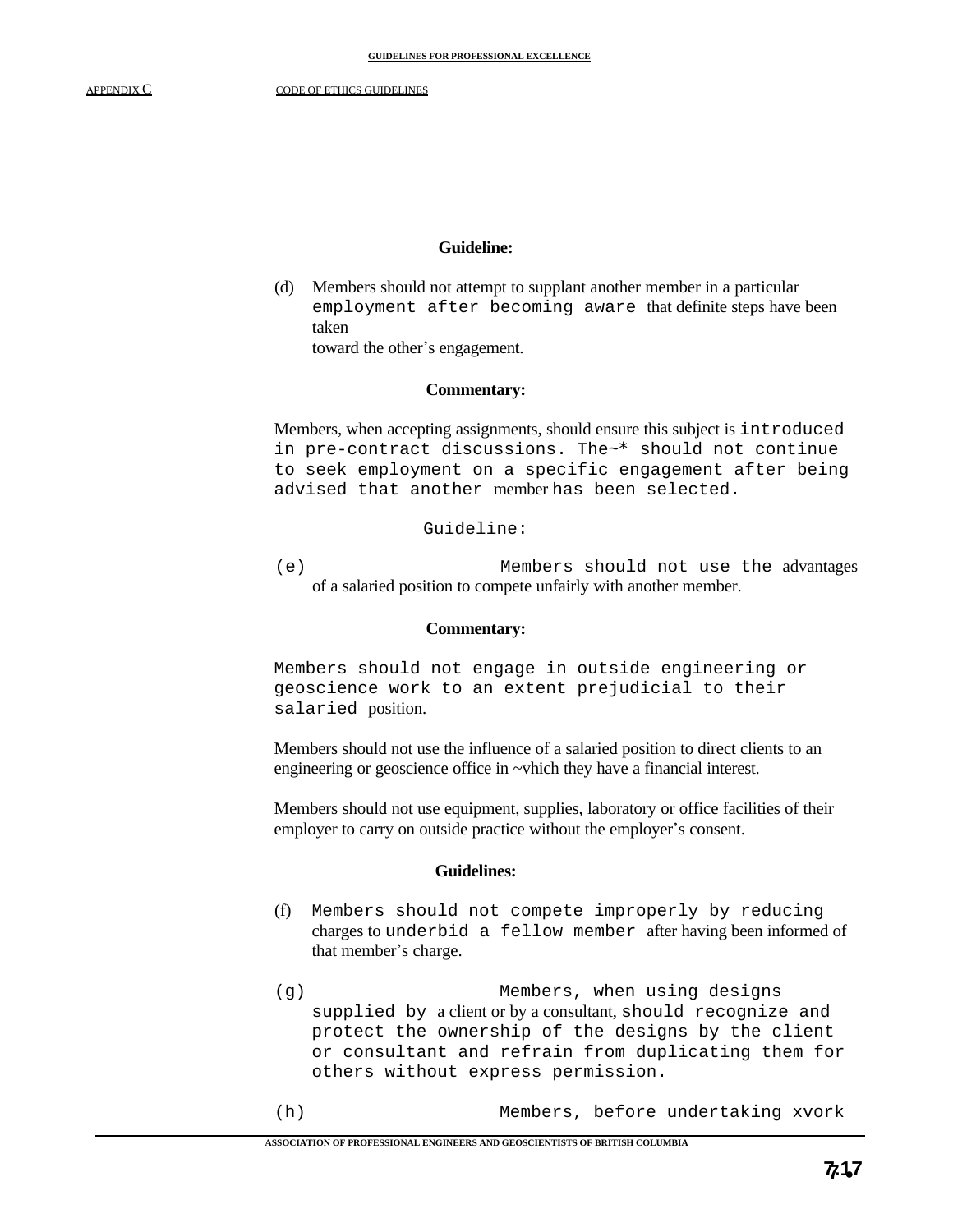for others that involves improvements, plans, designs, inventions or other records which may be copyrighted or patented, should attempt to enter into an agreement regarding the ownership of such copyrights or patents.

- (i) Members should provide, when requested, a frank but private appraisal of employees or of members being considered for employment.
- (j) Members should not use an association with a nonmember, a corporation or a partnership as a "cloak" for unethical acts or to avoid acceptance of personal responsibility for members\* acts.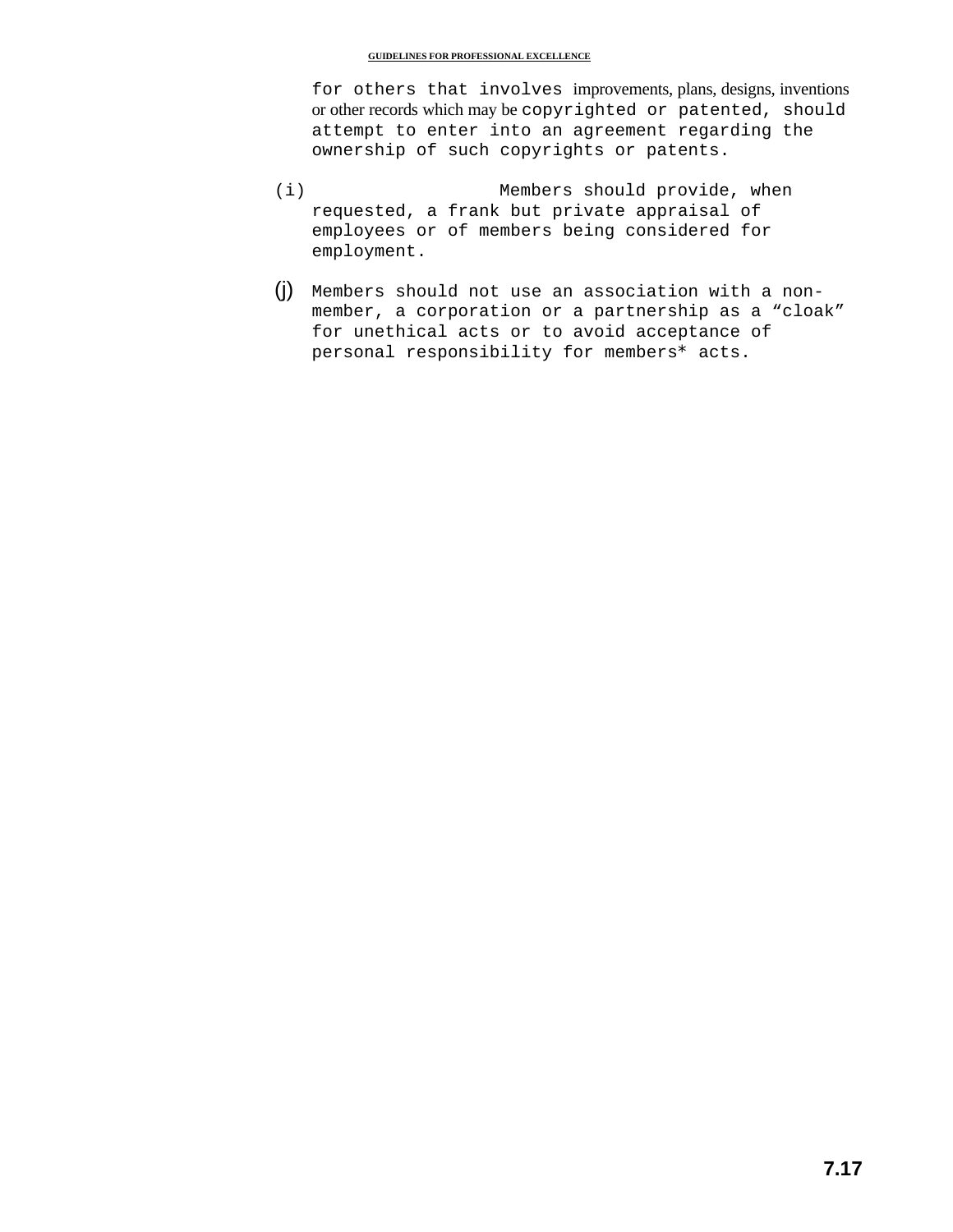(k) Members should refrain from distorting or altering facts in an attempt to justifr decisions or avoid responsibilities.

**a-**

- (I) Members should advise the client or employer when it appears that a project will not be in the best interests of the client, employer or the public.
- (in) Whenever possible, members should acknowledge contributions of others for work with which the member is associated and name those who were individually responsible for designs, inventions, writings or other accomplishments.
- (n) Members should be open and receptive to new approaches or criticisms offered in a positive vein, and not unduly defensive regarding preconceived positions.
- (o) Members may promote and advertise their work or abilities pro~'ided that:
	- the advertising preserves the public interest by reporting accurate and factual information which neither exaggerates nor misleads,
	- the advertising does not impair the dignity of the members or their professions,
	- the statements do not convey criticism of other members directly or indirectly.
- (p) Members should endeavour to provide prospective engineering or geoscience employees with complete information on working conditions and proposed status of employment and, after employment, keep them informed of any changes in such conditions or status.
- *Principle 8: present clearly to employers and clients the possible consequences if profrssional decisions or judgments are overruled or disregarded.*

# **Commentary:**

Members may occasionally find themselves in a situation where their recommendation is being questioned by their employer, client, or another expert.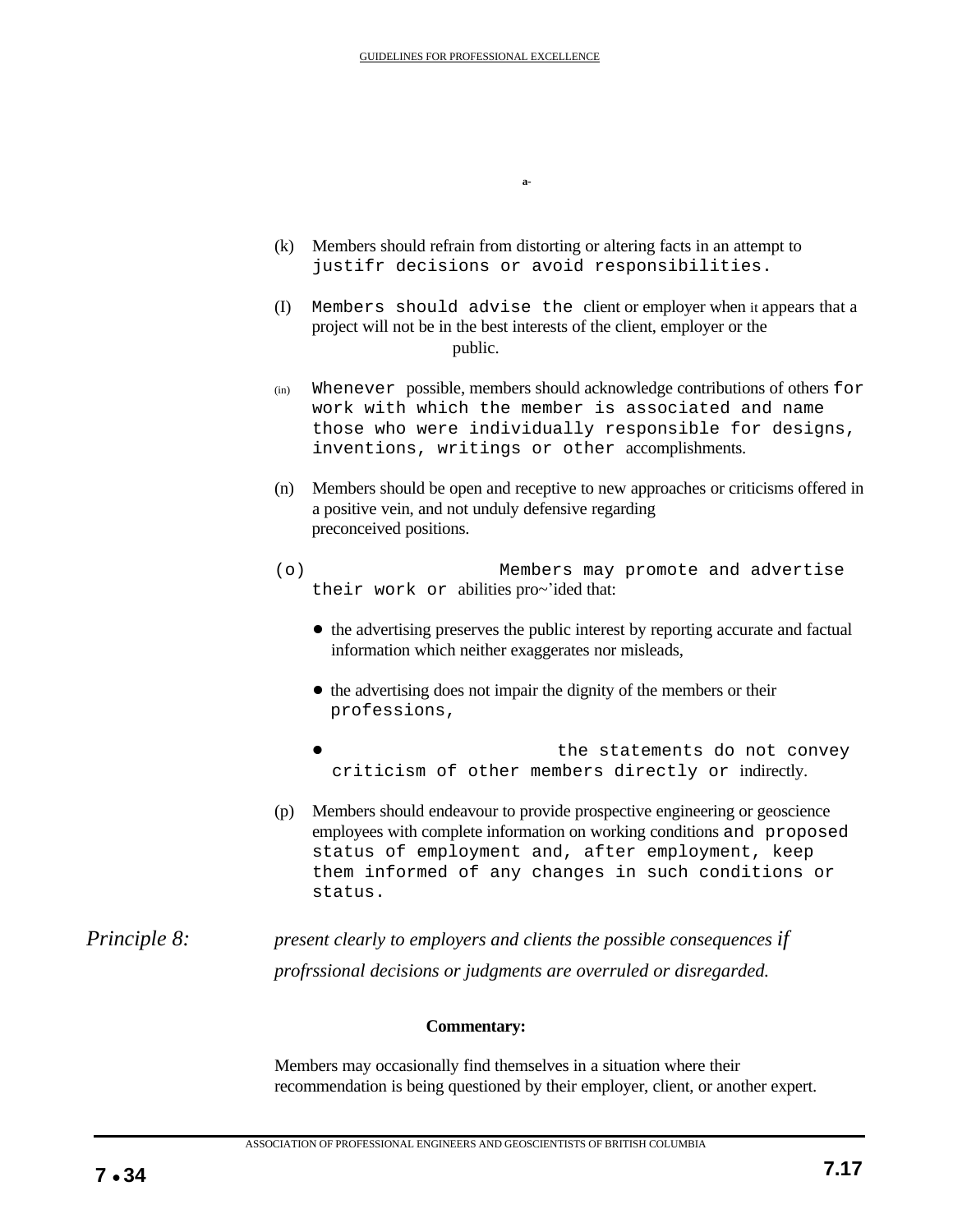When the disagreement is between two members, the duty of the individual who bears professional responsibility for the recommendation is to. ensure that the facts and recommendations are correct and that the information and assumptions are laid out simply and lucidly. This should be done both in writing and by personal contact for contentious issues. If the senior member chooses to overrule the other member\*s recommendation, in full knowledge of its basis, the senior member consciously takes responsibility.

A member has continuing obligations although his or her recommendations may be overruled by others.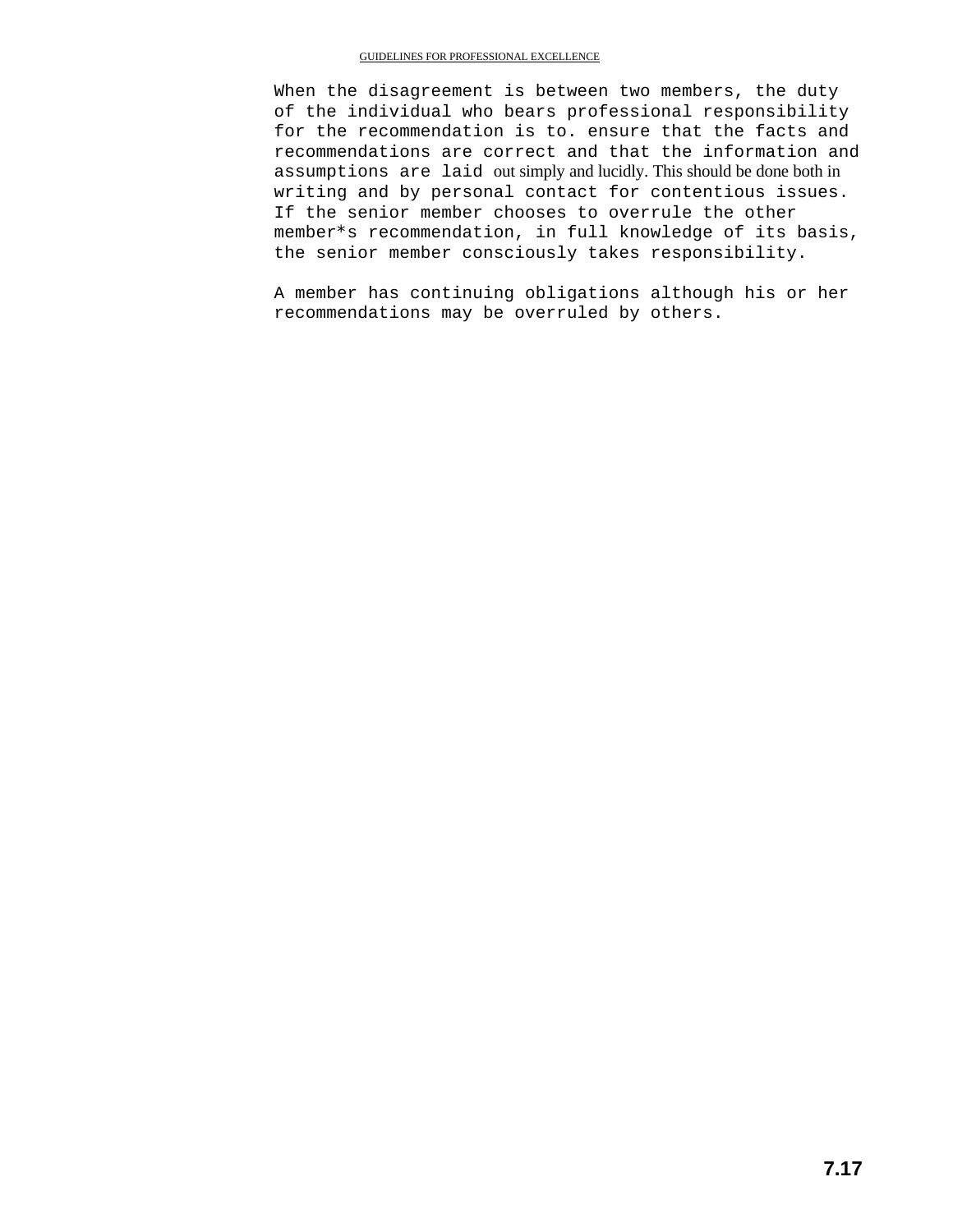When members find themselves in a situation where their recommendation is being questioned by a non-member, an additional element of difficulty is introduced. The non-member may lack the technical sophistication to appreciate both the rationale of the recommendation and the potential consequences of fallure to accept the recommendation. In such instances the member should make all reasonable efforts to ensure that an appropriate decision is made. The member remains the last line of defence for the public welfare.

When a client or employer makes a decision that adversely affects the public interest and is contrary to the recommendation of the member, the client or employer should be informed of the consequences of the decision. If the client or employer is unavailable or unresponsive, the member should notify the appropriate regulatory authorities who have the ability to evaluate the concerns and the power to suspend activities until the technical issue is resolved.

# *Principle 9: report to their association or other appropriate agencies any hazardous, illegal or unethical professional decisions or practices by engineers, geoscientists, or others.*

#### **Guideline:**

(a) The actions of non-members as well as members should be considered and commented on if they would result in an illegal situation or hazardous condition.

# **Commentary:**

Through informal contact, normal working relationships, or special circumstances such as design reviews, one member may develop the opinion that the work of another member is deficient. The inadequacies may arise from unskilled practice and/or unprofessional conduct.

If the immediate physical safety of the public is in jeopardy, speedy notification of the owner, operator or appropriate regulatory authorities is the immediate duty of the member. So that a full investigation may either substantiate or dismiss the concern, notification to the Registrar of the Association is the member\*s next duty. Prompt notification is necessary to prevent potential harm to the public through the continuation of unacceptable engineering, or geoscience practices. Members have a responsibility to be aware of hazards to society created by their profession, and also have a responsibility to report unethical practice so it may be dealt with through the disciplinary process.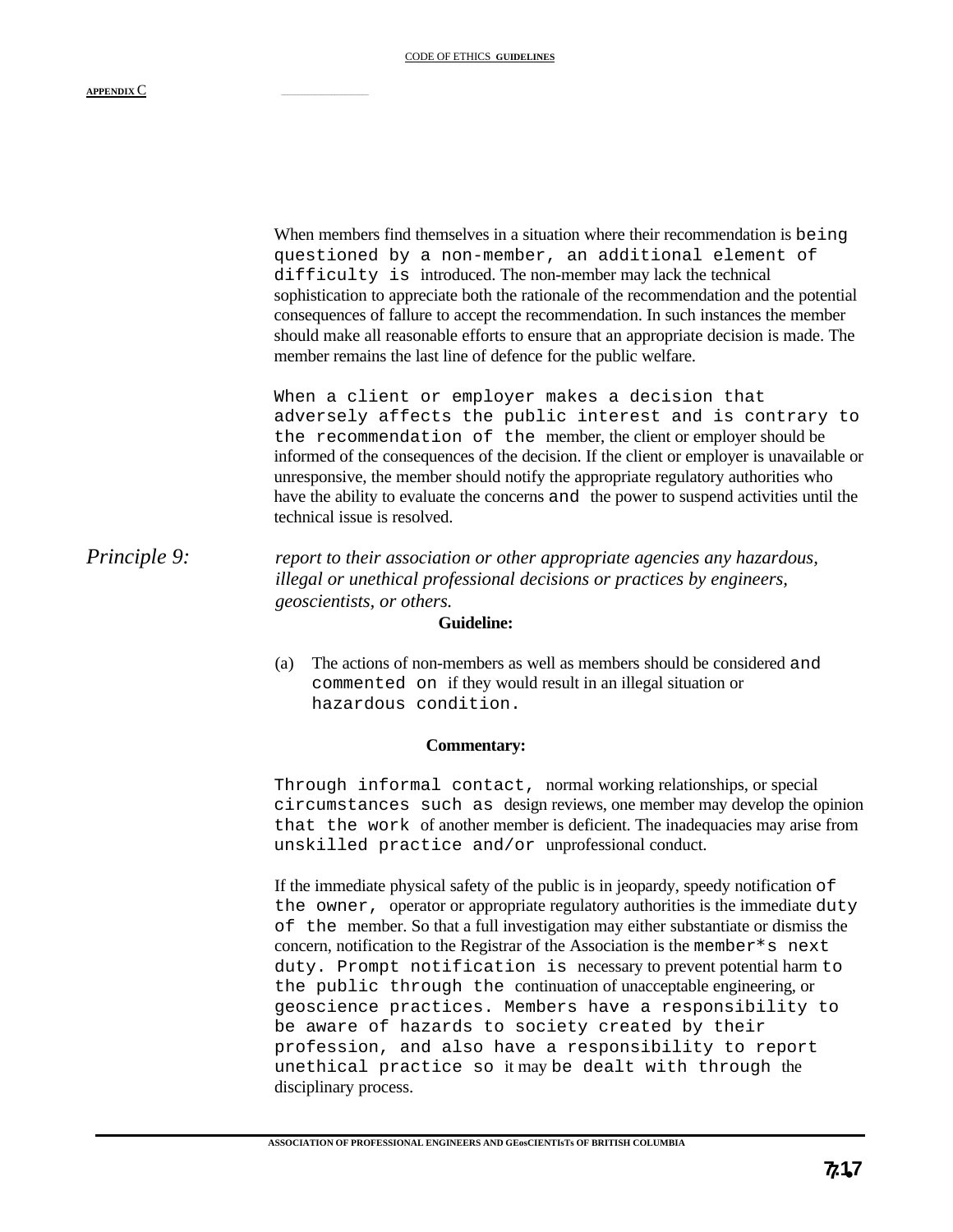Some hazards are slow to develop, yet are of potentially greater hazard, such as chemical waste disposal. Such actions should be reviewed with the same concern for maximum public protection and minimum environmental impact.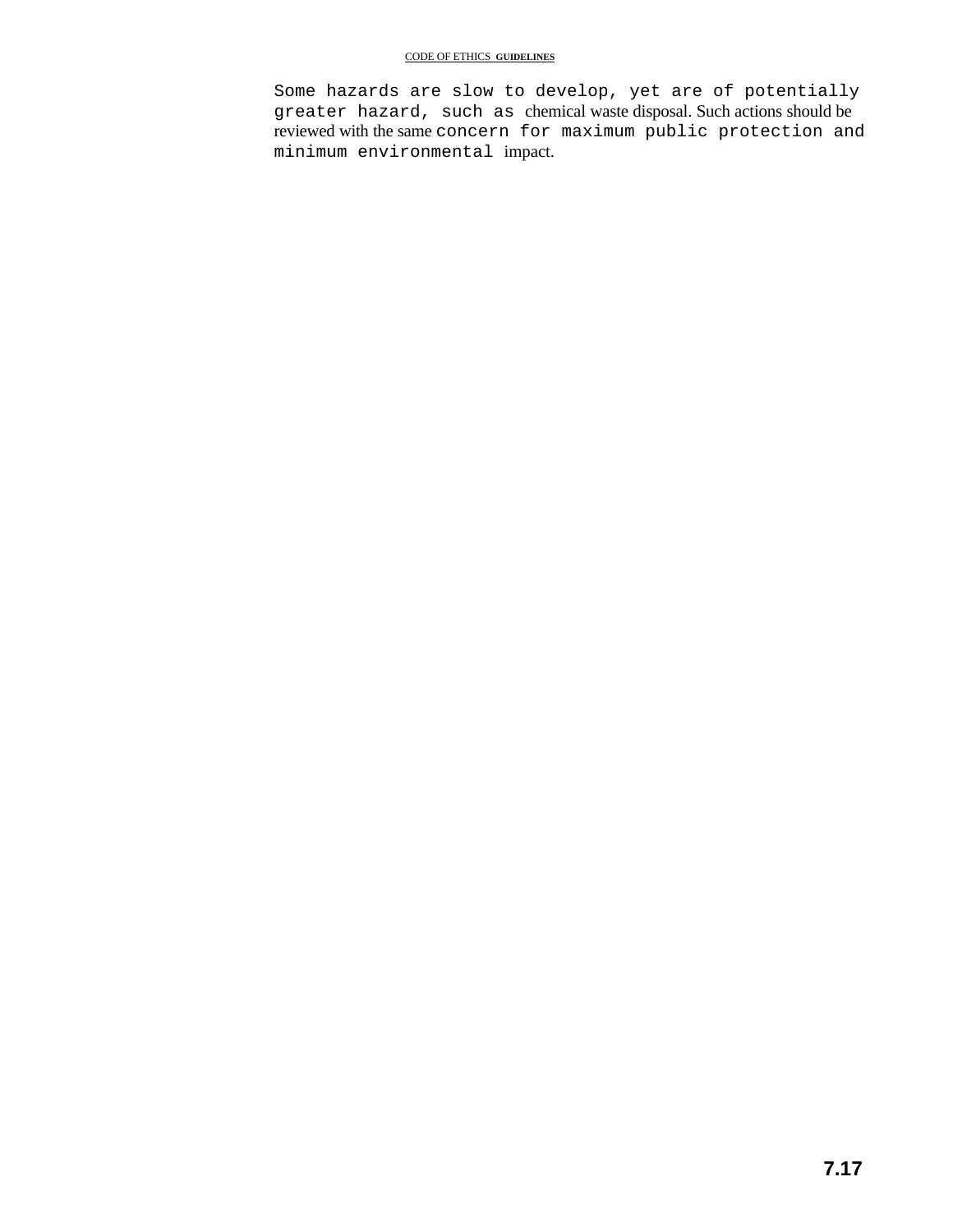A conflict may develop when a member has been retained to assist in litigation and forms the opinion that another member has acted unprofessionally. To report to the authorities during the course of litigation, if there is no imminent danger to the public, would violate rules of legal privilege and confidentiality. Once the litigation has been determined, either by final judgment or settlement, the member should ascertain whether the client has any objection to reporting the unprofessional conduct. If the client objects, the member is in a conflict of interest, and should seek advice from the Association or from the member\*s own lawyer.

Ignoring unprofessional practices, either for expediency or sympathy, may indirectly endanger the public and certainly circumvents the responsibility of self-regulation that has been granted to the Association. Intentionally refraining from reporting substantive breaches of the Code of Ethics on the part of another member of APEGBC therefore constitutes unprofessional conduct.

*Principle 10: extend public knowledge and appreciation of engineering and geoscience and protect the profrssion from misrepresentation and misunderstanding.*

#### **Commentary:**

The image of a member in the mind of the general public is the result of an amalgam of inputs. These vary from the image of the engineering students at universities; heroes or otherwise in novels, movies and television programs; to friends, relatives and teachers, etc. who are members. The members of our profession are role models and images of our profession. What you do, what you say, the manner in which you communicate, are all absorbed by children, young adults, and non-member associates and friends. Their image of a member is thus the result of this composite character and personality.

The public\*s appreciation of what members are, and what engineering and geoscience work is, also depends on what we as members of these professions understand ourselves to be. Drawing the public\*s attention to the good that our profession has provided for the public in the way of good roads, clean water, safe sewage disposal, etc. can only help reinforce the "positive" image of the professions.

However, the individual member should also be ready to defend the professions in the light of unfair or defamatory comments. If you do not know the facts, do not compound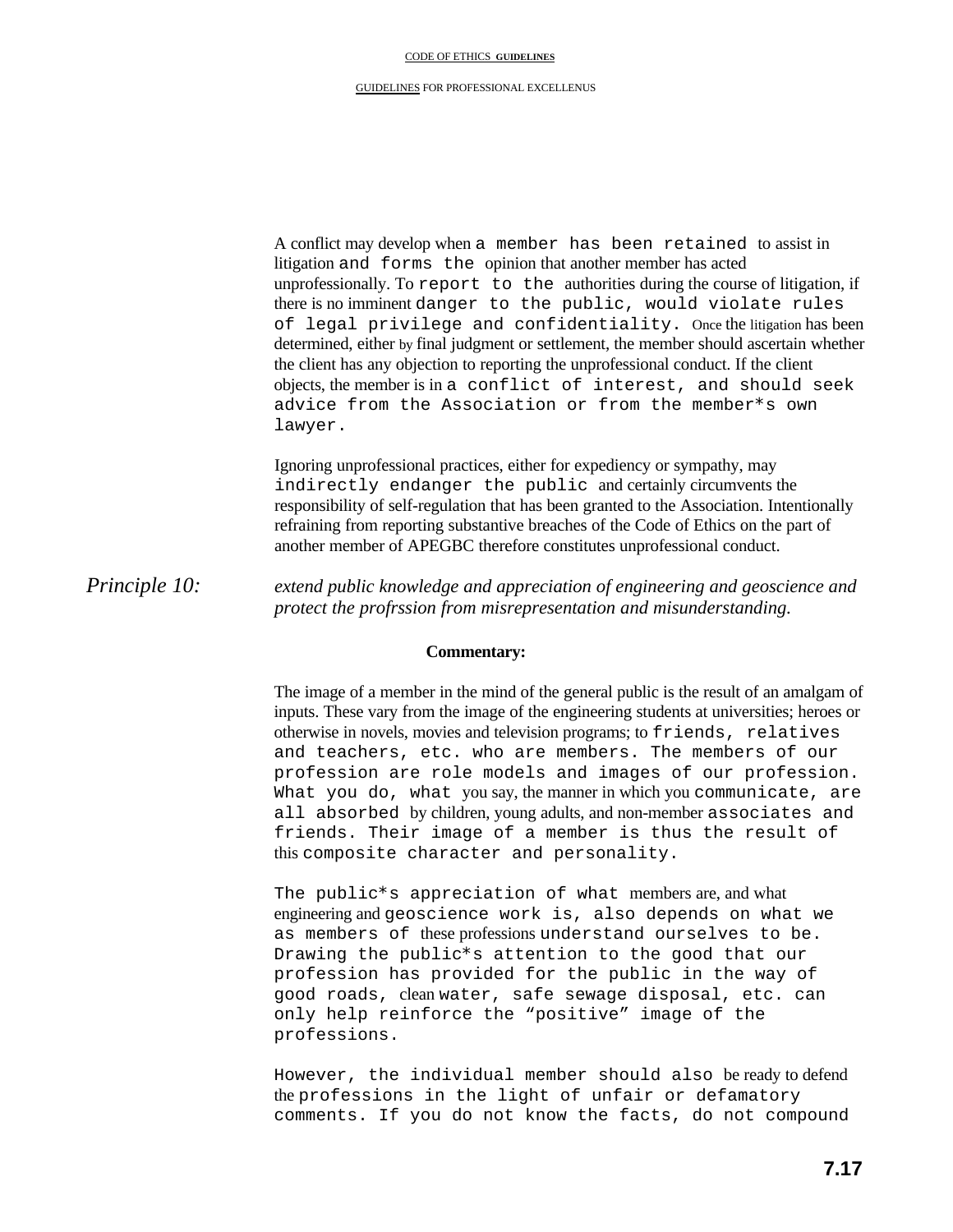the problem by guessing; get someone who does **know to contact the person denigrating the profession or spreading false information and get the facts straight. Make use of the Spokespersons and Specialist List from the Association. Volunteering to speak to high school** students on career days and similar opportunities should be sought.

ASSOCIATION OF PROFESSIONAL ENGINEERS AND GEoseIENTISTS OF BRITISH COLUMBIA

**7** ! **36**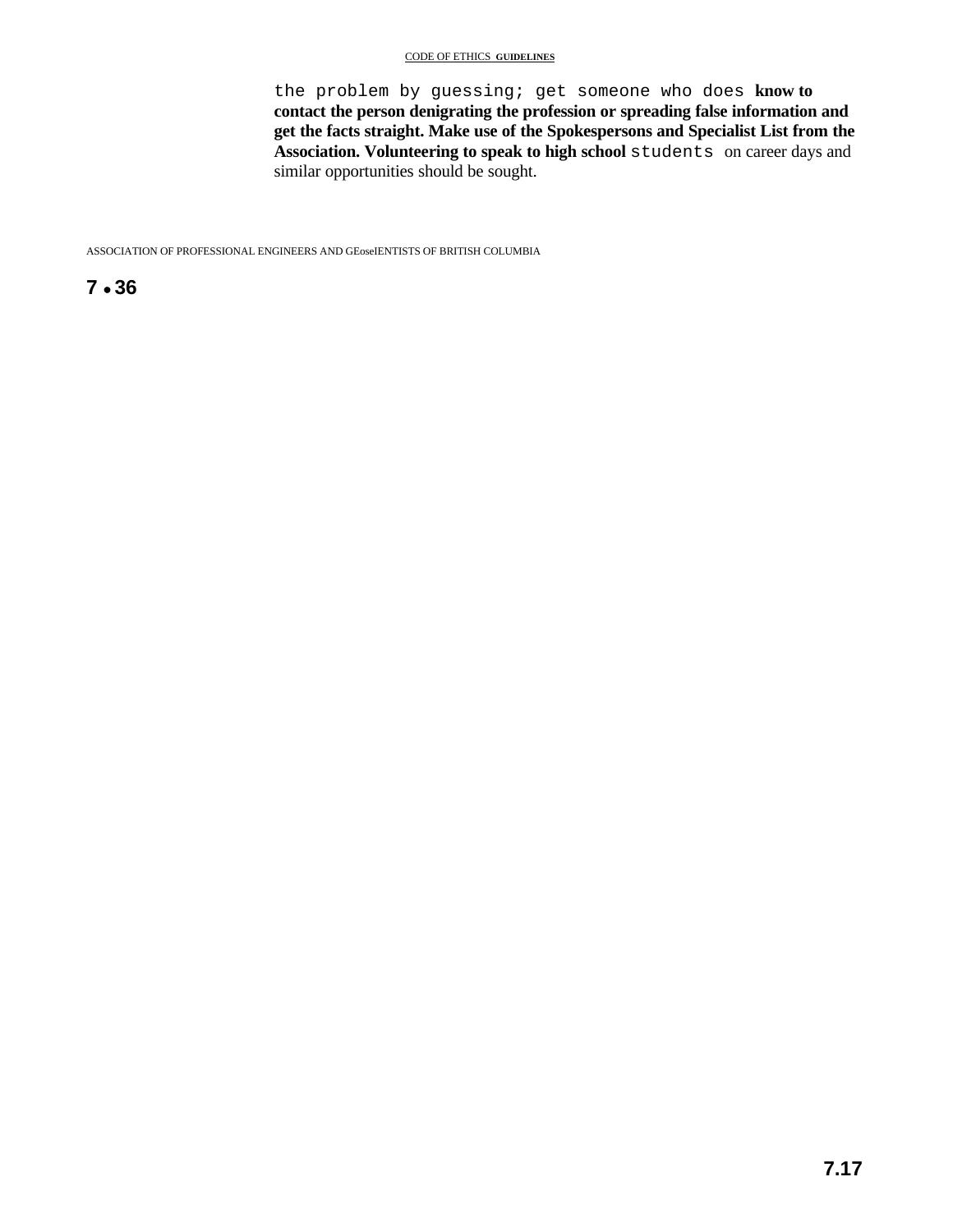Helping people to know how they can be better informed on the professions of engineering and geoscience will help reinforce a positive image.

# **Hypothetical Examples**

These narratives are de~rised to illustrate the various principles in the *Code of Ethics.* While fictional, parts of them may indeed be parallel to real life cases, but this is coincidental and unintended. Several of the cases illustrate more than one principle. The heading "Principle" refers to the one most illustrated.

#### Principle 1

1.1 Engineer "A" was superintendent of a plant which used toxic chemicals to reduce ores. These chemicals were recirculated and prevention of their escape relied in part on good operating practice in the plant. An adequate manual  $x \sim a$  as in place and operators had been well trained. However, plant management's attitude, including that of"A", was sloppy and infractions of the manual regarding operating procedures were widespread throughout the plant. Because of this, toxic material was allowed to escape. Fish in a creek were killed, as were birds in a downstream marsh. A rancher had to take special measures to provide water to his stock.

"A" clearly failed in his du~ to protect the environment and avoid hazard to the public. He should have instilled the attitude into his managers that the manual was to be strictly followed. It might also be considered that the designers of the plant ought instead to have produced a design that relied less on the human element to prevent escape of the chemicals.

# Principle 2

2.1 Engineer "A" was very busy and reluctantly agreed to provide a report on a proposed plant layout, for an old friend. "A" assigned the task to technician "B" who was experienced in mechanical construction but had little background in plant layout. "B" did his best but was out of his field; whenever he tried to get advice from "A" he was unable to do so because "A" was too busy. "B" completed the report to draft stage, expecting that "A" would amend it, tie up loose ends, etc. "B" gave the report to "A" with a short memo saying he was not confident of it and that "A" should give it detailed study. By this time "A" was even busier than he had been before and he had to get several things completed before going overseas for a month. He simply had the draft report retyped in final format and then "A" signed and sealed it without even reading it. When the client received the report he phoned the partner of "A" and said he was not going to pay for the report and would never ask "A" to work for him again. The partner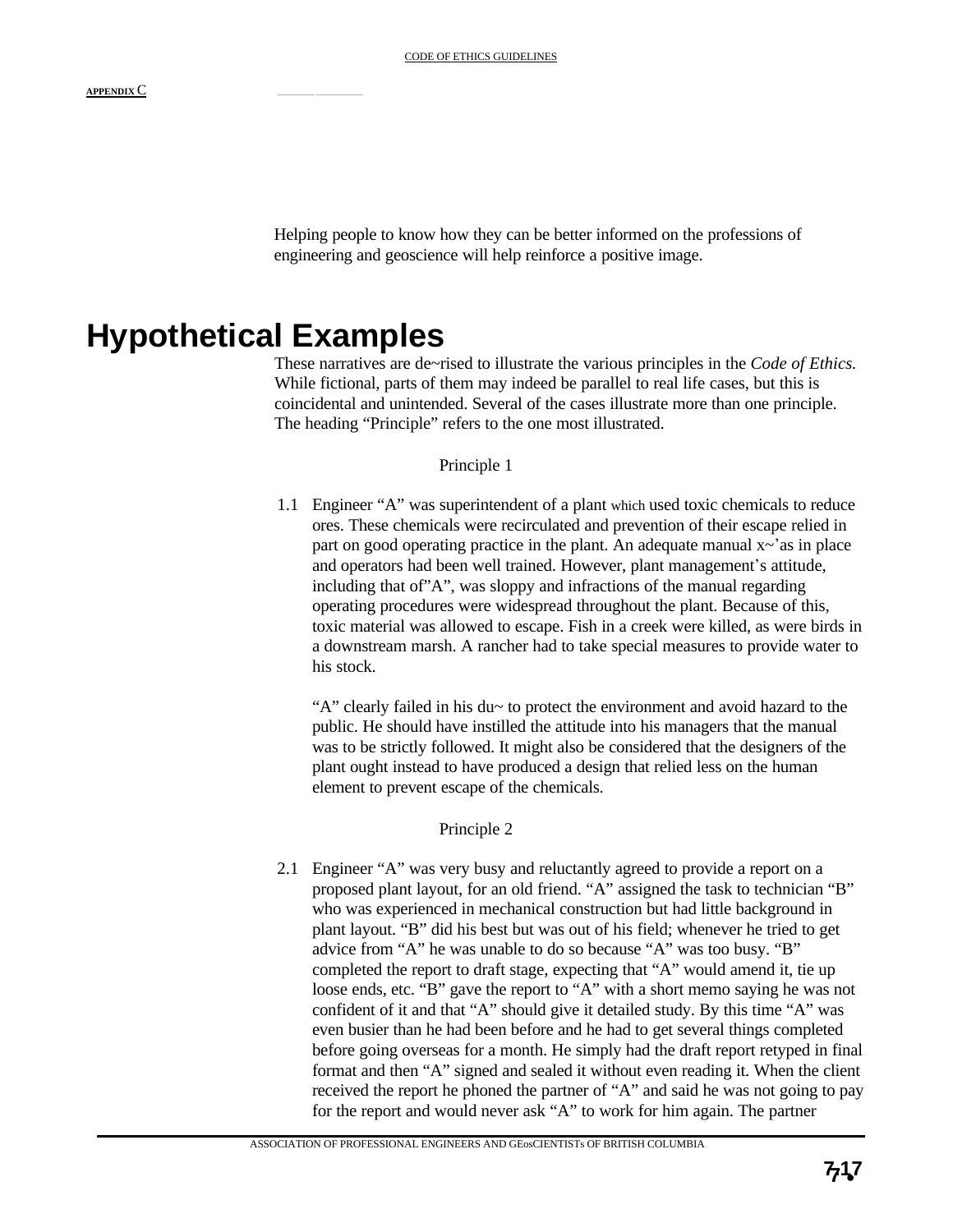apologized and wisely told the client he would not be billed.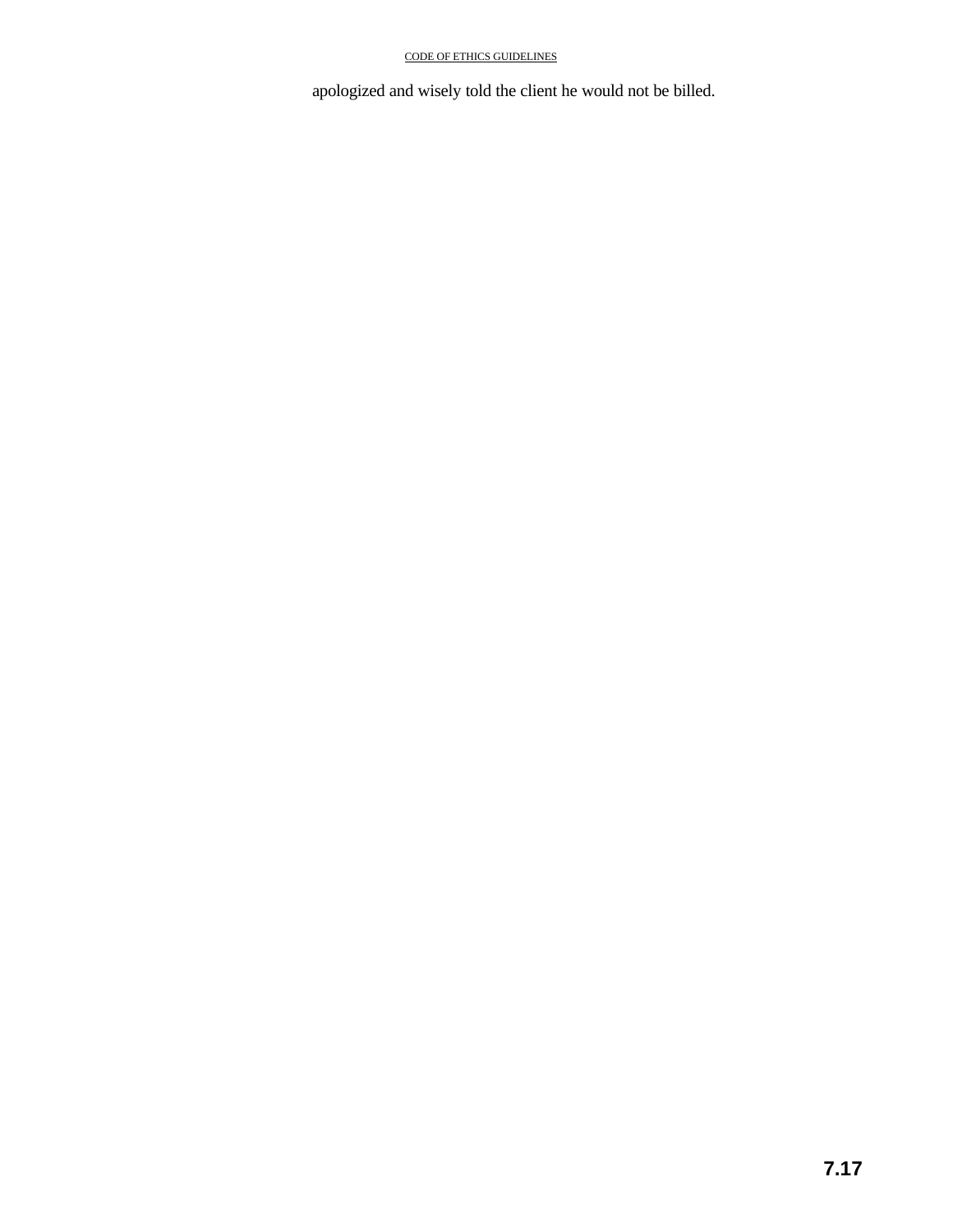"A" should have realized that he could not properly carry out the assignment and should have declined it or, alternativel~', he should have put off something else so that he could give it proper attention. He should have arranged his personal work schedule so that he could provide personal supervision so that he could, xvith conscience, sign and seal the report.

2.2 Engineer "A" had several years' experience in the design of water and sewer and municipal streets. He had no experience in retaining walls. A citizen who was building a large lakeview house on the lower slopes of a hill asked "A" to design a retaining wall 3m high and 50m long to provide a flat lawn area in front of the house. "A" accepted the assignment and went to an old manual of standard concrete designs. He took his dimensions, bar size and spacing from this standard and produced drawings and specifications for the contractor. Soon after construction the wall failed by sliding. It was revealed that the standard design was intended to cover structural aspects only and there were notations to this effect in the manual.

"A" behaved very badly in this case. His work was sloppy and negligent. His university course had included retaining wall design, including some material on failure by sliding. Notwithstanding this, he performed no foundation investigation. At the very least he should have put down a couple of hand auger holes and performed soil classification to estimate bearing resistance, compressibility, etc. He performed no structural calculations to code, preferring to simply copy the manual design whose provenance was quite unknown. He made no checks for sliding and made no provision in the design to resist sliding. In short, "A" provided very little of the work his client was paying him to do and relying on him to perform properly. The client launched a successful lawsuit.

# **Principle 3**

3.1 Engineer "A" was engaged by an environmental advocacy organization to provide a report on past road-building practice by a major forest company in an area where cutting ceased in the late 1970s. He found many examples of practice that had led to erosion. The environmental organization used the report in a submission to a commission to illustrate what practices ought to be avoided.

"A" made his report the basis of an article he wrote for a national magazine in which he stated this was the current practice of the forest company and in the article he castigated the government and the forest company and called on readers to mount a write-in campaign. The magazine, noted for its bias, would not have published his article had he said anything less. In the article "A" acknowledged the assistance of the logging superintendent in his review of the area but made no mention of

ASSOCIATION OF PROFESSIONAL ENGINEERS AND GEOSCIENTISTS OF BRITISH COLUMBIA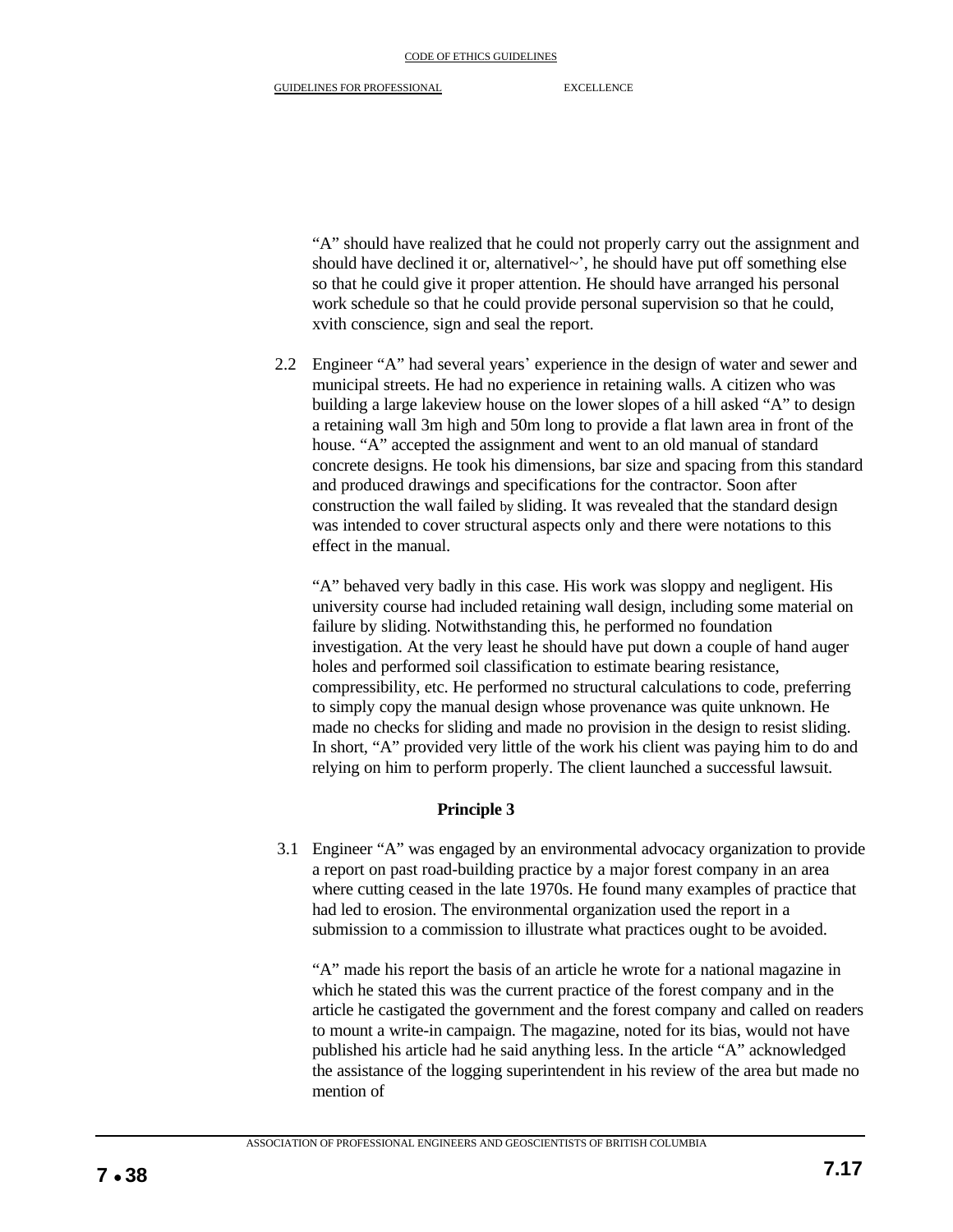**a--**

the environmental organization whose money had supported his work. This article was picked up by the local weekly newspaper which did a rehash implying the story was the result of an interview. In the story "A" was quoted as saving the unacceptable road-building practice was widespread throughout the province. Before publication the reporter phoned "A" saving he had written the story from the article content but it was too long to read it all out. He gave some highlights which did not include the "widespread" statement. "A" said on the phone he was satisfied with the story which then appeared in the next issue of the paper and included the "widespread" statement.

Clearly the behaviour of "A" :'vas much less than professional. First he made the assumption the poor road-building practice he had observed in the area studied was still the practice of that forest company. A little checking of recently developed roads and some questioning of the logging superintendent would have resolved this issue.

Second, in his article he did not indicate that he had been paid by the environmental organization to do the work that had formed the basis of his article. He did acknowledge the assistance of the logging superintendent, thus giving the impression that omission of the environmental organization was deliberate. Third, he should have insisted that the reporter show him a copy of the whole newspaper story and he could then have refuted the "widespread" quote. Chances are the reporter would have printed it regardless but "A" would at least have done his best to stop it and would have learned something of the hazards of dealing with the media on matters in the political arena.

3.2 Engineer "A", who recently moved to B.C. from Ontario, learned from a classmate at a reunion that an eastern mining company had a prospect at tidewater on the coast and needed design of a short bridge over a creek. "A" had designed a single-lane timber logging bridge over a creek in northwestern Ontario but had no other bridge experience. He approached the mining company saying he had extensive experience in bridge engineering and was given the assignment for the design. The site was at the head of a steep fan of about 15% slope composed of unsorted blocky material. No flow records were available so "A" selected a clear waterway area based on high-water marks. He felt the site was straightforward and did not arrange for geotechnical investigation and advice. The bridge he designed was a standard 1 Sm span concrete box girder with H piled abutments. The contractor was very experienced in mine and mill buildings and mechanical plants but had no experience in bridges. Nevertheless the construction went well although with a little difficulty in driving the piles. The bridge served well for 6 years and was then destroyed by a debris torrent.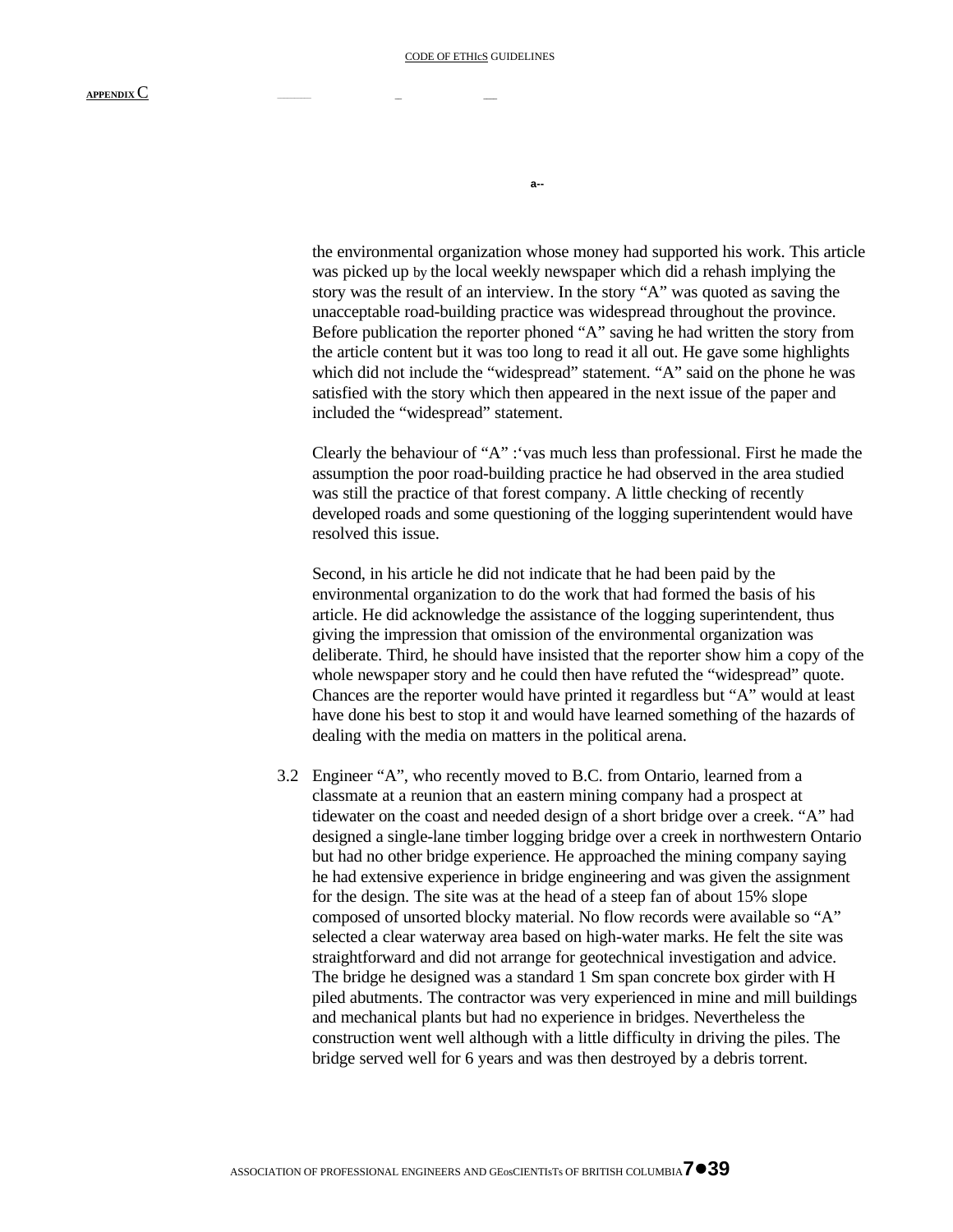"A" clearly misrepresented his qualifications to his client. He had in fact minimal bridge experience and none of that in the mountains. Given this fault he then compounded it by not engaging another engineer to provide geotechnical advice. An engineer experienced in bridges or geotechnical work would have noted the blocky unsorted material in the fan and concluded it was likely deposited by debris torrents. That issue could then have been addressed by relocation of site, provision of debris basin~ greater vertical clearance, etc.

# **Principle 4**

4.1 An engineering firm had the assignment for design and field services for a pulpmill being developed by a large forest products company. "A" was the Resident Engineer. The contract  $x \sim a$  as biased in favour of the forest company and, among many other things, contained a clause that said no payment would be made to the contractor for delays or consequential costs of those delays, whatever the cause of those delays. During the course of construction the forest company realized it could not install the designed chlorine bleach process because it would not meet more rigorous effluent standards that were in stream and likely to become law in a few months.

"A" ordered the contractor to cease work on this part of the project while an alternate process was designed. Work was able to restart after a two-month delay. However, two months of good weather had been lost and the contractor had to work much overtime to close in the building before winter. The contractor wrote to "A" explaining the additional unforeseen cost of overtime which had been imposed on him by the delay. The contractor said a detailed claim would follow in a few days. "A" wrote back referring to the delay clause and said no claim would be considered and any claim received would be sent back by next mail.

"A" had a duty to act with fairness and justice, notwithstanding the exact wording of the contract. "A" should have received the claim, analyzed it carefully and forwarded it to the forest company with his evaluation of the merits and value of the claim. This would have been the fair and just course of action. "A" well knew that the courts do not like unfair contracts and have often made awards in the face of unfair language. In fact, the contractor launched a lawsuit and was awarded these Uelay costs. The additional costs of mounting and defending the action, and the consequent deterioration of the relationship between contractor and engineer, could have been avoided by acting with fairness and justice in the first place.

4.2 Engineer "A" was a member of an ad hoc citizens committee which wanted the municipality to build a small recreation centre in their neighbourhood. They believed the council would not approve the project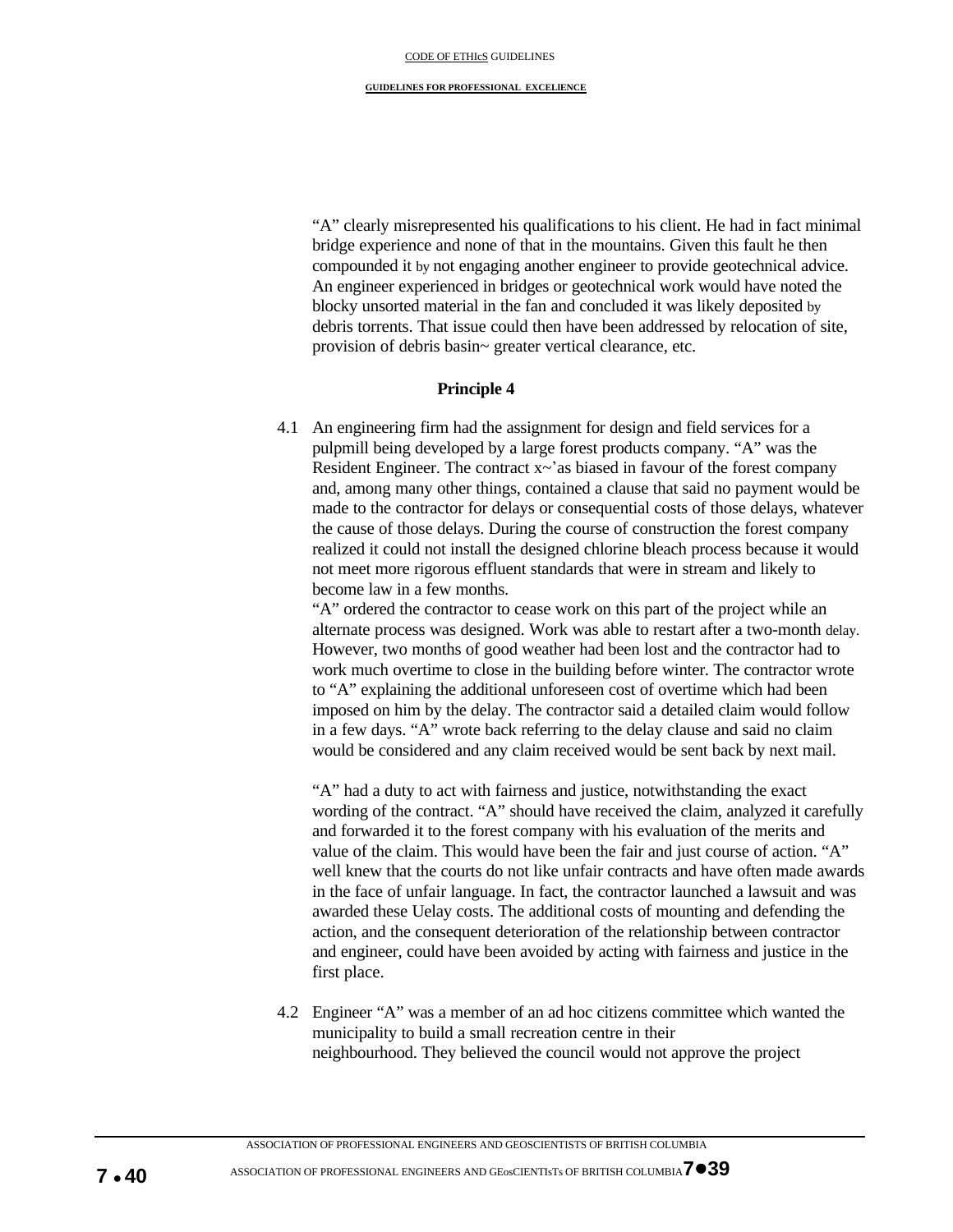at the realistic likely cost. "A" then produced an estimate at about 40% of the realistic likely cost and the committee advanced this estimate to council. Council accepted the estimate, relying on a professional, and approved the project without seeking another estimate. When the design process was part way along it was realized that the estimate was low. Council was annoyed at "A" but felt it had gone too far in the process to stop it without excessive political reaction, and continued the project.

"A" should have been realistic and honest and given the proper realistic likely cost. To deliberately give a known low estimate to induce someone to do something is a serious offence.

4.3 Engineer "A" was one of three civil engineers in private practice in a mediumsized town in the Interior. A nearby village gave her the assignment for design and field services of 2 blocks of curb and gutter on the main street, including extension of the existing storm sewer. "A" undertook the design and prepared the contract documents. When the village advertised for bids "A" told the clerk she had an interest in one of five small construction companies in the area and that her company wanted to bid. She recommended to the clerk that the village engage another engineer to review the bids and if "A" 's company was successful, to then provide field services. Council agreed and engaged Engineer "B" to review the bids. "A" 's company was the successful bidder and "B" then provided the field services.

"A" was clearly in conflict of interest by having the construction company she had an interest in bid on the work she had designed. Since there were three engineers locally and five contractors she could easily have avoided the conflict by either not doing the design or not doing the construction. "A" should have considered which was the best business decision and picked either the design or the construction, not both. However, having made this error she did not compound it by remaining silent. The recommendation to engage another engineer was a good mitigative action under these circumstances.

Indeed, members should be very careful about their personal investments so that they do not create conflict of interest situations. An astute person doing a design could easily provide a small advantage to her construction company: in this case, for example, if her construction firm had the only curb extrusion machine in the area she could slant the specifications to favour extrusion, thus putting the other contractors at a competitive disadvantage.

Nothing here prevents businesses from vertical integration, design-build, etc. Where there is one competition (formal or informal) for one contract there is no conflict. In design-build, for example, the contractor bids or

ASSOCIATION OF PROFESSIONAL ENGINEERS AND GEOSCIENTISTS OF BRITISH COLUMBIA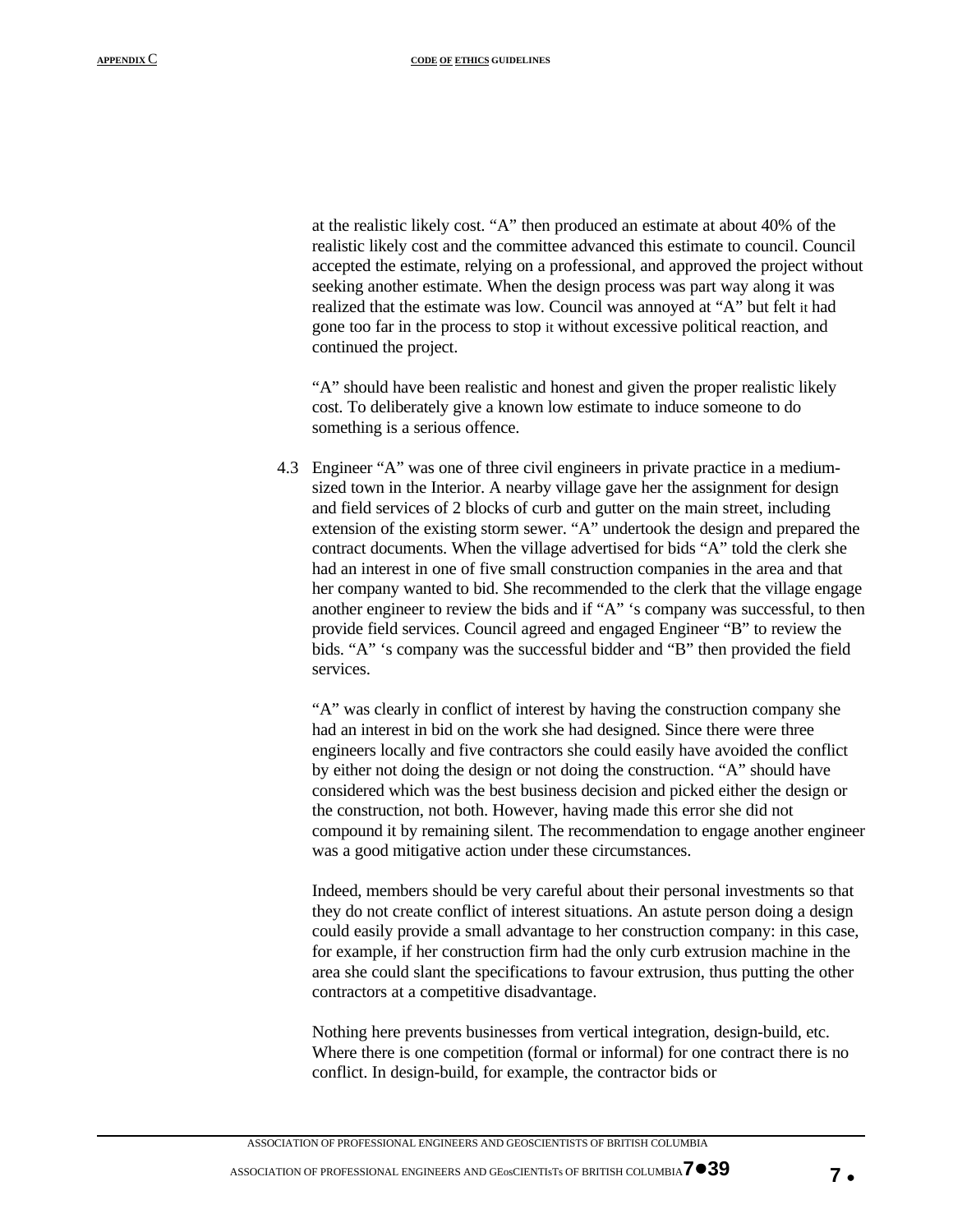negotiates a contract xvith the owner which requires the contractor to can-v out a design and then build to that design **—** all in one contract. Conflict would arise if the contractor was instead assigned the design by the owner under one contract and,  $\sim$ x'hen the design was complete, the owner then called bids for construction and this contractor submitted a bid.

4.4 Engineer "A" wrote a report on a gold prospect for a junior resource company active on the VSE. He used real numbers in his report but gave an inflated impression of the property by employing flowery adjectives. One example of several statements giving the impression was "Assays on samples recovered from drill holes 6-14 revealed a very respectable 0.01 ounces of gold per tonne average with some samples as rich as 0.03 ounces per tonne." There was considerable activity on the VSE but no mine resulted.

"A" should not have used such expressions as "very respectable" or "rich" in the context of these figures. Adjectives can be used to modify the impact of hard figures and should always be very carefully chosen so that they do not inflate or deflate a quantity.

"A" was not being "realistic and honest" in his report.

4.5 An equipment dealer ~vas developing a new depot in a small town in the Interior. The building was designed by a Vancouver architect/engineering firm. The project manager for the firm was Engineer "A". A sole practitioner, Engineer "B", lived in the town and offered his services to "A" to perform site inspection. "B" argued that since he was based locally he could attend the site at critical stages on short notice from the contractor. "A" declined to contract this work to "B" and arranged instead to make personal visits to the site every second week on a regular basis.

The building was concrete block with partial second storey for offices. There was some structural steel in tra~'ellers and roof trusses. The foundation for the walls was a strip footing some 1 .2m below grade. When the contractor excavated, the ground was still partly frozen and the contractor poured parts of the strip footing against this frozen ground. This work was done between "A" 's visits and backfilled before his next visit. "B" heard that this had been done and reported it to "A". He again suggested that "A" should engage him to at least attend at the critical stages between "A" 's visits. "A" again declined and took no action with respect to the report of bad workmanship. Just after occupancy the building began to suffer differential settlement and expensive underpinning measures were necessary to rehabilitate.

"A" most certainly did not provide his client with the proper level of field services. The work was in fact large enough to warrant a full-time inspector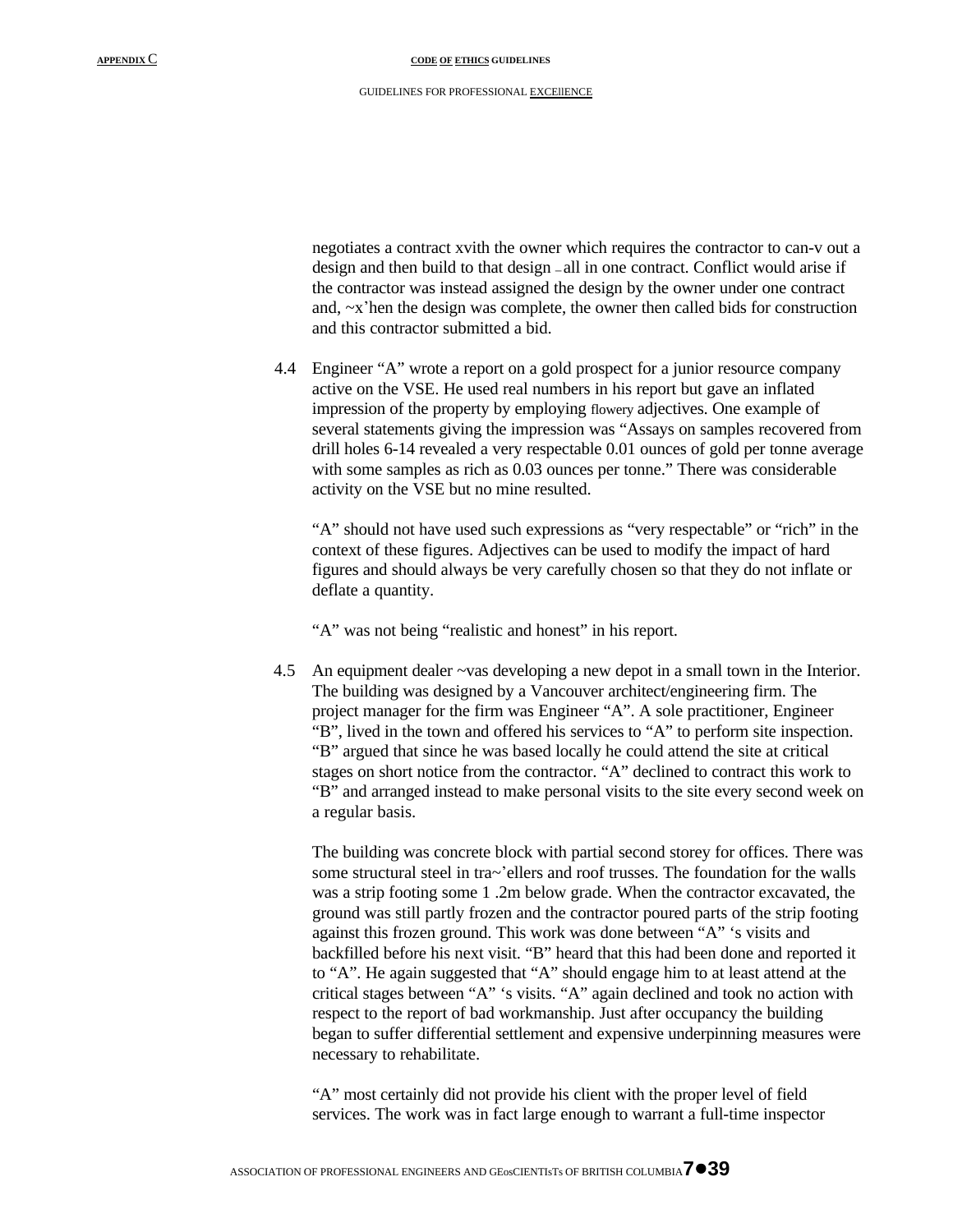**7** ! **42**

ASSOCIATION OF PROFESSIONAL ENGINEERS AND GEOsCIENTISTS OF BRITISH COLUMBIA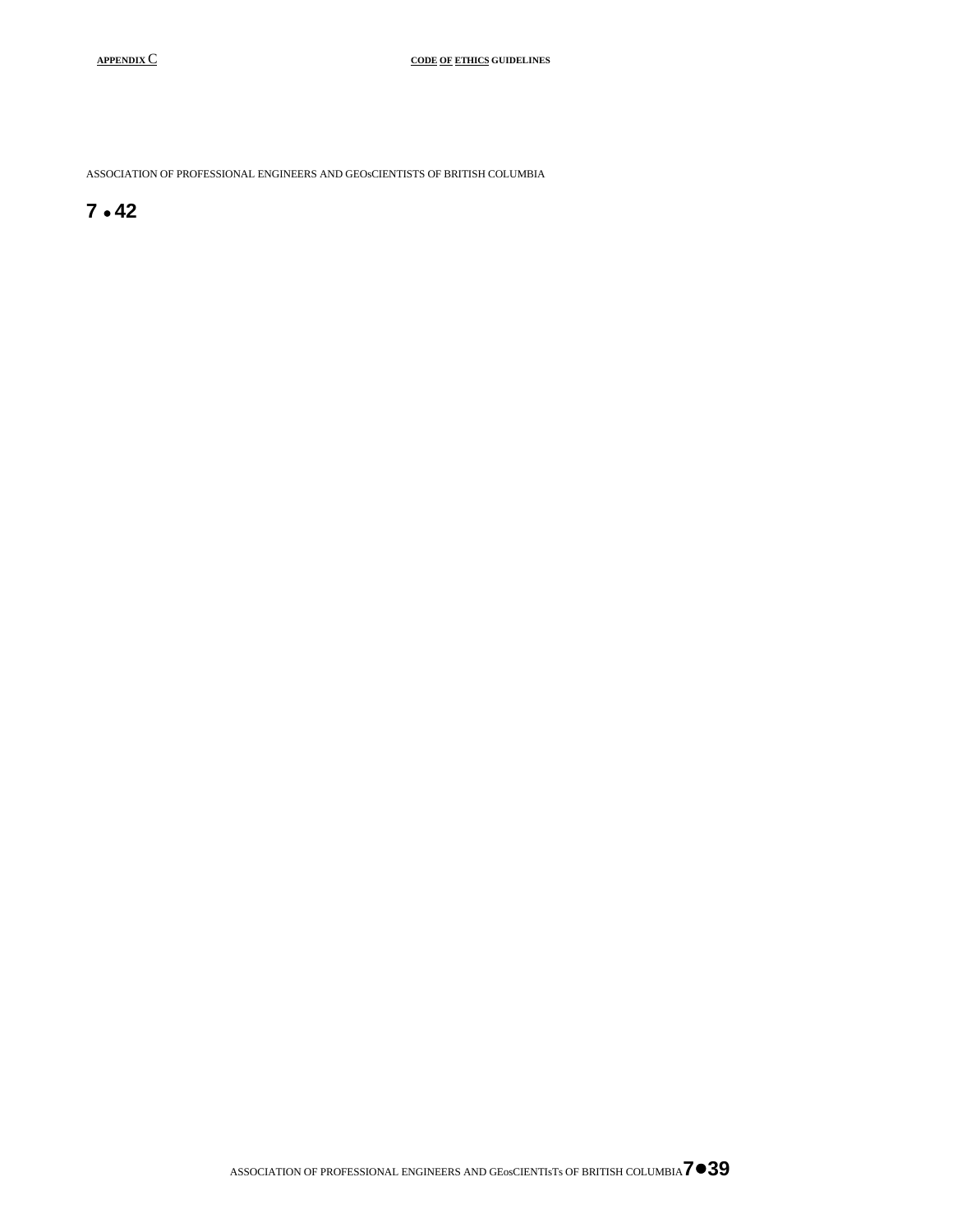**APPENDIX** C CODE OF ETHICS GUIDELINES

and "A" 's first position in negotiating fees with his client should have been that full-time inspection xvas required. If he was not successful in this he should have informed the client of the risks and arranged to do inspection at critical stages such as footing excavation, placement of rebar, concrete mixiniz and placement, etc. He should have recognized that inspection of critical stages is difficult to arrange from Vancouver at remote sites on short notice and at the very least he could have arranged with "B" to make some of these inspections and perhaps attend site himseW only monthly.

Having been told of the bad workmanship, "A" compounded his problem by ignoring it. He should have made a special site visit to investigate so that the poor footings could have been removed at that stage before becoming a major problem.

The provision of field services and site inspection is most important and should be done conscientiously. A significant proportion of failures occur at this stage. Acceptance of poor materials, bad construction methods, sloppy workmanship, etc. all can contribute. The cost of full field services and inspection is well worth it and clients should always be vigorously urged to invest in **it.**

4.6 Engineer "A" was the sole civil engineer in a small town in a remote area of the province. Other engineers in the area were all mining engineers. "A" had a broad background including sewer and water, roads, bridges, structural design and building construction and inspection. His wife owned four commercial buildings in the downtown area. A major earthquake took place which caused widespread damage in the region with significant cracking and settlement in commercial buildings, many of which were of unreinforced masonry.

Immediate structural inspection was necessary before persons could be allowed back in to the buildings, to live or work. The town administrator asked "A" to undertake this inspection work. "A" responded that he could not do so because of his wife's ownership of four of the buildings and it would be a clear conflict for him to inspect his wife's property. Furthermore he felt he ought not to inspect and pass on buildings owned by others as that might give the appearance of a conflict since his wife was in competition with them for tenants. The administrator said he appreciated that but he could not get outside help both because of poor transport communications and because other engineers were fully busy at this work in other communities in the region. "A" then agreed to do the work and indeed found he had to condemn two of his wife\*s buildings and five others. An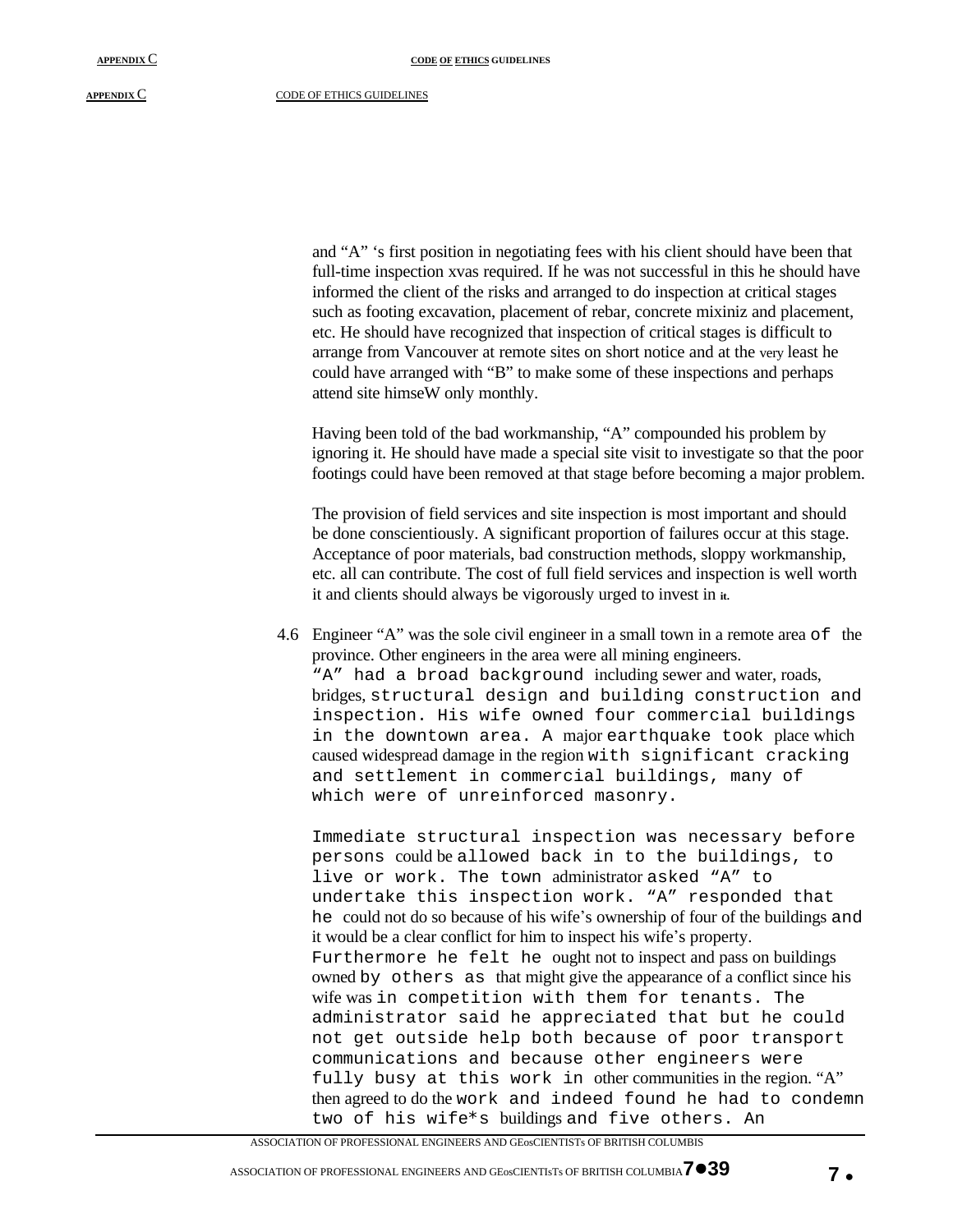# **APPENDIX** C **CODE OF ETHICS GUIDELINES**

aftershock confirmed his work by doing further damage to all seven of these buildings and some minor damage to one he had passed as habitable. This was not one of his wife\*s buildings.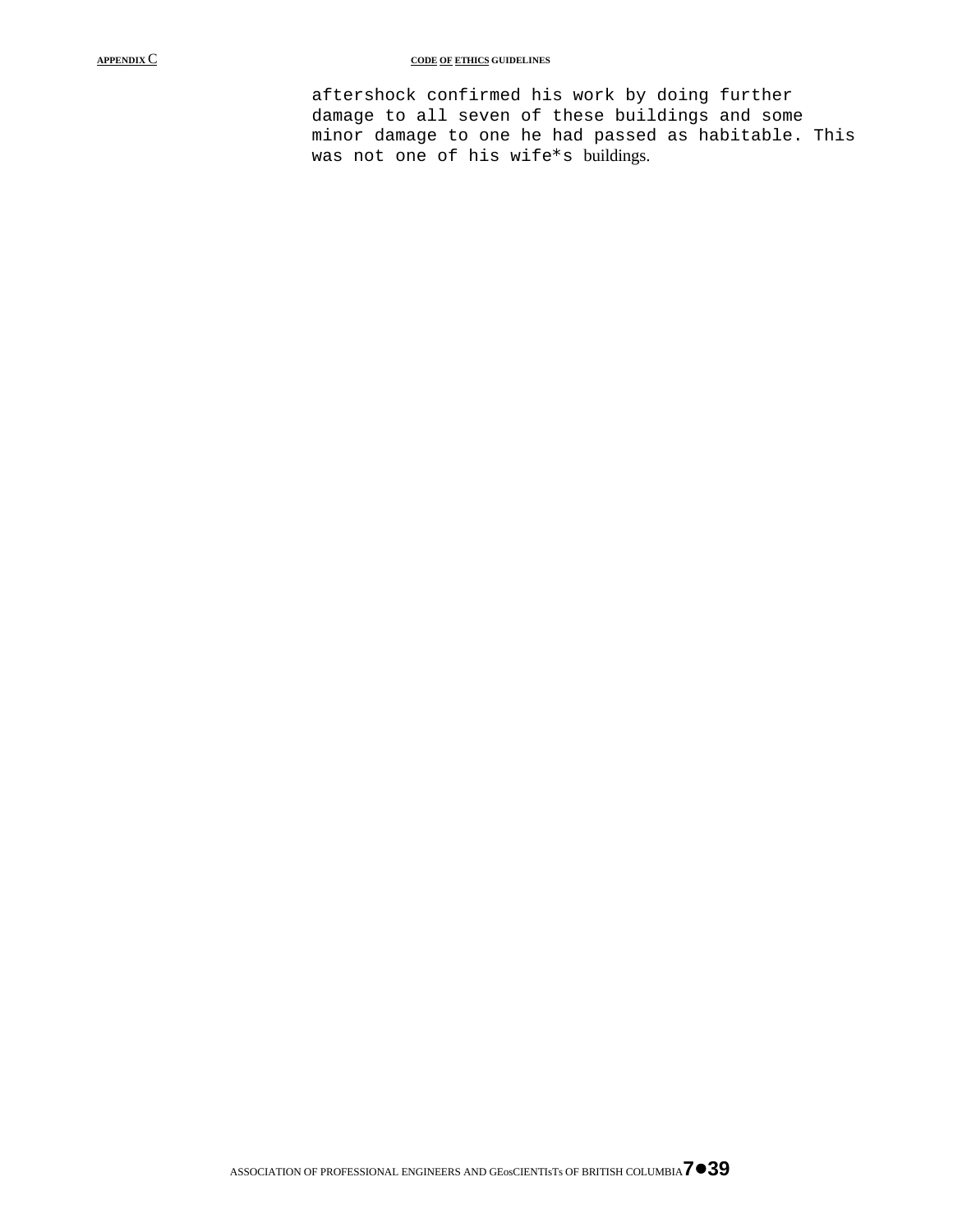"A" behaved correctly and honourably by trying to avoid the assignment that put him in conflict and possible appearance of conflict. When he found this could not be avoided he undertook the ~vork with the client's interest uppermost.

Conflict of interest can almost always be avoided by not taking an assignment or by withdrawing when a conflict arises. In rare cases conflict cannot be avoided and should be declared and the client/employer interest held in priority over the member\*s. Most of these rare cases will be like this one, where there is not enough time to get another member to do the work, or where the required expertise is so narrow or the depth of experience so great that there is consequently only a handful (or less) of members qualified.

4.7 "A" was an electrical engineer working for a small manufacturing firm owned by "B", also an electrical engineer. "B" 's firm made small control devices for heavy lifting equipment used by loggers and contractors. The total market consisted of about 210 firms and "B" had about a quarter of the total business with 36 of the firms as repeat customers pro~'iding about 85% of his sales volume. "A" resigned to set up her own firm and designed a more advanced control device in the same field. "A" phoned the 36 repeat customers to try to get them to switch allegiance to her new firm and her new improved product.

"A" certainly behaved unethically by contacting only "B" 's regular customers. Knowledge of who these customers were  $\sim$  as available only in "B" 's firm and "A" was therefore using confidential information acquired during her time working for "B". "A" should have tried to identify the 210 firms by other means such as contacting trade magazines and other public sources such as *Journal of Commerce.*

Note that confidential information is not confined to engineering or geoscience. Confidentiality of business information is just as important. And to be confidential it does not have to be in a file labelled "Confidential". If it is information that is not privy to persons not in that organization, it is confidential.

# **Principle 5**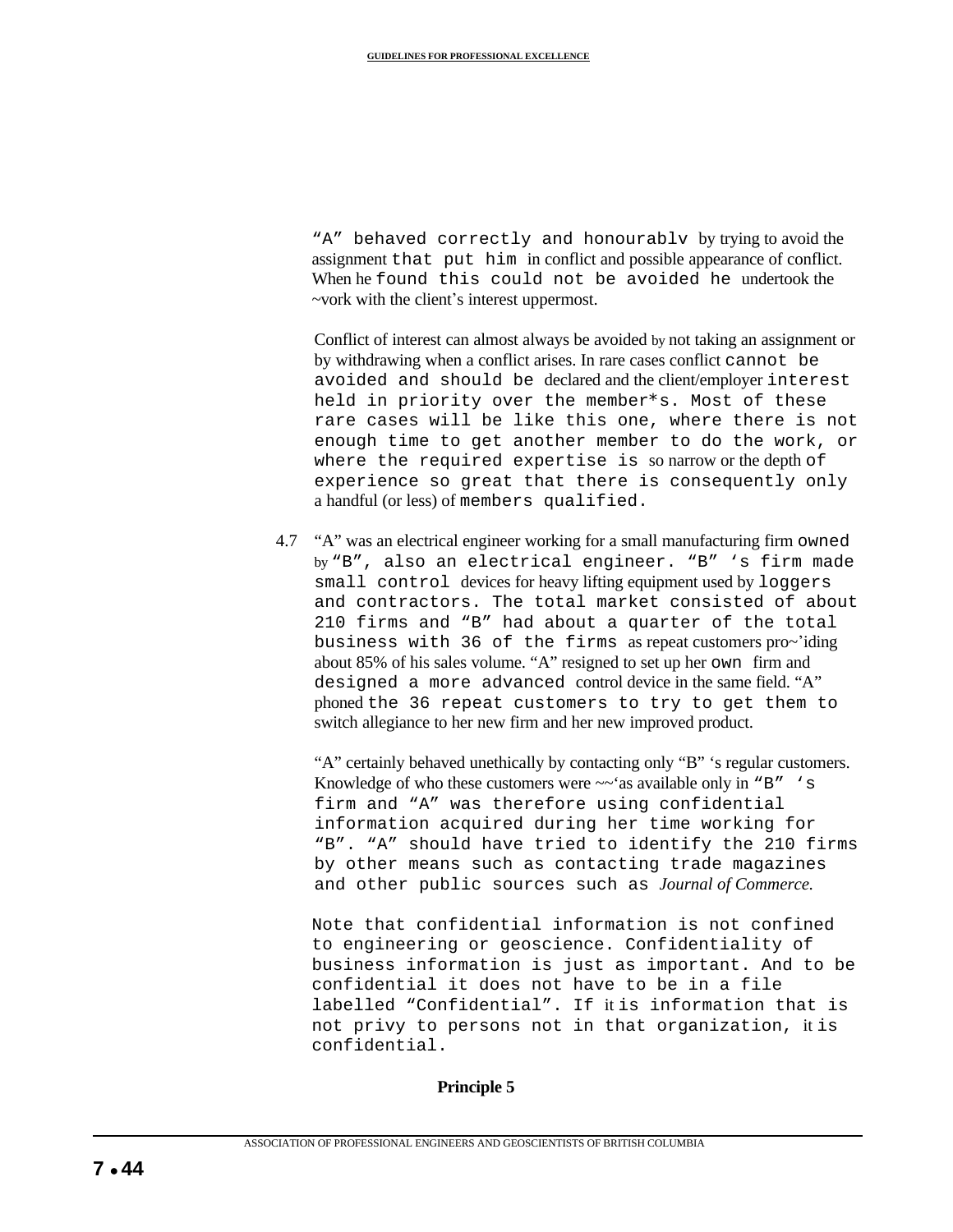5.1 Engineer "A" was one of several engineers asked to submit proposals for a feasibility study for a deep-water bulk-loading facility. "A" submitted his proposal with a cost estimate of about half the realistic estimated cost in order to increase his chances of getting the assignment. He believed, and with some justification, that if he got the feasibility study it would give him the inside track for the subsequent design study.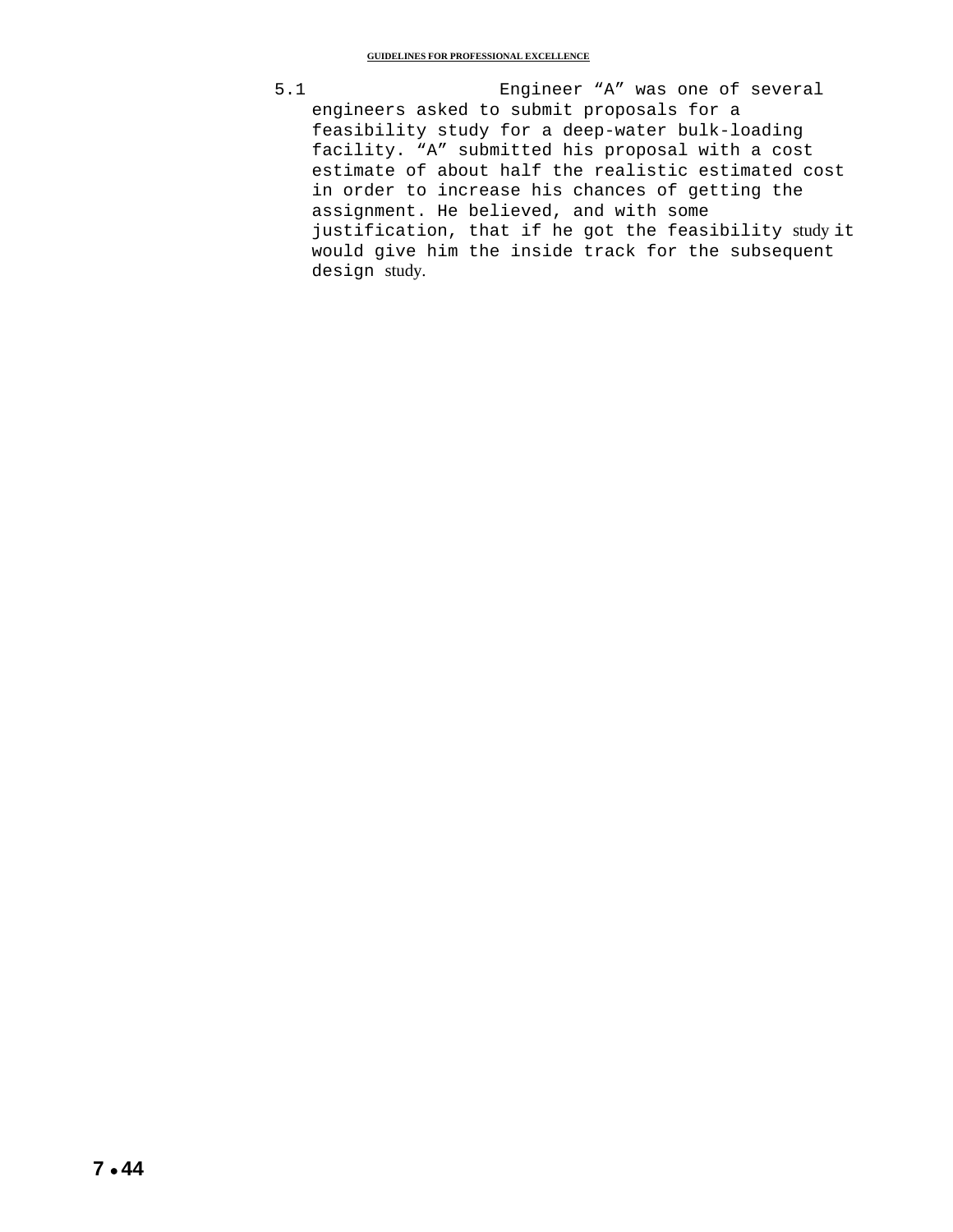**a--**

This practice is strongly discouraged. "A", if he gets the assignment, is dependent on the subsequent assignment to recover his costs and profit for the feasibility study. This may affect his judgment on the "feasibility" of the project. In order to avoid erroneous conclusions in a feasibility studs' it is not uncommon to state that the successful consultant for the feasibility study will not be a candidate for the subsequent project.

#### **Principle 6**

6.1 Engineer "A" was assigned a design by a client. "A" undertook the design using a methodology she had learned in university some  $20 \sim$ <sup>T</sup>ears ago. Subsequent to that time the widespread introduction of the computer had enabled a new methodology The old methodology was revealed to be over-conservative. "A" 's design therefore produced a structure that was safe and serviceable but with larger X sections than the modern methodology would produce and, thus, more expensive to the client than it should have been.

"A" had a duty to keep herself up to date in her discipline by study of the journals of learned societies, attendance at refresher courses and seminars~ etc., and failed to do so.

6.2 Engineer "A" was the immediate supervisor of Engineer "B" in a large organization. "A" and "B" and one technician and a secretary constituted the local office of the organization in a medium-size town in the Interior of the province. "B" was secretary to the local branch of APEGBC, which had several towns in its territory and held evening meetings in different towns throughout the territory. To get to some of the more-distant meetings on time it was necessary to leave work early because of the travel time. On being elected secretary of the branch "B" asked "A" for permission to leave work an hour early on those days and make up the time by working late on other days. The nature of his work was such that the employer's interest would not have suffered.

Moreover the employer had a policy that professionals were to be encouraged to actively participate in their respective professional associations and learned societies up to and including allowing a reasonable amount of time off with pay. Nevertheless "A" refused permission for "B" to leave early and make up the lost time. "A" himself only attended branch meetings that were held in his town of residence.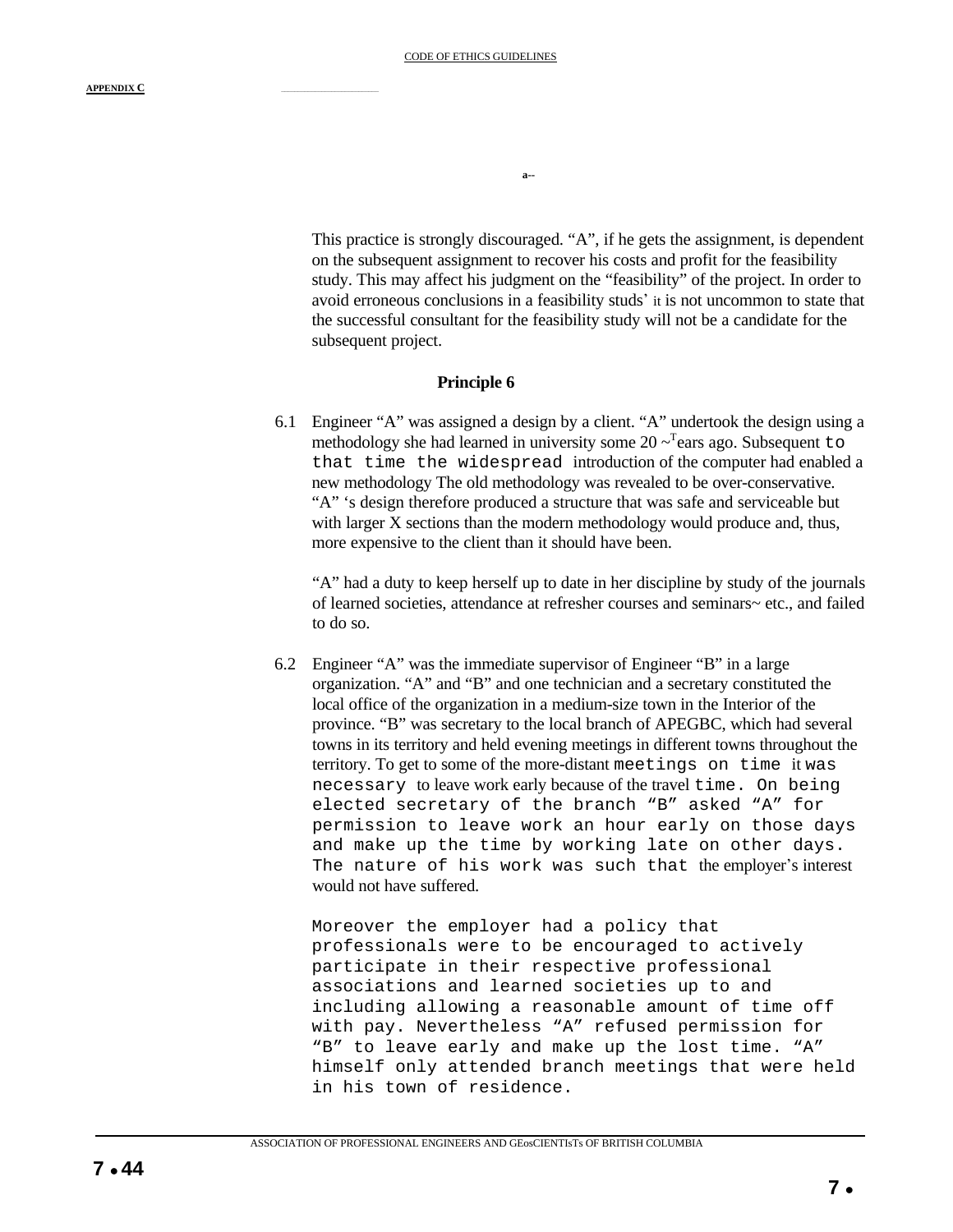"A" was wrong in refusing permission and particularly so in the face of his employer\*s policy. He should have allowed "B" time off with pay and if "B" had insisted on working the time anyway he should have agreed to that graciously.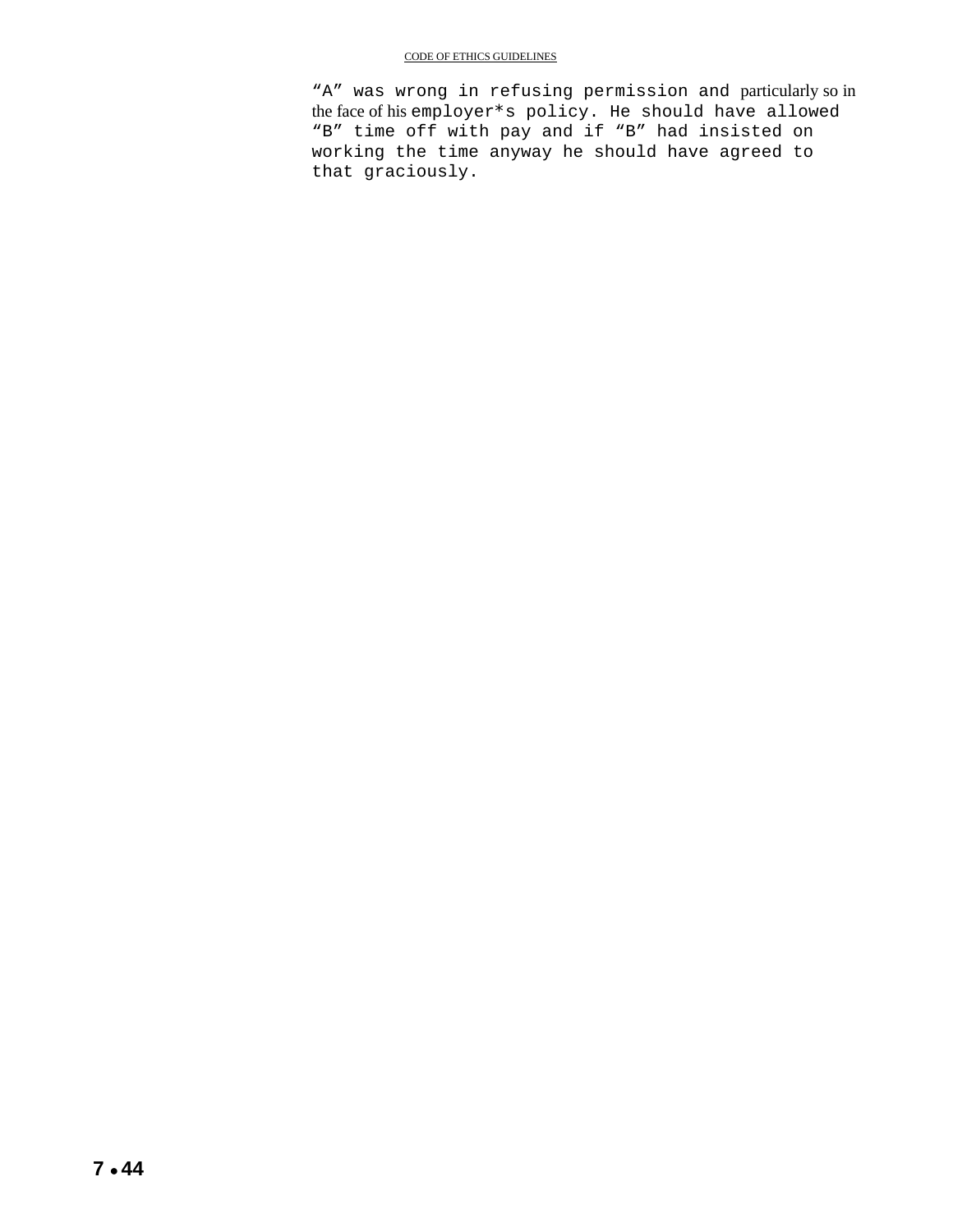**a--**

6.3 Geoscientist "A" was the supervisor of Engineer "B" in a consulting company. "B" 's work was mostly in developing computer programs and he had very little contact in his work with other persons in the firm and no contact at all with clients. "B" wished to take a relevant technical course at a nearby university. This xvould have necessitated attendance on campus for 3 hours a week for 10 weeks. "B" asked "A" for permission to be absent to attend the course on the basis that he would work late on other days to make up the time. "A" refused permission.

"A" should have given permission even if it would have affected the work of the firm to some degree. Engineers and geoscientists should encourage and facilitate professionals and technicians to participate in continuing education to improve relevant engineering, geoscience and management skills. The question of making up the time is a matter of policy for the organization concerned: members should encourage the employer to pro~\*ide time off with pay. However, it should be recognized that such time may often not be billable to client or project and it may be difficult for the organization to accept this aspect.

#### **Principle** *7*

7.1 Engineer "A" was a senior employee of a large corporation. He was manager of the maintenance division, which oversaw the mechanical maintenance of heavy plant. He was also one member of six on the specifications committee, which approved all standards and specifications for the organization. He did not participate in the purchasing of equipment, which was handled by the purchasing division. The president of one of the few manufacturers of this equipment invited "A" and his wife to join him and his wife for a week\*s holiday in the Bahamas at the manufacturer\*s expense. "A" and his wife went.

"A" acted incorrectly. He should not have accepted the paid vacation. While not directly involved in purchasing, "A" certainly could have had some influence in his role as a member of the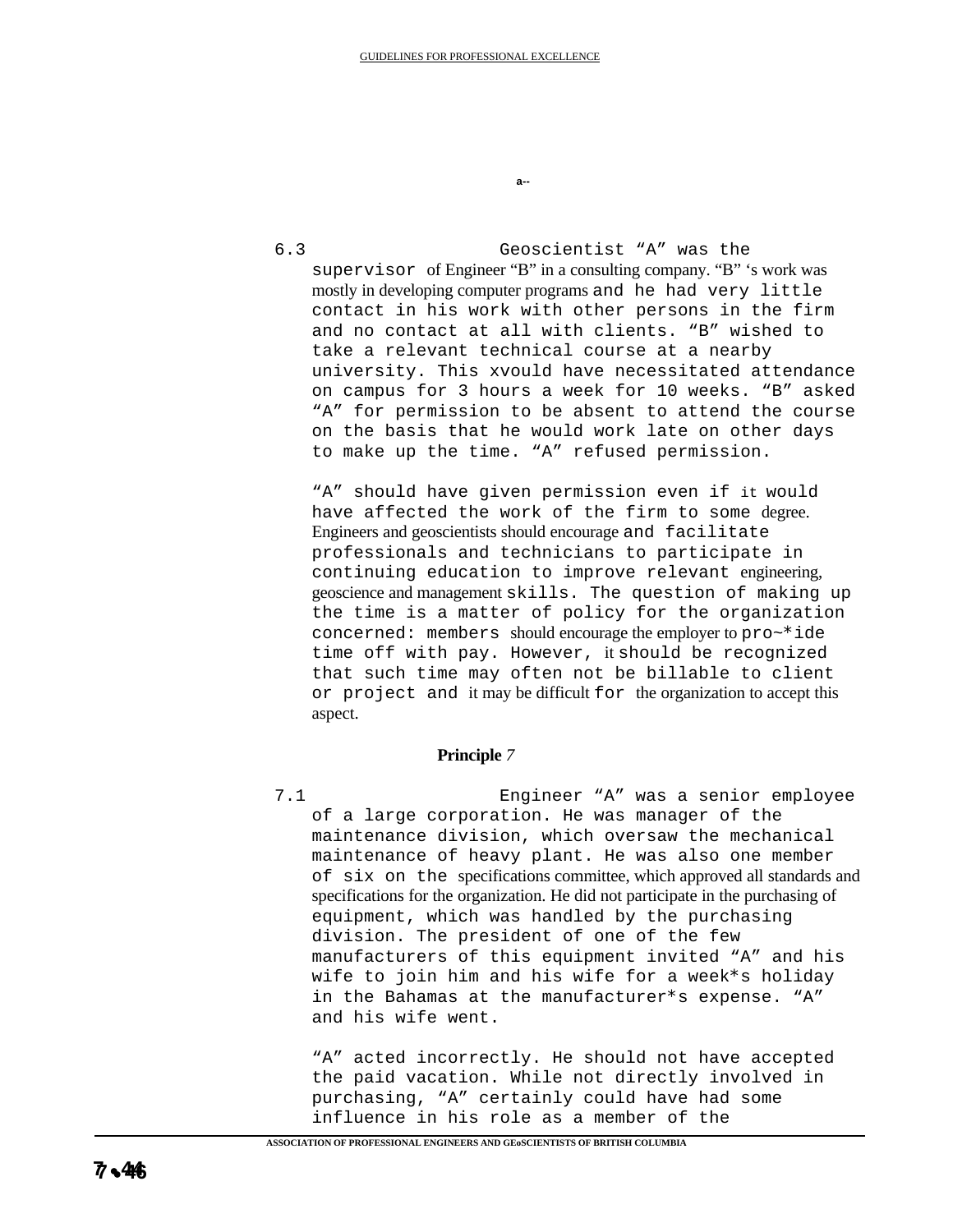specifications committee, which could have given a competitive advantage to the manufacturer.

Members should be very careful about accepting gifts from anyone. This is particularly true of members of the larger organizations with large and formal structures. While a member may at the time have a position that has no connection with a supplier, contractor, etc., during his/her subsequent career he/she may be appointed to a position that does have such a connection. It is best to try to decline all gifts.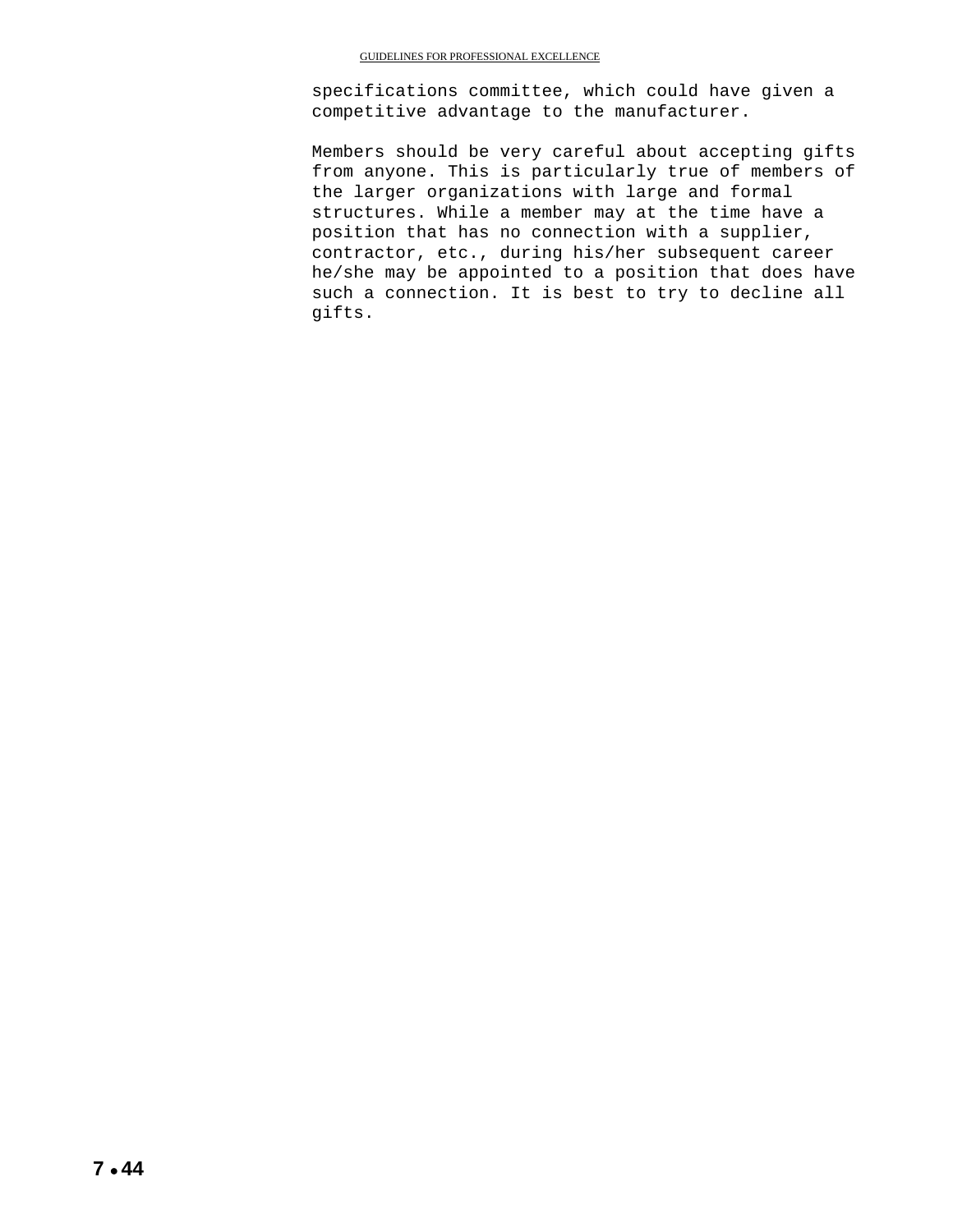7.2 Engineer "A" was Resident Engineer on a construction project. The contractor submitted a claim for extra payment which was inflated and unsupportable. "A" simply returned the document to the contractor with a rude expression written across it in large letters.

"A" should have treated the contractor with courtesy, regardless of provocation, and should have carefully reviewed the claim and then written to the contractor politely denying the claim and pointing out the reasons why it could not be supported. Such a letter need not be long or detailed but should cover the main points.

7.3 A contractor building a structure designed by Engineer "B" felt that the design of part of the structure was not at all suitable. To assist him in his approach to **"B"** to seek a change in the design, the contractor engaged Engineer "A" to review the matter and prepare a report. "A" went to the site and spent some time there looking into the matter but made no attempt to notify "B" who in fact was on site at the time discussing matters with the resident engineer.

"A" most certainly should have spoken to "B" (however briefly) in a courteous manner and told him he was reviewing some of "B" 's work for the contractor. If "B" was in fact not available to speak to, then "A" should have written a short note and sent it over by one of the contractor's staff, and proceeded with his work. Before in any sense reviewing another member's work for any reason a member owes him/her the courtesy of notification that the member is doing the review. A phone call is usually sufficient; however, it is recommended all oral communication be confirmed in writing. Note that there is no general obligation to tell the member any conclusions in the review unless something unsafe or harmful is found.

7.4 Engineer "B" was undertaking design of a water system for a small municipality to replace a mishmash of small public utility systems and individual wells in which the water was of doubtful quality. "B" proposed to pump from a creek that had adequate flow all year but was subject to intermittent ice jams, which stopped the flow for about 6-12 hours about once each winter. "B" proposed to address this by providing a reservoir to which the pumps supplied. This reservoir had a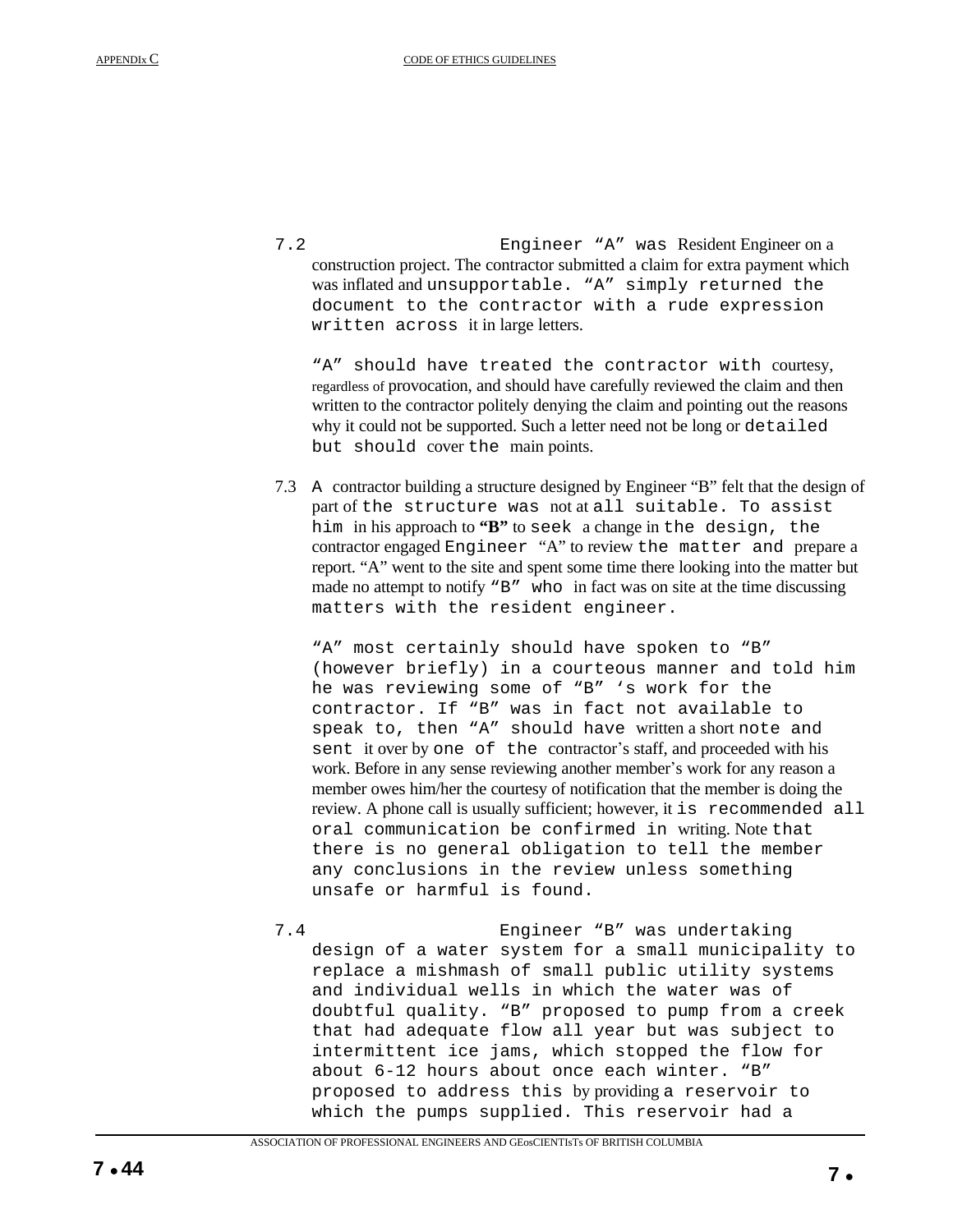# APPENDIx C CODE OF ETHICS GUIDELINES

capacity of 48 hours\* consumption. The electric power transmission lines serving the area were subject to icing and power failures occurred about once a year up to about 12 hours. "B" proposed to address this by installing diesel generators in the pumphouse so that in the event of loss of power supply the pumps could continue to pump. "B" made a presentation to the municipal council early in the design stage and there was a detailed account of this in the weekly newspaper. On reading this Engineer "A",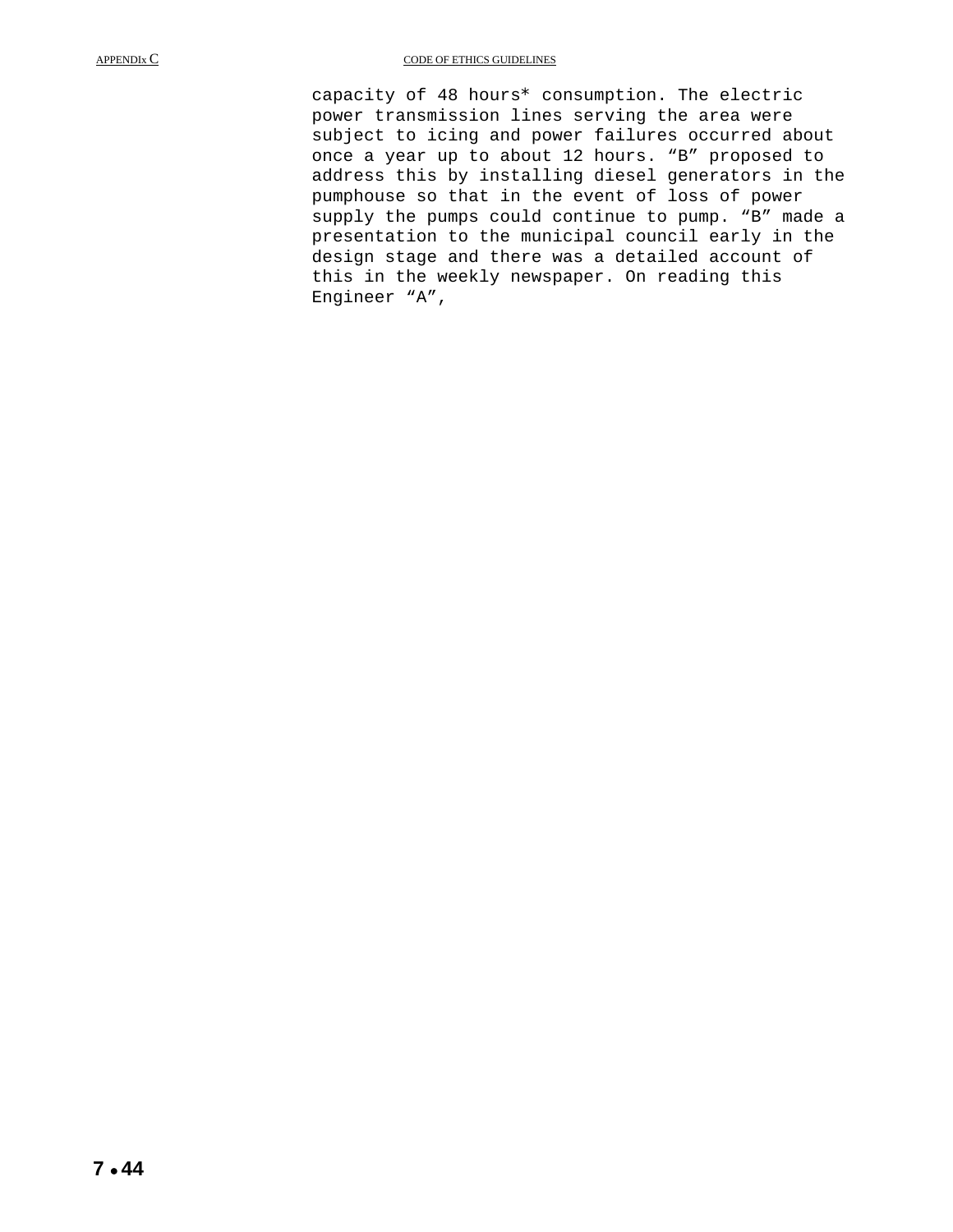#### GUIDELINES FOR PROFESSIONAL EXCELLENCE

who was not connected with the project or the municipality, concluded that the 48 hours\* supply in the reservoir would be more than adequate to take care of both the drying up of the creek and the power supply failure even if both occurred sequentially. She felt that "B" ~~'as putting the municipality to unnecessar~\* expense and immediately wrote a stinging letter to the weekly newspaper commenting on what she saw as an unnecessary and expensive duplication. She made no attempt to contact "B".

"A" should have exhausted other avenues before going to the newspaper. Courtesy required her to go to "B" in the first instance and give her views and try to convince **"B" to** change the proposal. (She should also have gone to "B" with an open enough mind that "B" could have been able to convince "A" that "B" 's proposal was right after all). Failing to resolve this with "B", then "A" should have tried once more by in~\*iting "B" to join her in a meeting with the appropriate municipal official. If that meeting did not resolve the matter then "A" could have gone public after first telling "B" and the municipal official that she was going to do so. A member has a duty to try to resolve such differences privately before going to the media.

7.5 Engineer "A" was a specialist in a narrow field with only a few practitioners. He had a small consulting firm consisting of himself, one CAD technician and a shared secretary. He was engaged to do part of the design of a facility for a large utility compan~\*. Other engineers doing the balance of the design were less than workmanlike in their execution and many field changes had to be made to "A" 's design in order to accommodate changed conditions. The resident engineer "B" was an employee of the utility. While himself fairly skilled in "A" 's field, "B" was not, of course, going to make changes in "A" 's design without prior contact with "A", who well knew that changes were required.

The first time **"B"** needed to contact "A" he found that "A" was attending a wedding in Ontario and had not provided his staff with any phone number or name of hotel. **The** next 3 times "B" made contact satisfactorily. The 5th time "B" had made an early afternoon appointment to see "A" at "A" 's office. "A" appeared 45 minutes late, clearly having over-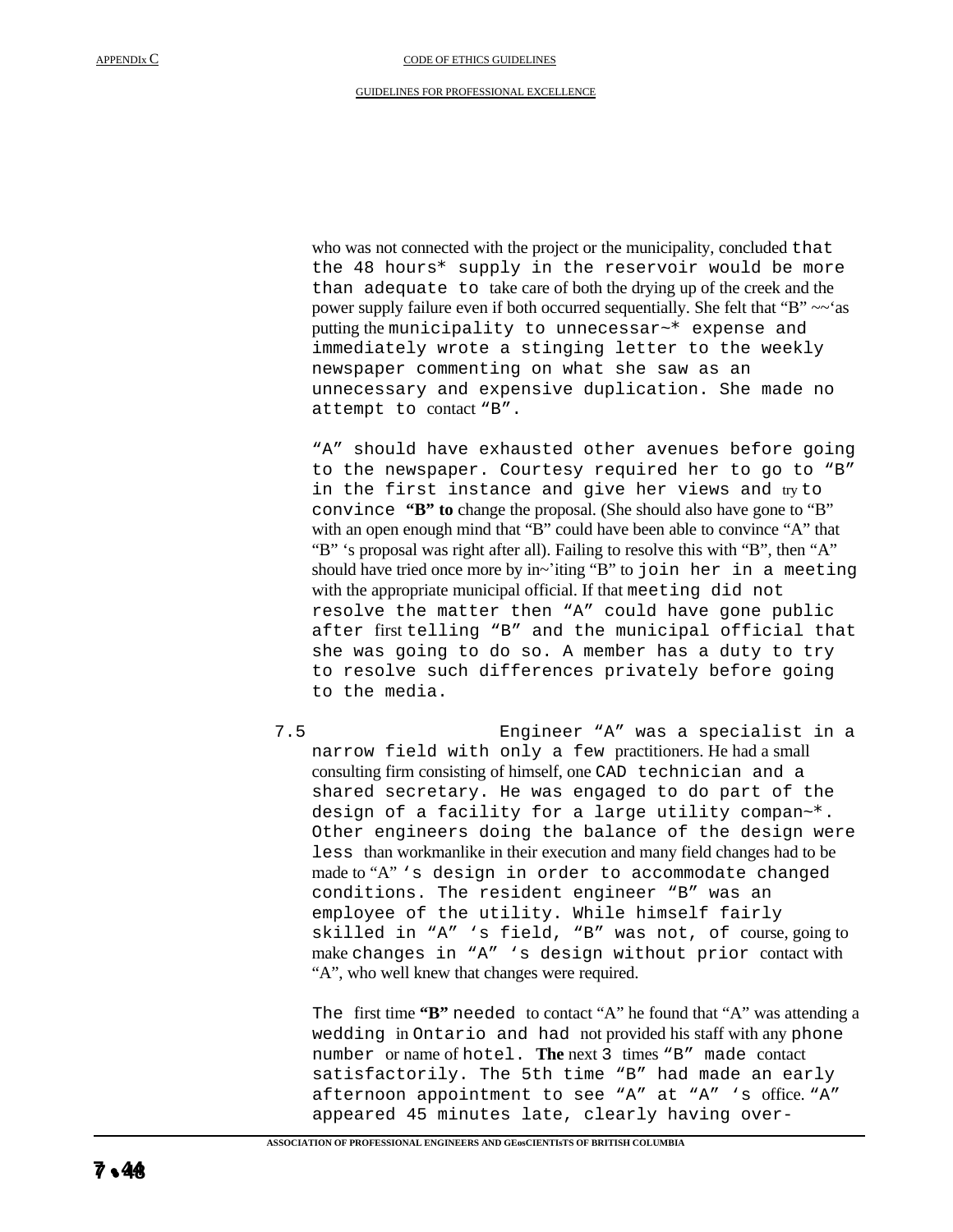#### APPENDIx C CODE OF ETHICS GUIDELINES

consumed alcohol. "B" made another appointment for the next day and this meeting took place in a satisfactory manner. The next 4 times "B" made contact successfully. The 10th time "B" phoned "A" and had a satisfactory discussion at the conclusion of which "A" promised to fax a small drawing that day, a Friday. By 4:00 pm. "B" had not received the fax and phoned "A" 's office only to learn from the secretary that "A" and his technician had left early to attend a short seminar in Seattle. The secretary knew nothing of the promised fax. "B" phoned "A" early on the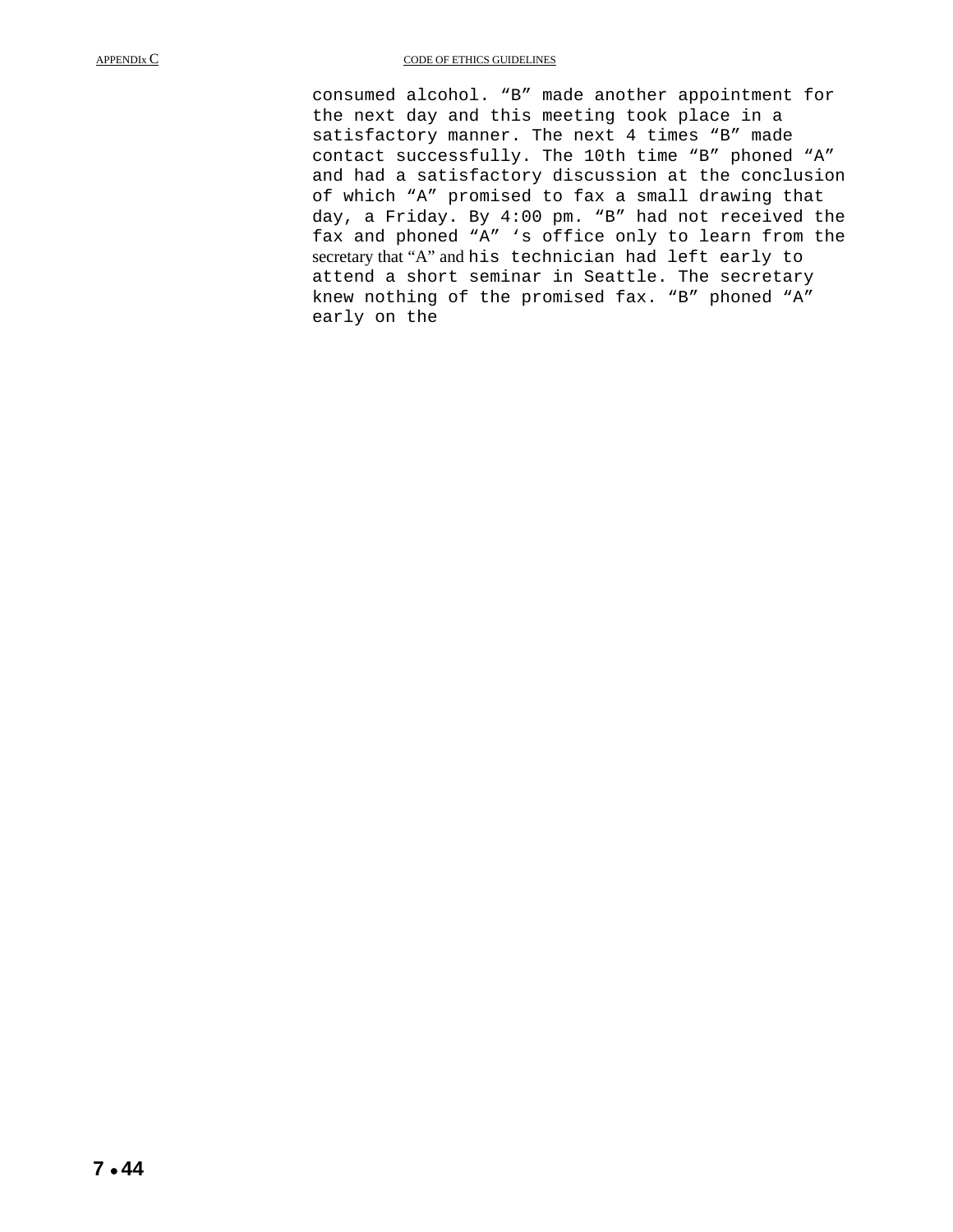**a--**

Monday and "A" apologized profusely, saving he had had the drawing ready by lunch time but had simply forgotten after lunch to fax it. "A" sent the fax within minutes. When the facility was completed there was a dedication ceremony with a large audience of workers, politicians and local residents. "B" had phoned "A" and invited him to attend and be on the platform as one to be introduced to the audience but not speak. "A" said he would be very pleased to be there. In the event, "A" simply did not show "B" phoned "A" the next day to see if "A" was sick. "A" said he had had to arrange an urgent meeting for another client and forgot to phone "B" to apologize in advance of the event.

Some of these incidents, taken by themselves, might be excusable as simple lapses of behaviour. However, taken together they form a course of action that bespeaks an attitude of mind on the part of "A" that is not acceptable conduct. "A" did not, on the whole, act with the necessary courtesy or faithfulness to the client. As it happened "B" made a special subsequent visit to "A" to discuss this attitude and warn him that in addition to the ethical aspect he faced a strong likelihood of losing clients if he continued with this attitude.

7.6 Engineer "A" was asked by lawyer "B" to take a quick look at an intersection. "B" 's client was suing the municipality for an accident which had injured him. "A" took a quick look at the intersection and told "B" he thought the design was a factor in the accident. "B" then said that the client had no money and "B" was representing him on a contingent basis and asked "A" if he would prepare a report and appear in court on a contingent basis. "A" estimated his fee would be \$2000 but because of the business risk he would want \$3000 if "B" won the case. (He would, of course, get nothing if "B" lost.) "B" agreed with "A" and engaged him on the \$3000 contingent basis. The case was settled out of court for a reasonable sum one week before the trial date. "B" paid "A" the \$3000.

"A" acted incorrectly to accept the assignment on a contingent basis. No member should accept an assignment where the size of the fee depends on the outcome of some event such as a legal action, application for a permit, sale of shares, successful construction contract bid, etc.,

ASSOCIATION OF PROFESSIONAL ENGINEERS AND GEosCIENTIsTs OF BRITISH COLUMBIA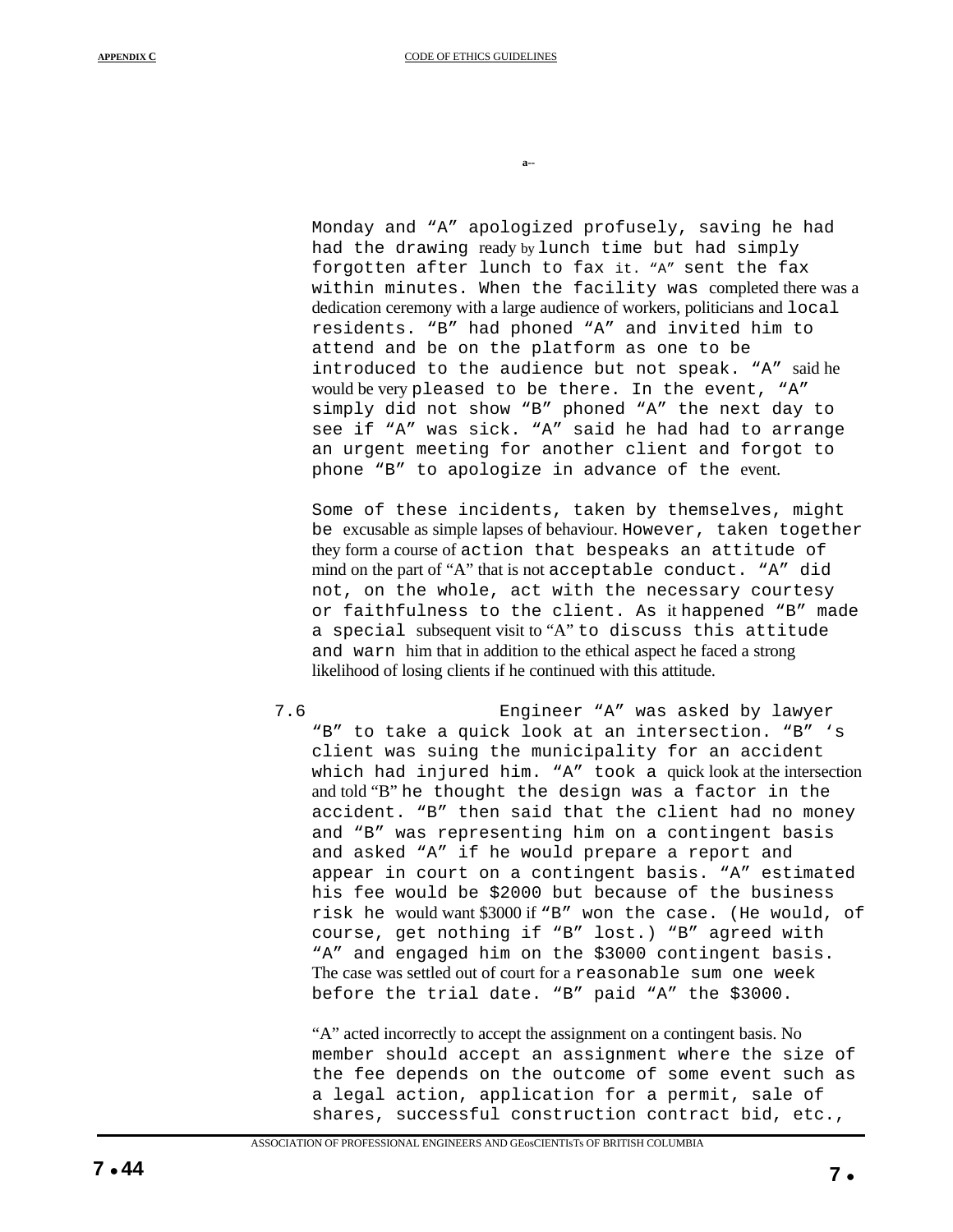#### **APPENDIX C** CODE OF ETHICS GUIDELINES

as the member\*s interest in the outcome could well influence the work and the member could suppress unfavourable facts even if unconsciously. In this case "A" should have insisted on the \$2000 fee regardless of the outcome and should probably have asked "B" to pay it up front.

# **Principle 8**

8.1 A long-established resource-based town was rapidly expanding because of the development of a nearby major mine and a pulpmill. The downtown was rapidly changing. The old single storey false front buildings were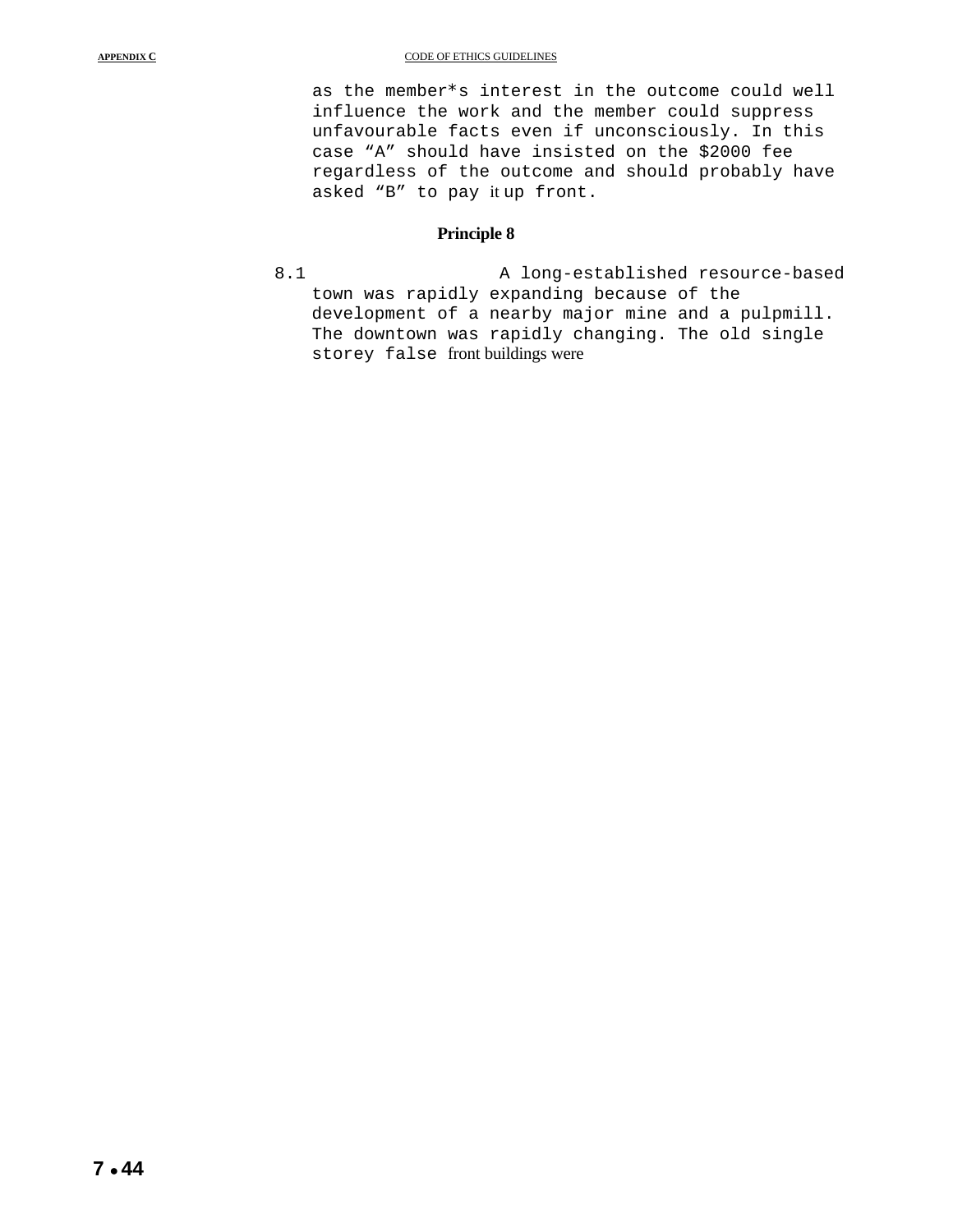being replaced by 4-storey buildings with habitable basements. The existing main street was developed with 2 lanes of blacktop with rudimentary drainage ditches and sporadic short sections of asphalt or wood sidewalk. The town needed 4 lane width pavement with curb and gutter, storm sewer with a long outfall, and concrete sidewalks. While 25% of the capital cost was available as a grant from the province, the town\*s assessment was low and it could not raise the 75% until the mine and mill were in production and tax revenues increased. The town therefore decided to proceed on a staged basis over 4 years with all the storm sewer in the first year. The town engaged Engineer "A" to provide the design and field services. "A" proceeded to design the storm sewer based on a 10-year storm. His preliminarycost estimate was more than the town could find. The town called "A" in and explained the situation and asked him to redesign for a 2-year storm. "A" readily agreed and left and redesigned the storm sewer to this lower level of service and the town was able to afford that and it was built. The next year a rainstorm overwhelmed the storm sewer and the consequent flooding of the downtown basements caused extensive property damage, especially to retail merchandise. The town had to make expensive settlements with the owners.

When the town had asked "A" to reduce the design capacity he had accepted the decision without comment. In this he was derelict as he had a duty to warn the town of the consequences of the action, which were that the lower level of capacity meant more risk of flooding. He should also have pointed out that most designers now use storms of return periods in the 10- to 30-year range and the old 2-year period has been generally superseded. In the face of this 10 to 30-year level the courts are more likely to award damages for flooding in cases where recent designs have used the 2-year. Thus while the 2-year design was affordable to the town, it carried a clear risk of damage settlements or lawsuits. Had "A" told the town this and the town insisted on the 2-year design still, "A" would have discharged his duty to advise his client so that the town would have had the full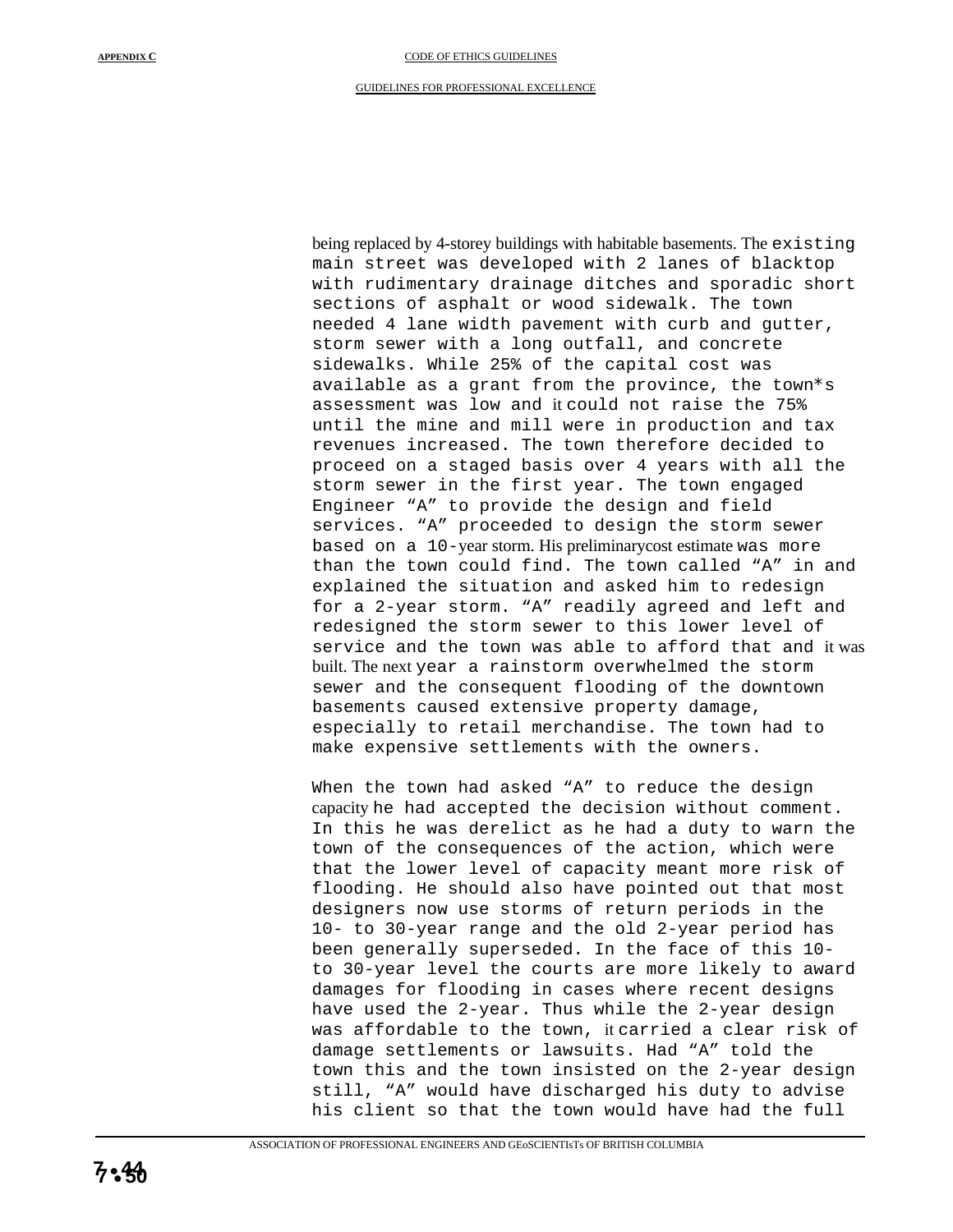information on which to base the decision.

# **Principle 9**

# **9.1 Engineer "A" used to live in town X. "A"**\***s close friend "B",a**

pharmacist, visited from X and they were chatting about old times, and who was who and what was what, etc. "B" said that Engineer "C" was now city engineer but "B" did not trust him. "A" enquired why, and "B" said that "C" had persuaded the city to widen Elm Street to 4 lanes in front of the new Elm Heights shopping centre and in return the developer had paid "C" off with some stock in the shopping centre company. "A" asked how "B" knew this and "B" said he had talked to a disaffected former employee of the developer.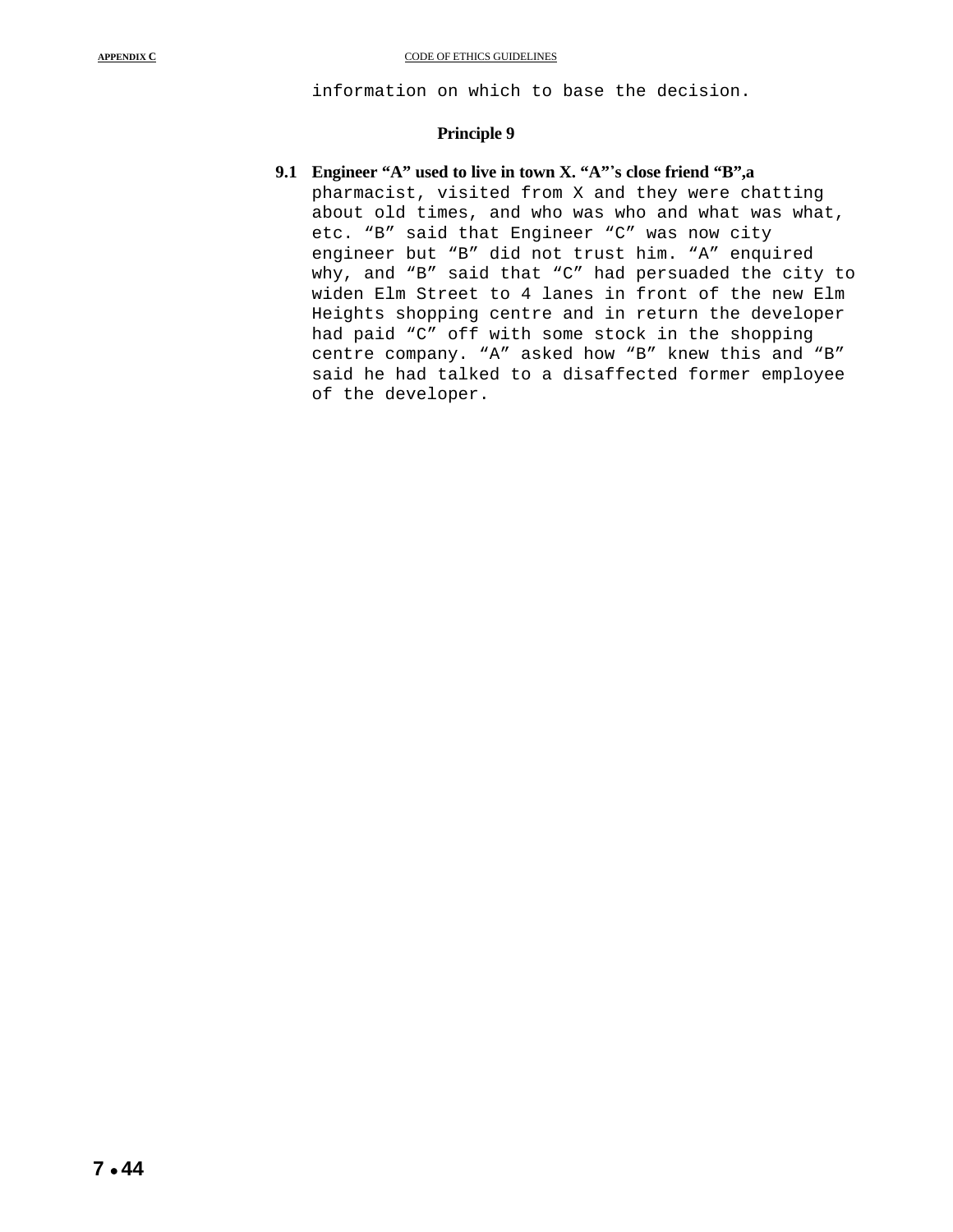"A" took no action to report this to the Association. In this he was wrong. Rumours and hearsay, etc., are usually in generalities and not investigatable but some of them contain tangible statements that can be checked. In this case the statements that "C persuaded council" (presumably in the face of a policy that developer should widen or at least contribute) and that "C received stock" can be checked by perusal of city records and company records. They are thus tangible statements and if checked and found correct then "C" is in trouble. This type of hearsay should be reported.

"A" had a duty to report the apparent infraction.

#### **Principle 10**

10.1 Engineer "A" was an executive member of a local bird-watching society. Another executive member was "B", who had a poor opinion of engineers, initially formed by a bad experience with the antics of engineering students at university. There was much general non-birding chitchat at the executive meetings. One meeting occurred a few days after a spectacular roof collapse and "B" said "You\*ll see, nothing will come of this **—** no engineer will get disciplined: they will take care of each other and it will all be swept under the carpet." "A" said nothing.

"A" had a du~ to respond to defend the profession and to counter this clear misrepresentation. A few words about the disciplinary process and perhaps a couple of quick examples of recent cases would help to counter the misrepresentation. He probably would not have convinced "B" but he may have convinced others present.

Members have a duty to counter misrepresentation.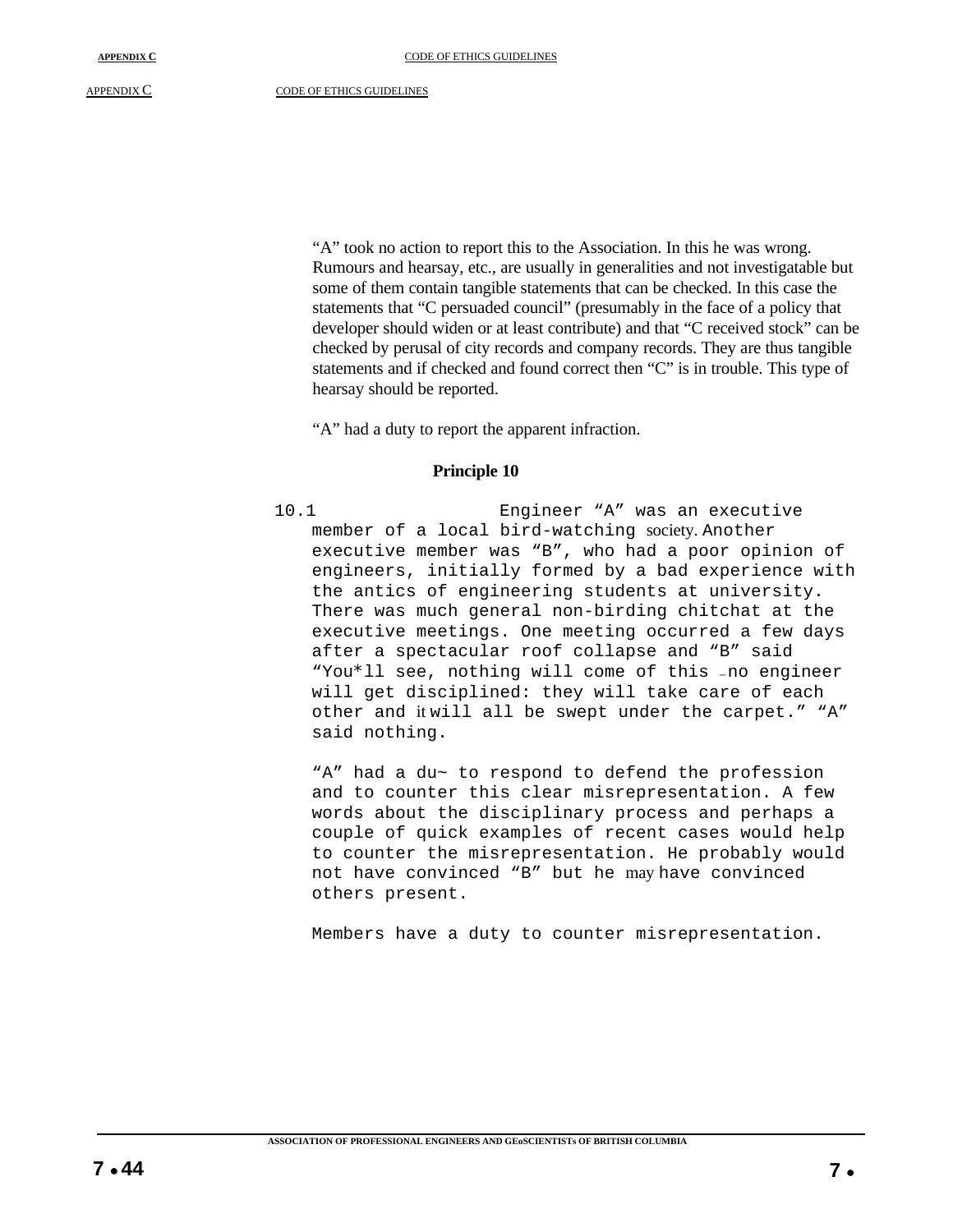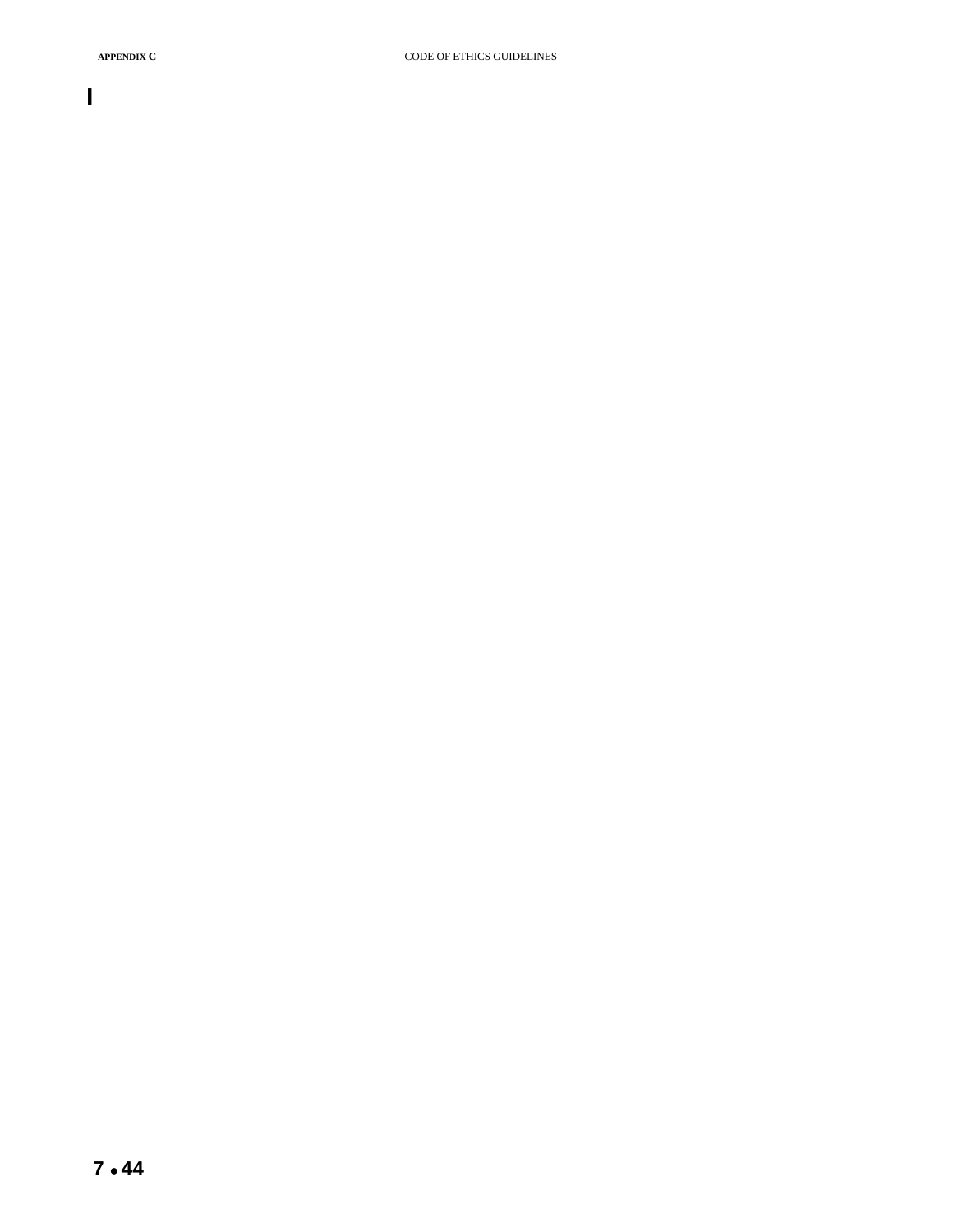**APPENDIX C** CODE OF ETHICS GUIDELINES

## **Appendix D GUIDELINES FOR PROFESSIONAL EXCELLENCE Organization Chart**

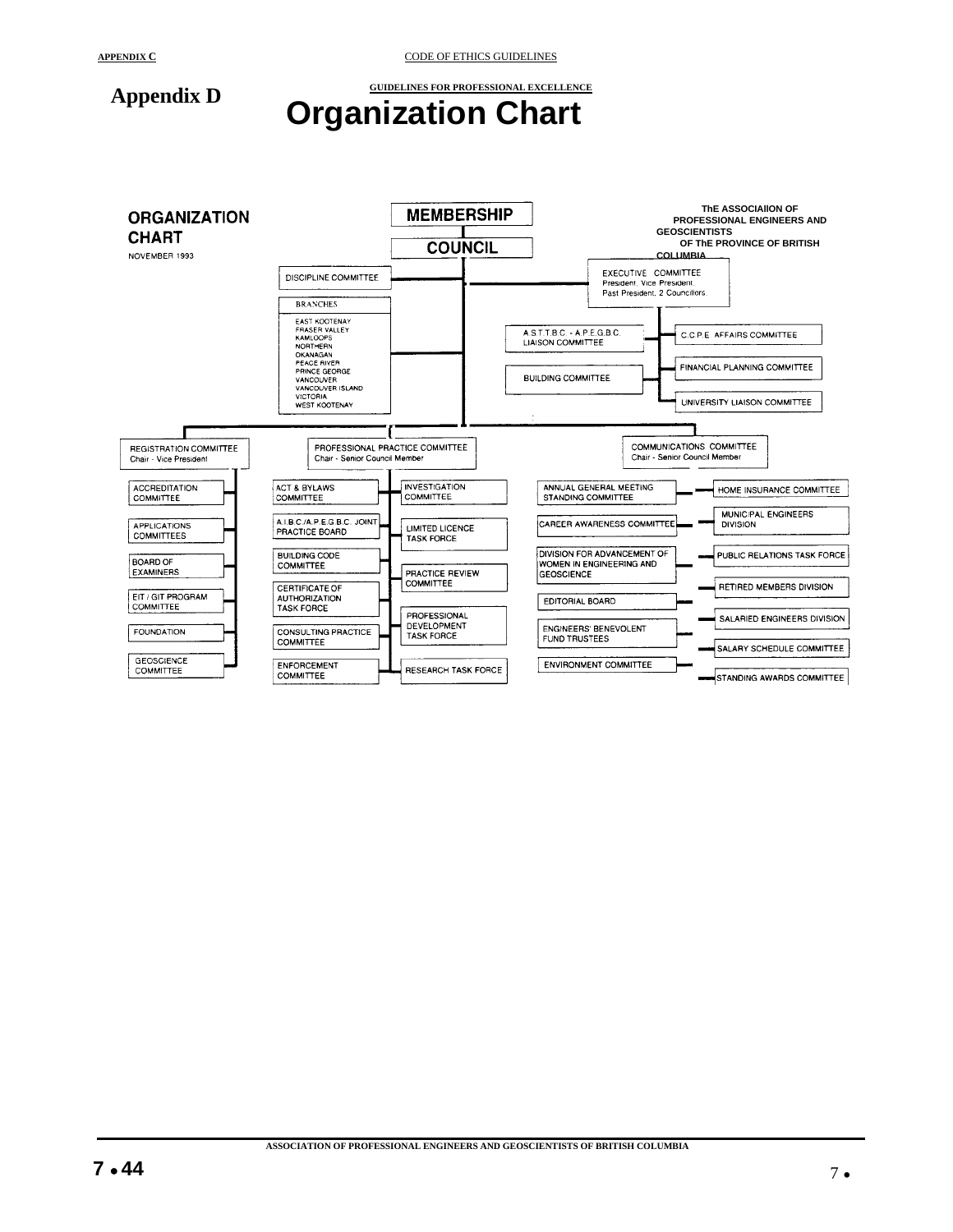#### GUIDELINES FOR PROFESSIONAL **EXCELLENCE**

#### **Committee**

Branches Discipline

**Executive** ASPTBC-APEGBC Liaison Building CCPE Affairs Financial Planning University Liaison Committee Accreditation Applications Board of Examiners EiT / GiT Program Committee Foundation Geoscience Committee Act & Bylaws AIBC/APEGBC Joint Practice Board

Building Code Certificate of Authorization Task Force Consulting Practice Enforcement Investigation Limited Licence Task Force Practice Review Professional Development Task Force Research Task Force AGM Standing Career Awareness D.A.W.E.G. Editorial Board Engineers Benevolent Fund Trustees Environment Home insurance Municipal Engineers Division Public Relations Task Force Retired Members Division Salary Engineers Division Salary Schedule Standing Awards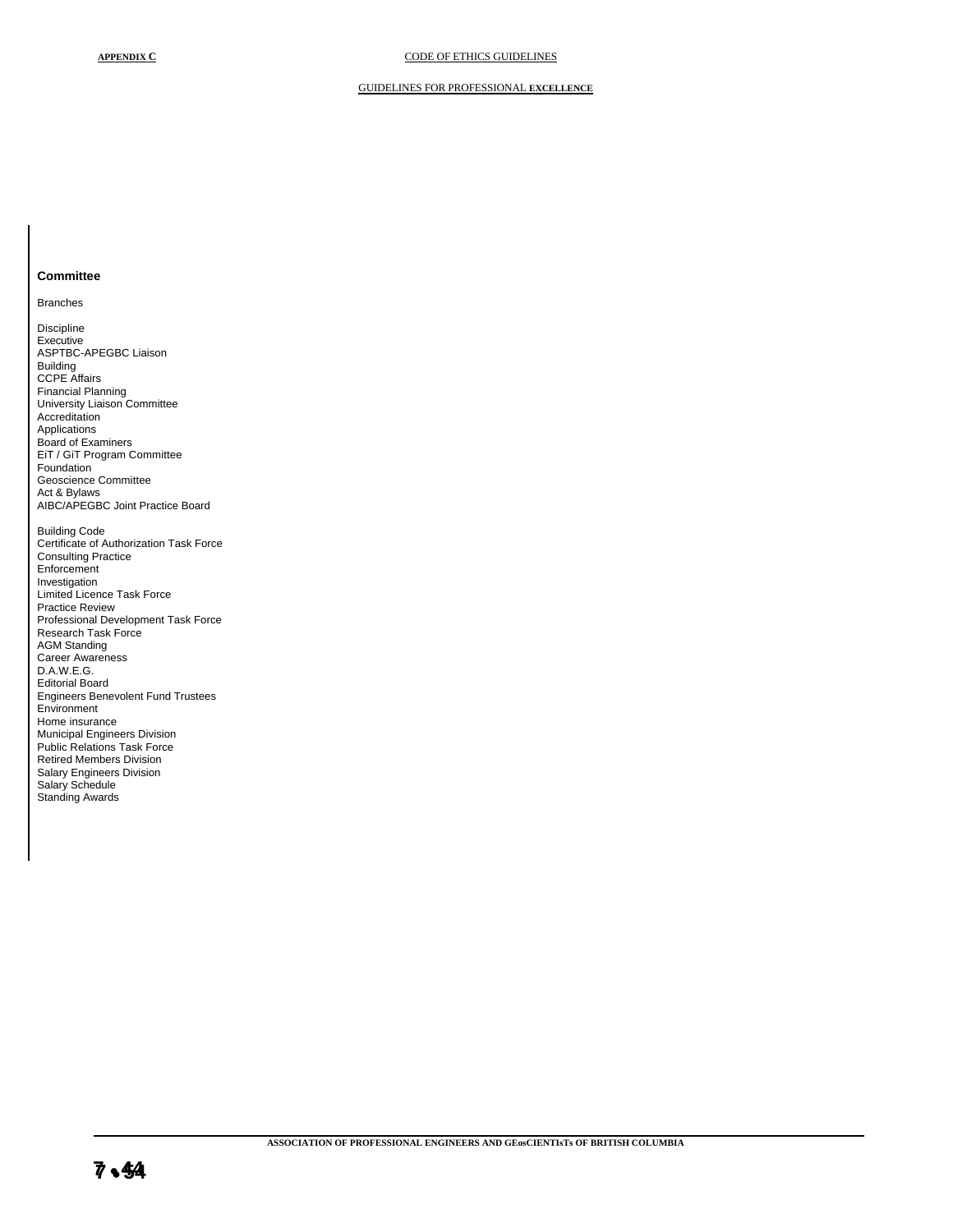**Appendix E** GUIDELIES FOR PROFESSIONAL EXCELLENCE

# **Discipline**

## **complaint Procedure**

The *Engineers and Geoscientists Act,* 1979, an Act of the British Columbia Legislature, authorizes the Association of Professional Engineers and Geoscientists of British Columbia to regulate the conduct of its members.

Several sections of the Act define a system under which complaints to the Association are subjected to a thorough investigation and passed on, if

appropriate, to the Discipline Committee for action.

One reason the British Columbia Government has given this authority to the Association of Professional Engineers and Geoscientists is to provide the general public with confidence that members of the Association are competent and take full responsibility for their actions. A complaints, investigation and discipline system is an essential tool for maintenance of that confidence The groups involved in the process are the Association staff and volunteers who serve on the Investigation Committee and the Discipline Committee.

Professional engineers, professional geoscientists (members)~ licensees and corporations, partnerships or other legal entities holding a Certificate of Authorization (certificate holders) to practice professional engineering or professional geoscience or former members, licensees and certificate holders may be investigated and disciplined under the provisions of the *Engineers and Geoscientists Act.*

Any person or group of persons wishing to make a complaint (complainant) about the actions or behaviour of a member, licensee or certificate holder can do so by following the procedures set out below:

1. The complaint should be submitted, in writing, to the Association to the attention of the Registrar or the Director, Professional Practice and Ethics. A simple letter setting out the facts on which the complaint is based is the usual method of initiation. Guidance as to contents of the letter may be obtained by telephoning the Director, Professional Practice and Ethics at 299-7100.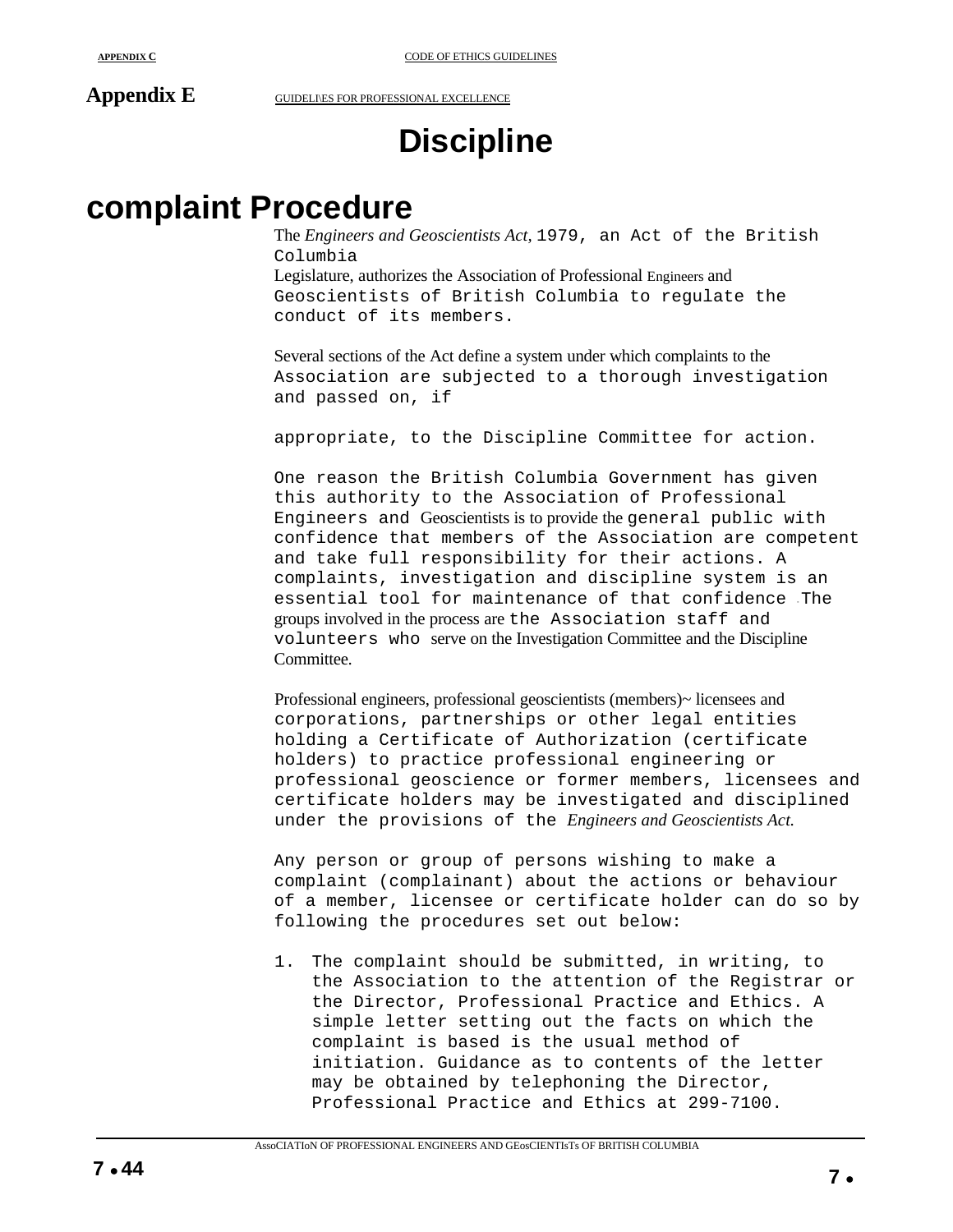#### **APPENDIX C** CODE OF ETHICS GUIDELINES

- 2. The complainant may refer to a contractual dispute with a member, licensee or certificate holder or to a criminal offence. Usually these matters are handled through the civil courts or by a report to the police.
- 3. When a complaint is received, an acknowledgment will be sent to the complainant.
- 4. The member, licensee or certificate holder complained against will be sent a copy of the complaint and asked to comment on the allegations. A time limit may be set on when the comments are required.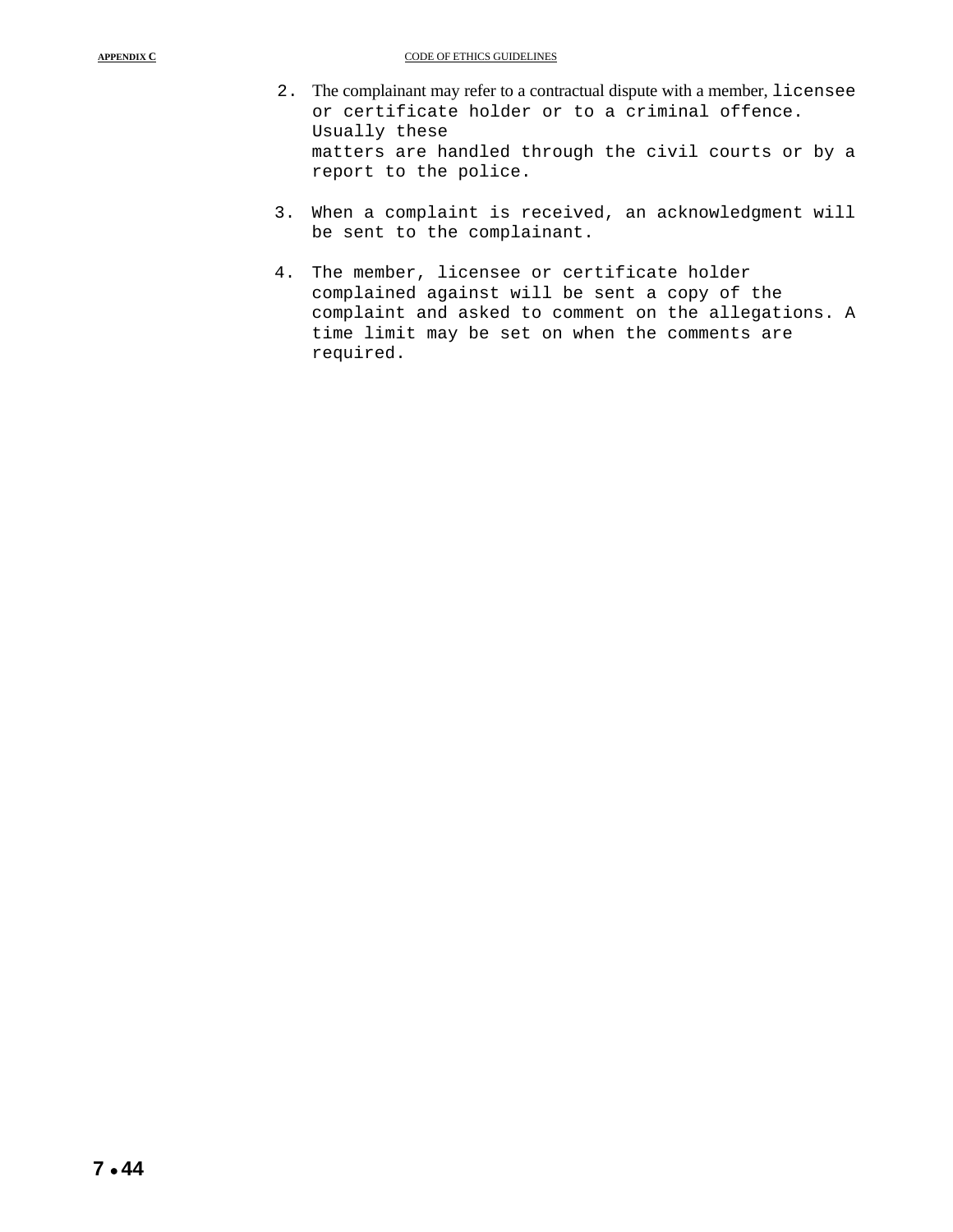#### **GUIDELINES FOR PROFESSIONAL EXCELLENCE**

- 5. All information available will be sent to the Association\*s Investigation Committee if the Director, Professional Practice and Ethics is of the opinion that further investigation should be held.
- 6. The Investigation Committee is appointed by Council specifically to look into complaints and determine if there are reasonable and probable grounds to believe there has been a contravention of the *Engineers and Geoscientists Act,* Bvla~vs or Code of Ethics. The Investigation Committee is made up often or more volunteer members who are experienced professional engineers or geoscientists plus a lay member representing the general public.
- 7. The In~\*estigation Committee will examine the complaint and may request further details from the complainant, from the member, licensee or

certificate holder or from others with knowledge of the circumstances.

- 8. The Investigation Committee will, after thorough review, make one of two decisions:
	- a) That the complaint is justified.
	- b) That the complaint is not justified.
- 9. If the Investigation Committee decides the complaint is not justified, the complainant and the member, licensee or certificate holder shall be so notified in writing.
- 10. If the complaint is justified, the Investigation Committee will decide that one of the following procedures will be undertaken:
	- (i) Formal Inquiry
	- (ii) Tribunal
	- (iii) Stipulated Order

Alternatively, the Investigation Committee may make recommendations to the member, licensee or certificate holder who was investigated.

11. The Tribunal and Stipulated Order are "without prejudice" procedures; i.e., all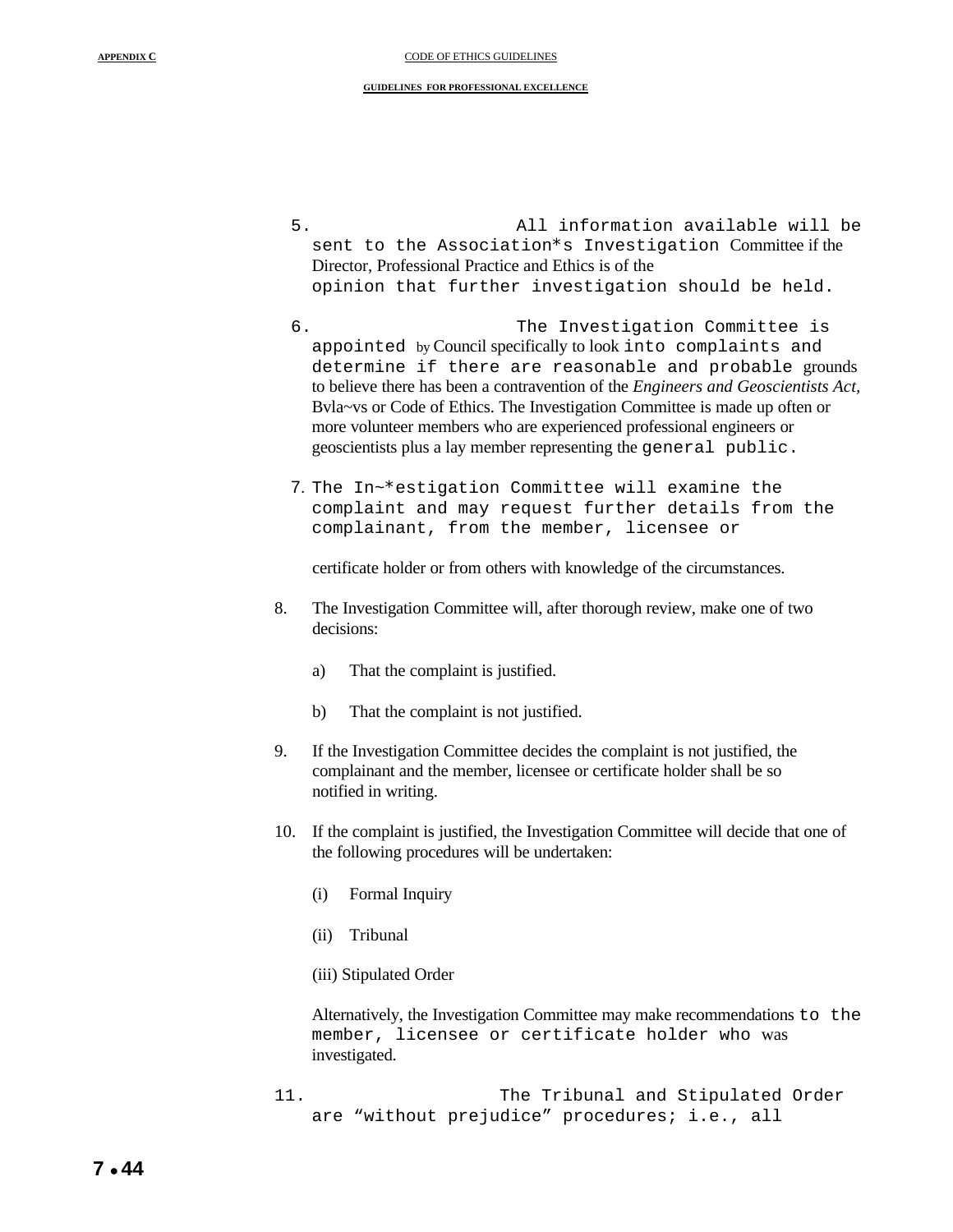#### **APPENDIX C** CODE OF ETHICS GUIDELINES

offers, promises, conduct and statements, whether oral or written, made in the course of the proceedings by any of the parties are. confidential and cannot be used in any other inquiry into the professional conduct of the member, licensee or certificate holder.

ASSOCIATION OF PROFESSIONAL ENGINEERS AND GEOSCIENTISTS OF BRITISH COLUMBIA

**7** ! **56**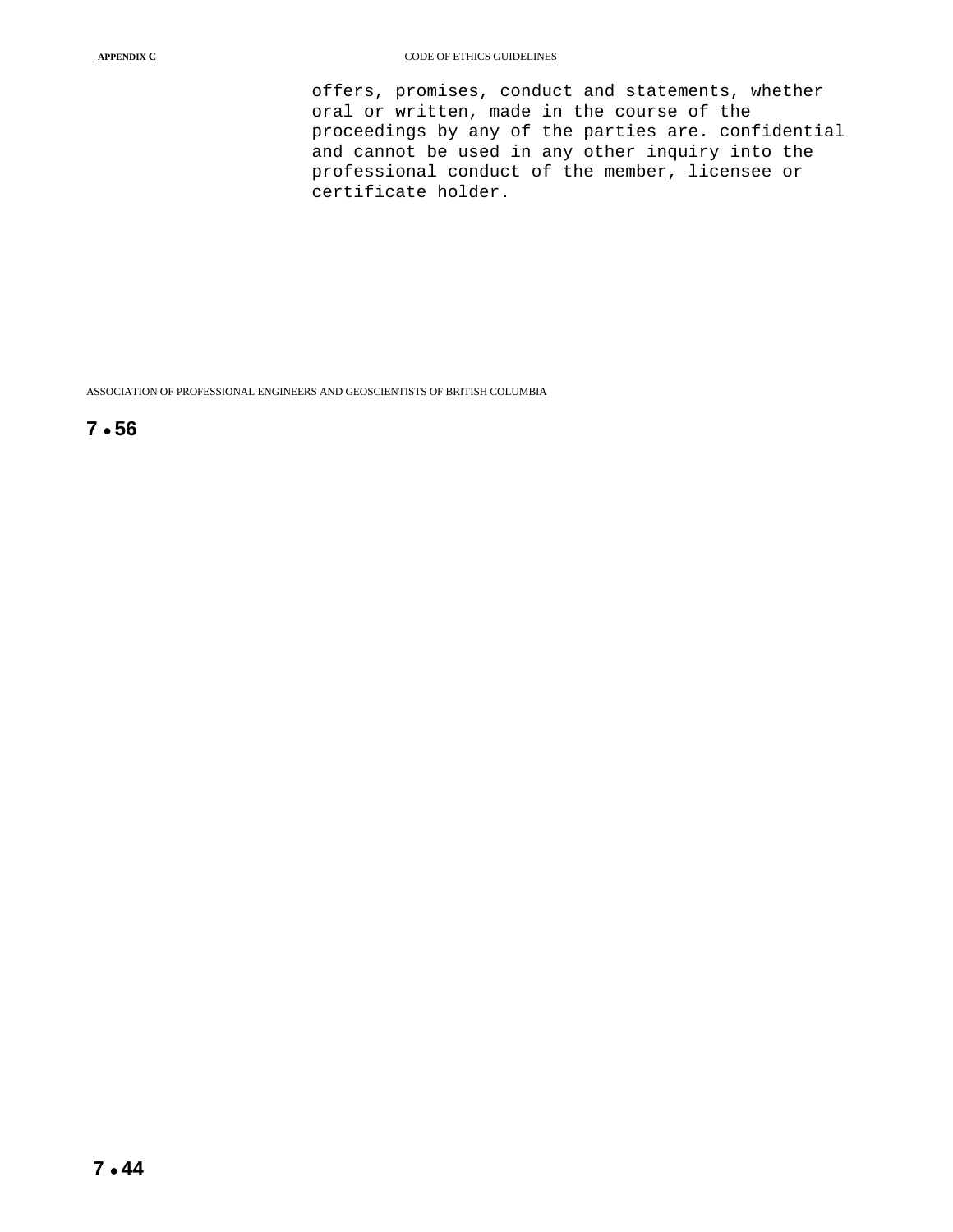## **Formal Inquiry**

The procedures for a Formal Inquiry are defined in Section 24 of the *Engineers and Geoscientists Act.* Formal Notice of an Inquiry is served on the member, licensee or certificate holder to appear before a Discipline Panel, comprised of at least 3 members of the Discipline Committee. The Inquiry is conducted on a formal basis, normal rules of evidence are used, legal counsel is usually present and it is open to the public. In the event of findings of guilt by the Panel, they may, by order, do one or more of the following:

- (a) reprimand the member, licensee or certificate holder;
- (b) impose conditions on the membership, licence or certificate of authorization of the member, licensee or certificate holder;
- (c) suspend or revoke the membership, licence or certificate of authorization of the member, licensee or certificate holder;
- (d) impose a fine, payable to the association, of not more than \$25,000 on the member, licensee or certificate holder;
- (e) direct that reasonable costs incidental to the investigation and inquiry be paid by the member, licensee or certificate holder.

The member, licensee or certificate holder may appeal the ruling to the Supreme Court of British Columbia.

## **Tribunal**

A Tribunal, as an alternative to a Formal Inquiry, may be used where a case is reasonably straightforward, the evidence readily documented, and some verbal presentation would be helpful in resolving the matter.

On the recommendation of the Investigation Committee to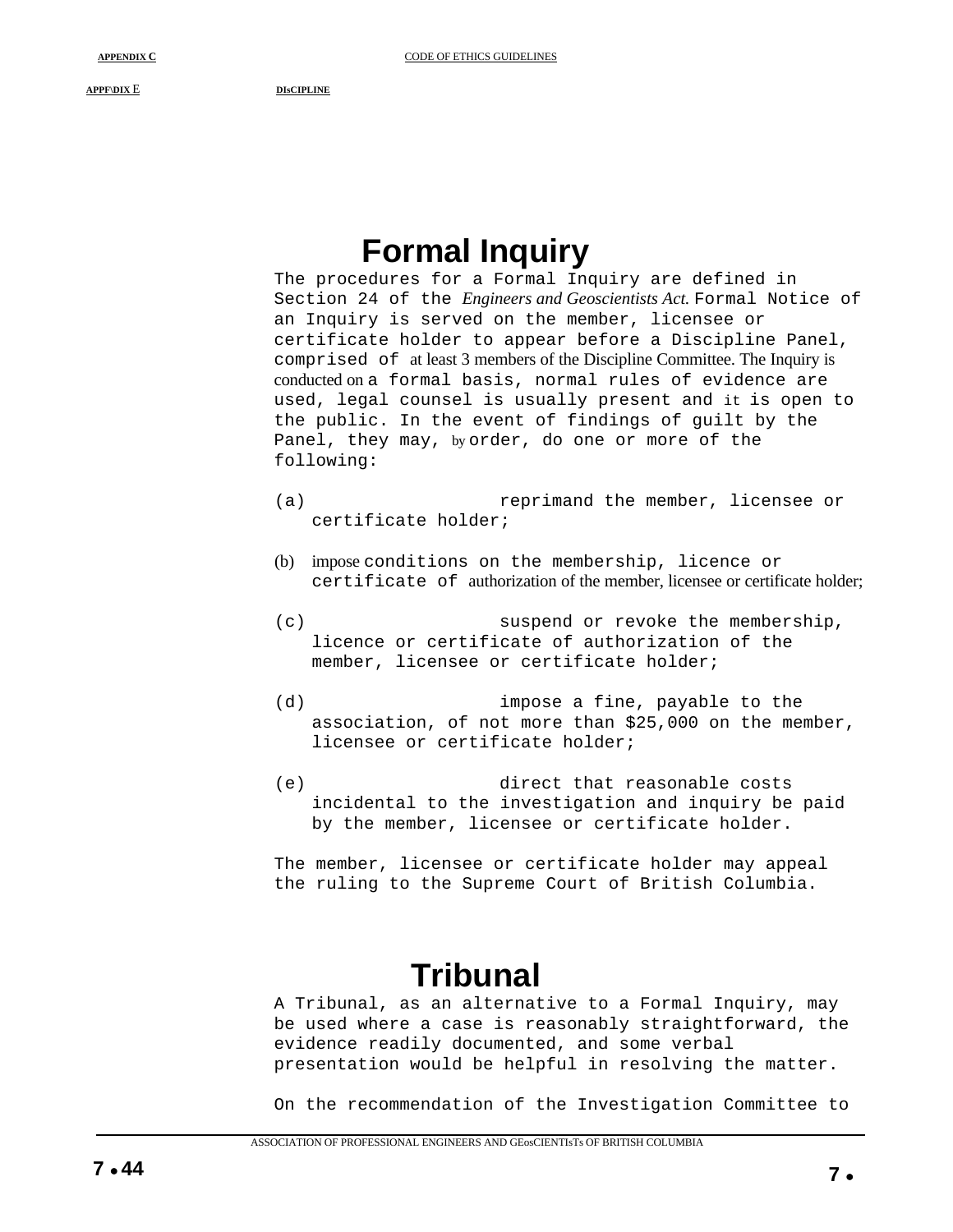#### **APPENDIX C** CODE OF ETHICS GUIDELINES

enquire into the actions of a member, licensee or certificate holder by means of a Tribunal, the member, licensee or certificate holder will be contacted and asked to agree to the procedure. The Tribunal will be held in private, with only the member, licensee or certificate holder, a representative appointed by the Investigation Committee and an Umpire participating. The Complainant would be given the opportunity to attend as an observer. The Umpire shall be appointed from the Discipline Committee. Any ruling made by the Umpire shall become binding when the member, licensee or certificate holder and the representative from the Investigation Committee are in agreement. There shall be no appeal of the ruling once agreed. In the event of non-agreement among the parties, the case shall automatically be moved to a Formal Inquiry.

In the event of a guilty verdict the results of the Tribunal will be publicized.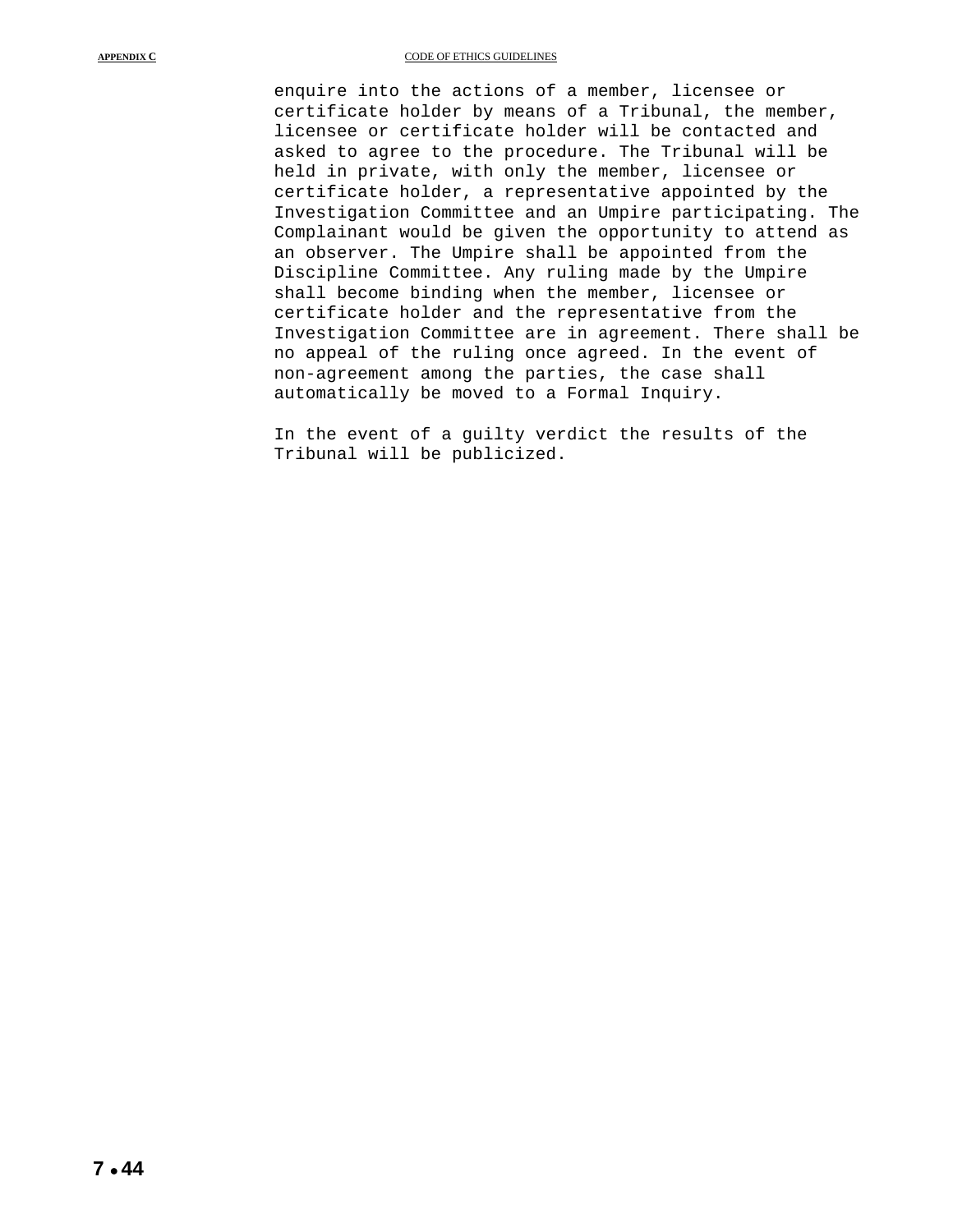## **Stipulated Order**

A Stipulated Order may be offered to a member, licensee or certificate holder when an obvious breach of the Act, Bylaws or *Code of Ethics* has been made and, in the opinion of the Investigation Committee, any further hearing would be unnecessary.

Ar the request from the Chair of the Investigation Committee, a Reviewing Member would be appointed from the Discipline Committee to review the Investigation Committee\*s findings. With the assistance of the Director, Professional Practice and Ethics and legal counsel, the Reviewing Member would determine the nature of the breach of the Act, Bylaws or *Code of Ethics* and decide on an appropriate penalty.

The member, licensee or certificate holder is then given in writing a detailed description of the alleged offence, the finding of guilt and the penalty, complete with an explanation of the Stipulated Order procedure.

The member, licensee or certificate holder will be offered a Stipulated Order, as an option to the expensive, time-consuming Inquiry process, which he may choose to accept or reject, at his sole direction. Rejection would result in the case being referred to the Discipline Committee and a Formal Inquiry would be held.

By signing the Stipulated Order the member, licensee or certificate holder admits guilt and accepts the penalty stipulated. There shall be no appeal. The Stipulated Order shall be publicized.

The complaints process described above is operated in such a manner that it is fair to the member, licensee or certificate holder complained against as well as to those placing complaints. All correspondence about the complaint, investigation and disciplinary procedure will remain strictly confidential until the actual start of the Inquiry before a Discipline Committee Panel.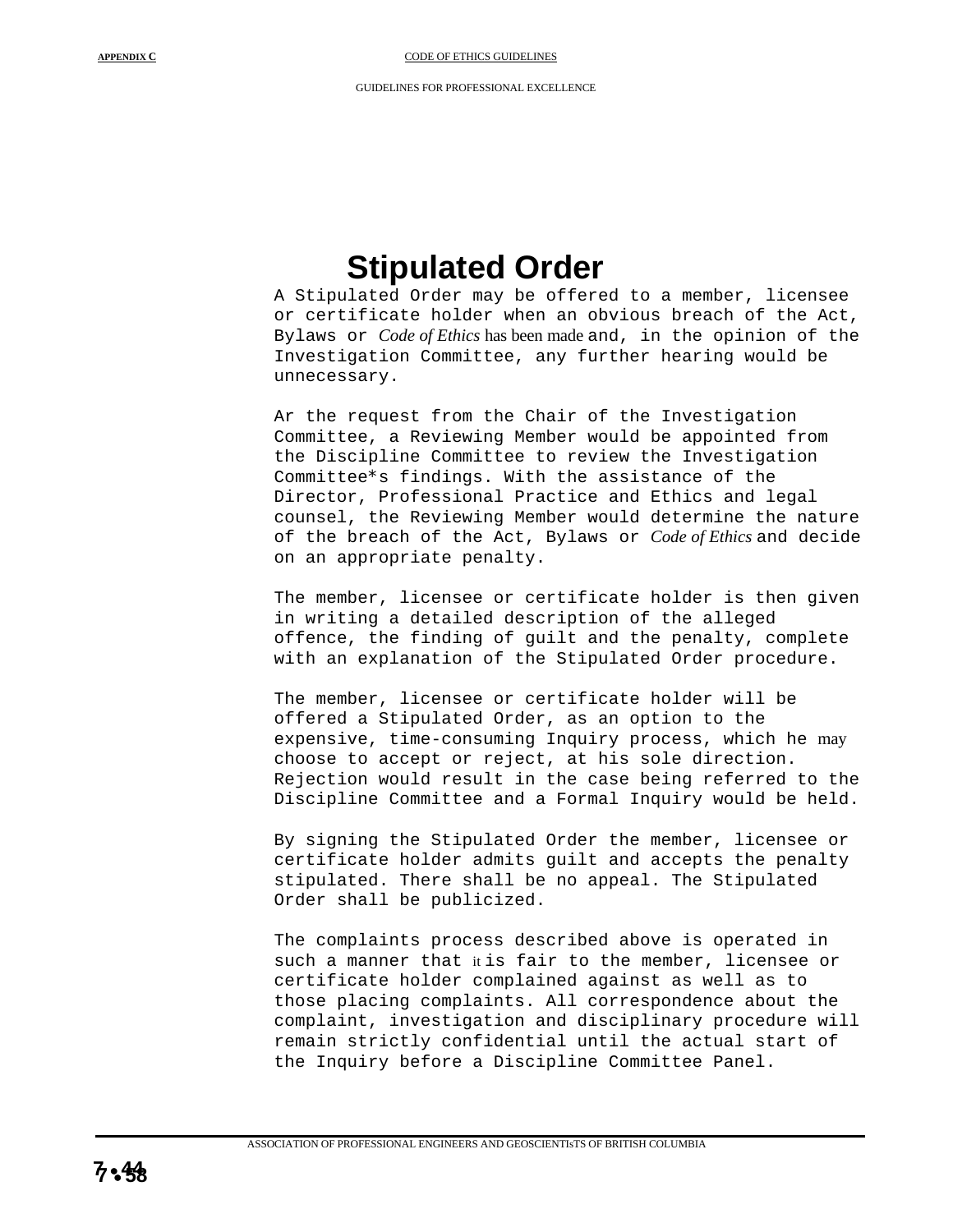# **8**

## **Professional Practice**

Over the years the Association of Professional Engineers and Geoscientists of B.C. has produced bulletins and guidelines on various aspects of professional engineering practice for the general knowledge of members. Recently, many of these documents have been reviewed by committees and staff, revised and updated. A selection of these new documents relating to professional practice have been included in this section. All members are urged to read these publications and to abide by the principles embodied therein.

**a--**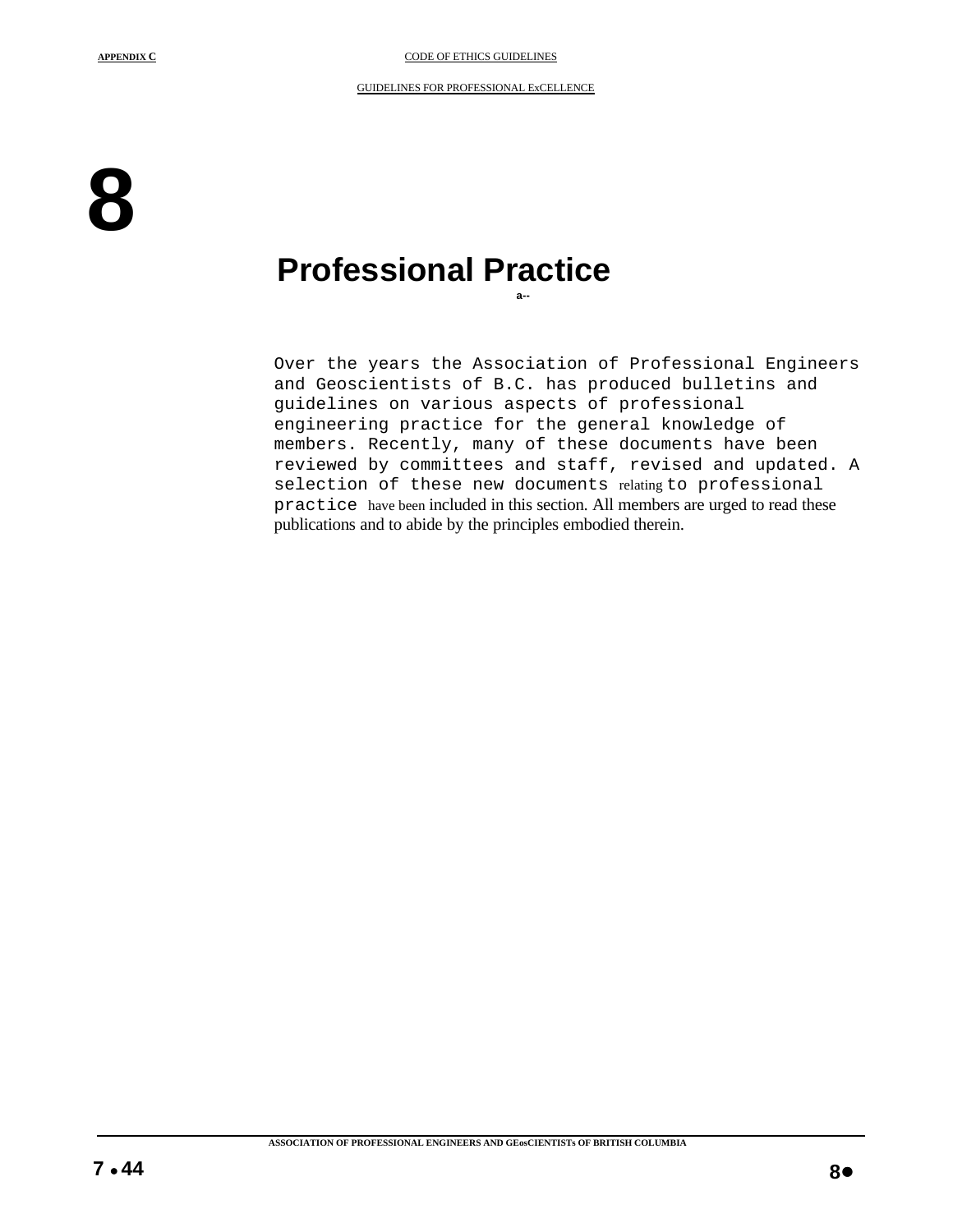**BULLETIN:** *Q* **August 1993**

## **Selection of a consulting Engineer**

The Report of the Commissioner Inquiry Station Square Development, Burnaby, B.C., known as the Closkey Report, was published in August 1988. Chapter 14 of the Report deals with the Responsibilities of the Engineers. The

#### Report states:

"Engineering ser~"ices associated with a building such as Station Square consist of:

- preliminary studies of the structural form to determine the optimum layout, choice of materials and so forth;
- **—** the performance of precise calculations to establish member sizes and details;
- the preparation of drawings which convey this information in unmistakable terms to the contractor;
- the careful checking of all these calculations and drawings by an independent individual within the organization;
- **—** the preparation of specifications defining the materials and procedures to be used during construction;
- the transfer of all the necessary information to the contractors who will, perhaps, make further calculations and prepare shop drawings for the fabrication of items such as steel beams, joists, and their connections, precast concrete, etc.;
- the careful checking of these shop drawings to ensure that the details are correct, or, at the least, that they conform to the overall concept;
- inspection in the field to ascertain that the construction proceeds in general accordance with the design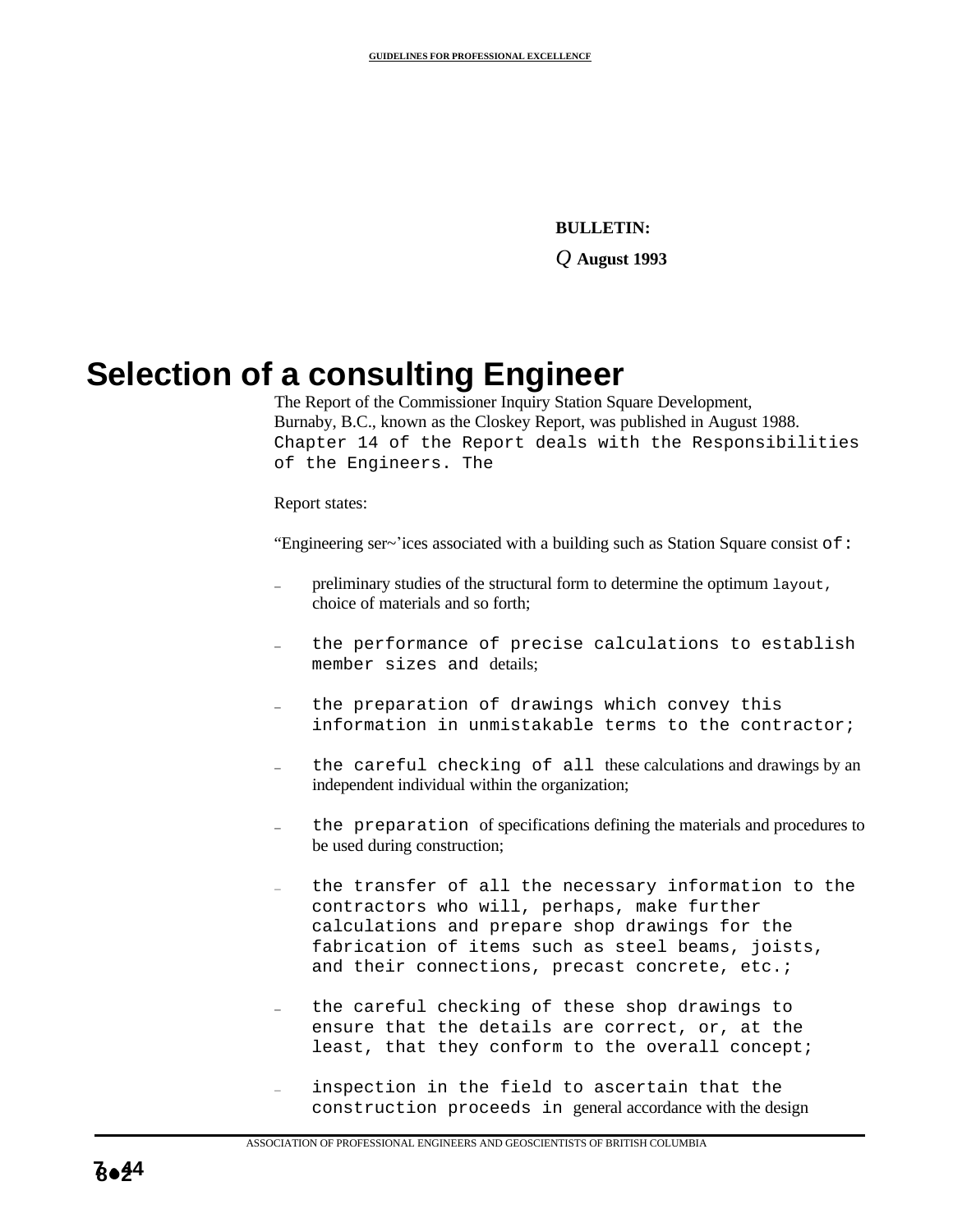drawings and specifications;

- the revision of the drawings as the work proceeds, especially in "fasttrack" operations, to accommodate changes called for by the architect and owner; and,
- **—** the dissemination of this new information, a gain in unequivocal terms, among all those involved."

**The second part of the Closkey Commission**\***s terms of reference related to** ascertaining and recommending measures that could serve to prevent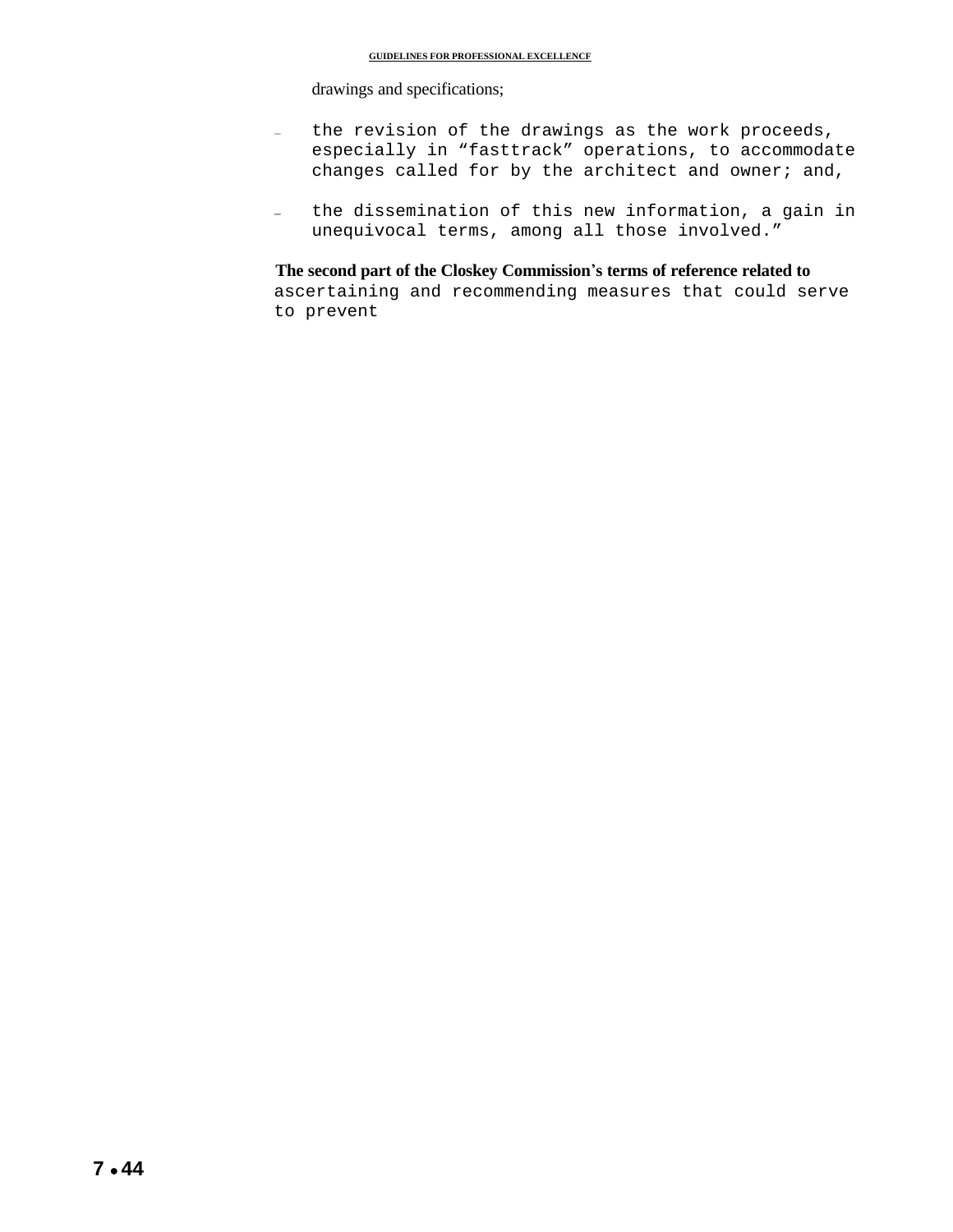#### PROFESSIONAL PRACTICE

engineering failures, such as the Save-On-Foods roof collapse. The Commission found that "subtle issues are raised by the relationship among the owners, professions and contractors, and resulting standards of work on construction projects." The Closkey Commission heard evidence regarding the manner in which developers and owners engaged the services of consulting professional engineers. It was informed that  $\sim$  owners and their representatives are increasingly calling for tenders from architects and engineers involved in Part 4 buildings" and that **"..** with tendering, relatively intense competition has driven fee levels down, and this has raised questions about the quality of professional services in this environment."

From the evidence provided at the Closkey Commission hearings, it was obvious that the selection of engineering services on a tendered low-fee basis was not conducive to the provision of quality engineering. Therefore, there is a need to establish a selection process which will place quality of service ahead of price.

The Consulting Engineers of British Columbia has prepared a *Guide to Selecting a Consulting Engineering Firm* which tries to simplify the bringing together of the client, the project and the consulting engineering firm. This document emphasizes the following fundamental considerations:

**1. Select design engineering on quality of service** — **not on price.** Design engineering is only 1.5% of the total construction and operating expenditure on a project and it is unwise to cut corners on design.

#### **2. Define the problem or issue (the future project).**

Understand and define the problem, not its symptoms, before trying to tackle it.

#### **3. Define the source of help.**

Some problems can be tackled by in-house staff, some by staff assisted by a consultant, and some by a consultant alone.

#### 4. **Prepare and discuss the Terms of Reference (TOR).**

Clear TOR are crucial to successful projects and good relationships and must be understood by both parties before selection and evaluation can begin.

#### **5. Prequalify consultants and prepare a shortlist.**

If a large number of consultants are invited to prepare detailed proposals on a single project, the collective expense can be greater than the value of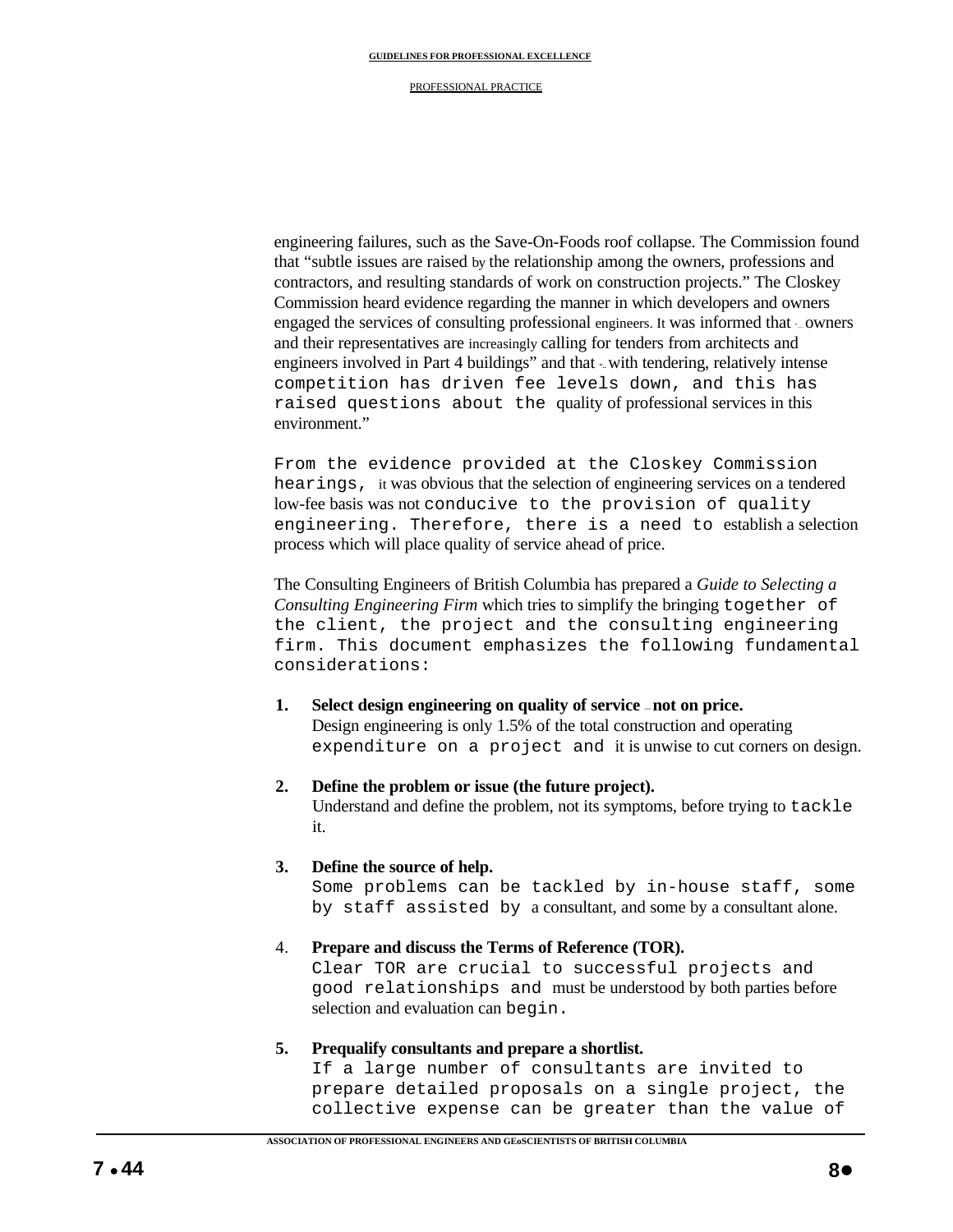the assignment, and this overhead cost is eventually reflected in higher fees to the clients.

#### **The size of a project is a matter of judgment depending on several factors.** However, it is important in the selection methodology for consulting engineers. Small projects (up to \$100,000) should be sole-sourced, involving **no competition** whatsoever. The consulting engineers are retained on referral, reputation, performance and expertise in previous projects.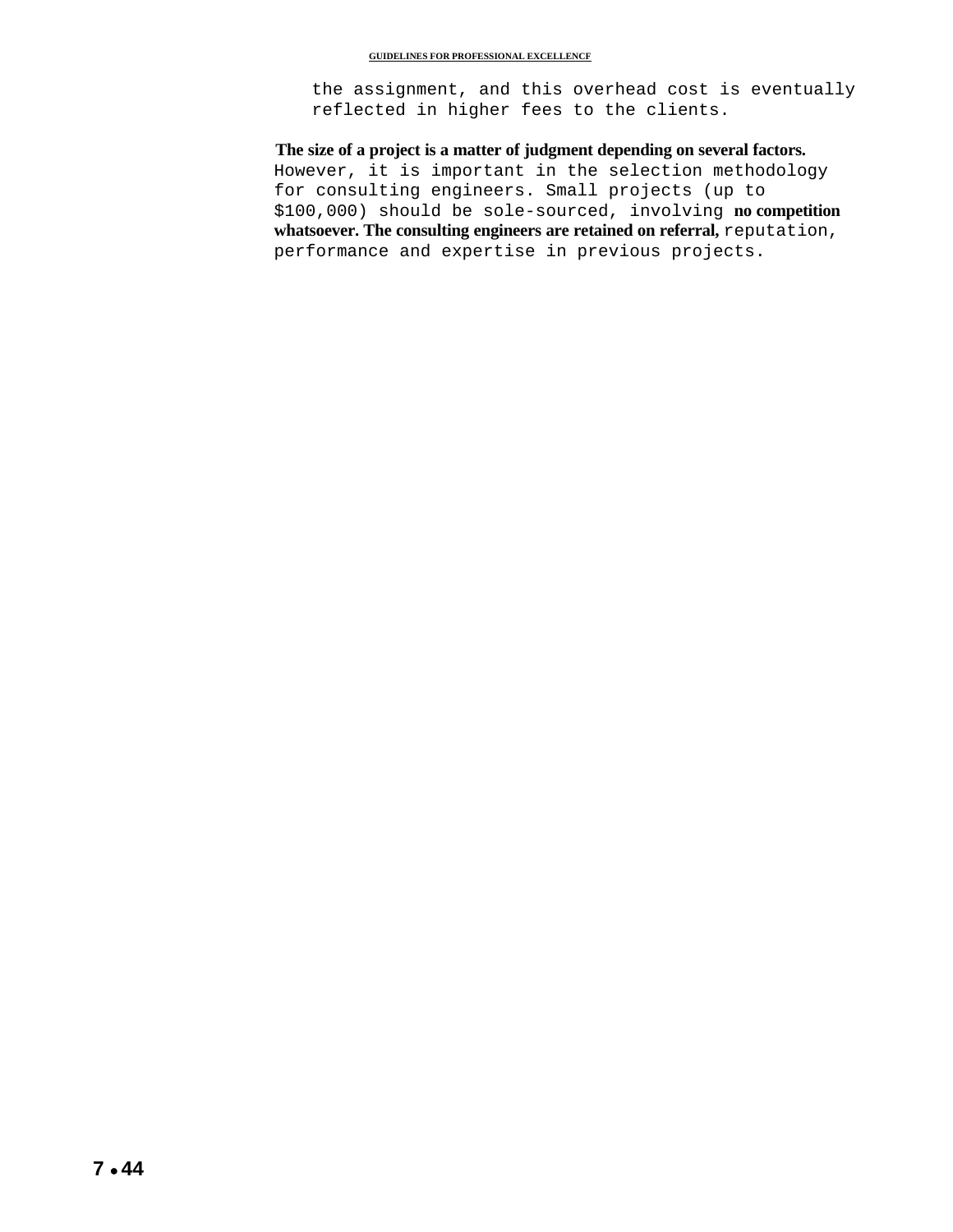GUIDELINES FOR PROFESSIONAL EXCELLENCE

For medium projects (\$50,000 to \$200,000) the client should provide a detailed outline of the project requirements. TOR should be presented to up to four consulting engineering firms, who have performed similar assignments, and written proposals requested. After the proposals have been ranked on the basis of methodology, qualifications and experience, the leading two or three consultants should be interviewed, the contract awarded to one and the other consultants notified.

Large projects (\$200,000 to \$1,000,000 plus) require a modification to the above procedure. Up to 10 consulting firms should be required to submit credentials based on an outline of the TOR. Then, the same procedure as for medium projects should be followed up to the selection of three or four consultants. From this point, the client is strongly advised to use the two-envelope system in order to make the final selection.

The basic two-envelope system involves the presentation, in answer to a request for proposal, of two envelopes, one containing the technical proposal and the other containing the price. The technical proposals only are opened and evaluated. The preferred technical proposal is chosen. The relevant price envelope is then opened and negotiations begin. If negotiations fail, the client proceeds to the next-rated consultant. If negotiations are successful, the client returns to the tenderers the technical proposals and the remaining unopened price envelopes.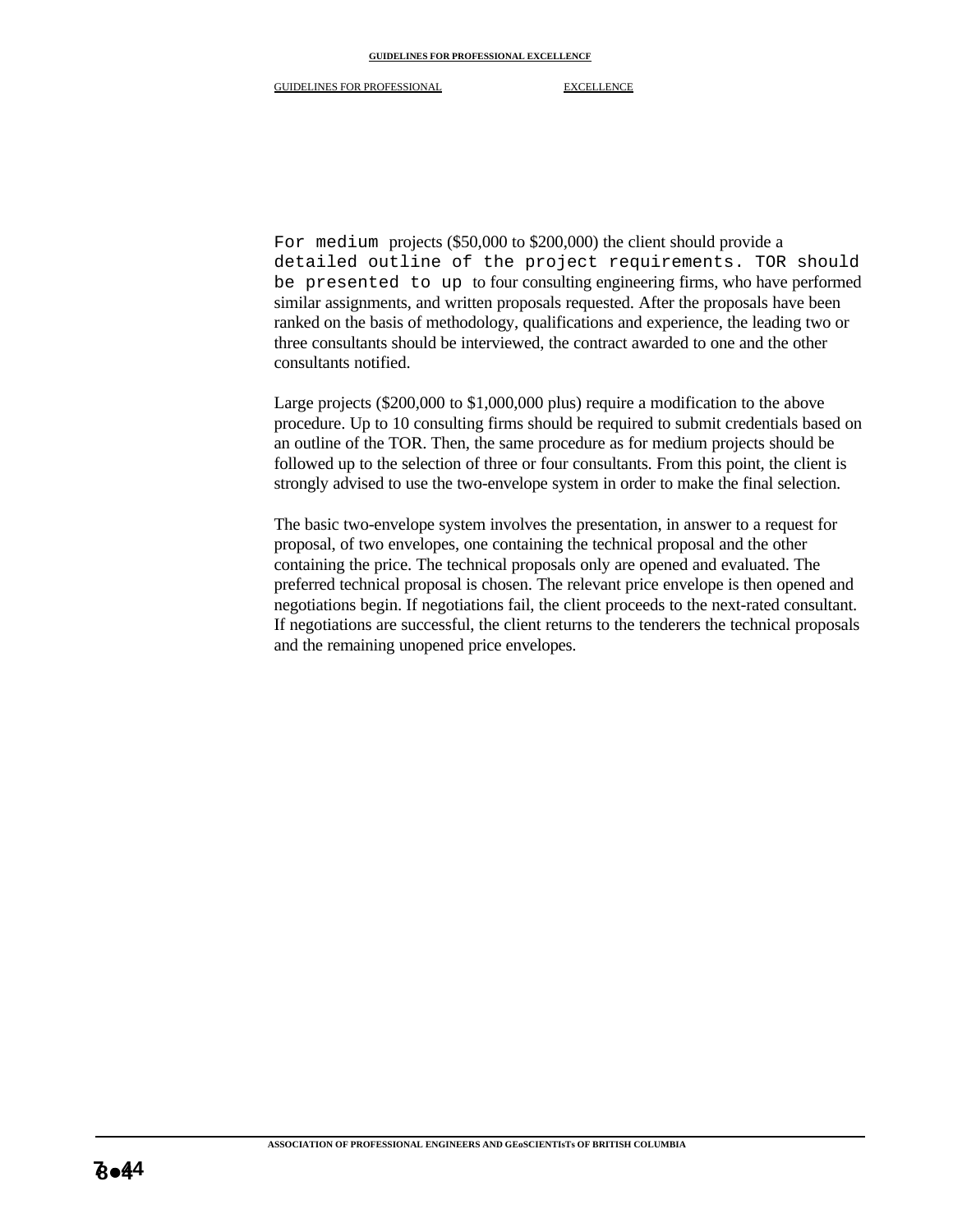#### **PROFESSIONAL PRACTICE**

**BULLETIN:**

**H**

REVISED: June 1993

## **Professional Liability Insurance**

Many practising Professional Engineers and Geoscientists need the protection provided by Professional Liability Insurance. In some consulting fields, it is virtually impossible to obtain work without the design professional having to provide proof of liability coverage.

In general, Professional Liability Insurance for professional engineers, geoscientists, architects and others in Canada is underwritten by Encon Insurance Managers Inc. (National Program Administrator) on behalf of the Simcoe Erie Group. The liability insurance program of Encon Insurance Managers Inc. is endorsed by the Royal Architectural Institute of Canada (RAIC), the Association of Consulting Engineers of Canada (ACEC) and the Canadian Council of Professional Engineers (CCPE).

Other companies may provide liability insurance for professionals. Professional engineers and geoscientists are free to select any liability insurance carrier the~' feel will best suit their needs. As with most insurance coverage, some care is required in the selection of a suitable carrier.

- H-1 General Outline of a Typical Professional Liability Insurance Program.
- H-2 Choosing a Professional Liability Insurer.
- H-3 Partial List of Insurance Brokers Handling Liability Insurance in Vancouver Area.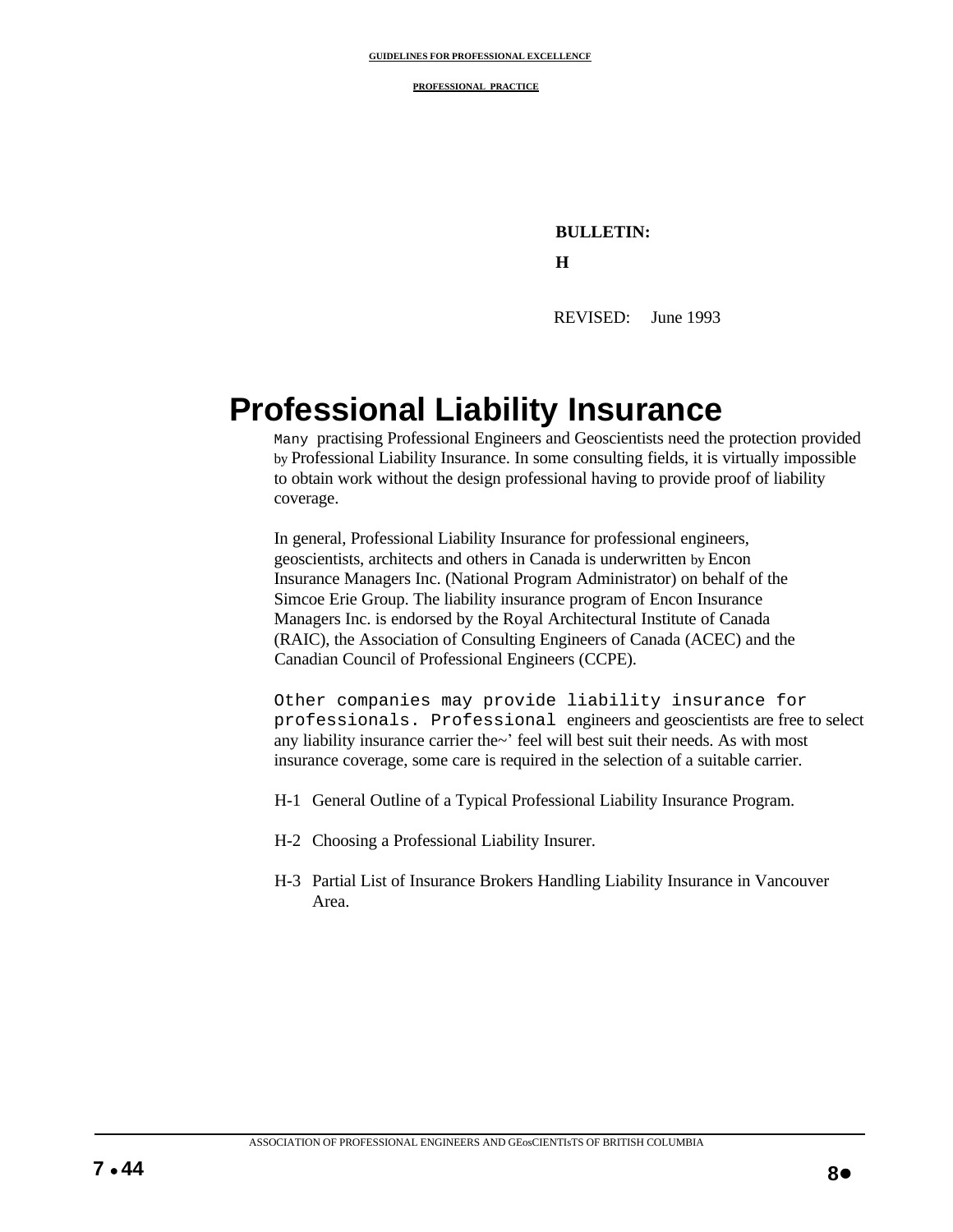**GUIDELINES FOR PRoFEsstoN~L EXEtIENCE**

**BULLETIN: H-i**

**REVISED:**

**June 1993**

## **General Outline of a Typical Professional Liability Insurance Program**

In purchasing this form of insurance, the engineer or architect is basically buying three forms of protection. Firstly, for the payment of claims assessed against the insured for having committed a wrongful act; secondly, for the investigation and defence costs associated with the claims or alleged claims; and thirdly, the reimbursement of other expenses incurred at the request of the insurer.

Professional liability insurance is underwritten on the basis referred to as "claims made". Under a "claims made" policy, coverage applies only if the policy is in force at the time the claim is made. A claim may be a demand for money or an allegation of negligence or breach of contract. For this reason, it is important that coverage be maintained without permitting gaps to form between the  $\sim$ 'arious expiry and renewal dates.

Since the insurance is provided on an "all risk" basis, the exclusions become important. Although exclusions may vary in wording, most are fairly standard. They include: infringement of trademark or copyright; insolvenc~' or bankruptcy; failure to advise on insurance; failure to complete drawings or specifications on time; liability of others under contract; warranties or guarantees; duties not customary to the professional architect or the professional engineer and geoscientist; estimates for return on investments or capital; participation in joint ventures or other partnerships  $x \sim$  hich are not the subject of endorsement; any nuclear exposure.

The basic policy provided by the National Program Administrator provides for a limit per claim of \$250,000, subject to an aggregate per year of \$500,000 and \$5,000 deductible. From that point, coverage and limits can be modified ordinarily to suit individual cases. On occasion, modifications of limits in midterm are necessary as a result of an engineer or geoscientist undertaking a contract where a certain minimum liability limit must be maintained. This can generally be done. Attached is a sample copy of an application form. The purpose of this document is to provide an underwriter with the necessary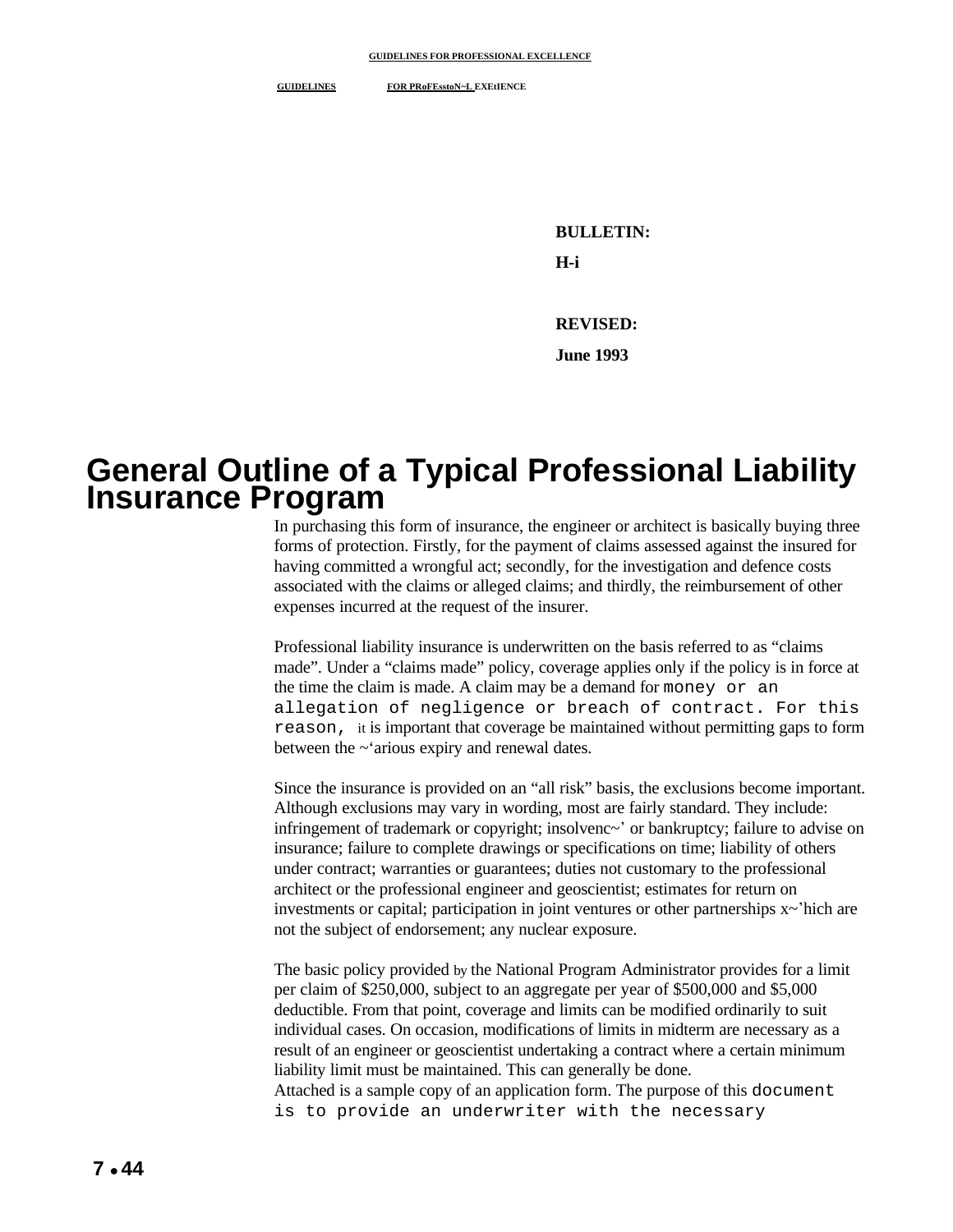#### **GUIDELINES FOR PROFESSIONAL EXCELLENCF**

information to be able to assess a risk, and thereby affix a premium charge. At the present time, the underwriting industry in this class of insurance is in a state of uncertainty. The number of underwriters willing to ~vrite this risk can vary drastically over a short time span. It is, therefore, important for a practising professional engineer or geoscientist to be represented by his broker. Understanding the nature of a professional engineer's or geoscientist's operation is important in terms of the proper relay of information to the underwriting company in order to negotiate the best terms possible.

ASSOCIATION OF PROFESSIONAL ENGINEERS AND GEOSCIENTISTS OF BRITISH COLUMBIA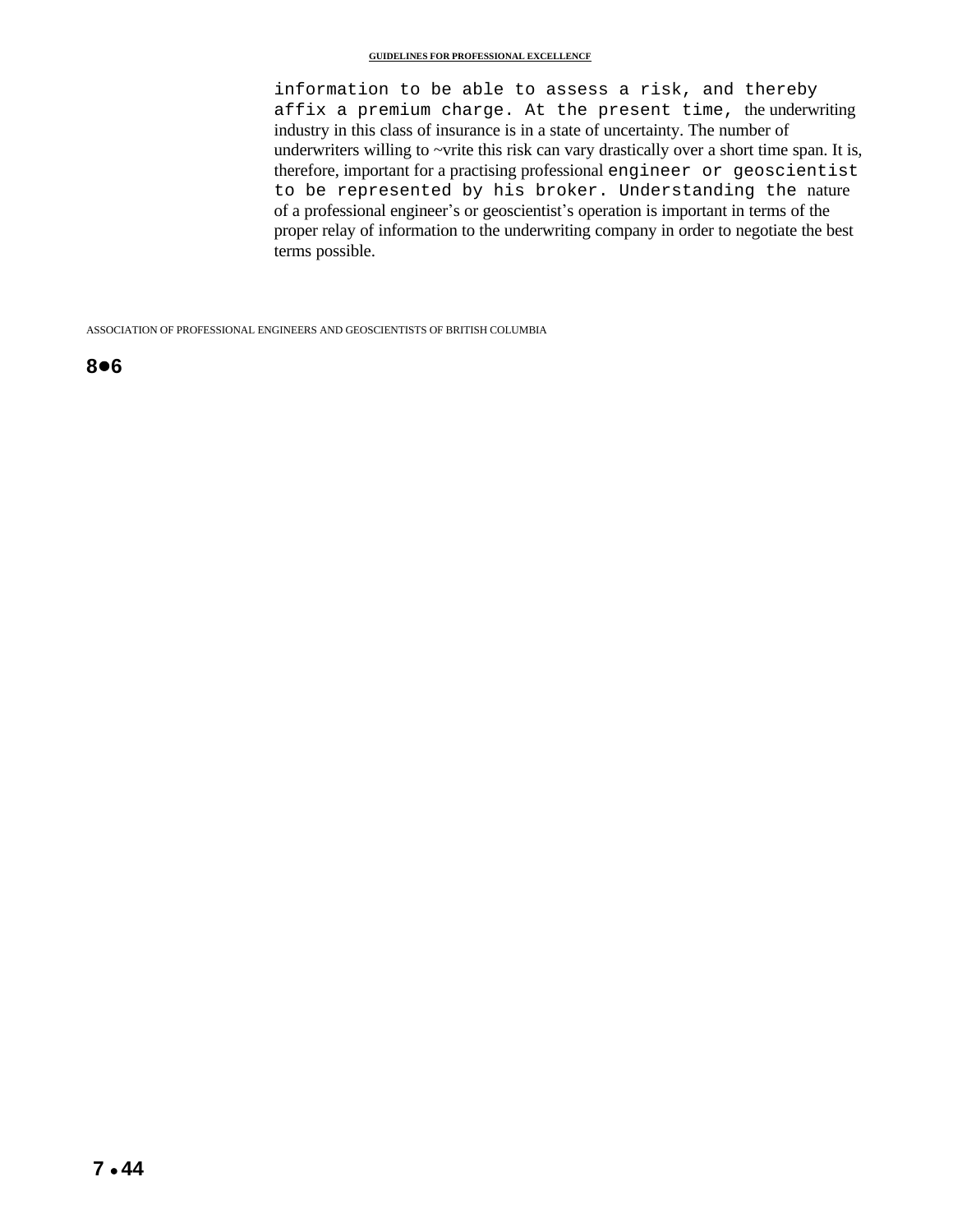|           |                                                             |                                                       | <b>GUIDELINES FOR PROFESSIONAL EXCELLENCE</b>                                                                         |                  |           |
|-----------|-------------------------------------------------------------|-------------------------------------------------------|-----------------------------------------------------------------------------------------------------------------------|------------------|-----------|
| <b>FO</b> |                                                             |                                                       |                                                                                                                       |                  |           |
| $\bf R$   |                                                             |                                                       |                                                                                                                       |                  |           |
| M         |                                                             |                                                       |                                                                                                                       |                  |           |
| 1         |                                                             |                                                       |                                                                                                                       |                  |           |
|           |                                                             |                                                       |                                                                                                                       |                  |           |
|           | <b>FOR</b>                                                  |                                                       | <b>PROFESSIONAL</b>                                                                                                   |                  |           |
|           | <b>LIABILITY</b>                                            |                                                       |                                                                                                                       |                  |           |
|           | <b>INSURANCE PROGRAM</b><br><b>ARCHITECTS</b>               |                                                       |                                                                                                                       |                  |           |
|           | <b>&amp; ENGINEERS</b>                                      |                                                       |                                                                                                                       |                  |           |
|           |                                                             |                                                       | <b>IN PRIVATE PRACTICE</b>                                                                                            |                  |           |
|           |                                                             |                                                       | <b>Application Form</b>                                                                                               |                  |           |
|           |                                                             | PROGRAMS ENDORSED BY:                                 | PROGRAMS ADMINISTERED BY: NATIONAL PROGRAM ADMINISTRATOR. Ottawa. Ont.<br>The Royal Architectural Institute of Canada |                  |           |
|           |                                                             |                                                       | The Association of Consulting Engineers of Canada<br>The Canadian Council of Professional Engineers                   |                  |           |
| Τ.        | Name of applicant:                                          |                                                       | <b>The Applicant</b>                                                                                                  |                  |           |
| 2.<br>3.  | Address of head office:<br>Date established:                |                                                       |                                                                                                                       |                  |           |
| 4.        | Location of branch offices:                                 |                                                       |                                                                                                                       |                  |           |
| 5.        | Predecessor firms:                                          |                                                       |                                                                                                                       |                  |           |
|           | 6. Total No. Professional persortrtel                       |                                                       | Full-time ________ _________Technical personnel_________________________________                                      |                  | Full-time |
|           |                                                             |                                                       |                                                                                                                       | Part-time        |           |
|           |                                                             |                                                       |                                                                                                                       | <b>Part-time</b> |           |
|           |                                                             |                                                       |                                                                                                                       |                  |           |
|           | Names of partners, active directors hod, sole practitioner) |                                                       |                                                                                                                       |                  |           |
|           |                                                             |                                                       |                                                                                                                       |                  |           |
|           |                                                             |                                                       |                                                                                                                       |                  |           |
|           |                                                             |                                                       |                                                                                                                       |                  |           |
|           |                                                             | Please attach curriculum vitae of those listed above. | <b>Insurance</b>                                                                                                      |                  |           |
| 8.        |                                                             |                                                       | Has the applicant or predecessor firm previously carried professional liability insurance?                            |                  |           |
|           |                                                             |                                                       |                                                                                                                       |                  |           |
| Pres ous  |                                                             |                                                       |                                                                                                                       |                  |           |
| insurer   |                                                             |                                                       |                                                                                                                       |                  |           |
| Present   |                                                             |                                                       |                                                                                                                       |                  |           |
| insurer   |                                                             |                                                       |                                                                                                                       |                  |           |
|           |                                                             |                                                       |                                                                                                                       |                  |           |

à.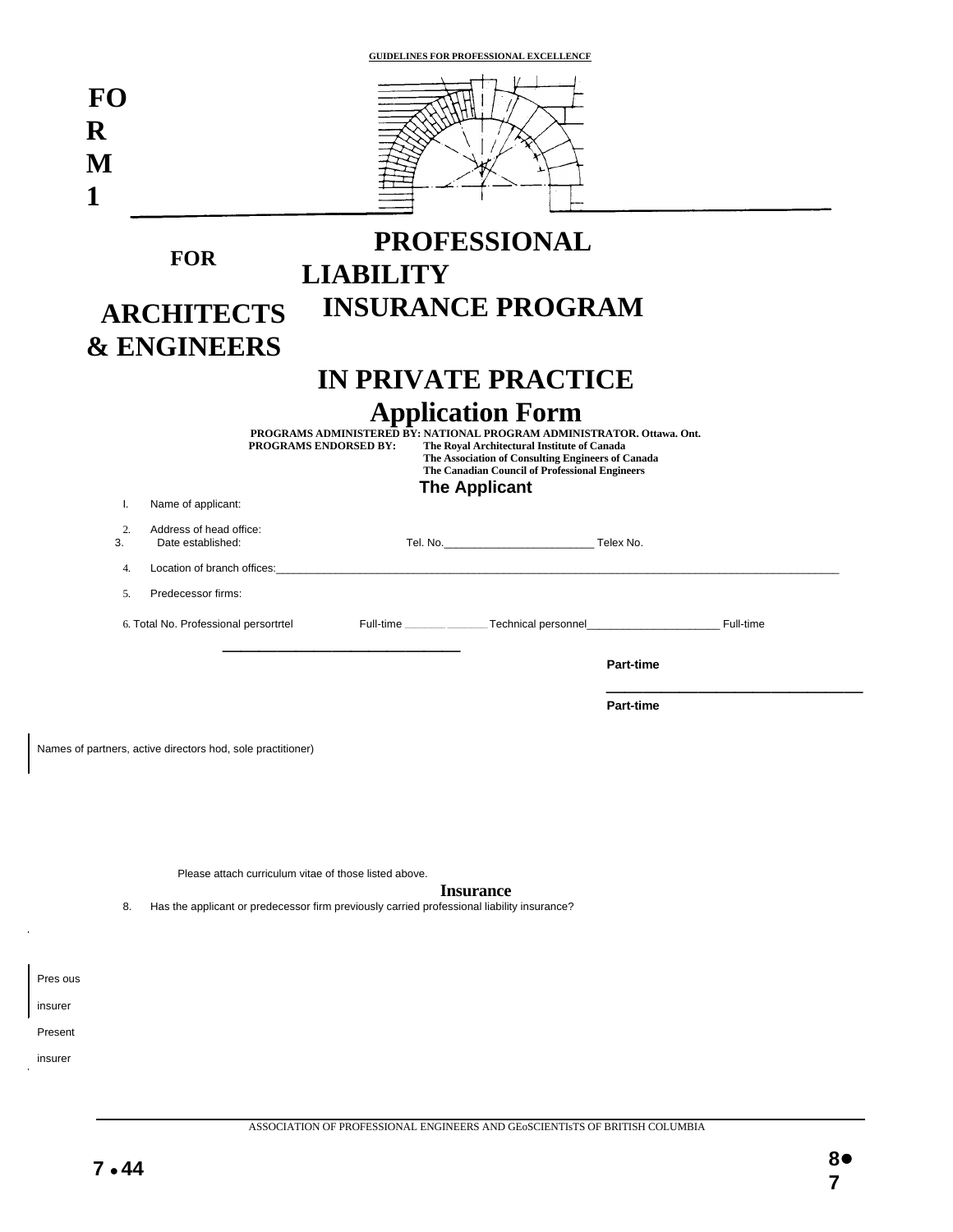| No        | officers, directors or employees, or, to the knowledge of the firm, on behalf of their predecessors in business, been declined or<br>cancelled, or has renewal been refused in the past five years? Yes_ |                                                |                                                               |
|-----------|----------------------------------------------------------------------------------------------------------------------------------------------------------------------------------------------------------|------------------------------------------------|---------------------------------------------------------------|
|           | 10. Please indicate limit and deductible required.                                                                                                                                                       |                                                |                                                               |
|           | 5 500,000 per claim/SI,000,000 annual aggregate<br>Limit:<br>51,000,000 per claim/SI,000,000 annual aggregate<br>Deductible:                                                                             | 5 250,000 per claim/S 500,000 annual aggregate |                                                               |
|           | <b>SIO.000</b>                                                                                                                                                                                           |                                                |                                                               |
|           |                                                                                                                                                                                                          | Other i                                        |                                                               |
|           | Other 11.A,,,.,it,t.-                                                                                                                                                                                    |                                                |                                                               |
| II.       | Does the applicant usually require proof of professional liability insurance from subconsultants?                                                                                                        |                                                | 525.000                                                       |
|           | percentage of contracts or mandates undertaken during the last 12 months for which proof of insurance was obtained from                                                                                  |                                                | If so, indicate approximate                                   |
|           |                                                                                                                                                                                                          | <b>Nature of Practice</b>                      |                                                               |
| 12.       | Fee income:                                                                                                                                                                                              | Last 12 Months or                              |                                                               |
| Last      |                                                                                                                                                                                                          |                                                | \$                                                            |
|           | (a) Gross fees                                                                                                                                                                                           | <b>Fiscal Year</b>                             | s<br><b>Anticipated Next 12 Months</b><br>or Next Fiscal Year |
|           | Fees paid to subconsultants<br>(b)                                                                                                                                                                       |                                                | S S                                                           |
|           | (c) Fees emanating from projects & joint ventures separately insured                                                                                                                                     |                                                |                                                               |
|           | (d) Fees emanating from services performed in USA or for USA projects<br>(CS)                                                                                                                            |                                                | s                                                             |
|           | (e) Fees emanating from services performed overseas or for overseas<br>projects (CS)<br>(f) Market value of non-monetary compensation                                                                    |                                                |                                                               |
|           | received in lieu of fees                                                                                                                                                                                 |                                                | s                                                             |
| 13.<br>\$ | <b>Total construction values (see Guidelines)</b>                                                                                                                                                        |                                                |                                                               |
| s         |                                                                                                                                                                                                          |                                                | s                                                             |
| s         |                                                                                                                                                                                                          |                                                | S S                                                           |
|           |                                                                                                                                                                                                          |                                                | <b>Engineers Only</b>                                         |
| s         |                                                                                                                                                                                                          |                                                |                                                               |
| S         |                                                                                                                                                                                                          |                                                |                                                               |
|           | 14A. Please indicate » of gross consulting fees (do not include fees declared under 12(c)) derived from the following:<br>Disciplines                                                                    | Projects                                       |                                                               |
|           | Services not resulting in construction                                                                                                                                                                   | <b>Buildings (excluding industrial)</b>        | -1                                                            |
|           | <b>Structural</b>                                                                                                                                                                                        | Industrial. oil & gas                          | 00<br>℅                                                       |
|           | <b>Soils</b>                                                                                                                                                                                             | Municipal (water, sewage, etc.)<br>$\bullet$   |                                                               |
|           | Civil engineering                                                                                                                                                                                        | Heavy civil (bridges, dams, tunnels)           |                                                               |
|           | Mechanical                                                                                                                                                                                               | Light civil, roads                             |                                                               |
|           | Electrical                                                                                                                                                                                               | Marine engineering                             |                                                               |
|           | Industrial process                                                                                                                                                                                       | Other (specify)                                |                                                               |

**Other (specify) \_\_\_\_\_\_\_\_\_\_\_**

ASSOCIATION OF PROFESSIONAL ENGINEERS AND GEOSCIENTIsTs OF BRITISH COLUMBIA

 **l00~**\***u**

**Materials testing**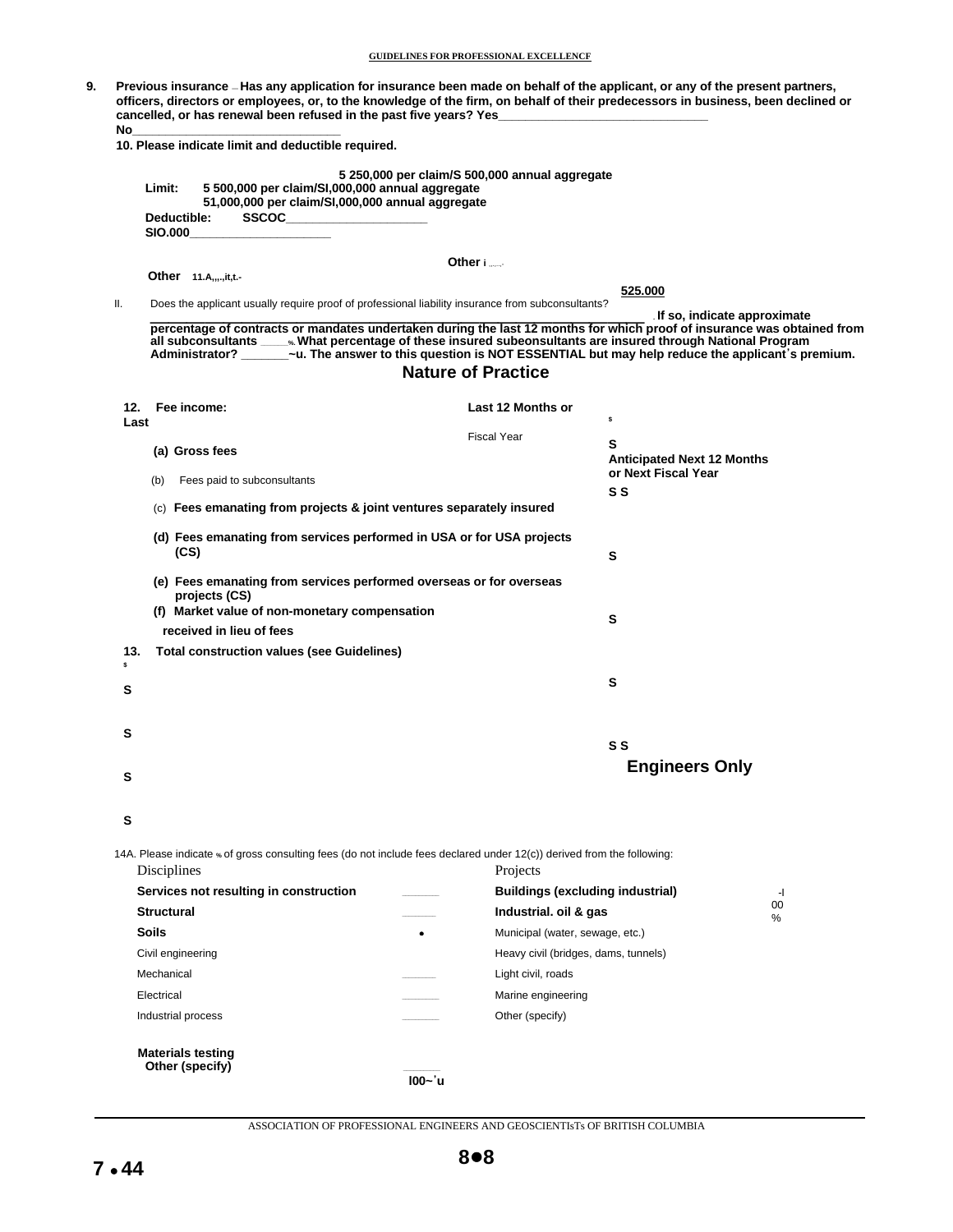#### **GUIDELINES FOR PROFESSIONAL EXCELLENCF**

#### **IMPORTANT: Please indicate percentage of gross fees passed on to subeonsultants. \_\_\_\_\_\_**

important: please enclose curriculum vitae of the senior members of the firm involved in geotechnical work and in work related to bridges, dams or tunnels.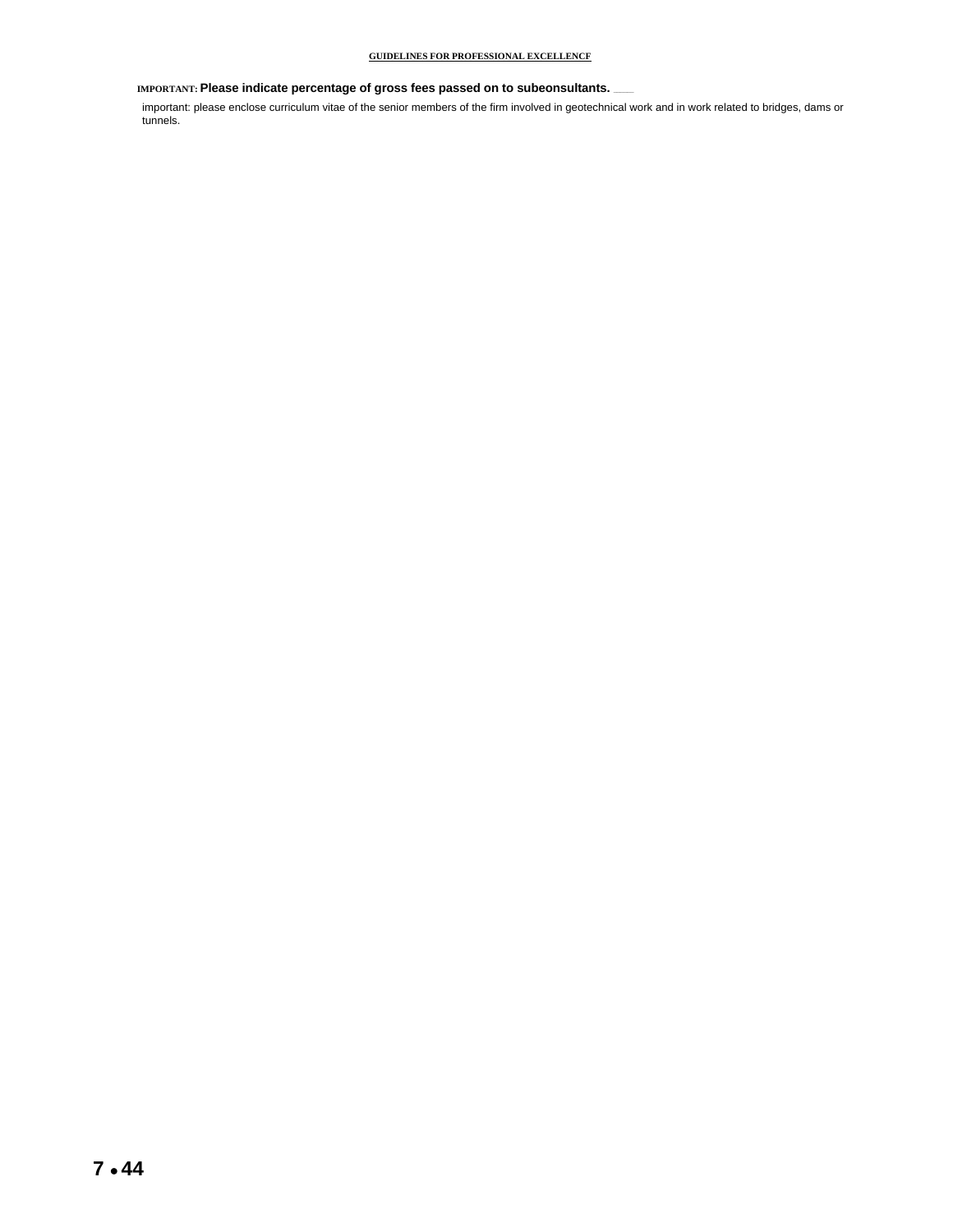#### **a-- Architects Only**

15A. Please indicate **%** of gross consulting fees (do not include fees declared under 12(c)) derived from the followings

| alt                                                                                     |                              | ala |  |  |
|-----------------------------------------------------------------------------------------|------------------------------|-----|--|--|
| Services not resulting in construction                                                  | <b>Recreational projects</b> |     |  |  |
| Residential projects (private)                                                          | Institutional projects       |     |  |  |
| Residential projects (multi unit)                                                       | Commercial projects          |     |  |  |
| Industrial projects                                                                     | Other (specify)              |     |  |  |
| IMPORTANT: Please indicate percentage of gross fees passed on to subeonsultants.<br>alt |                              |     |  |  |
| 100%                                                                                    |                              |     |  |  |

15B. Are the principals or employees of the firm members of RAIC? If so. please indicate number **of** member architects, including principals, employed by the firm.\_\_\_\_\_\_\_\_\_\_\_\_\_\_\_\_\_\_\_\_\_\_\_\_\_\_\_\_\_\_\_\_\_\_\_\_\_\_\_\_\_\_\_\_\_\_\_\_\_\_\_\_\_\_\_\_\_\_\_\_\_\_\_\_\_\_\_\_\_\_\_\_\_\_\_\_\_\_\_\_\_\_\_\_\_\_\_\_

| 16. | <b>See Guidelines</b><br>If the answer is -yes' to any of the Questions 16, 17. IS. full details of operations and personnel involved must be included.<br>Does applicant or any related company engage in actual construction. |     |     |
|-----|---------------------------------------------------------------------------------------------------------------------------------------------------------------------------------------------------------------------------------|-----|-----|
|     | installation or erection?                                                                                                                                                                                                       | Yes | No. |
| 17. | Does applicant or any related company engage in actual manufacture.<br>fabrication or assembly?                                                                                                                                 |     |     |
|     |                                                                                                                                                                                                                                 | Yes | No  |
| 18. | Does applicant or any related company enter into contracts wherein they assume<br>responsibility for any of the activities mentioned in Questions 16 and 17 above?                                                              |     |     |
|     |                                                                                                                                                                                                                                 | Yes | No  |
| 19. | Do more than 25% of applicant's fees emanate from a single client                                                                                                                                                               |     |     |
|     | (if yes. please state client's name)                                                                                                                                                                                            | Yes | No  |

20. Please indicate the approximate percentage of new mandates or contracts undertaken during the last 12 months for which the applicant used standard contract documents R.A.I .C. **#6** or A.C.E.C. #31 **\_\_\_\_\_\_\_\_%.** Under what percentage of these was the applicant successful in including the standard limitation of liability clause? \_\_\_\_\_\_ % - The answer **to** this question is NOT ESSENTIAL but may help reduce the applicant's premium.

|     | <b>Declarations</b>                                                                                                                              |                                                                                                                   |     |  |  |
|-----|--------------------------------------------------------------------------------------------------------------------------------------------------|-------------------------------------------------------------------------------------------------------------------|-----|--|--|
| 21. |                                                                                                                                                  | Does the applicant or any of its partners, officers, directors or employees have any knowledge or information of: |     |  |  |
|     | any alleged error. omission or negligent act which might reasonably<br>(a)<br>give rise to a claim against them?                                 | Yes                                                                                                               | No  |  |  |
|     | any claim made or threatened to be made against them in the last<br>(b)<br>five years?                                                           | Yes                                                                                                               | No. |  |  |
|     | any unresolved job dispute or circumstance which might reasonably<br>(c)<br>result in a claim?                                                   | Yes                                                                                                               | No  |  |  |
|     | having been called upon to make any payment or to forego any claim<br>(d)<br>for fees as a result of any job dispute during the past five years? | Yes                                                                                                               | No  |  |  |
|     | Their licence having been suspended or their having been fined or reprimanded<br>(e)<br>during the past five years?                              | Yes                                                                                                               | No  |  |  |

**In the event that the answer 'yes**\* Is **given to any of the above questions, full details of the cirCumstances must be provided.**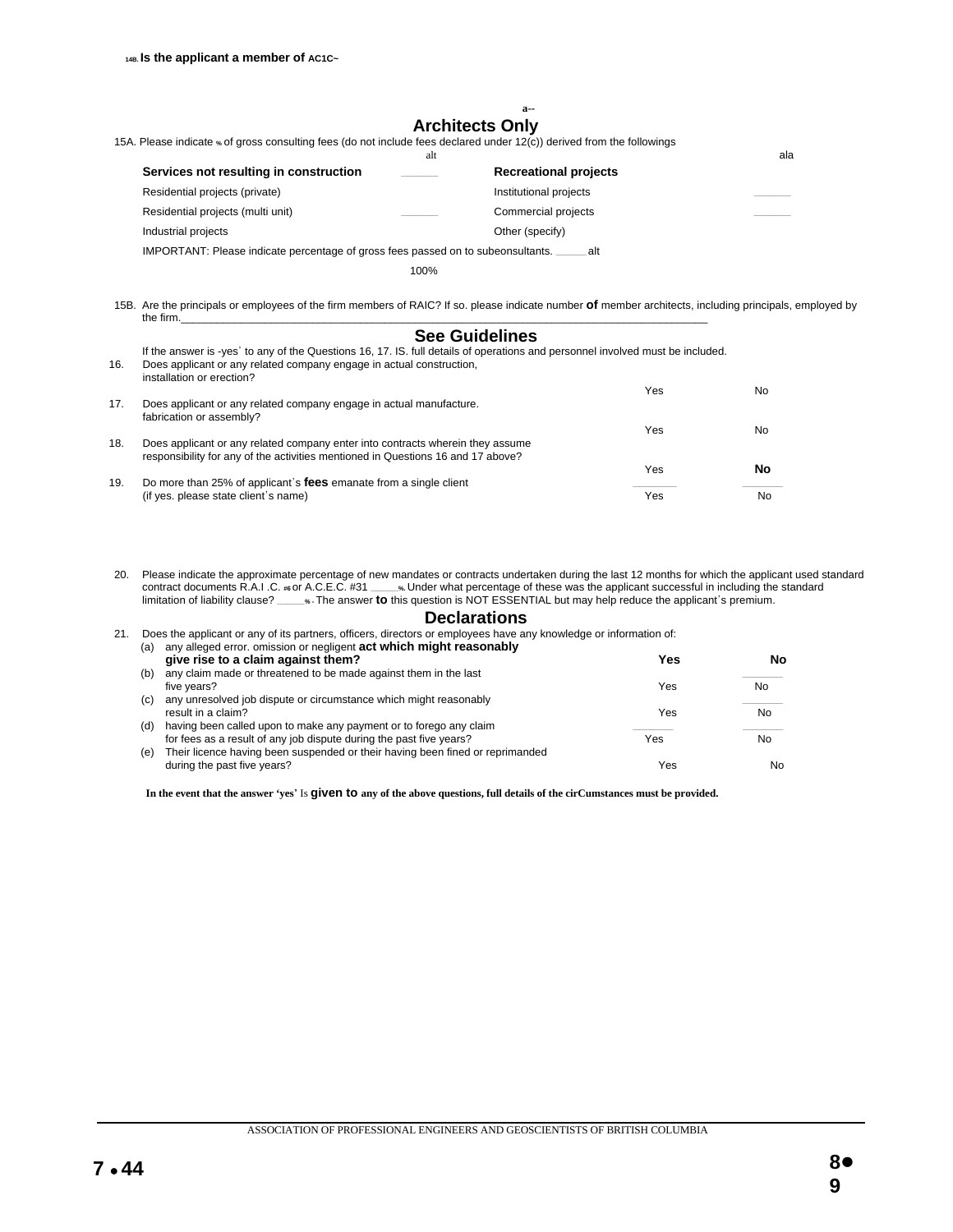**14B. Is the applicant a member of AC1C~**

#### **Additional Information**

**PLEASE PROVIDE DETAILS WHERE YOUR ANSWER WAS YES**\* **TO THE FOLLOWING QUESTIONS:**

0 16, 17, 18. **.0.--**

21. (Indicate amount **Iainn~,t5**

**PLEASE LIST DETAILS OF PROJECTS/JOINT VENTURES INSURED SEPARATELY:**

|                                                          | Name of Project & Location                                         | Insurer | Policy Term |  |
|----------------------------------------------------------|--------------------------------------------------------------------|---------|-------------|--|
| IF NEW APPLICANT,<br>PLEASE ATTACH LIST OF               |                                                                    |         |             |  |
| THE 10 LARGEST PROJECTS COMPLETED IN THE PAST FIVE YEARS |                                                                    |         |             |  |
|                                                          | USING THE FOLLOWING FORMAT. (ALSO ATTACH RECENT COMPANY BROCHURE). |         |             |  |
|                                                          |                                                                    |         |             |  |

#### **Si2nature**

The applicant has read the foregoing and understands that completion of this application does not bind the Insurer or the Broker to complete the insurance. It is agreed, however, that this application is complete and correct to the best of his knowledge and belief and that all particulars which may have a bearing upon his acceptability as a Professional Liability Insurance risk save been revealed. It is understood that this application shall form the basis of the contract should the Insurer approve the coserage and should the applicant be satisfied with the Insurer's quotation.

It is further agreed that if, in the time between submission of this application and the requested date for coverage to be effective, the applicant becomes aware of any information which would change the answers furnished in response to Question 21 of this application, such information shall be revealed immediately in writing to the Insurer.

Signature of Applicant (authorized representative)

Date

**NATIONAL PROGRAM At)MINISTRAToR a division of ENCON Insurance Mana2ers Inc.**

**99 Metcalfe Street. Suite 1200, Ottawa. Ontario KIP 6L7 (6131 238.6373**

t1q **1,1~ ~EbA**

**ASSOCIATION OF PROFESSIONAL ENGINEERS AND GEOSCIENTISTS OF BRITISH COLUMBIA**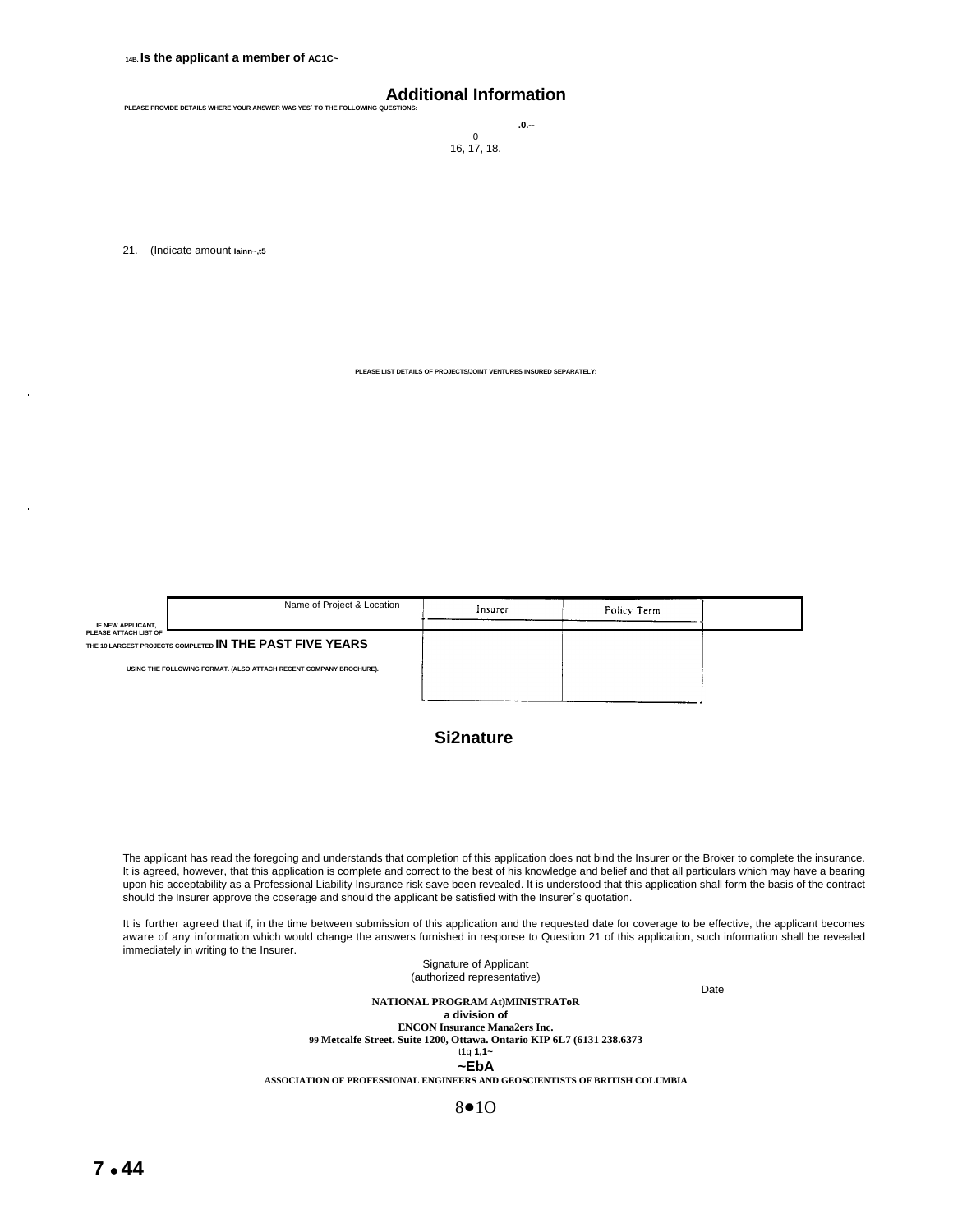#### **THE FORM I I**

### **ARCHITECTS & ENGINEERS**

#### IN PRIVATE PRACTICE

#### Guidelines For The Completion Of Your Professional Liability Insurance Application Form

**Please ensure that you complete the application form applicable to your particular requirement. There are**

**three types of application forms:**

- **FORM 1 is for Consultants in Private Practice**
- **Application for SINGLE PROJECt, GROUP OR JOINT VENTURE is for insurance for a specific project**
- **Application for INDIVIDUAL ENGINEERS AND ARCHITECTS is for personal coverage for individuals employed by other than consulting finns**

**THESE GUIDELINES ARE DESIGNED SPECIFICALLY FOR USE WHEN COMPLETING FORM 1.**

| THE APPLICANT<br>(Q. 1)                           | The name or names you enter here will become the Named Insured(s) shown on the Declarations of<br>the Policy, and will be the only entities for which coverage will be provided.                                                                                                                                                                                                                                                                                                                             |
|---------------------------------------------------|--------------------------------------------------------------------------------------------------------------------------------------------------------------------------------------------------------------------------------------------------------------------------------------------------------------------------------------------------------------------------------------------------------------------------------------------------------------------------------------------------------------|
| <b>FORMER</b><br><b>FIRMS</b><br>$(Q - 5)$        | The policy may be extended to provide coverage for your liability arising from former or<br>predecessor firms, provided these firms are no longer active. If you require this coverage, please<br>indicate the name of the firm(s) and the date(s) they ceased to operate.                                                                                                                                                                                                                                   |
| <b>PERSONNEL</b><br>(Q.<br>6)                     | For the purpose of this question, Trofessional personnel includes only registered architects and<br>engineers and Technical personnel includes draftsmen, field personnel and specification writers.                                                                                                                                                                                                                                                                                                         |
| <b>LIMITS AND</b><br><b>DEDUCTIBLES</b><br>(Q.10) | The Policy shows $t$ -o limits. One is a per claim limit and the other is an aggregate limit which is the<br>maximum amount payable by the Insurer in any one year. Policies with per claim limits of \$250,000<br>and \$500,000 have annual aggregate limits of twice these amounts respectively. For limits of<br>\$1,000,000 or more, the per claim annual aggregate limits are the same. Limits up to \$12,000,000 are<br>available, except tn Quebec where the maximum limit available is \$10,000,000. |
|                                                   | The limit is the amount of insurance protection which the Policy will afford. When deciding, it may<br>be appropriate to consider:                                                                                                                                                                                                                                                                                                                                                                           |
|                                                   | the nature of services your firm provides and their relative importance to projects;<br>the size and type of projects with which your firm is involved;<br>insurance requirements placed upon your firm by current and prospective clients; and<br>any legislated insurance requirements present in the jurisdictions in which you practice.                                                                                                                                                                 |
|                                                   | Marchaeologick in all Harris and accountage Holling cold, corrected accounts in the Lock                                                                                                                                                                                                                                                                                                                                                                                                                     |

**You may wish to discuss appropriate limits with your insurance broker.**

**The minimum deductible is \$5,000. Choosing a higher deductible will reduce the cost of insurance. It is important to keep in mind that in most circumstances the Policy will provide first dollar defence coverage wherein the Insured will be required to contribute the deductible only if a payment or a settlement is made on a claim by the Insurer. The deductible does not apply to costs incurred by the Insurer for the investigation and defence of claims. The deductible should be an amount which your firm is financially capable of absorbing.**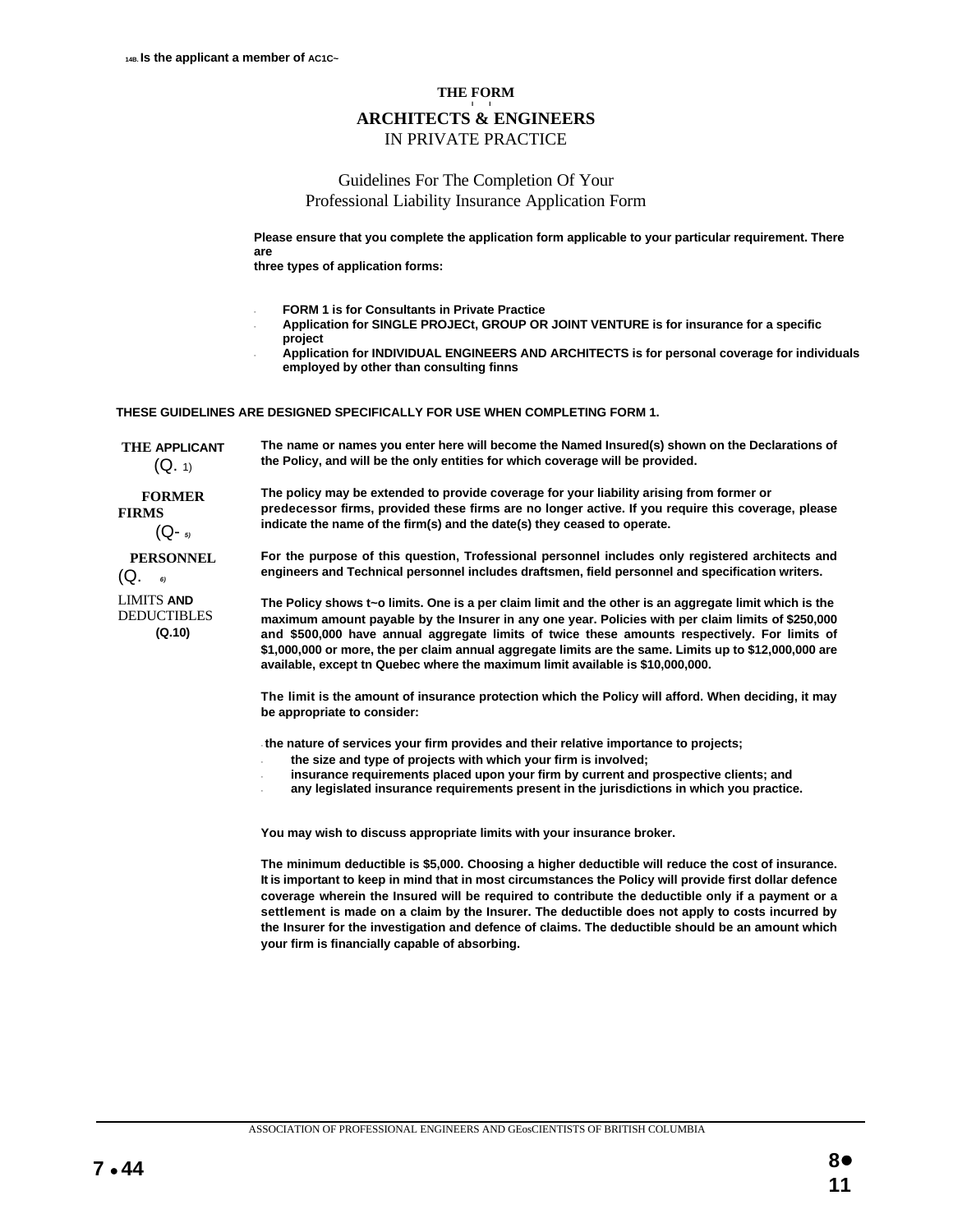FEE S (Q. **12)**

**Gross fees include all fees received by the applicant in a 12 month period including those subsequently paid to subconsultsnts. DO NOT INCLUDE, however, amounts billed to your clients as "disbursements such as travelling, hotel costs, etc. The answer to 12(a) should include amounts shown in answer to 12 (b) to (f). If there is an amount shown in answer to 12 (f), please explain the form of compensation received in lieu of fees. You may report on the basis of calendar or fiscal year, but should be consistent tn doing so on successive years**\* **applications.**

**TOTAL CONSTRUCTIO N Value** (Q. **13) DESIGN/BUILD** (Q. **16,17,18)**

**professional against claims arising out of the rendering of professional consulting services. The Policy is NOT intended to provide errors and omissions insurance to individuals or firms who act as contractors or f~bricators. If the answer to any of these three questions is in the affirmative, the applicant is requested to provide separately a full description of activities which are not of a traditional consulting nature. The percentage of the applicant**\***s fees emanating from such activities must also be indicated. Complete inibrenation will greatly tocrease the chances of tailoring the coverage lo the applicant**\***s needs and exposures. For example, enclosing with the application an example of a typical contract with the applicant**\***s clients or an organizational chart would help.**

**The application must be signed and dated by an authorized representative of the applicant if coverage is to subsequently be made effective. IF THE APPLICATION IS OVER 30 DAYS OLD, a new application must be submitted before coverage can be arranged.**

- **I You can reduce the cost of your professional liability insurance coverage by providing the Insurer with additional infbrmation which you feel reduces your exposure to claims. If some of the gross fees you have reported were billed for a project which has been cancelled and will in no event be constructed, this should be indicated. You may also wish to send the Insurer copies of contracts with your clients wherein you were successful in limiting your liability.**
- **2 The answers to Question 11 and 20, although not essential, may indicate to the Insurer your efforts to protect yourself by employing subconsultants who insure the professional services they provide to you, as well as your efforts to undertake contracts which allow you to accept liability which is reasonable in comparison to the remuneration you receive.**
- **3 Professional liability insurance coversyour liability at law and excludes liability assumed contractually by the Insured beyond that imposed by law. If you are insured with the programme, ENCON provides a contract review service and encourages Insureds to submit contracts for comments whenever there is any doubt that the contract woniing may jeopardize the Insured**\***s coverage.**

**ENCON and the Insurers also provide a TOLL FREE HELP LINE (1-800-267-6684) service to Insureds. This allows for prompt consideration of questions relating to contractual matters, and early attention to situations in which an Insured is seeking advice regarding the handling of disputes or potential claims.**

**PROGRAMM E IMPORTANT FEATURES NEW REGISTRANT S POLLUTION** - **Most professional liability insurance policies contain an exclusion for claims arising from pollution risks. If you are interested in obtaining additional inibrenation regarding purchasing coverage for this risk, your broker can provide you with an appropriate application. If you have not previously been a principal of a consulting architectural or engineering firm and have started your practice within the past 12 months, you may qualify for coverage under this programme at a reduced premium. Your broker can provide you with additional inibrenation and a NEW REGISTRANTS SUPPLEMENTARY APPLICATION to attach to your Form I application.**

> AsSoCIATIoN OF PROFESSIONAL ENGINEERS AND GEoSCIENTIsTs OF BRITISH COLUMBIA **This document is provided for the purpose of assisting you in the preparation of an application for**

**SIGNATURE**

**USEFUL TIPS Only show an a p proximat e figure reflecting the amount of constructio n value for which you hav e render e d prof essiona l services during the course of the year. One way of answering this question VALUE might be to add the progress certificates issued during the year.**

**Conceptually, a prof essiona l liability insurance policy provides protection to the insure d**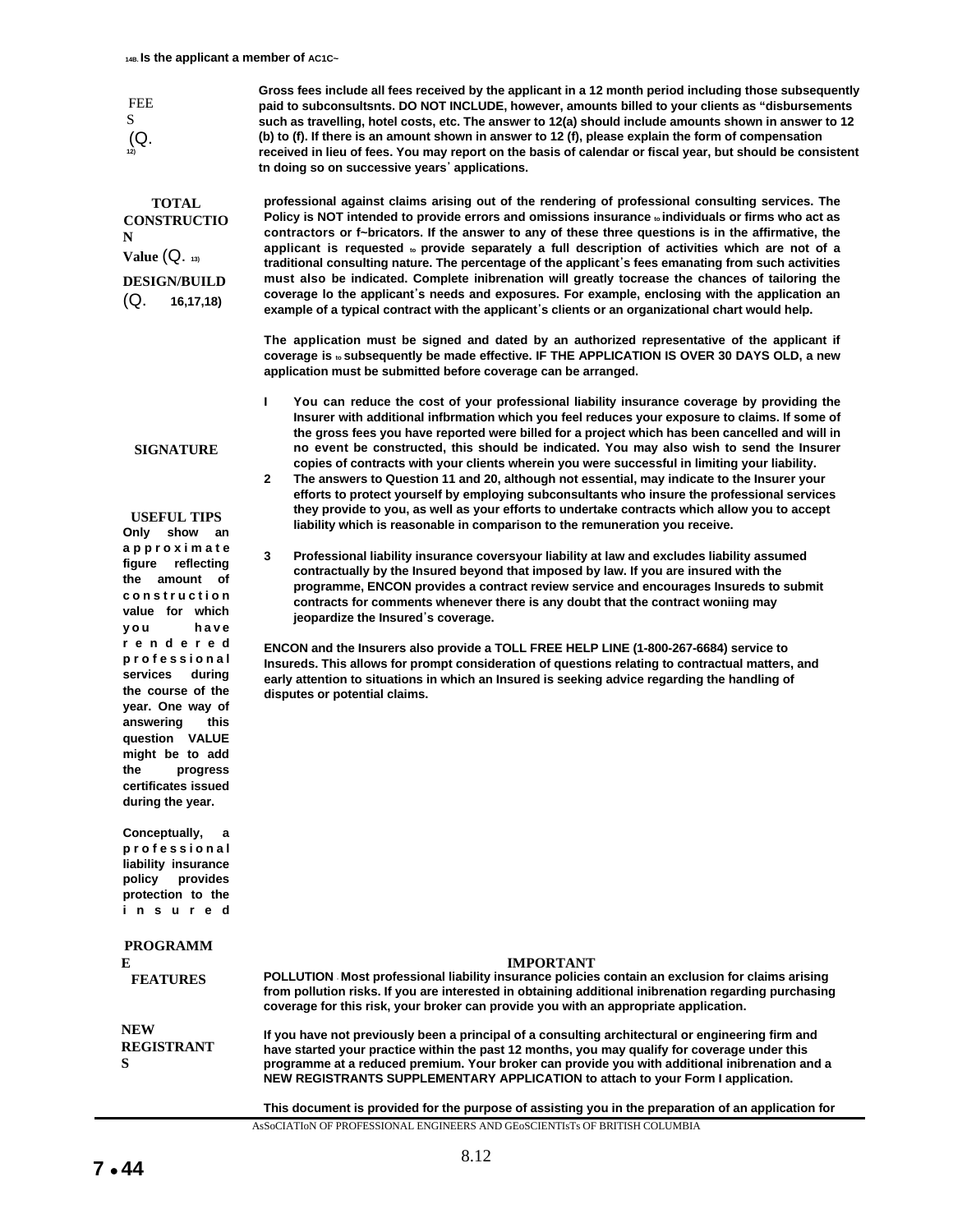**14B. Is the applicant a member of AC1C~**

**does not constitute any form of insurance. Should you proceed to purchase coverage, the**

**insurance. It insurance provided will be strictly in accordance with the terms and conditions of your policy.**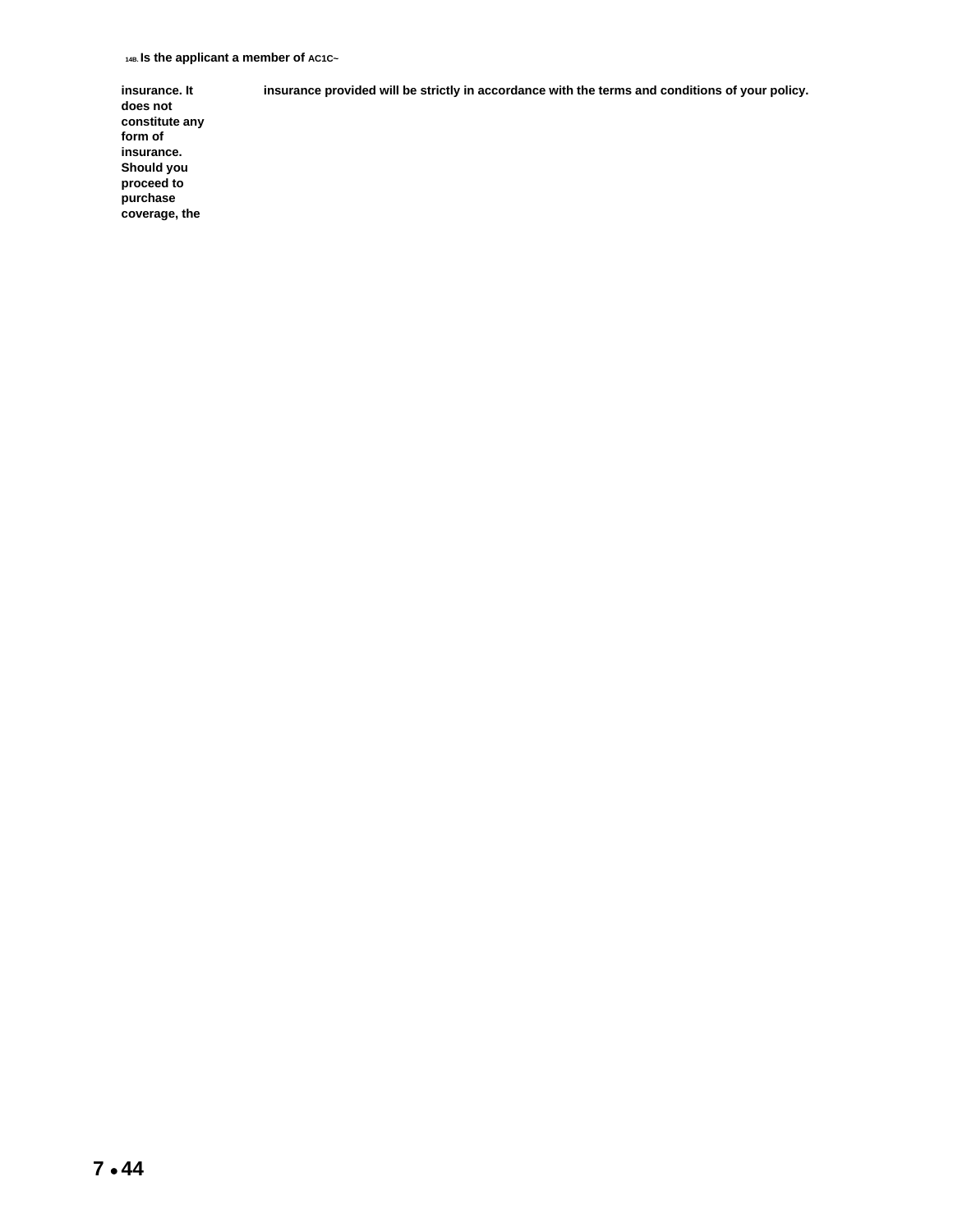#### **SUPPLEMENTAL APPLICATION FOR POLLUTION LIABILiTY COVERAGE**

- **1. Name of Firm**\*
- **2. Please indicate the approximate percentage of total fees reported in your Application for insurance (including those paid to sub-consultants but not projects insured separately) derived from each of the following project types:**

| Past              | <b>Accounting</b> |
|-------------------|-------------------|
| <b>Accounting</b> | Year              |
| Year $(\% )$      | Estimate $(\% )$  |
| <b>Current</b>    |                   |

#### **A. Studies and Reports**

**(excluding soils investigations or remediation)**

- **1. Environmental impact studies or assessments**
- **u. Environmental permit review or approval ui. Building Inspections/audits**
- iv. Environmental monitoring (please describe type of service)
- v. Air Emission Control Systems

#### B. Waste Disposal

- **1. Waste site evaluation or selection**
- **u. Design, monitoring or closure of landfills**
- **C. Design or Construction services for remedial action of contaminated buildings**
- D. **Services related to the evaluation, removal or replacement of underground storage tanks**
- **E. Industrial Process Engineering (non-petrochemical)**
- **F. Petrochemical Engineering**
- G. Design of Laboratories

#### **H. Soils Investigations**

- **1.** Underground investigations for possible contamination
- n. Determination of extent of contaminated sites
- **iii.** Design of remedial action of contaminated sites
- **iv. Investigations not related to waste or contamination** detection
- 3. How many years has your firm provided services for the detection, monitoring, handling or disposal of hazardous substances?

**Pot tApp.Eng.**

**7 May 1992**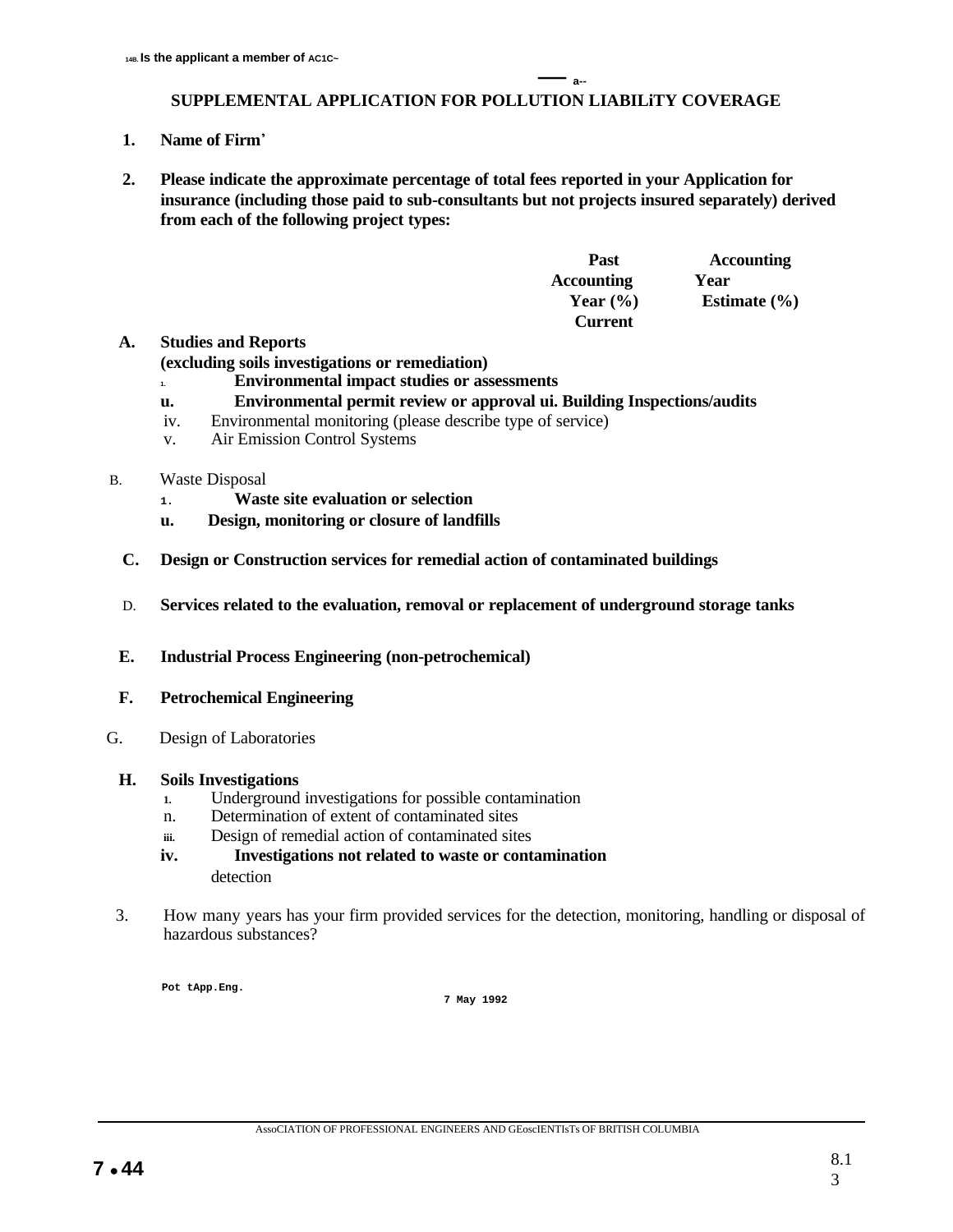- 4. Personnel Please indicate the number of staff involved in environmental work.
	- A. Architects/Civil Engineers
	- B. Process Engineers
	- C. Geotechnical Engineers
	- D. Chemists and Biologists
	- E. Industrial Hygienists or Toxicologists
	- F. Geologists/Hydrogeologists
	- G. Environmental Engineers
	- H. Other Personnel

Please attach Curriculum Vitae of key personnel if not previously submitted.

*5.* Have you accepted or do you plan to accept responsibility (either directly or as an agent of the owner) for the actual clean-up, transportation, storage or disposal of a pollutantw?

o Yes 0 No If yes, pleaseexplain

- 6. For what percentage of environmental work in the past year have you been able to obtain client agreement for:
	- A. Complete indemnification
	- B. Partial **indemnification**
	- C. Limitation of liability **\_\_\_\_\_\_** (Please attach sample)
- 7. Has any claim been made or legal action been brought for any pollution or environmental injuly or damage in the past three (3) years (or made earlier and still pending) against your firm, its predecessors or employees?
	- o Yes **<sup>0</sup>**No If yes, please provide details.

1/we hereby declare that the above statements and particulars are true to the best of my/our knowledge and that

1/we have not suppressed or mis-stated any material facts and I/we agree that this application shall be the basis of the contract with the insurance company.

Name of Principal, Partner or Officer (Type or Print)

Title Signature (Principal, Partner or Officer) Date

NOTE: This application must be reviewed, signed and dated by a principal, partner or officer of this applicant firm.

**Pot tApp.Eng.**

7 **May 1992**

**ASSOCIATION OF PROFESSIONAL ENGINEERS AND GEOsCIENTISTs OF BRITISH COLUMBIA**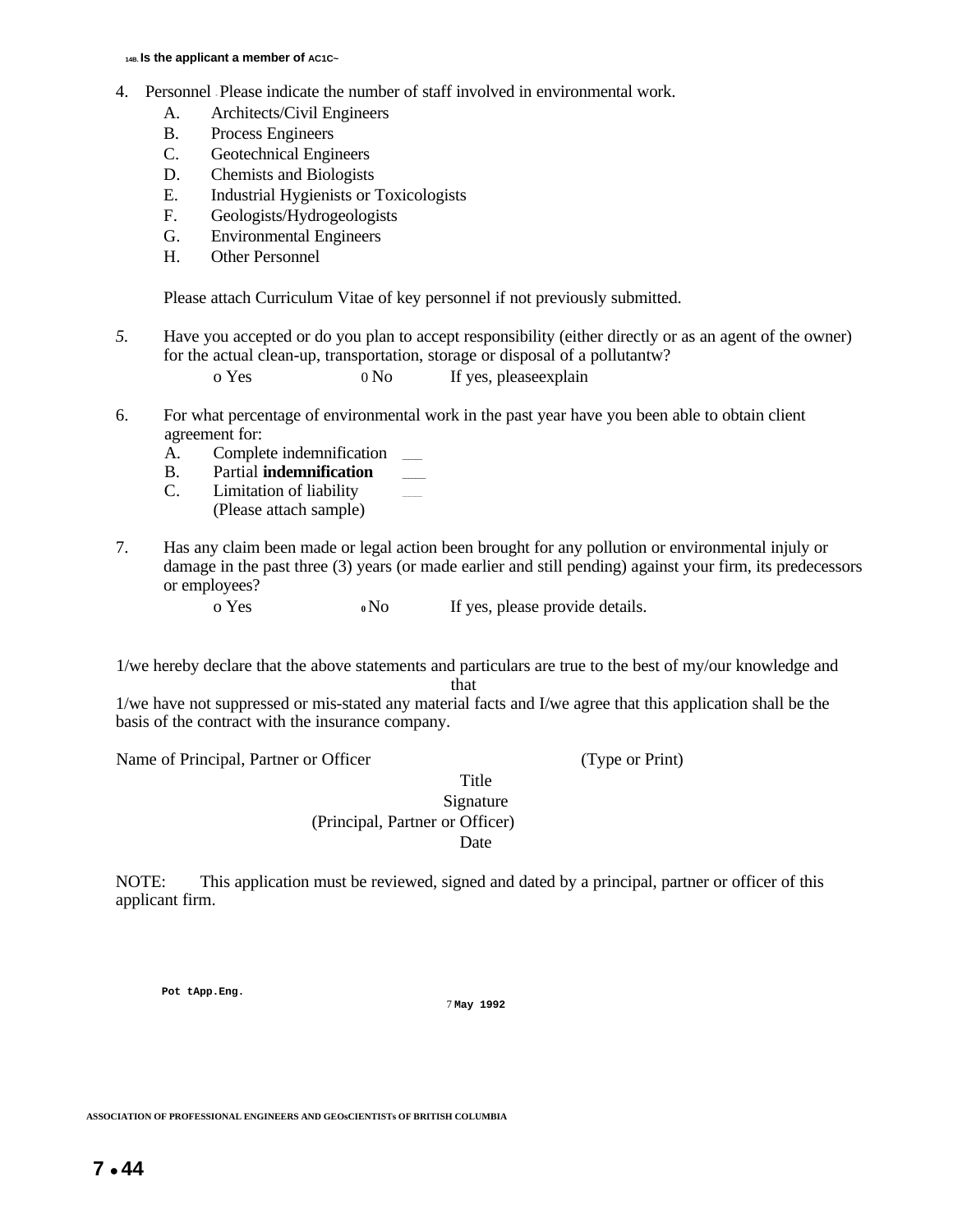**14B. Is the applicant a member of AC1C~**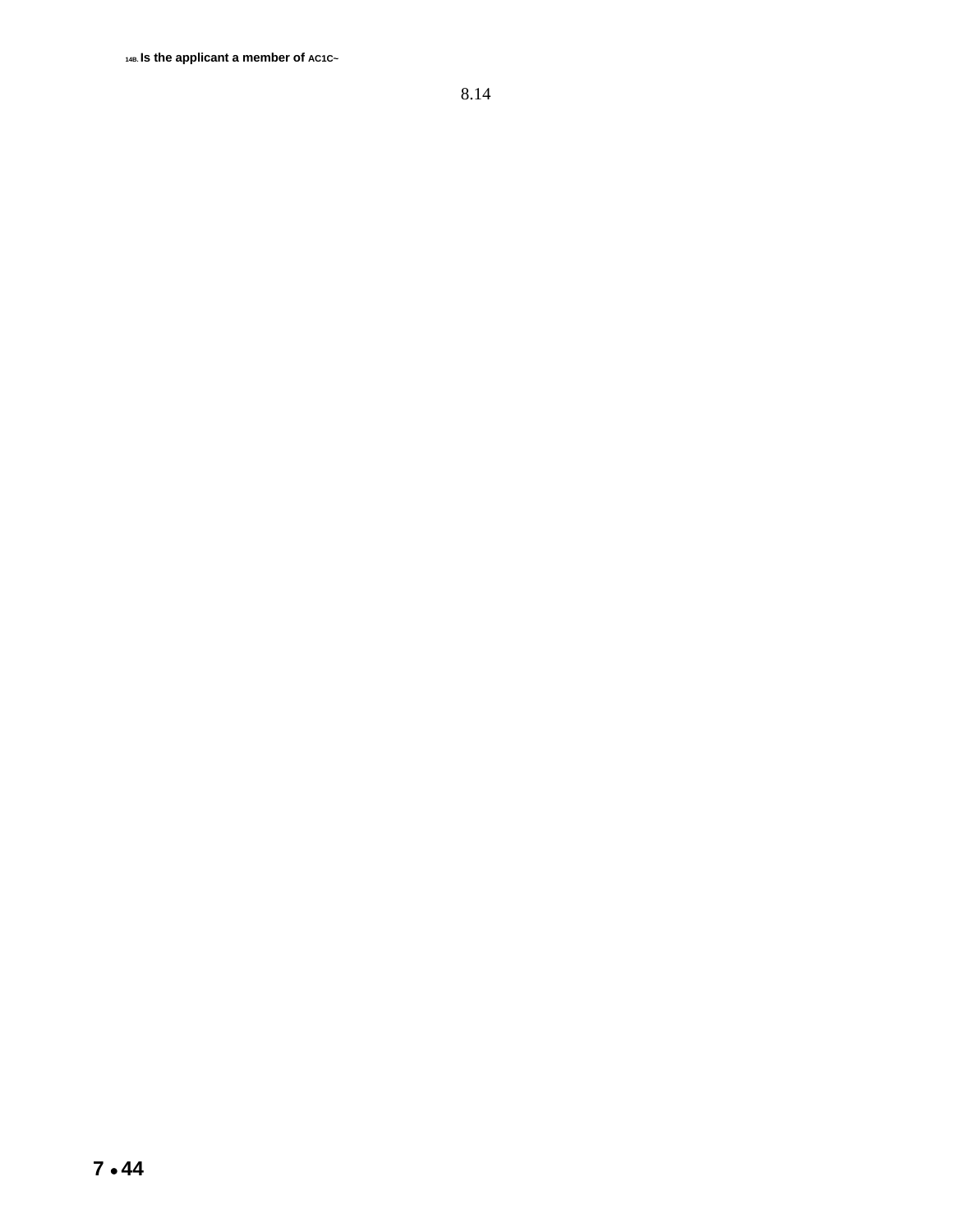**a--**

**BULLETIN: H-2**

#### **REVISED:**

**June 1993**

## **Choosing a Professional Liability Insurer**

The purpose of this Bulletin is to inform professional engineers and geoscientists in private practice of the Criteria which the insurer and the administrators of the professional liability insurance programs (endorsed respectively by the RAIC and jointly by ACEC and CCPE) had to meet ~~'hen the programs were first established. Design professionals contemplating the purchase of coverage for the first time or considering a change of coverage to another carrier, should weigh a number of factors prior to reaching a decision about which policy to purchase. This Bulletin will review a number of these factors to assist in the evaluation.

Because design consultants' professional liabilir',' policies are written on an annual "claims made" basis, the decision to change from one insurance company to another can have important and potentially disastrous consequences. For example, if a claim arises from services performed prior to a change in insurance companies, the design professional could well be without coverage because the first insurer's obligations ceased when its policy expired and the new insurance company may try to avoid honouring the claim if it finds evidence that the insured (or any of the employees of the insured) knew, prior to the decision to change coverage, about the circumstances which led to the claim.

In selecting a professional liability insurer, the design consultant must consider a number of factors relating to security, service and cost. More specifically, the criteria for the selection of an insurance carrier are: (1) the scope of insurance coverage offered, (2) claims handling and defence capability, (3) other insurance-related services, (4) degree of financial strength and outlook for longevity, (5) cost.

#### **1.0 THE SCOPE OF COVERAGE OFFERED**

#### **1.1 Retroactive Coverage**

Under virtually all forms of professional liability insurance policies offered in North America, coverage is triggered by the date when the claim is made against the insured as opposed to the date when the actual error or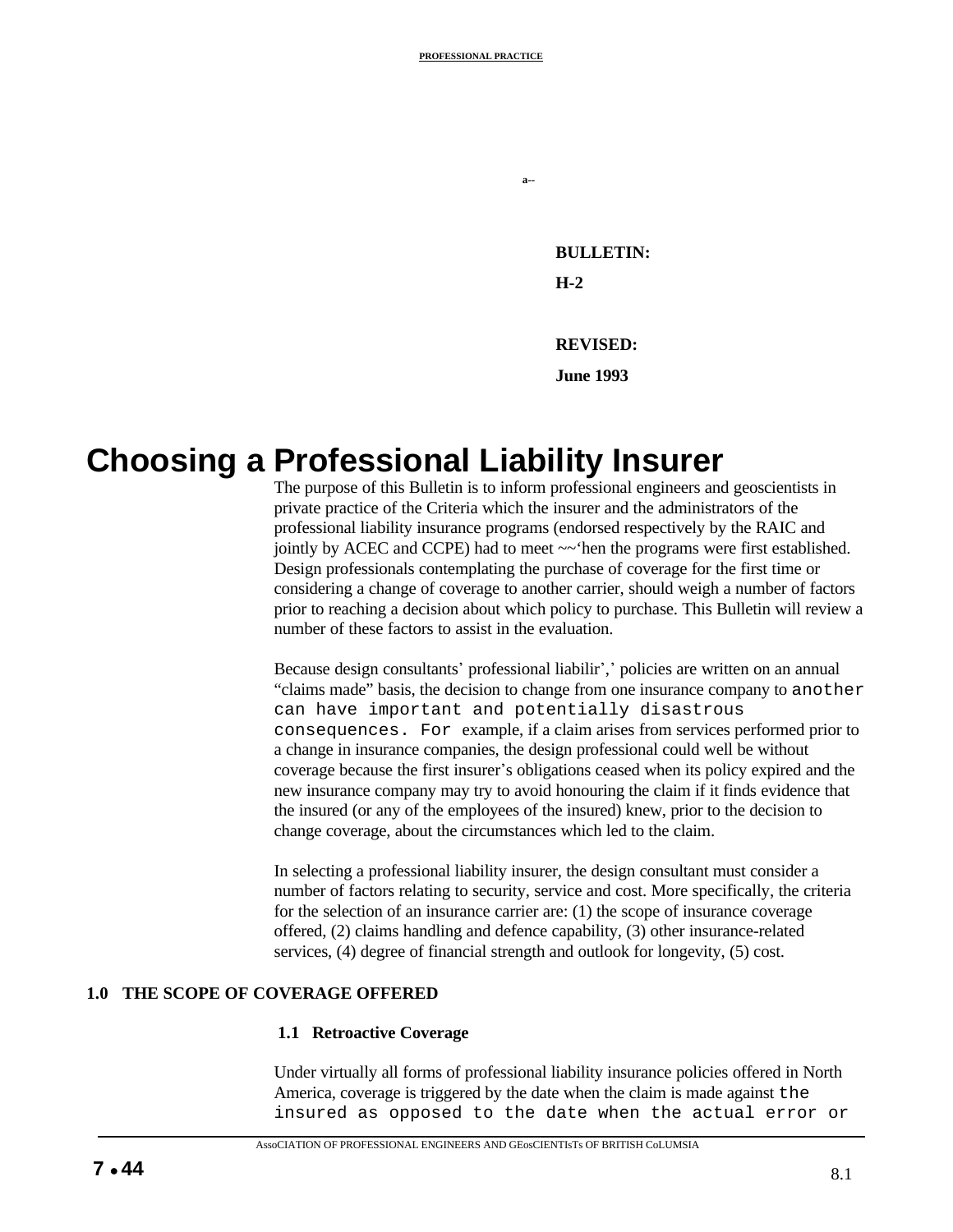#### **PROFESSIONAL PRACTICE**

omission may have been made. It is therefore important that the policy cover liability arising out of prior acts without any time limitation or retroactive date for coverage.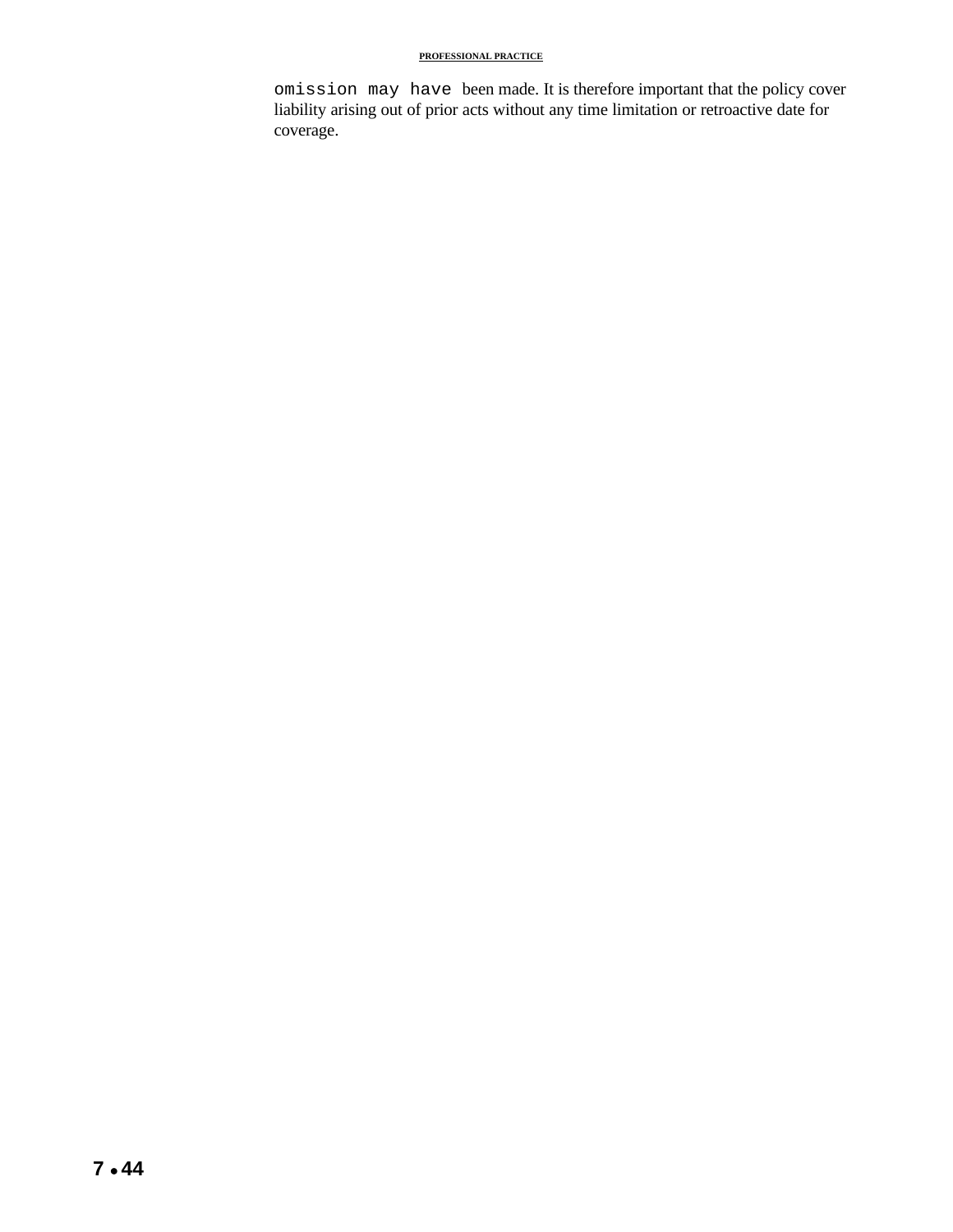#### **1.2 Scope of Services Covered**

The definition of insurable professional services is particularly important. The policy offered under the Association-endorsed programs refers to "services customary to an architect or an engineer". This should be compared to policies which use the more restrictive wording of "professional services described in the Declaration or for which the design consultants are qualified".

Thus, if a claim arises out of a discipline not described in the policy Declaration or if the qualifications of the insured for a given service are questionable, there is potential for disagreement.

#### **1.3 Defense Costs**

Another important difference among policies is the inclusion of defense costs within the policy limits as done by many insurers. Defending design professionals and attempting to extricate them from lawsuits is often a lengthy and costly process. The legal costs involved in some suits are staggering and may, at times, exceed the limits of liability insurance carried. It is important, therefore, that the professional liability insurance policy chosen contains a clause which states specifically that investigation and defense costs are covered in excess of policy ltmtts.

It is also worthwhile to remember that defense costs are subject to the policy deductible under the terms of some professional liability insurance policies offered on the marketplace. Under the terms of the standard policies offered under the Associationendorsed programs, the defense costs are not subject to a deductible.

#### **2.0 CLAIMS HANDLING AND DEFENSE CAPABILITY OF THE INSURER**

When evaluating a professional liability insurance company, the insurer's claim handling experience, ability and procedures are factors that should not be overlooked. After a claim arises, it may be too late for an insured to do much about an insurer which quoted a low premium to attract the risk but then is unable to provide prompt, efficient and economical claims servlce.

The factors to be considered when judging claims handling capabilities are:

- a) How are claims reported and processed?
- b) Do the personnel who will be handling the claims have any background, experience and qualifications in the field of the design professional's liability?
- c) How promptly and in what way does the insurance carrier respond when a claim is reported?
- d) How are defense lawyers selected and what are their

ASSOCIATION OF PROFESSIONAL ENGINEERS AND GEOSCIENTIsTS OF BRITISH COLUMBIA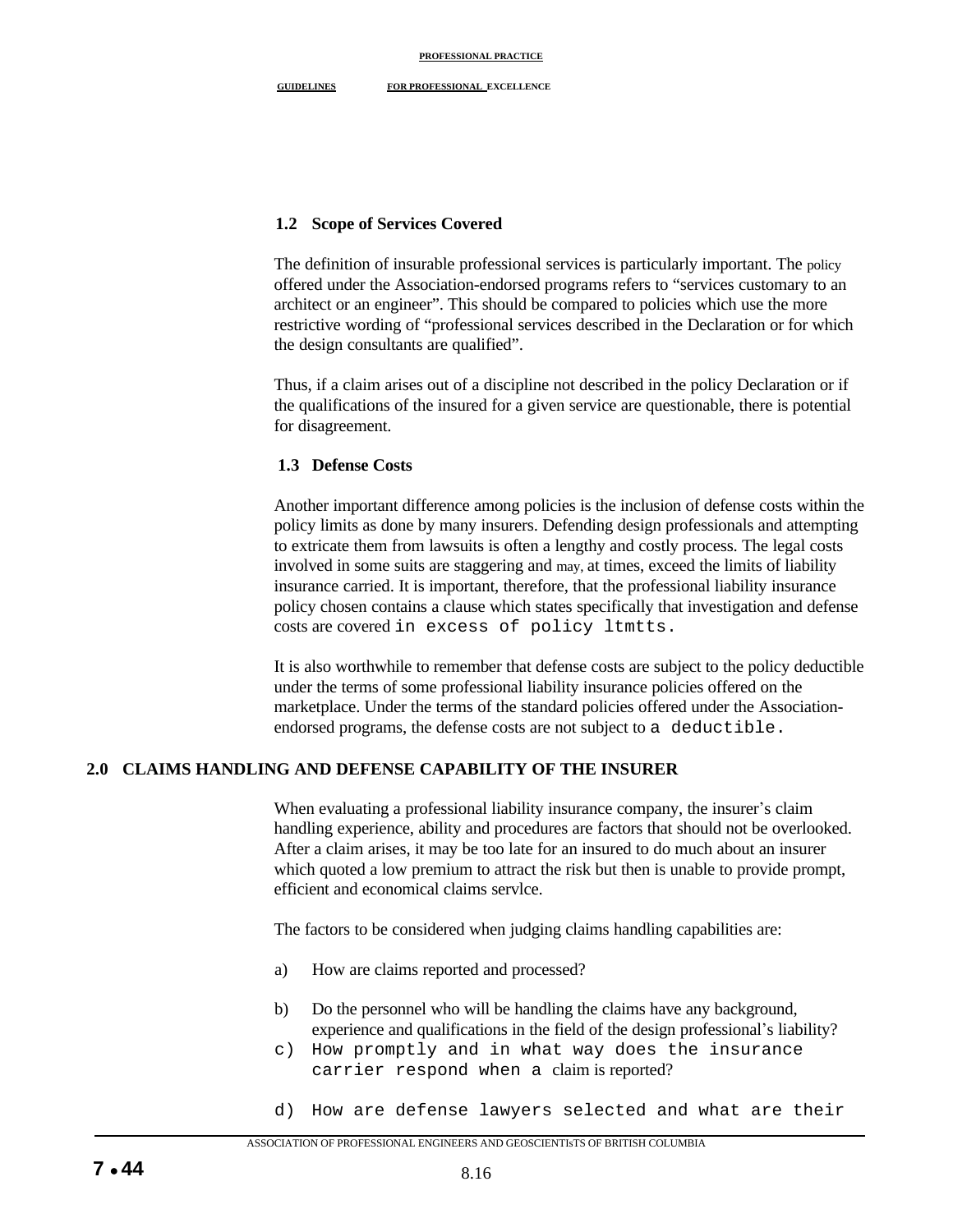#### **PROFESSIONAL PRACTICE**

qualifications?

e) Is there any program for educating claims personnel and defense lawyers about design professionals and the construction industry?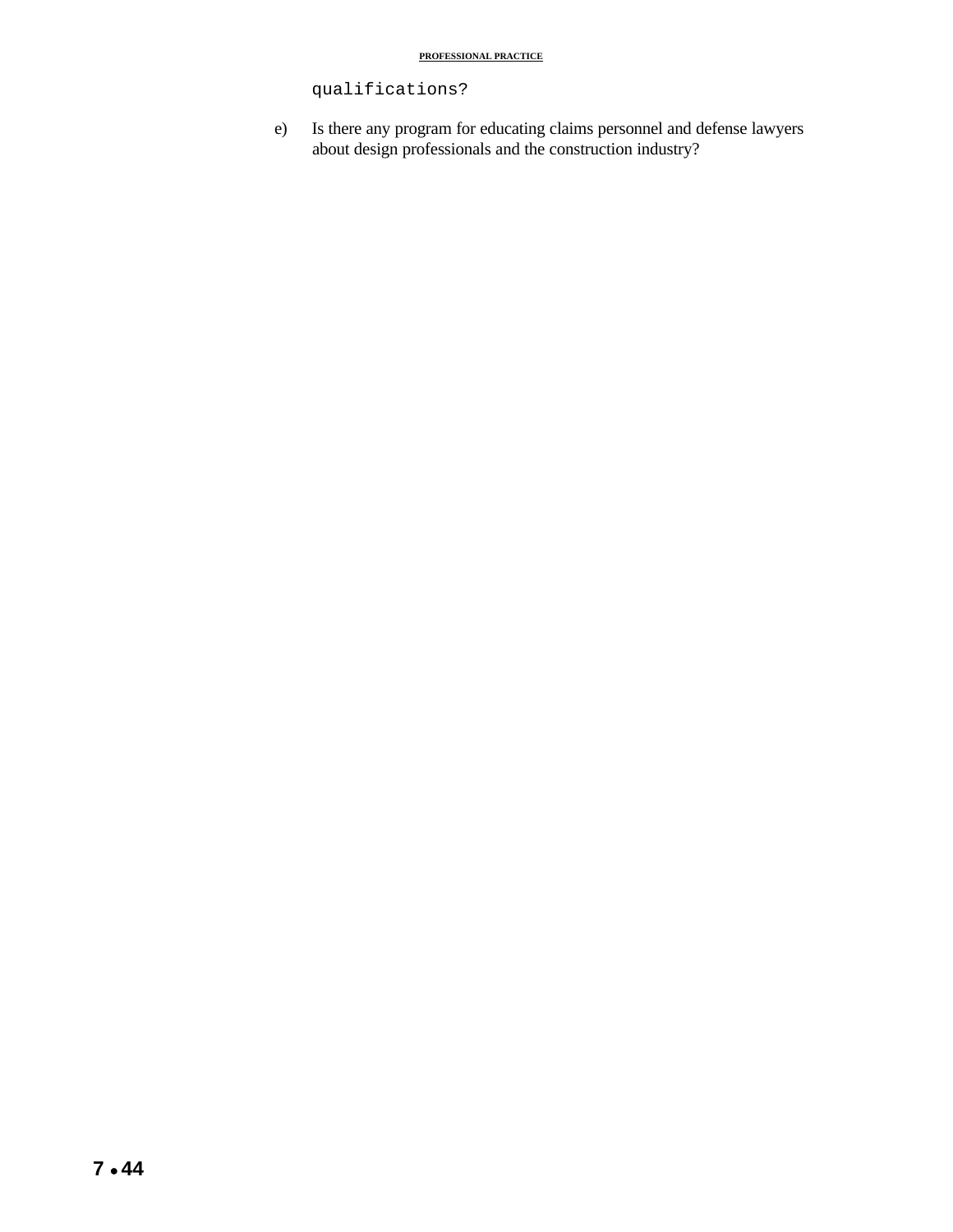#### **3.0 INSURANCE-RELATED SERVICES**

#### **3.1 Loss Prevention and Quality Control Process**

Another feature of a comprehensive professional liability insu

rance program is the ability of the insurer to provide an on-going service of continuing education for the benefit of design consultants with a view to mitigating claims frequency and claims costs. More importantly for the individual insured firms, this service makes it possible for the owners and management of the consulting firm to provide free loss prevention education to the more junior members of their personnel as part of the services provided by their insurer.

#### 3.2 Contract Review Services

An increasing number of project owners demand that design consultants sign contractual agreements which often impose onerous liabilities upon the design consultant at the risk of creating a conflict between the owner/consultant agreement and the professional liability insurance policy. Such contracts often include express warranties and guarantees which are uninsurable. Fexv insurers offer a contract review service, which enables the insured to consult his insurance carrier before entering into a contractual agreement and thereby ensure that it does not conflict  $x^*$ , ith and possibly void his insurance coverage. Few insurers are willing to confirm in writing that a given contract or clause DOES NOT in fact conflict with an exclusion of the insurance policy. XVhv risk paving a substantial professional liability insurance premium to discover when a claim is reported that you have no coverage because your contract with your client conflicts with  $\sim$ <sup>T</sup>our insurance policy?

#### **4.0 DEGREE OF FINANCIAL STRENGTH AND OUTLOOK FOR LONGEVITY**

One should never assume that an insurance compan~\* cannot become insolvent. Should an insurance company become insolvent or bankrupt, there are absolutely no government guarantees that unrecoverable losses will be funded for the protection of insurers.

The existing capitalization of some insurance companies is inadequate and the Federal Department of Insurance, recently recognizing this, is seriously considering increasing the requirements for minimum capitalization to SS million from the current and unacceptably low \$1.5 million.

The financial strength of the insurer is more vital in the case of professional liability or malpractice insurance than for any other type of coverage. Claims for this class of insurance usually develop slowly and take years to resolve. By the time a claim is settled, some six, seven or even ten years after the claim was originally reported, it is often necessary for the insurer to make payments ~vell in excess of what was originally estimated. If, in the intervening years, the insurance carrier has met financial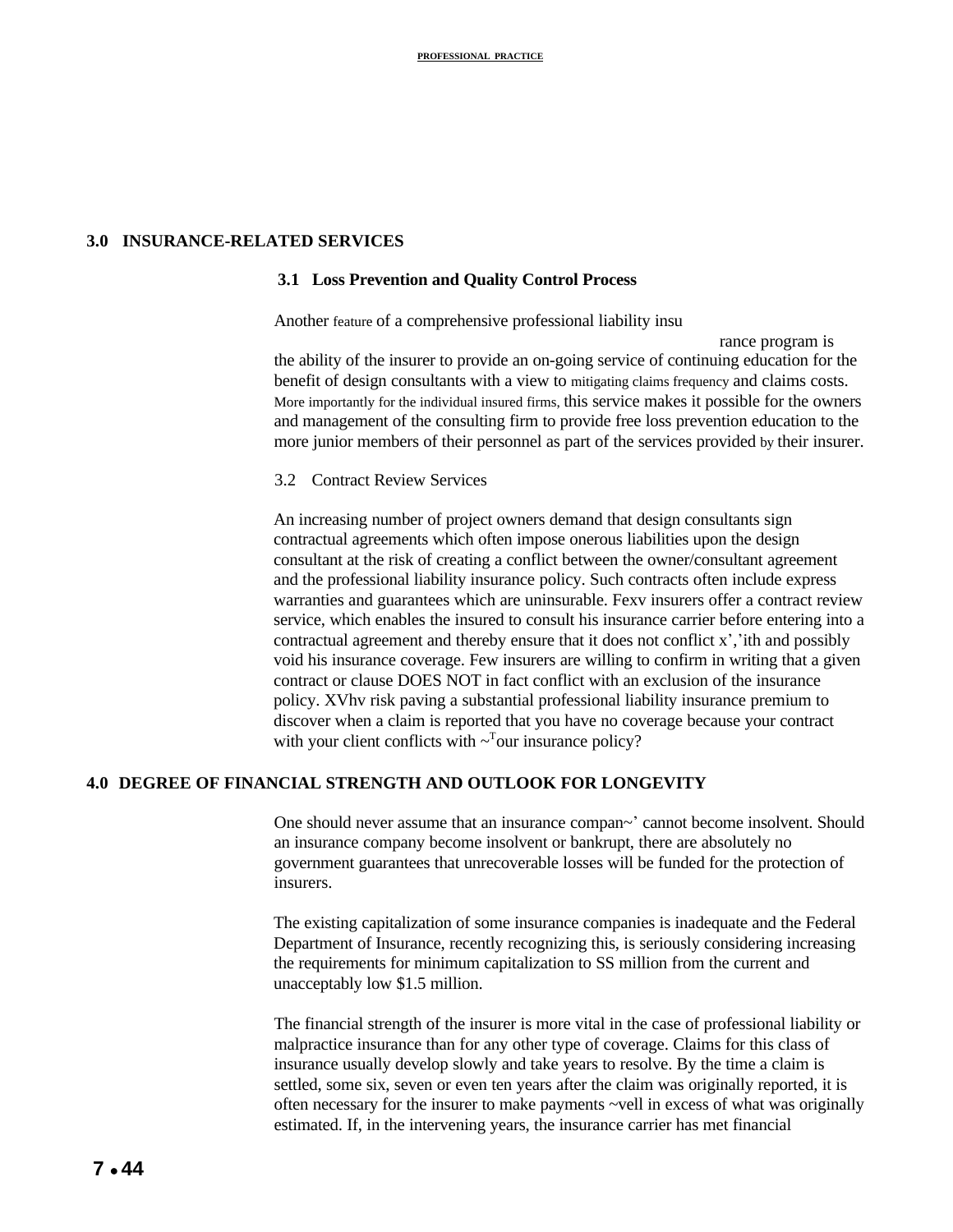#### **PROFESSIONAL PRACTICE**

difficulties, the insured may find himself without the coverage on which he was counting.

**ASSOCIATION OF PROFESSIONAL ENGINEERS AND GEOSCIENTISTS OF BRITISH COLUMBIA**

8.17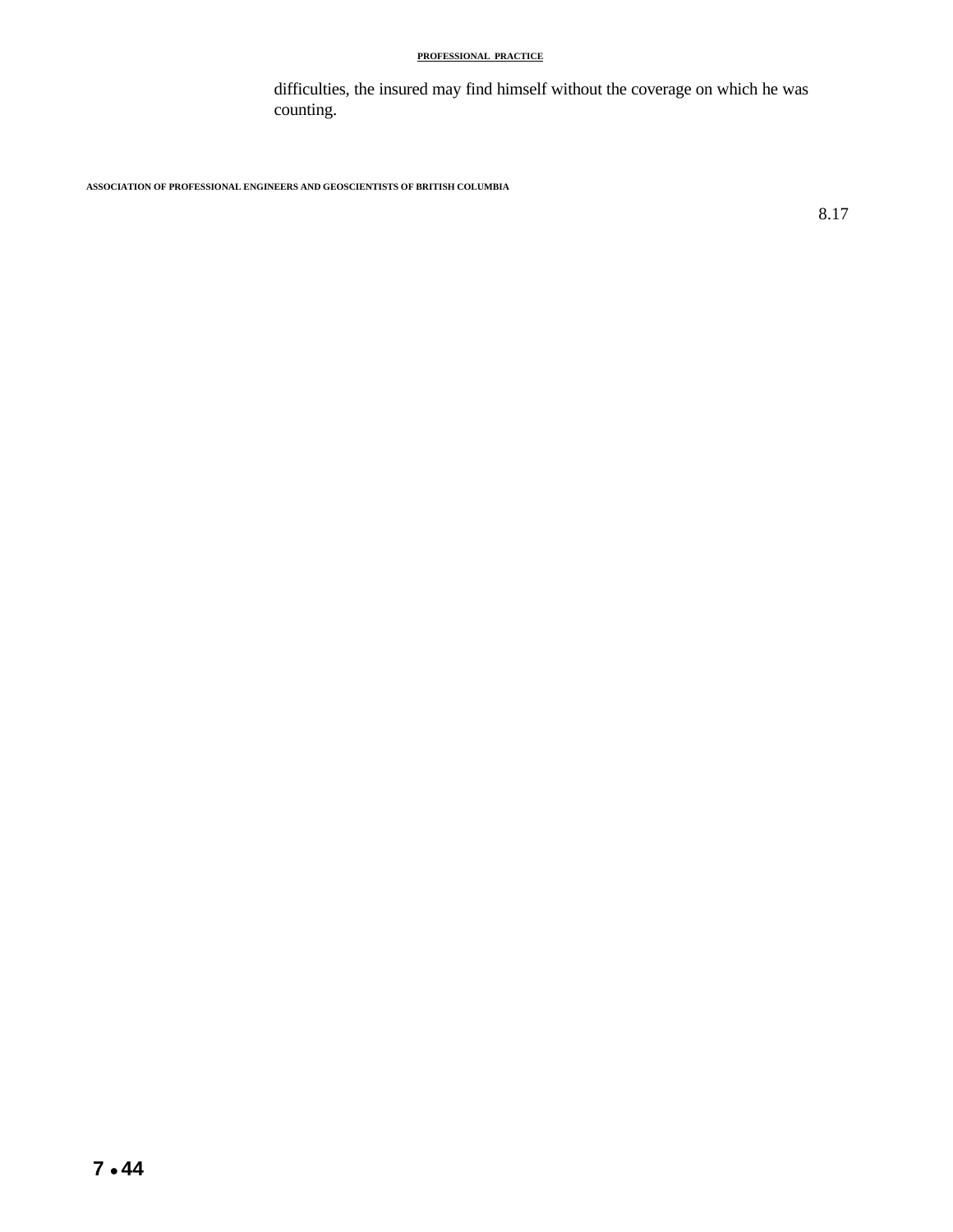The financial integrity of a given insurer is often mostly affected by the quality and nature of the reinsurance secured by the issuing insurance company. The financial strength of the endorsed insurer and, more importantly, the integrity of its reinsurance treaties have met severe tests before the endorsement was given by the national associations. The same thing cannot be said of all other insurers.

#### 5.0 PREMIUM COST

Last, but by no means least, recognition must be given to the cost of professional liability insurance coverage. There is no denying that this type of insurance is expensive, regardless of the size of the insured firm or the limits of coverage being purchased. However, as can be seen from the various factors reviewed above, it is important to look beyond a simple comparison of premium costs to determine which insurance company's policy is most appropriate for an architect's or engineer's needs. Premium costs should be evaluated on the basis of total service offered and not on price alone.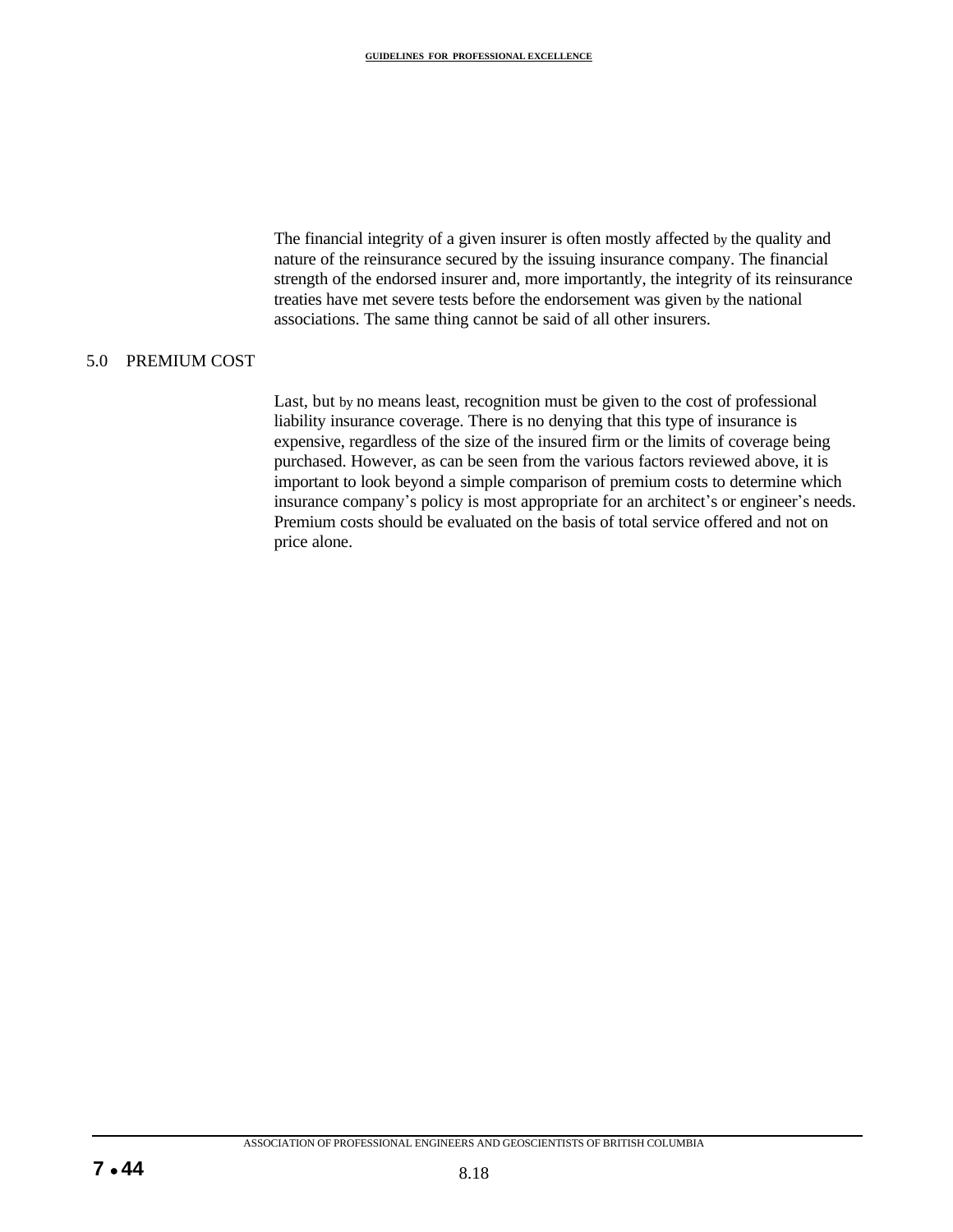#### **BULLETIN: H-3**

**REVISED: July 1993**

# **Partial List of Insurance Brokers Handling Professional Liability Insurance**

The following partial list of insurance brokers in the Vancouver area is provided for the guidance only of Association members. The Association does not recommend one broker over another. Further information concerning professional liability insurance can be obtained from these agents or anx other insurance broker of your choice.

Reed Stenhouse Ltd.

**900** Howe St. P0 Box 3228 Vancouver, BC V6B 3X8

Marsh and McLennan Ltd. 1300-5 10 Burrard St. Vancouver, BC V6C 312

Sedgwick Ltd. 1600-401 W Georgia St. Vancouver, BC V6B 5B8

Dale Intermediaries Ltd. 873-595 Burrard St. Vancouver, BC V7X 111

Jardine Rolfe Ltd. P0 Box 1112 1055 W Georgia St. Vancouver, BC V6E 4G2

Mr. Bruce McLaughlin

Mr. Don Rose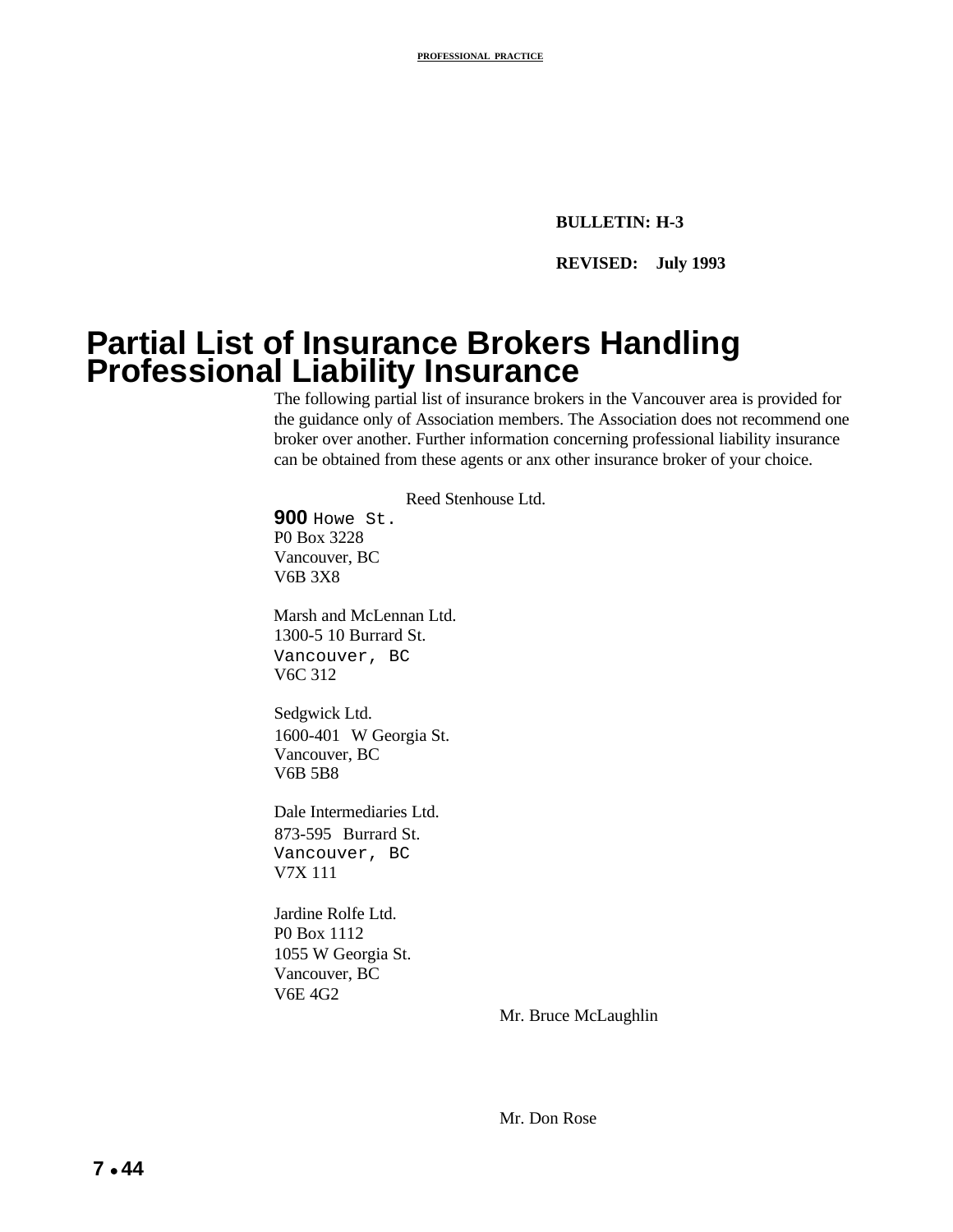Mr. Jim Inkster

Mr. Clive Bird

Mr. Lawrence Bicknell **688-4442**

**685-3765**

**682-0811**

681-0121

682-4211 ASSOCIATION OF PROFESSIONAL ENGINEERS AND GEOSCIENTISTS OF BRITISH COIL~1I1IA

8.19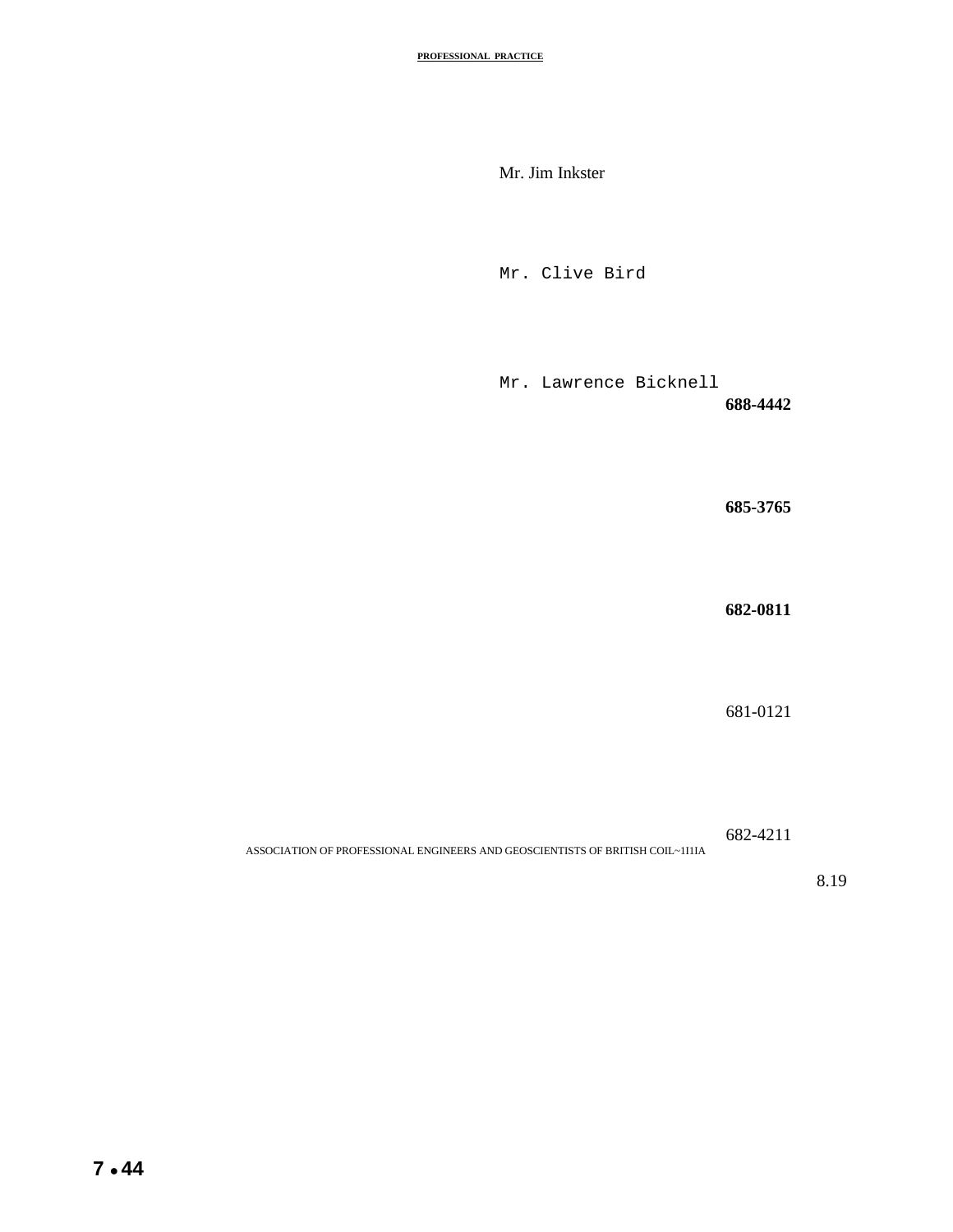**BULLETIN:**

**I**

#### **REVISED: September 1993**

**Use of Seal**

**1.0 OVERVIEW**

A professional stamp, when affixed to a document, is intended to indicate to the public that the document has been produced by, or under the supervision and control of, a professional member of the Association, who is fully qualified by virtue of training and experience in the field of the profession contained in the document to take professional responsibility for its contents.

The purpose of this Bulletin is to provide instruction and direction to the members on the proper use of the professional seal and to reduce the overuse and misuse of the seal. These guidelines provide both answers to frequently asked questions and recommendations with examples. They should be read in conjunction with the Association Bulletin on Shop Drawings regarding the use of the seal.

CCPE, together with the constituent provincial associations, is currently investigating the development of an "Electronic Seal" for use on documentation in electronic form. Therefore, at this time, these guidelines do not address the unique issues pertaining to the proper use of an "electronic seal". However, as technological developments and standards are established, the Association will be revising

#### Engineers & Geoscientists **Act (As amended July 1993)**

**Section 16(4), (5), (5.1) and (6)**

(4) On receipt of a certificate of registration or a certificate of licence, a professional engineer is entitled to use the title "professional engineer" or an abbreviation of this title approved by the council, and shall be provided with a seal or stamp by the association with which the engineer's name, the words "Professional Engineer, Province of British Columbia" and other designation required by the bylaws may be impressed.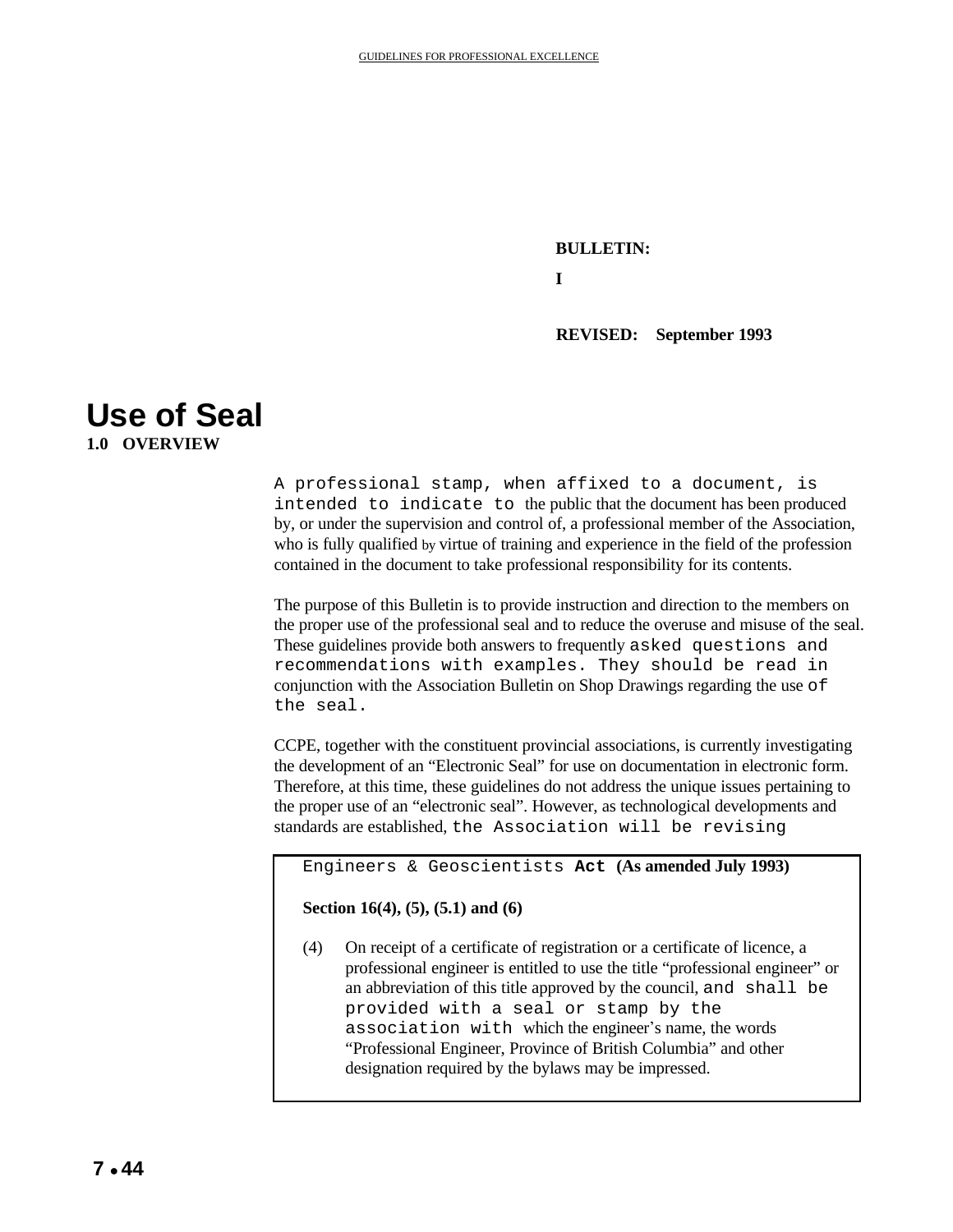#### GUIDELINES FOR PROFESSIONAL EXCELLENCE

Bulletin I as required.

# **2.0** GENERAL

Following registration, each Professional Engineer or Professional Geoscientist is issued a stamp or seal through the Association of Professional Engineers and Geoscientists of British Columbia. The terms "seal" and "stamp" are interchangeable.

ASSOCIATION OF PROFESSIONAL ENGINEERS AND GEOSCIENTISTS OF BRITISH COLUMBIA  $8 \cdot 20$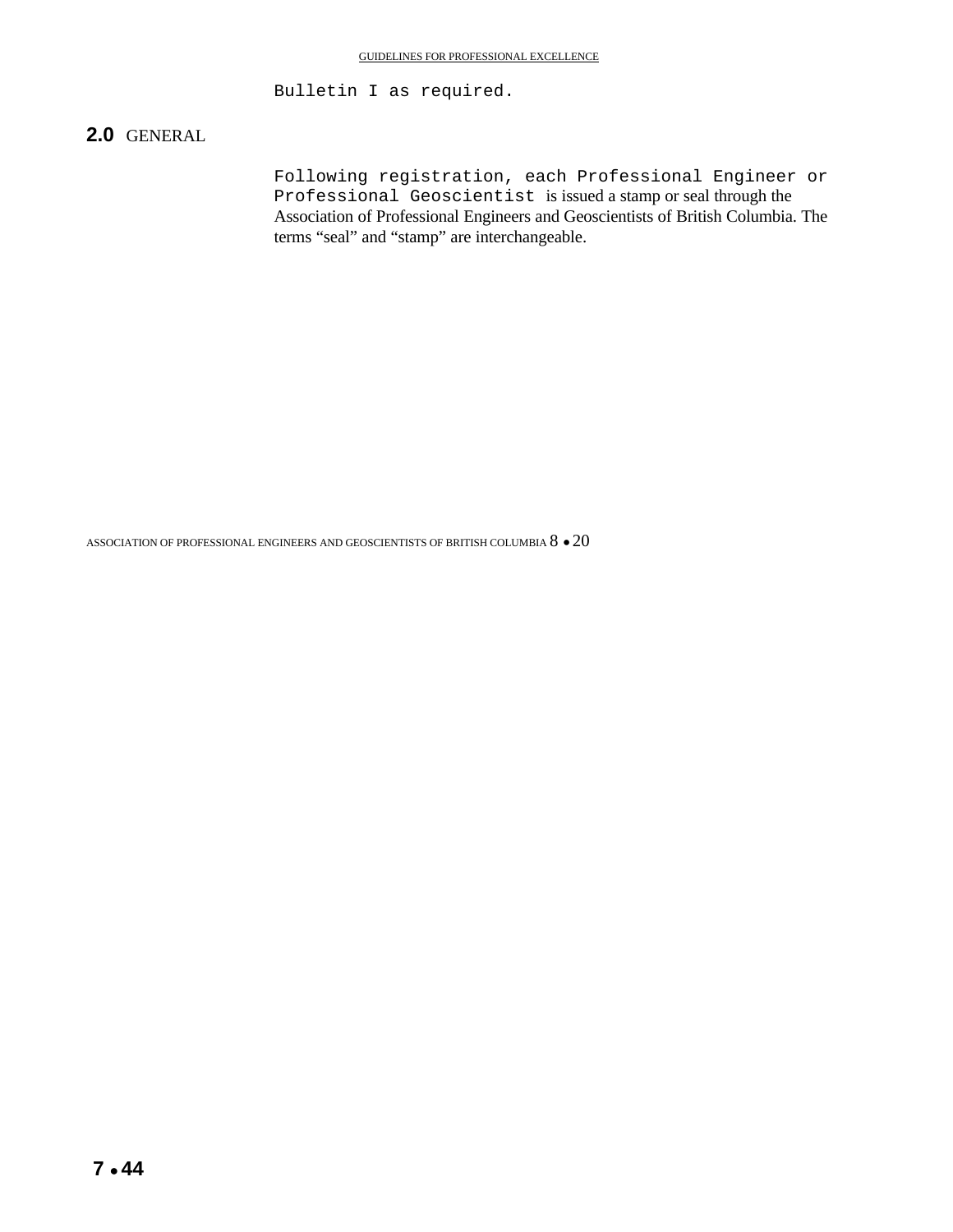(5) On receipt of a certificate of registration or a certificate of licence, a professional geoscientist is entitled to use the title "professional geoscientist" or an abbre~\*iation of this title approved by the council, and shall be provided with a seal or stamp by the Association with which the geoscientist's name, the words "Professional Geoscientist, Province of British Columbia", and other designation required by the bylaws max' be impressed. (5.1) On issuance of a certificate of limited licence, the association must

**a--**

- provide the licensee with a seal or stamp impressed with the licensee's name, the words "Limited Licensee", and any other information required by the bylaws.
- (6) A member or licensee receiving a seal or stamp under this section must use it, with signature and date, to seal or stamp estimates, specifications, reports, documents, plans, or things that have been prepared and delivered by the member or licensee in the member's or licensee's professional capacity or that have been prepared and delivered under the member's or licensee's direct supervision.

#### **3.0 DEFINITIONS**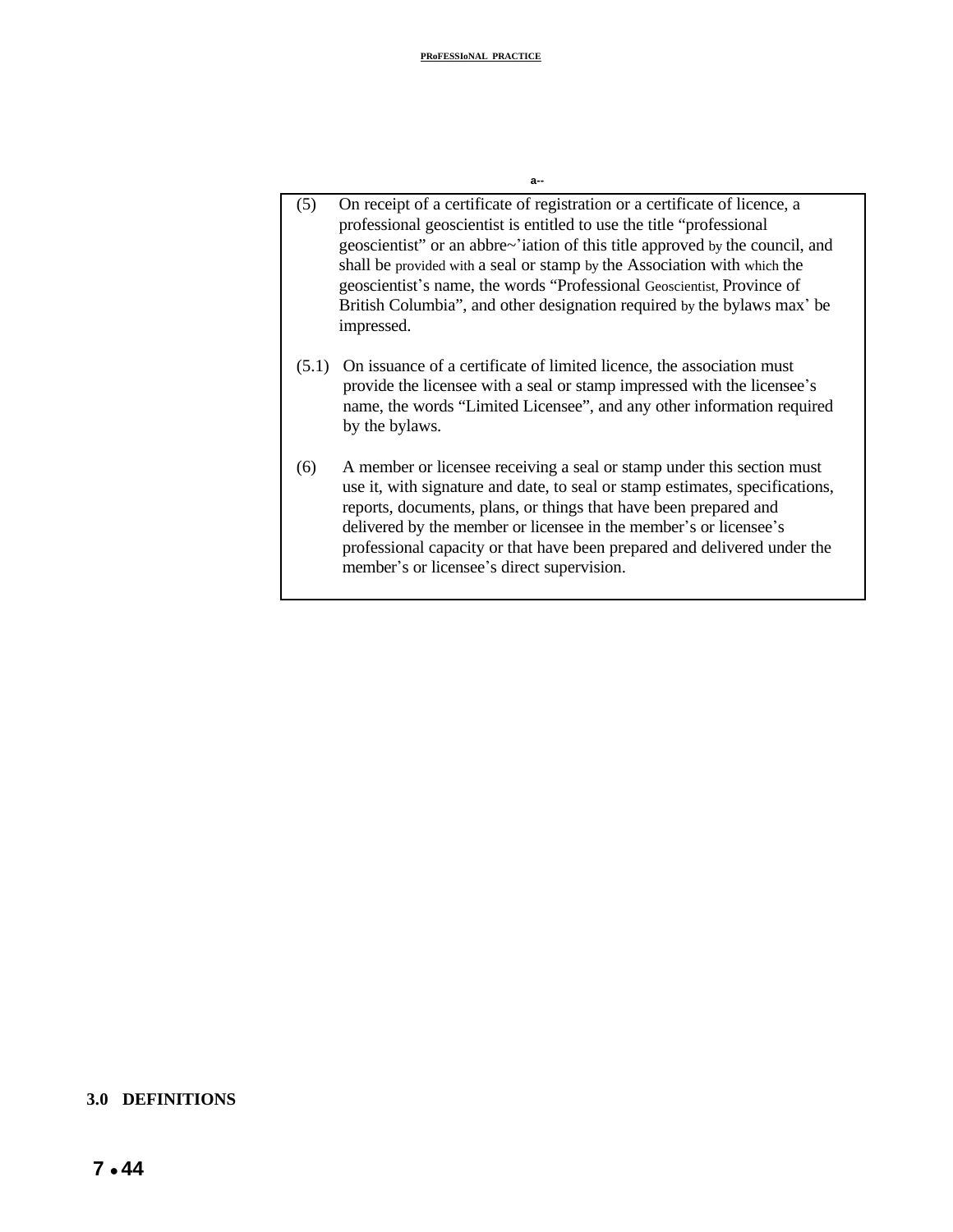#### **PRoFESSIoNAL PRACTICE**

| documentation:                                                                                                                                                                 | Professional Engineer (P. Eng.)                                                                                      |
|--------------------------------------------------------------------------------------------------------------------------------------------------------------------------------|----------------------------------------------------------------------------------------------------------------------|
|                                                                                                                                                                                | The Professional Engineer with<br>the lowest level of overall and total<br>responsibility for the documentation.     |
| engineer:                                                                                                                                                                      |                                                                                                                      |
| Engineer of Record (EOR):                                                                                                                                                      | Professional Geoscientist (P.<br>Geo.)                                                                               |
| geoscientist:                                                                                                                                                                  | The Professional Geoscientist with the lowest<br>level of overall and total responsibility for the<br>documentation. |
| Geoscientist of Record (GOR):                                                                                                                                                  | Master copy of documentation used to create<br>additional copies for distribution.                                   |
| original:                                                                                                                                                                      | To describe the specific extent of responsibility<br>for design usually limited to a single discipline.              |
| qualify the seal:                                                                                                                                                              | The technical (engineering) portions of the<br>document.                                                             |
| specifications:<br>To include, but not be limited to,<br>design briefs, drawings, plans,<br>specifications, estimates, reports<br>and letter reports on technical<br>subjects. |                                                                                                                      |

ASSOCIATION OF PROFESSIONAL ENGINEERS AND GEoscIENTISTS OF BRITISH COLUMBIA

8 ! **21**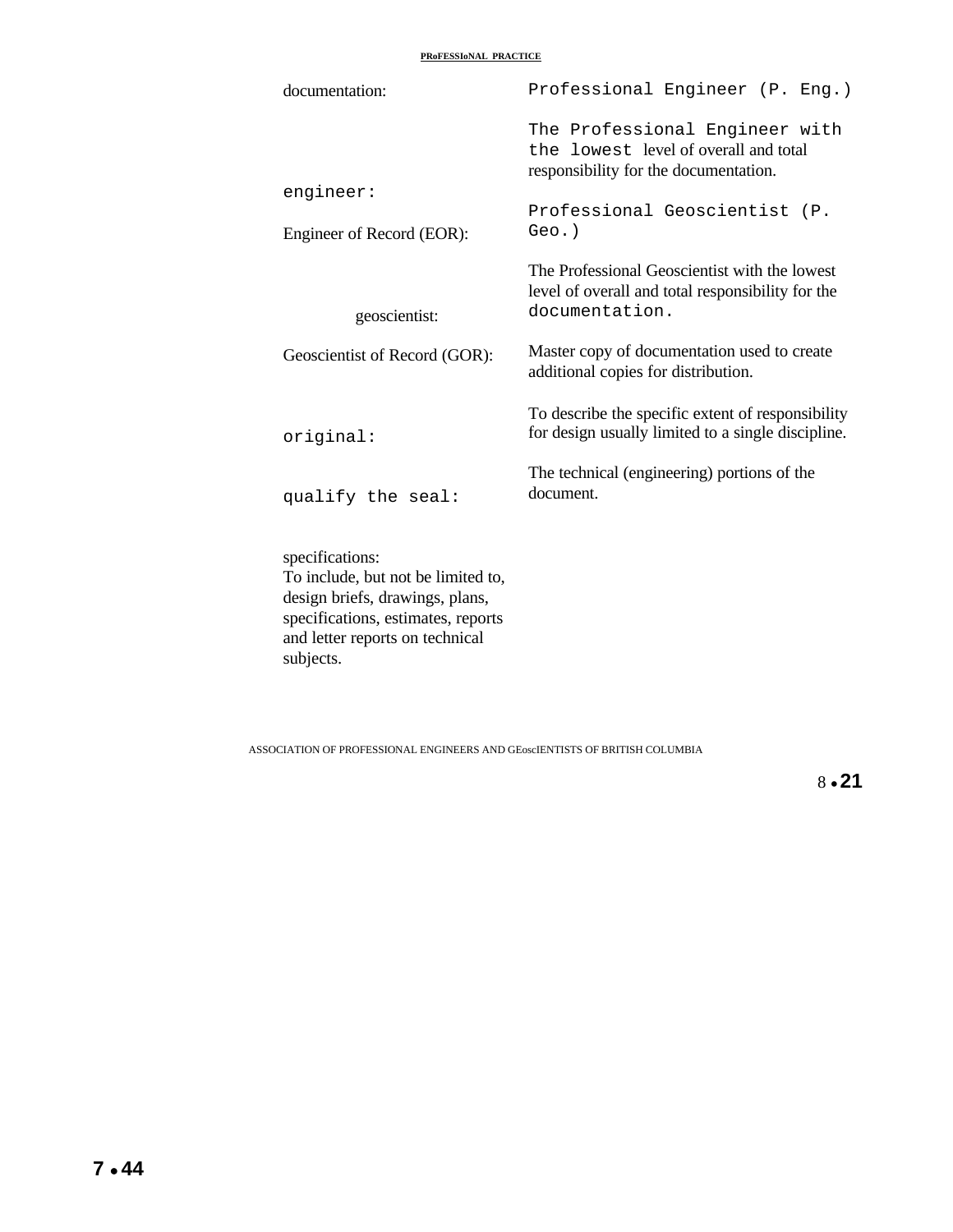#### 4.0 RULES FOR THE USE **OF THE SEAL**

# **4.1 General**

The seal shall always be signed and dated.

The seal shall be applied in a prominent location.

The terms "seal" and "stamp" are interchangeable.

#### 4.2 Final Documents

#### 4.2.1 Drawings

#### ! **Covering a single discipline of engineering**

For drawings covering a single discipline of engineering or geoscience, sealing should be carried out by the engineer or geoscientist most directly responsible for preparing the design and drawing. Where the single discipline requires speciality expertise/design by more than one Engineer of Record (EOR) or Geoscientist of Record (GOR), each EOR/GOR shall apply their seals which shall be qualified to outline the extent of their responsibility.

# ! **Covering more than one discipline of engineering and geoscience**

Sealing of drawings containing information from multiple disciplines of engineering or geoscience shall be by the EOR/GOR for each discipline involved and the seals shall be

qualified to outline the extent of responsibility.

# ! **General Concept or Layout Drawings**

Sealing of diagrammatic or general drawings should be by the EOR/GOR.

# **4.2.2 Specifications**

Sealing of engineering or geoscience specifications shall be by the EOR/GOR who is directly responsible for the specifications. Since some documents contain non-technical information regarding the product or service being presented, which has not been prepared by the EOR/GOR) it is recommended that only the technical portion of such documents be sealed. However, where such documents are prepared in total by the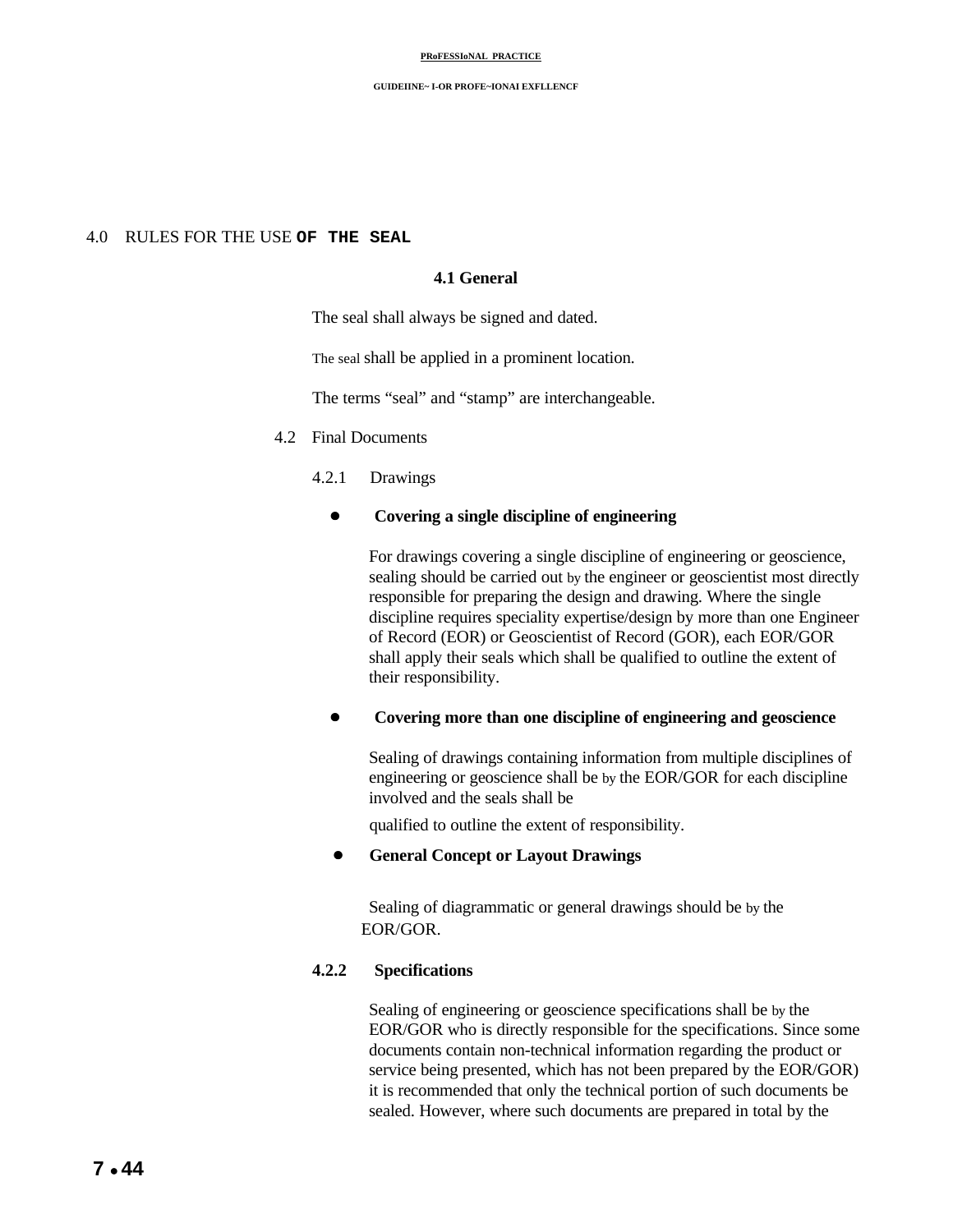#### **PRoFESSIoNAL PRACTICE**

engineer or geoscientist, that person is professionally accountable for the accuracy of the entire document and not just the technical portion.

**ASSOCIATION OF PROFESSIONAL ENGINEERS AND GEOSCIENTISTS OF BRITISH COlUMBIA**

 $8 \cdot 22$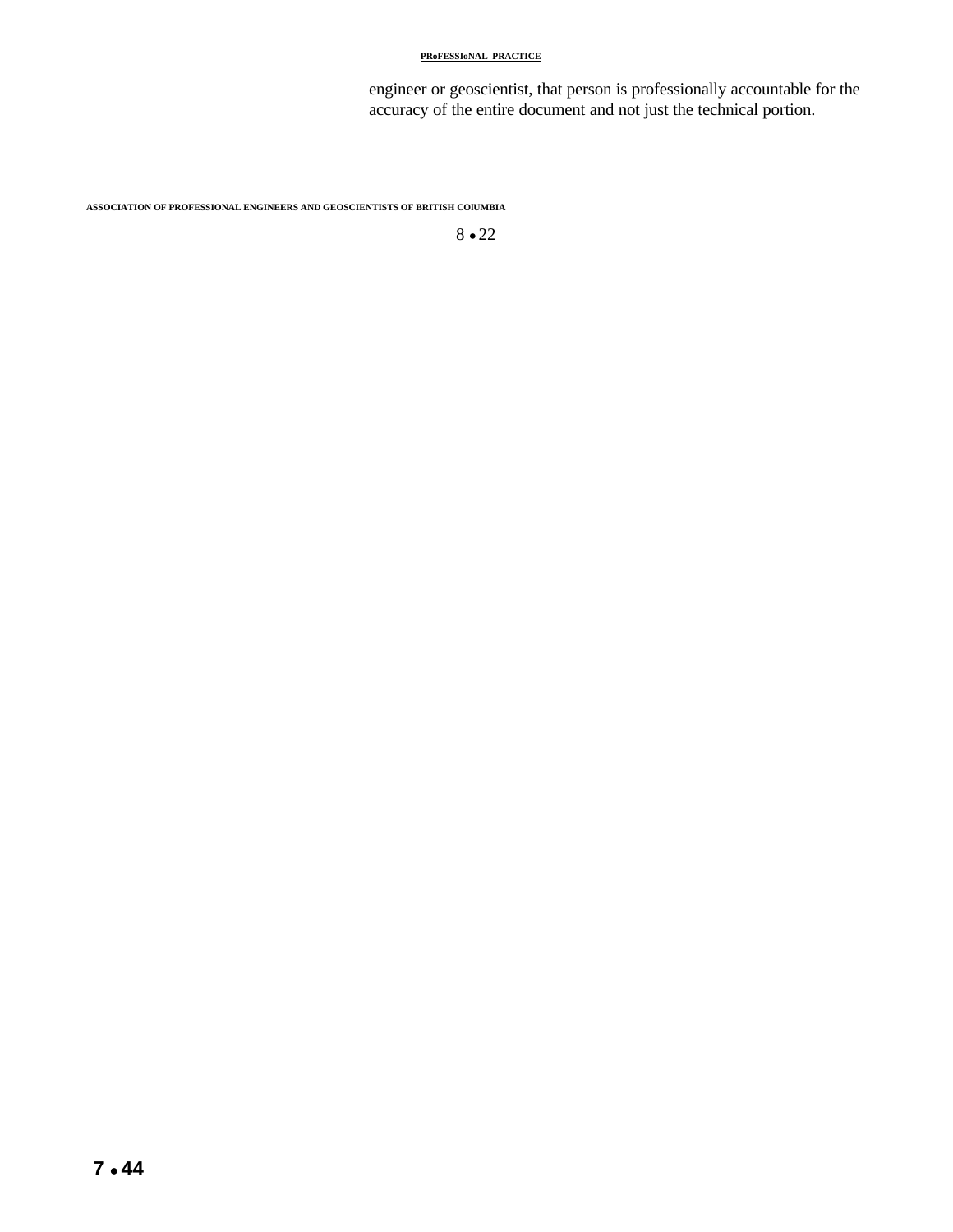- ! If several specifications of different engineering or geoscience disciplines are bound into one cover, the EOR/GOR for a specific discipline may seal the document and qualif~' the seal to outline the extent of responsibility.
- 4.2.3 Reports, Letters, Estimates and Certificates
	- ! Reports, estimates and letter reports providing engineering or geoscience information or direction shall be sealed by the EOR/GOR.
	- Letters and certificates specifically required to be sealed by a regulatory authority, or client for contract purposes, or by law shall be sealed by the EOR/GOR.

# **4.3 Preliminary Documents**

In general, preliminary documents should NOT be sealed. Where sealing such documents is required to meet the requirements of regulatory bodies, these documents should be clearly marked **PRELIMINARY** or **NOT FOR CONSTRUCTION.**

#### **4.4 Revisions to Documents**

- ! Revisions to a document issued by, or under the direct supervision and control of, the same professional member(s) responsible for the original document should be clearly identified as revisions to the original document. The original professional stamp(s) and permit stamp should be re-dated to indicate the date of the revision and initialled by the respective professional member(s).
- ! When revisions to a document are made by someone other than the professional member(s) responsible for the content of the original document, the revisions only, including all elements of the document which are affected by the revisions, should be stamped, signed and dated by the professional member(s) under whose direct supervision and control the revisions were made. Care should be taken in documenting the revisions to clearly identify the boundary of professional responsibility between the original and revised documents.

# **5.0 A COMMENTARY ON STAMPING AND SEALING**

Many aspects of the use and abuse of the seal have been examined to clarify the concerns of members. Proper use of the seal can be defined by providing answers to five questions:

• When should the seal be used?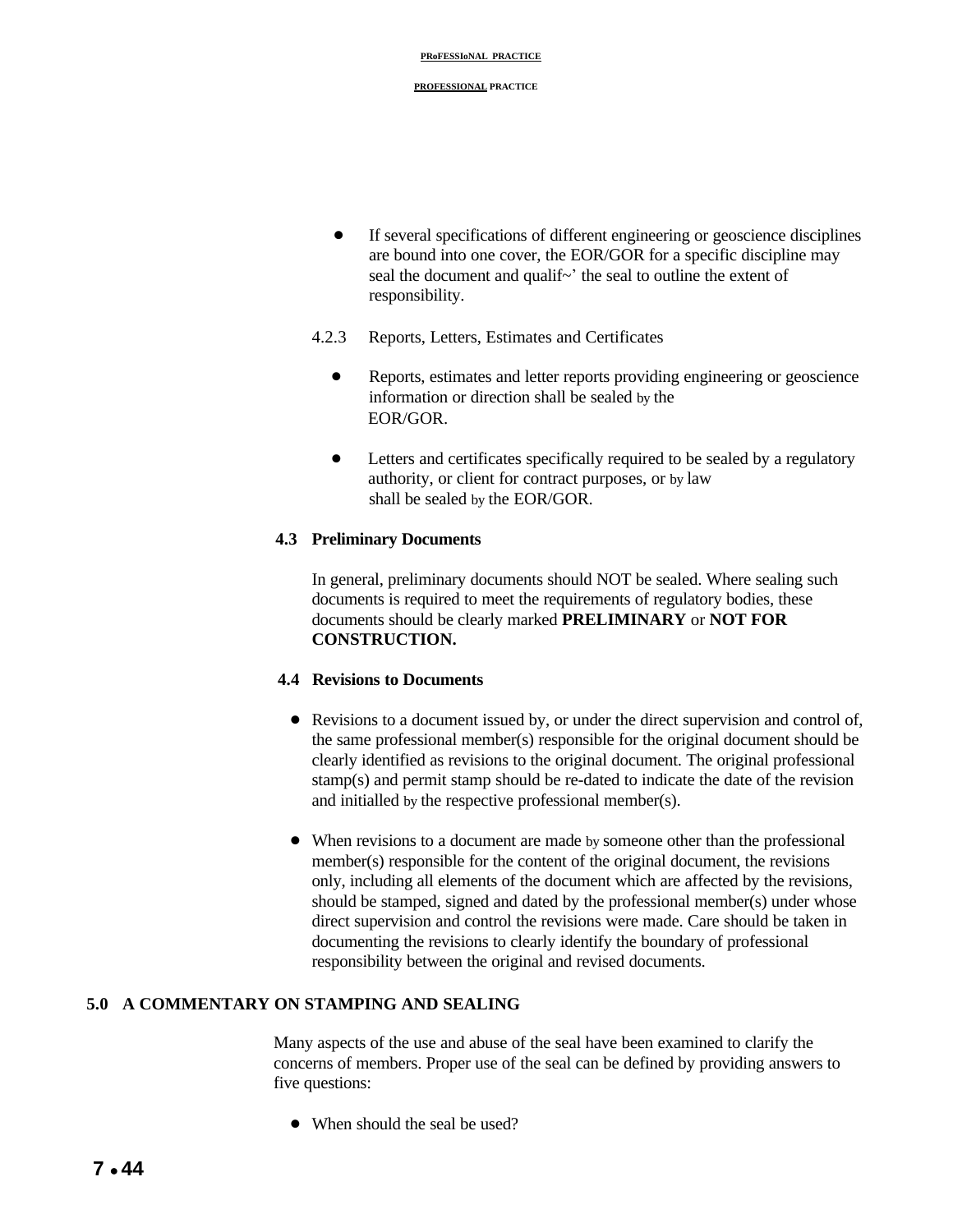• When should the seal not be used?

ASSOCIATION OF PROFESSIONAL ENGINEERS AND GEOSCIENTISTS OF BRITISH Cot LMIIIA

8 ! **23**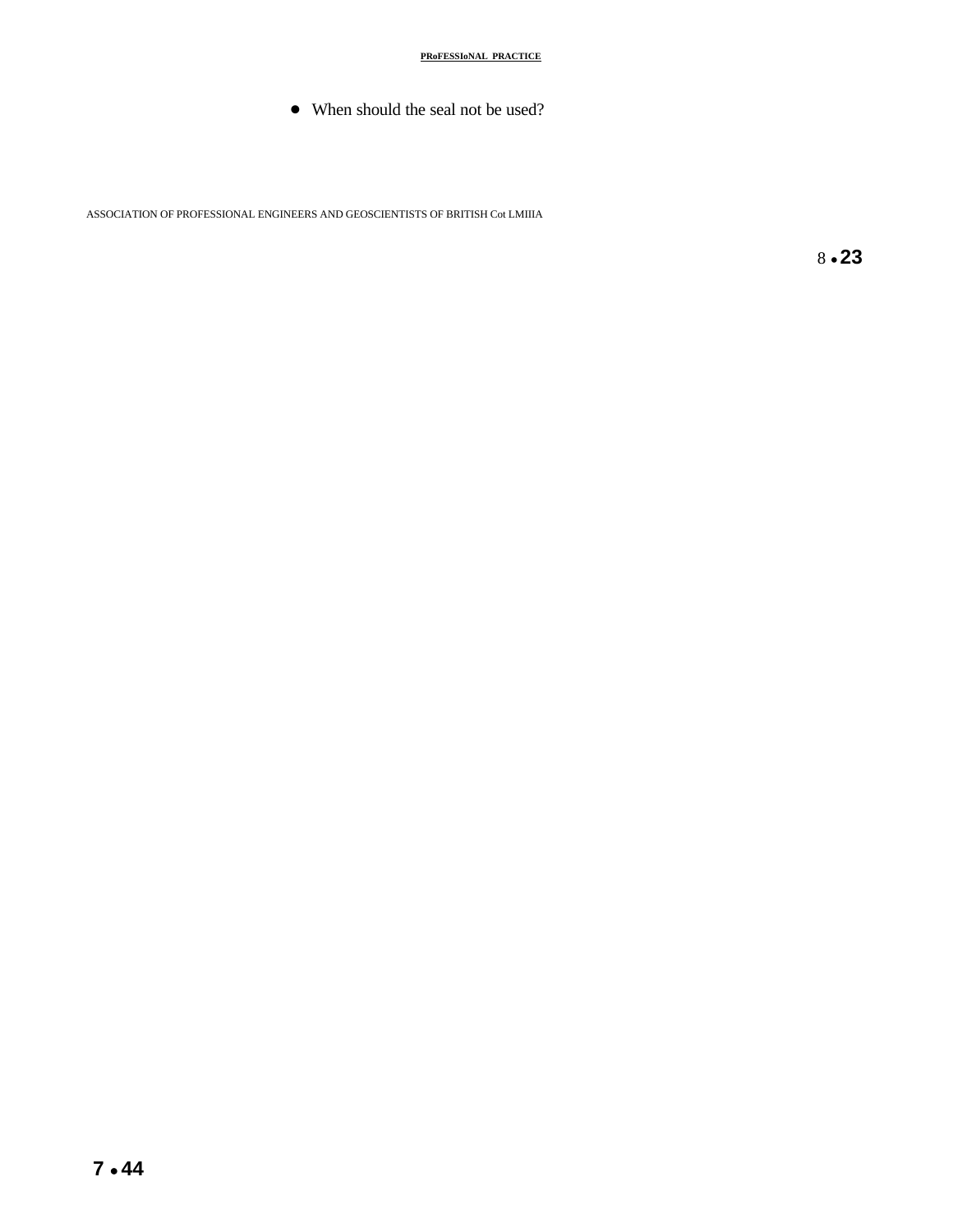- Who should use the seal?
- Where and how should the seal be used?
- Is seal duplication a danger?

#### **5.1 When Should the Seal Be Used?**

**The** Act is specific: **SEALING IS NOT OPTIONAL.** Section 16(6) of the *Enqineers and Geoscientists Act* states:

"A member or licensee receiving a seal or stamp under this section must use it, with signature and date, to seal or stamp estimates, specifications, reports, documents, plans or things that have been prepared and delivered by the member or licensee in the member's or licensee's professional capacity or that have been prepared and delivered under the member's or licensee's direct supervision."

The wording in the Act is explicit and specific with the words "... **must** use it, with signature and date,  $\therefore$ 

The Association's support of the correct use of the Seal is based on:

The Act specifically directs under Section 16(6) that, "A member or licensee receiving a seal or stamp under this section must use it, with signature and date, to seal or stamp ...". **FAILURE TO SEAL IS A BREACH OF THE** *ENGINEERS AND GEOSCIENTISTh ACT.*

*Pnblic Relations and Proftssional Recognition.* Documentation including drawings, specifications, reports or other documents which become visible to the public may be stamped or sealed. A greater use of the seal benefits the Association and its members by making the public aware of the role of the professional engineer and geoscientist in the community. In addition, personal recognition of the work of individual engineers or geoscientists is most desirable. However, it should be noted that the aspect of greater visibility of the engineering profession should not be a driving force to overuse or misuse the seal.

*Legal Implications.* The legal liability of an engineer or geoscientist is not dependent on whether or not the engineer or geoscientist seals documentation. If engineers or geoscientists (or, for that matter, any individuals) are negligent, they may have to defend themselves if litigation results. The seal only makes the responsible BOR or GOR more easily identifiable. Notwithstanding the above, as the *Engineers and Geoscientists Act* directs, engineers and geoscientists are **required to use the seal on** work prepared in a professional capacity or under their direct supervtslon.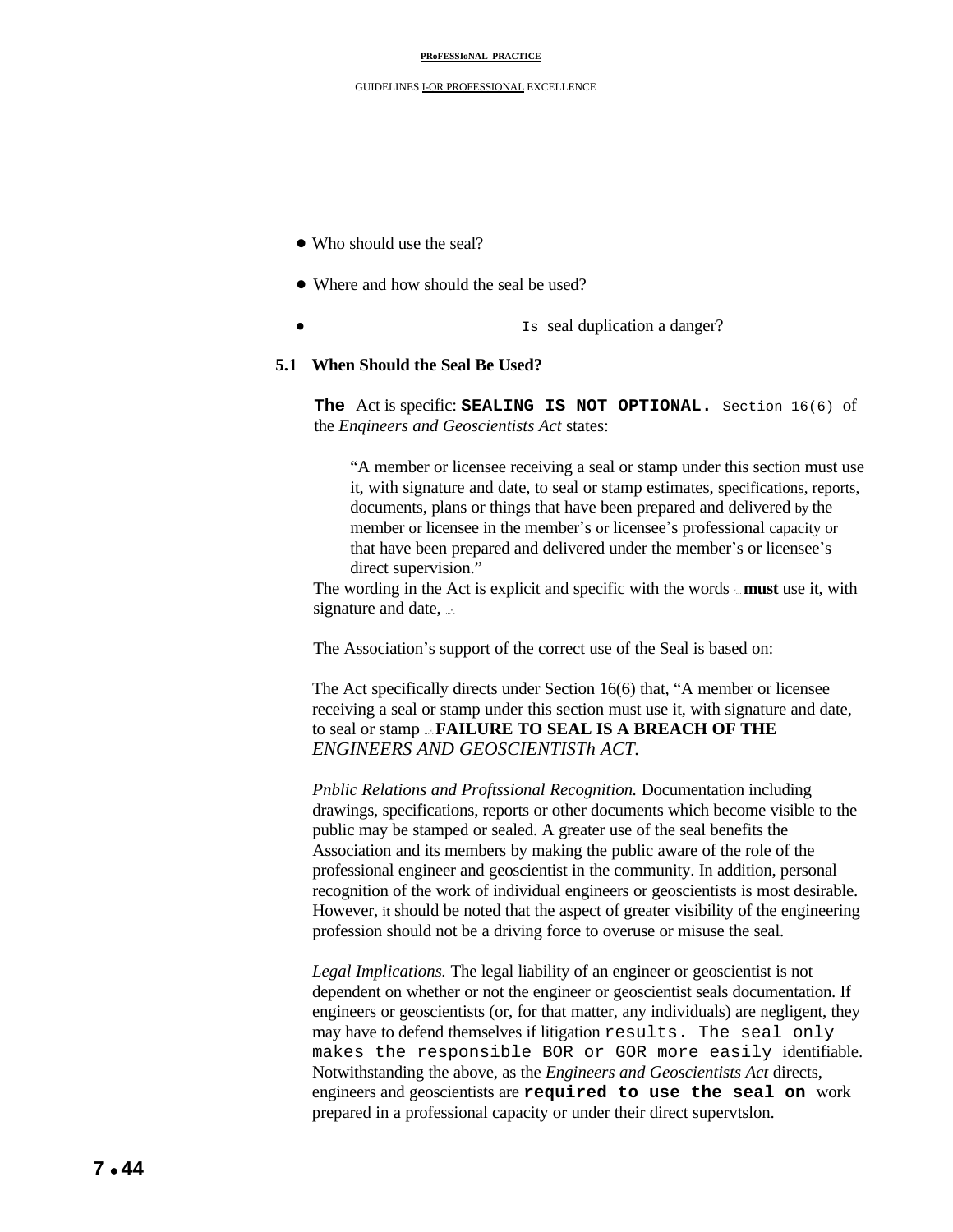Occasionally, an engineer or geoscientist may be called on to act for a client in cooperation with a company providing subprofessional specialist

**ASSOCIATION OF PROFESSIONAL ENGINEERS AND GEos(:IENTISTs OF BRITISH COLUMBIA**

 $B \cdot 24$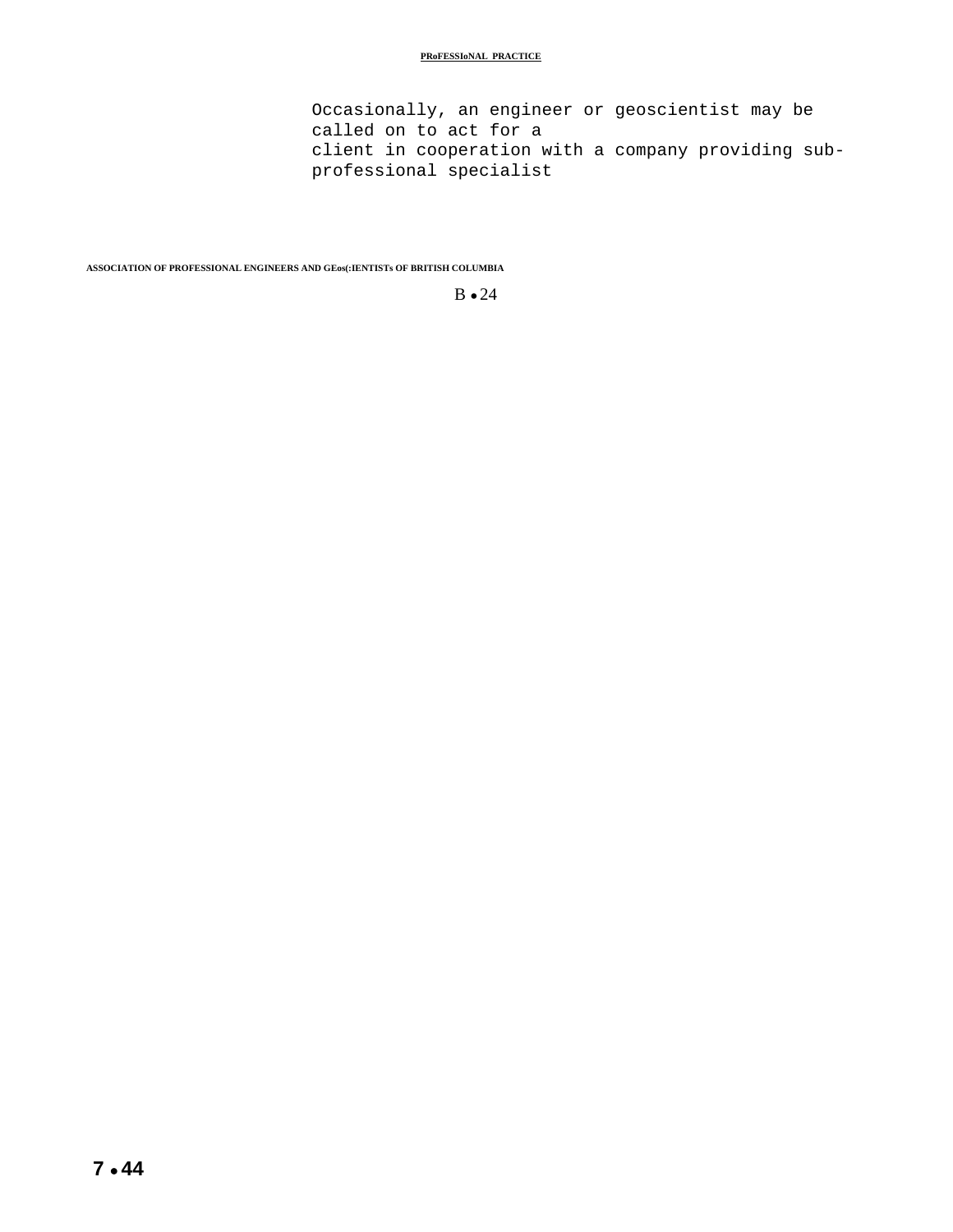services such as shop drawing preparation. If the engineer or geoscientist acts as the senior technical advisor and is directly responsible for the initial design, the engineer or geoscientist shall stamp plans and other documents. A test of "direct responsibility" is the ability of that engineer or geoscientist to alter or revise the original design. Engineers or geoscientists shall indicate the particular focus of their design and qualit\\* the seal as necessary.

**a--**

From time to time, an engineer may be asked to seal an engineering design or work prepared by a professional engineer registered in another jurisdiction. The seal is required to permit the use/application/ construction of the engineering design or work within British Columbia. In such cases, the engineer must carry out a thorough and documented revlew/check of the engineering design or product sufficient to merit the application of the engineer's seal to the pertinent documents. Such a review/check would include consideration of all design assumptions and parameters and checking of the design calculations and selections, etc. Subsequent to the application of the seal, the engineer assumes full responsibility for the sealed documents and for the performance of the service or product described in those documents. While this situation is directed to engineers, the views expressed above would apply equally to geoscientists sealing geoscience work prepared by others.

Frequently, a building classified under Part 9 of the *B.C. Building Code* or the *Vancouver Building By-law* must have certain structural components designed under Part 4. Part 4 requires that the design of structural components be undertaken by a qualified professional engineer. It is important that the structural component be designed to carry the applied loading and that the load path and load transfer be checked through to the foundation.

# **5.2 When Should the Seal Not Be Used?**

Preliminary documents should generally not be stamped. If a regulatory authority requires a stamped preliminary design before issuing a permit, it is most important that the design be clearly marked **PRELIMINARY or NOT FOR CONSTRUCTION.**

Internal documentation within the engineer's or geoscientist's office need not be stamped.

One obvious example in which the seal must not be used is when engineers or geoscientists are requested to "sell" their seals by sealing the work of others not under their direct supervision. Such action by an engineer or geoscientist would be irresponsible. They would be sealing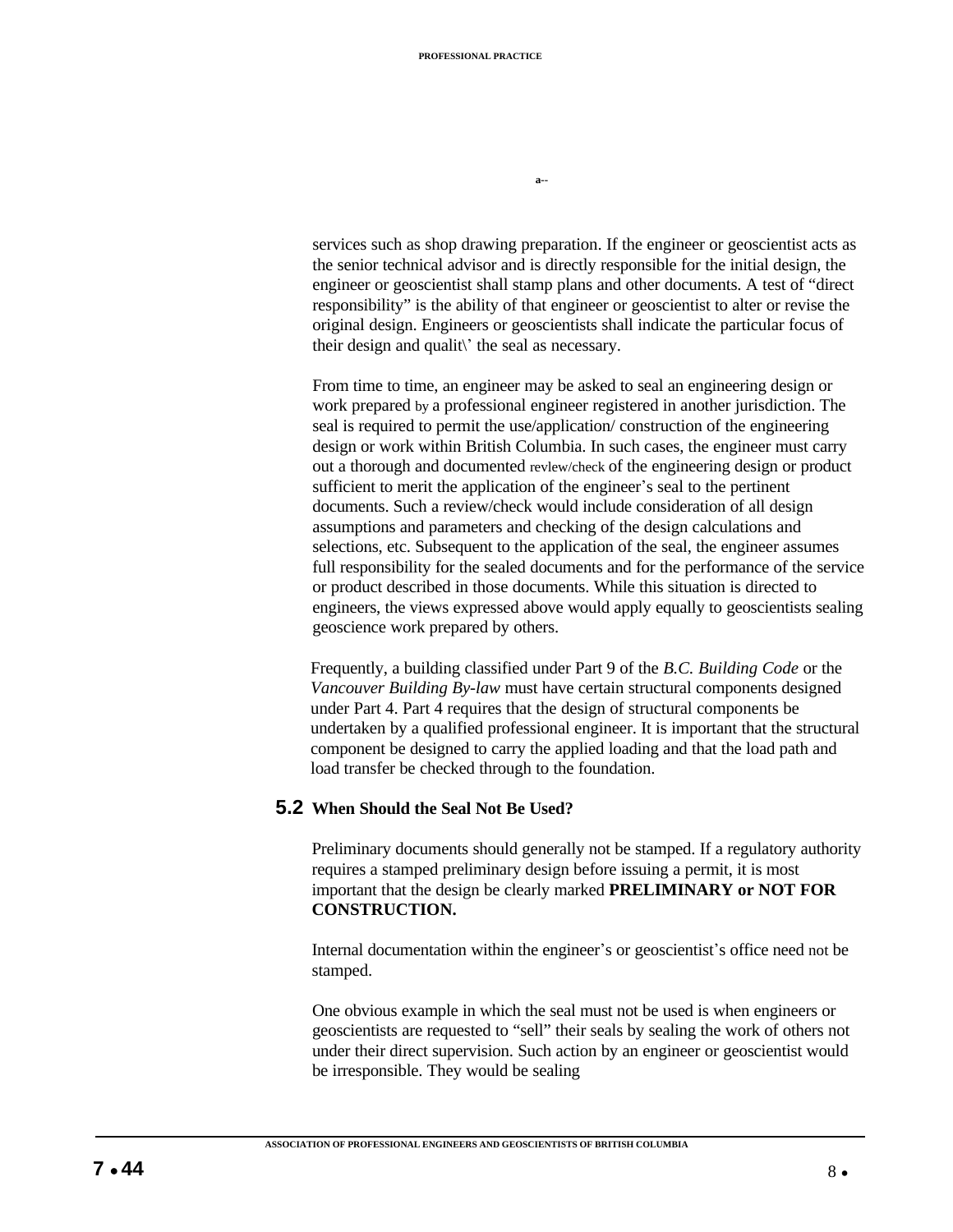work for which thex' are nor truly responsible and therefore would be in violation of Section 16(6) of the Act.

If, for some reason, an original or reproducible plan or drawing is requested by a client or by a regulatory authority, this should definitely not be sealed. The Association recommends sealing of originals should be avoided unless there are established and written company procedures for microfilming (or recording on non-erasable electronic media) the master and subsequent revisions of the document. It recommends that a fresh stamp on a drawing, specification or other documents complete with signature and date provides the greatest degree of security, authority and definition of responsibility.

Documents which are incidental to an engineering or geoscience project need not be sealed.

#### **5.3 Who Should Use the Seal?**

For drawings covering a single discipline of engineering or geoscience, sealing should be carried out by the engineer or geoscientist most directly responsible for preparing the design and drawing. Where the single discipline requires speciality expertise/design by more than one engineer or geoscientist, e.g., computer system design and general electrical design of building services, such seals should be applied and qualified as to ~~'hat is covered by each seal.

For drawings covering more than one discipline of engineering or geoscience, sealing should be by the EOR/GOR in each discipline for which there is specific design information on the drawing. Each seal should be correctly qualified by the engineer or geoscientist involved. For example, the structural engineer should qualify the structural engineer's seal with a statement such as "For Structural" Aspects Only".

For drawings coveting the concept and general arrangement of the project, sealing, if required, should be by the engineer or geoscientist of responsibility. For specifications, sealing should be by the EOR/GOR who drew up the specification or, if the document is produced by a non-professional, by the EOR/GOR directly responsible for the specification. If several specifications are bound into one cover, the EOR/GOR should seal the document for the specific discipline and qualify the seal accordingly.

For reports, sealing should be by the EOR/GOR and not the junior person who may have coordinated the project for the author. If several engineering or geoscience disciplines are bound into one cover, the EOR/GOR should seal the document for the specific discipline and qualify the seal accordingly.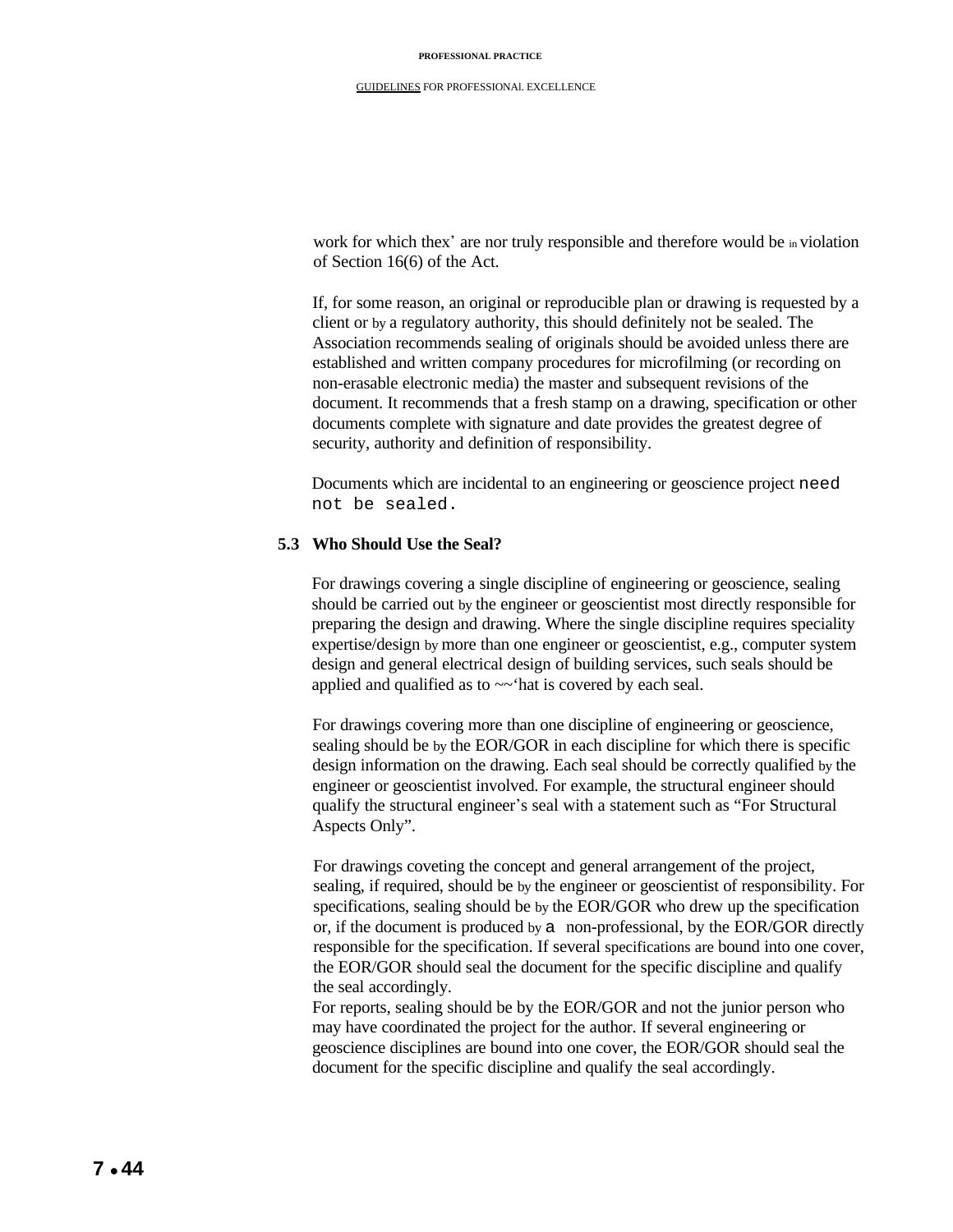**ASSOCIATION OF PROFESSIONAL ENGINEERS AND GEOSCIENTISTS OF BRITISH COLUMBIA**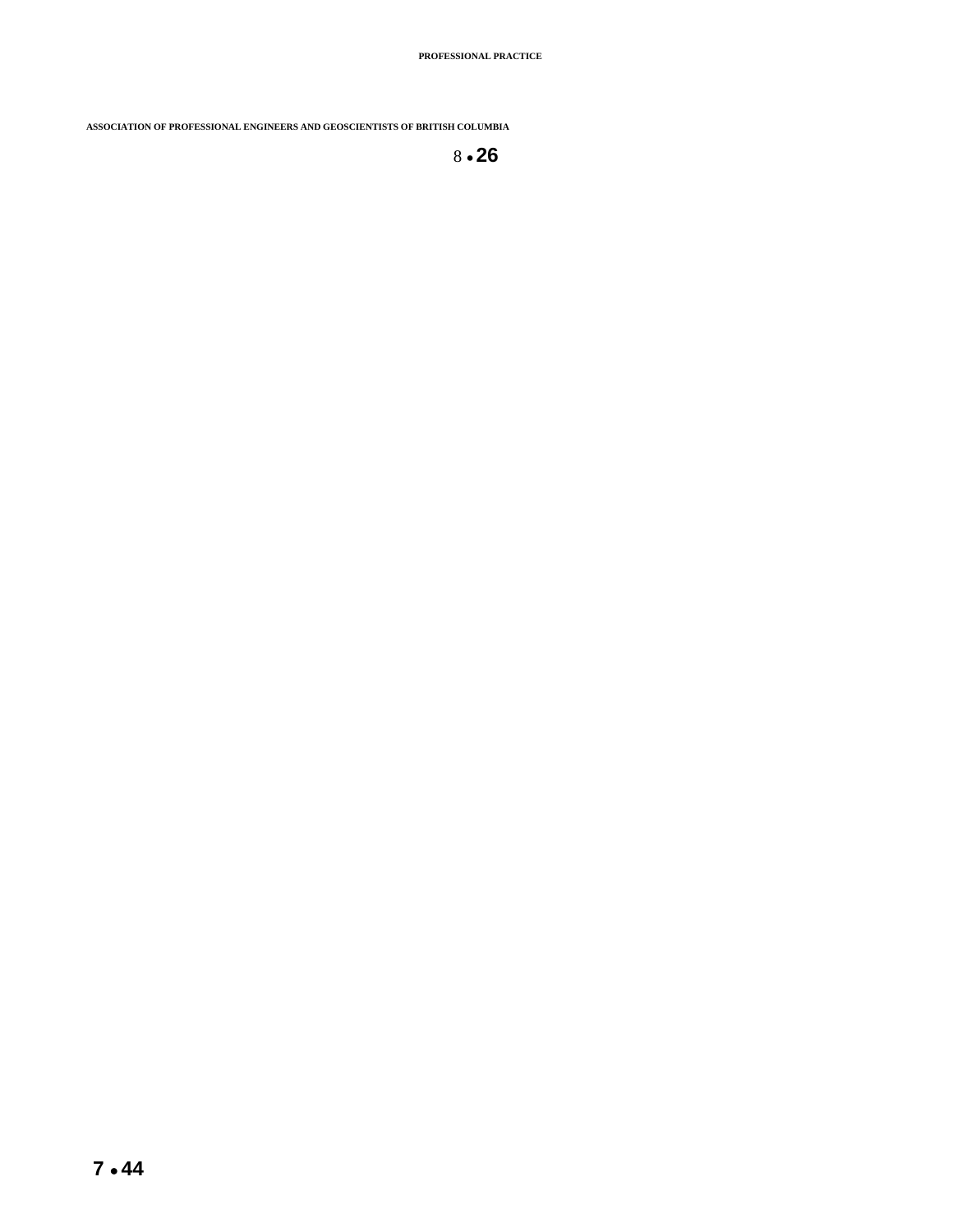# **5.4 Where and How Should the Seal be Used?**

The seal should be applied in a prominent location on all documents to allo~v maximum exposure of the seal for easy identification and for "Recognition of the Profession" purposes.

The seal must always be signed and dated. Section 16(6) of the Act specifically requires signature and date. Occasionally, documents arc revised without knowledge or approval of the sealing EOR/GOR. The engineer or geoscientist may be employed on a new project or may have left the employment of the particular company. Dating, sealing and identifying the extent of the revision defines the responsibility of the revising EOR/GOR.

For the original seal, when applied to hardcopy, to be distinguished and protected from mechanical reproduction, it is recommended that the application of the seal and signature/date should use different colour ink combinations, eg., seal applied with blue ink and signature/date applied with red ink.

The Association recommends the stamp or seal should be placed:

- For drawings, in the allotted space in the title block or in the lower right corner of the plan;
- For specifications, on the first page or cover sheet of the sections to be sealed. If a seal is to be applied to the overall specification, the seal should appear on the cover sheet;
- ! For reports, next to the title of author or signature in the report, whether the title or signature appears at the beginning or at the end of the report;
- ! For computer electronic documents, although attempts have been made to identify responsibility by electronic means, the only safe and practical method of use of a seal is for the EOR/GOR to seal the hard copy of the documents.

# **5.5 Is Seal or Stamp Duplication a Danger?**

While difficult to standardize the application of the symbol which proclaims "I take professional responsibility for  $\mathbb{R}$ , the following alternatives have been classified together with a preferred means of asserting the engineer's or geoscientist is acceptance of responsibility: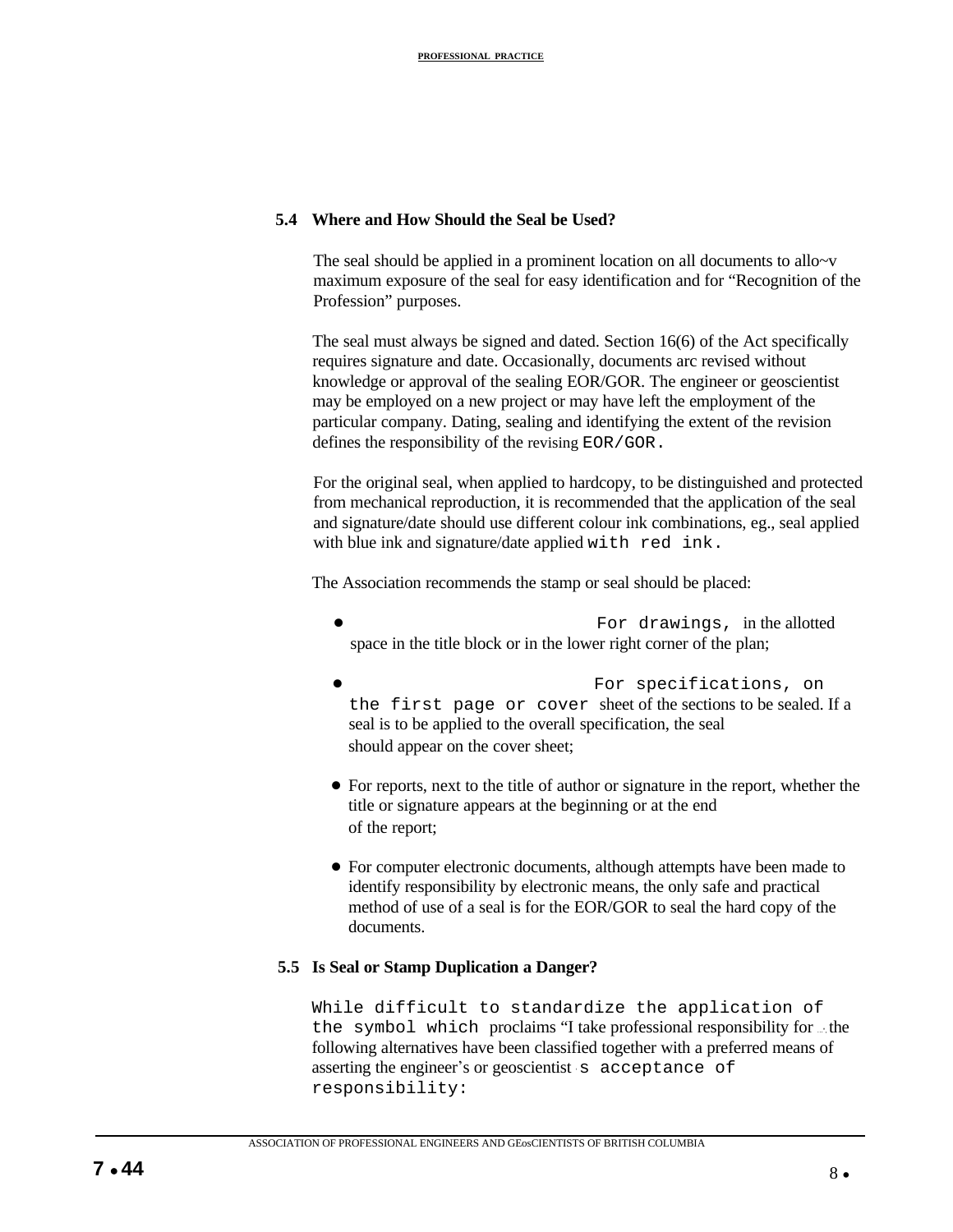"Stick-on" stamps are clearly undesirable because of their easy removal and application;

Photocopies and other reproductions of the seal or stamp are not recommended. Reproductions without dating and signing may be misleading and are contrary to the Act. The Association recommends against reproduction of the stamp;

Sealing of original drawings is practised by some organizations. It is lmportant that such companies have a system of firm internal discipline, file originals with care, and ensure that the correct revision procedure is followed. The common practice is then to issue sealed copies of the drawings and reports as necessary whether these are for a regulatory authority, or for a client for contract purposes, or by law. The security and authority of the reproduced seal diminish when the internal discipline of filing, revising and reproducing is less than perfect. The Association's recommended policy is not to seal originals.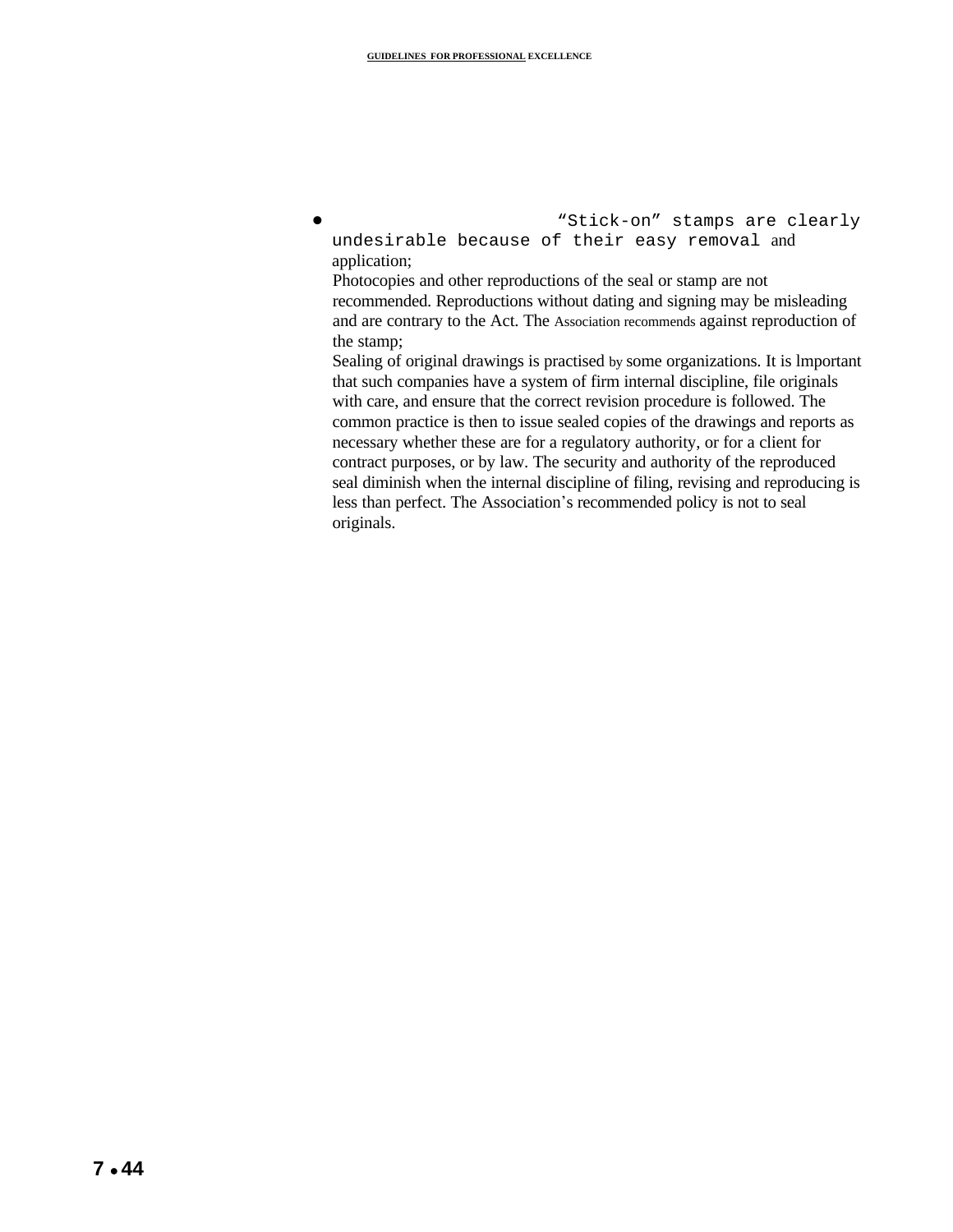**ASSOCIATION OF PROFESSIONAL ENGINEERS AND GEOSCIENTISTS OF BRITISH COLUMBIA**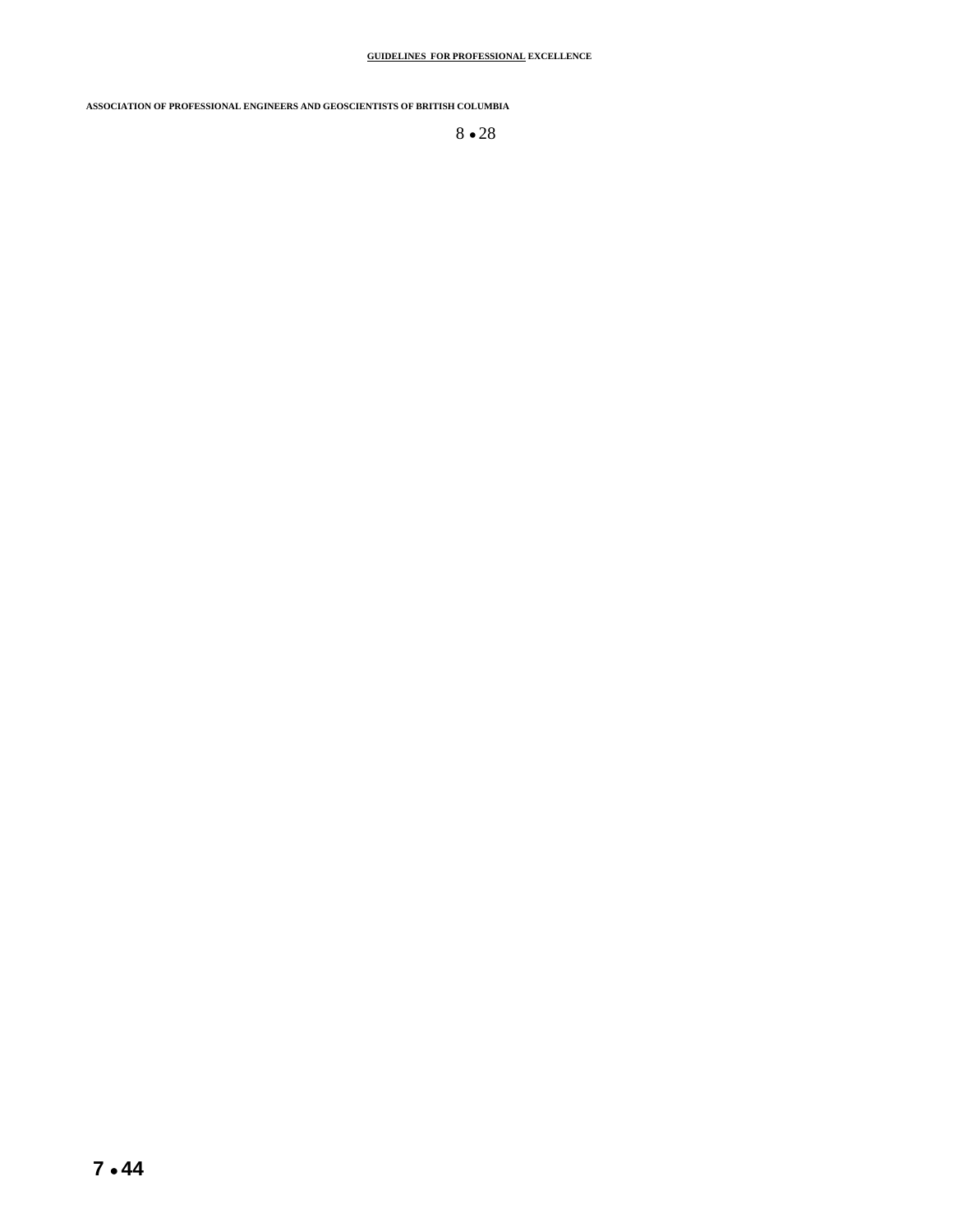**BULLETIN:**

**R**

**a--**

# **REVISED: September 1993 Engineering Design File Guidelines**

#### **Preamble:**

An essential part of good practice is good records. Elements of this practice include quality through complete

**Purpose:** engineering design, complete drawing and specification documents for tender and construction, and an appropriate level

by the

of completed construction review design professional. Association Bylaw 14(b)( 1) requires that all members and licensees establish quality management processes for their practices, part of which is the *"retention of complete design and review files for their projectsfor a minimum period of 10 years.* " These guidelines serve engineers and geoscientists in developing and maintaining a comprehensive filing system throughout the progress of the assignment and allows these records to be properly archived. Adopting a comprehensive and consistent filing system assists the professional in serving the public interest as required under the Act.

Ideally, every firm should adopt a standardized filing system. A filing or records system allows any person trained in the profession to locate readily any part of the project information during the project development or at an subsequent stage. A sample filing and records-keeping system which may serve as a guide to a corporate filing and archiving standard in the firm follows.

# **DESIGN FILE CONTENT**

# **1. TABLE OF CONTENTS**

Every project record system should have at its beginning a standard Table of Contents listing *all information categories likely to be encountered in the design or construction of a typical project or assignment.* For smaller or single disciplinary firms this Table may be standardized company-wide. In multidisciplinary firms such a Table of Contents may be standardized for specific design groups or divisions within the firm.

For clarity and consistency, the Table of Contents can be arranged with the file names along one axis and project categories or disciplines along

the other axis.

ASSOCIATION OF PROFESSIONAL ENGINEERS AND GEosCIENTISTS OF BRITISH COLUMBIS

**Application**

**:**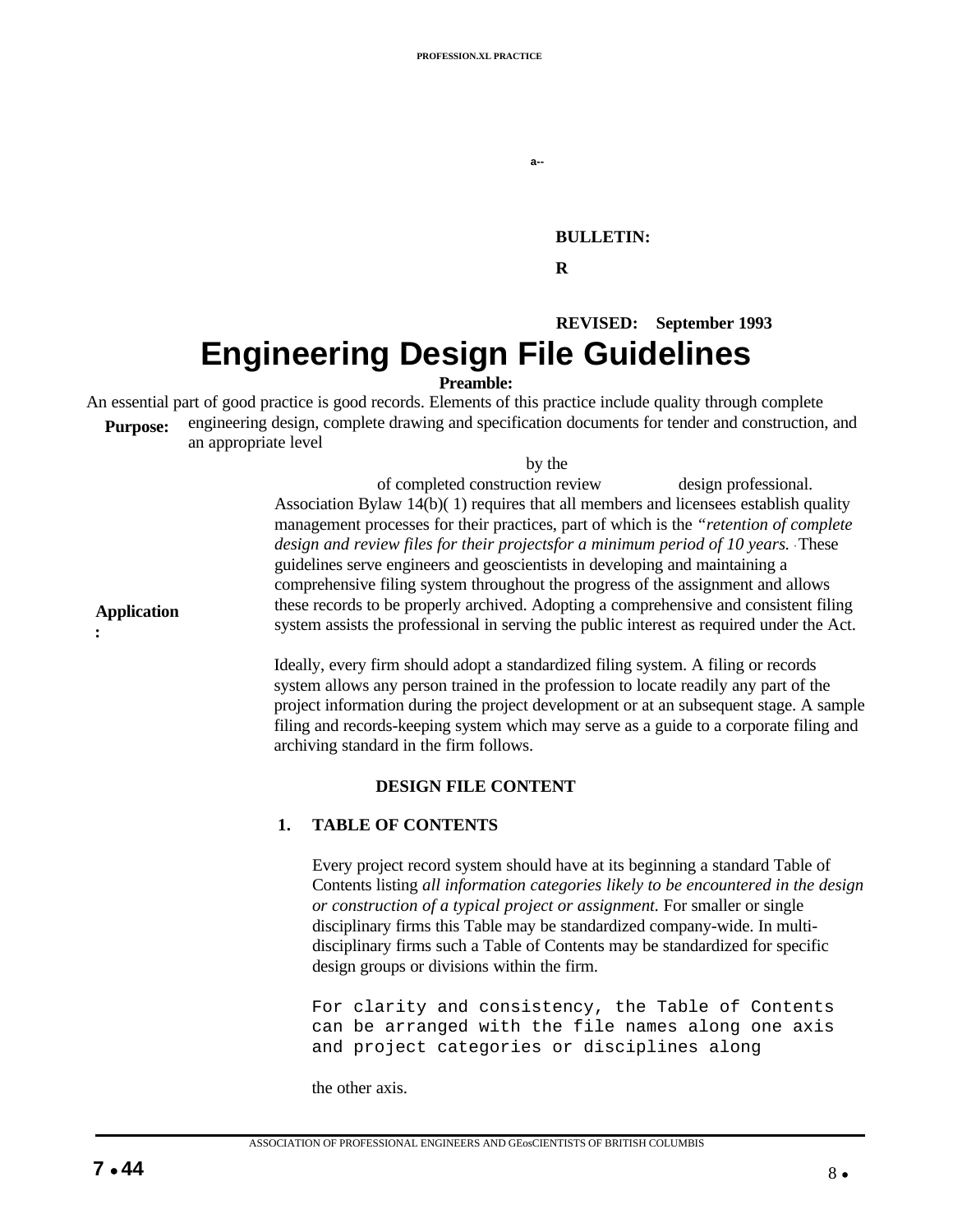#### **PROFESSION.XL PRACTICE**

**File Names** along one axis typically include: Project Scope, Correspondence - In, Correspondence - Out, and so on, generally as outlined in the PROJECT SPECIFICS section below. Each file is numbered.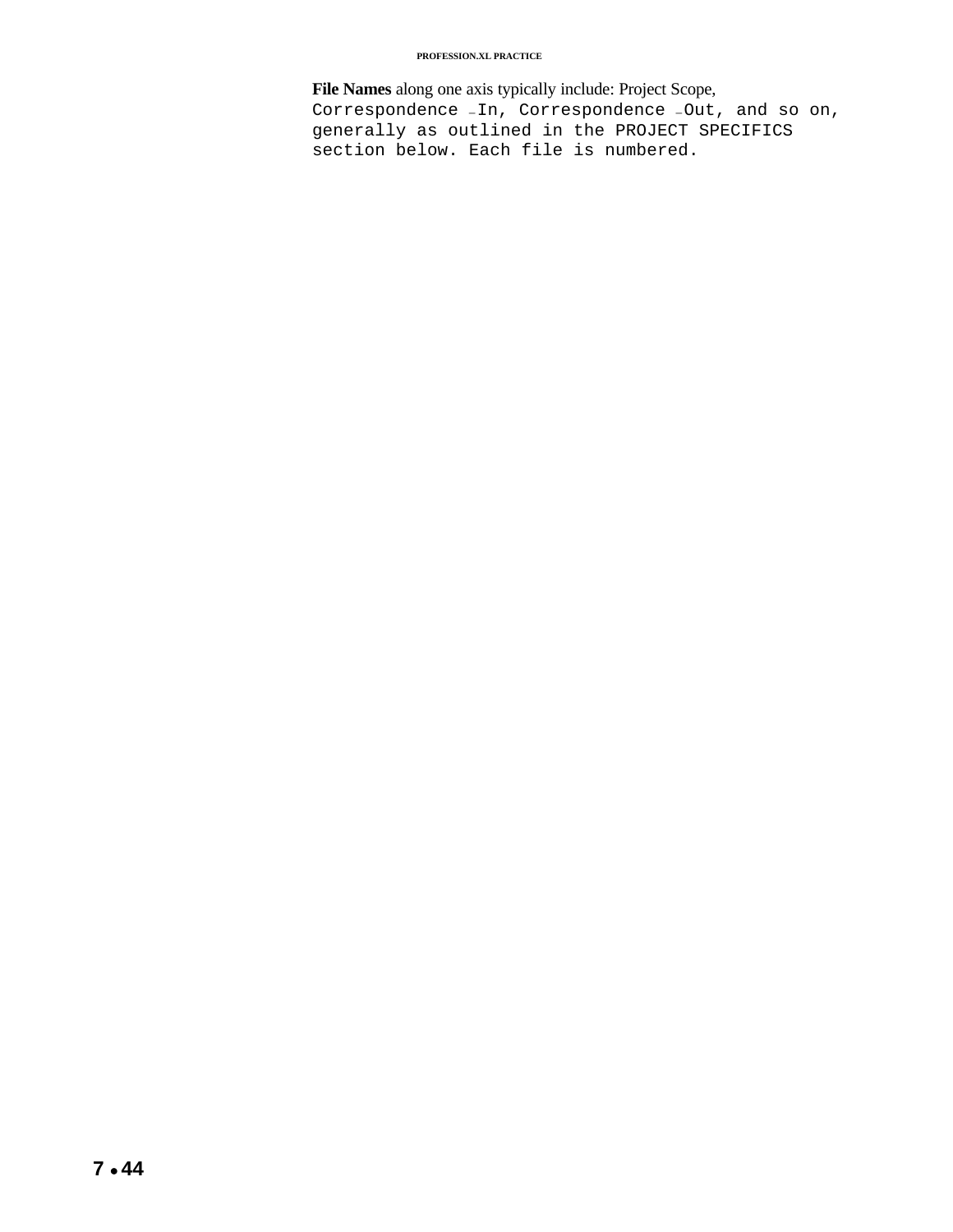**Project Categories are** arranged along the other axis of the Table, and may typically include disciplines such as: Storm Drainage, HVAC, Structural, etc. Each category is given an alphanumeric designation.

In this manner, placing a mark in the Table at the intersection of Category B (Storm Drainage) with File 12 (Correspondence In) confirms that this project or study contains:

#### **File B-12: STORM DRAINAGE** — **CORRESPONDENCE** — IN

Adopting a standardized Table of Contents facilitates locating information in any project across all work categories for as long as the files are maintained.

# 2. **PROJECT SPECIFICS:**

- project identification number and x'ear;
- client identification;
- project name and location;
- project engineer's name;
- list of project team names and assignments;
- engineer/client agreement.

# **3. SCOPE OF WORK definition including:**

- copy of the project design schedule;
- $\bullet$  design functions to be accomplished;
- a list of Additional Engineering Services required and where these may be filed, e.g., cost estimates, quantity takeoffs, etc. See Guidelines For Structural/Mechanical/Electrical Engineering Services For Building Projects for full description;
- reference to the separate Correspondence Files.

# **4. REFERENCE DOCUMENTS FOR DESIGN:**

- codes, by-laws and amendments;
	- $\bullet$  reports;
- environmental restrictions:
- client and agency approvals;
- ! interdisciplinary draxvings and specifications from outside sources.
- **5. DESIGN NOTES**  A statement of concept and desired performance complete with documentation of key assumptions, calculations including software programs identification and verification (testing), and conclusions are filed in a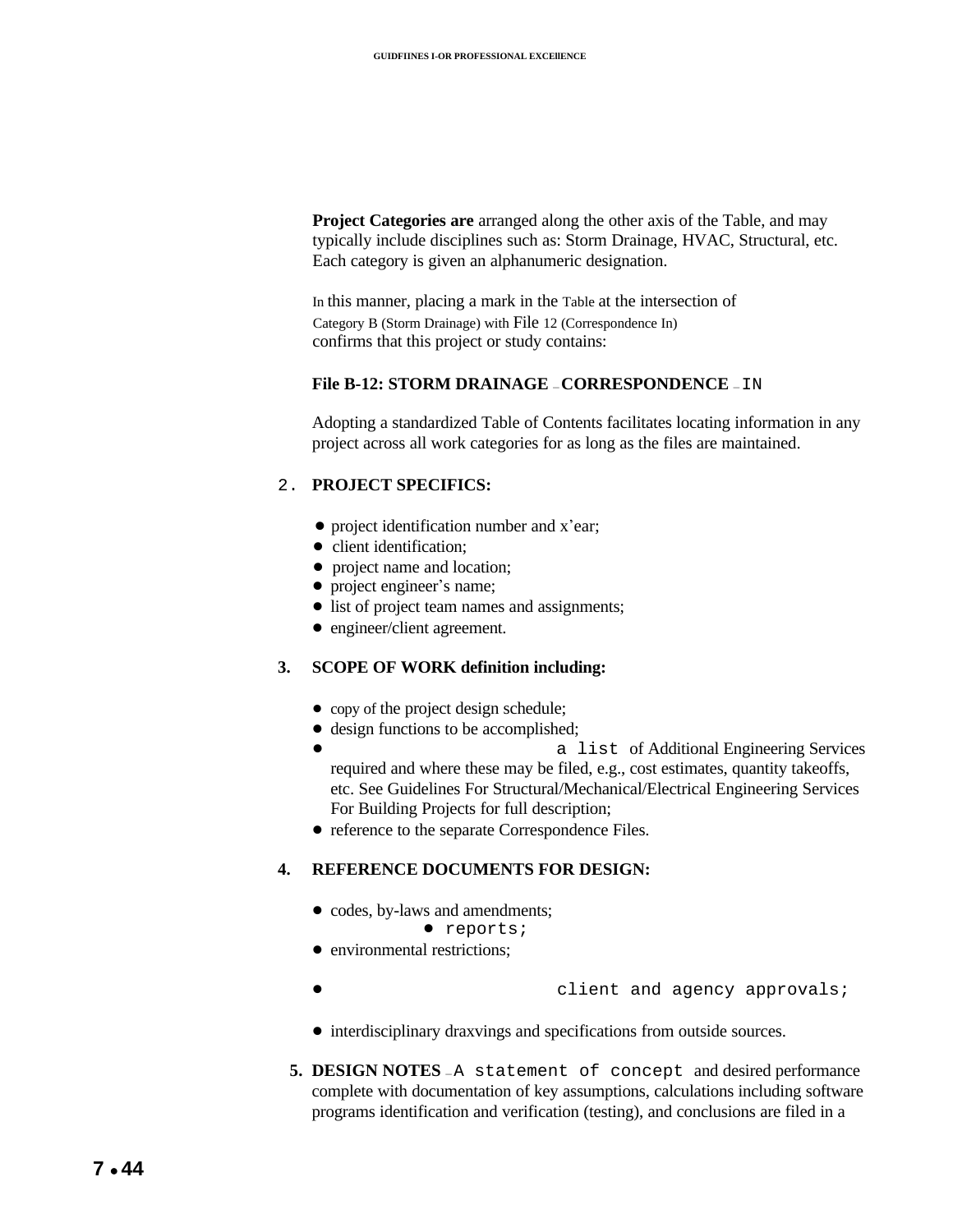**GUIDFIINES I-OR PROFESSIONAL EXCEllENCE**

progressive form that can be referenced by others when required. Design notes are dated, signed and numbered.

ASSOCIATION OF PROFESSIONAL ENGINEERS AND GEOSCIENTISTS OF BRITISH CoILEIHIA

8.30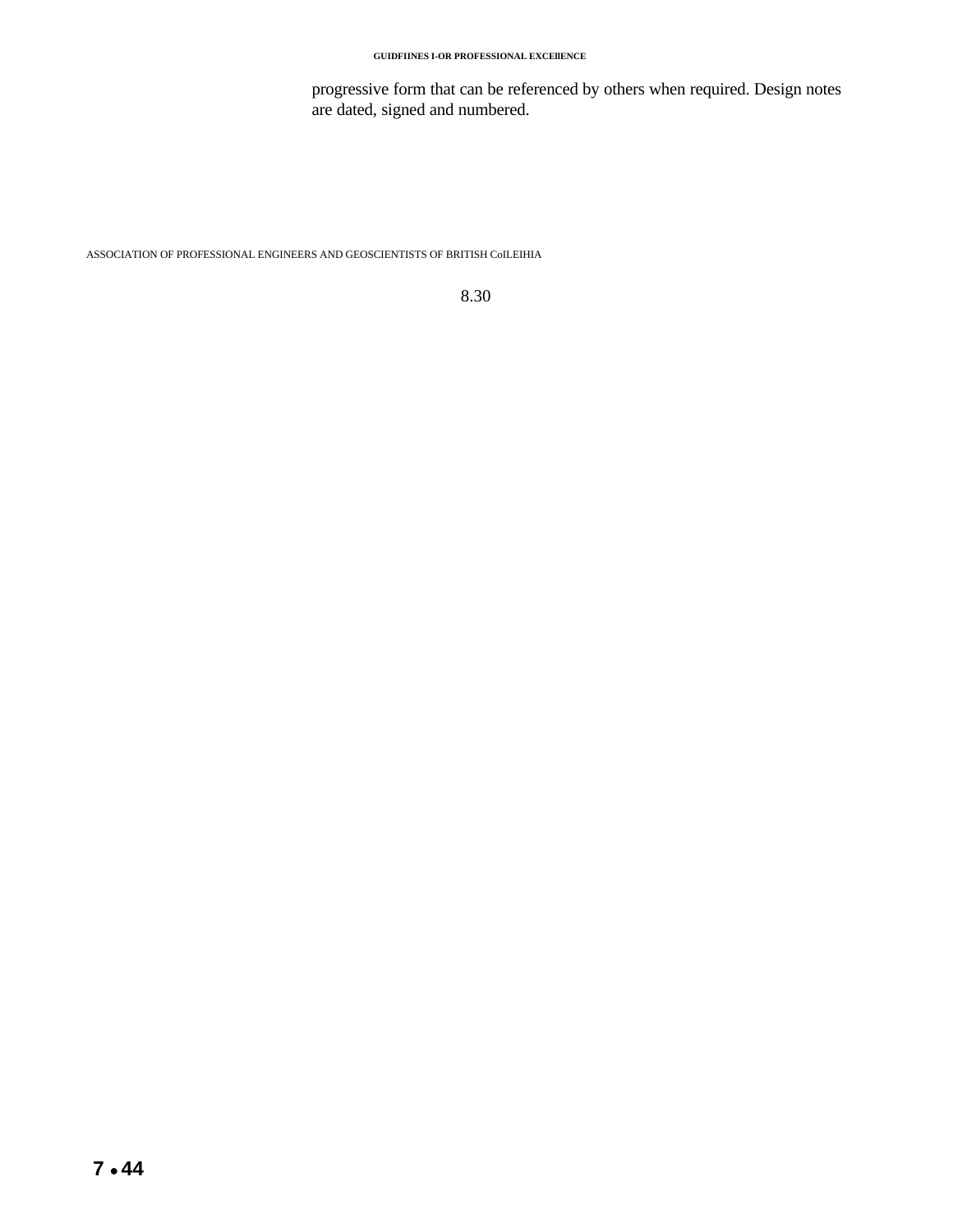#### **PROFESSIO\AL PRACTICE**

- **6. INDEPENDENT REVIEW CONFIRMATION** (as required under Bylaw 14(b)(2) and/or (3)) with a signed written statement from the reviewer with a checkiist and design notes attached as appropriate to confirm that construction documents or reports are complete and comply with the defined Scope of Work and Reference Documents. These documents are filed with design notes as described in item 5 above. Drawings may also be initialled by the reviewer in the "checked by:" location to confirm the completion of checking.
	- 7. **CHECKLIST to** confirm completion of required design functions and to confirm completion of key correspondence to clients and required Authorities. Each element of The checklist is tracked by the three entries: "Assigned to:", "Confirmed completed by:", and "Checked by:".
- 8. **CLOSURE** instruction from the project design engineer that the design and construction documents/reports are complete, checked and ready to be filed. These instructions are ',vritten and dated on the bottom of the checklist or clearly appended to the checklist.
	- 9. **REGLATORY APPROVALS** such as Letters of Assurance *(B.C. Building Code/City of Vancouver Building By-law)* and other government documentation requirements.
- **10. INSPECTION LEVEL RECOMMENDATIONS** are documented and forwarded to construction contract managers as required in order that any additional specific field reviews confirm construction compliance with critical design assumptions. A checklist is made of these specific items to be monitored during construction and may include: connection design and shop drawing review; assessments of noise performance le~rels; seismic restraint of mechanical and electrical components; construction procedure review and temporary bracing of partially erected structures.
- **11. CHANGES to** assumptions, codes, and drawings, if any, made before or during construction are documented in the design file. Reference to record drawings or as-built drawings is made.
- **12. COMPLETION DOCUMENTATION such as Certificate of** Completion, Letters of Compliance *(B.C. Building Code/City of Vancouver Building By-law),* etc.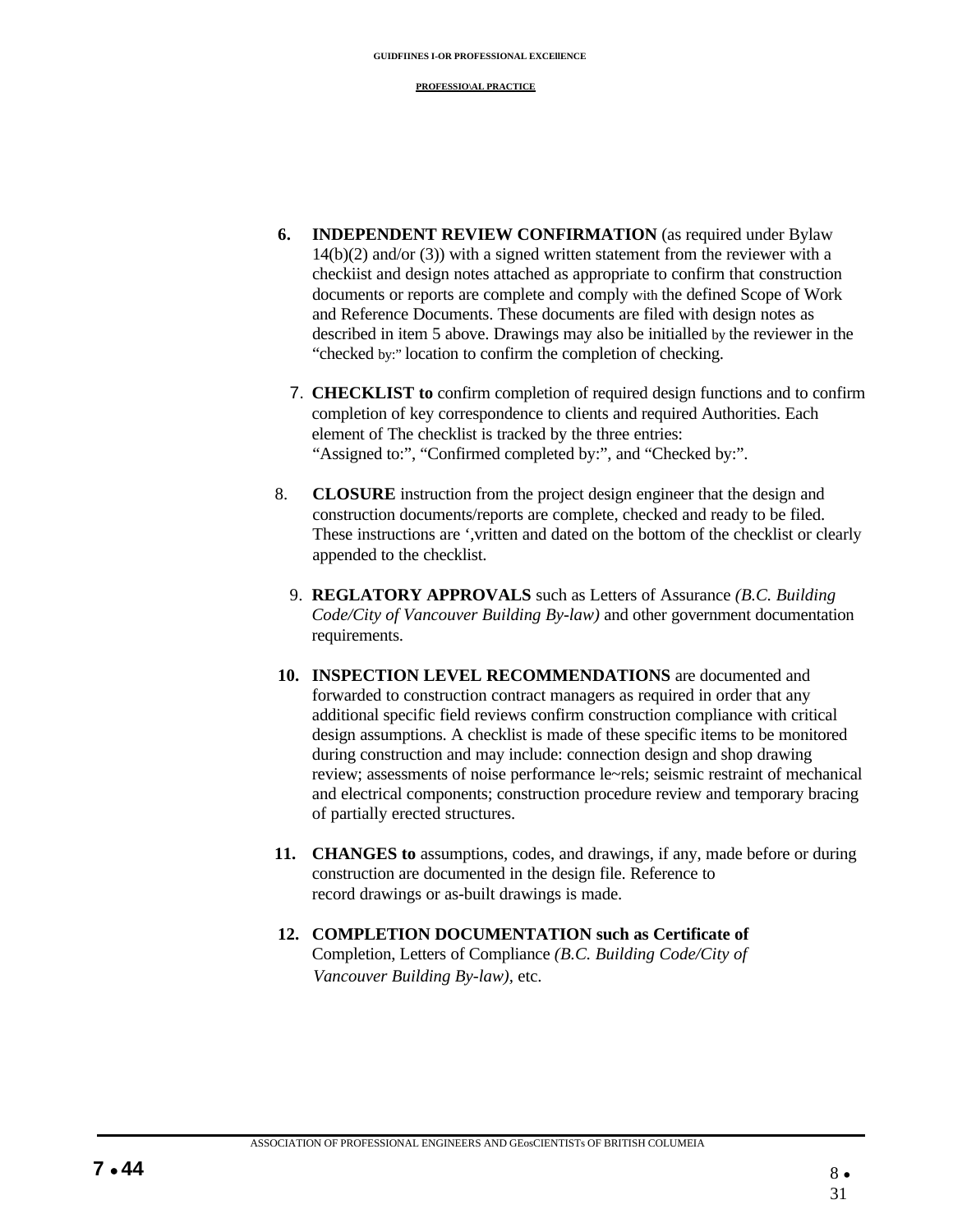#### 13. CORRESPONDENCE FILE (kept separately on large jobs) includes:

telephone conversation records;

- correspondence with client;
- $\bullet$  interdiscipline correspondence;
- $\bullet$  correspondence  $\sim$ s' ith speciality consultants;
- $\bullet$  correspondence with equipment suppliers;
- ! key correspondence to regulatory authorities as required;
- minutes of engineering

meetings;

- minutes of construction meetings at site;
- $\bullet$  records of field reyiews (as required under Bylaw 14(b)(4)).

# **14. CONTRACT DOCUMENTS**

- contract documentation;
- contract drawings;
- specifications;
- 
- shop drawings;
- record drawings.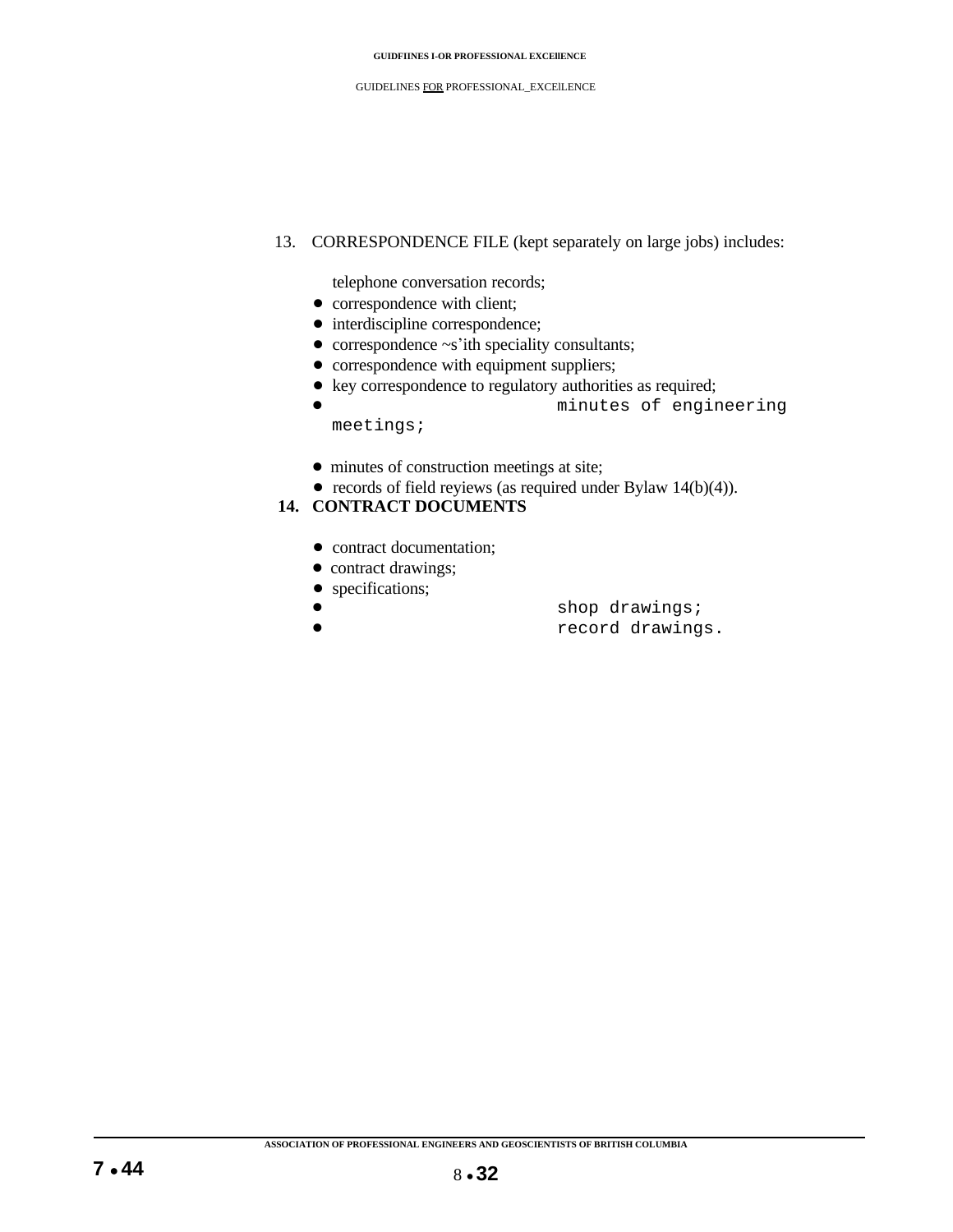**BULLETIN:**

 $\mathbf{L}$ 

**REVISED: May 1993**

# **Legal Notes THE ENGINEER AS AN EXPERT WITNESS Glenn A. Urquhart**

**Singleton Urquhart MacDonald Barristers and Solicitors Vancouver, BC**

The purpose of this article is to discuss the issue of professional engineers providing "expert" evidence at arbitrations and trials in relation to the conduct of services performed by their fellow members. In our experience, recently there has been an increasing trend by claimants to retain professional entzincers to provide opinions to be used as a tool to demonstrate to the court that the defendant engineer has fallen below the standard expected of him by the engineering community; that is that he or she has been negligent in the performance of professional servlces.

In fact, we have noticed that a number of professional engineers appear to have carved a career out of acting as a "professional" witness against their colleagues. Professionals should be very careful and certain of their opinions before criticizing another professional engineer. We see experts in court providing opinions on behalf of their clients which opinions are diametrically opposed. We appreciate engineers have differing opinions on many matters, but in every court case there are opposing opinions.

Our advice to you as a professional is that when you are providing expert testimony against one of your fellow members, you should apply the ~','ellknown golden rule. The reason for this is simple. We believe that the increase in legal claims against engineers directly affects the public and the practice of engineering in a number of ways, a few of which are as follows:

- 1. Claims affect the ability of engineers to create innovative designs because of potential for claims;
- 2. Claims increase the conservatism found in design, thereby increasing the cost of the project to the owner;
- 3. Claims increase the cost of preparing the design and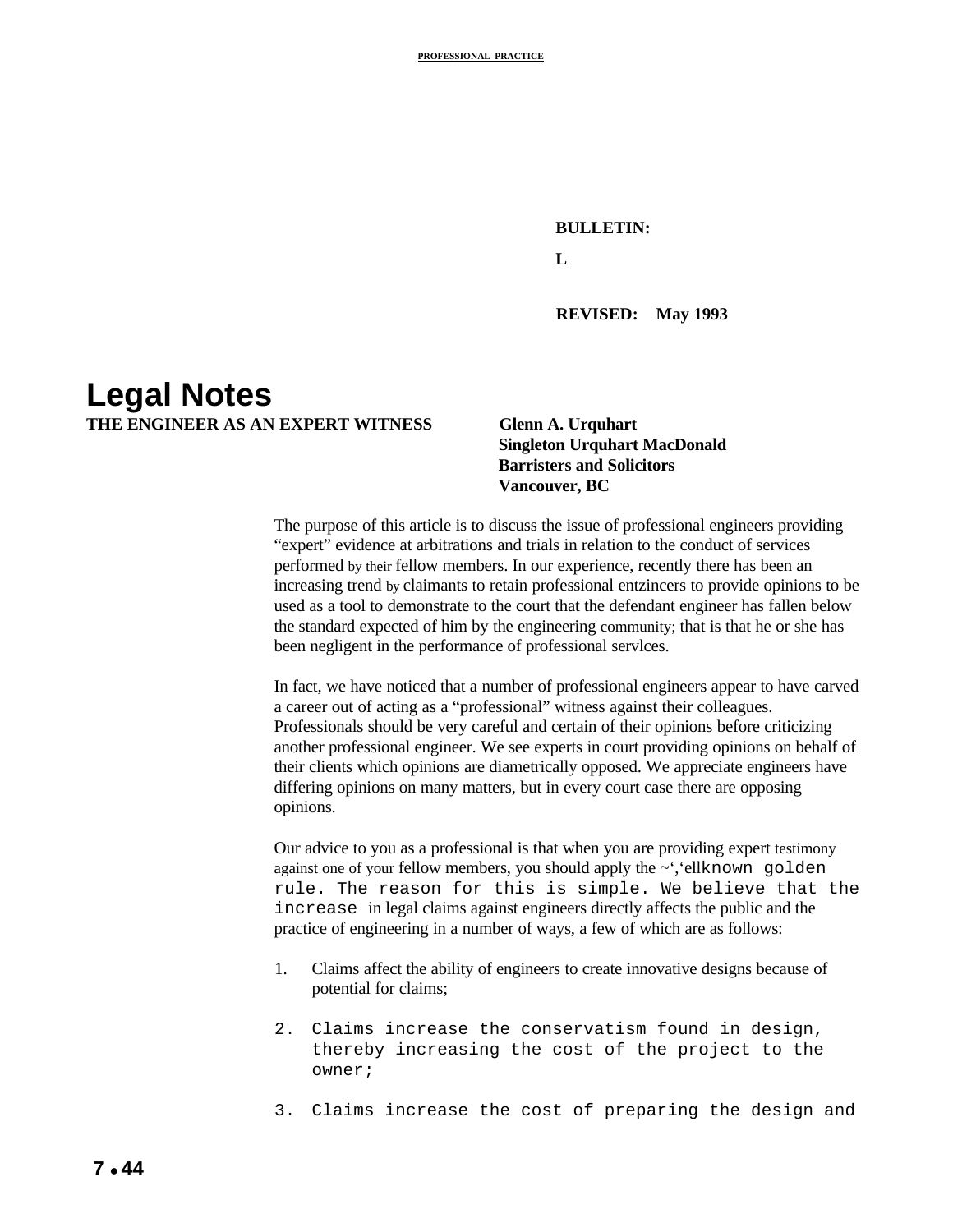#### **PROFESSIONAL PRACTICE**

therefore similar cost increases in the services performed by the engineer; and

4. Claims increase the engineer's cost of performing engineering services and therefore, his profits may be decreased by overhead and ever increasing insurance premiums.

ASSOCIATION OF PROFESSIONAL ENGINEERS AND GEOSCIENTISTS OF BRITISH COlUMBIA

 $8 \cdot 33$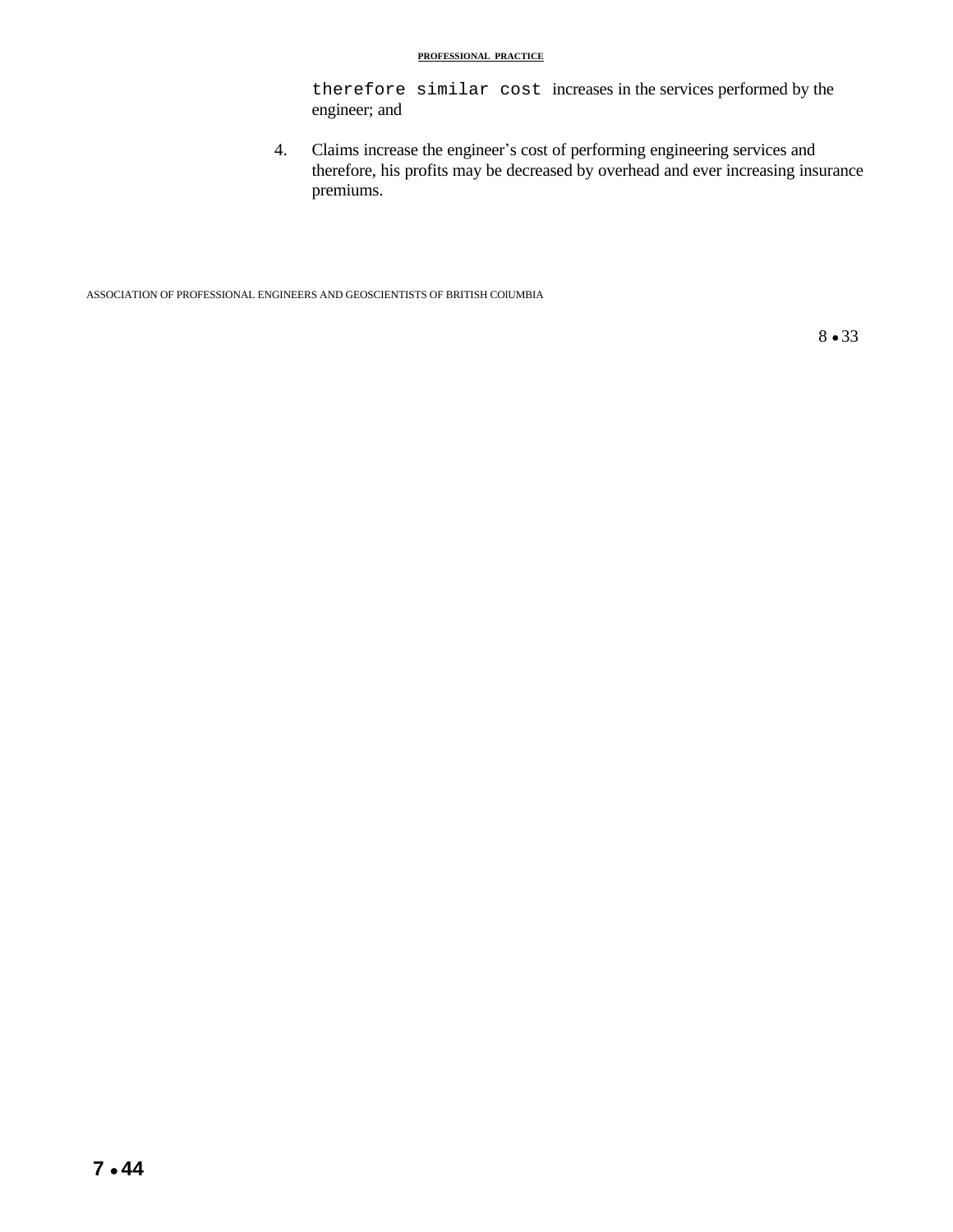#### **PROFESSIONAL PRACTICE**

#### **GUIDELINES FOR PROFESSIONAL EXCFLLENCE**

The items listed above are but a few of the serious effects that claims have on the construction industry as a whole, and in most cases, the claims against professional engineers are proven through the testimony of another engineer who has acted as an expert witness for the claimant.

Recently, decisions in British Columbia have reiterated the test employed b~the courts to determine whether an engineer has properly performed his or her services. The test to be applied is whether another engineer acting in similar circumstances would have conducted himself in the same manner as the defendant engineer. It is not necessary that the defendant engineer's work be an example of perfection, but it might be up to the standard of the average engineer practising in the particular discipline in the Province of British Columbia. Yet in the courts the "average" engineer is faced on many ~ccasion~ with expert testimony from a "specialist".

Although we see expert testimony in some cases as being detrimental to the profession (and to the construction industry as a whole), there are many occasions when expert testimony is required in order to determine the proper responsibility for the damage or loss in question. For example, expert testimony is valuable to the trial judge in evaluating the causes of the damage or loss in issue. In addition, it is important for expert witnesses to provide such guidance as is necessary to the trial judge in order for the trial judge to determine the proper standard in the community so as to measure the performance of the defendant engineer. As a consequence, we believe that we should provide the professional with some comments regarding the role, function and conduct of expert witnesses at trial.

Editor's Note: While this Bulletin is directed to professional engineers, the views expressed would apply equally to professional geoscientists.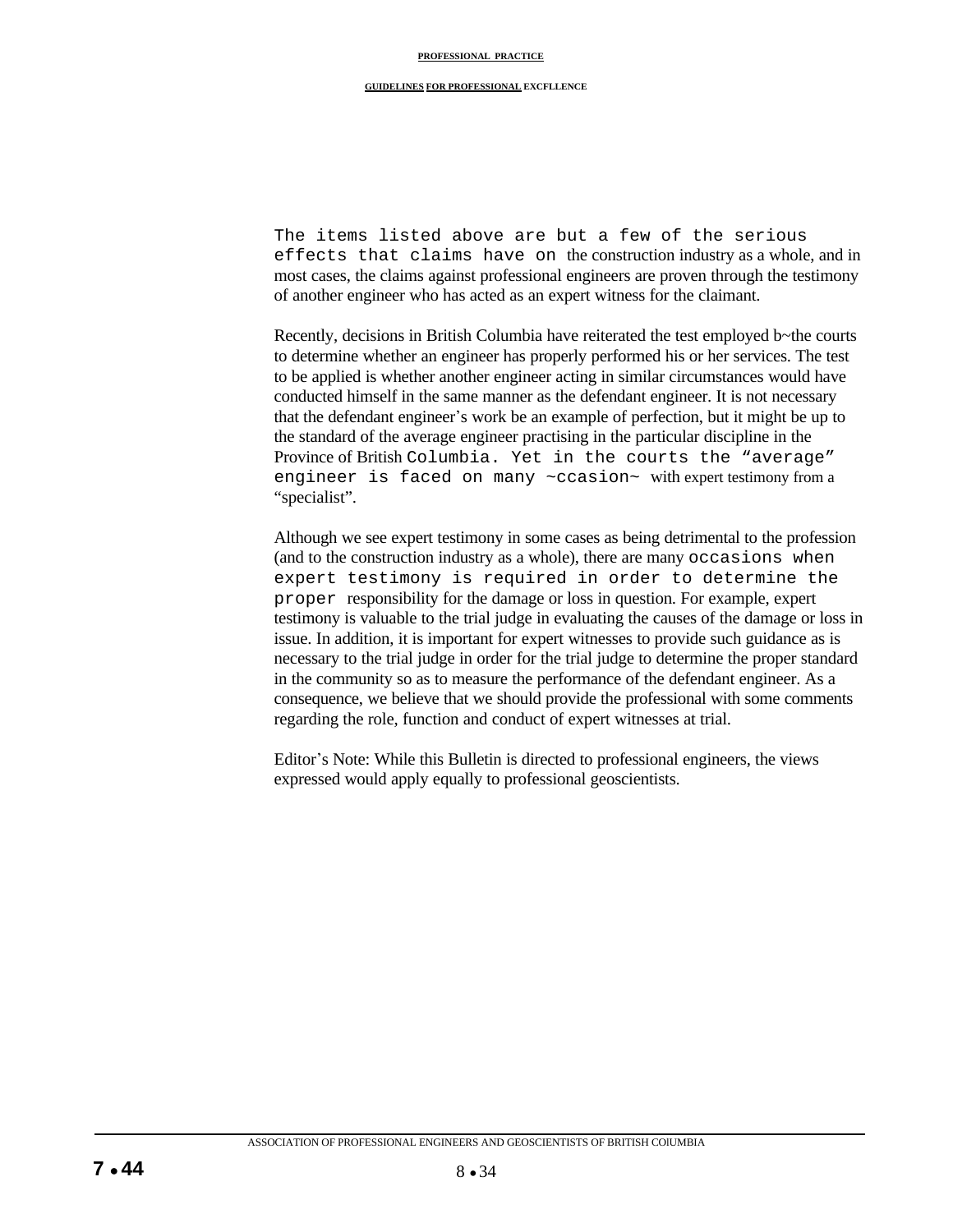**BULLETIN:**

**L-1** May 1993

# **Legal Notes**

**THE ROLE OF THE EXPERT WITNESS Glenn A. Urquhart**

# **Gordon Phillips Singleton Urquhart MacDonald Barristers and Solicitors Vancouver, B.C.**

The purpose of these comments is to provide some guidance to Professional Engineers when they are retained to act as expert witnesses.

The courts have indicated to the legal and engineering professions that expert reports must be drafted and prepared in a different manner than has sometimes been done in the past. In recent judgements the courts have repeatedly emphasized that the function of an expert witness is not to be an advocate for either party, but to provide the court with an independent, objective, assessment of the matters which are the subject of the expert opinion.

"Professional witnesses", in the sense of engineers who have appeared as expert witnesses in other (perhaps many other) law suits, are not looked upon with disfavour. The courts do not tend to view an engineer's having given expert evidence in other law suits as a sign that he or she can always be counted upon to give evidence that supports the case of the client. On the contrary, the courts tend to view the fact that the engineer has been accepted as an expert in other litigation as a sign that other Judges have already passed favourably upon his or her expertise. But the courts do insist that engineers give their own opinion, uninfluenced by consideration of the interests of the party hiring them.

In any lawsuit involving expert evidence, different witnesses may express different opinions. That does not necessarily mean that one of them has to be "wrong". It certainly does not mean that one of them is acting improperly. Different engineers may have different opinions on many subjects.

The following are some brief comments as to the appropriate manner of preparing an expert opinion:

#### **1. Qualifications**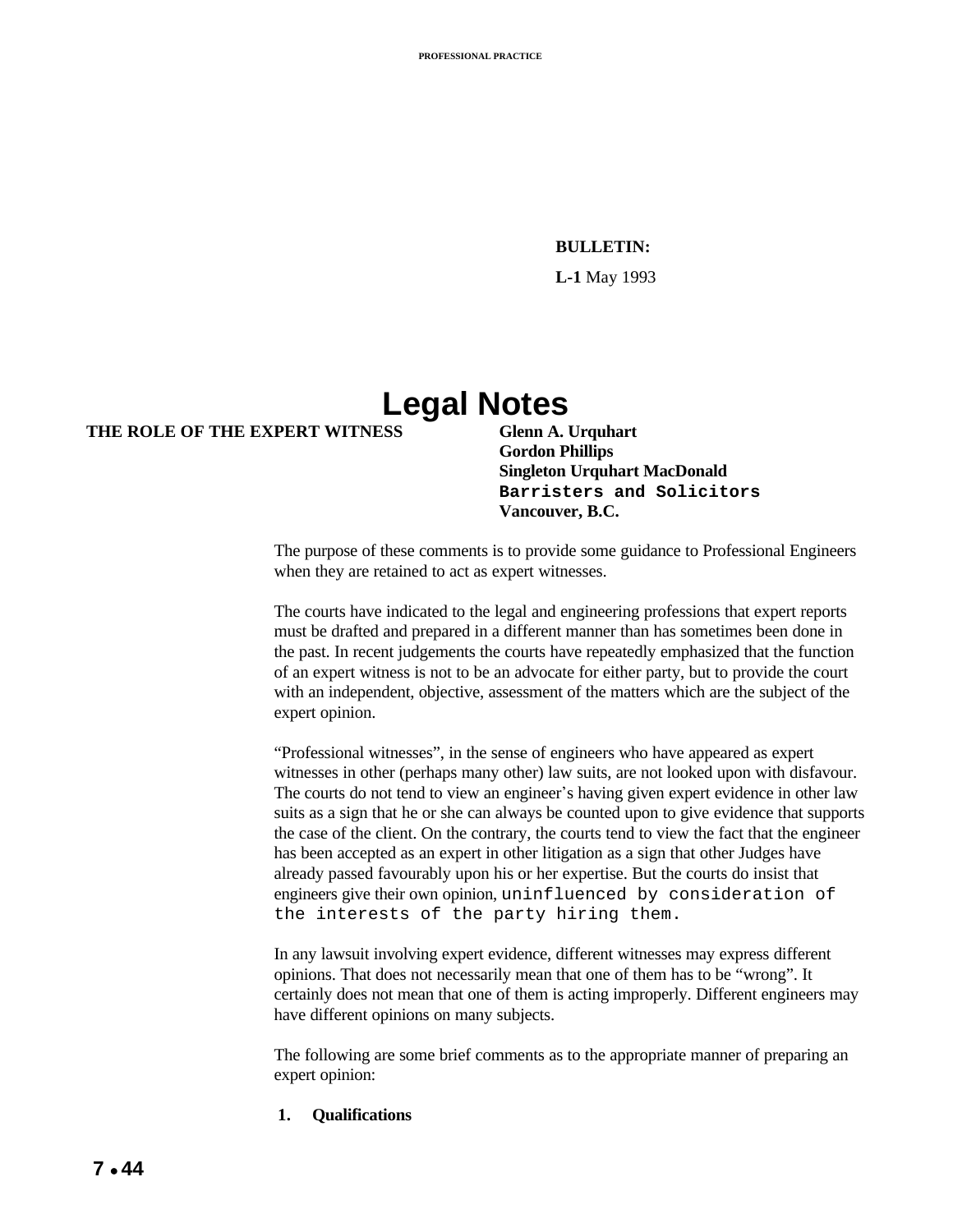It is the lawyer's task to decide if the engineer's qualifications are sufficient for him or her to be accepted by the court as an expert in the specific area in question.

It is the engineer's task to prepare a detailed resume of his or her experience, training, publications, and so on which might seem to demonstrate "expertise" on the matters which are the subject of the engineer's report.

**ASSOCIATION OF PROFESSIONAL ENGINEERS AND GEOSCIENTISTS OF BRITISH COlUMBIA**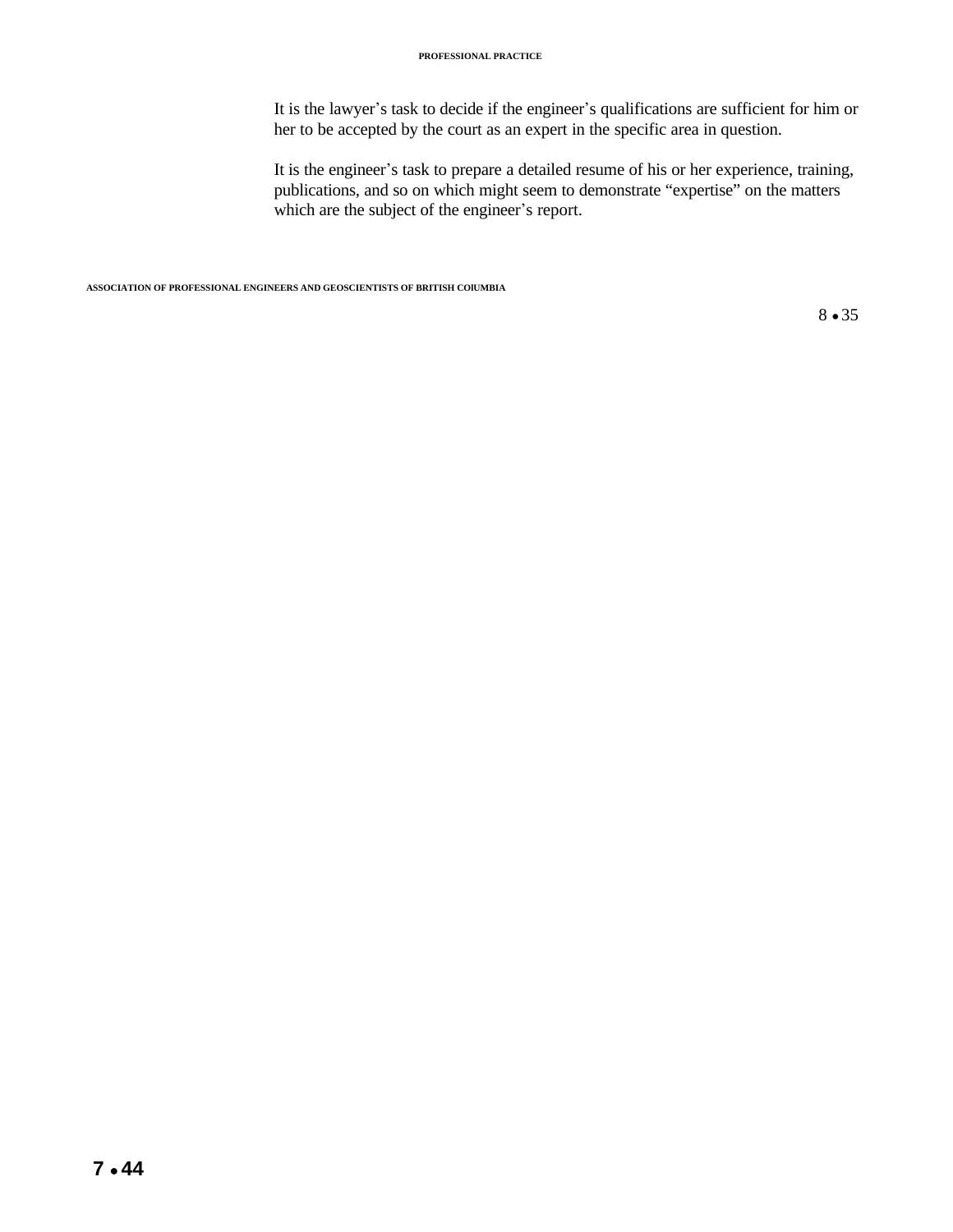"Expertise" really means knowledge beyond the knowledge possessed by the man on the street. In this sense every engineer has "expertise" in engineering, or at least in his or her field of engineering (it would be of no assistance to have an electrical engineer give evidence as to what a mechancial engineer should or should not have done in certain circumstances). But nonetheless the weight that the court will give to an engineer's opinion will be greater if the engineer has particular expertise in a specific area.

#### 2. Facts

It is not necessary for an engineer who is acting as an expert to observe the site, the project, or the accident.

The engineer can do so, and may even give evidence as to his or her observations. That is factual, not opinion, evidence, and can be given in court just like the evidence of any lay person.

It is important, however, that the engineer not draw conclusions about facts based upon such observations. The observations are for the witnesses, but the conclusions are for the Judge.

The engineer\*s real purpose is to give "opinion" evidence. That opinion must rest upon certain factual assumptions. Since it is impossible to know in advance what facts the Judge will accept and what facts the Judge will not accept, it is appropriate for the factual assumptions to be set out expressly, so that at the end of the day the Judge will be able to ascertain whether the opinion expressed by the engineer was based on assumptions that the Judge accepts, or was based on assumptions that the Judge does not accept.

It is the responsibility of the lawyer, not the engineer, to prove the facts. It is also the responsibility of the lawyer, not the engineer, to provide the engineer with a list of assumptions to be made. But this is an iterative process: the engineer will know what assumptions have to be made, the lawyer will know if there is a reasonable possibility of establishing the truth of those assumptions at trial.

Since the assumed facts are completely hypothetical, the decision as to what facts will be assumed can be made on the basis of documents, hearsay, or any other source.

# **3. Standards in the Industry**

It is appropriate for the expert to indicate what the expert understands to be the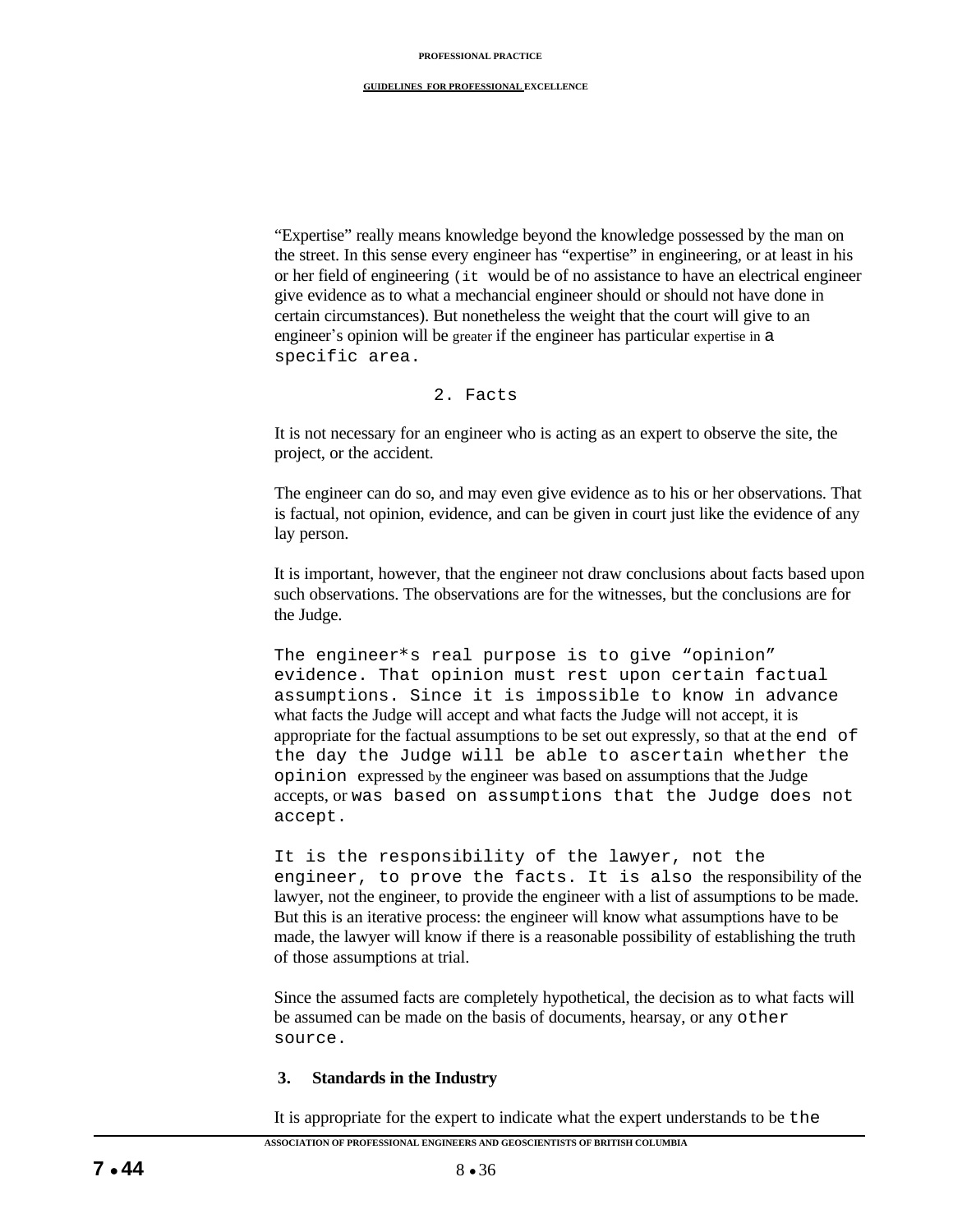#### **PROFESSIONAL PRACTICE**

standards in the industry. In this way the court can make a ready comparison between the standards of behaviour in the industry as determined by the expert and the behaviour of the parties who are involved in the dispute.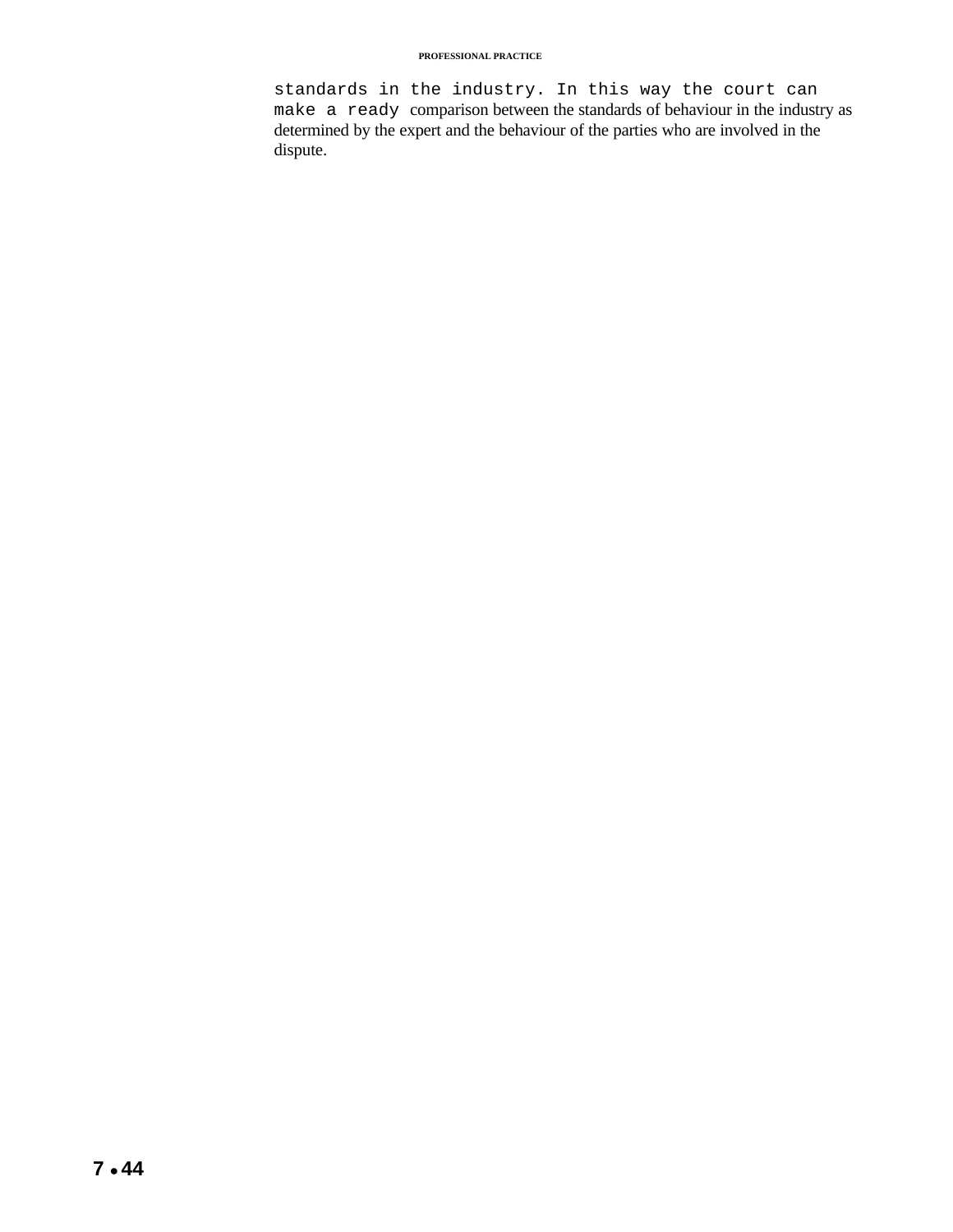**a--**

It is not necessary for the expert to make a finding as to whether there was compliance with the standards (that is a finding of fact). It is enough to set out what the standards are and whether those standards would or would not have been met if certain factual assumptions are correct.

#### **4. Interpretations**

It is not useful for the court to have a expert interpret the meaning of a contract or other document. This task is reserved to a court or to an arbitrator.

The one exception concerns technical or scientific terms, where the expert can advise the court as to their meaning.

#### **5. Production of Documents**

Most professional engineers who act as experts have a tendency to retain all of their documents in a working file commencing from the moment they are retained until the moment they appear in court. It should be remembered that all of these documents are producible to the opposing counsel once the expert takes the stand.

For example, if you have reviewed a document prepared by the lawyer or by a witness, it may be ordered to be produced to the opposing lawyer by a court or an arbitrator.

Many professional engineers have adopted the practice of not maintaining a working file, and simply discarding drafts as they are superseded. So far there has not been any judicial criticism of this practice. It is recommended by many, if not most, lawyers.

#### **6. Generally**

An expert witness can give evidence on the technical state of the art at the time material to the action. He/she may provide his/her opinion as to the adequacy or inadequacy of the design, construction, methods or procedures followed and any other factors that are relevant in order to provide the trial judge with an indication of the standard expected in the engineering community.

In order to provide expert evidence, we believe that an expert witness should possess the following characteristics:

- (1) Thorough knowledge of the design or construction principles in issue in the law suit;
- (2) Experience in the application of these principles;
- (3) The ability to present his or her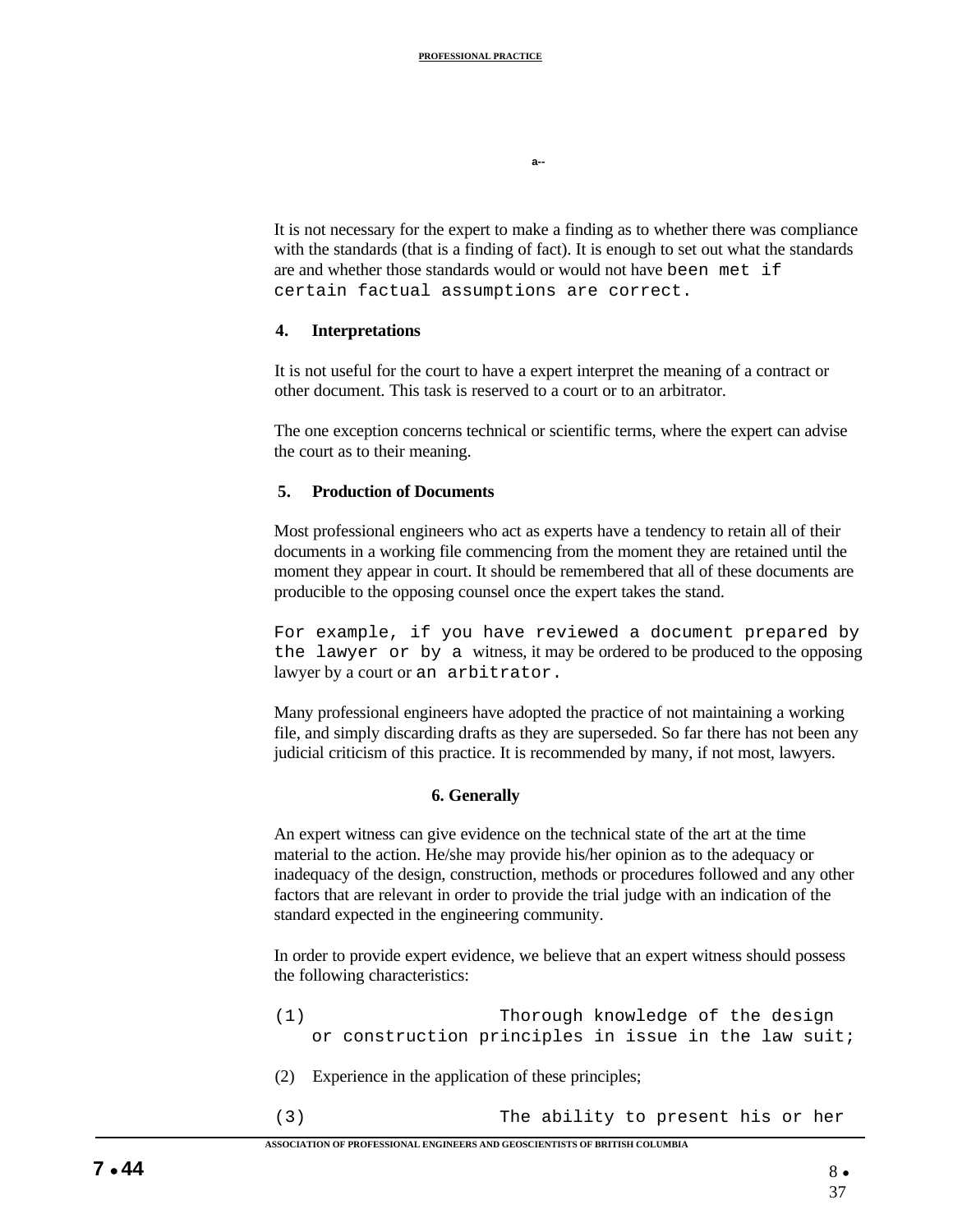#### **PROFESSIONAL PRACTICE**

opinion in a clear, concise and convincing manner in terms readily understandable by persons without such

expertise, such as lawyers and judges;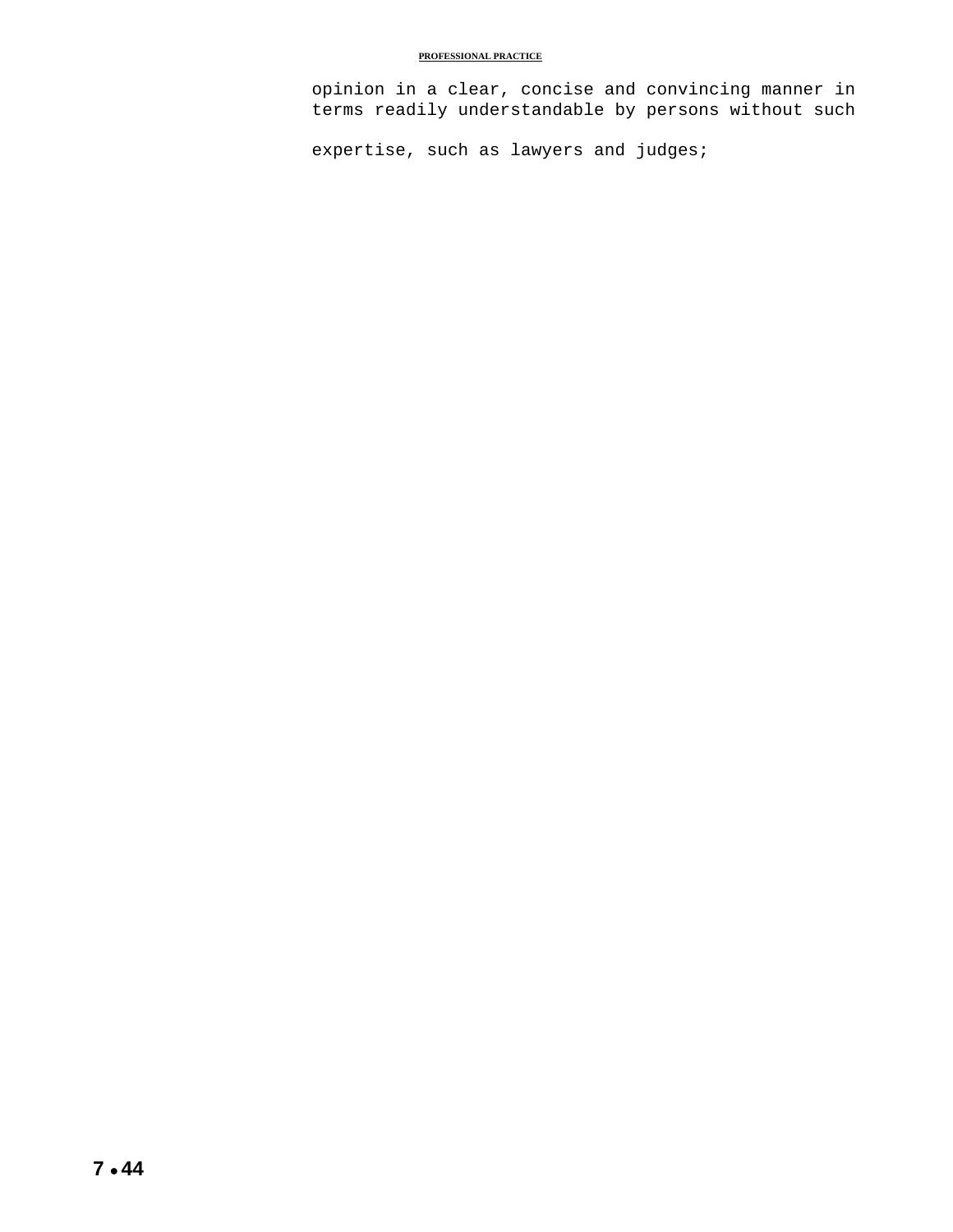**a--**

- (4) The ability to provide an opinion which is impartial, unbiased and fair to all concerned;
- (5) Some knowledge of trial procedures (which will be imparted by the lawyer); and
- (6) The ability to support his/her expert opinion when it is tested (in some cases quite forcefully) through cross-examination by opposing counsel.

As with any task, your fees should be determined **—** and determined in advance. We recommend that they should be commensurate with your hourly rate, perhaps with a marginal increase for the inevitable stress of attendance at trial. They should not, of course, be based on the result of the action, or whether your evidence is accepted **—** the resulting tendency to shade your evidence would seem inevitable to court, once your fee arrangement were disclosed (as it would have to be). But there is certainly nothing untoward about accepting fees: the court would be astonished if you did not do so.

**Editor**\***s Note:** While this Bulletin is directed to Professional Engineers, the views expressed would apply equally to Professional Geoscientists.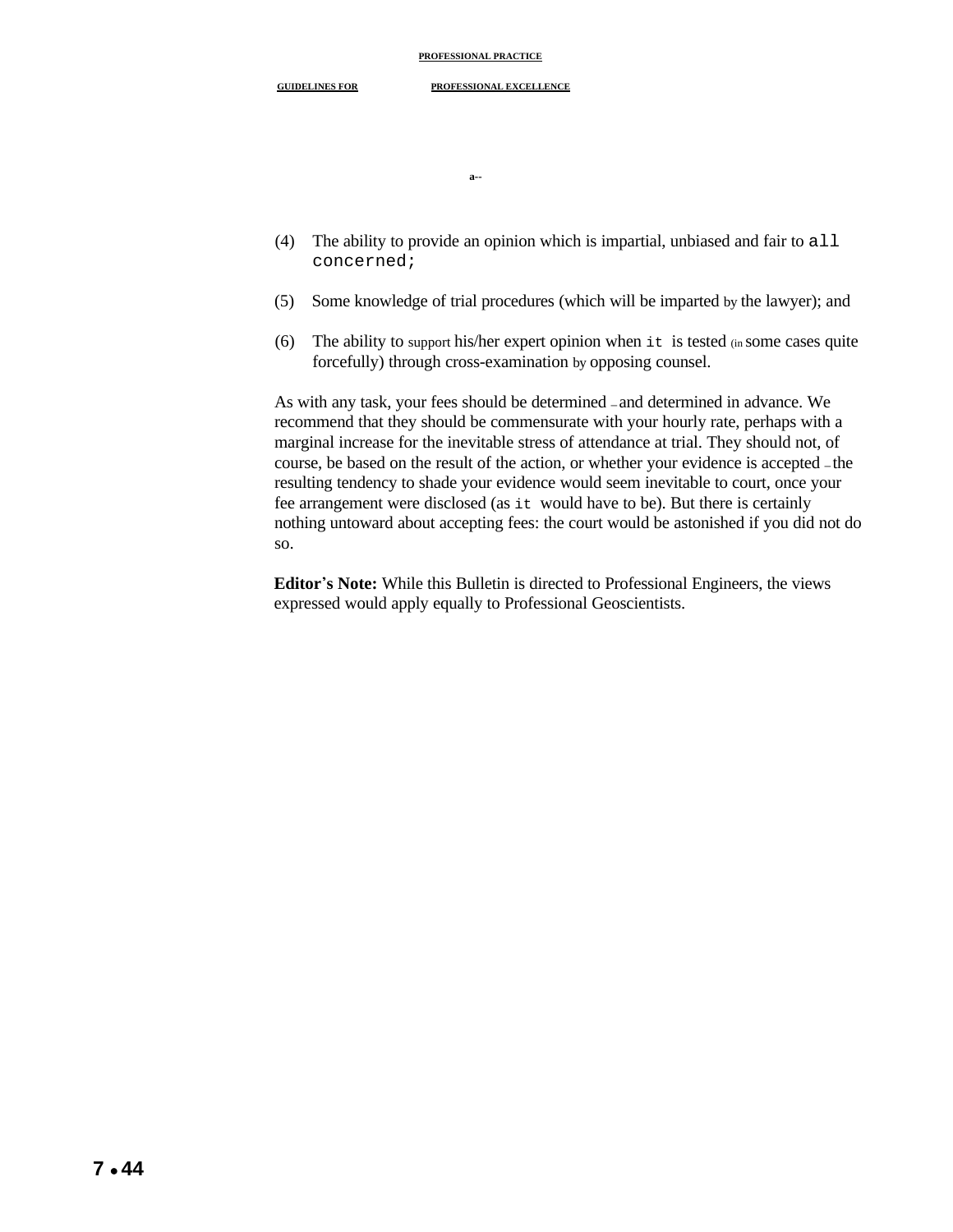**ASSOCIATION OF PROFESSIONAL ENGINEERS AND GEOSCIENTISTS OF BRITISH COLUMIIIA**

8.38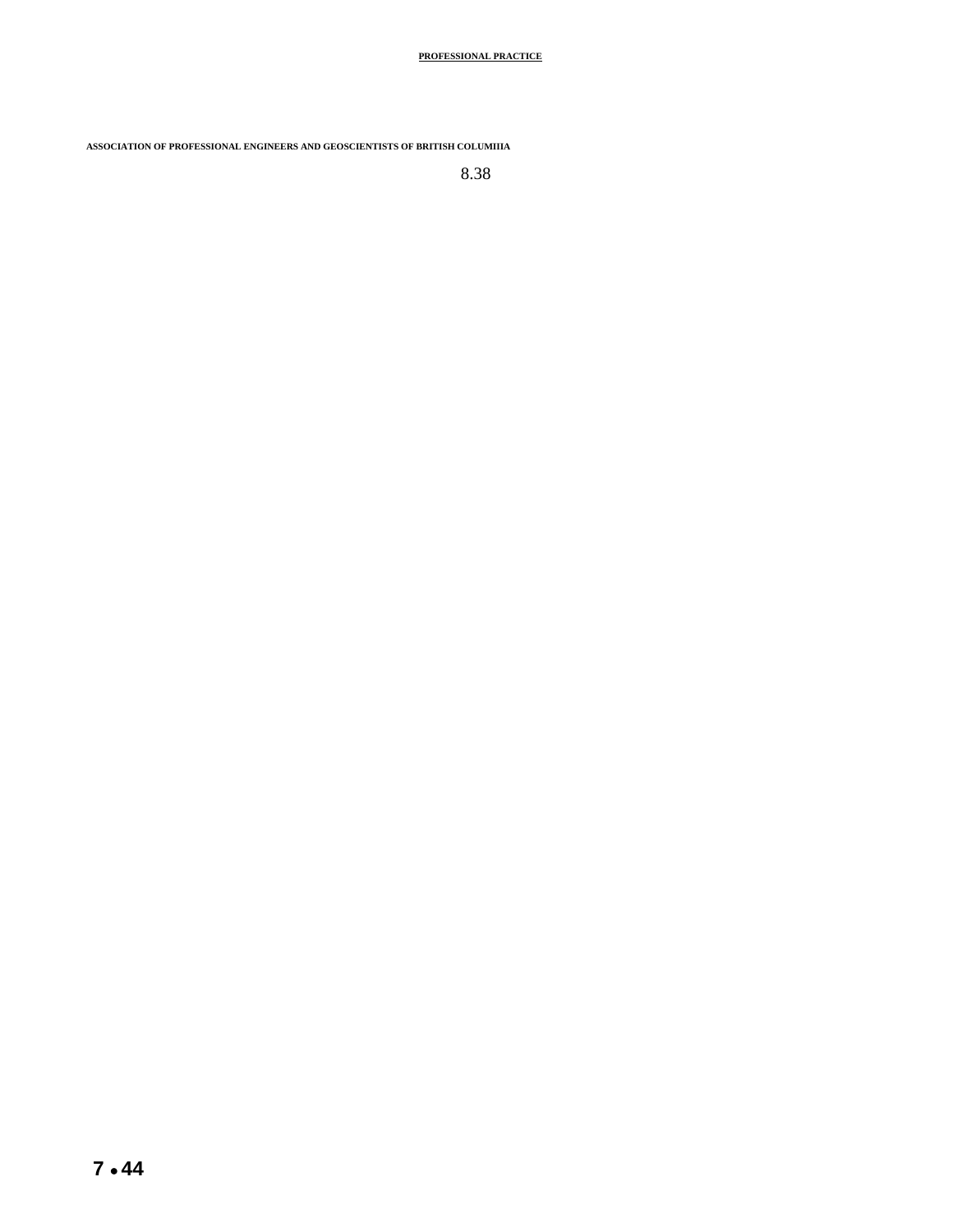**a--**

#### **BULLETIN: L-2**

# **REVISED: June 1993**

# **Legal Notes**

# **EXCEEDING COST ESTIMATES — LIABILITY Glenn A. Urquhart**

# **Gordon Phillips Singleton Urquhart MacDonald Barristers and Solicitors Vancouver, B.C.**

Decisions by courts across Canada have resulted in design professionals losing their fees, and in fact having damages awarded against them, for services rendered because their project cost estimates were negligently prepared.

A Nova Scotia case, *Gordon Shaw Concrete Products Limited* v. *Design Collaborative Limited* resulted in such a decision. Gordon Sha~v Concrete Limited was a manufacturer of concrete products and Design Collaborative Limited was an architectural firm. In June, 1982 the two parties entered into a contract. Under the terms of the contract, the architect was to design an earthsheltered home using products manufactured by Gordon Shaw Concrete. The architect prepared plans and specifications based on the client's budget. The architect's design, when costed, exceeded the budget thereby making the project uneconomic.

The manufacturer alleged that it had been led to believe that the house could be built for approximately \$60,000 and since the actual cost was almost double that estimate, the manufacturer claimed the services performed by the architect were of absolutely no value. The manufacturer sued for return of the fee paid, and the architect counterelaimed for the balance of his fee.

The court concluded that it was a condition of the agreement between the manufacturer and the architect that a house constructed from the plans and specifications prepared by the architect could be placed on the market for **\$60,000** or thereabouts. The court then xvent on to conclude that the manufacturer had relied on the expertise of the architect to produce plans for a house within the budgetary limits previously given to him, and that the architect's work had been valueless to the manufacturer since the cost overrun made the plans totally unsuitable for the purpose. The court further concluded that the architect was negligent in its preparation of the plans as they totally missed the specific market targeted.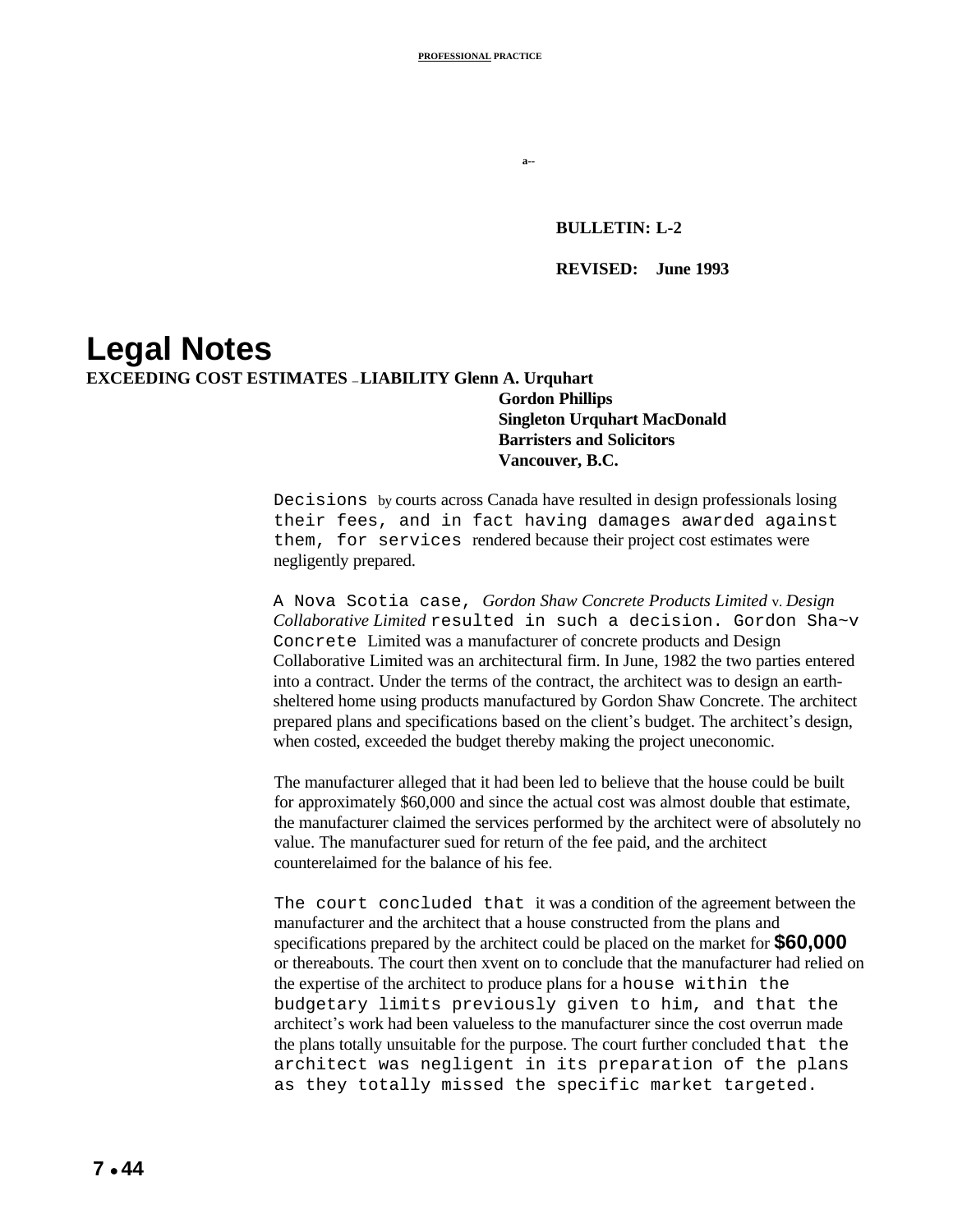$\,$  ASSOCIATION OF PROFESSIONAL ENGINEERS AND GEOSCIENTISTS OF BRITISH (OLUMBIA

8.39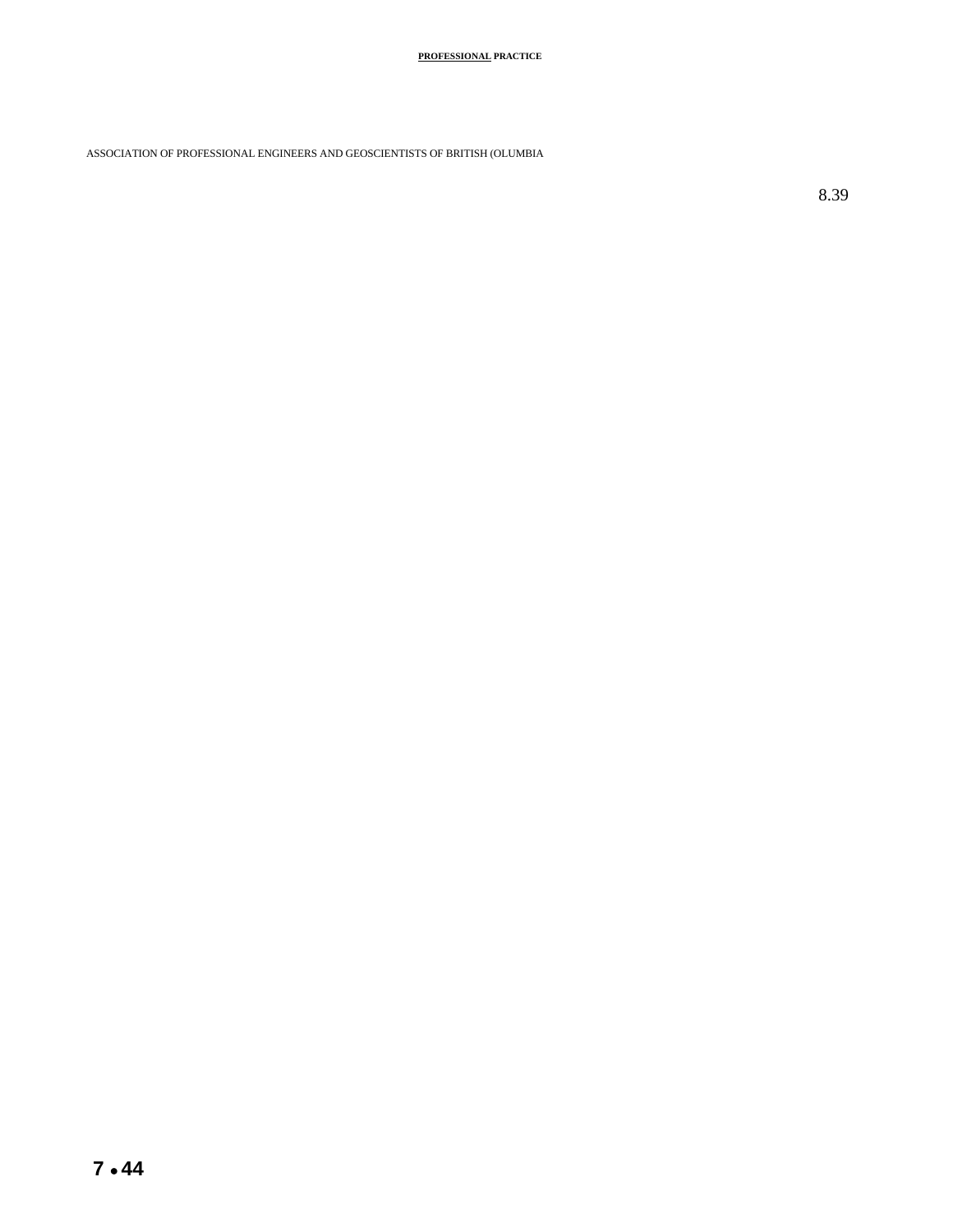The court ordered that the architect return all of the fees it had received from the manufacturer. In addition, the court allowed the manufacturer to recover a number of out-of-pocket expenses that  $i \, t$  had incurred as a result of the architect's negligence.

An Alberta case, *Saxby &Pokornvv. Fowler,* also illustrates the design professional\*s exposure to liability in this area. In this case the estimate of costs by the architect was much lower than the price tendered for construction by the contractor. The architect was held to be negligent in estimating the cost of construction, and the court concluded that the architect was not entitled to any fees for the performance of its services.

The architect had relied on a term in its contract with the owner that the architect would not guarantee the accuracy of the preliminary estimates of cost. The court concluded that notwithstanding the written word in the contract there was an implied condition that the final cost would be within a reasonable range of the estimate, ~vhich it was not in this case.

The most recent British Columbia decision, *Lutz Associates* v. *Phare,* confirms that:

"There can be no question that an architect is obliged to advise his client if the client's design requirements cannot be met within his financial limitations Lt is also beyond doubt that an architect will be negligent if his construction cost estimates are inadequate in relation to the accurate costs of construction."

How far these principles can go is illustrated by a British Columbia case concerning a lax~yer\*s estimate of his own fees, *Roberts &~ Muir* v. *Price.* The lawyer estimated the cost of trial, once the preliminary stages had been passed, as a "further \$7,000 approximately". He emphasized that he was giving "my best estimates, not guarantees". The work ended up costing significantly more: although the estimate meant that the total fee would be approximately \$28,000, the total bill was about \$45,000.

The court agreed that the lawyer's work was "well done", that "the results were good", and the fees charged were "appropriate". The lawyer was praised as one "whose skill is well known to the Judges of this court". The client was an experienced business person

But none of this helped the lawyer. Madam Justice Southin (who has since been elevated to the Court of Appeal) held that the lawyer was bound by his estimate nonetheless. The Court of Appeal agreed in a unanimous judgement delivered by Madam Justice McLachlin (now on the Supreme Court of Canada). Both courts held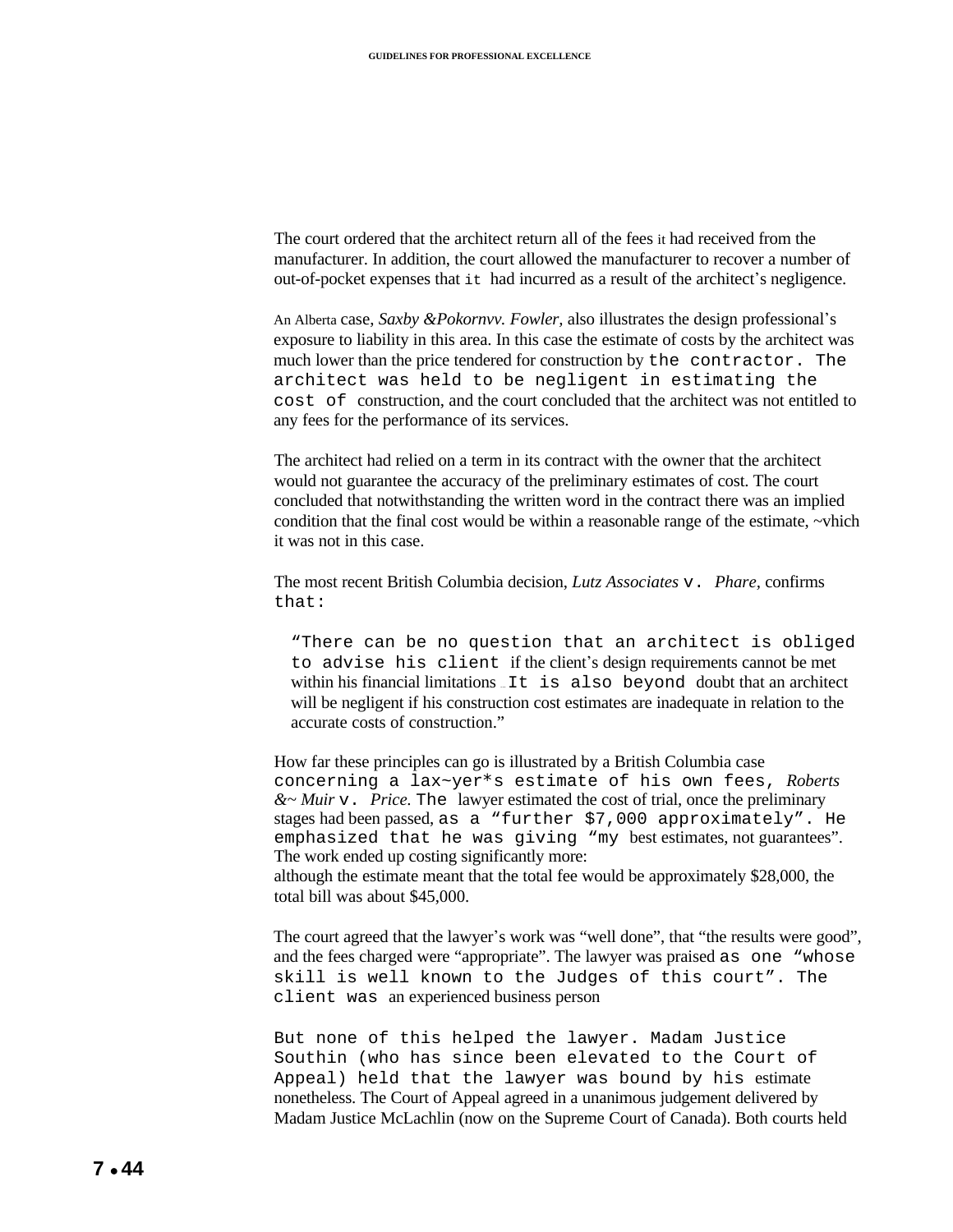that there might be special circumstances **—** for example, if the lawyer "does work outside the estimate at the request of the client, or if the client by his or her conduct unduly increases the amount of the

ASSOCIATION OF PROFESSIONAL ENGINEERS AND GEOSCIENTISTS OF BRITISH COLUMBIA  $8 \bullet 40$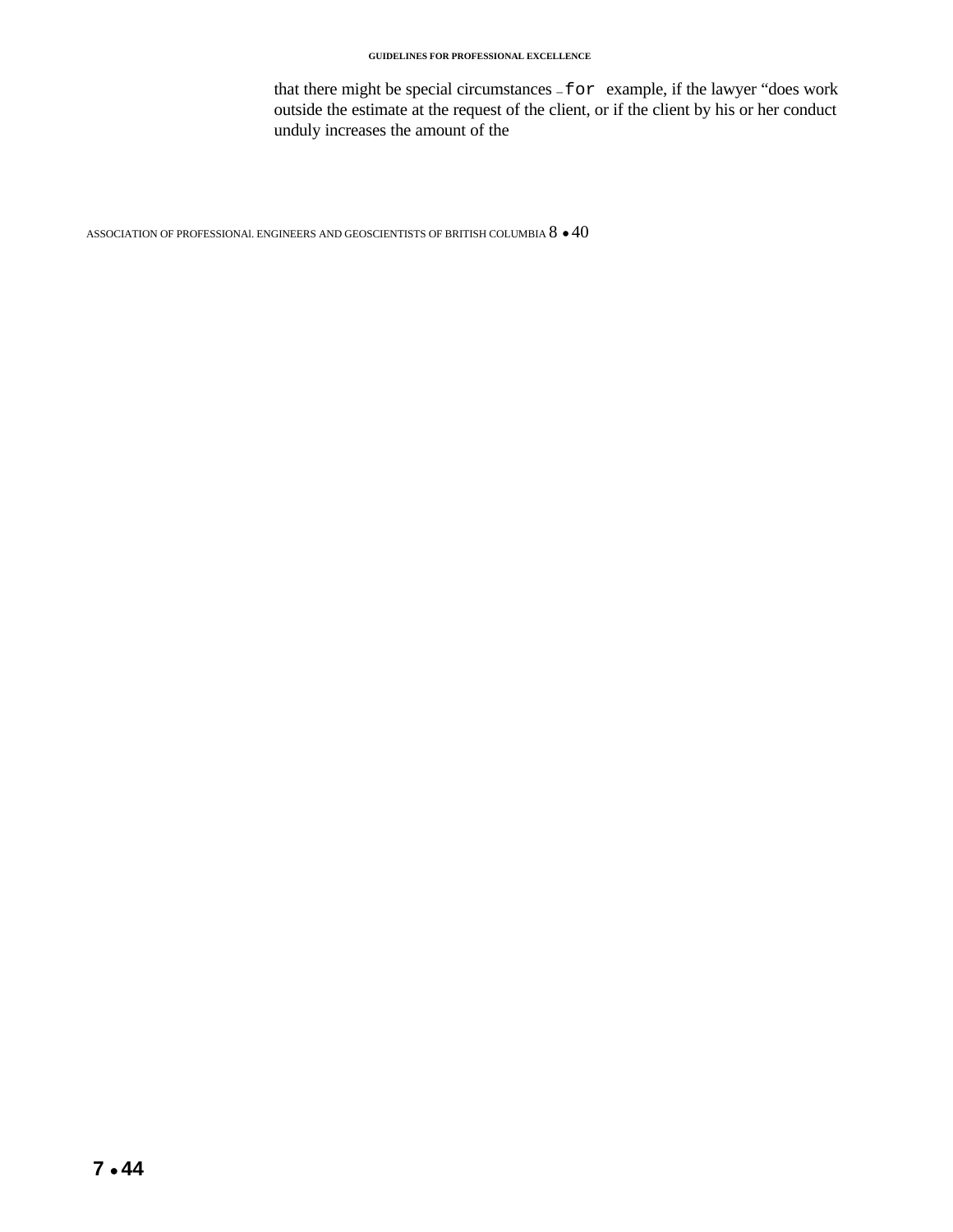**a--**

work, or if unforeseen circumstances add a new and unexpected dimension to the work" but nothing like that had occurred, except for one unforeseeable event which justified an extra \$1,000 in fees.

The lawyer\*s use of the word "approximately" in his estimate was, however, held to "allow for some variation". As a result, the S28,000 estimate still allowed an account of \$32,000 a 15% increase **—** plus the \$1,000 for the unforeseeable event.

Of course the case did not involve architects or engineers. What makes it particularly interesting for us is that Madam Justice Southin based her decision on the law relating to architects. She stated that:

"I see no difference in principle between an architect estimating what a contractor will charge to build a building designed by the architect and a solicitor estimating what his own fees will be."

These cases, and others, appear to establish that design professionals who prepare cost estimates may well be liable to their clients if those cost estimates are significantly exceeded, and that the damages might extend to the architect's's entire fee as well as other expenses incurred by the client.

Three points should be kept in mind.

First, although one might think that design professionals can only be liable in this regard if they were negligent in their cost estimates  $-\text{or}$ , to put it another way, that the only relevant term of the contract between professionals and their clients would have to be at most a term that the design professional would exercise reasonable care in cost estimating **—** this is not necessarily so. Although many of the cases involved allegations of negligence, and therefore required the courts to consider whether the design professional acted with due care, some of the cases suggest that the design professional might actually be bound contractually by the estimate. If that is the case then the architect can be liable even if he or she exercised all due care in preparing the estimate.

Second, although the client always bears the burden of proving the case against the design professional, in practice if there is a great disparity between the estimated cost and the actual cost (or the tenders received) then the design professional bears the burden of showing that this disparity did not represent negligence on his or her part (and in fact, as is pointed out in the preceding paragraph, even this might not be good enough).

Third, the best evidence to this effect will come from a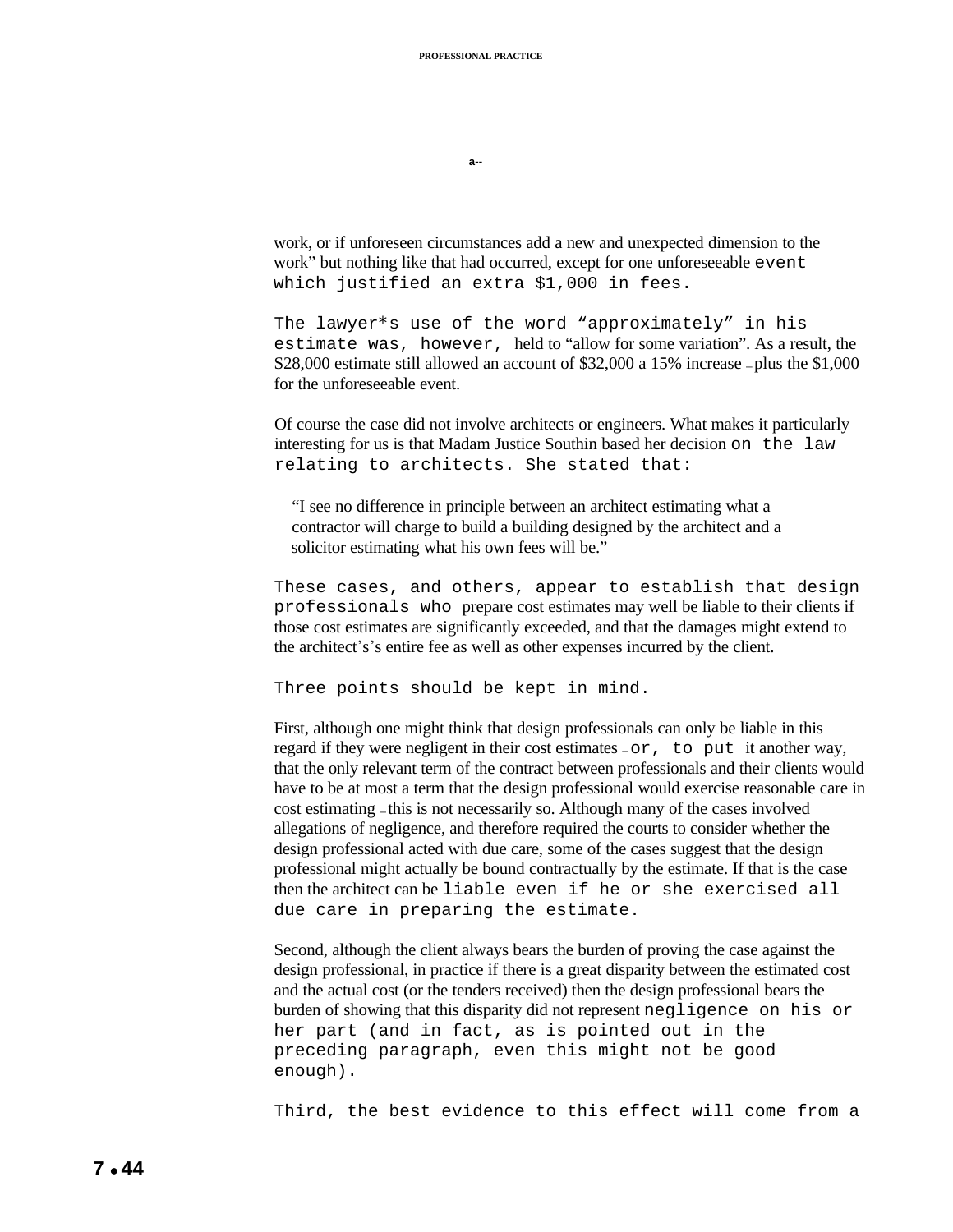showing, through other design professionals who give evidence, that the cost estimate was prepared "in accord with general and approved practice". That is not a conclusive defence but, as our Court of Appeal said in 1989 in a case called *Funk* v. *Clapp,* "the cases do show that conformance with a generally accepted practice usually results in a finding of no negligence."

ASSOCIATION OF PROFESSIONAL ENGINEERS AND GEOSCIENTISTS OF BRITISH COLUMBIA

 $8 \cdot 41$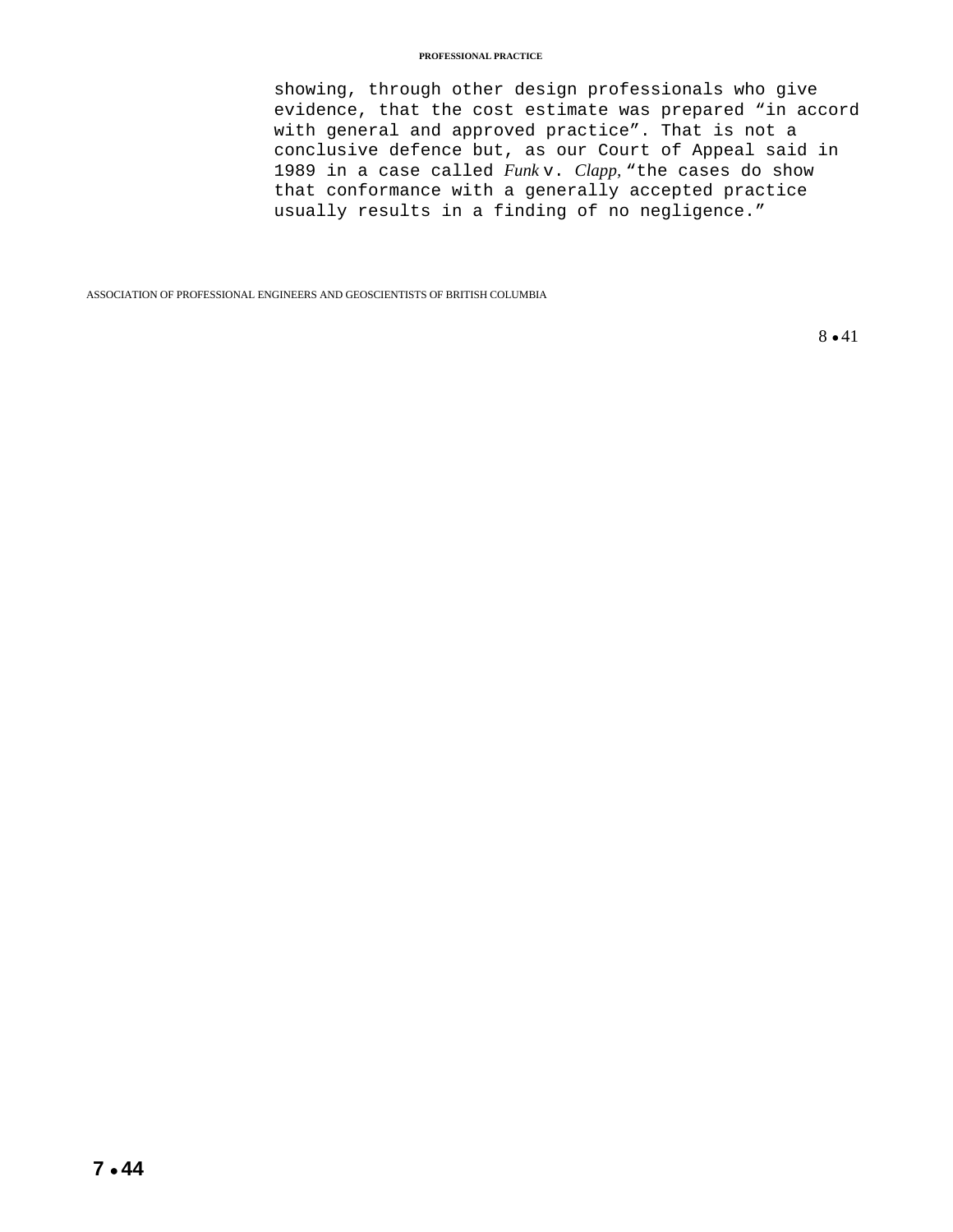We make the following recommendations. It would be better never to give cost estimates at all, but that is not practical. If cost estimates are provided, it goes without saving that they ought to be skilfully made. Most importantly the\*,\* must be properly qualified. Contingencies which might operate to affect their accuracy should be set out, in as much detail as possible. And the',' must be set out in writing: if a dispute later arises the client will remember the estimate, not the qualifications.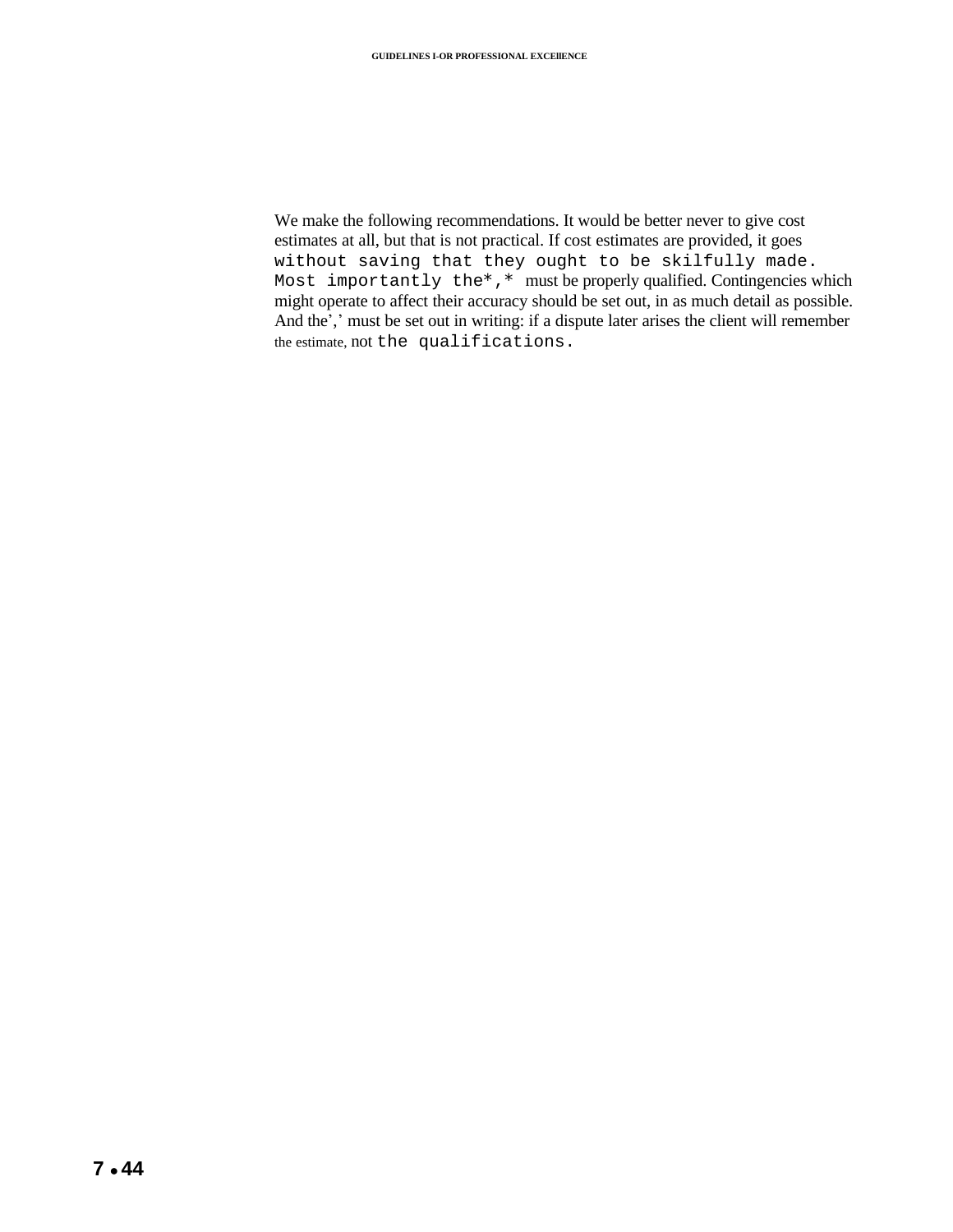ASSOCIATION OF PROFESSIONAL ENGINEERS AND GEOSCIENTISTS OF BRITISH COIUMBIA  $8 \cdot 42$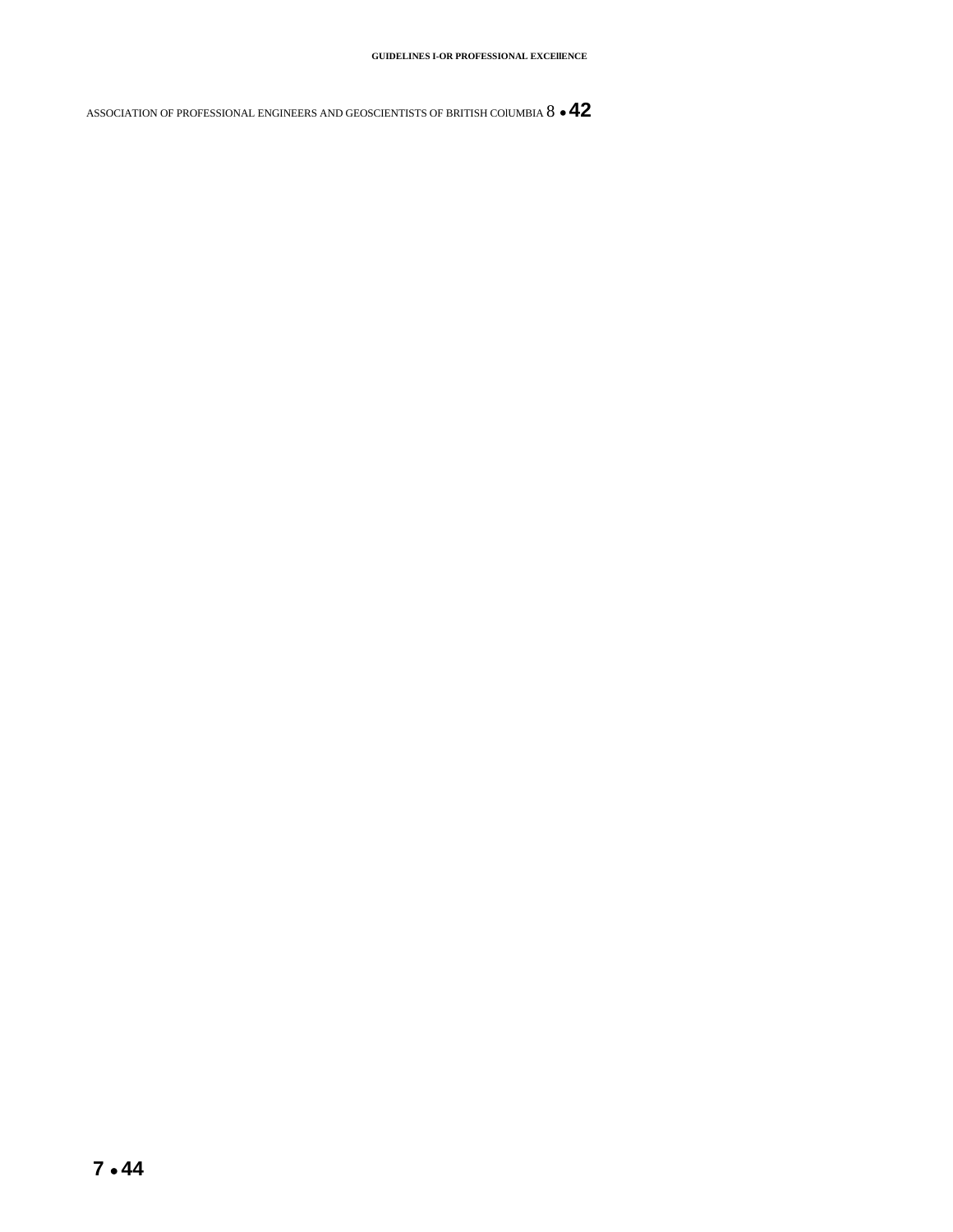**a--**

**BULLETIN: S October 1993**

## **Certificate of Authorization**

On September 8, 1993, the *Engineers and Geoscientists Act was* amended to provide for the issuance of Certificates of Authorization to corporations, partnerships or other legal entities to practise professional engineering or professional geoscience through employees who are members or licensees of the Association. Within a short time corporations, partnerships or other legal entities providing professional engineering or professional geoscience servtces or products which, in the opinion of Council, affect the safety or well-being of the public, will be required to hold a valid Certificate of Authorization issued by the Association. Certificate holders will thus be required to comply with the *Engineers and Geoscientists Act,* Bylaws and *Code of Ethics.* The investigation and discipline process will apply to certificate holders in addition to individual members of the Association.

This significant change to the *Engineers and Geoscientists Act* has been endorsed by the government as it is recognized that corporations, partnerships or other legal entities can have a significant influence over the practice of employee Professional Engineers and Professional Geoscientists.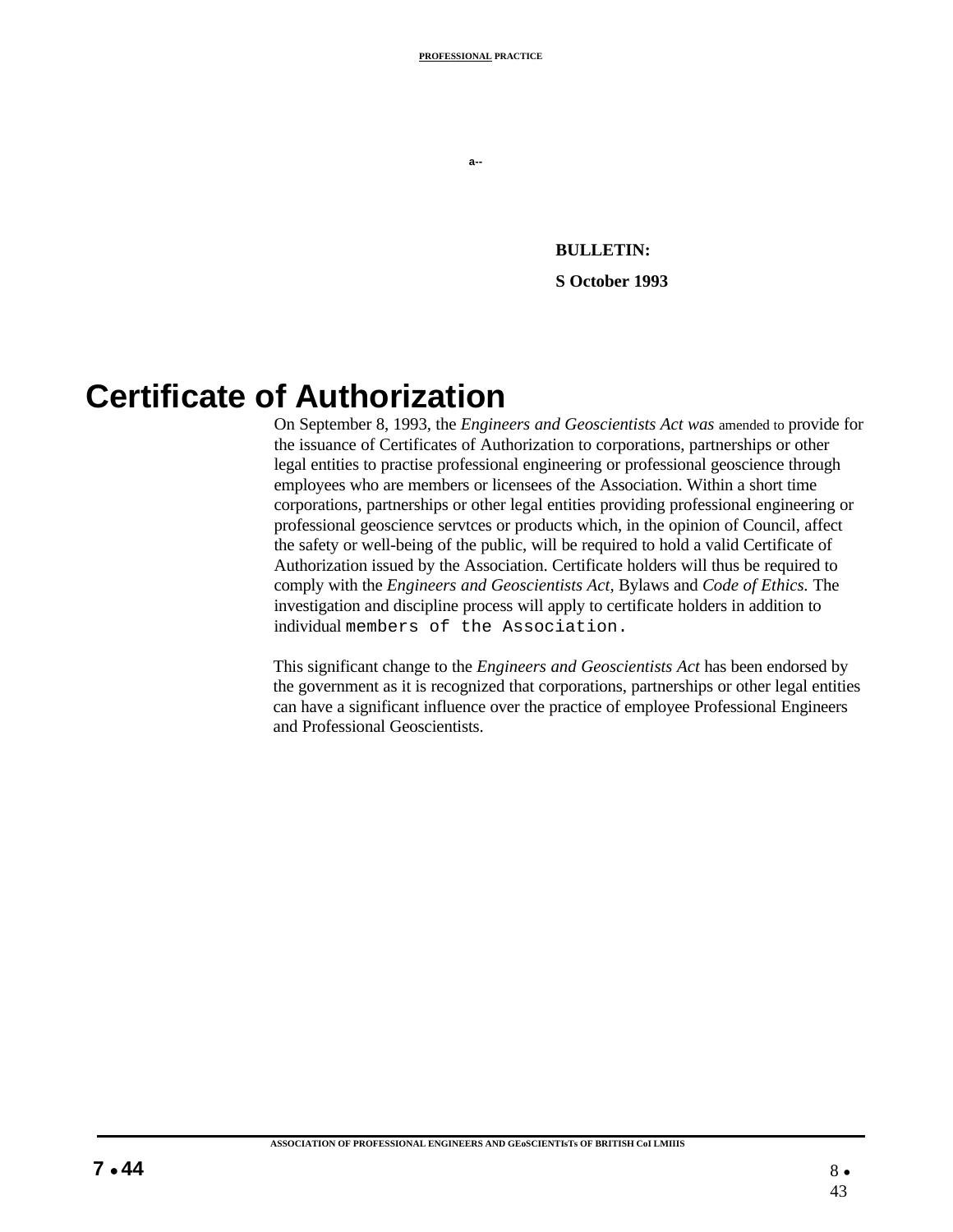#### **BULLETIN: K**

**REVISED: July 1993**

### **Letters of Assurance**

*Introduction*

The Closkey Commission Recommendation No. 2 states:

"The building code should be amended to incorporate standard letters of assurance to be used throughout the province in connection with buildings governed by Part 4 of the code. These letters should be required of the owner, and of architectural, structural, mechanical, plumbing and electrical services which are provided directly or indirectly by professionals, prime consultants and subconsultants."

While the Closkey Commission was responding to the conditions surrounding the Station Square roof collapse, the Association and its representatives had been involved in discussions with the **City** of Vancouver and the Provincial Government about Letters of Assurance well before that incident took place.

The *Vancouver Building By-law* (effective September 1990) includes Letters of Assurance developed after several years of discussion between the City, Architectural Institute of B.C. and the Association of Professional Engineers and Geoscientists of B.C., together with their legal advisors and in close consultation with the Building Inspectors Association of B.C. These Letters are contained in Schedule C of the *Vancouver Building By-law* with the following titles and By-law references:

#### **PA-i Configuration of "Commitment by Owner" Re: Coordination of**

Design and Field Review of Construction by a Coordinating Registered Professional [1.7.5, 1.7.9, 1.7.16, 1.7.19, 1.10.5.1

PA-2 Assurance of "Coordination of Design" and Commitment for

> **"Coordination of Field Reviews"** [1.7.5, 1.10.5, 1.12.1

PA-2a Assurance of **"Architectural Design" and Commitment for "Field Review"** [1.10.5, 3.7.1.4.]

ASSOCIATION OF PROFESSIONAL ENGINEERS AND GEOSCIENTISTS OF BRITISH COLUMBIA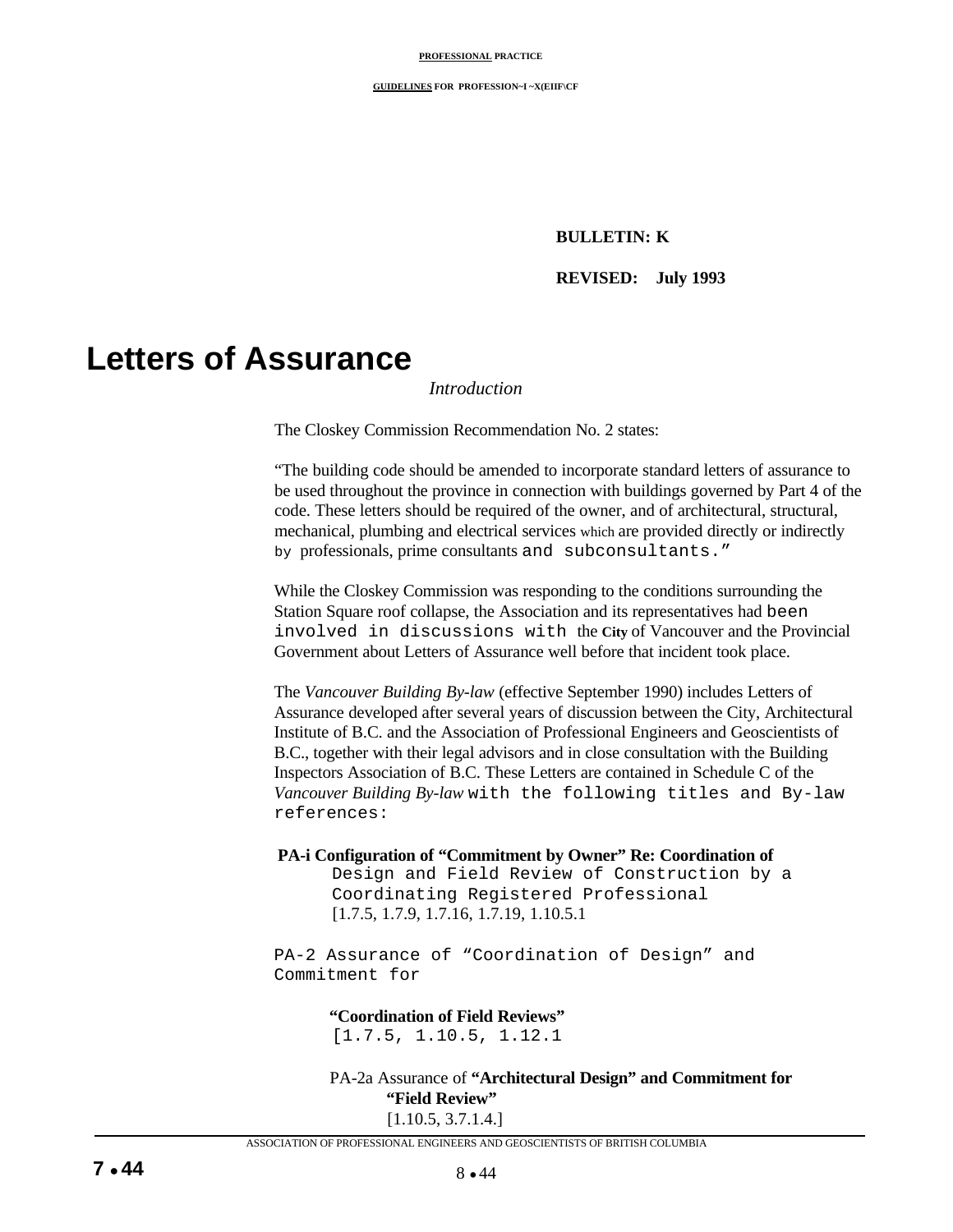PA-2b Assurance of "Structural Design" and Commitment for **"Field Review"** [1.10.5.]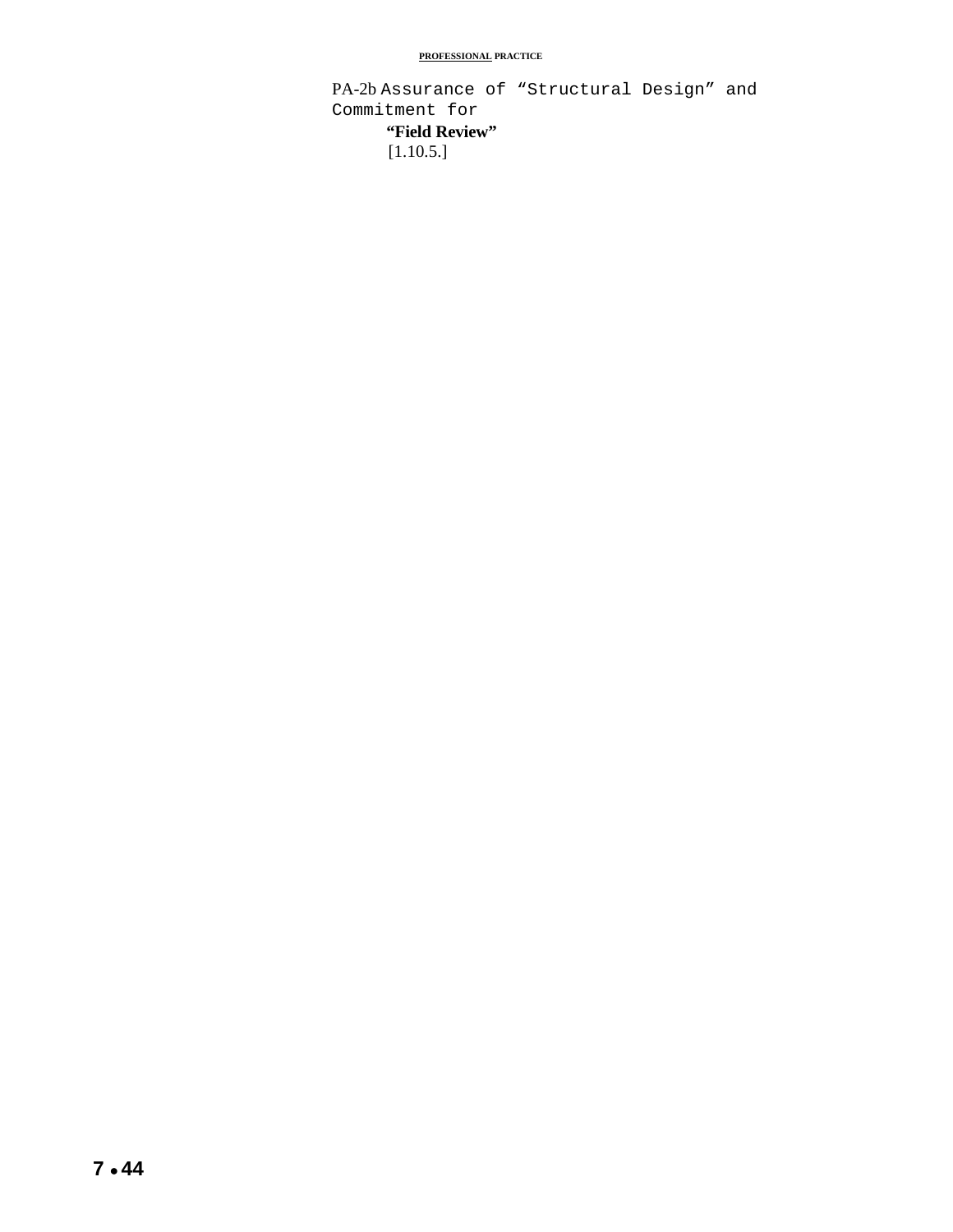**PROFESSIONAL PRSCTICE**

#### **PA-2c Assurance of "Mechanical Design" and Commitment for "Field Review"**

#### [1.10.5.]

PA-2d Assurance of **"Plumbing and Fire Suppression System Design" and Commitment** for "Field Review"

#### [1.10.5.]

PA-2e Assurance of "Electrical Design" and Commitment for **"Field Review"**

#### $[1.10.5.]$

PA-2f **Assurance of"Geotechnical Design" and Commitment for "Field Review"** [1.8.2, 1.10.5.]

#### PA-3 Assurance of **"Coordination of Field Reviews" and "Compliance"** [1.10.5, 1.15.3.]

PA-3a Assurance of "Field **Review" and**

**"Compliance" for the** Architectural, Structural, Mechanical, Plumbing, Fire Suppression and Electrical **Disciplines** 

[1.10.5, 1.12, 1.15.3, 1.15.4, 2.6, 3.7.1.4.]

#### **PA-3b Assurance of "Geotechnical Field Review" and "Compliance"**

[1.8.2, 1.10.5, 1.12.]

PA-4 Assurance of "Tenant Improvement Compatibility" with Original Base Building

[1.10.5.]

Members are advised that the Letters of Assurance included in the *Vancouver Building By-law* are deemed necessary before building permits are issued for complex buildings and alterations regulated under Part 3 and 4 of the Bylaw and requiring professional design and review. The Letters described above are the only acceptable forms for submission. As a rule, no changes in the wording will be considered. Members who deal with the **City** of Vancouver for building permits on behalf of owners must be conversant with the *Vancouver Building By-law* and the Letters of Assurance described in Schedule C.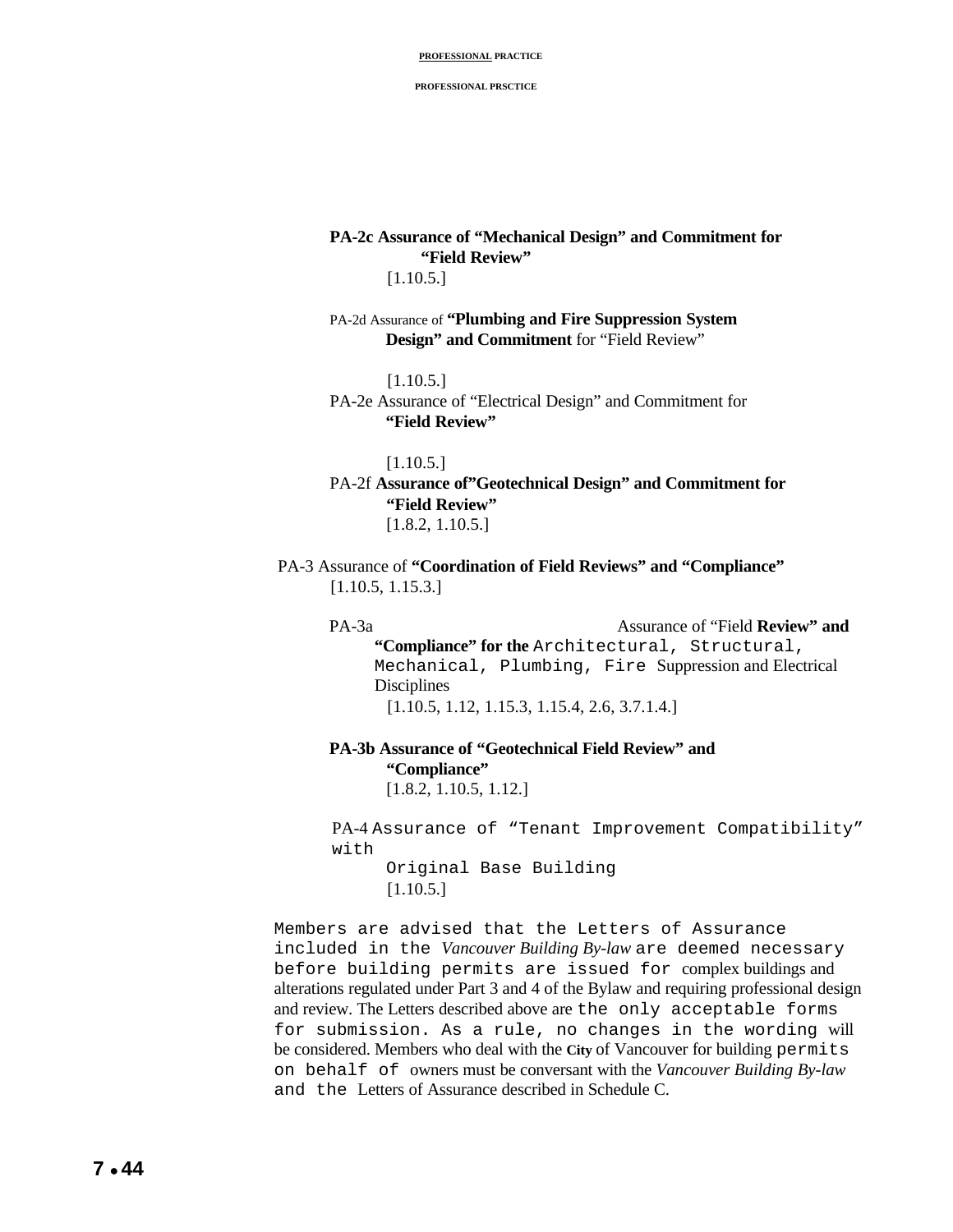Following the report of the Closkey Commission, the Provincial Government turned its attention to standard Letters of Assurance. In January, 1990, the Building Standards Branch formed a committee comprising representatives of the Branch, the Architectural Institute of B.C., the Association of Professional Engineers and Geoscientists of B.C., the Union of B.C. Municipalities, and the Building Inspectors Association of B.C. This committee developed the wording for the changes to the *B. C. Building Code* and for the standard Letters

**ASSOCIATION OF PROFESSIONAL ENGINEERS AND GEosCIENTIsTS OF BRITISH COLUMBIA**

 $8 \cdot 45$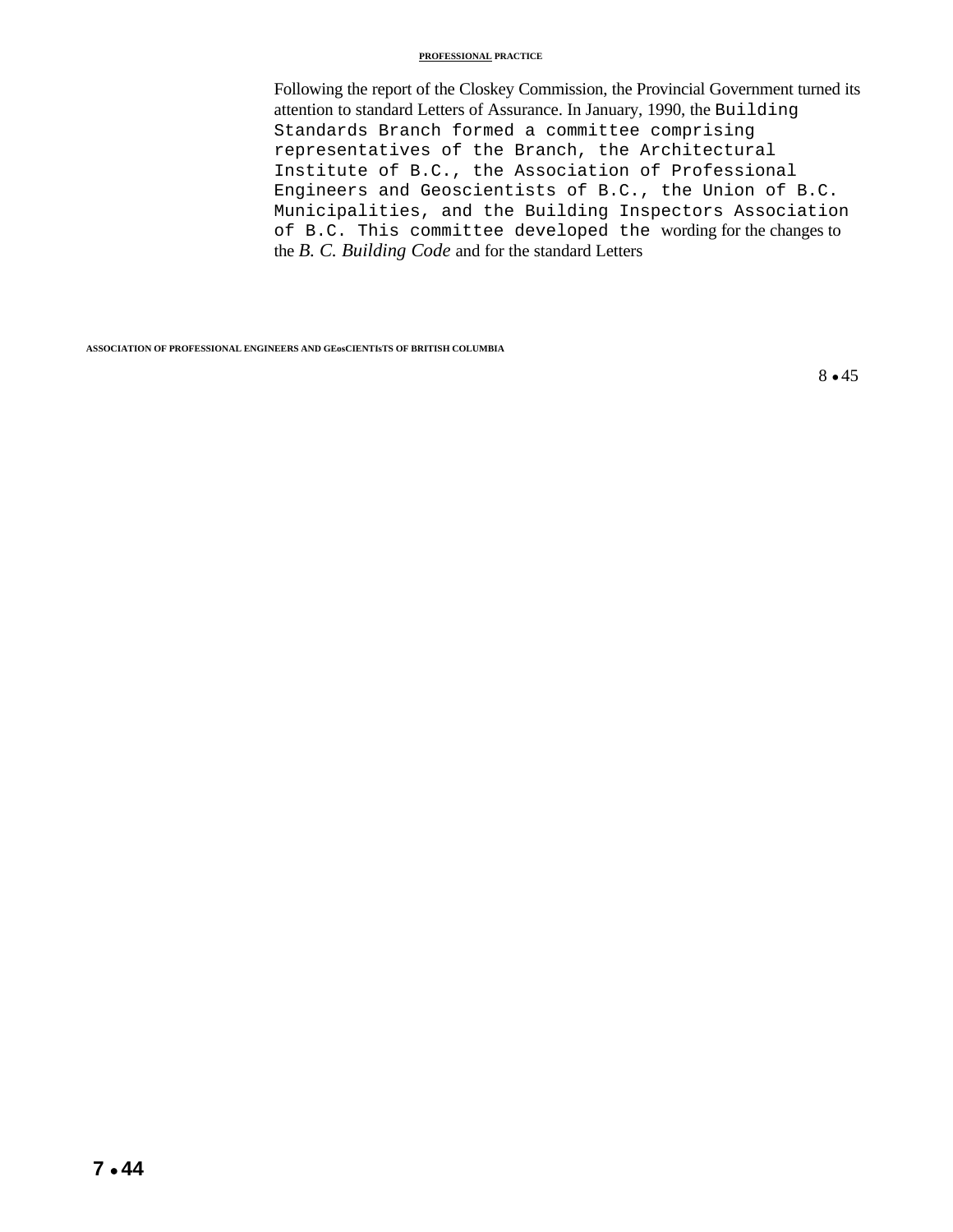#### **GUIDELINES FOR PROFESSIONSI F\UEIIFNUE**

of Assurance no',',' included in Part 2 as Schedules A, B-i, B-2, and C. They are entitled:

Schedule A Confirmation of Commitment by Owner and by Coordinating Registered Professional

Schedule B-i Assurance of Professional Design and Commitment for Field Review

Schedule B-2 Summary of Design and Field Review Requirements

Schedule C Assurance of Professional Field Reviexy and Compliance. The former Section 2.6 of the *B.C. Building Code* has been deleted and replaced with a new Section 2.6 entitled "Professional Design and Review". The requirements of this section apply to an o',','ner who applies for a building permit for all Part 3 buildings, all structural components designed under Part 4 and all buildings divided up with firewalls which ha\*,\*e common egress systems. The precise wording of the Letters of Assurance has been carefully scrutinized by numerous practising professional engineers and architects and by legal counsel. Members who deal with municipalities other than Vancouver for building permits on behalf of o\*,\*,\*ners must be conversant xvith the *B. C. Building Code* and the Letters of Assurance described in Schedules A, B-i, B-2, and C.

The changes in the *Vancouver Building By-law* and the *British Columbia Building Code* together with the respective Letters of Assurance provide a uniform standard across the Province for the design and field reviexy of nexv construction. The roles and responsibilities of the oxvner, registered professionals, and municipalities are clearly defined.

All concerned members should become familiar with the regulatory requirements in Vancouver and the rest of the Province. Relevant articles re Provincial Letters of Assurance were published in the November, 1991, issue of the *B.C. Professional Engineer* on pages 35 to 39.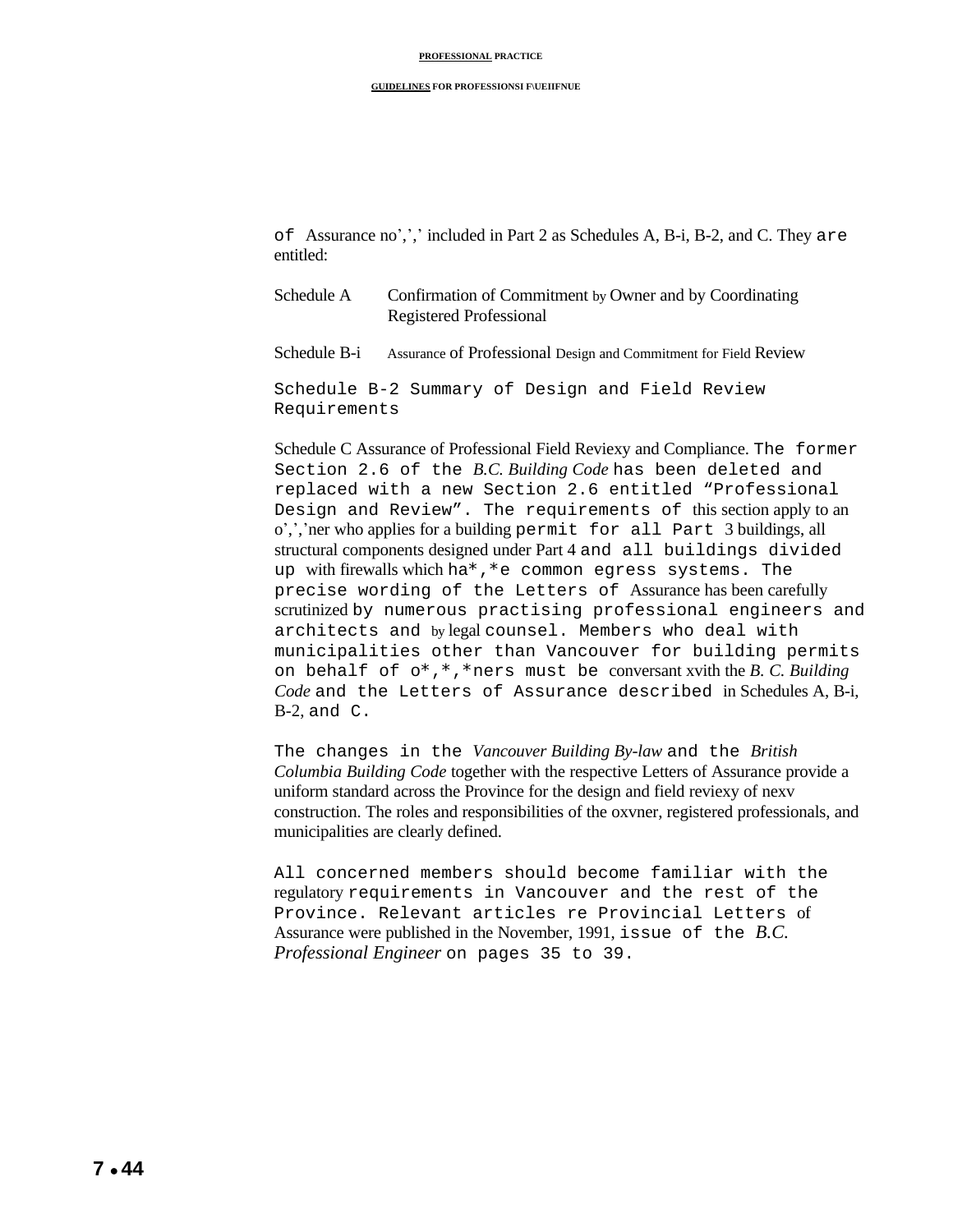**ASSOCIATION OF PROFESSIONAL ENGINEERS AND GEOSCIENTISTS OF BRITISH COlUMBIA**

 $8 \cdot 46$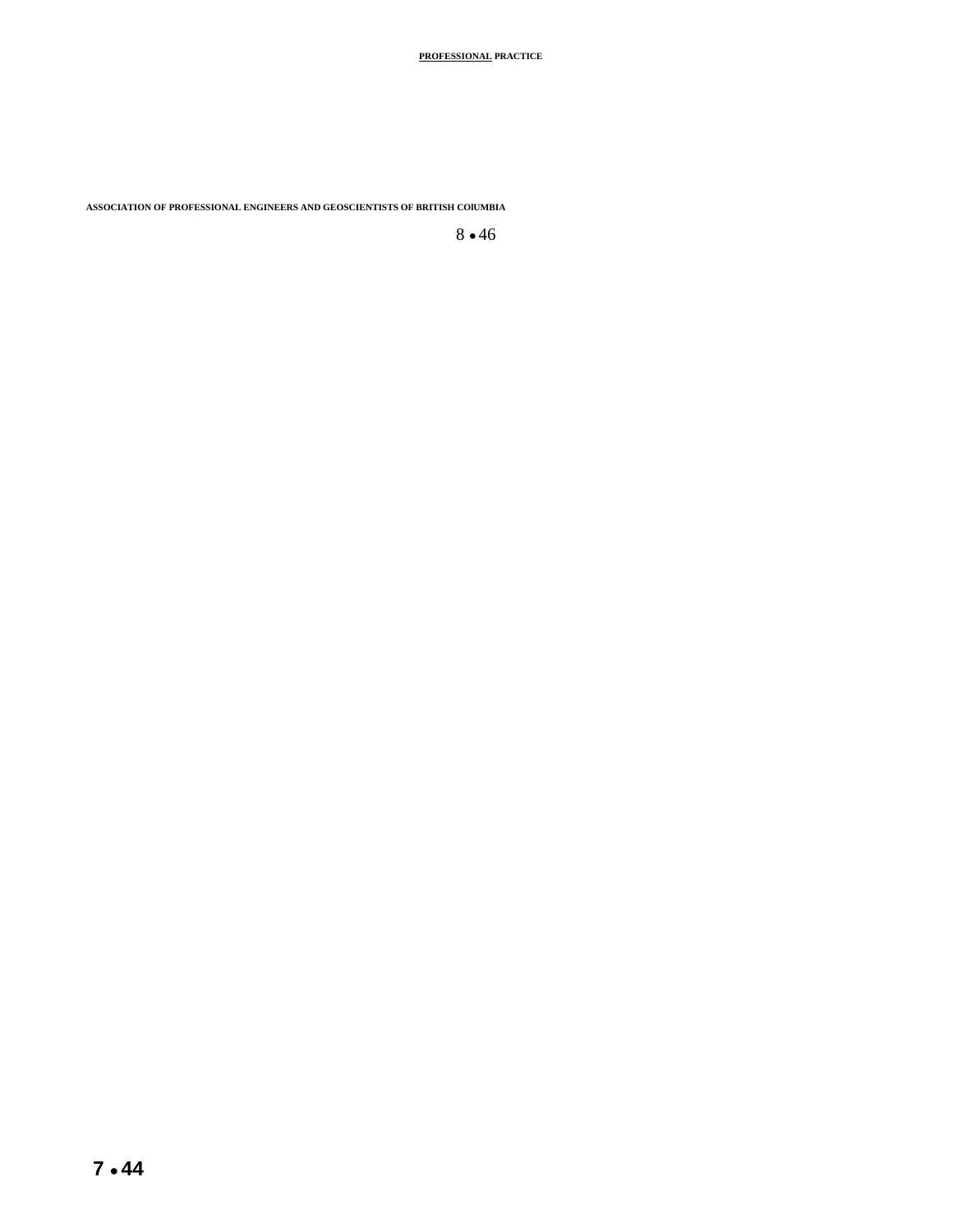**PROFESSIONAl PRACTICE**

**BULLETIN: G-1**

**REVISED: March 1993**

## **Association Guidelines for Advertising and Promotion**

**1.0 PREAMBLE**

The titles "engineer" and "geoscientist" in this document mean "Professional Engineer" and "Professional Geoscientist".

The engineer and geoscientist may: promote and advertise their work or abilities provided that:

- (a) The advertising preserves the public interest by reporting accurate and factual information which neither exaggerates nor misleads.
- (b) The advertising does not impair the dignity of the engineering and geoscience professions.
- (c) Statements do not convey criticism of other engineers or geoscientists directly or indirectly.

#### **2.0 GENERAL**

These guidelines are set out for engineers and geoscientists registered or licensed in British Columbia xvhen they are working or advertising in the province. Association members who are living and working outside British Columbia will comply with the rules of the country or province in which they are working.

The general qualifications which are applied to advertising and promotion of all types are contained in three relatively simple statements:

- (a) Advertising must be truthful. Statements made must be factual and no form of exaggeration is allowed. Those who seek to use the words "only" or "best" or "most experienced", or similar wording should be warned that this may be judged as unreasonable and improper.
- (b) Advertising should not imply criticism of an organization employing engineers or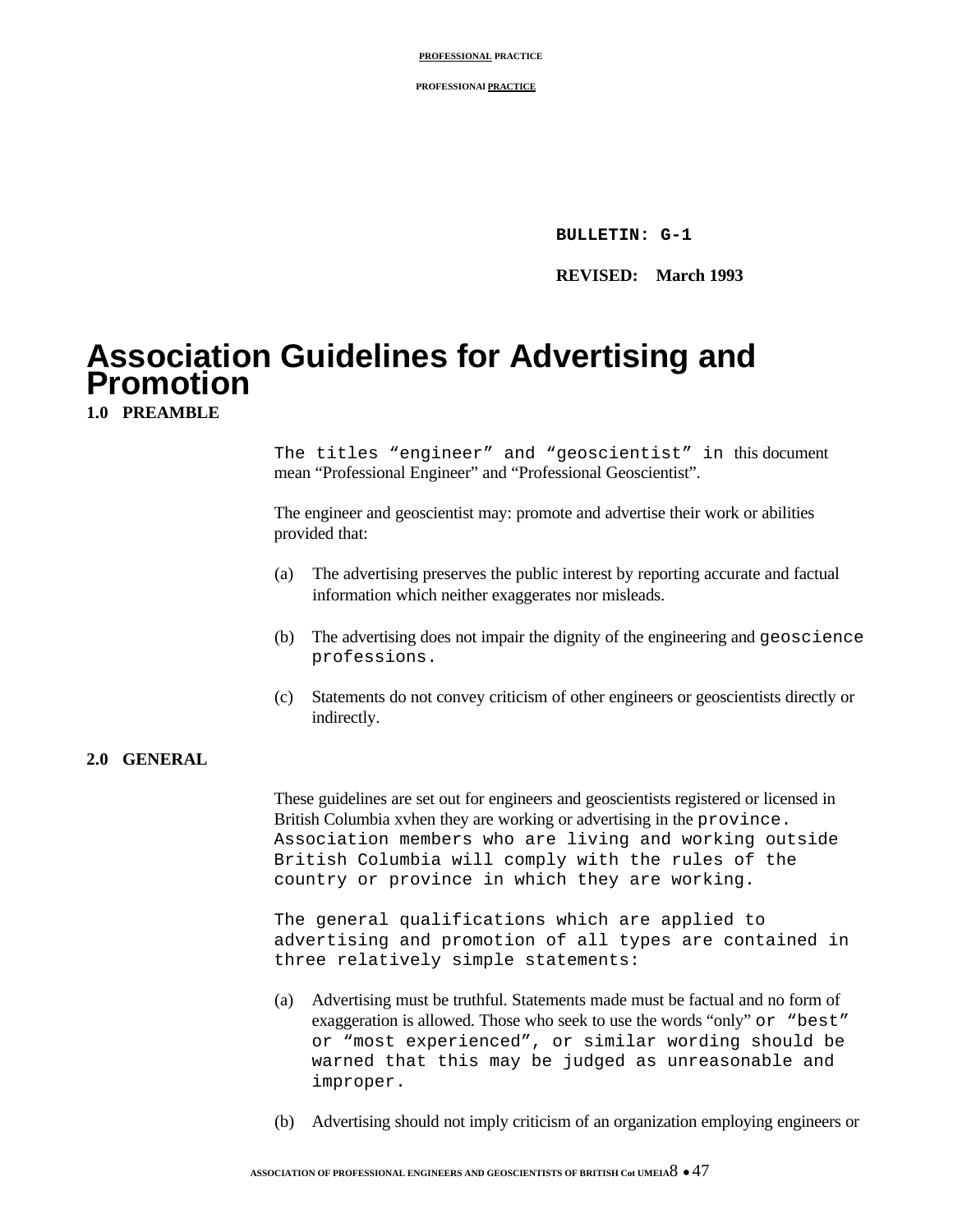geoscientists or an individual engineer or geoscientist.

(c) The dignity of the engineering and geoscience professions and of the individual engineer or geoscientist must be preserved. Improper or garish advertisements should be reported to the Assoclation.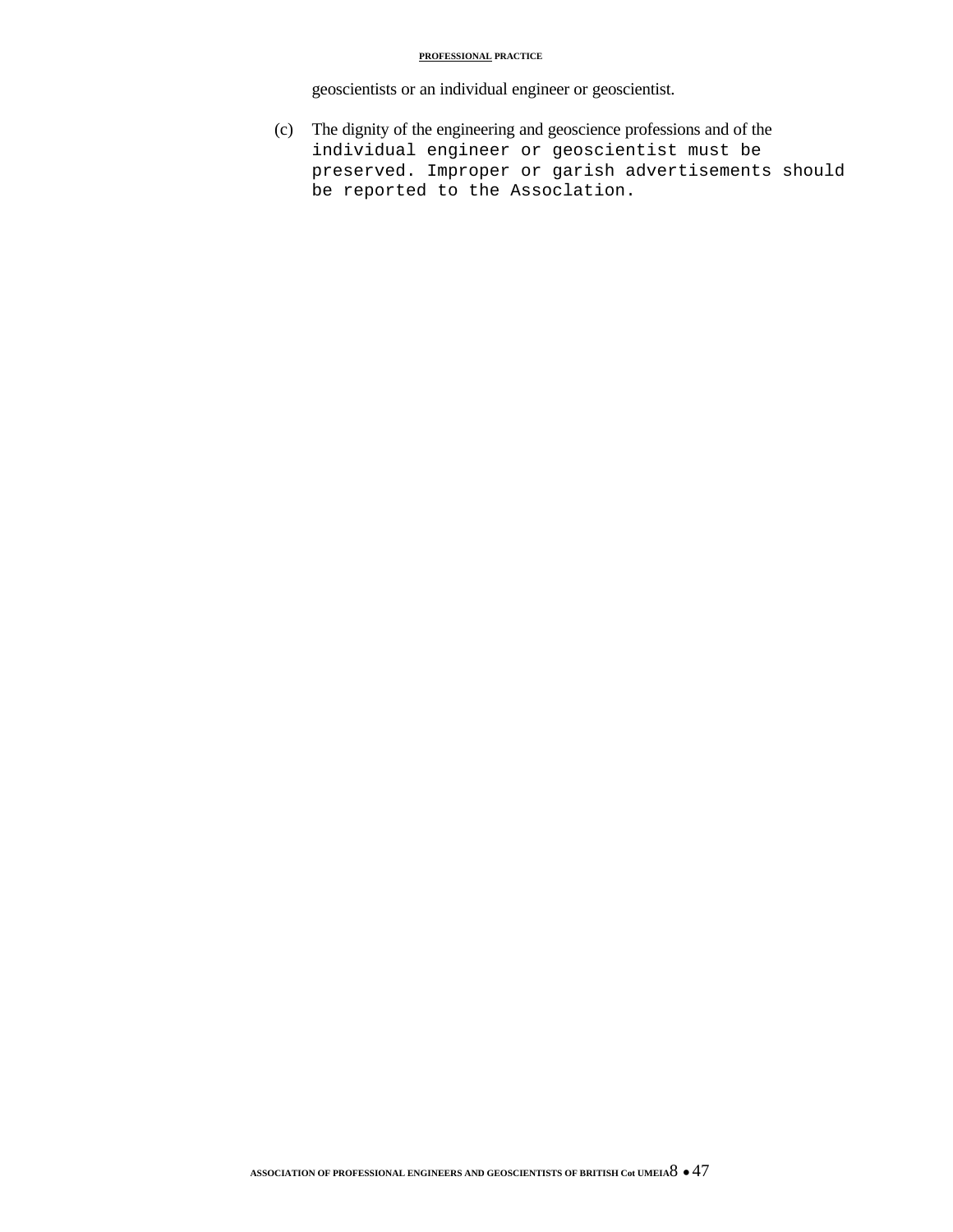#### **3.0 RESTRICTIONS**

In addition to the qualifications in 2.0 GENERAL, the following guidelines apply:

#### **3.1 Newspapers, Magazines, Telephone Directory Listings, Radio, Television, Leaflets and Circulars**

The text and photographs in paid advertisements must ensure that the actual role played by the engineer or geoscientist is defined as opposed to a general description or picture of the complete project in which the engineer\*s or geoscientist\*s role is not specified. If an engineer or geoscientist has paid for insertion of an article or interview, a clear statement to that effect must appear adjacent to the text.

#### 3.2 Advertising Specialties

There is no objection to giving or receiving advertising specialties provided they are "reasonable" or "token" articles devoted to advertising or promotion. The giving and receiving of other than token articles of this kind is not advised.

#### **3.3 Products**

Paid testimonials are not allowed. Provided they are truthful, factual, and restrained, unpaid testimonials may be acceptable when such testimonials are made:

- (a) by employee engineers or geoscientists of the company producing the products; or
- (b) by comment from customers who have examined or used the products.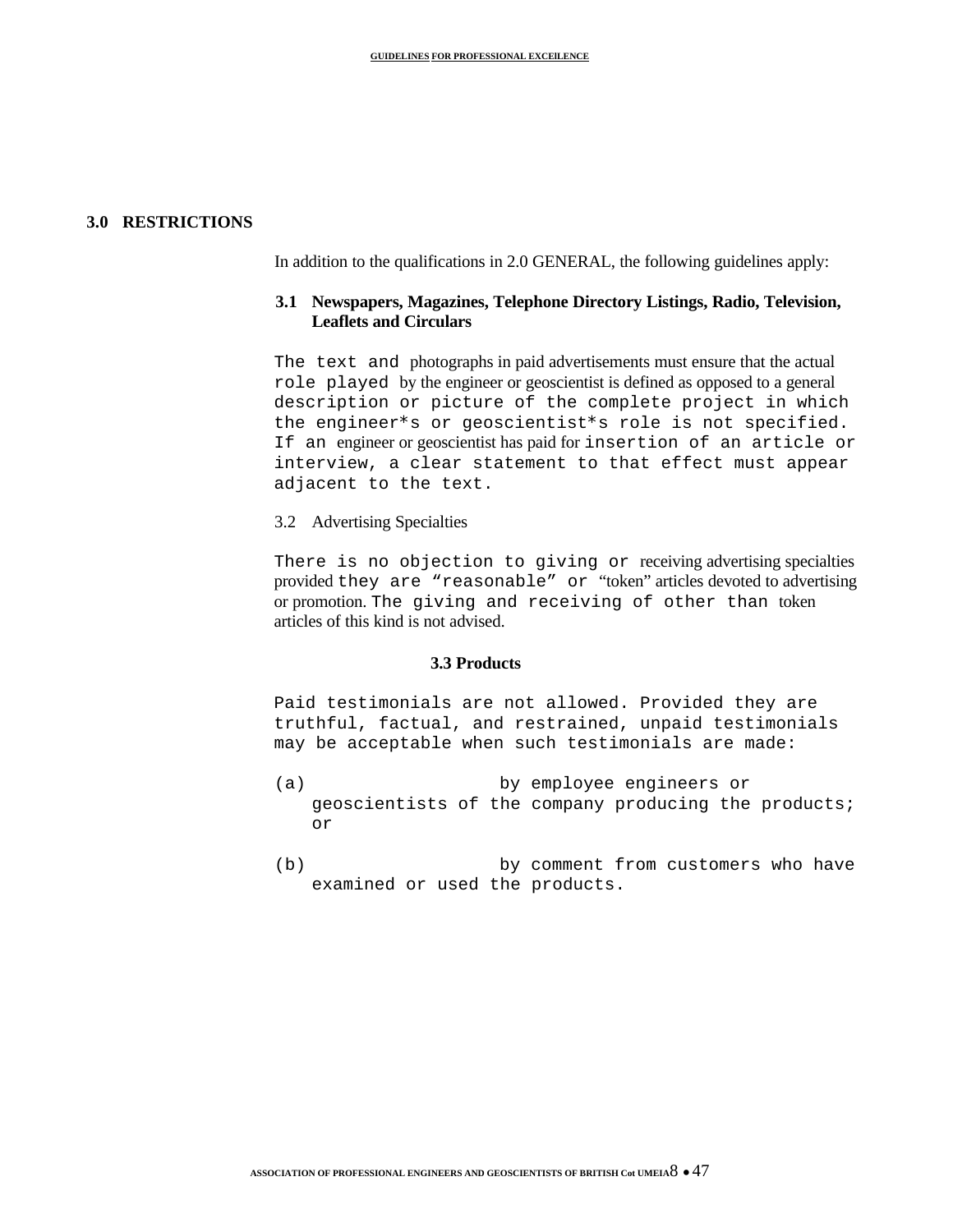**ASSOCIATION OF PROFESSIONAL ENGINEERS AND GEOSCIENTISTS OF BRITISH COLUMBIA**

8 ! **48**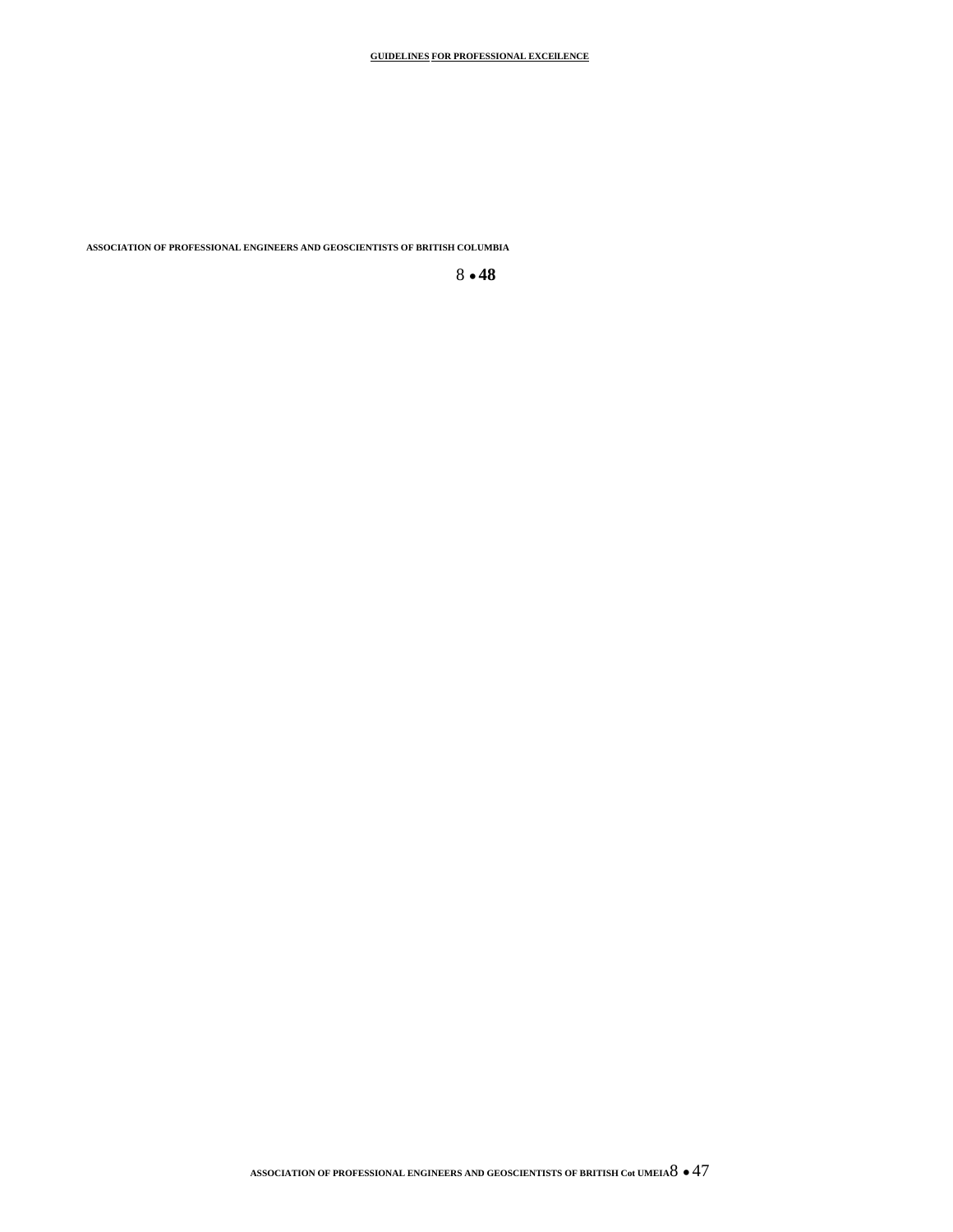**a--**

#### 4.0 OTHER ADVERTISING **FUNCTIONS**

The following is a list of advertising functions or areas xvhich are separate from the list under 3.0. Beyond the qualifications contained in 1.0 and 2.0, there is no restriction for:

Billboards **Brochures** Company Cocktail Parties Company Displays Congratulations Announcements (See 3.1) Insignia Symbols and Motifs Job Site Signs Letterheads Motion Pictures New Media Interviews Office Signs Political Participation Professional Cards Public Announcements Slides and Photographs Staff Additions Use of the Seal Vehicle Identification Video Tapes and Filmstrips

**AssoCIATIoN OF PROFESSIONAL ENGINEERS AND GEOsCIENTISTS OF BRITISH COLUMBIA**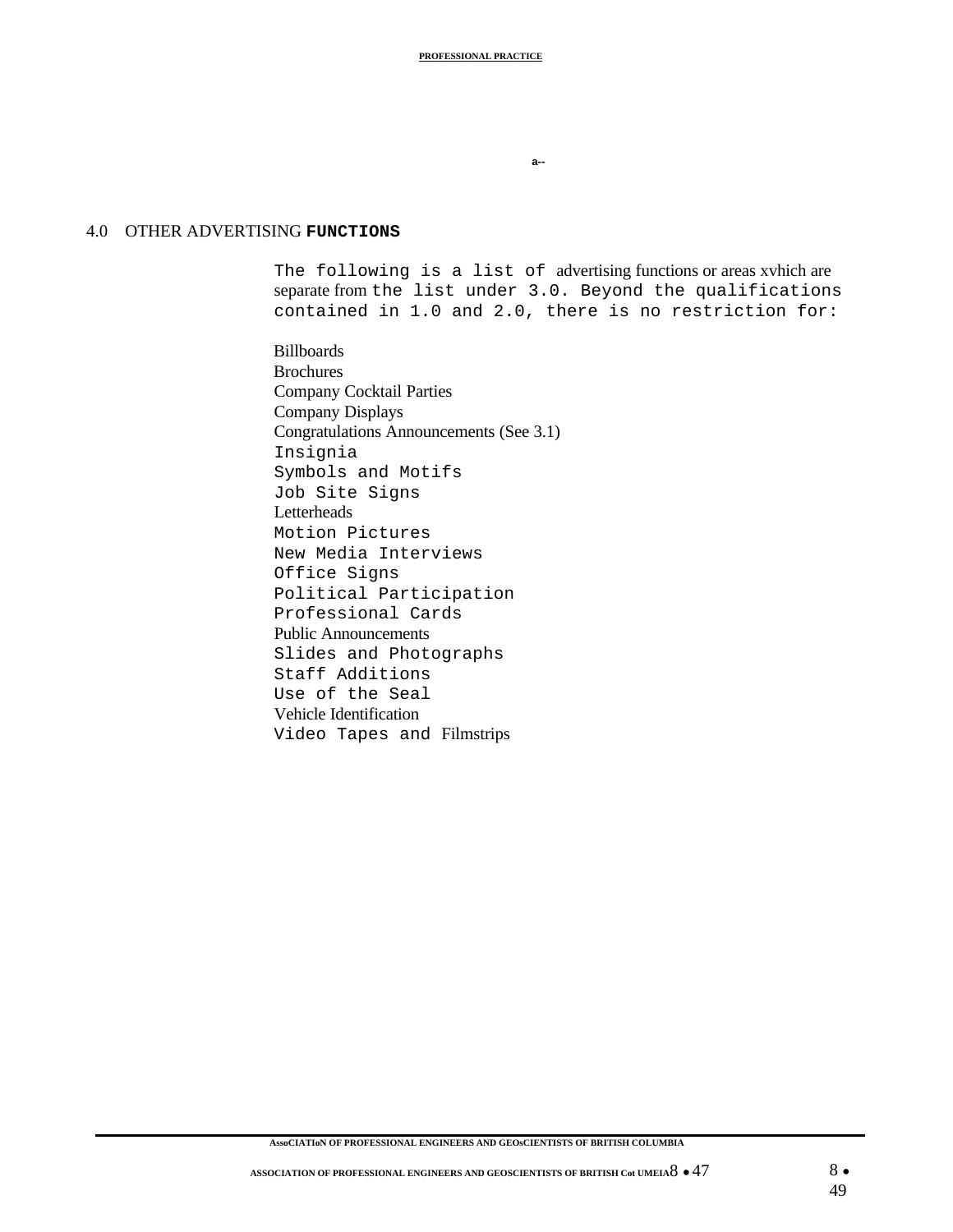$\overline{1}$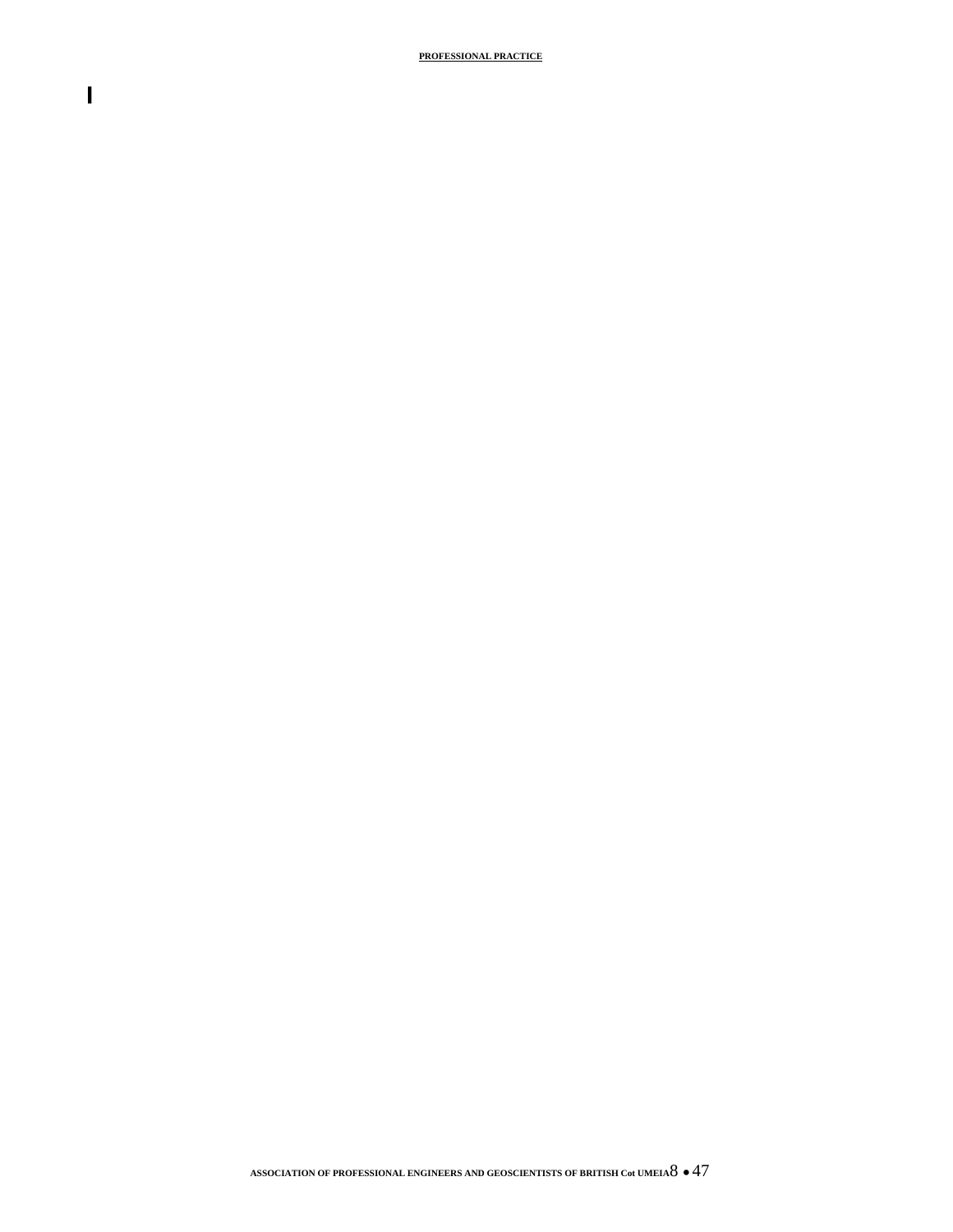# **9**

## **Professional Development**

The Engineer in Training and Geoscientist in Training Program represents a significant step in the development of candidates for entry in to the professions of Engineering and Geoscience in British Columbia.

This restructuring, begun with the Association of Professional Engineers and Geoscientists of B.C., will eventually become Canada-wide. Its primary objective is the refinement of training requirements for Canadian engineers and geoscientists in order that the~\* may become increasingly mobile across Canada and around the world.

The effective implementation of the program by the employer will ensure that trainee engineers and geoscientists receive appropriate experience, education and supervision to fulfill the requirements for registration as professionals in the Province. Complementing the roles of the employer and the candidate is the Association, which will monitor candidate progress and provide feedback to the candidate and the employer at regular intervals during the four-year training period.

Employers are urged to provide in-house training programs, encourage their trainees to take advantage of continuing education opportunities and challenge them with assignments which require them to accept increasing levels of responsibility. The Association may be contacted at any time for assistance with program development or clarification.

This cooperative venture will ensure that professional engineers and geoscientists in British Columbia meet the levels of responsibility and accountability required for professional practice and will benefit all of the participants.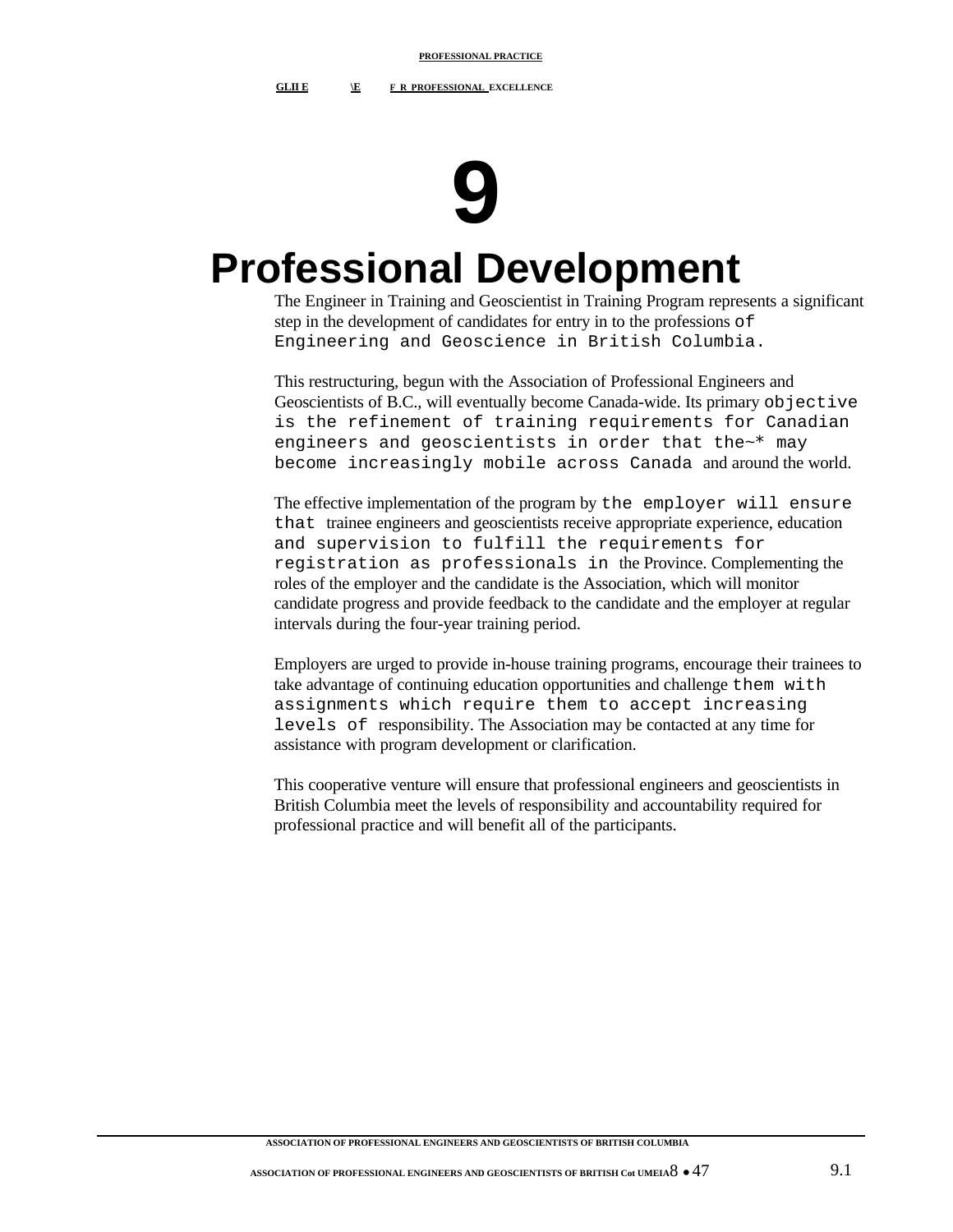#### **BULLETIN: J-1**

**REVISED: April 1993**

## **Training and Development of the Engineer-in-Training (EIT) and Geoscientist-in-Training (GIT)**

1.0 **THE NEW GRADUATE** 

Many prospective employers are unsure what should reasonably be expected of a new bachelor graduate in geoscience or engineering. Most new graduates have demonstrated an ability to learn and to deal with theoretical concepts but there will be gaps in the knowledge required to perform on the job and to prepare for progression in responsibility.

When new employees are being recruited at the entry level, it may well be true that the future success of the organization is at stake. The personnel resource needs nourishment, encouragement and effective leadership for optimium development. It follows that a structured in-house training program makes good economic sense. A well-managed organization whose existence is to continue indefinitely must be led by skilled and well-experienced people. It is absolutely necessary to maintain an organized progression of employees from entry level through junior and intermediate to senior levels of responsibility. Otherwise, the day may come when leadership is lacking because of senior level retirements. In general, it may be even more in the interest of the employer than of the employee to foster personal and professional development. The most difficult questions to answer will probably be "what?" and "how?" What should be offered and how should it be delivered? For entry-level professionals, the answers are more easily found than for others. For example:

- **1.1 Many people not used to working within a business organization will not** know how to communicate in that environment. It will be worthwhile for the employer to provide instruction in organization structure, job responsibilities, reporting channels and methods as well as the tools and the support system available to the new employee.
- 1.2 The management of corporate budgets and expenditures is a mystery to most new graduates. Training in this area is important.
- 1.3 The employer would be well advised to require the entry-level person to become involved in public speaking, either through a formal course or toastmaster\*s club.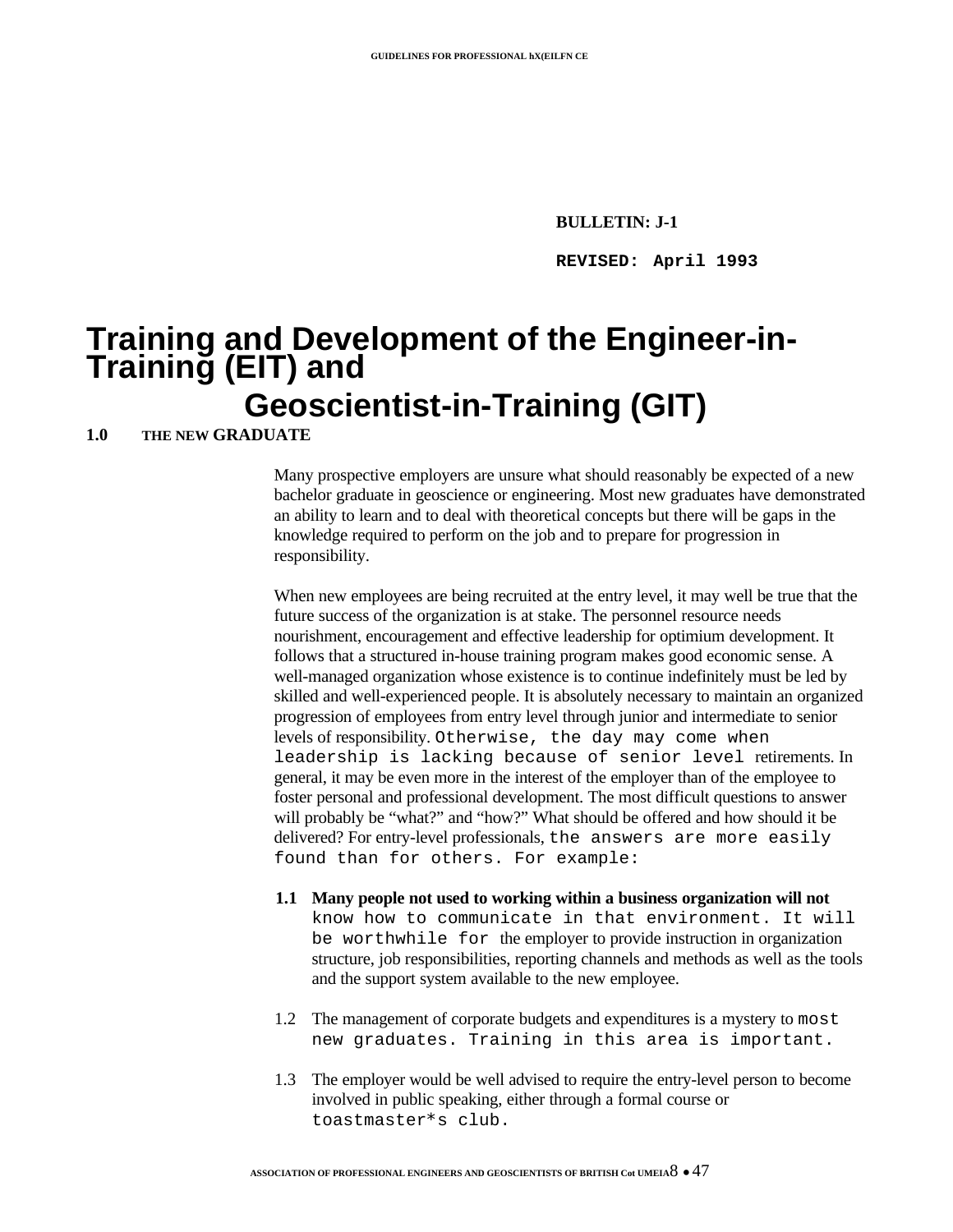1.4 Basic accounting and financial management are recommended as options if available.

ASSOCIATION OF PROFESSIONAL ENGINEERS AND GEOSCIENTISTS OF BRITISH COLUMBIA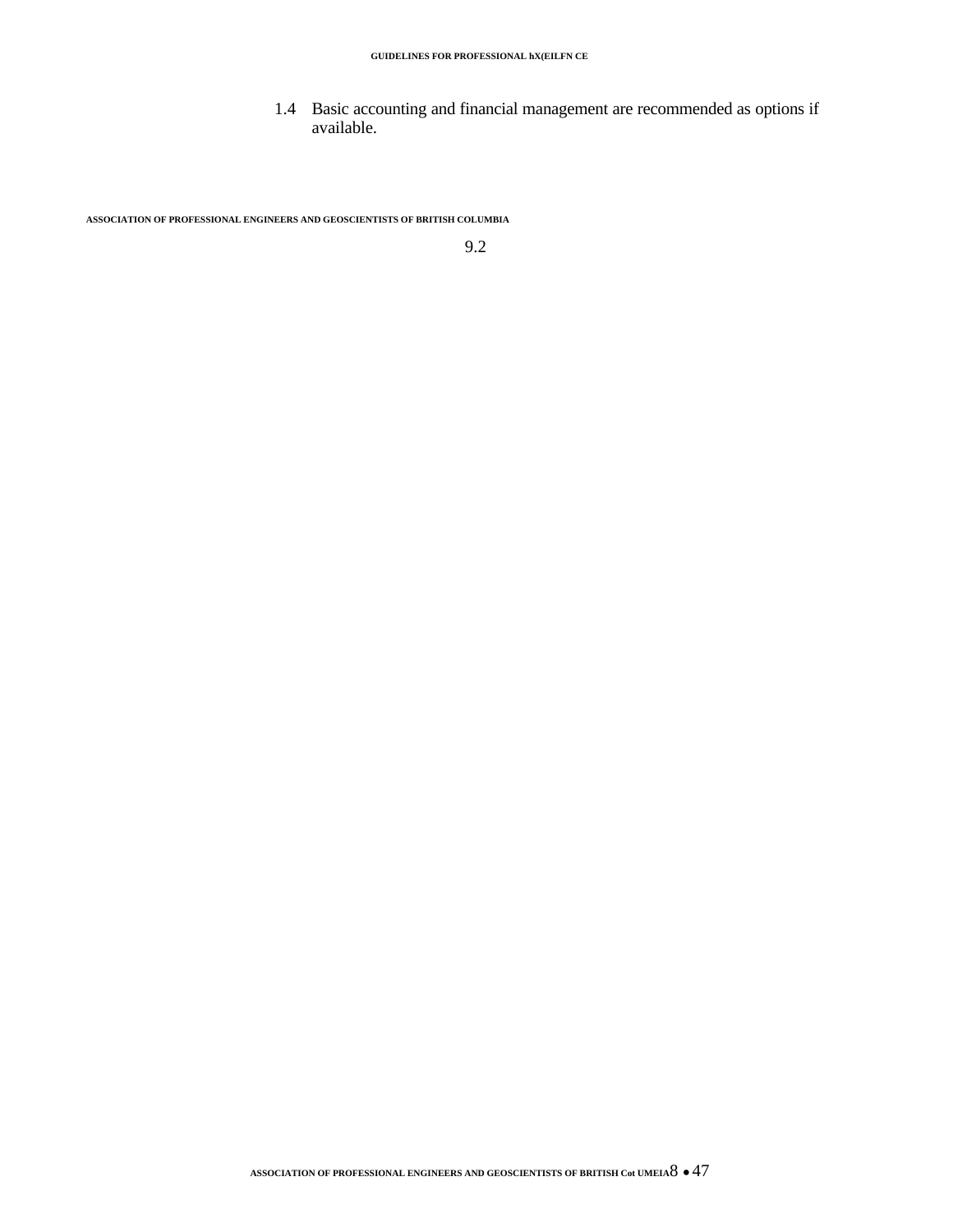1.5 Time spent in familarization with the organization and particularly in the area of specialization of the new recruit can be of immense value. If an opportunity can be provided for a little hands-on, "nuts and bolts" exposure, so much the better.

#### 2.0 OUTLINE OF THE PROFESSIONAL DEVELOPMENT PROGRAM

#### **2.1 Preamble**

In British Columbia, the primary requirement of registration as a Professional Engineer or Professional Geoscientist is the attainment of acceptable academic standing and four years of work experience showing progression in technical capability, responsibility and mature judgment. This experience is to be recorded in the Log Book and verified during the Professional Interview. In addition, the candidate shall show evidence of professional development. Interviewers will look for active participation, for a balance between activities and for a striving for growth and improvement. Moreover, there should be a demonstrated commitment to lifelong learning.

2.2 Professional Development

There are many means through which professional development may be pursued. It is clearly impossible for any particular individual to have access to all of them. The candidates may wish to consult with their supervisor or other superiors to find out what professional development activities might be recommended. Some choices to be considered include:

- a) involvement ',vith Association affairs
- b) membership in technical associations or societies
- c) participation in courses and seminars offered by
	- universities, colleges, technology institutes
	- ! consultants, vendors, manufacturers and suppliers
	- trade or industry associations
	- $\bullet$  technical societies
	- government agencies

While it is a candidate's individual responsibility to pursue professional development, many employers will offer encouragement and support.

#### **3.0 WHY HAVE AN EIT/GIT PROFESSIONAL DEVELOPMENT PROGRAM.**

The *Engineers and Geoscientists Act* of the Province of British Columbia was passed by the legislature to regulate the practices of engineering and geoscience in the Province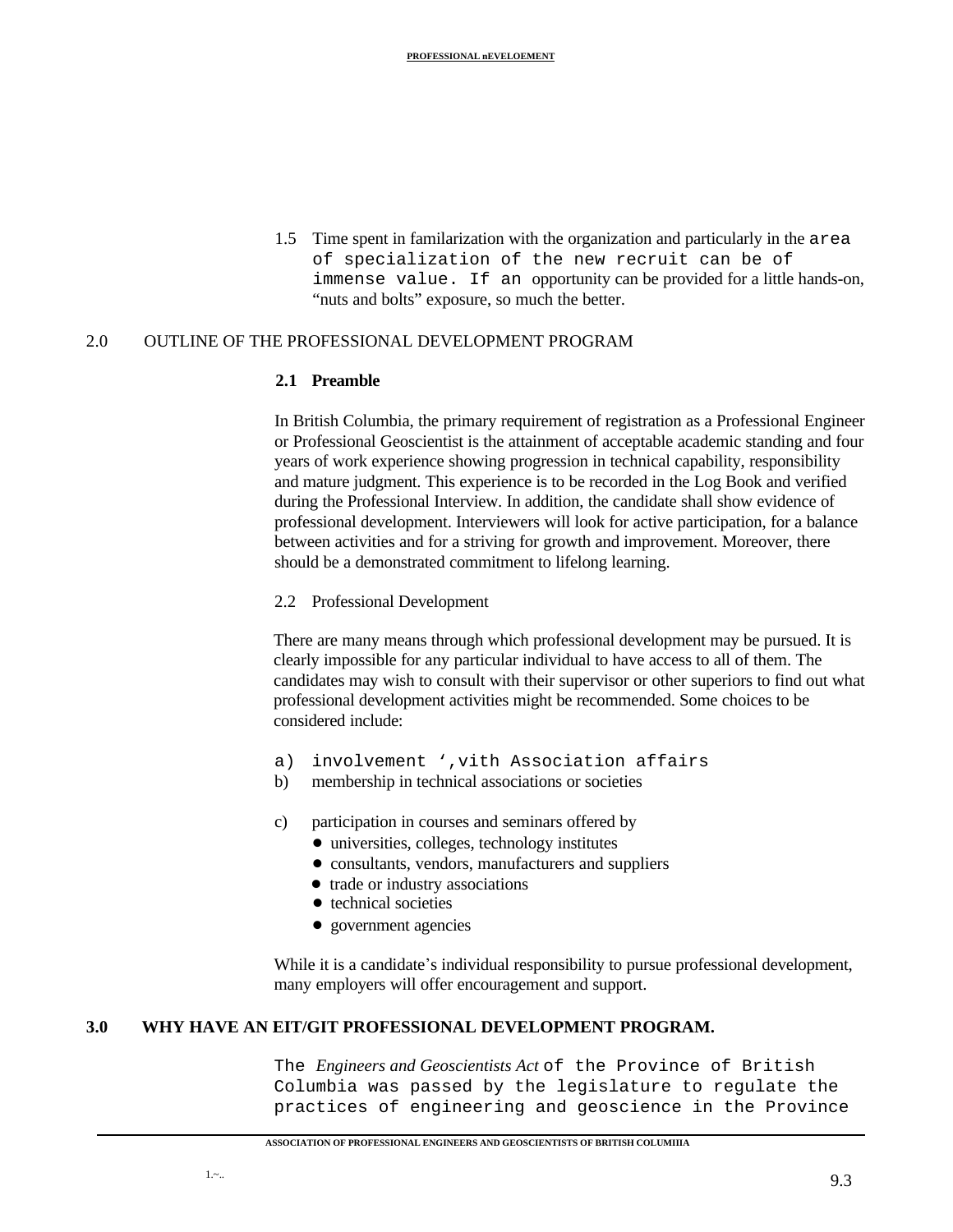#### **PROFESSIONAL nEVELOEMENT**

for the benefit and protection of the public. The Association is given the right and responsibility to administer the Act, including the establishment of regulations, bylaws, policies and procedures through which to accomplish the task.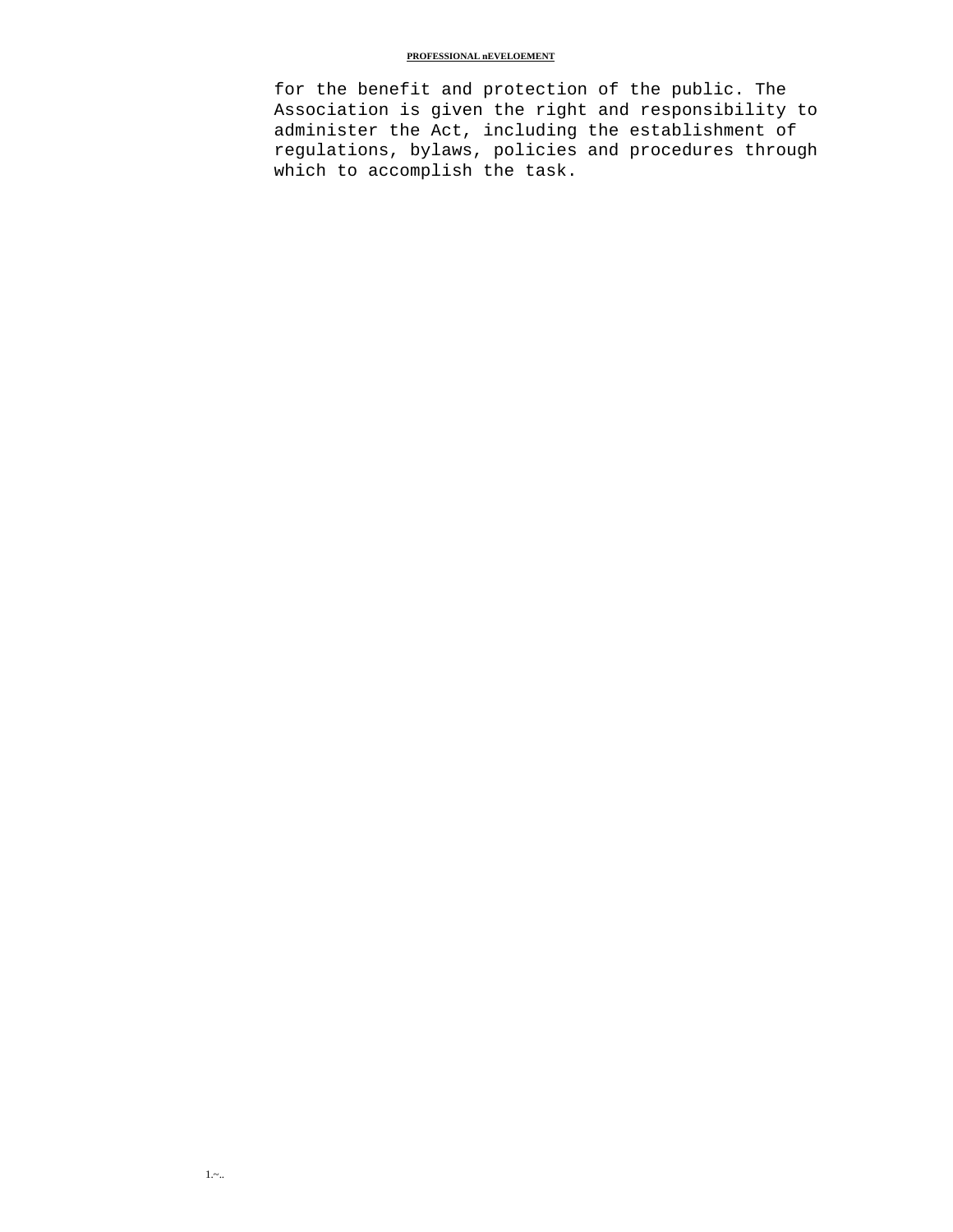**GUIDELINES FOR PROFESSIONAL EXCEllENCE**

The Association also has a responsibility to cooperate with similar organizations in other jurisdications throughout Canada for the purpose of promoting common standards and enhancing the mobility of Canadian Professional Engineers and Geoscientists. This task is addressed through membership in the Canadian Council of Professional Engineers (CCPE), a national federation of provincial professional engineering associations. CCPE has identified a further responsibility to promote and enhance the mobility of Canadian engineers internationally. It is anticipated that Canadian geoscientists ',vill also benefit from these efforts.

The structured program to be followed by Engineers-in-Training and Geoscientists-in-Training was evolved by this Association and modified in response to a recommendation from CCPE. The desire is that the length and quality of experience required for membership be consistent with that required in jurisdictions with which reciprocal recognition of engineering and geoscience qualifications is sought. Some of the policies and procedures were borrowed from organizations in other countries. Some are, as far as is knoxyn, unique to this Association. It is intended that the program be the vehicle through which every Engineer-in-Training and Geoscientist-in-Training is given the greatest possible opportunity for professional and personal development as xvell as the appropriate guidance to achieve it.

Every Association member has a stake in making the program a success. The Code of Ethics states, "Professional Engineers and Professional Geoscientists shall keep themselves informed in order to maintain their competence, strive to advance the body of knowledge within which they practise and provide opportunities for the professional development of their associates." By following these concepts, Professional Engineers and Professional Geoscientists enhance their ability to serve the public and increase their contribution to society.

#### **4.0 THE RECORDING OF EXPERIENCE AND PROFESSIONAL DEVELOPMENT**

#### **4.1 General**

Each Engineer-in-Training and Geoscientist-in-Training xvill receive a Log Book in which shall be entered regularly details of work performed and professional development activities, such as courses and seminars. The Log Book entries shall be verified by a supervisor. The candidate must provide the names of the employer and supervisors so that Association expectati<sup>8</sup>ns may be communicated to them. Entries concerning experience shall be made no less than once per month.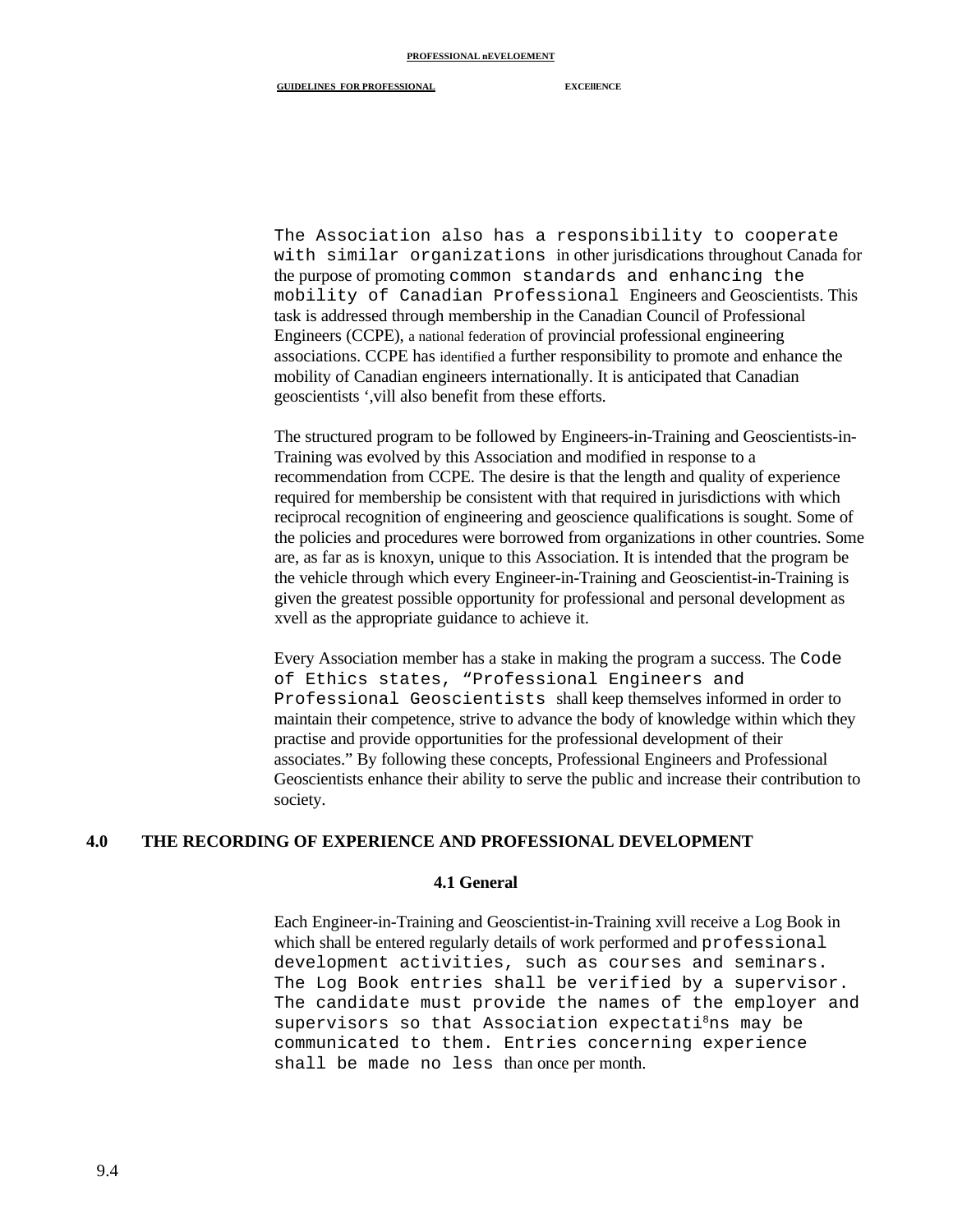**ASSOCIATION OF PROFESSIONAL ENGINEERS AND GEOSCIENTISTS OF BRITISH COLUMBIA**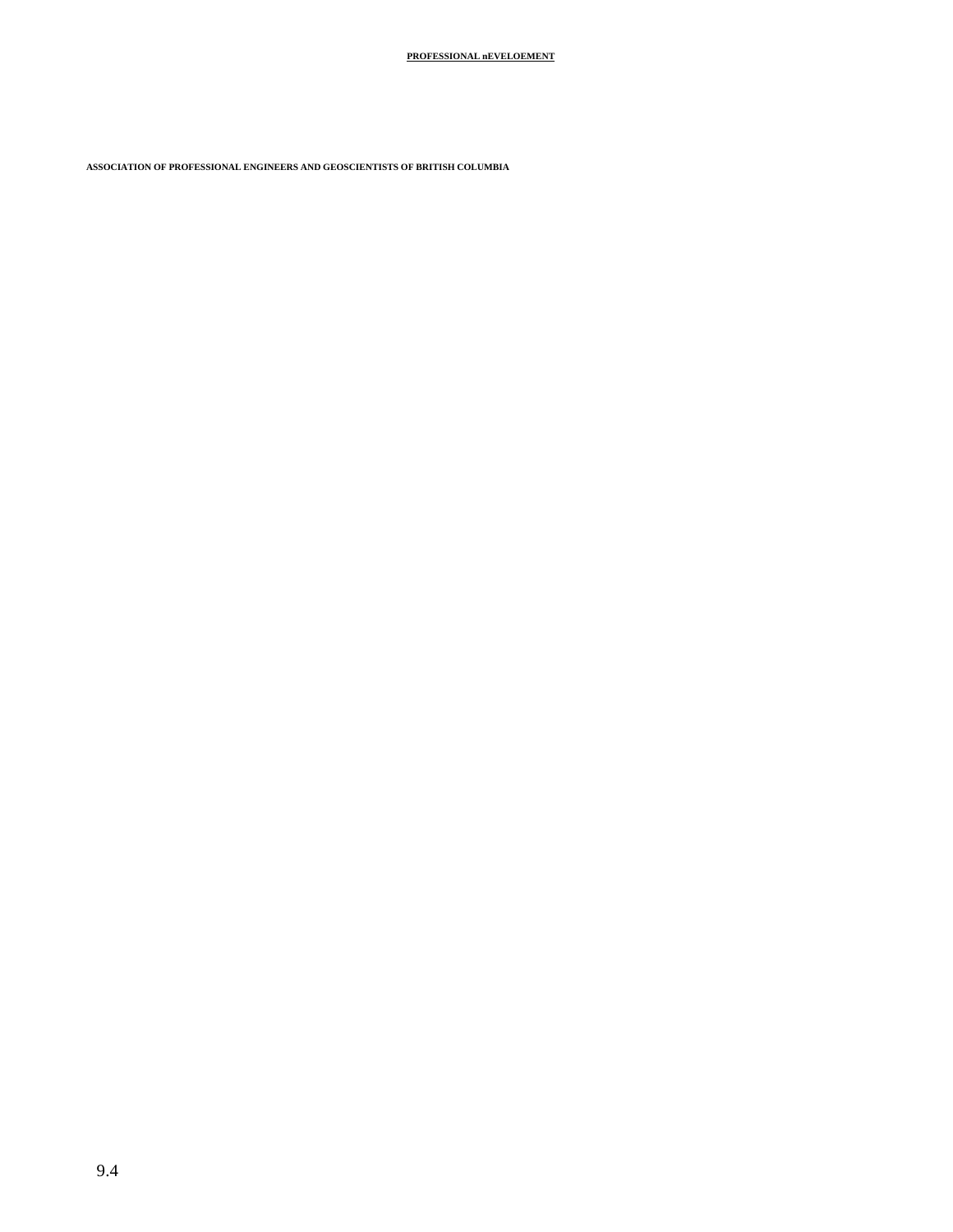When a candidate believes that two ', 'ears of suitable experience have been accumulated, an application should be made to the Association office for a mid-term interview. The interview will be conducted by two senior members who practise in the discipline of the candidate. As far as practicable, it ',vill be arranged somewhere near the candidate's residence. Its purpose is to assess the Log Book entries and the candidate's progress to that time so that constructive suggestions can be given to the candidate, employer and supervisors.

Depending upon the results of the interview, a second intervie, y may be called for near the end of the term of required experience. It is also possible that an engineering report, describing in detail one or more projects carried out by the candidate, may be required.

#### 4.2 THE LOG BOOK

The purpose of the Log Book is to provide a chronological xvritten record of the work experience and professional development required to gain professional registration.

Entries should record in detail all the EIT's/GIT's professional and nonprofessional work-related activities to provide a complete history. Personal responsibilities should be clearly documented. Entries should be made at **least** monthly, more often if required. Supervisor(s) for the period must be identified and asked to initial the entry as correct in the space provided.

Besides the work experience, all professional development activities such as courses, seminars and involvement with technical societies or group study should be recorded. These activities will be seriously considered and will have an impact on the candidate\*s ability to become registered.

Entries are to be made by hand, preferably printed, directly on the Log Book pages.

The Log Book will be requested for review prior to the mid-term interview.

#### *5.0* **THE INTERVIEW**

Each Engineer-in-Training and Geoscientist-in-Training will submit a Log Book for review and be interviewed at approximately the mid-point of the training period. The main objective will be to ascertain whether or not the experience being gained offers appropriate preparation for professional registration both in technical content and progression of responsibility. Ur~der certain circumstances, candidates may be requested to submit, if available, details of some project which shows their active involvement. This could be a report, project analysis, or design notes.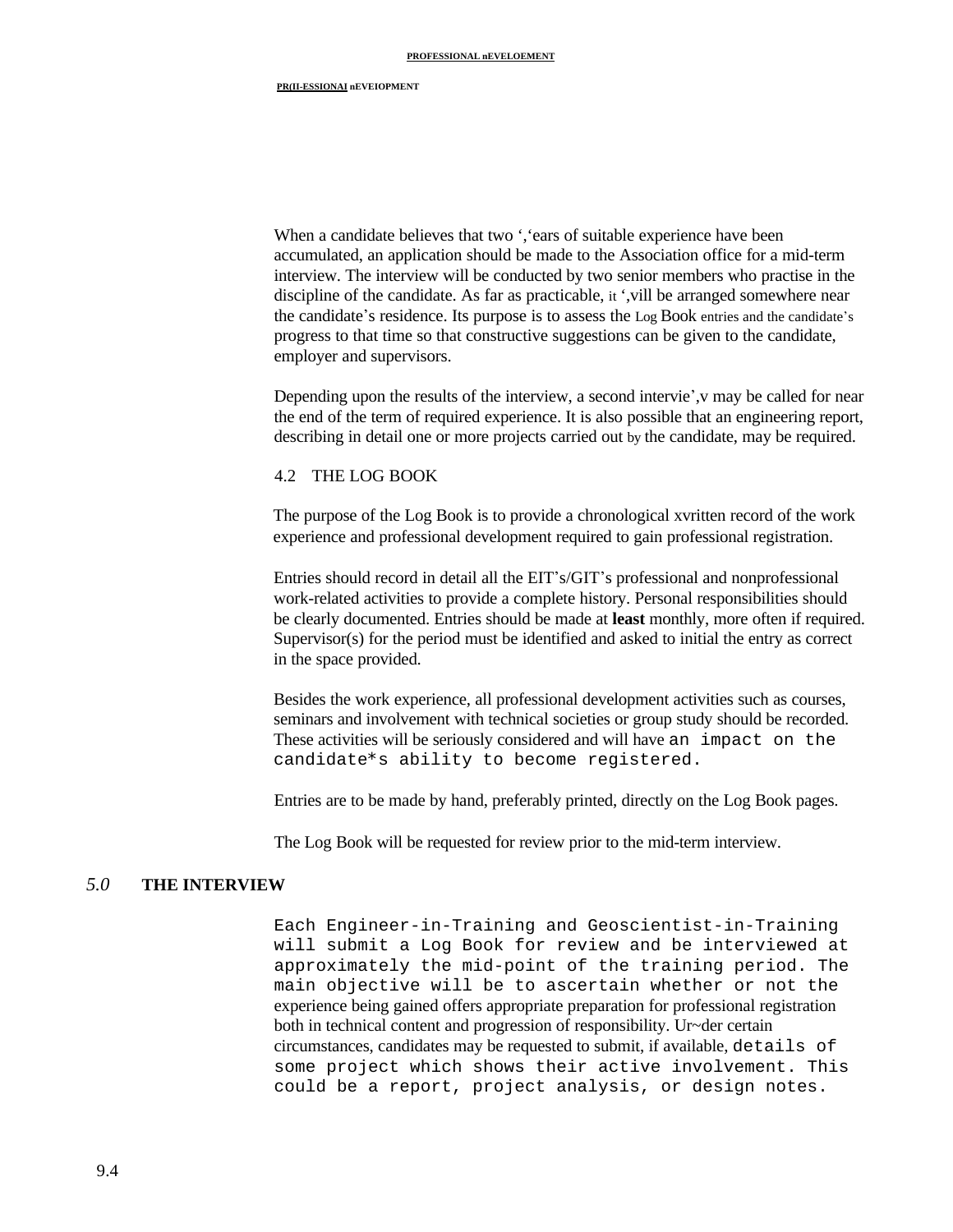ASSOCIATION OF PROFESSIONAL ENGINEERS AND GEOSCIENTISTS OF BRITISH (01 UMIIIA

9.5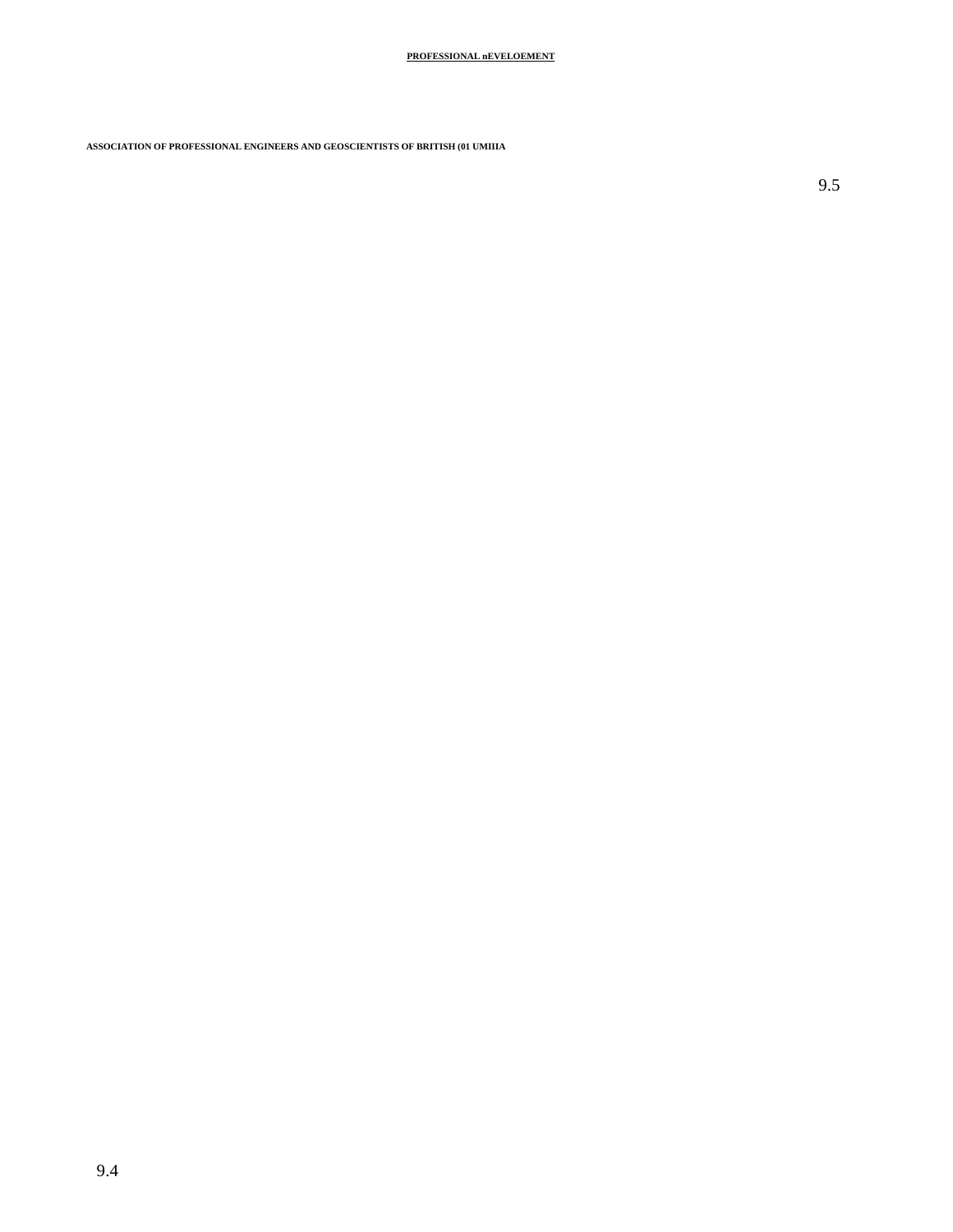If, upon the advice of the interviewers, the Association's Applications Committee is satisfied xvith the candidate\*s progress, it is likely that no further interviex',' will be required. When the training period is over, the Log Book will again be submitted, references will be sent for and the evaluation of experience will proceed in the traditional wax'. Hoxvever, if the Registration Committee ts not satisfied xvith the progress, the candidate, after making application for professional standing, xvill be expected to submit to another personal intervtew. The candidate xvill be told of perceived deficiencies in the experience gained to date and suggestions mat\* be given to the employer as to hoxv the xvork environment might be restructured to give the candidate better opportunities to gain the necessary experience. In extreme cases, the candidate may be required to submit to a second mid-term interviexv after a specified period of time.

Interviexvers will be appointed by the Association's Registration Committee. Normally, there will be txvo, one of whom xvill be a member of the standing Applications Committee to ensure continuity and consistency and the other recruited for a particular series of interx 'iexvs from the local engineering or geoscience community. Both interx *iewers* xvill be from the discipline of the applicant or a closely related discipline.

As far as possible, interviews will be arranged to be convenient for the candidate.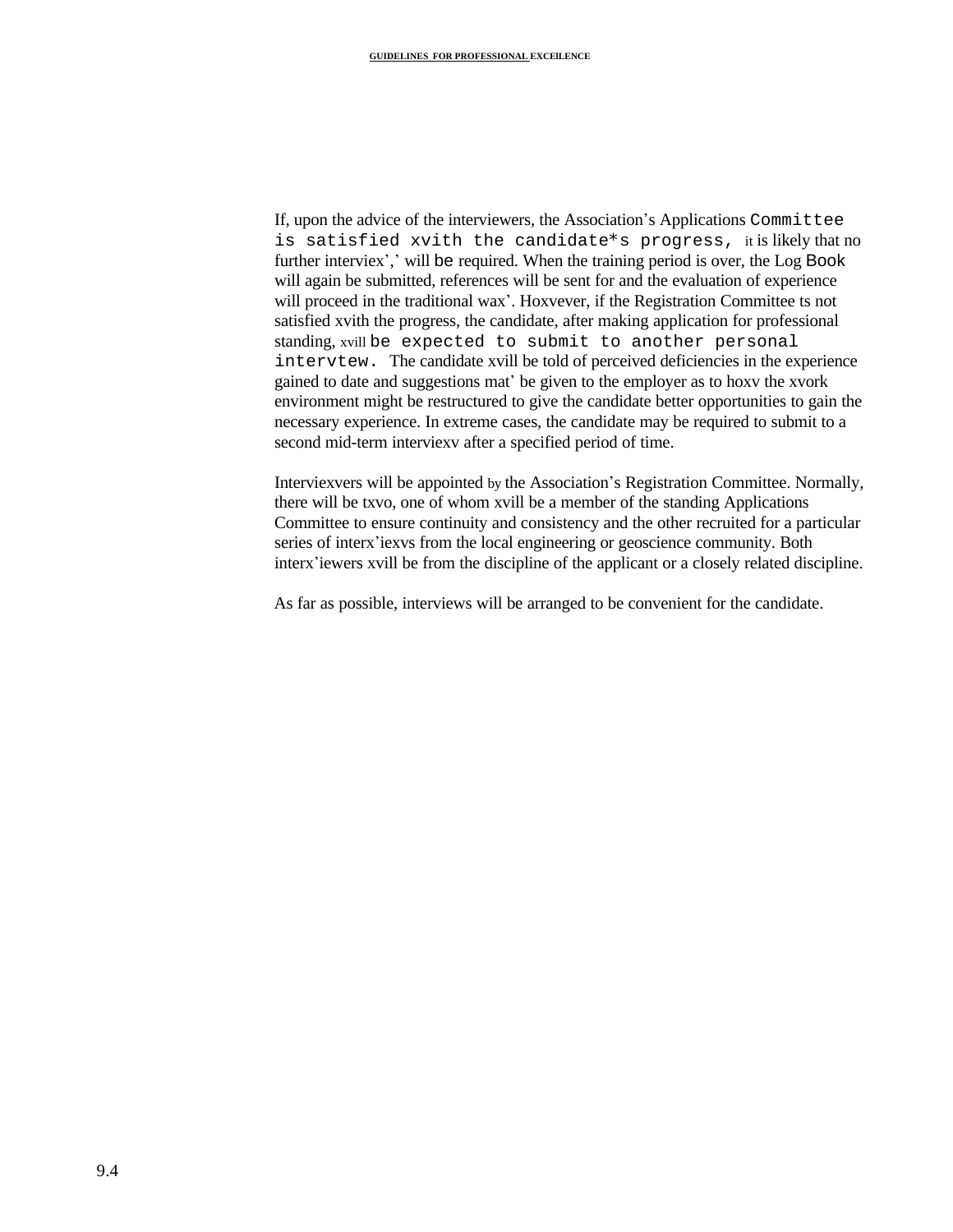**ASSOCIATION OF PROFESSIONAL ENGINEERS AND GEOSCIENTISTS OF BRITISH COIUSIIII,S**